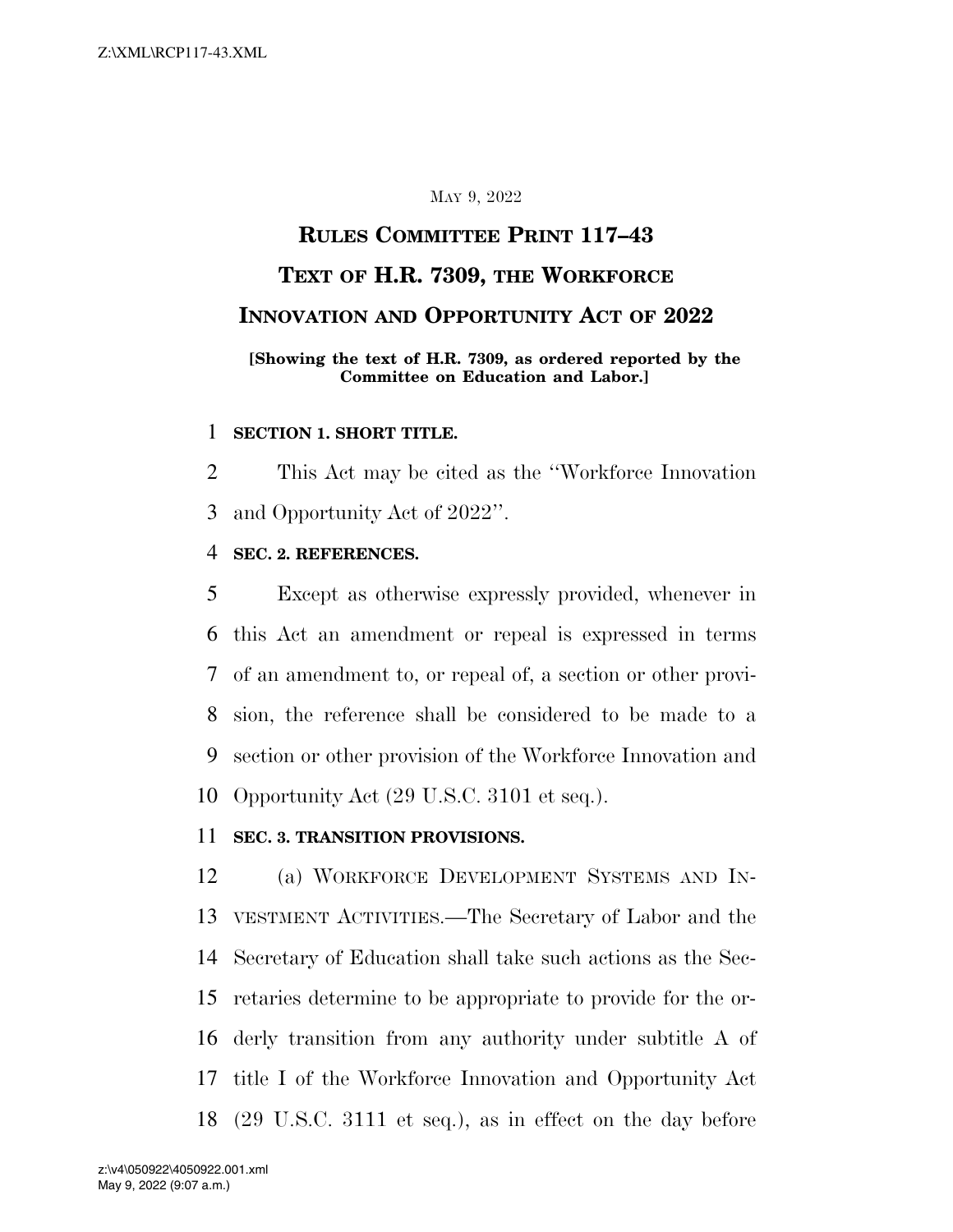the date of enactment of this Act, to any authority under subtitle A of title I of such Act (29 U.S.C. 3111 et seq.), as amended by this Act. Such actions shall include the provision of guidance related to unified State planning, combined State planning, and the performance account-ability system described in such subtitle.

 (b) WORKFORCE INVESTMENT ACTIVITIES.—The Secretary of Labor shall take such actions as the Sec- retary determines to be appropriate to provide for the or- derly transition from any authority under the subtitles B through E of title I of the Workforce Innovation and Op- portunity Act (29 U.S.C. 3151 et seq.), as in effect on the day before the date of enactment of this Act, to any authority under subtitles B through E of title I of such Act, as amended by this Act.

 (c) ADULT EDUCATION AND LITERACY PROGRAMS.— The Secretary of Education shall take such actions as the Secretary determines to be appropriate to provide for the orderly transition from any authority under the Adult Education and Family Literacy Act (20 U.S.C. 9201 et seq.), as in effect on the day before the date of enactment of this Act, to any authority under the Adult Education and Family Literacy Act, as amended by this Act.

 (d) EMPLOYMENT SERVICES ACTIVITIES.—The Sec-retary of Labor shall take such actions as the Secretary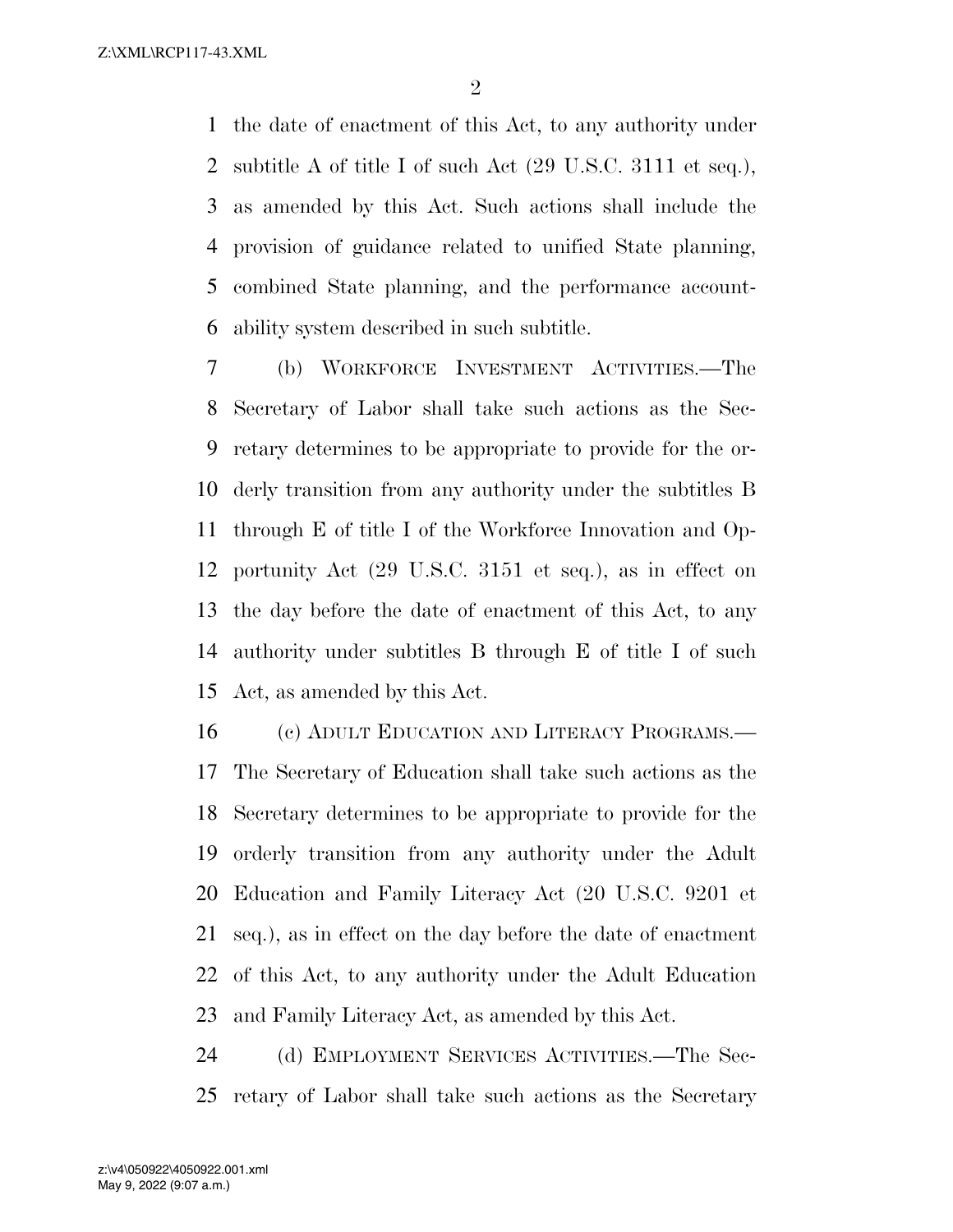determines to be appropriate to provide for the orderly transition from any authority under the Wagner-Peyser Act (29 U.S.C. 49 et seq.), as in effect on the day before the date of enactment of this Act, to any authority under the Wagner-Peyser Act, as amended by this Act.

(e) REGULATIONS.—

 (1) PROPOSED REGULATIONS.—Not later than 180 days after the date of enactment of this Act, the Secretary of Labor and the Secretary of Education, as appropriate, shall develop and publish in the Fed- eral Register proposed regulations relating to the transition to, and implementation of, the Workforce Innovation and Opportunity Act, as amended by this Act, and the Wagner-Peyser Act, as amended by this Act.

 (2) FINAL REGULATIONS.—Not later than 18 months after the date of enactment of this Act, the Secretaries described in paragraph (1), as appro- priate, shall develop and publish in the Federal Reg- ister final regulations relating to the transition to, and implementation of, the Workforce Innovation and Opportunity Act, as amended by this Act, and the Wagner-Peyser Act, as amended by this Act.

 (f) EXPENDITURE OF FUNDS DURING TRANSI-TION.—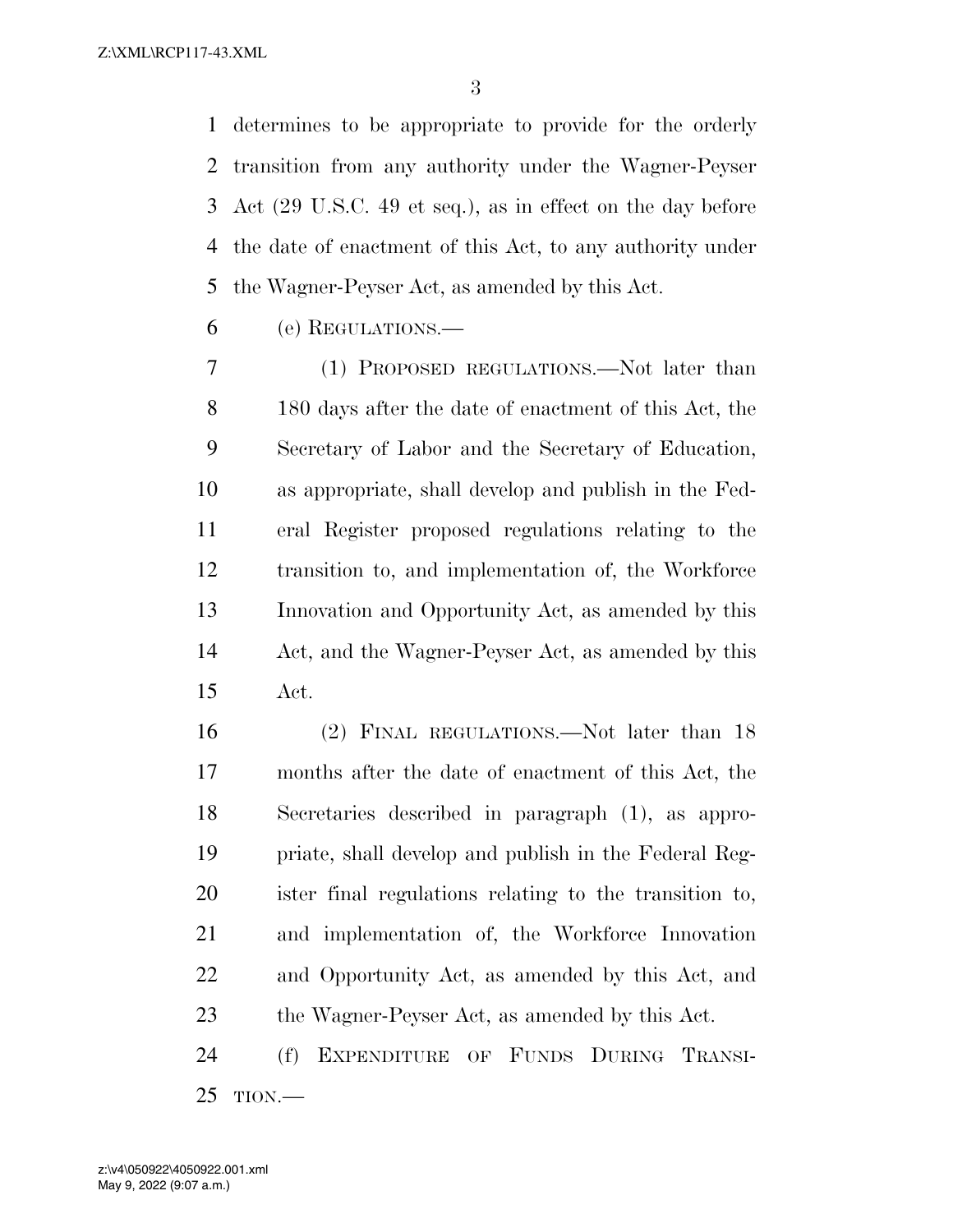(1) IN GENERAL.—Subject to paragraph (2) and in accordance with regulations developed under subsection (f), States, grant recipients, administra- tive entities, and other recipients of financial assist- ance under the Workforce Innovation and Oppor- tunity Act (29 U.S.C. 3101 et seq.), as in effect be- fore the date of enactment of this Act, may expend funds received under such Act in order to plan and implement programs and activities under the Work- force Innovation and Opportunity Act, as amended by this Act.

 (2) ADDITIONAL REQUIREMENTS.—Not more than 2 percent of any allotment to any State from amounts appropriated under the Workforce Innova- tion and Opportunity Act (29 U.S.C. 3101 et seq.), as in effect on the day before the date of enactment of this Act, for fiscal year 2022 may be made avail- able to carry out activities authorized under para- graph (1) and not less than 50 percent of any amount used to carry out activities authorized under paragraph (1) shall be made available to local enti- ties for the purposes of the activities described in such paragraph.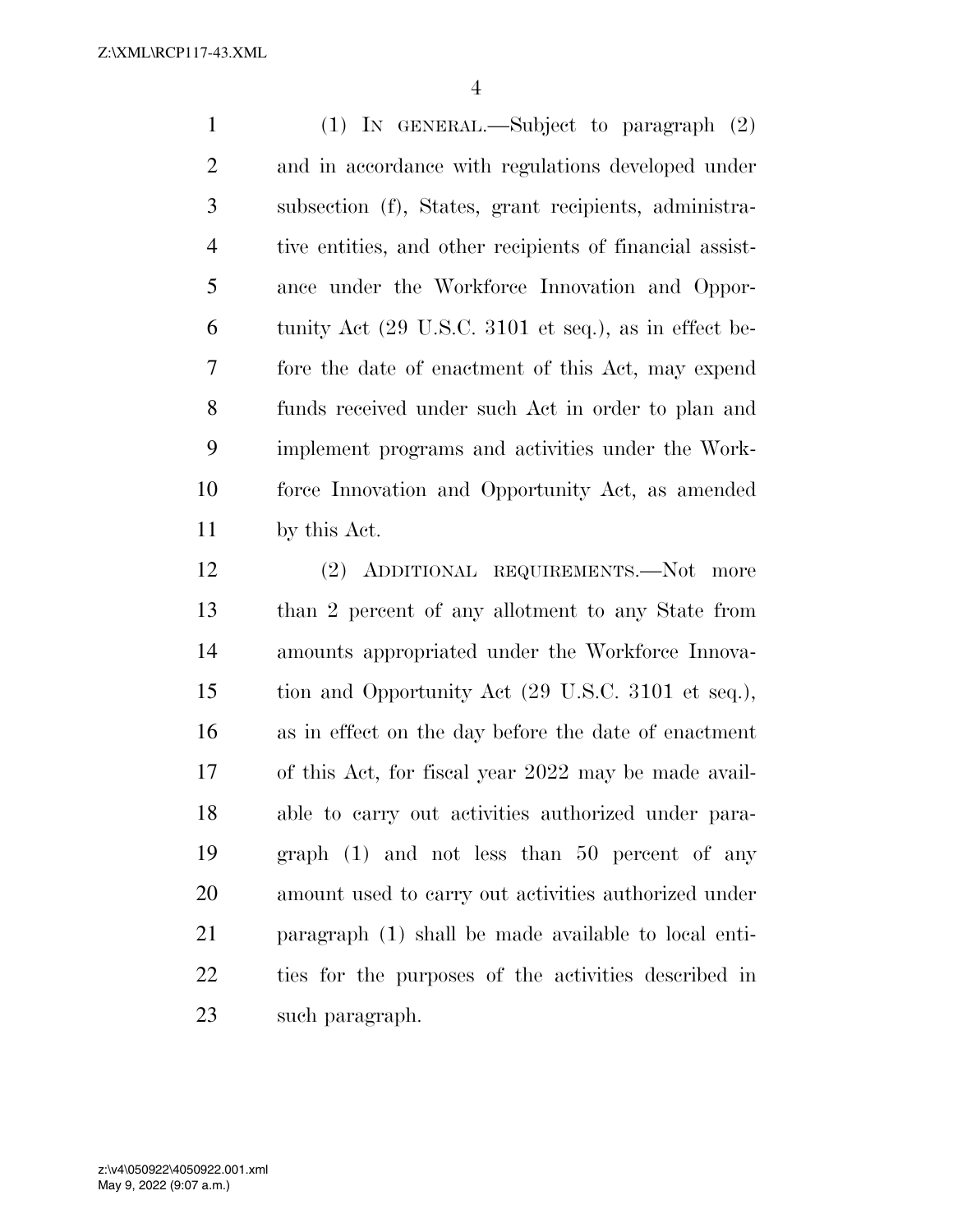## 1 **SEC. 4. EFFECTIVE DATE.**

 (a) IN GENERAL.—Except as otherwise provided in this Act, this Act, including the amendments made by this Act, shall take effect on the first day of the first full pro-gram year after the date of enactment of this Act.

 (b) EXCEPTIONS.—Sections 102, 103, and 108 of the Workforce Innovation and Opportunity Act, as amended by this Act, shall apply to plans for the second full pro- gram year after the date of enactment of this Act, includ- ing the development, submission, and approval of such plans during the first full program year after such date.

## 12 **SEC. 5. TABLE OF CONTENTS.**

13 The table of contents for this Act is as follows:

- Sec. 1. Short title.
- Sec. 2. References.
- Sec. 3. Transition provisions.
- Sec. 4. Effective date.
- Sec. 5. Table of contents.

#### TITLE I—DEFINITIONS AND OTHER GENERAL MATTERS

- Sec. 101. Definitions.
- Sec. 102. WIOA table of contents.

#### TITLE II—WORKFORCE DEVELOPMENT ACTIVITIES

#### Subtitle A—System Alignment

#### CHAPTER 1—STATE PROVISIONS

- Sec. 201. State workforce development boards.
- Sec. 202. Unified State plan.
- Sec. 203. Combined State plan.

#### CHAPTER 2—LOCAL PROVISIONS

- Sec. 206. Workforce development areas.
- Sec. 207. Local workforce development boards.
- Sec. 208. Local plan.

CHAPTER 3—PERFORMANCE ACCOUNTABILITY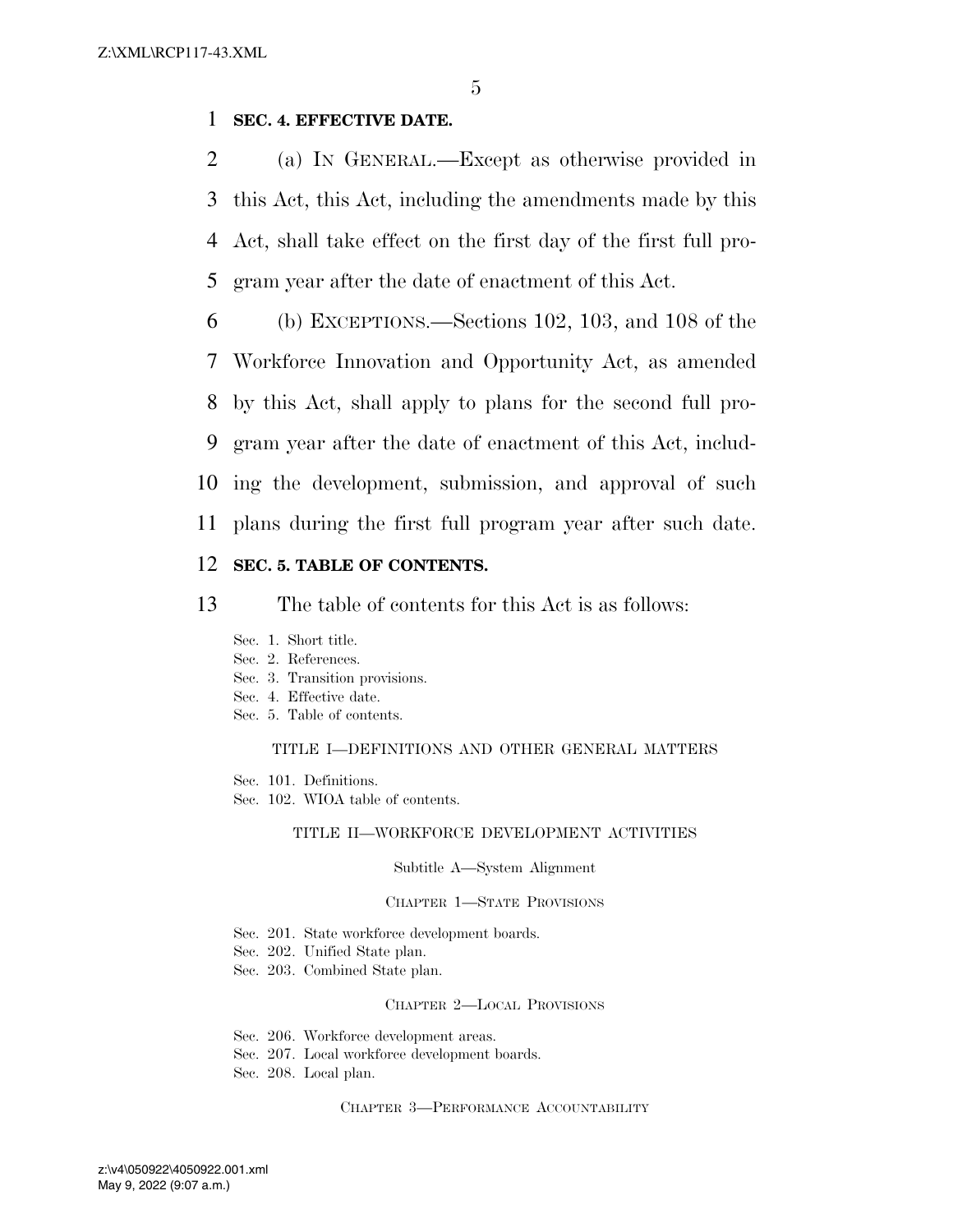Sec. 211. Performance accountability system.

Subtitle B—Workforce Investment Activities and Providers

CHAPTER 1—WORKFORCE INVESTMENT ACTIVITIES AND PROVIDERS

- Sec. 221. Establishment of one-stop delivery systems.
- Sec. 222. Identification of eligible providers of training services.

#### CHAPTER 2—YOUTH WORKFORCE INVESTMENT ACTIVITIES

- Sec. 231. State allotments.
- Sec. 232. Within State allocations.
- Sec. 233. Use of funds for youth workforce investment activities.
- Sec. 234. Summer and year-round employment for youth.

#### CHAPTER 3—ADULT AND DISLOCATED WORKER EMPLOYMENT AND TRAINING ACTIVITIES

- Sec. 241. Within State allocations.
- Sec. 242. Use of funds for employment and training activities.

CHAPTER 4—GENERAL WORKFORCE INVESTMENT PROVISIONS

Sec. 251. Authorization of appropriations.

#### Subtitle C—Job Corps

Sec. 261. Amendments relating to Job Corps.

#### Subtitle D—National Programs

- Sec. 271. Native American Programs.
- Sec. 272. Migrant and seasonal farmworker programs.
- Sec. 273. Technical assistance.
- Sec. 274. Evaluations and research.
- Sec. 275. National dislocated worker grants.
- Sec. 276. YouthBuild program.
- Sec. 277. Strengthening community colleges training grants program.
- Sec. 278. Reentry employment opportunities.
- Sec. 279. Sectoral employment through career training for occupational readiness (sector) program.
- Sec. 280. Workforce Data Quality Initiative Grants.
- Sec. 281. Authorization of appropriations.

#### Subtitle E—Administration

- Sec. 291. Nondiscrimination.
- Sec. 292. Secretarial administrative authorities and responsibilities.
- Sec. 293. Guard rails for program integrity.

#### TITLE III—ADULT EDUCATION AND FAMILY LITERACY

- Sec. 301. Family literacy.
- Sec. 302. Purpose.
- Sec. 303. Definitions.
- Sec. 304. Authorization of appropriations.
- Sec. 305. Performance accountability system.
- Sec. 306. State distribution of funds; matching requirement.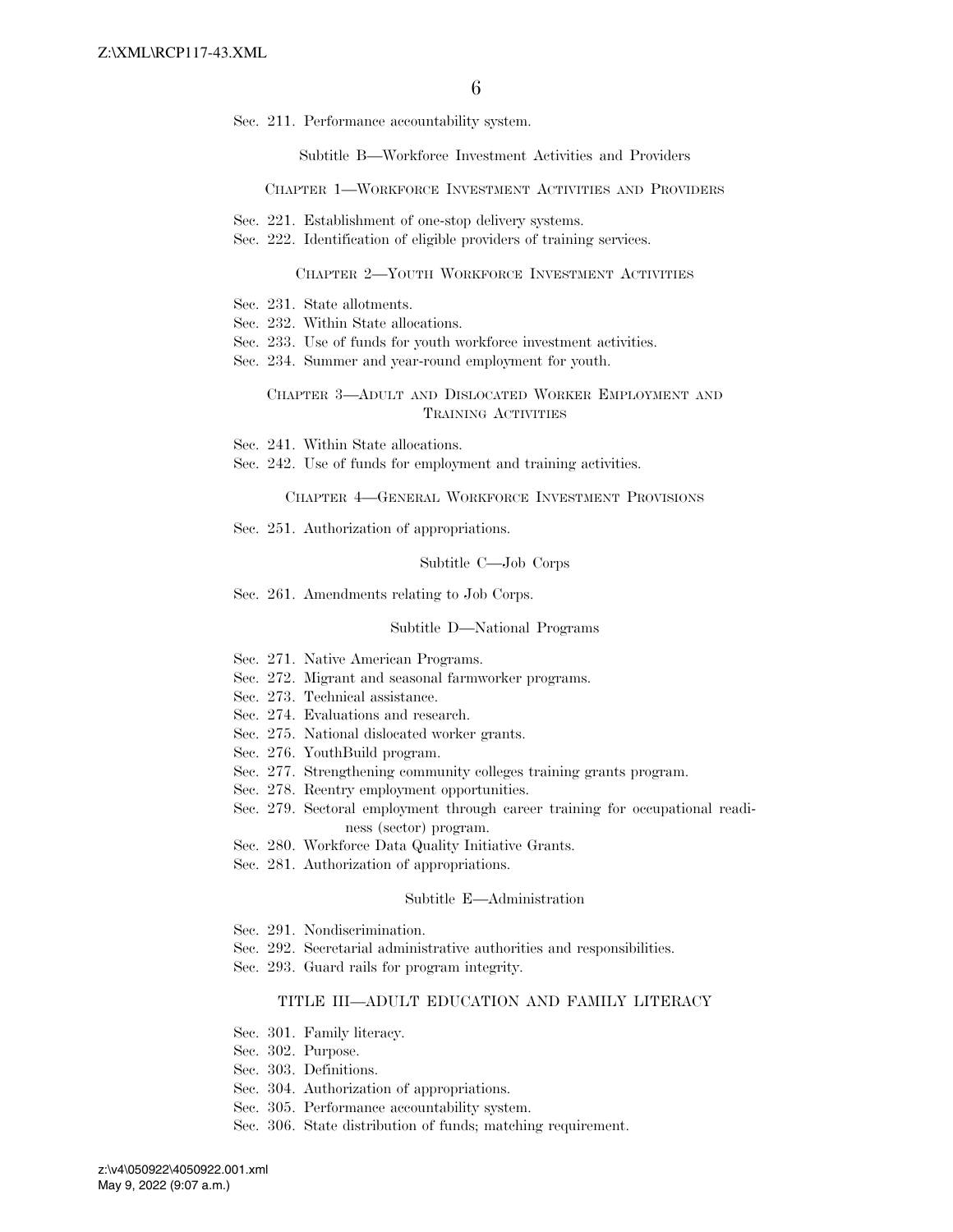- Sec. 307. State leadership activities.
- Sec. 308. Grants and contracts for eligible providers.
- Sec. 309. Local administrative cost limits.
- Sec. 310. National leadership activities.
- Sec. 311. Integrated English literacy and civics education.
- Sec. 312. Technical corrections to other laws.

#### TITLE IV—GENERAL PROVISIONS

- Sec. 401. Prohibition of national database management.
- Sec. 402. Accessibility.

#### TITLE V—AMENDMENTS TO THE WAGNER-PEYSER ACT

- Sec. 501. Inclusion of Commonwealth of the Northern Mariana Islands and American Samoa.
- Sec. 502. Workforce and labor market information system.

#### TITLE VI—AMENDMENTS TO THE REHABILITATION ACT OF 1973

Sec. 601. Authorization of appropriations.

## 1 **TITLE I—DEFINITIONS AND**  2 **OTHER GENERAL MATTERS**

## 3 **SEC. 101. DEFINITIONS.**

4 (a) FOUNDATIONAL SKILL NEEDS.—Paragraph (5) 5 of section 3 (29 U.S.C. 3102) is amended to read as fol-6 lows:

7 "(5) FOUNDATIONAL SKILL NEEDS.—The term 8 'foundational skill needs' means, with respect to an 9 individual—

 $\langle (A)$  who is a youth or adult, that the indi- vidual has English reading, writing, or com- puting skills at or below the 8th grade level on a generally accepted standardized test; or

14 ''(B) who is a youth or adult, that the in-15 dividual is unable to compute or solve problems, 16 or read, write, or speak English, or does not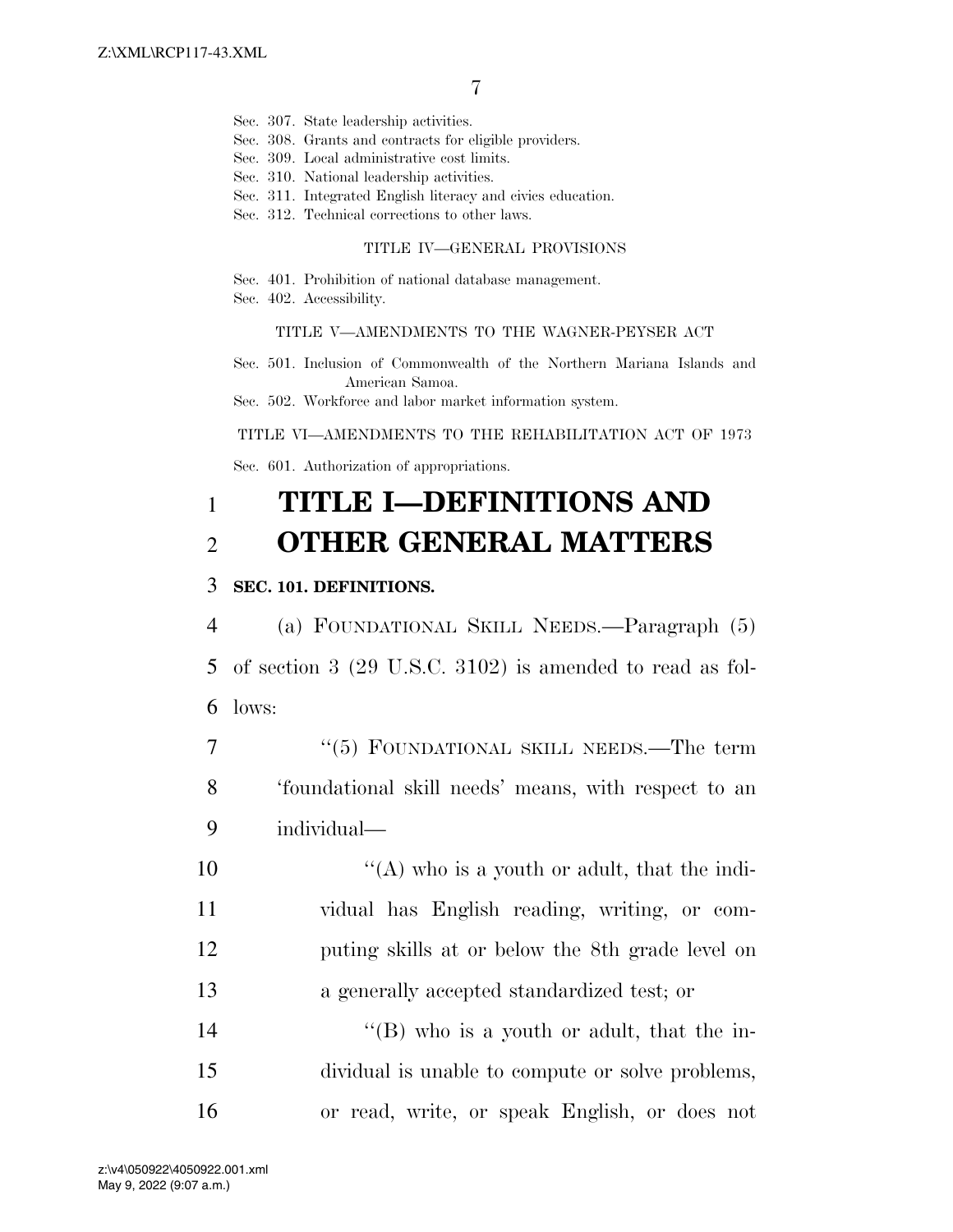| $\mathbf{1}$   | possess digital literacy, interpersonal commu-             |
|----------------|------------------------------------------------------------|
| $\overline{2}$ | nication, time management, critical thinking, or           |
| 3              | financial literacy skills at a level necessary to          |
| $\overline{4}$ | function on the job, in the individual's family,           |
| 5              | or in society.".                                           |
| 6              | (b) CAREER PATHWAY.—Paragraph (7) of section 3             |
| 7              | $(29 \text{ U.S.C. } 3102)$ is amended to read as follows: |
| 8              | "(7) CAREER PATHWAY.—The term 'career                      |
| 9              | pathway' means a combination of rigorous and high-         |
| 10             | quality education, training, and other services that—      |
| 11             | "(A) are designed to support progression                   |
| 12             | towards attainment of a recognized postsec-                |
| 13             | ondary credential;                                         |
| 14             | "(B) align with the skill needs of indus-                  |
| 15             | tries in the economy of the State or regional              |
| 16             | economy involved;                                          |
| 17             | $\cdot$ (C) include multiple entry and exit points;        |
| 18             | $\lq\lq$ (D) prepare an individual to be successful        |
| 19             | in any of a full range of secondary or postsec-            |
| 20             | ondary education options, including apprentice-            |
| 21             | ship programs;                                             |
| 22             | "(E) provide career services, including                    |
| 23             | counseling to support an individual in achieving           |
| 24             | the individual's education and career goals, and           |
| 25             | helping the individual to identify and access a            |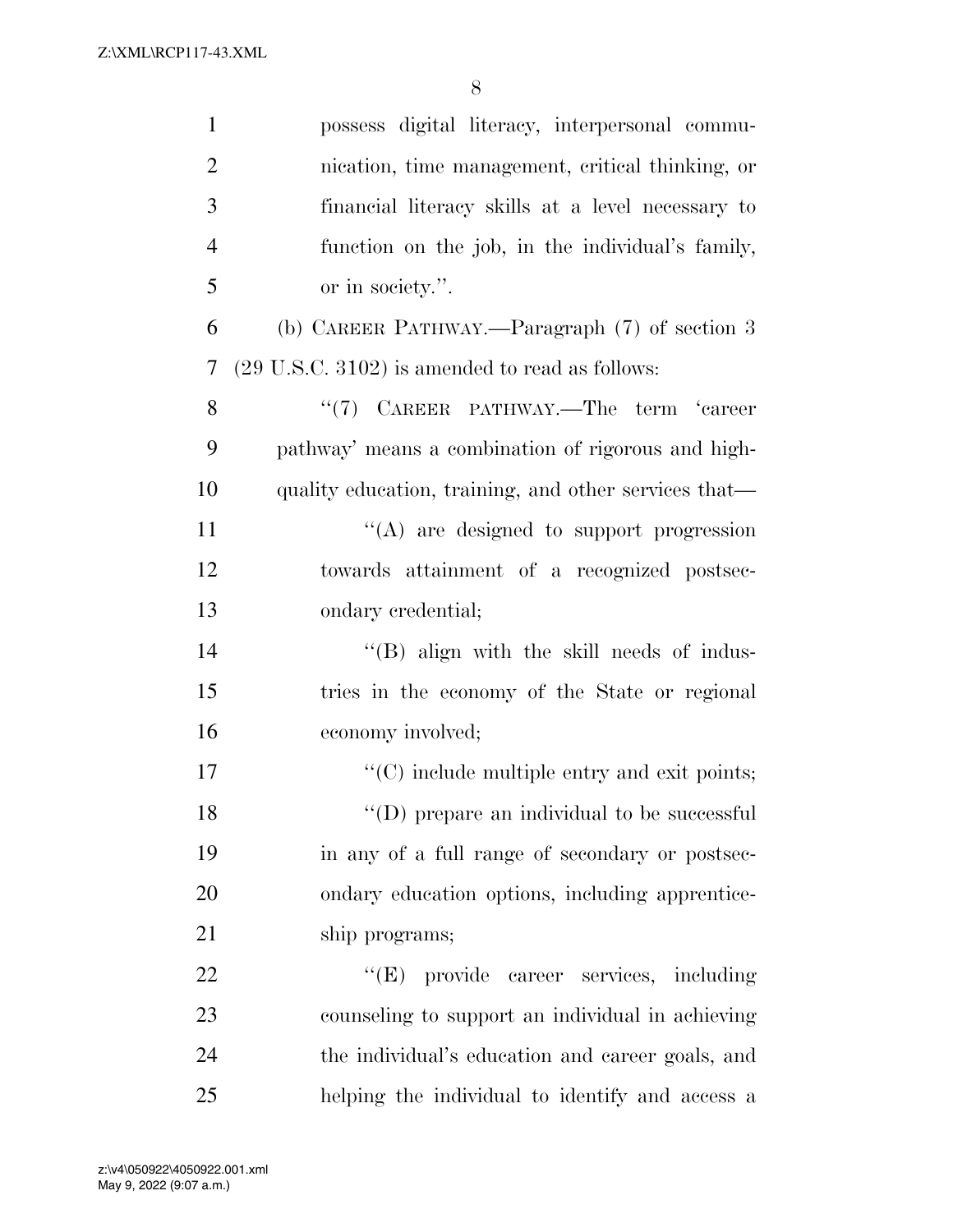path to skills and credentials that are needed for the educational and career advancement of the individual;

 $\langle f$  '(F) include supportive services or pro- vides assistance in applying for and accessing direct support services, means-tested Federal benefit programs, or similar State, tribal, or local benefit programs;

 ''(G) include, as appropriate, education of- fered concurrently with and in the same context as workforce preparation activities and training for a specific occupation or occupational cluster (such as through work-based learning opportu-nities);

 ''(H) organize education, training, and other services to meet the particular needs of an individual in a manner that accelerates the educational and career advancement of the indi-vidual to the extent practicable;

 $\cdot$  (I) enable an individual to attain a sec- ondary school diploma or its recognized equiva- lent as applicable, and at least 1 recognized postsecondary credential; and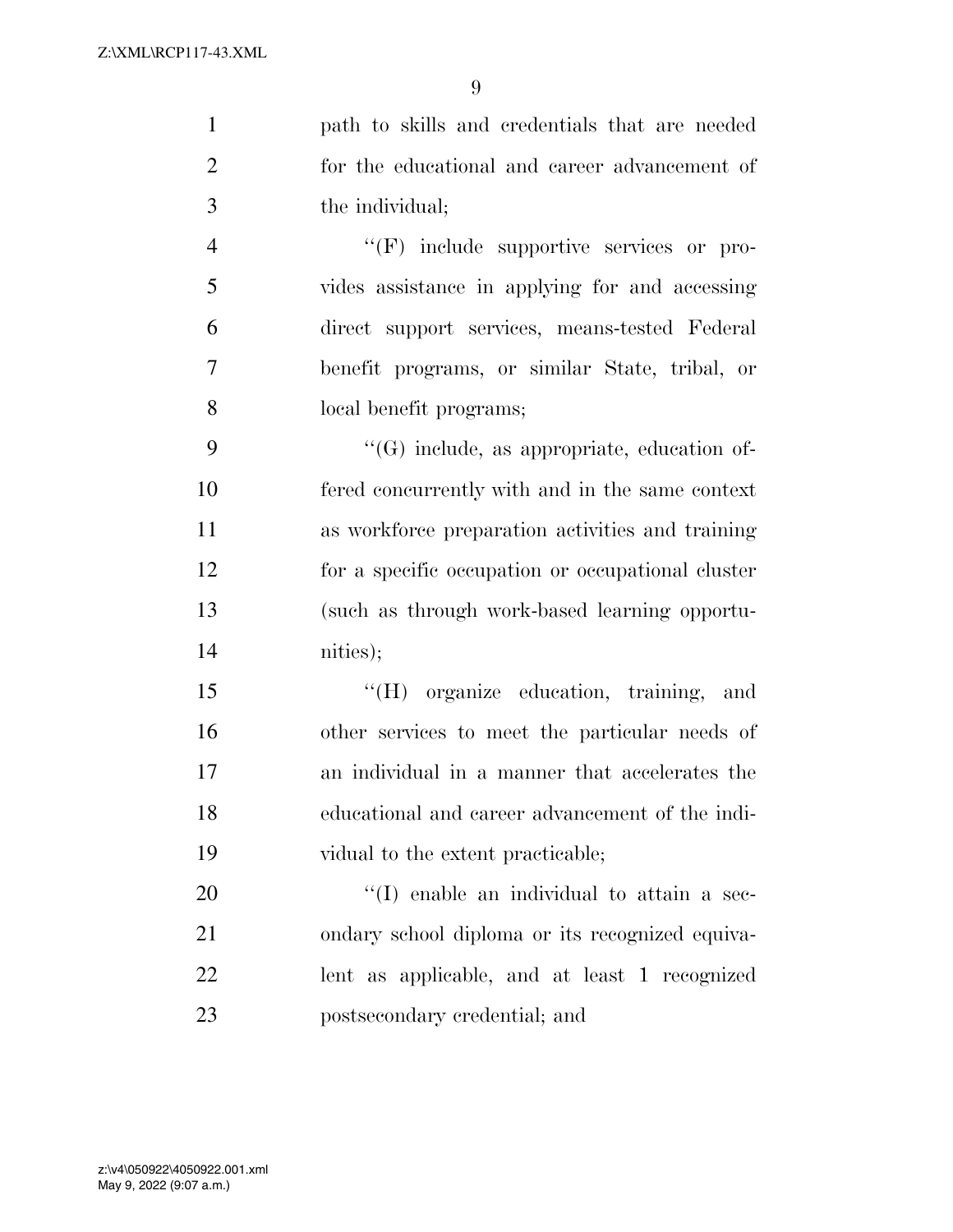| $\mathbf{1}$   | "(J) help an individual enter or advance                   |
|----------------|------------------------------------------------------------|
| $\overline{2}$ | within a specific occupation or occupational               |
| 3              | cluster.";                                                 |
| $\overline{4}$ | (c) DISLOCATED WORKER.—Paragraph (15) of sec-              |
| 5              | tion 3 $(29 \text{ U.S.C. } 3102)$ is amended—             |
| 6              | $(1)$ in subparagraph $(A)$ —                              |
| 7              | $(A)$ in clause (i), by adding "and" at the                |
| 8              | end;                                                       |
| 9              | $(B)$ in clause $(ii)$ —                                   |
| 10             | (i) in subclause $(I)$ , by striking "or"                  |
| 11             | at the end;                                                |
| 12             | $(ii)$ in subclause $(II)$ , by striking                   |
| 13             | "and" at the end and inserting "or"; and                   |
| 14             | (iii) by adding at the end the fol-                        |
| 15             | lowing:                                                    |
| 16             | "(III) has been an unemployed individual                   |
| 17             | for $27$ weeks or more;"; and                              |
| 18             | (C) by striking clause (iii);                              |
| 19             | $(2)$ by redesignating subparagraphs $(D)$ and             |
| 20             | $(E)$ as subparagraphs $(E)$ and $(F)$ , respectively; and |
| 21             | $(3)$ by adding after subparagraph $(C)$ the fol-          |
| 22             | lowing:                                                    |
| 23             | $\lq\lq$ (D)(i) is currently underemployed and en-         |
| 24             | gaged in the occasional performance of services            |
| 25             | for remuneration; and                                      |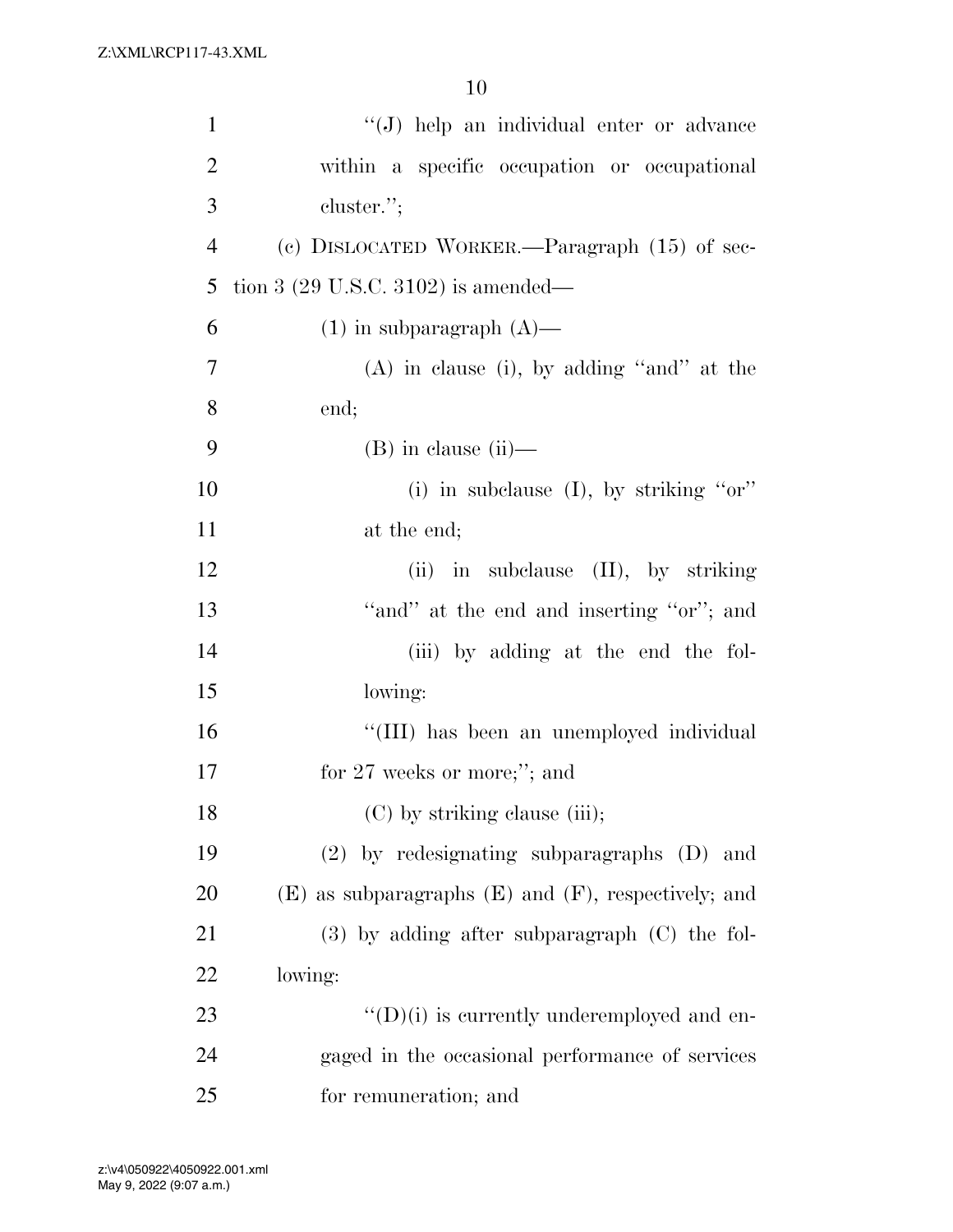| $\mathbf{1}$   | "(ii) is self-employed, is seeking part-time         |
|----------------|------------------------------------------------------|
| $\overline{2}$ | employment, and does not have sufficient work        |
| 3              | history to qualify, or otherwise would not qual-     |
| $\overline{4}$ | ify for regular unemployment or extended bene-       |
| 5              | fits under State or Federal law;"; and               |
| 6              | $(4)$ in subparagraph $(E)$ , as so redesignated, by |
| 7              | striking "homemaker" and inserting "caregiver".      |
| 8              | (d) DISPLACED CAREGIVER.—Paragraph (16) of sec-      |
| 9              | tion 3 $(29 \text{ U.S.C. } 3102)$ is amended—       |
| 10             | (1) in the heading, by striking "HOMEMAKER"          |
| 11             | and inserting "CAREGIVER";                           |
| 12             | $(2)$ in the matter preceding subparagraph $(A)$ —   |
| 13             | (A) by striking "homemaker" and insert-              |
| 14             | ing "caregiver";                                     |
| 15             | (B) by striking "family members" and in-             |
| 16             | serting "a family member";                           |
| 17             | $(3)$ in subparagraph $(A)$ —                        |
| 18             | $(A)$ in clause (i), by striking "or" at the         |
| 19             | end;                                                 |
| 20             | (B) in clause (ii), by striking "and" at the         |
| 21             | end and inserting "or"; and                          |
| 22             | (C) by adding at the end the following:              |
| 23             | "(iii) has involuntarily left the labor mar-         |
| 24             | ket to provide care for a relative or dependent,     |
| 25             | which may be validated through self-attestation      |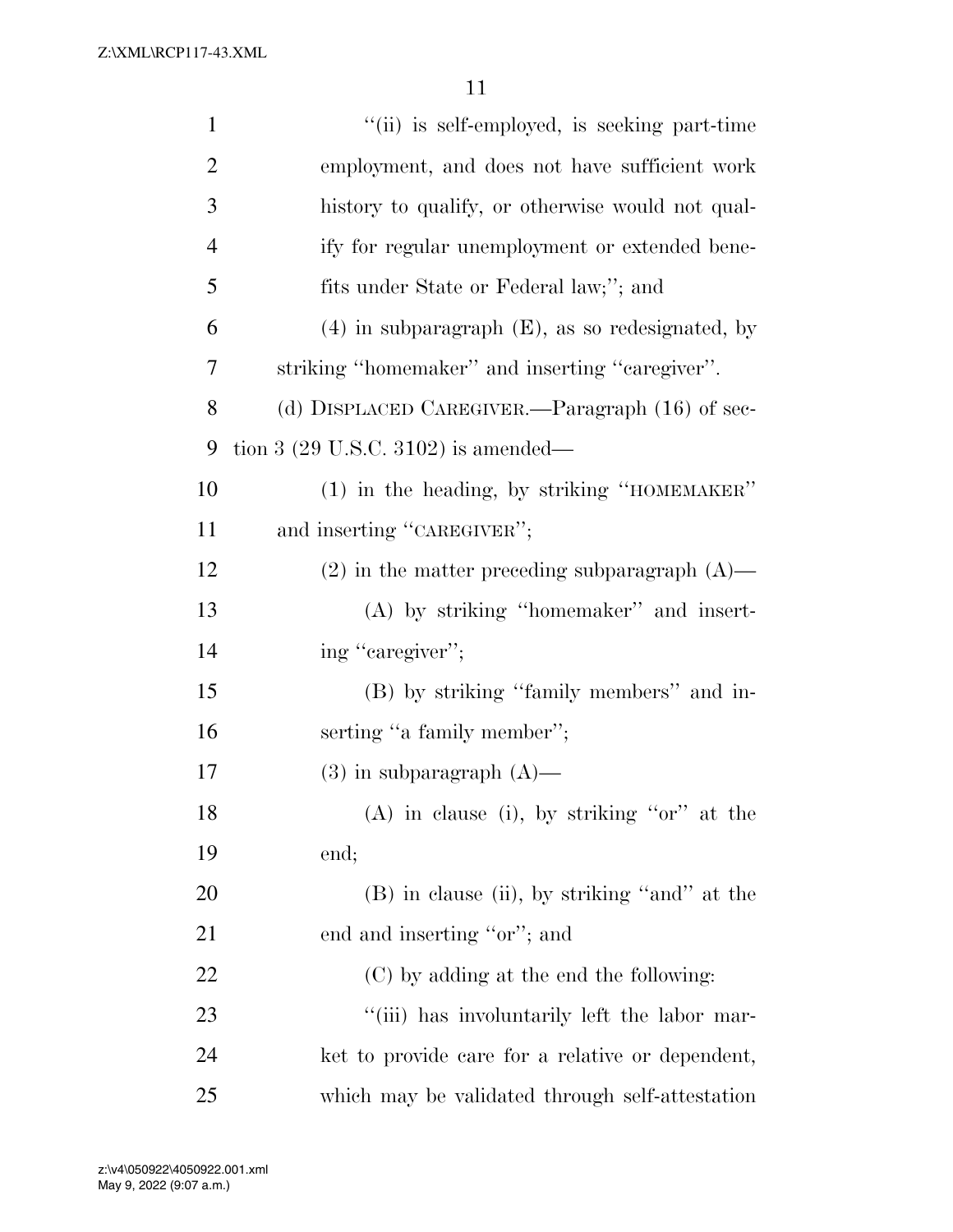| $\mathbf{1}$   | in a manner consistent with section $402A(e)$ of           |
|----------------|------------------------------------------------------------|
| $\overline{2}$ | the Higher Education Act of 1965 (20 U.S.C.                |
| 3              | $1070a-11(e)$ ; and".                                      |
| $\overline{4}$ | (e) ELIGIBLE YOUTH.—Paragraph (18) of section 3            |
| 5              | $(29 \text{ U.S.C. } 3102)$ is amended to read as follows: |
| 6              | "(18) ELIGIBLE YOUTH.—Except as provided                   |
| 7              | in subtitles C and D of title I, the term 'eligible        |
| 8              | youth' means—                                              |
| 9              | $\lq\lq$ (A) an opportunity youth; or                      |
| 10             | "(B) a youth who is not younger than $14$                  |
| 11             | years of age and not older than 24 years of age,           |
| 12             | who can self-attest, in a manner consistent with           |
| 13             | section $402A(e)$ of the Higher Education Act of           |
| 14             | 1965 (20 U.S.C. 1070a-11(e)), that the                     |
| 15             | youth—                                                     |
| 16             | "(i) is attending school (as defined by                    |
| 17             | State law);                                                |
| 18             | "(ii) is a low-income individual; and                      |
| 19             | "(iii) is one or more of the following:                    |
| 20             | $\lq (I)$ An English learner.                              |
| 21             | "(II) An individual impacted by                            |
| 22             | the juvenile or adult justice system.                      |
| 23             | "(III) A homeless individual (as                           |
| 24             | defined in section $41403(6)$ of the Vi-                   |
| 25             | olence Against Women Act of 1994                           |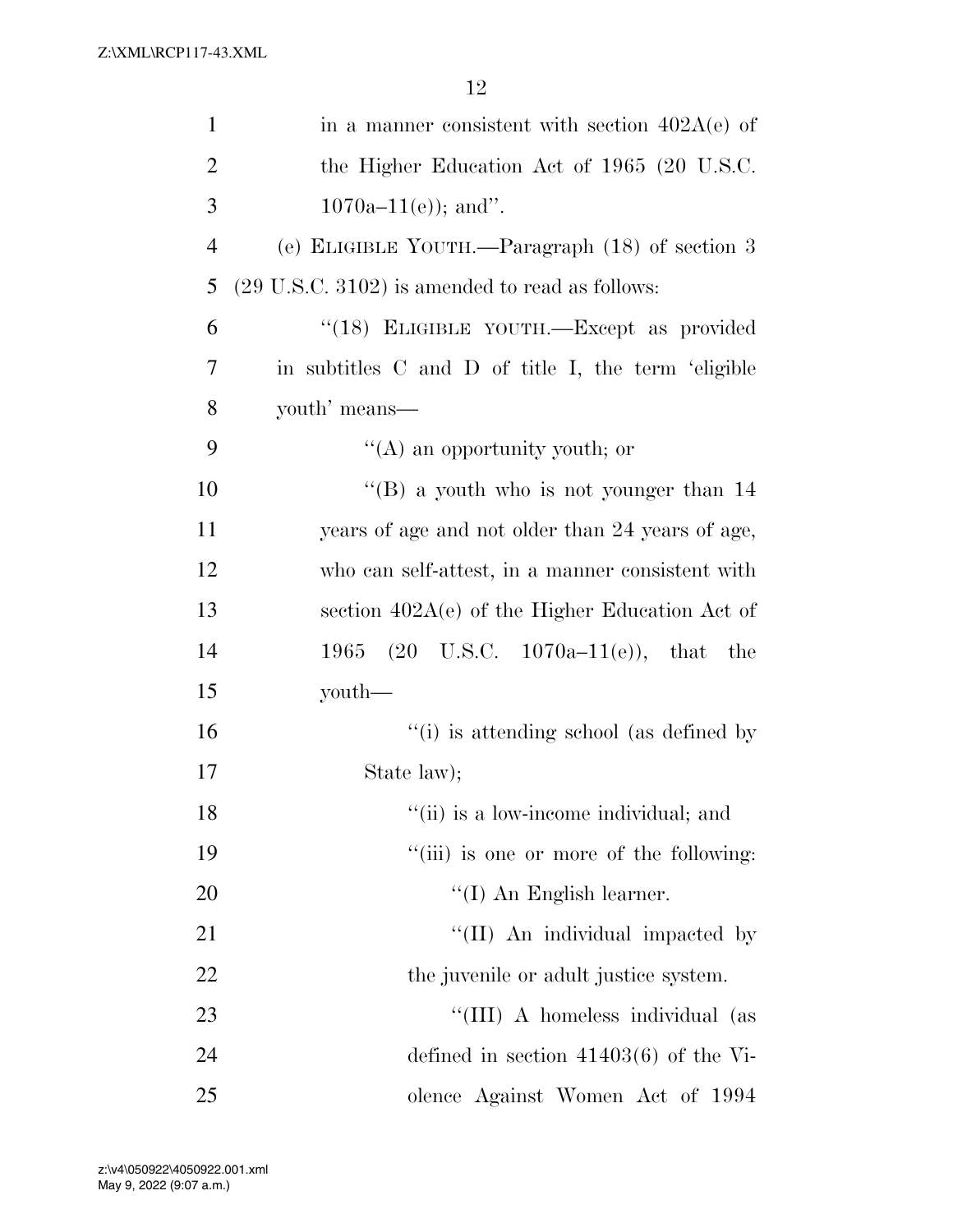| $\mathbf{1}$   | $(42 \text{ U.S.C. } 14043\text{e} - 2(6)))$ , a homeless          |
|----------------|--------------------------------------------------------------------|
| $\overline{2}$ | child or youth (as defined in section                              |
| 3              | $725(2)$ of the McKinney-Vento Home-                               |
| $\overline{4}$ | Assistance Act (42 U.S.C.<br>less                                  |
| 5              | $11434a(2)$ ), a runaway, a child or                               |
| 6              | youth in foster care or who has aged                               |
| 7              | out of the foster care system, a child                             |
| 8              | or youth eligible for assistance under                             |
| 9              | section 477 of the Social Security Act                             |
| 10             | $(42 \text{ U.S.C. } 677)$ , or a child or youth                   |
| 11             | in an out-of-home placement.                                       |
| 12             | "(IV) An individual who is preg-                                   |
| 13             | nant or parenting.                                                 |
| 14             | $\lq\lq (V)$ An individual with a dis-                             |
| 15             | ability.".                                                         |
| 16             | (f) ENGLISH LEARNER.—Paragraph $(21)$ of section                   |
| 17             | $3(29 \text{ U.S.C. } 3102)$ is amended—                           |
| 18             | (1) in the heading, by striking "LANGUAGE";                        |
| 19             | and                                                                |
| 20             | $(2)$ by striking "language".                                      |
| 21             | (g) INDIVIDUAL WITH A BARRIER TO EMPLOY-                           |
| 22             | MENT.—Paragraph $(24)$ of section 3 $(29 \text{ U.S.C. } 3102)$ is |
| 23             | amended to read as follows:                                        |
| 24             | "(24) INDIVIDUAL WITH A BARRIER TO EM-                             |
| 25             | PLOYMENT.—The term 'individual with a barrier to                   |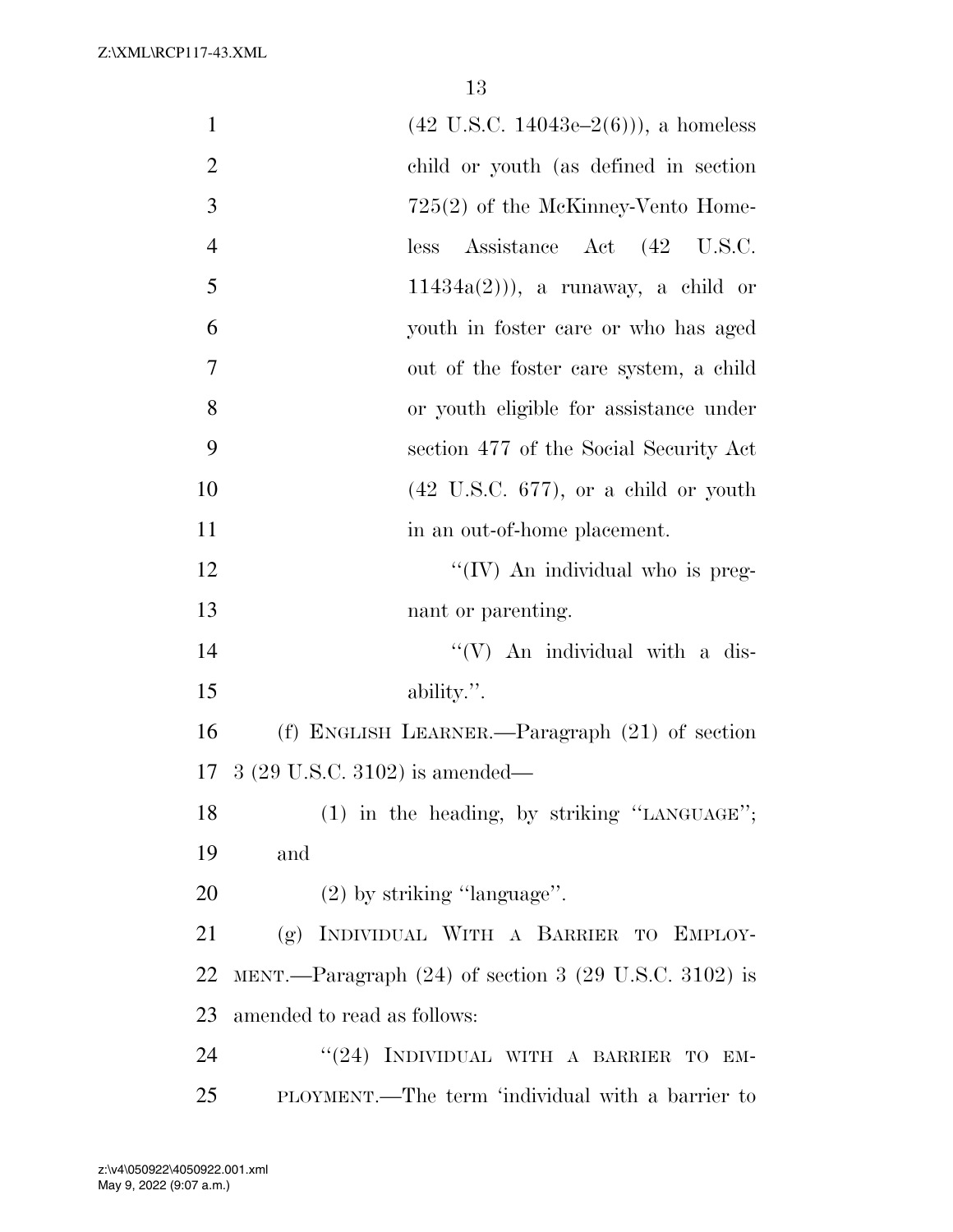| $\mathbf{1}$   | employment' means a member of 1 or more of the          |
|----------------|---------------------------------------------------------|
| $\overline{2}$ | following populations:                                  |
| 3              | $\lq\lq$ Displaced caregivers.                          |
| $\overline{4}$ | "(B) Low-income individuals.                            |
| 5              | "(C) Indians, Alaska Natives, and Native                |
| 6              | Hawaiians, as such terms are defined in section         |
| 7              | 166.                                                    |
| 8              | "(D) Individuals with disabilities, including           |
| 9              | youth who are individuals with disabilities.            |
| 10             | " $(E)$ Older individuals.                              |
| 11             | $``(F)$ Justice-involved individuals.                   |
| 12             | "(G) Homeless individuals (as defined in                |
| 13             | section $41403(6)$ of the Violence Against              |
| 14             | Women Act of 1994 (42 U.S.C. 14043e–2(6))),             |
| 15             | or homeless children and youths (as defined in          |
| 16             | section $725(2)$ of the McKinney-Vento Home-            |
| 17             | less Assistance Act $(42 \text{ U.S.C. } 11434a(2)))$ . |
| 18             | "(H) Youth who are in or have aged out                  |
| 19             | of the foster care system.                              |
| 20             | "(I) Individuals who are English learners,              |
| 21             | individuals who have low levels of literacy in-         |
| 22             | cluding digital literacy, or individuals facing         |
| 23             | substantial cultural barriers.                          |
| 24             | "(J) Eligible migrant and seasonal farm-                |
| 25             | workers, as defined in section $167(i)$ .               |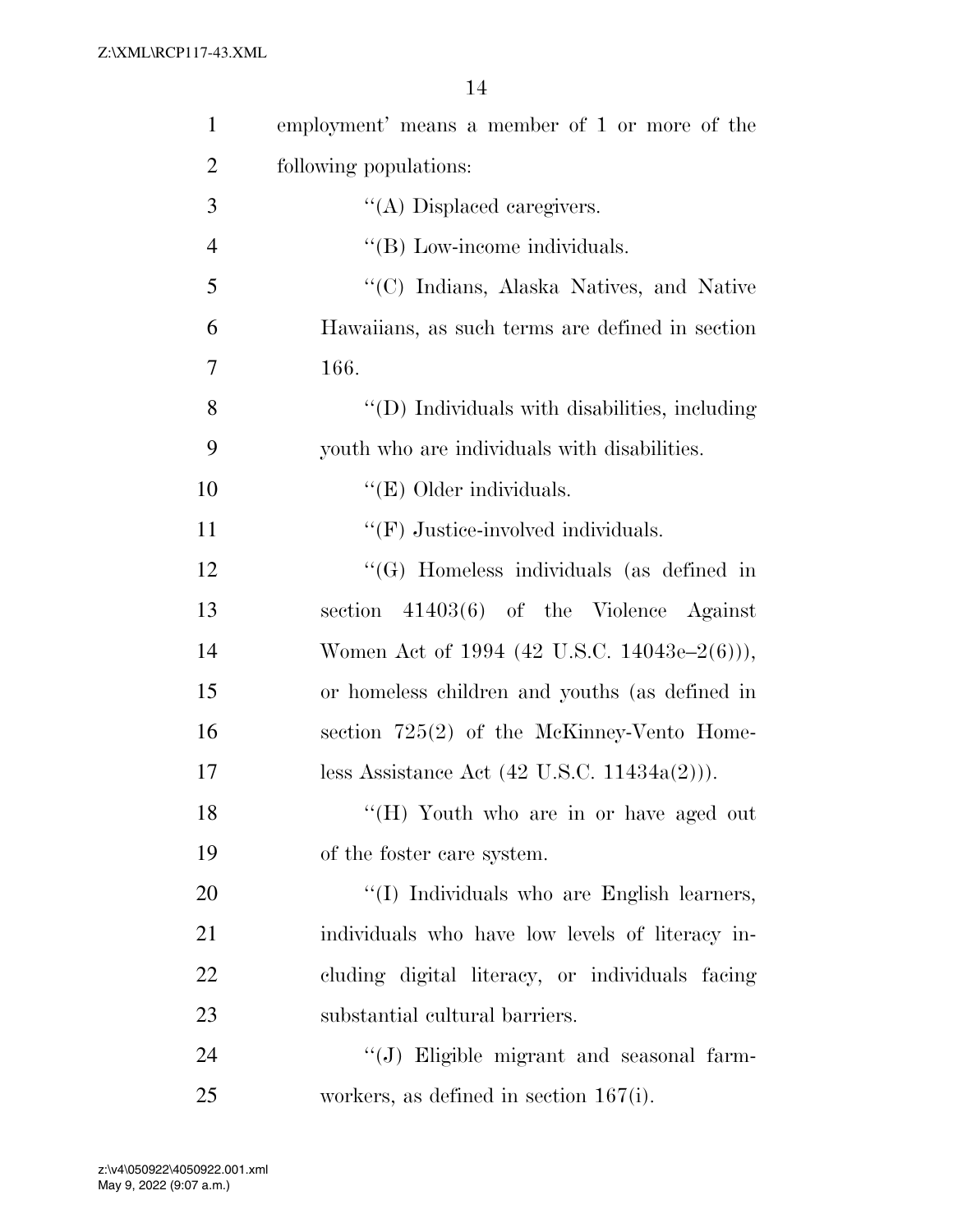| $\mathbf{1}$   | "(K) Individuals who exhausted lifetime                  |
|----------------|----------------------------------------------------------|
| $\overline{2}$ | eligibility under part $A$ of title IV of the Social     |
| 3              | Security Act $(42 \text{ U.S.C. } 601 \text{ et seq.}).$ |
| $\overline{4}$ | "(L) Single parents (including single preg-              |
| 5              | nant women).                                             |
| 6              | "(M) Long-term unemployed individuals.                   |
| 7              | "(N) The spouse of, or youth with a par-                 |
| 8              | ent who is—                                              |
| 9              | "(i) a member of the armed forces (as                    |
| 10             | such term is defined in section $101(a)(4)$              |
| 11             | of title 10, United States Code);                        |
| 12             | "(ii) on active duty (as such term is                    |
| 13             | defined in section $101(d)(1)$ of such title);           |
| 14             | and                                                      |
| 15             | "(iii) deployed or recently transferred.                 |
| 16             | $\cdot$ (O) Individuals who have been historically       |
| 17             | underserved and marginalized as a result of              |
| 18             | race, color, national origin, sexual orientation,        |
| 19             | or gender identity.                                      |
| 20             | $\lq\lq(P)$ Such other groups as the Governor            |
| 21             | involved determines to have barriers to employ-          |
| 22             | ment.".                                                  |
| 23             | (h) LABOR MARKET AREA.—Paragraph (30) of sec-            |
| 24             | tion $3$ (29 U.S.C. 3102) is amended by inserting "and   |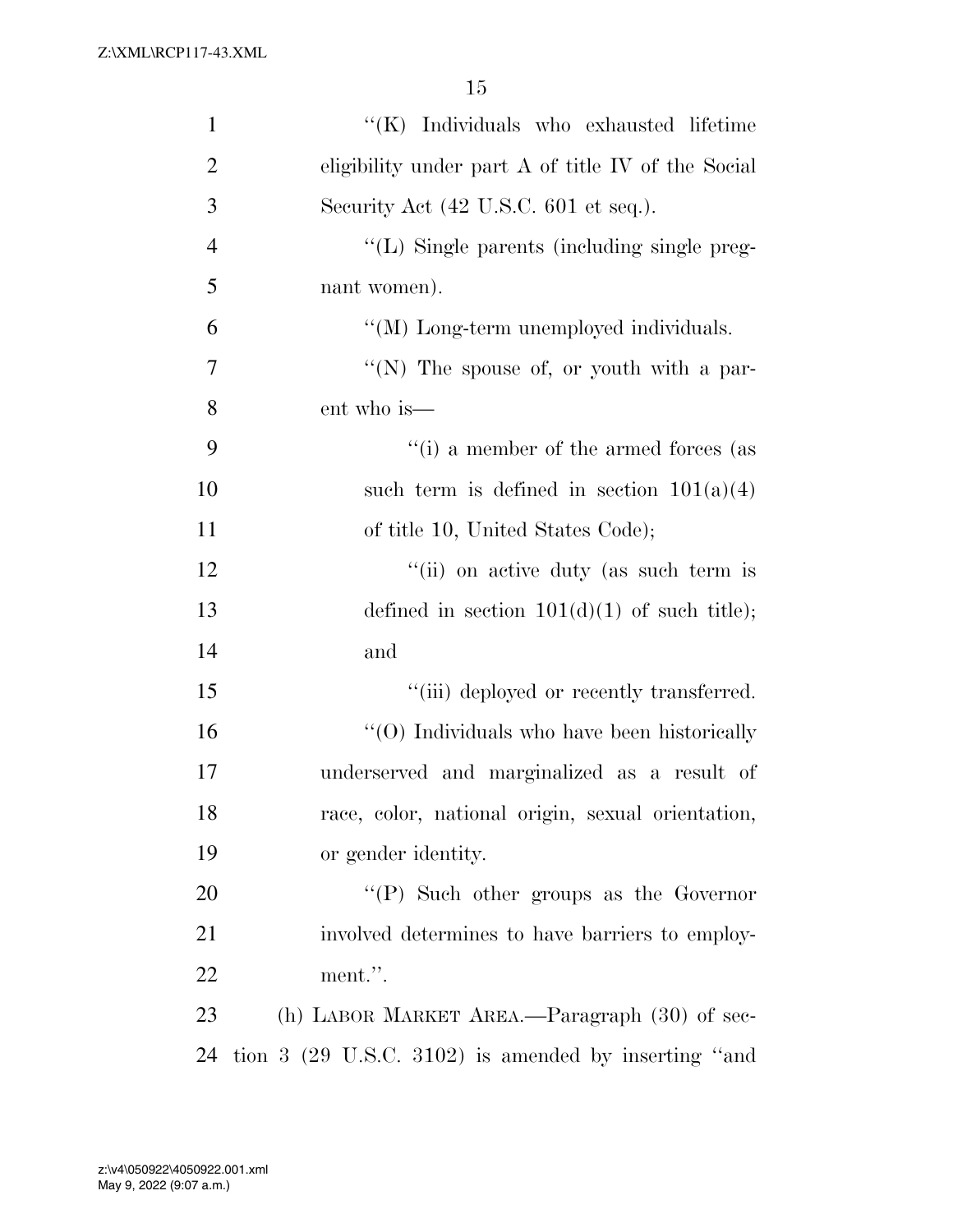|                | 1 the economic development agency" after "Department of |
|----------------|---------------------------------------------------------|
| 2              | Labor".                                                 |
| 3              | (i) LOW-INCOME INDIVIDUAL.—Paragraph (36) of            |
| 4              | section 3 $(29 \text{ U.S.C. } 3102)$ is amended—       |
| 5              | $(1)$ in subparagraph $(A)$ —                           |
| 6              | $(A)$ by amending subclause $(I)$ of clause             |
| $\overline{7}$ | (ii) to read as follows:                                |
| 8              | $\lq (I)$ 150 percent of the poverty                    |
| 9              | line (exclusive of unemployment com-                    |
| 10             | pensation, child support payments,                      |
| 11             | payments described in this subpara-                     |
| 12             | graph, and old-age and survivors in-                    |
| 13             | surance benefits received under sec-                    |
| 14             | tion 202 of the Social Security Act                     |
| 15             | $(42 \text{ U.S.C. } 402)$ ); or";                      |
| 16             | $(B)$ in clause $(v)$ , by striking "or" at the         |
| 17             | end;                                                    |
| 18             | $(C)$ in clause (vi), by striking the period at         |
| 19             | the end and inserting "; or"; and                       |
| 20             | (D) by adding at the end the following:                 |
| 21             | "(vii) is an individual who is—                         |
| 22             | "(I) an eligible migrant or sea-                        |
| 23             | sonal farmworker, as defined in sec-                    |
| 24             | tion $167(i)$ ; and                                     |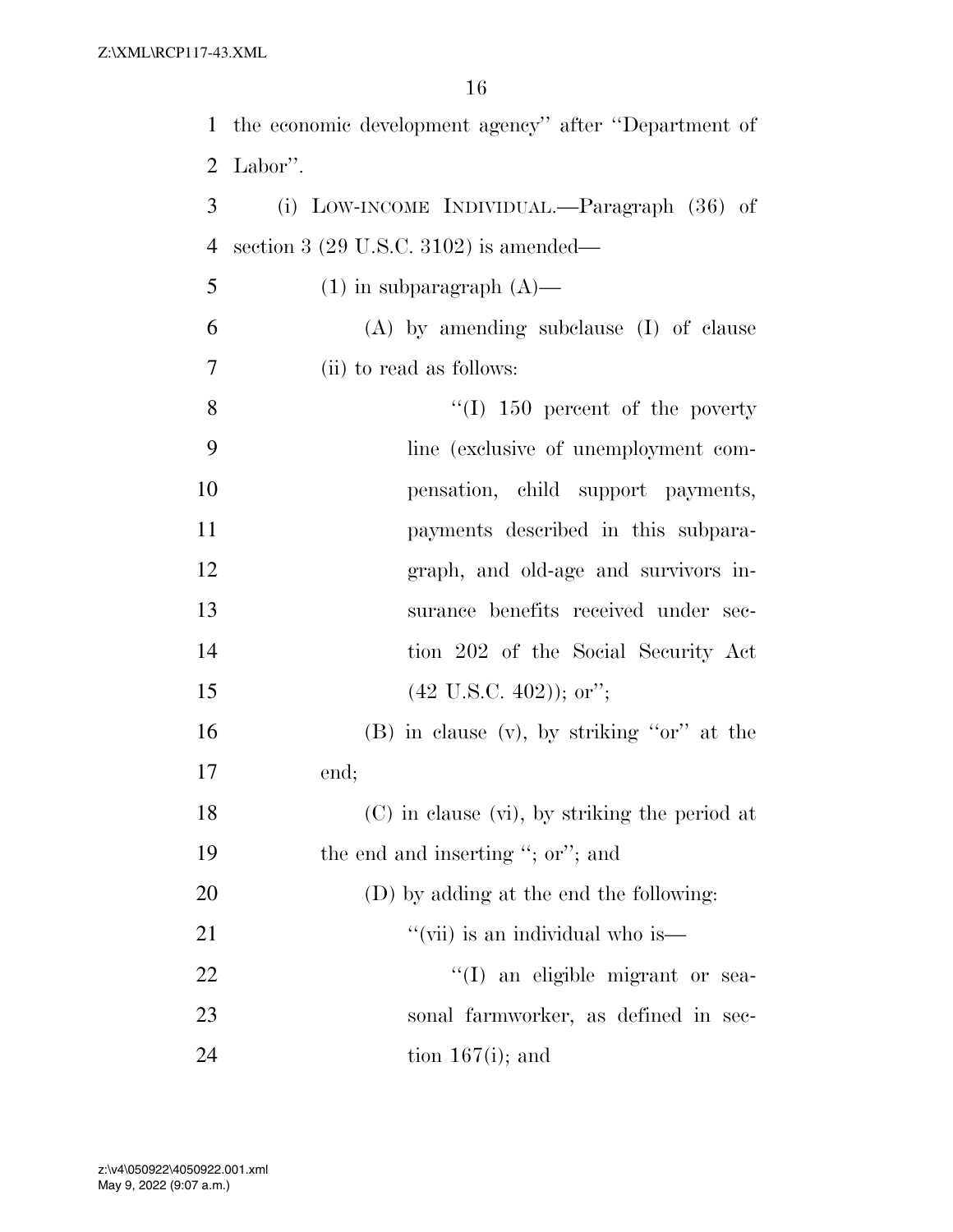| $\mathbf{1}$   | $\lq\lq$ (II) in a family with total family                        |
|----------------|--------------------------------------------------------------------|
| $\overline{2}$ | income that does not exceed 150 per-                               |
| 3              | cent of the poverty line."; and                                    |
| $\overline{4}$ | $(2)$ in subparagraph $(B)$ , by striking "based on                |
| 5              | the most recent lower living family budget issued by               |
| 6              | the Secretary".                                                    |
| 7              | NONTRADITIONAL EMPLOYMENT.—Paragraph<br>(i)                        |
| 8              | $(37)$ of section 3 $(29 \text{ U.S.C. } 3102)$ is amended to read |
| 9              | as follows:                                                        |
| 10             | "(37) NONTRADITIONAL EMPLOYMENT.—The                               |
| 11             | term 'nontraditional employment' refers to occupa-                 |
| 12             | tions or fields of work, for which a group of individ-             |
| 13             | uals (such as individuals from the same gender,                    |
| 14             | race, or ethnicity), the members of which—                         |
| 15             | "(A) comprise less than 25 percent of the                          |
| 16             | individuals employed in each such occupation or                    |
| 17             | field of work; or                                                  |
| 18             | "(B) comprise a percentage of individuals                          |
| 19             | employed in such occupation that is lower than                     |
| 20             | the percentage of the total population com-                        |
| 21             | prised by such members, based on the most re-                      |
| 22             | cent data from the Bureau of the Census.".                         |
| 23             | JUSTICE-INVOLVED INDIVIDUAL.—Paragraph<br>(k)                      |
| 24             | $(38)$ of section 3 $(29 \text{ U.S.C. } 3102)$ is amended—        |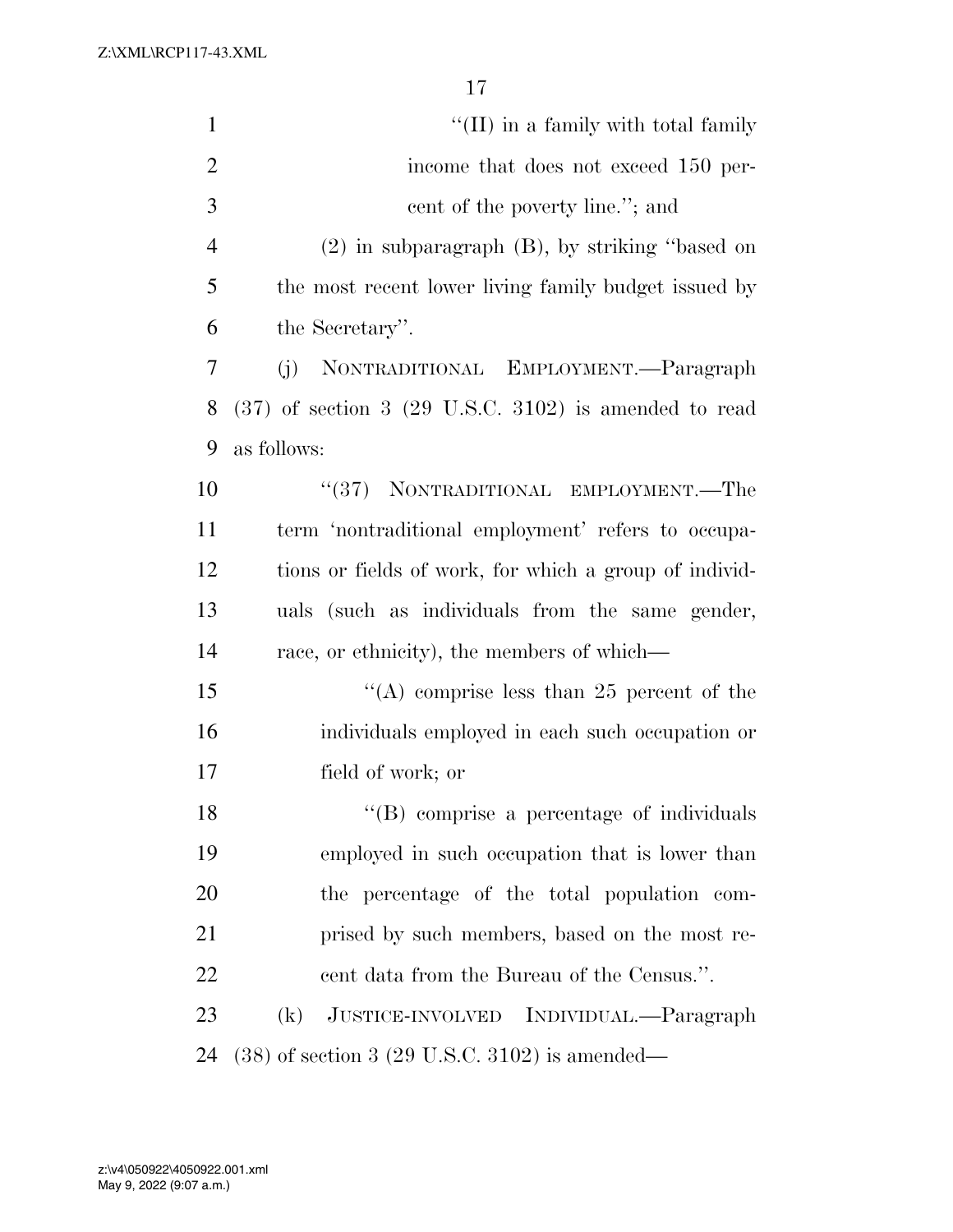| $\mathbf{1}$   | (1) in the heading, by striking "OFFENDER"                                 |
|----------------|----------------------------------------------------------------------------|
| $\overline{2}$ | and inserting "JUSTICE-INVOLVED INDIVIDUAL";                               |
| 3              | and                                                                        |
| $\overline{4}$ | (2) by striking "offender" and inserting "jus-                             |
| 5              | tice-involved individual".                                                 |
| 6              | (l) OPPORTUNITY YOUTH.—Paragraph (46) of sec-                              |
| 7              | tion $3$ (29 U.S.C. 3102) is amended to read as follows:                   |
| 8              | "(46) OPPORTUNITY YOUTH.—The term 'op-                                     |
| 9              | portunity youth'—                                                          |
| 10             | $\lq\lq$ means an individual—                                              |
| 11             | $f'(i)$ who is not younger than 16 years                                   |
| 12             | of age and not older than 24 years of age;                                 |
| 13             | and                                                                        |
| 14             | "(ii) who can self-attest to a one-stop                                    |
| 15             | operator or one-stop center, in a manner                                   |
| 16             | consistent with section $402A(e)$ of the                                   |
| 17             | Higher Education Act of 1965 (20 U.S.C.                                    |
| 18             | $1070a-11(e)$ that the individual is—                                      |
| 19             | $\lq\lq$ (I) not attending any school (as                                  |
| 20             | defined under State law); and                                              |
| 21             | $\lq\lq$ (II) not employed; and                                            |
| 22             | $\lq\lq$ (B) except in the case of an individual                           |
| 23             | individual<br>low-income<br>who<br><i>is</i><br>$\mathbf{a}$<br>and<br>has |
| 24             | foundational skill needs, does not include any                             |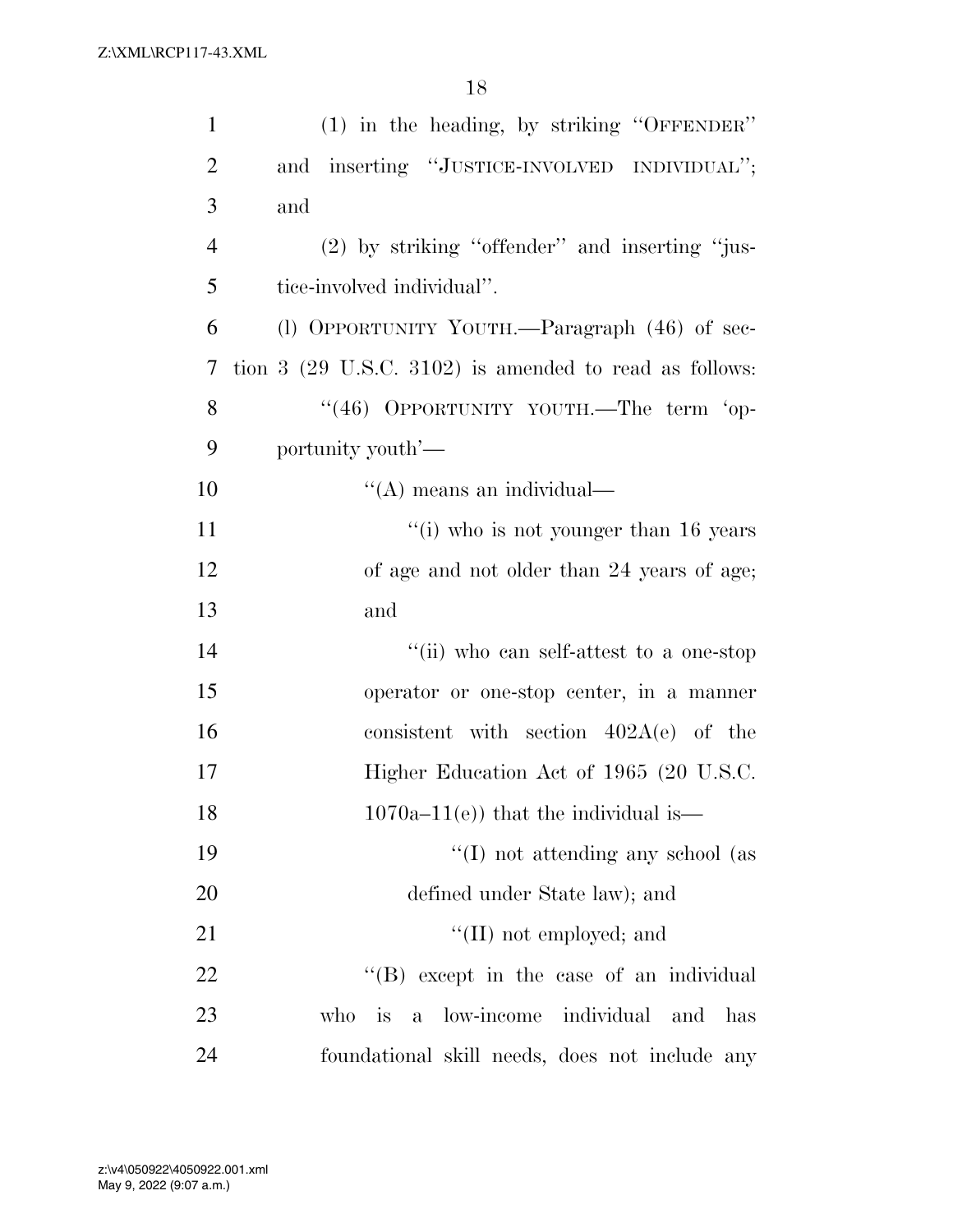individual who is a recipient of a secondary school diploma or its recognized equivalent.''. (m) RAPID RESPONSE ACTIVITY.—Paragraph (51) of section 3 (29 U.S.C. 3102) is amended by inserting ''in a job position of similar wages and benefits, to the great- est extent possible, or on the job training for a new occu- pation or industry,'' after ''reemployment''. (n) STATE.—Paragraph (56) of section 3 (29 U.S.C. 3102) is amended by striking ''the Commonwealth of''. (o) SUPPORTIVE SERVICES.—Paragraph (59) of sec- tion 3 (29 U.S.C. 3102) is amended to read as follows: 12 "(59) SUPPORTIVE SERVICES.—The term 'sup- portive services' means services such as transpor- tation, child care, dependent care, housing, food and nutrition services, mental health care supports, sub- stance use disorder treatment, access to broadband, affordable internet connection, or digital devices with connection to the internet, assistive technology, and needs-related payments, that are necessary to enable an individual to participate in workforce develop- ment activities.''. (p) ADDITIONAL DEFINITIONS.—Section 3 (29

 U.S.C. 3102), as amended by this section, is further amended—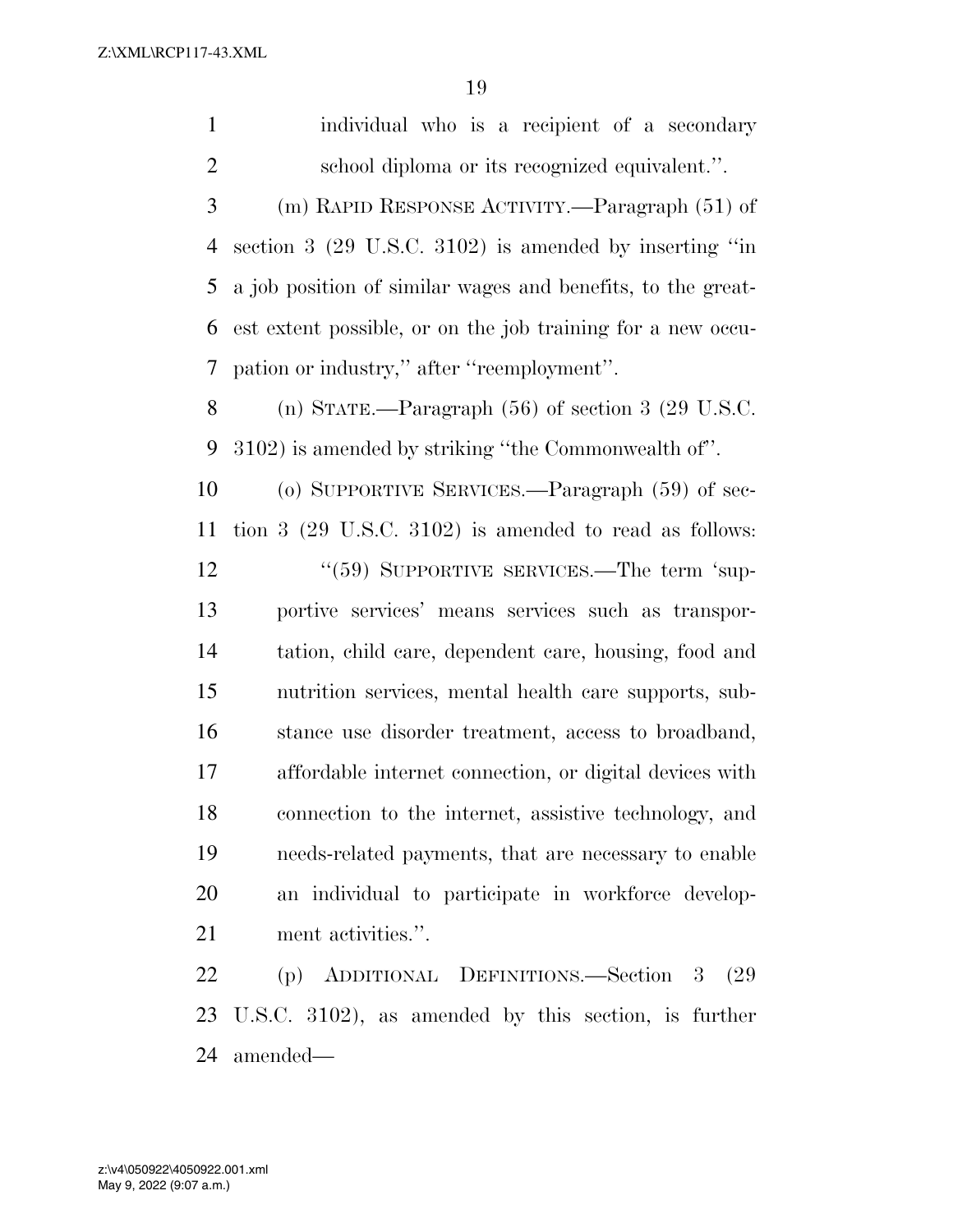(1) by adding at the end the following new paragraphs:

 ''(72) APPRENTICESHIP PROGRAM.—The term 'apprenticeship program' means a program reg- istered under the Act of August 16, 1937 (commonly known as the 'National Apprenticeship Act'; 50 Stat. 664, chapter 663; 29 U.S.C. 50 et seq.).

8 "(73) COENROLLMENT.—The term 'coenroll- ment' means simultaneous enrollment in more than one of the programs or activities carried out by a 11 one-stop partner in section  $121(b)(1)(B)$ .

12 '(74) COMPETENCY.—The term 'competency' means the attainment of knowledge, skills, and abili- ties in a subject area, as specified by an occupa- tional skill standard and demonstrated by an appro- priate written, oral, hands-on, or other appropriate proficiency measurement.

18 "(75) DIGITAL LITERACY SKILLS.—The term 'digital literacy skills' has the meaning given the term in section 202(A) of the Museum and Library Services Act (20 U.S.C. 9101(2)).

22 "(76) EVIDENCE-BASED.—The term 'evidence- based', when used with respect to an activity, strat- egy, or intervention, means an activity, strategy or intervention that—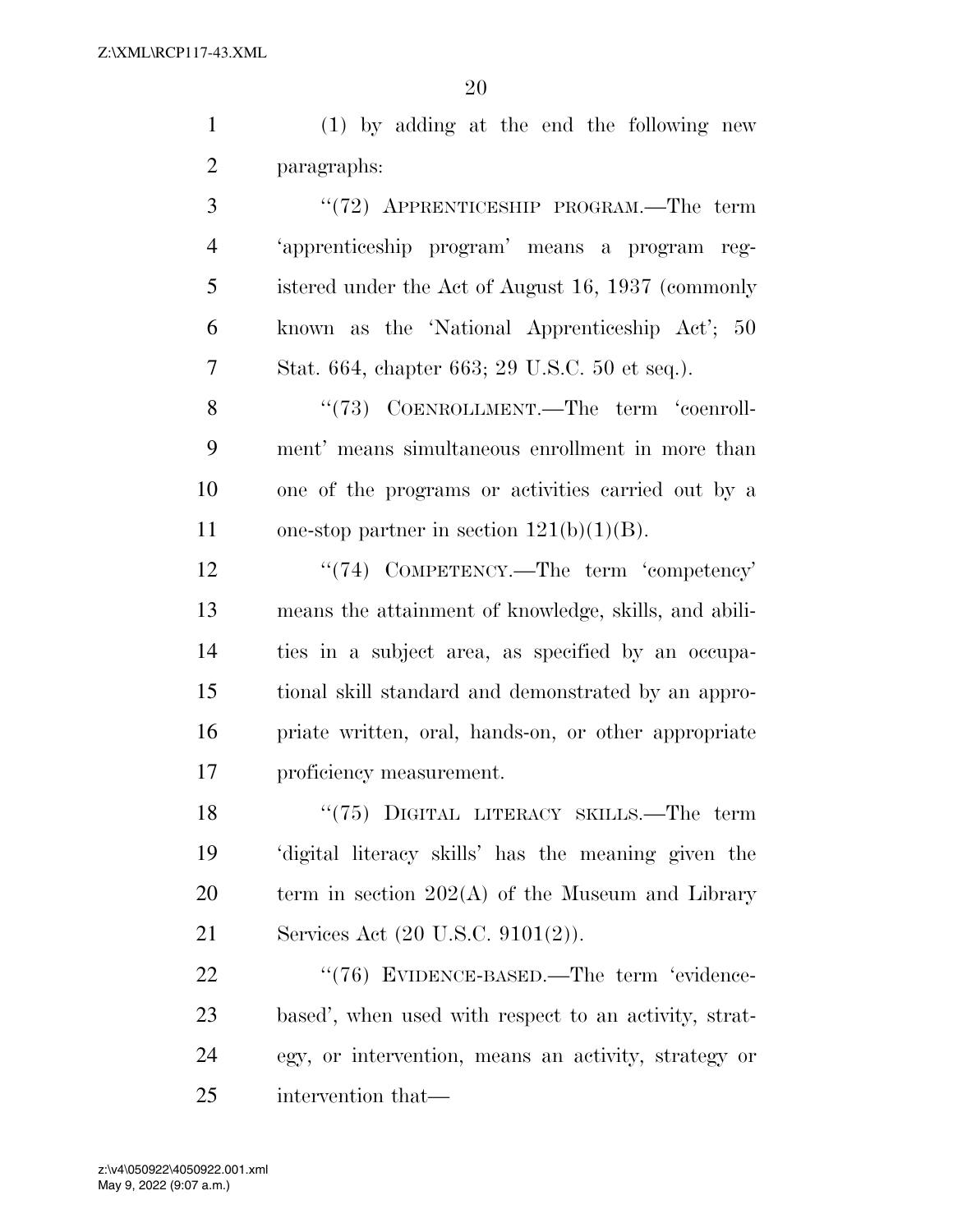| $\mathbf{1}$   | "(A) demonstrates a statistically signifi-             |
|----------------|--------------------------------------------------------|
| $\overline{2}$ | cant effect on improving participant outcomes          |
| $\mathfrak{Z}$ | or other relevant outcomes based on—                   |
| $\overline{4}$ | "(i) strong evidence from at least 1                   |
| 5              | well-designed and well-implemented experi-             |
| 6              | mental study;                                          |
| 7              | "(ii) moderate evidence from at least                  |
| 8              | well-designed and well-implemented<br>$\mathbf{1}$     |
| 9              | quasi-experimental study; or                           |
| 10             | "(iii) promising evidence from at least                |
| 11             | 1 well-designed and well-implemented cor-              |
| 12             | relational study with statistical controls for         |
| 13             | selection bias; or                                     |
| 14             | $\lq\lq(B)(i)$ demonstrates a rationale based on       |
| 15             | high-quality research findings or positive eval-       |
| 16             | uation that such activity, strategy, or interven-      |
| 17             | tion is likely to improve student outcomes or          |
| 18             | other relevant outcomes; and                           |
| 19             | "(ii) includes ongoing efforts to examine              |
| 20             | the effects of such activity, strategy, or inter-      |
| 21             | vention.                                               |
| 22             | "(77) LABOR ORGANIZATION.—The term 'labor              |
| 23             | organization' has the meaning given the term in sec-   |
| 24             | tion $2(5)$ of the National Labor Relations Act $(29)$ |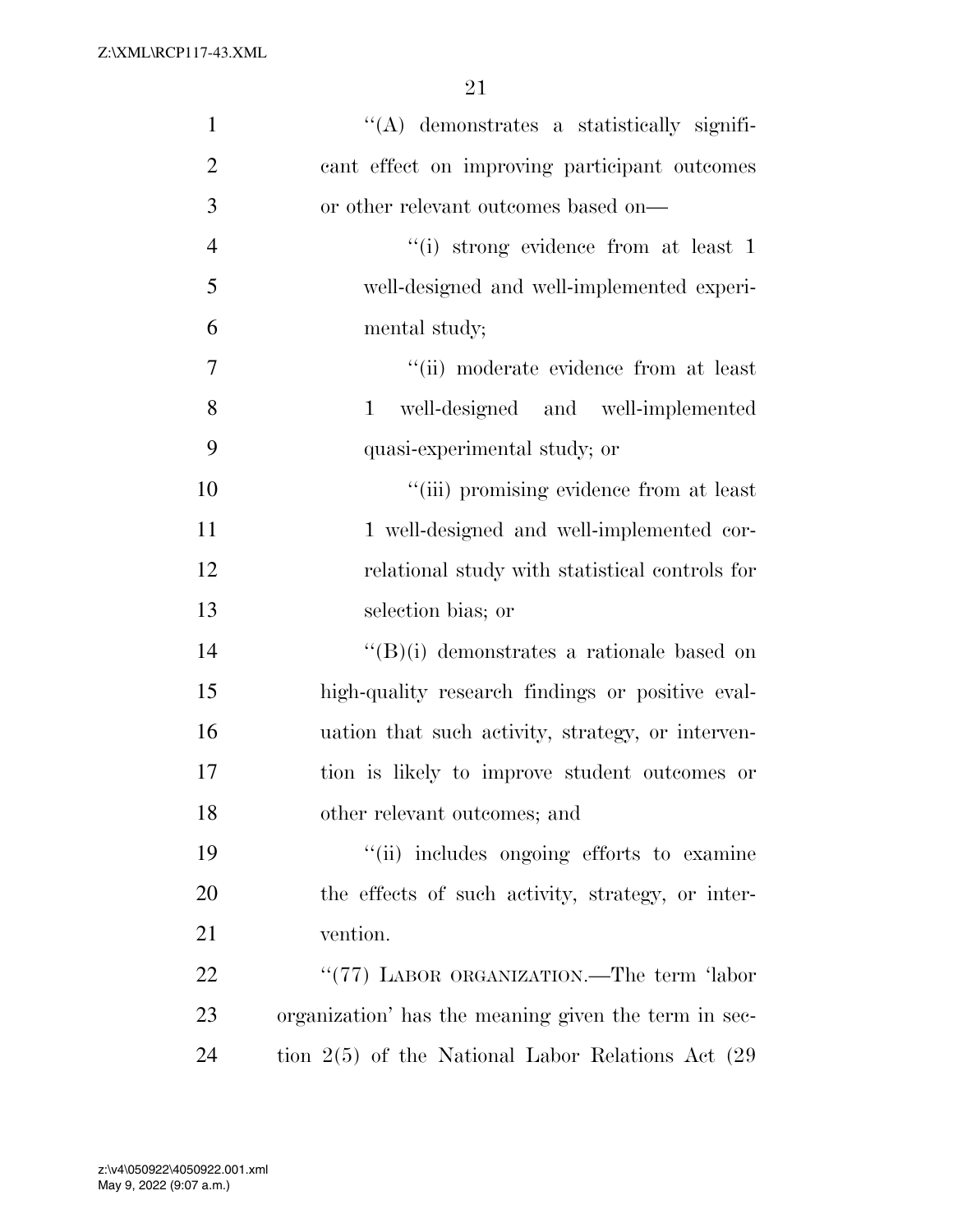| $\mathbf{1}$   | U.S.C. $152(5)$ , except that such term shall also in- |
|----------------|--------------------------------------------------------|
| $\overline{2}$ | clude—                                                 |
| 3              | $\lq\lq$ any organization composed of labor            |
| $\overline{4}$ | organizations, such as a labor union federation        |
| 5              | or a State or municipal labor body; and                |
| 6              | "(B) any organization which would be in-               |
| $\tau$         | cluded in the definition for such term under           |
| 8              | such section $2(5)$ but for the fact that the orga-    |
| 9              | nization represents—                                   |
| 10             | "(i) individuals employed by the                       |
| 11             | United States, any wholly owned Govern-                |
| 12             | ment corporation, any Federal Reserve                  |
| 13             | Bank, or any State or political subdivision            |
| 14             | thereof;                                               |
| 15             | "(ii) individuals employed by persons                  |
| 16             | subject to the Railway Labor Act (45 25)               |
| 17             | U.S.C. $151$ et seq.); or                              |
| 18             | "(iii) individuals employed as agricul-                |
| 19             | tural laborers.                                        |
| 20             | "(78) PERKINS-ELIGIBLE AGENCY.—The term                |
| 21             | Perkins-eligible agency' has the meaning given the     |
| 22             | term 'eligible agency' in section 3 of the Carl D.     |
| 23             | Perkins Career and Technical Education Act of          |
| 24             | 2006 (20 U.S.C. 2302).                                 |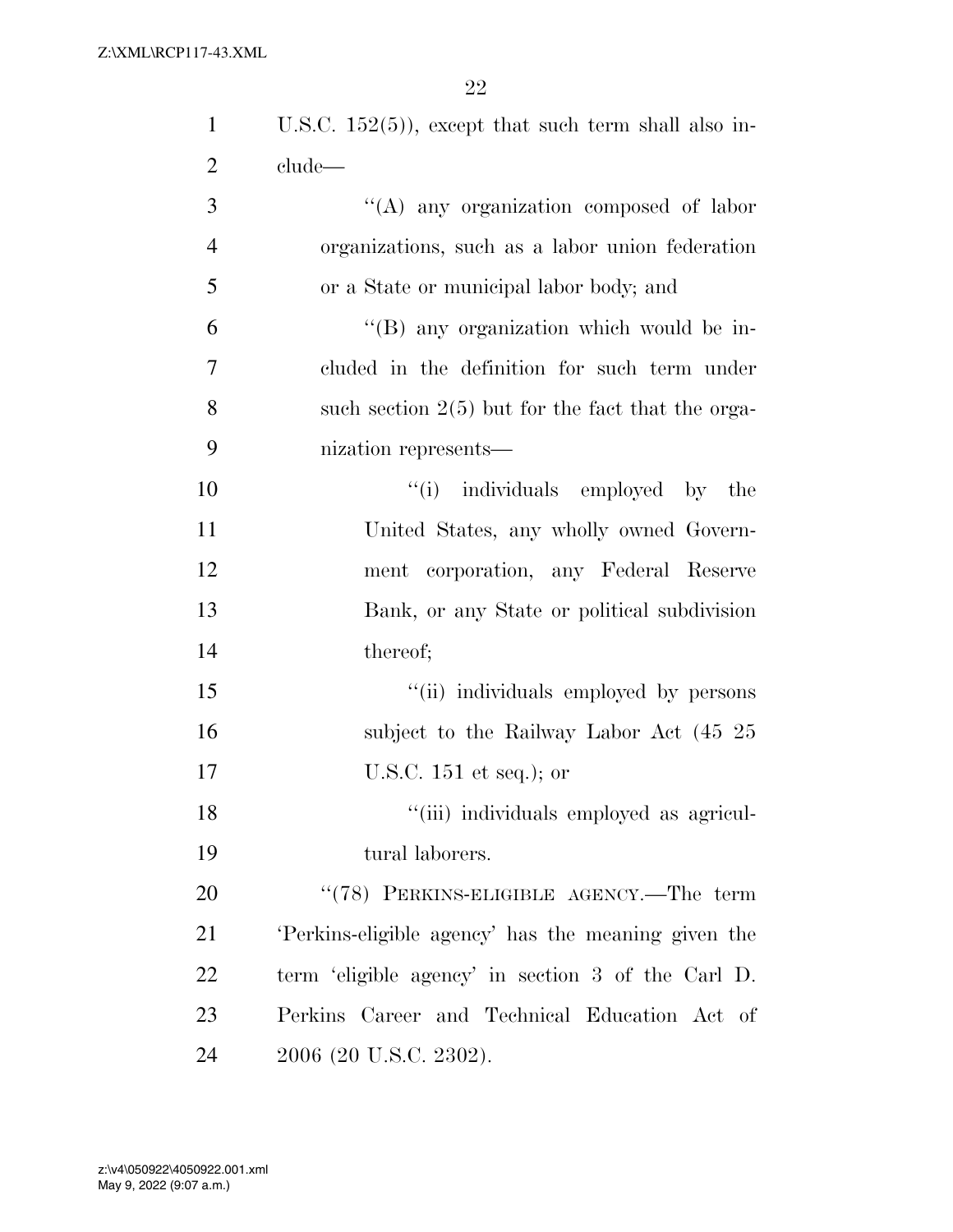| $\mathbf{1}$   | $``(79)$ PRE-APPRENTICESHIP PROGRAM.—The           |
|----------------|----------------------------------------------------|
| $\overline{2}$ | term 'pre-apprenticeship program' means a training |
| 3              | model or program that—                             |
| $\overline{4}$ | $\lq\lq$ is designed to prepare participants to    |
| 5              | enter an apprenticeship program;                   |
| 6              | "(B) has a written agreement with 1 or             |
| 7              | more sponsors of apprenticeship programs that      |
| 8              | would enable participants who successfully com-    |
| 9              | plete the pre-apprenticeship program—              |
| 10             | "(i) to enter into the apprenticeship              |
| 11             | program if a place in the program is avail-        |
| 12             | able and if the participant meets the quali-       |
| 13             | fications of the apprenticeship program;           |
| 14             | and                                                |
| 15             | "(ii) to earn credits towards the ap-              |
| 16             | prenticeship program;                              |
| 17             | "(C) includes skills development (including        |
| 18             | a curriculum for the skills development) aligned   |
| 19             | with industry standards related to an appren-      |
| 20             | ticeship program created in consultation with      |
| 21             | sponsors of the apprenticeship program that are    |
| 22             | parties to the written agreement under subpara-    |
| 23             | graph (B), and that will prepare participants by   |
| 24             | teaching the skills and competencies needed to     |
| 25             | enter 1 or more apprenticeship programs; and       |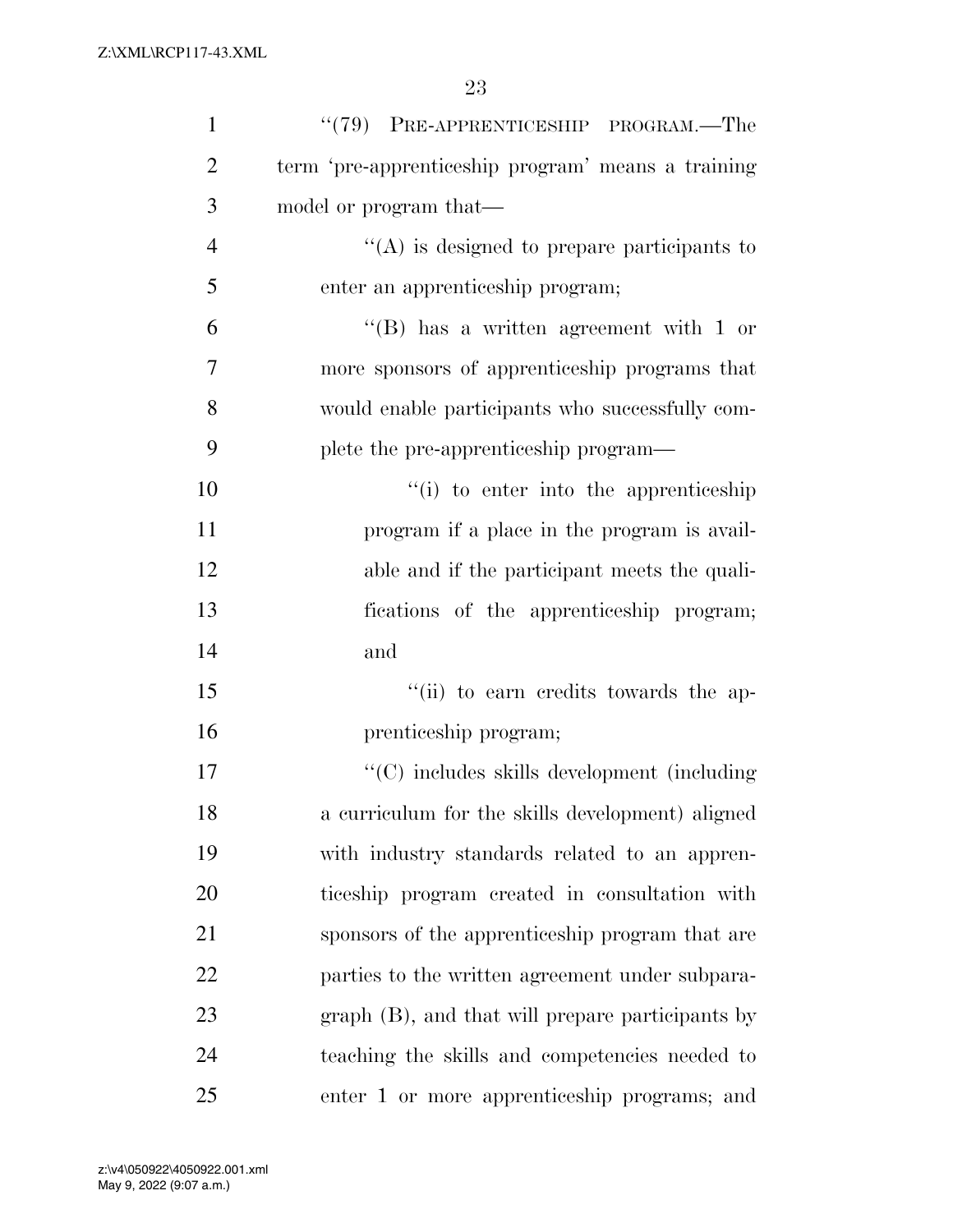| $\mathbf{1}$   | $\lq\lq$ (D) does not displace a paid employee.                                                                                                                                                                                 |
|----------------|---------------------------------------------------------------------------------------------------------------------------------------------------------------------------------------------------------------------------------|
| $\overline{2}$ | (680)<br>WORK-BASED LEARNING.—The<br>term                                                                                                                                                                                       |
| 3              | 'work-based learning' has the meaning given the                                                                                                                                                                                 |
| $\overline{4}$ | term in section 3 of the Carl D. Perkins Career and                                                                                                                                                                             |
| 5              | Technical Education Act of 2006 (20 U.S.C. 2302).                                                                                                                                                                               |
| 6              | "(81) WORKFORCE AGENCY.—The term 'work-                                                                                                                                                                                         |
| 7              | force agency' means the State agency or local agency                                                                                                                                                                            |
| 8              | responsible for administering workforce development                                                                                                                                                                             |
| 9              | activities or the workforce development system.";                                                                                                                                                                               |
| 10             | $(2)$ by striking paragraphs $(27)$ and $(54)$ ; and                                                                                                                                                                            |
| 11             | $(3)$ by reordering paragraphs $(1)$ through $(71)$ ,                                                                                                                                                                           |
| 12             | as amended by this section, and the paragraphs                                                                                                                                                                                  |
| 13             | added by paragraph (1) of this subsection in alpha-                                                                                                                                                                             |
| 14             | betical order, and renumbering such paragraphs as                                                                                                                                                                               |
| 15             | so reordered.                                                                                                                                                                                                                   |
| 16             | SEC. 102. WIOA TABLE OF CONTENTS.                                                                                                                                                                                               |
| 17             | The table of contents in section $1(b)$ of the Workforce                                                                                                                                                                        |
| 18             | Innovation and Opportunity Act is amended—                                                                                                                                                                                      |
| 19             | $(1)$ by adding at the end of the items relating                                                                                                                                                                                |
| 20             | to chapter 2 of subtitle B of title I the following:                                                                                                                                                                            |
|                | "Sec. 130. Summer and year-round employment for youth.";                                                                                                                                                                        |
| 21             | $(2)$ by striking the item relating to section 172                                                                                                                                                                              |
| 22             | and inserting the following:                                                                                                                                                                                                    |
|                | "Sec. 172. Strengthening Community Colleges Training Grants Program.<br>"Sec. 173. Reentry employment opportunities<br>"Sec. 174. Sectoral employment through career training for occupational readi-<br>ness (sector) program. |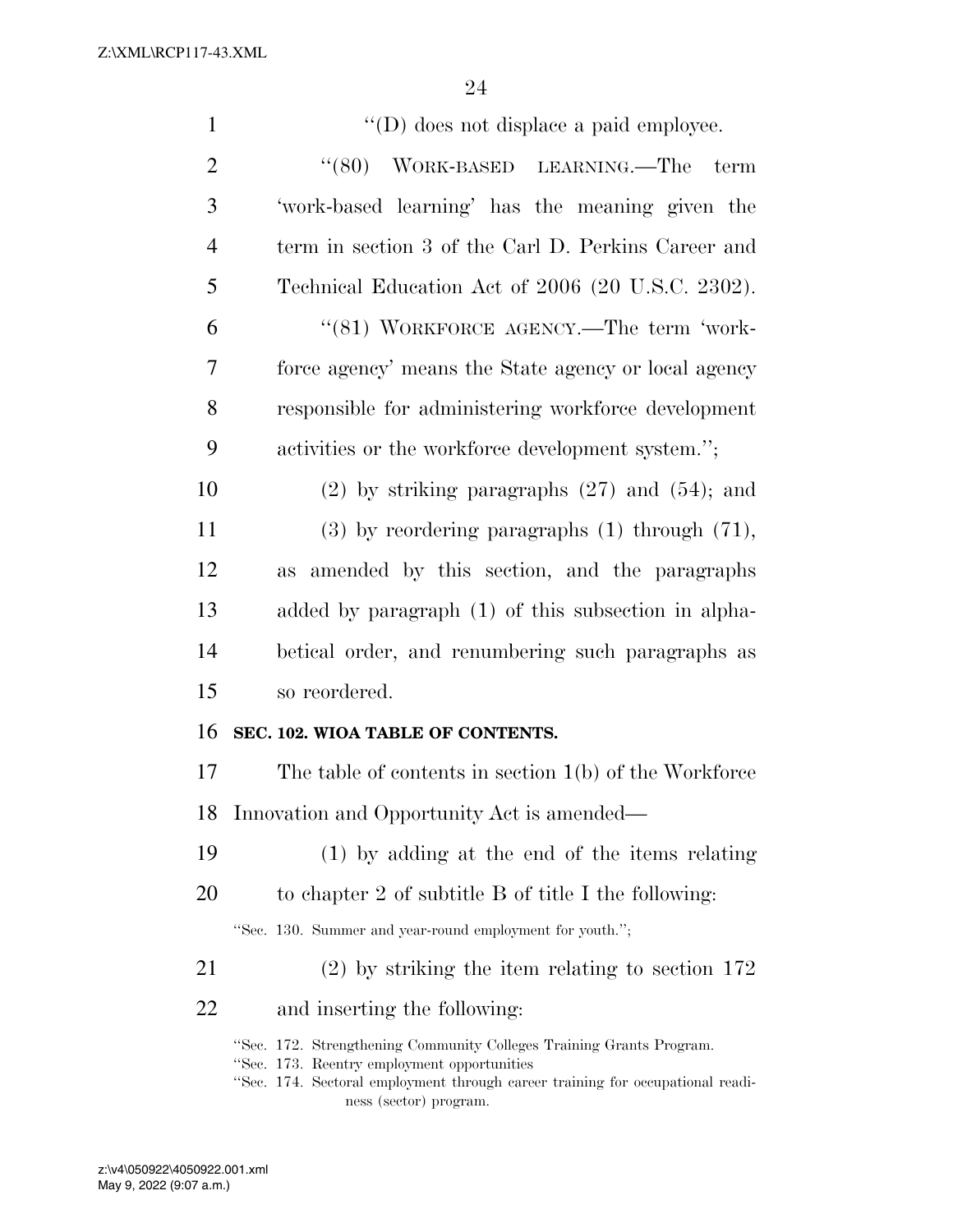''Sec. 175. Workforce data quality initiative grants. ''Sec. 176. Authorization of appropriations.''; and (3) by adding at the end of the item relating to subtitle A of title V, the following: ''Sec. 507. Accessibility.''. **TITLE II—WORKFORCE DEVELOPMENT ACTIVITIES Subtitle A—System Alignment CHAPTER 1—STATE PROVISIONS SEC. 201. STATE WORKFORCE DEVELOPMENT BOARDS.**  8 (a) MEMBERSHIP.—Section  $101(b)(1)(C)$  of the Workforce Innovation and Opportunity Act (29 U.S.C.  $3111(b)(1)(C)$  is amended—  $(1)$  in clause (ii)— (A) in the matter preceding subclause (I), by striking ''20 percent'' and inserting ''30 per- cent''; (B) in subclause (III), by inserting '', jus- tice-involved individuals,'' after ''veterans''; and (C) in subclause (IV), by striking ''out-of- school'' and inserting ''opportunity''; and  $(2)$  in clause (iii)— (A) in subclause (I)— (i) by striking ''and'' at the end of item (aa); and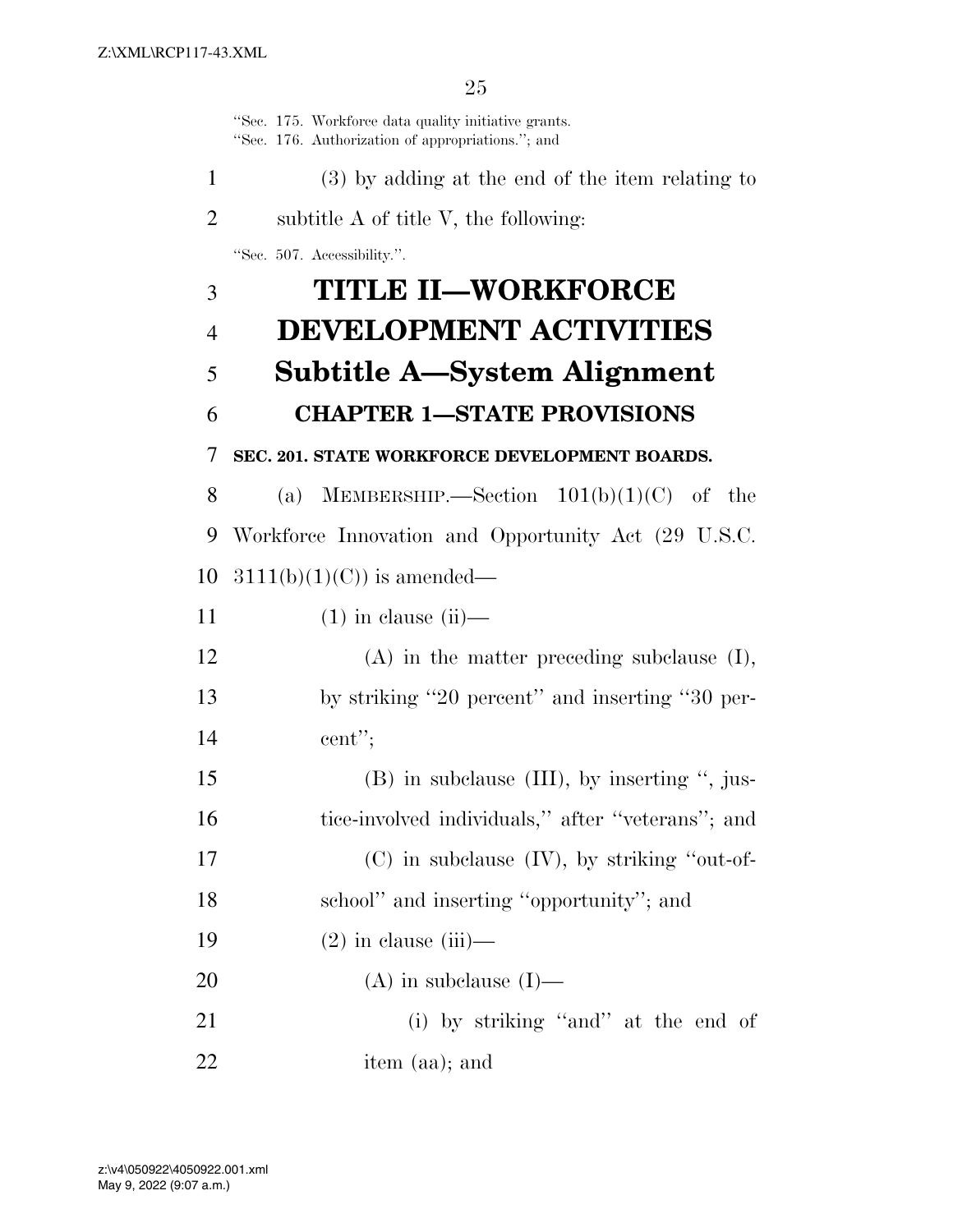| $\mathbf{1}$   | (ii) by adding at the end the fol-   |
|----------------|--------------------------------------|
| $\overline{2}$ | lowing:                              |
| 3              | "(cc) State agency officials         |
| $\overline{4}$ | responsible for the daily adminis-   |
| 5              | tration of education programs in     |
| 6              | the State, including secondary       |
| $\tau$         | education and adult education        |
| 8              | programs, and chief executive of-    |
| 9              | ficers (or their representatives) of |
| 10             | community colleges and other in-     |
| 11             | stitutions of higher education;      |
| 12             | and"; and                            |
| 13             | $(B)$ in subclause $(II)$ —          |
| 14             | (i) by amending item (bb) to read as |
| 15             | follows:                             |
| 16             | "(bb) State agency officials         |
| 17             | responsible for adult or juvenile    |
| 18             | justice programs in the State;";     |
| 19             | (ii) by striking "and" at the end of |
| 20             | item (cc); and                       |
| 21             | (iii) by striking item (dd); and     |
| 22             | (iv) by adding at the end the fol-   |
| 23             | lowing:                              |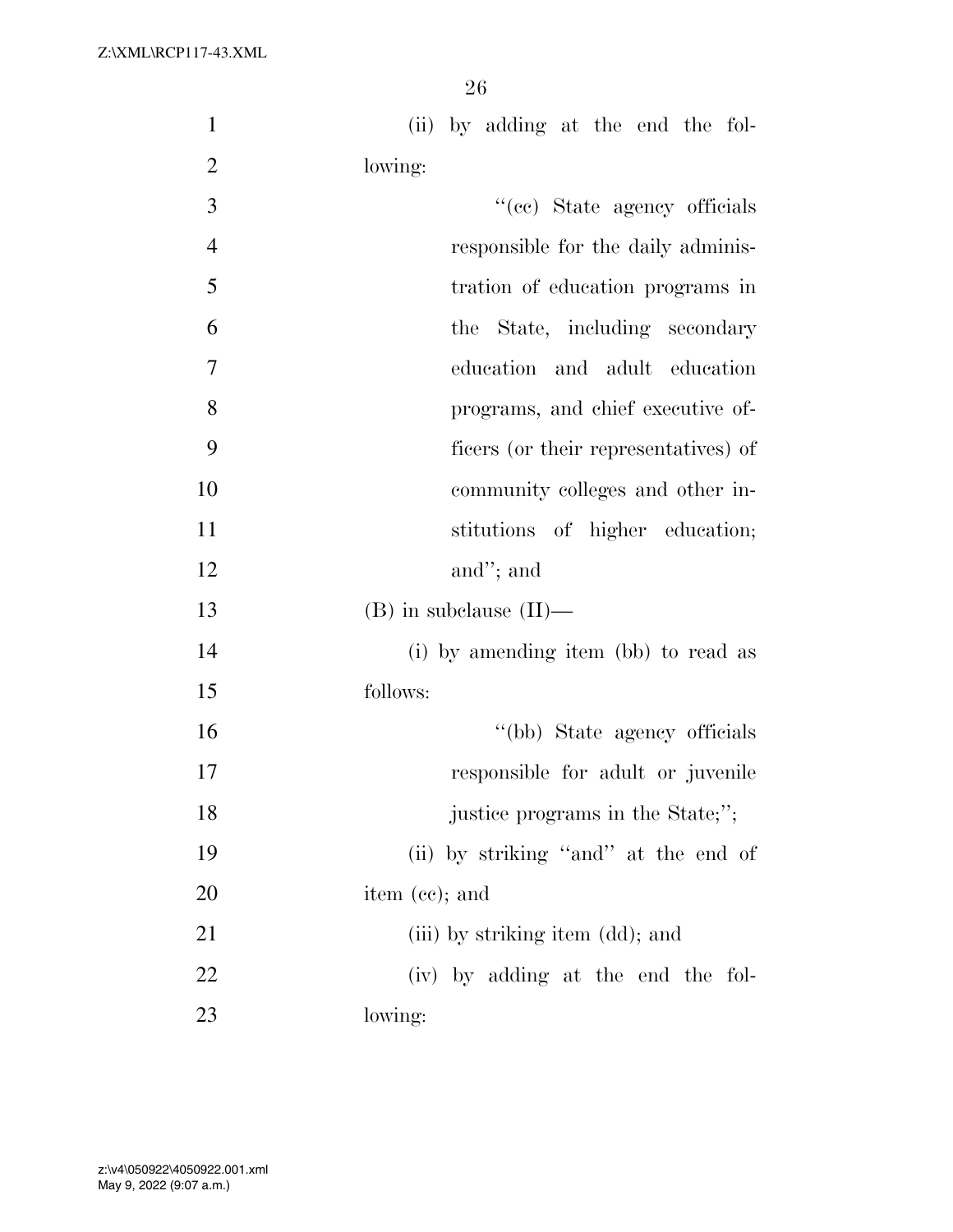| $\mathbf{1}$   | "(dd) State agency officials                                 |
|----------------|--------------------------------------------------------------|
| $\overline{2}$ | responsible for vocational reha-                             |
| $\mathfrak{Z}$ | bilitation; and                                              |
| $\overline{4}$ | "(ee) State agency officials                                 |
| 5              | responsible for economic develop-                            |
| 6              | ment.".                                                      |
| 7              | (b) DIVERSE AND DISTINCT REPRESENTATION.                     |
| 8              | Section 101(b)(2) (29 U.S.C. 3111(b)(2)) is amended by       |
| 9              | inserting before the period at the end the following: ", and |
| 10             | diverse demographic populations of the State".               |
| 11             | FUNCTIONS.—Section $101(d)$ $(29 \text{ U.S.C.})$<br>(e)     |
| 12             | $3111(d)$ is amended—                                        |
| 13             | $(1)$ in paragraph $(3)$ —                                   |
| 14             | $(A)$ in subparagraph $(A)$ , strike "and avoid"             |
| 15             | duplication" and insert "avoid duplication, and              |
| 16             | leverage resources and expertise";                           |
| 17             | $(B)$ in subparagraph $(B)$ —                                |
| 18             | (i) by inserting "and expand" after                          |
| 19             | "support"; and                                               |
| 20             | (ii) by striking "enter or retain em-                        |
| 21             | ployment" and inserting "enter in, retain,                   |
| 22             | or progress in employment";                                  |
| 23             | $(C)$ in subparagraph $(C)$ —                                |
| 24             | (i) by inserting "and equitable" after                       |
| 25             | "effective"; and                                             |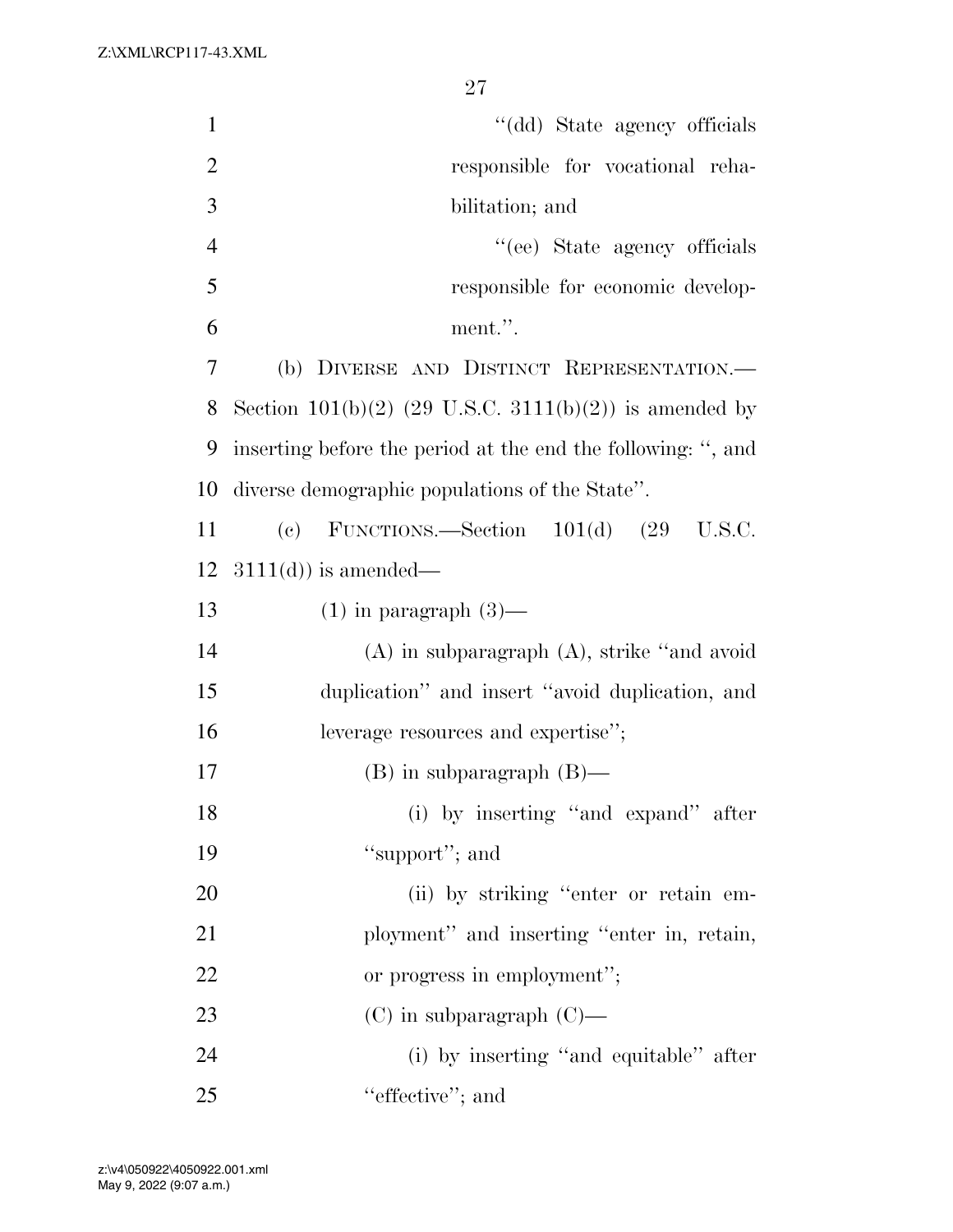| $\mathbf{1}$   | (ii) by inserting ", including individ-             |
|----------------|-----------------------------------------------------|
| $\overline{2}$ | uals with barriers to employment" after             |
| 3              | "system";                                           |
| $\overline{4}$ | $(D)$ in subparagraph $(E)$ , by striking           |
| 5              | "identification of" and inserting "continued"       |
| 6              | identification of and support for";                 |
| $\overline{7}$ | $(E)$ in subparagraph $(F)$ —                       |
| 8              | (i) by inserting "affiliated sites," after          |
| 9              | "partners,"; and                                    |
| 10             | (ii) by striking "services and sup-                 |
| 11             | portive" and inserting "services, career            |
| 12             | services, and supportive"; and                      |
| 13             | $(F)$ in subparagraph $(G)$ , by inserting "on-     |
| 14             | going" after "support";                             |
| 15             | $(2)$ in paragraph $(5)$ —                          |
| 16             | $(A)$ in subparagraph $(A)$ , by striking "cen-     |
| 17             | ters, relating to the use of business outreach,     |
| 18             | partnerships, and service delivery strategies, in-  |
| 19             | cluding" and inserting "centers, including the      |
| 20             | use of evidence-based strategies for such oper-     |
| 21             | ations, the latest in digital technology and tools, |
| 22             | and the use of partnerships to expand and im-       |
| 23             | prove services to jobseekers and workers, in-       |
| 24             | $cluding''$ ;                                       |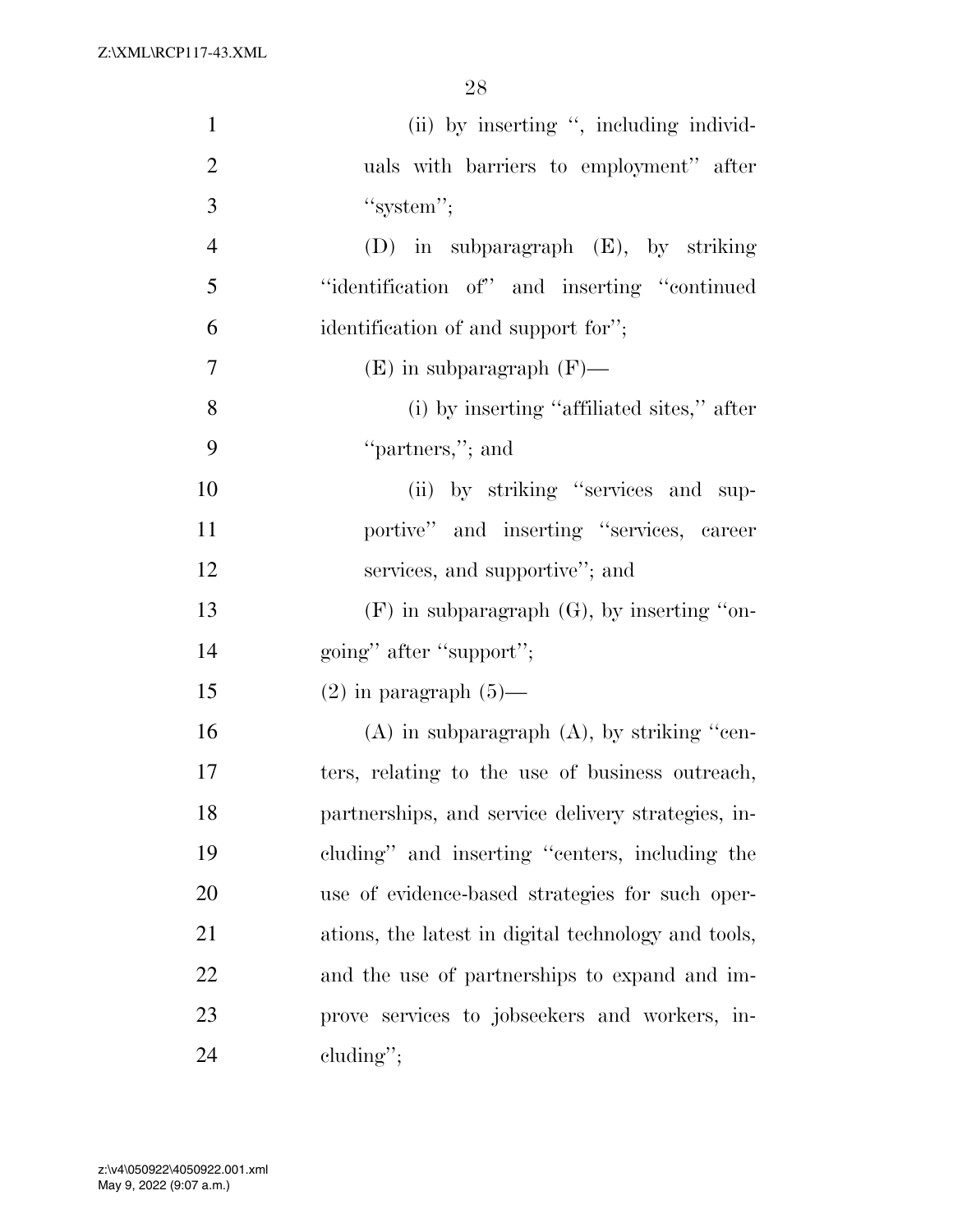| $\mathbf{1}$   | (B) by redesignating subparagraphs (B)               |
|----------------|------------------------------------------------------|
| $\overline{2}$ | and $(C)$ as subparagraphs $(C)$ and $(D)$ , respec- |
| 3              | tively;                                              |
| $\overline{4}$ | $(C)$ by inserting after subparagraph $(A)$          |
| 5              | the following:                                       |
| 6              | "(B) local boards and one-stop centers on            |
| $\overline{7}$ | effective outreach and enhanced services to          |
| 8              | businesses, joint labor-management partner-          |
| 9              | ships, industry associations, and industry or        |
| 10             | sector partnerships, to provide employment and       |
| 11             | training activities reflective of regional economic  |
| 12             | priorities and the skill and competency needs of     |
| 13             | in-demand industry sectors and occupations;";        |
| 14             | and                                                  |
| 15             | $(D)$ in subparagraph $(D)$ , as so redesig-         |
| 16             | nated, by striking "adaptability, to" and insert-    |
| 17             | ing "adaptablity to reduce the time required for     |
| 18             | attainment of a recognized postsecondary cre-        |
| 19             | dential or reskilling, and"; and                     |
| 20             | $(3)$ in paragraph $(7)$ —                           |
| 21             | $(A)$ in the matter preceding subparagraph           |
| 22             | $(A)$ , by striking "technological improvements to   |
| 23             | facilitate access" and inserting "improvements"      |
| 24             | in the use of digital technology to facilitate and   |
| 25             | expand access";                                      |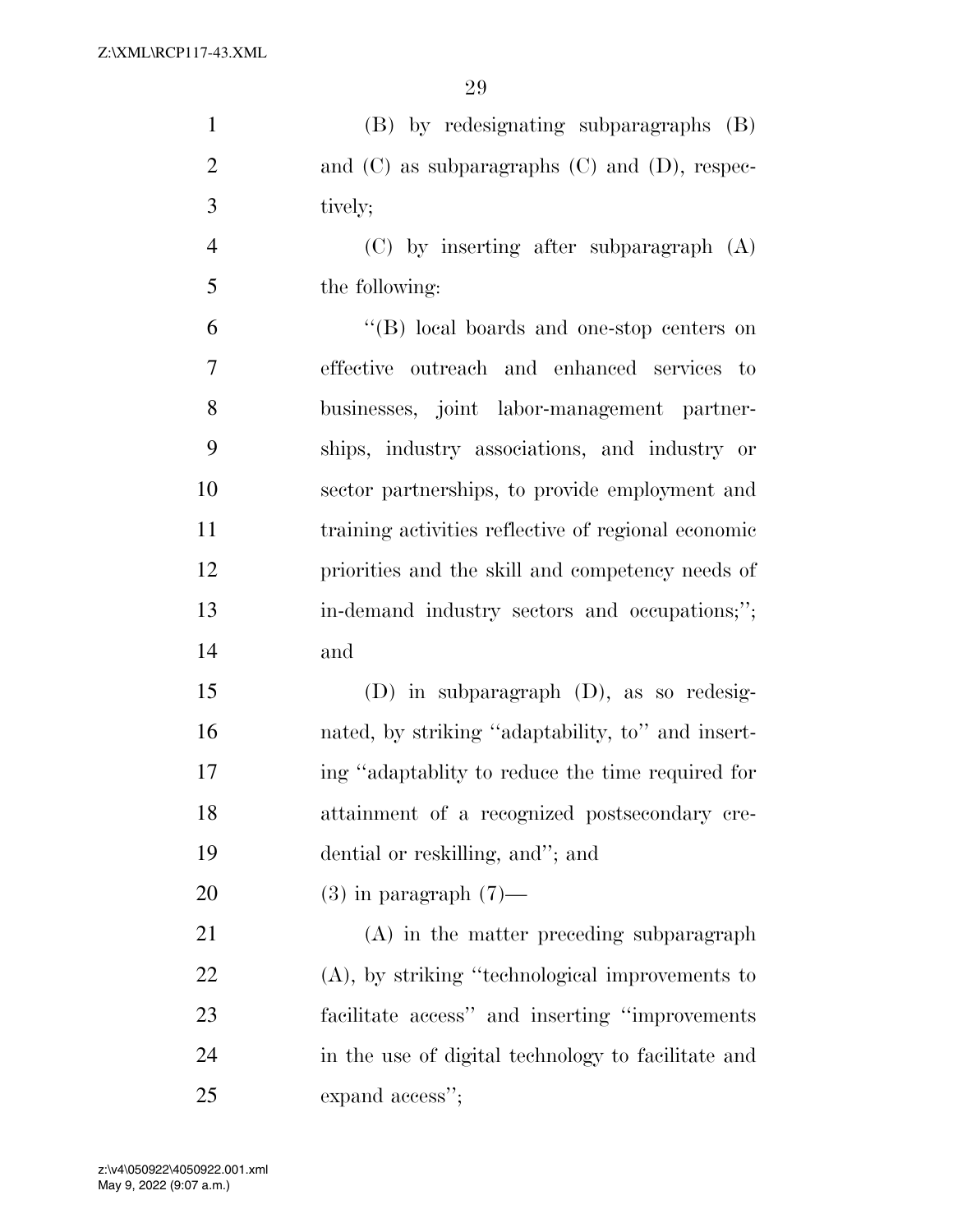| $\mathbf{1}$   | (B) by amending subparagraphs (B) and            |
|----------------|--------------------------------------------------|
| $\overline{2}$ | (C) to read as follows:                          |
| 3              | $\lq\lq (B)$ accelerate—                         |
| $\overline{4}$ | "(i) the acquisition of skills, com-             |
| 5              | petencies, and recognized postsecondary          |
| 6              | credentials by participants with respect to      |
| 7              | an in-demand industry sector or occupa-          |
| 8              | tion in a State or local area; and               |
| 9              | "(ii) the matching of participants to            |
| 10             | career pathways and employment opportu-          |
| 11             | nities based on the skills, competencies,        |
| 12             | and recognized postsecondary credentials         |
| 13             | attained by such participants;                   |
| 14             | $\lq\lq$ strengthen the professional develop-    |
| 15             | ment of providers and workforce professionals,   |
| 16             | ensuring professional development activities in- |
| 17             | clude—                                           |
| 18             | "(i) trauma-informed practices and               |
| 19             | human-centered design that serve individ-        |
| 20             | uals with barriers to employment;                |
| 21             | "(ii) preparing providers and work-              |
| 22             | force professionals to use the latest tech-      |
| 23             | nology;                                          |
| 24             | "(iii) accessing and understanding               |
| 25             | labor market data; and                           |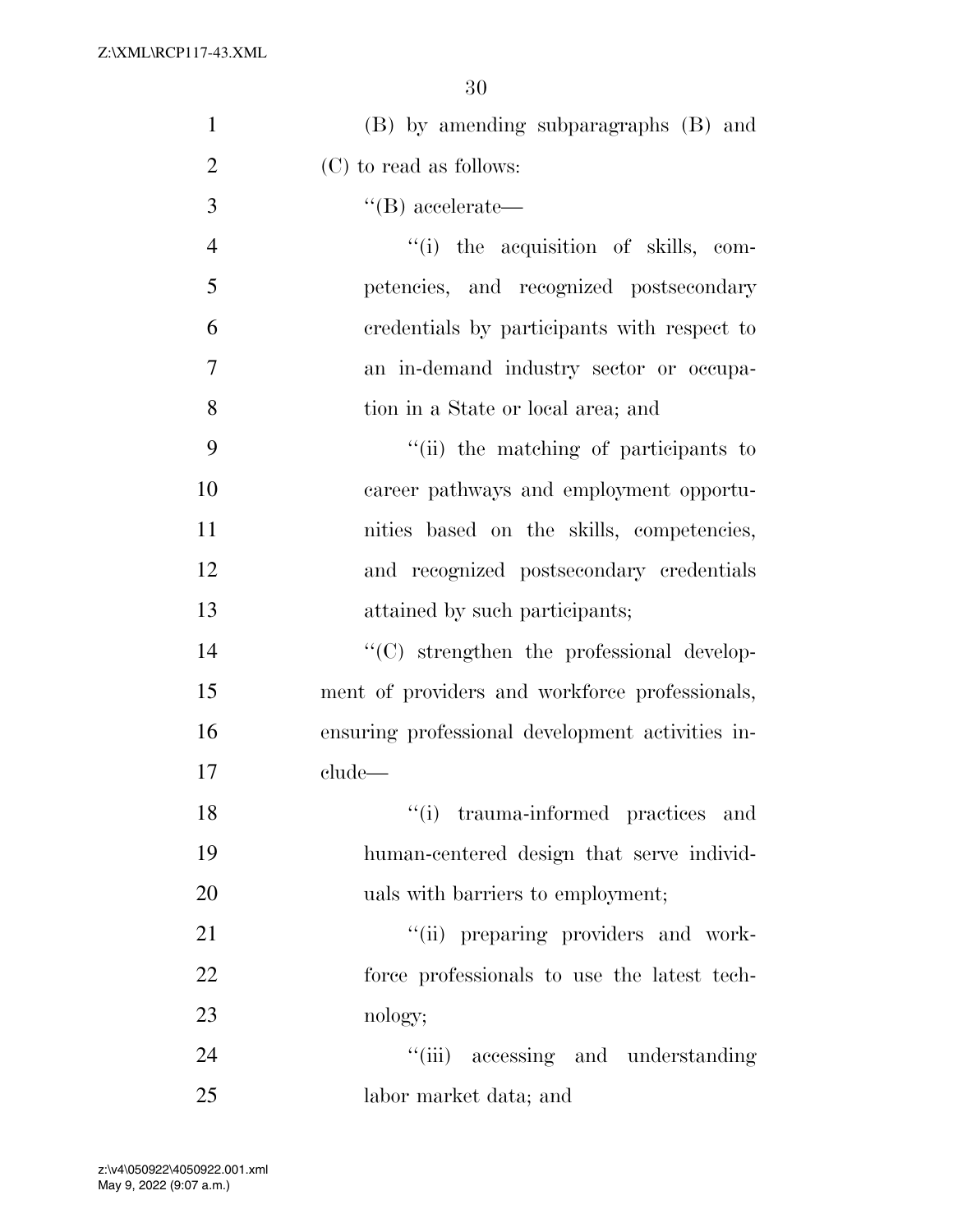| $\mathbf{1}$   | "(iv) ensuring equitable access and                 |
|----------------|-----------------------------------------------------|
| $\overline{2}$ | service delivery for individuals who have           |
| 3              | historically underserved,<br>been                   |
| $\overline{4}$ | marginalized, and adversely affected as a           |
| 5              | result of race, ethnicity, or gender, includ-       |
| 6              | ing training on customer-centered service           |
| 7              | delivery, racial bias, cultural competence,         |
| 8              | occupational stereotyping, and strategies           |
| 9              | for increasing participant and worker               |
| 10             | voices; and"; and                                   |
| 11             | $(C)$ in subparagraph $(D)$ , by striking "with"    |
| 12             | disabilities and individuals" and inserting "with"  |
| 13             | barriers to employment, including individuals       |
| 14             | with disabilities, and to individuals".             |
| 15             | SEC. 202. UNIFIED STATE PLAN.                       |
| 16             | Section 102 (29 U.S.C. 3112) is amended—            |
| 17             | $(1)$ in subsection $(b)$ —                         |
| 18             | $(A)$ by amending paragraph $(1)$ to read as        |
| 19             | follows:                                            |
| 20             | "(1) STRATEGIC PLANNING ELEMENTS.—The               |
| 21             | unified State plan shall include strategic planning |
| 22             | elements consisting of a strategic vision and goals |
| 23             | for preparing an educated and skilled workforce,    |
| 24             | that include—                                       |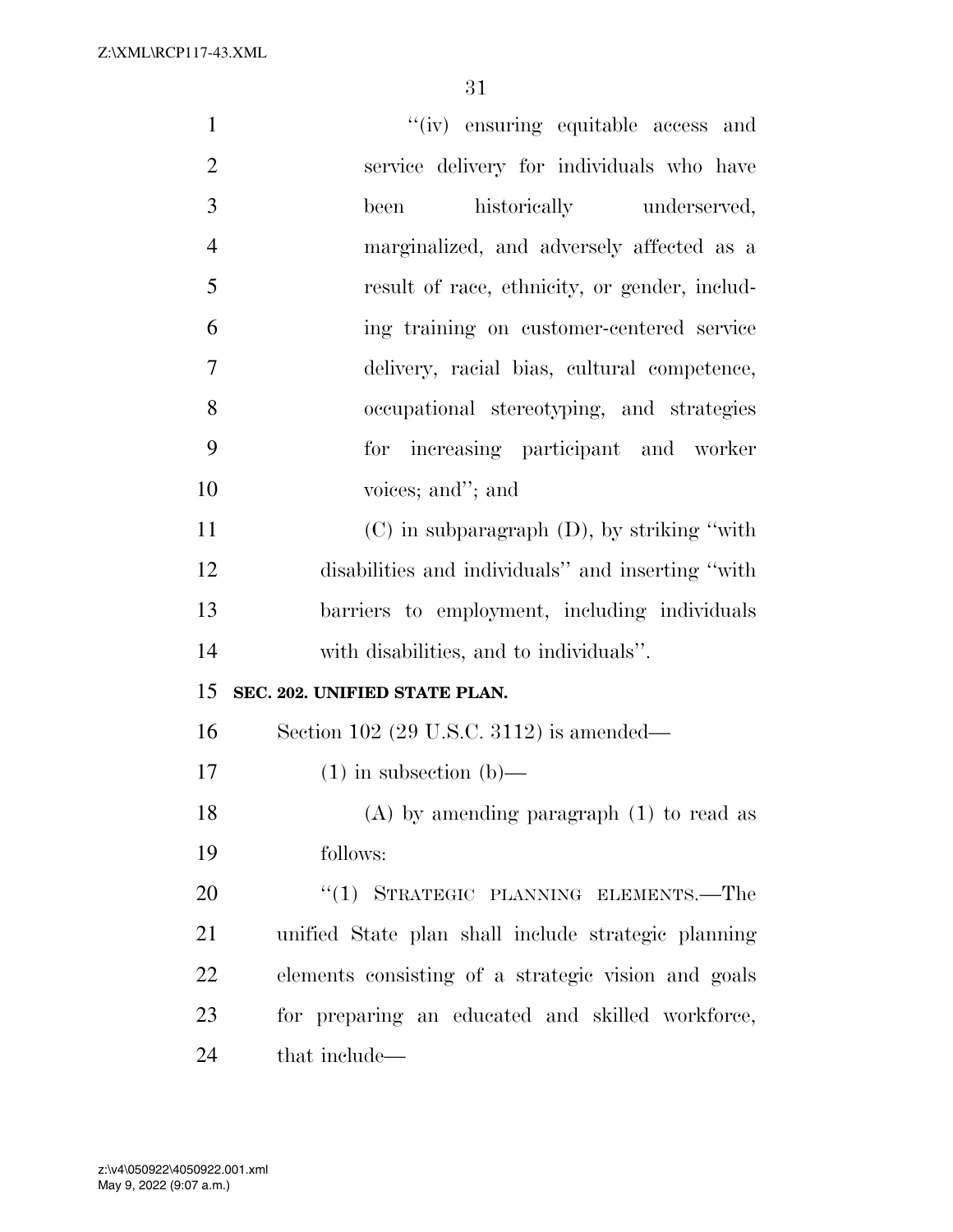| $\mathbf{1}$   | "(A) a summary and conclusions of anal-            |
|----------------|----------------------------------------------------|
| $\overline{2}$ | ysis conducted of the economic conditions in the   |
| 3              | State using labor market information, includ-      |
| $\overline{4}$ | $ing$ —                                            |
| 5              | "(i) existing and emerging in-demand               |
| 6              | industry sectors and occupations;                  |
| 7              | "(ii) the industry or sector partner-              |
| 8              | ships within the State and the opportuni-          |
| 9              | ties for expansion of such partnerships to         |
| 10             | support sector-specific initiatives;               |
| 11             | "(iii) projected industries or sectors             |
| 12             | within the State expected to decline or face       |
| 13             | significant changes in employment oppor-           |
| 14             | tunities; and                                      |
| 15             | $``(iv)$ the employment needs of em-               |
| 16             | ployers, including a description of the            |
| 17             | knowledge, skills, competencies, and abili-        |
| 18             | ties currently needed and projected to be          |
| 19             | needed, in those industries and occupa-            |
| 20             | tions;                                             |
| 21             | $\lq\lq (B)$ a summary and conclusions of anal-    |
| 22             | ysis conducted of the current workforce using      |
| 23             | labor market information, employment and un-       |
| 24             | employment data, labor market trends, and the      |
| 25             | educational and skill levels of the workforce, in- |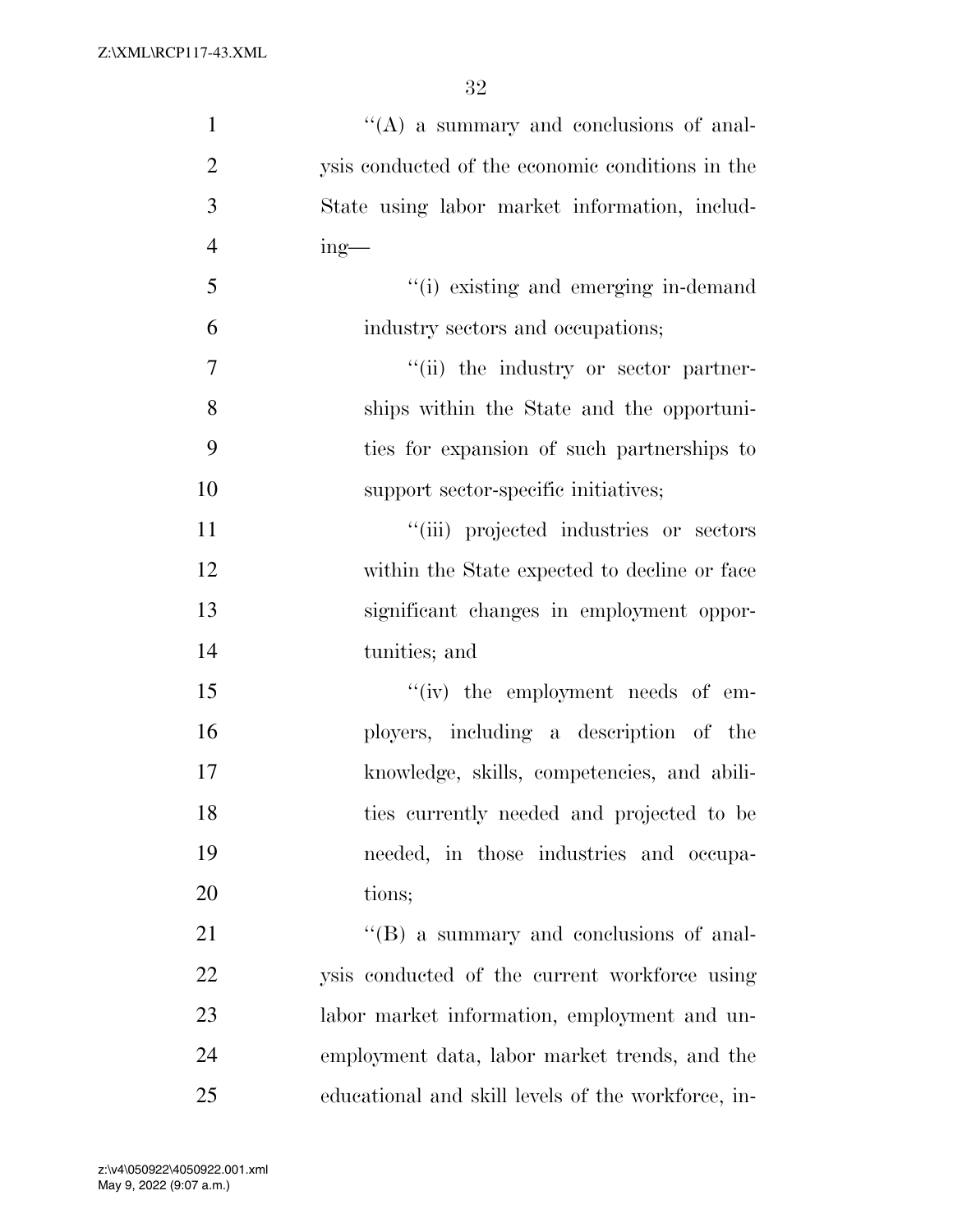cluding individuals with barriers to employment, in the State;

 $\cdot$  (C) an analysis of the workforce develop- ment activities (including supportive services, career services, education, and training) in the State, in coordination with the Perkins-eligible agency in the State, in order to address the identified education and skill needs of the work- force and the employment needs of employers in 10 the State, including—

11 ''(i) an analysis of the strengths and 12 weaknesses of such activities;

 ''(ii) the capacity of State entities to provide such activities that meet the spe- cific needs of youth, including opportunity youth, and individuals with barriers to em-ployment;

18 ''(iii) an analysis of educational, skill, and competency levels of individuals served by the workforce system as compared to 21 such levels required to address the employ-ment needs in the State; and

23  $\frac{1}{2}$   $\frac{1}{2}$   $\frac{1}{2}$  an analysis of the career path- ways offered within the State, including an analysis of how such pathways are aligned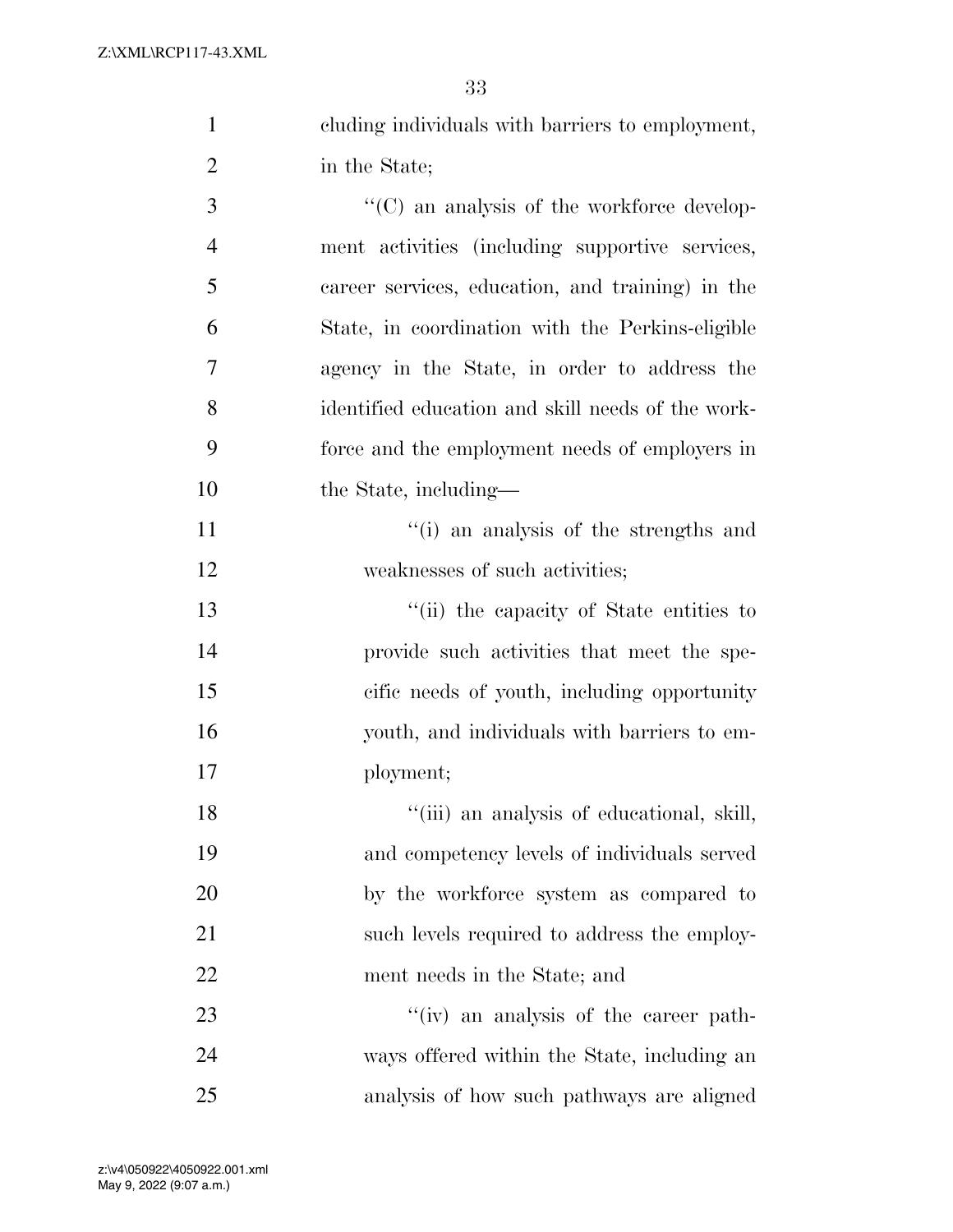| $\mathbf{1}$   | to the education and training needs of the    |
|----------------|-----------------------------------------------|
| $\overline{2}$ | current and future workforce within the       |
| 3              | State, and the development and expansion      |
| $\overline{4}$ | of career pathways to meet current and fu-    |
| 5              | ture workforce needs;                         |
| 6              | $\lq\lq$ (D) a description of —               |
| $\tau$         | "(i) the State's strategic vision and         |
| 8              | goals for preparing an educated and skilled   |
| 9              | workforce, including preparing youth (in-     |
| 10             | eluding opportunity youth), and individuals   |
| 11             | with barriers to employment and for meet-     |
| 12             | ing the skilled workforce needs of employ-    |
| 13             | ers (including in existing and emerging in-   |
| 14             | demand industry sectors and occupations       |
| 15             | as identified by the State), and goals of     |
| 16             | the State relating to performance account-    |
| 17             | ability measures based on primary indica-     |
| 18             | tors of performance described in section      |
| 19             | $116(b)(2)(A)$ , in order to support economic |
| 20             | growth and economic self-sufficiency;         |
| 21             | "(ii) how the State will assess the           |
| 22             | overall effectiveness of the workforce in-    |
| 23             | vestment system in the State;                 |
| 24             | "(iii) the career pathways offered            |
| 25             | within the State, including an analysis of    |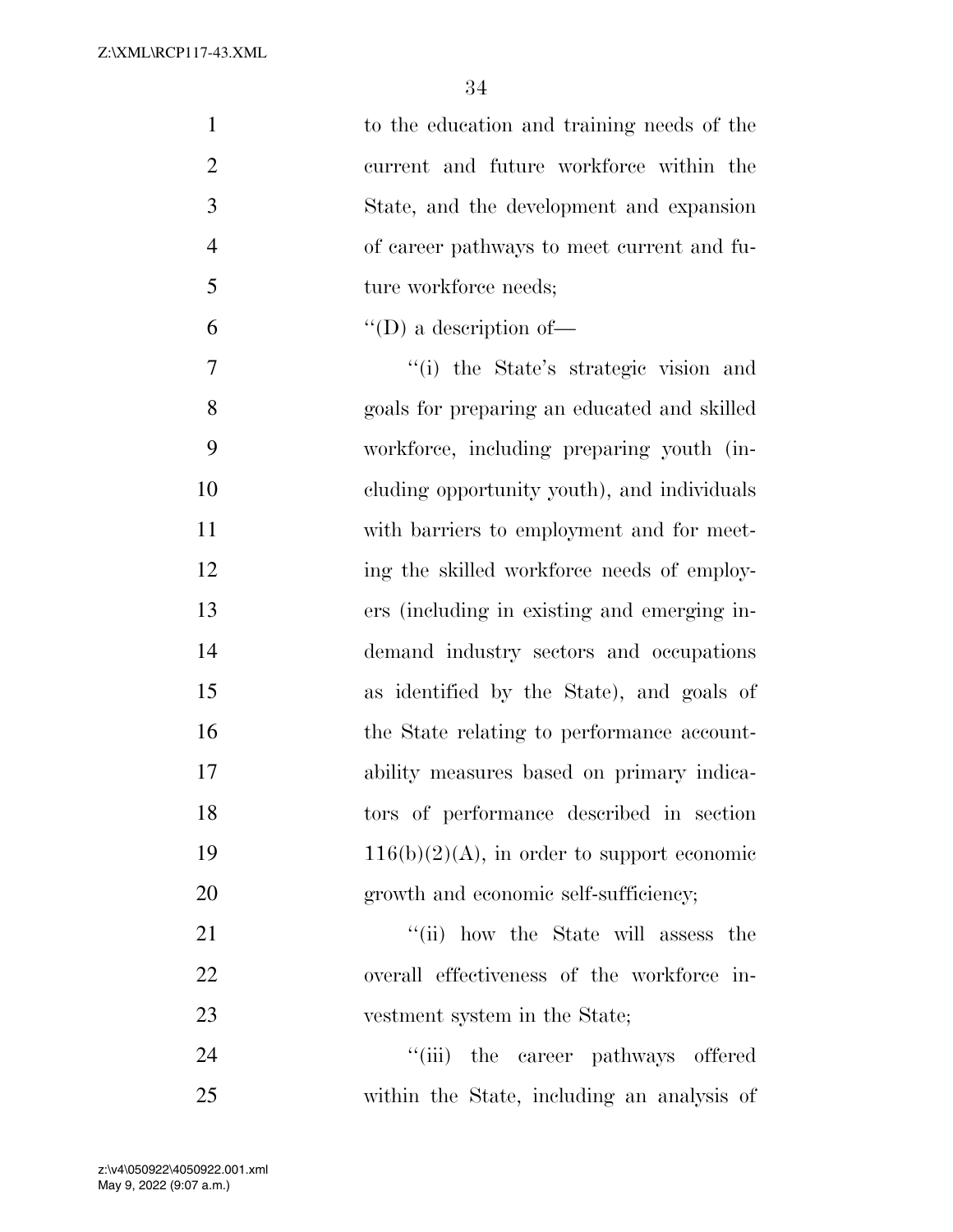| $\mathbf{1}$   | how such pathways are aligned to the edu-         |
|----------------|---------------------------------------------------|
| $\overline{2}$ | cation and training needs of the current          |
| 3              | and future workforce within the State, and        |
| $\overline{4}$ | the development and expansion of career           |
| 5              | pathways to meet current and future work-         |
| 6              | force needs; and                                  |
| $\tau$         | "(iv) how the State will work with                |
| 8              | local areas to achieve equitable service de-      |
| 9              | livery and outcomes for individuals with          |
| 10             | barriers to employment, including employ-         |
| 11             | ment and earnings outcomes by applying            |
| 12             | the information provided in the State eq-         |
| 13             | uity report, for such State under section         |
| 14             | 116(f);                                           |
| 15             | $\lq\lq(E)$ a description of strategies the State |
| 16             | intends to adopt to achieve the vision and each   |
| 17             | goal described in subparagraph (D) through-       |
| 18             | "(i) joint planning, alignment, coordi-           |
| 19             | nation, and leveraging of funds between—          |
| 20             | $\lq\lq$ (I) core programs under this             |
| 21             | Act; and                                          |
| 22             | "(II) other Federal programs, as                  |
| 23             | determined appropriate by the State,              |
| 24             | such as—                                          |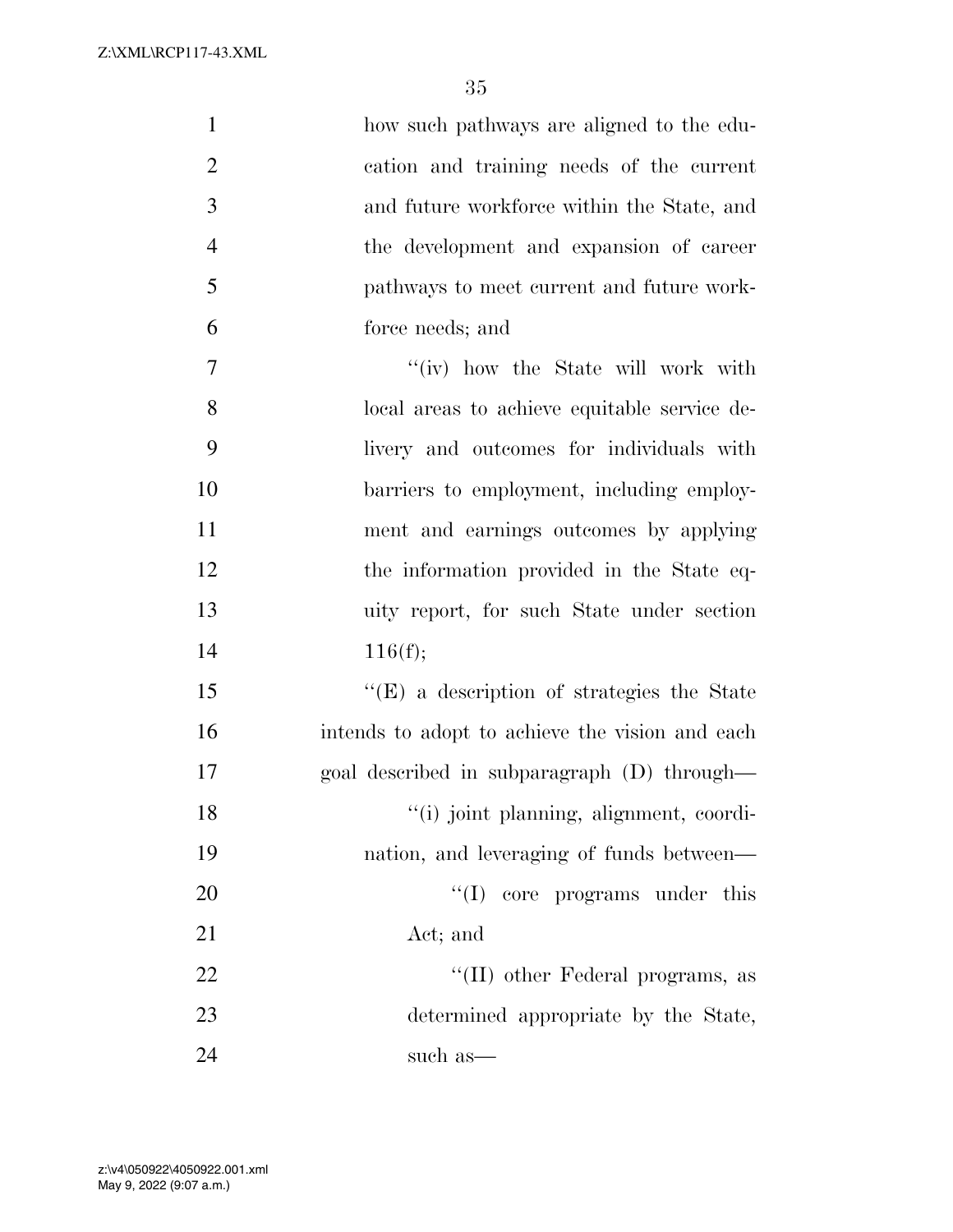| "(aa) programs and activi-<br>$\mathbf{1}$         |  |
|----------------------------------------------------|--|
| $\mathbf{2}$<br>ties under the Carl D. Perkins     |  |
| 3<br>Career and Technical Education                |  |
| $\overline{4}$<br>Act of 2006 (20 U.S.C. 2301 et   |  |
| 5<br>$seq.$ ;                                      |  |
| 6<br>"(bb) programs under the                      |  |
| 7<br>Elementary and Secondary Edu-                 |  |
| 8<br>cation Act of 1965 (20 U.S.C.                 |  |
| 9<br>$6301$ et seq.);                              |  |
| $f'(ce)$ programs under the<br>10                  |  |
| 11<br>Individuals with Disabilities Edu-           |  |
| 12<br>cation Act (20 U.S.C. 1400 et                |  |
| 13<br>$seq.$ ;                                     |  |
| "(dd) programs under the<br>14                     |  |
| 15<br>Higher Education Act of 1965                 |  |
| 16<br>$(20 \text{ U.S.C. } 1001 \text{ et seq.});$ |  |
| 17<br>"(ee) apprenticeship pro-                    |  |
| 18<br>grams; and                                   |  |
| 19<br>"(ff) the Medicaid program                   |  |
| 20<br>under title XIX of the Social Se-            |  |
| 21<br>curity Act (42 U.S.C. 1396 et                |  |
| 22<br>seq.); and                                   |  |
| 23<br>"(ii) the provision of information           |  |
| 24<br>about access to available State assistance   |  |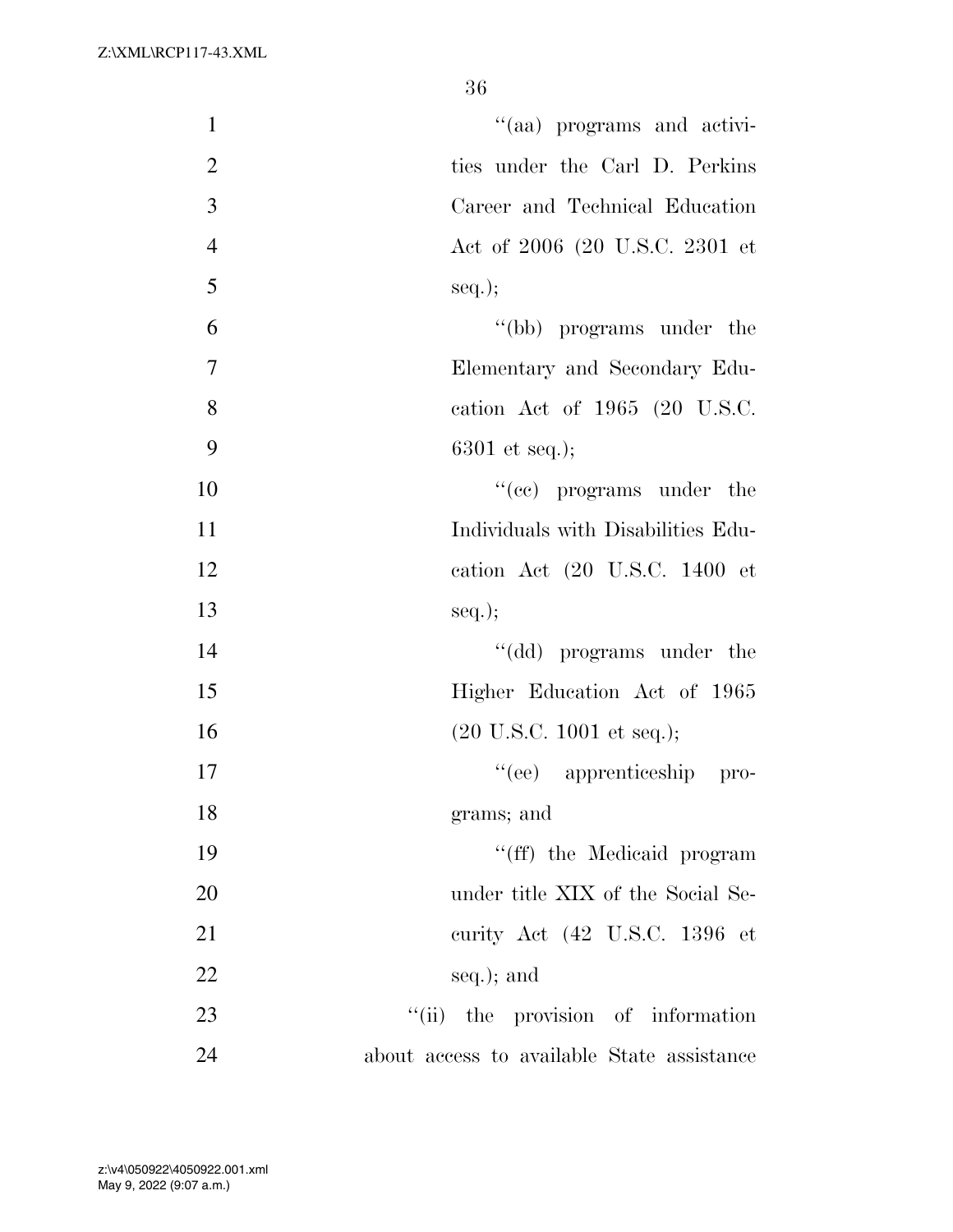| $\mathbf{1}$   | or assistance under related Federal pro-                |
|----------------|---------------------------------------------------------|
| $\overline{2}$ | grams, including such assistance under—                 |
| 3              | "(I) section $6(d)$ of the Food and                     |
| $\overline{4}$ | Nutrition Act of 2008 (7 U.S.C.                         |
| 5              | 2015(d));                                               |
| 6              | "(II) section $3672(e)(1)$ of title                     |
| 7              | 38, United States Code;                                 |
| $8\,$          | "(III) section 231 of the Second                        |
| 9              | Chance Act of $2007$ $(34 \text{ U.S.C.})$              |
| 10             | $60541$ ; and                                           |
| 11             | $\lq\lq (IV)$ the State Temporary As-                   |
| 12             | sistance for Needy Families programs                    |
| 13             | under part A of title IV of the Social                  |
| 14             | Security Act.";                                         |
| 15             | (B) by redesignating paragraphs (2) and                 |
| 16             | $(3)$ as paragraphs $(3)$ and $(4)$ , respectively; and |
| 17             | $(C)$ by inserting after paragraph $(1)$ the            |
| 18             | following:                                              |
| 19             | $``(2)$ PLAN DEVELOPMENT.—                              |
| 20             | "(A) IN GENERAL.—The Governor and                       |
| 21             | State board shall—                                      |
| 22             | "(i) develop the unified State plan in                  |
| 23             | consultation with—                                      |
| 24             | "(I) representatives of local                           |
| 25             | boards and chief elected officials;                     |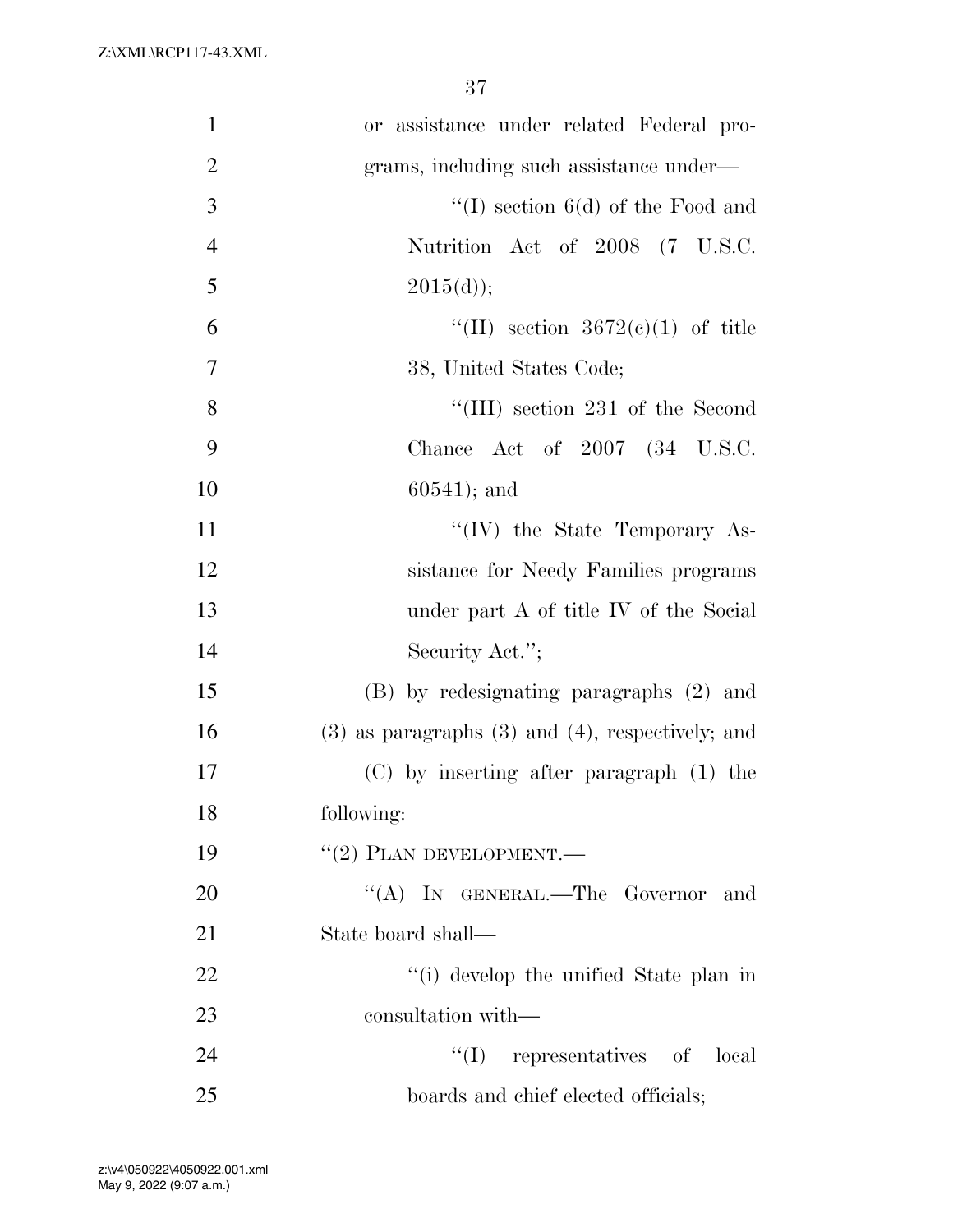1  $\text{``(II)}$  the community colleges in 2 the State;

 $\frac{1}{2}$  (III) eligible providers of train- ing services, including eligible pro- viders of nontraditional training serv- ices and eligible providers of appren- ticeship programs and pre-apprentice- ship programs, and eligible providers of on-the-job training, customized training, incumbent worker training, 11 internships, paid or unpaid work expe- rience opportunities, or transitional jobs, secondary schools and institu- tions of higher education (including institutions offering career and tech- nical education programs, minority- serving institutions, and historically Black colleges and universities), and providers of supported employment services;  $\text{``(IV)}$  interested community rep-

22 resentatives, including community-23 based organizations;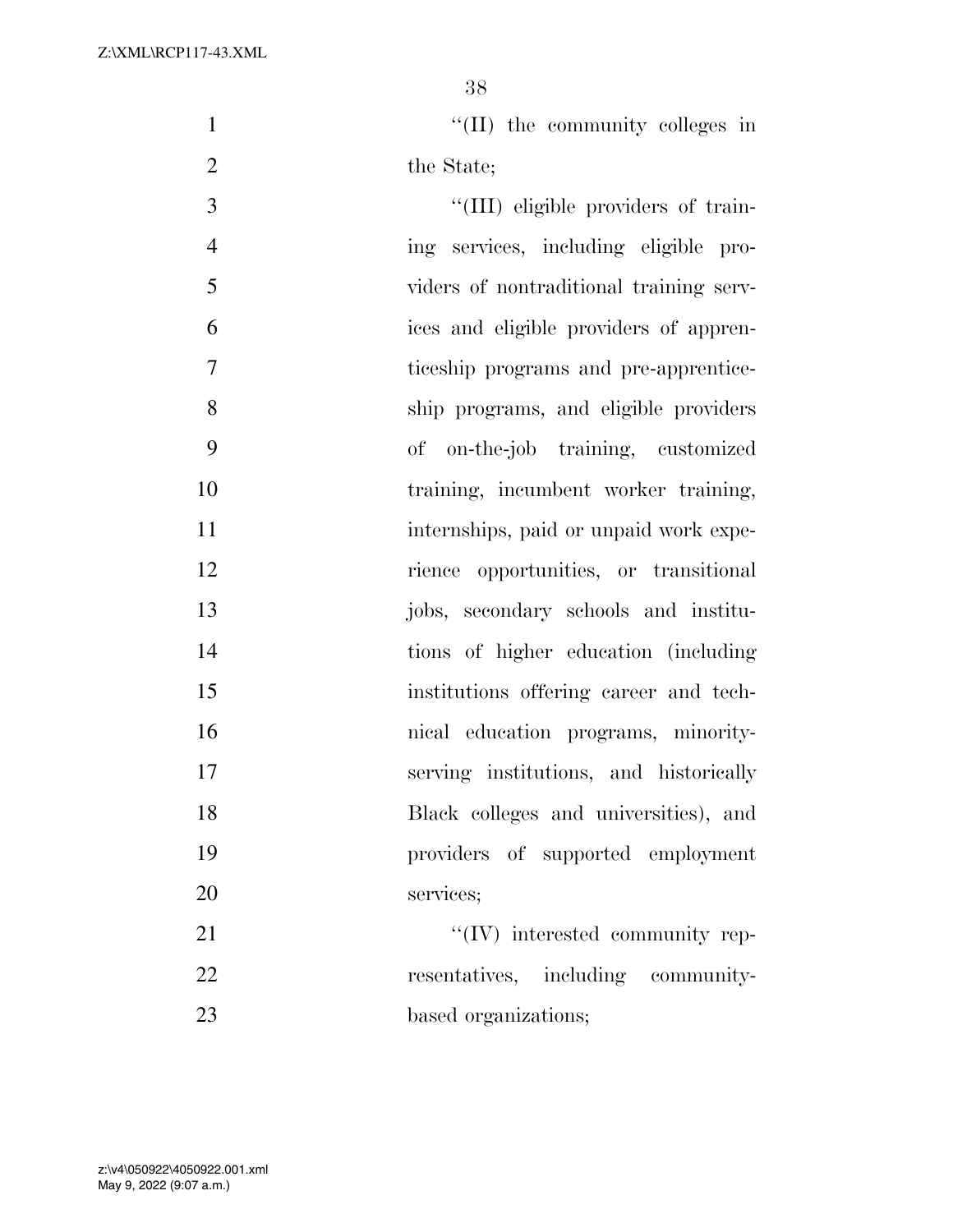| $\mathbf{1}$   | $\lq\lq$ individuals with barriers to    |
|----------------|------------------------------------------|
| $\overline{2}$ | employment or organizations rep-         |
| 3              | resenting such individuals;              |
| $\overline{4}$ | "(VI) representatives of business        |
| 5              | and industry, including representa-      |
| 6              | tives of small business and representa-  |
| $\tau$         | tives of industry and sector partner-    |
| 8              | ships in the State;                      |
| 9              | "(VII) representatives of labor          |
| 10             | organizations and joint labor-manage-    |
| 11             | ment organizations in the State;         |
| 12             | "(VIII) representatives of agen-         |
| 13             | cies serving opportunity youth, and      |
| 14             | homeless children and youth, includ-     |
| 15             | ing the State Coordinator for Edu-       |
| 16             | cation of Homeless Children and          |
| 17             | Youths established or designated         |
| 18             | under section $722(d)(3)$ of the McKin-  |
| 19             | ney-Vento Homeless Assistance Act        |
| 20             | $(42 \text{ U.S.C. } 11432(d)(3));$      |
| 21             | " $(IX)$ representatives of Indian       |
| 22             | tribes and tribal organizations located  |
| 23             | in, or providing services in, the State; |
| 24             | $\lq\lq (X)$ representatives of the Per- |
| 25             | kins-eligible agency;                    |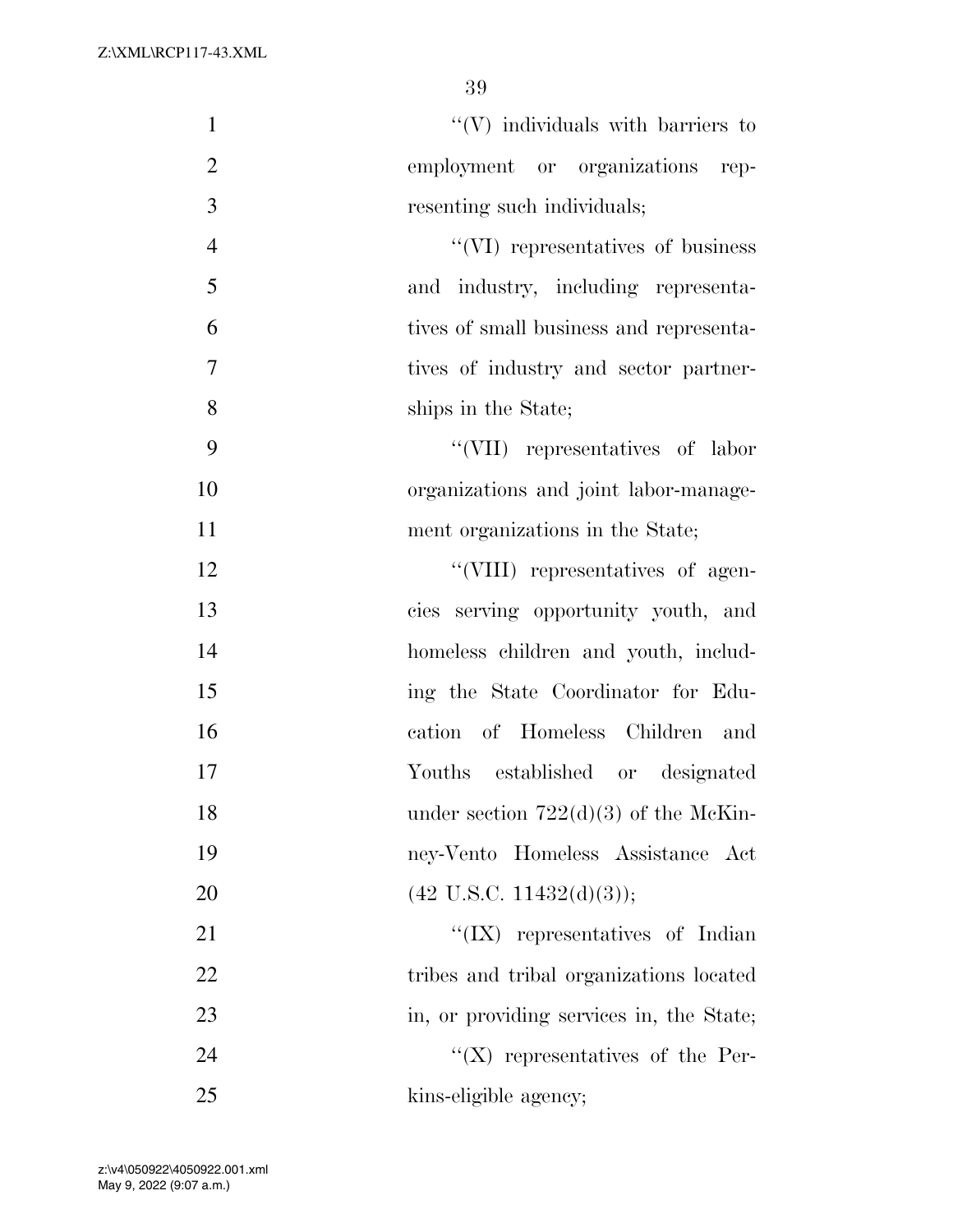| $\mathbf{1}$   | $\lq\lq$ (XI) representatives of the adult  |
|----------------|---------------------------------------------|
| $\overline{2}$ | education and literacy community;           |
| 3              | and                                         |
| $\overline{4}$ | "(XII) other primary stake-                 |
| 5              | holders; and                                |
| 6              | "(ii) consult the heads of other State      |
| 7              | agencies with respect to the development of |
| 8              | the unified State plan, including the State |
| 9              | designated unit under subparagraph (A) of   |
| 10             | section $101(a)(11)$ of the Rehabilitation  |
| 11             | Act of 1973.                                |
| 12             | "(B) PUBLIC COMMENT.—                       |
| 13             | "(i) WRITTEN COMMENTS.--Not less            |
| 14             | than 60 days prior to submission of the     |
| 15             | unified State plan, the Governor shall pro- |
| 16             | vide stakeholders described in subpara-     |
| 17             | graph $(A)(i)$ with the opportunity to pro- |
| 18             | vide written comments on the unified State  |
| 19             | plan that shall—                            |
| 20             | $\lq (I)$ be included in the final uni-     |
| 21             | fied State plan; and                        |
| 22             | $\lq\lq$ (II) include comments<br>on        |
| 23             | whether and how the unified State           |
| 24             | $plan$ —                                    |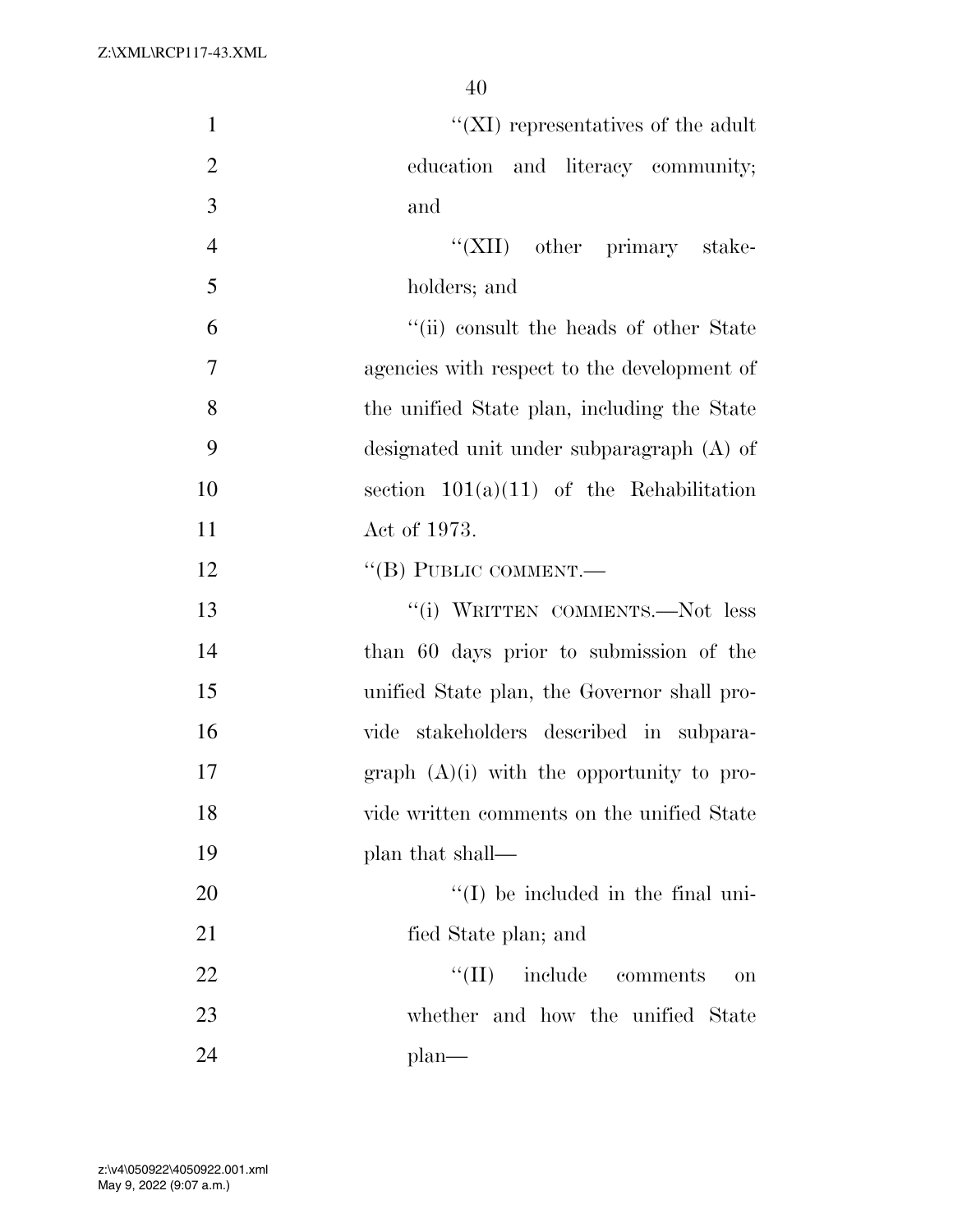| $\mathbf{1}$   | $\cdot$ (aa) meets the require-     |
|----------------|-------------------------------------|
| $\overline{2}$ | ments of this Act;                  |
| 3              | "(bb) supports the improve-         |
| $\overline{4}$ | ment of performance of individ-     |
| 5              | uals with barriers to employment;   |
| 6              | $\cdot$ (ce) supports the employ-   |
| $\overline{7}$ | ment needs of the State (includ-    |
| 8              | ing the business community,         |
| 9              | labor organizations, education      |
| 10             | and training providers, and other   |
| 11             | relevant parties), including in the |
| 12             | design and content of the train-    |
| 13             | ing, work experience, career ex-    |
| 14             | ploration, on-the-job training,     |
| 15             | and other career and training ac-   |
| 16             | tivities (including information re- |
| 17             | lated to employment opportuni-      |
| 18             | ties, wage rates, benefits, career  |
| 19             | pathways, and in-demand indus-      |
| 20             | try sectors and occupations); and   |
| 21             | "(dd) takes into account col-       |
| 22             | lective<br>bargaining agreements    |
| 23             | that include training or sub-       |
| 24             | sidized employment, including       |
| 25             | how the elements of such training   |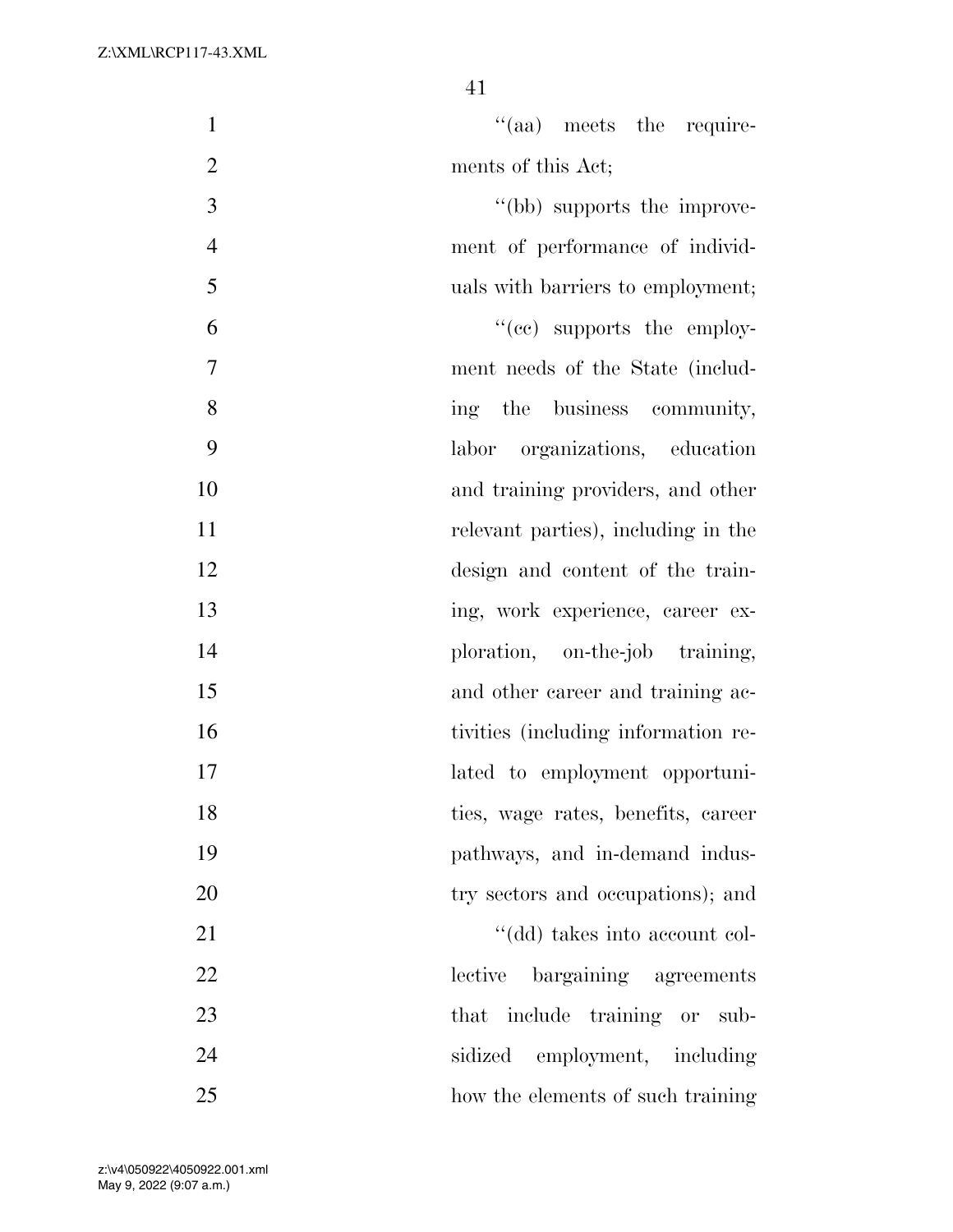| $\mathbf{1}$   | or employment may affect the                 |
|----------------|----------------------------------------------|
| $\overline{2}$ | bargaining agreement (such as                |
| 3              | wages, benefits, and other fac-              |
| $\overline{4}$ | tors).                                       |
| 5              | "(ii) STATE WORKFORCE AGENCY RE-             |
| 6              | sponse.—Each unified State plan shall in-    |
| 7              | clude a written response to the comments     |
| 8              | provided by stakeholders under clause        |
| 9              | $(i)$ .";                                    |
| 10             | (D) in paragraph $(3)$ , as so redesignated— |
| 11             | $(i)$ in subparagraph $(B)$ —                |
| 12             | $(I)$ in clause (iv), by striking            |
| 13             | "colleges and area career and tech-          |
| 14             | nical education schools" and inserting       |
| 15             | "colleges, secondary schools and area        |
| 16             | technical education<br>and<br>career         |
| 17             | schools, and adult education providers       |
| 18             | under title $II$ ";                          |
| 19             | (II) in clause (v), by striking              |
| 20             | "and" at the end;                            |
| 21             | (III) by amending clause (vi) to             |
| 22             | read as follows:                             |
| 23             | "(vi) how the State's strategy will—         |
| 24             | $\lq\lq$ (I) improve access to activities    |
| 25             | leading to a recognized postsecondary        |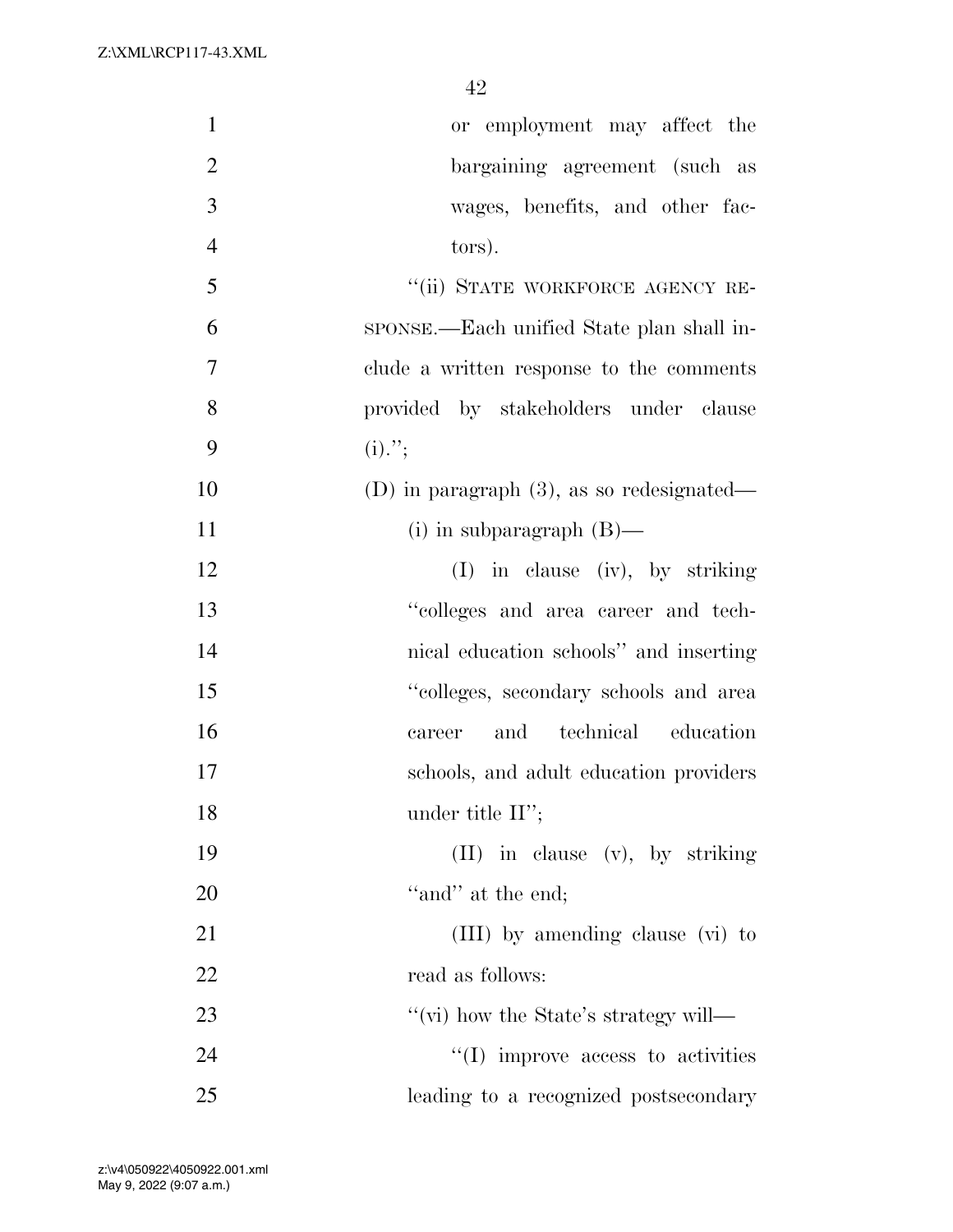| $\mathbf{1}$   | credential (including credentials that         |
|----------------|------------------------------------------------|
| $\overline{2}$ | are portable, stackable, and aligned to        |
| 3              | high-skill, high-wage, or in-demand in-        |
| $\overline{4}$ | dustry sectors and occupations); and           |
| 5              | ``(II)<br>assess and validate<br>the           |
| 6              | skills and competencies of such cre-           |
| $\tau$         | dentials and alignment to new or ex-           |
| 8              | isting career pathways; and"; and              |
| 9              | (IV) by adding at the end the fol-             |
| 10             | lowing:                                        |
| 11             | "(vii) how the State will work with            |
| 12             | local areas to achieve equitable service de-   |
| 13             | livery and outcomes for individuals with       |
| 14             | barriers to employment by applying the in-     |
| 15             | formation provided in the State equity re-     |
| 16             | port for such State under section $116(f)$ ."; |
| 17             | (ii) in subparagraph $(D)$ —                   |
| 18             | $(I)$ in clause $(i)(II)$ , by striking        |
| 19             | "local boards and chief elected offi-          |
| 20             | cials in determining the planning re-          |
| 21             | gions" and inserting "State economic           |
| 22             | development agency to support align-           |
| 23             | ment to the extent practicable, local          |
| 24             | boards and chief elected officials in          |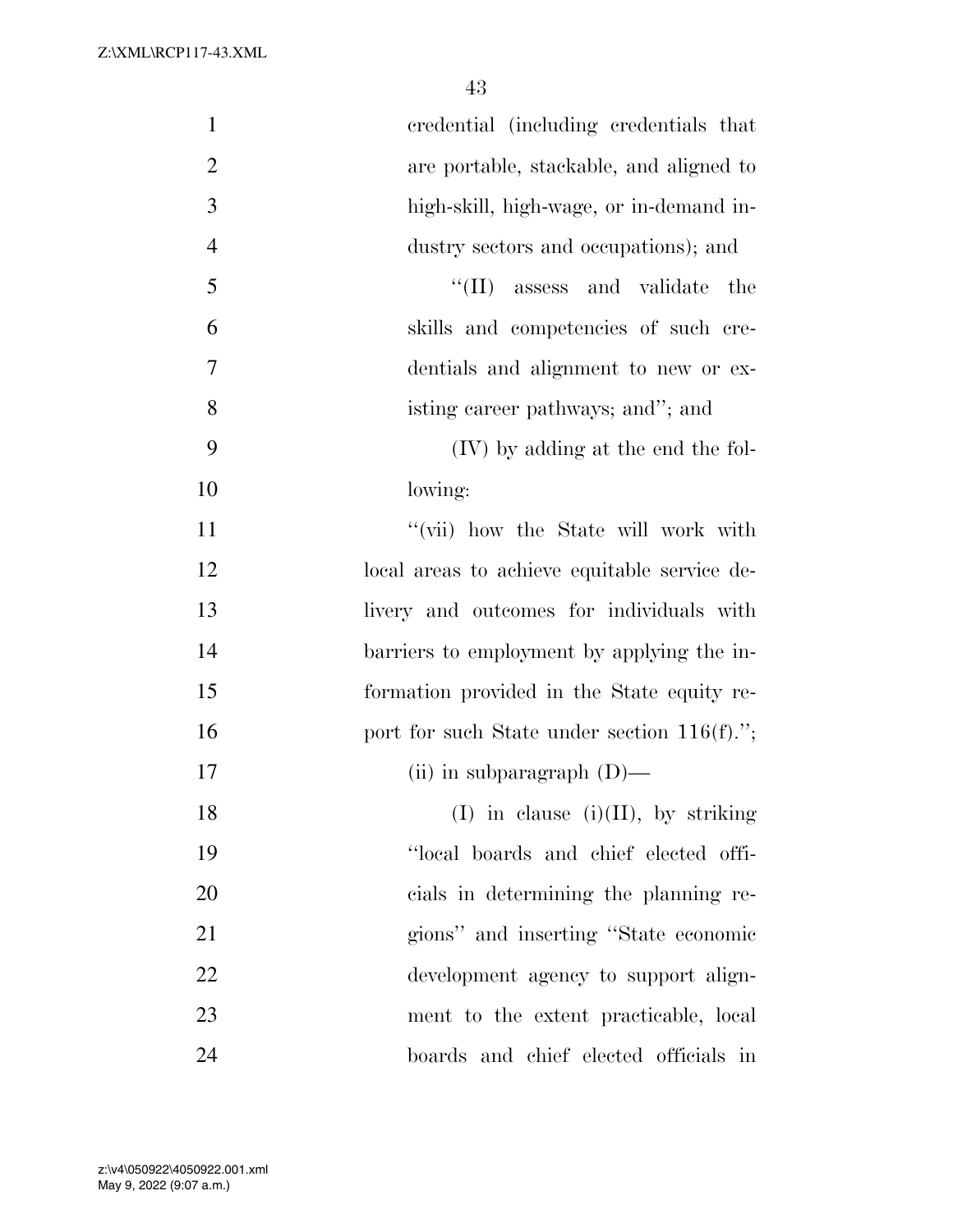| $\mathbf{1}$   | determining the planning regions and                   |
|----------------|--------------------------------------------------------|
| $\overline{2}$ | work of such regions"; and                             |
| 3              | $(II)$ in clause $(ii)$ —                              |
| $\overline{4}$ | (aa) in subclause $(V)$ , by in-                       |
| 5              | serting "and" at the end; and                          |
| 6              | (bb) by adding at the end                              |
| 7              | the following:                                         |
| 8              | "(VI) how the eligible agency will                     |
| 9              | promote the professionalization of                     |
| 10             | adult education through the adoption                   |
| 11             | of full-time staffing models, including,               |
| 12             | at the eligible agency's discretion, how               |
| 13             | the eligible agency will give funding                  |
| 14             | priority to local providers that have                  |
| 15             | adopted such models;"; and                             |
| 16             | (iii) in subparagraph $(E)$ —                          |
| 17             | $(I)$ in clause $(iii)$ —                              |
| 18             | $(aa)$ in subclause $(I)$ , by in-                     |
| 19             | serting ", ensuring that services                      |
| 20             | accessible<br>and<br>are<br>$\operatorname{resources}$ |
| 21             | throughout the State and local                         |
| 22             | areas, including in urban, rural                       |
| 23             | and suburban areas" after "such                        |
| 24             | programs"; and                                         |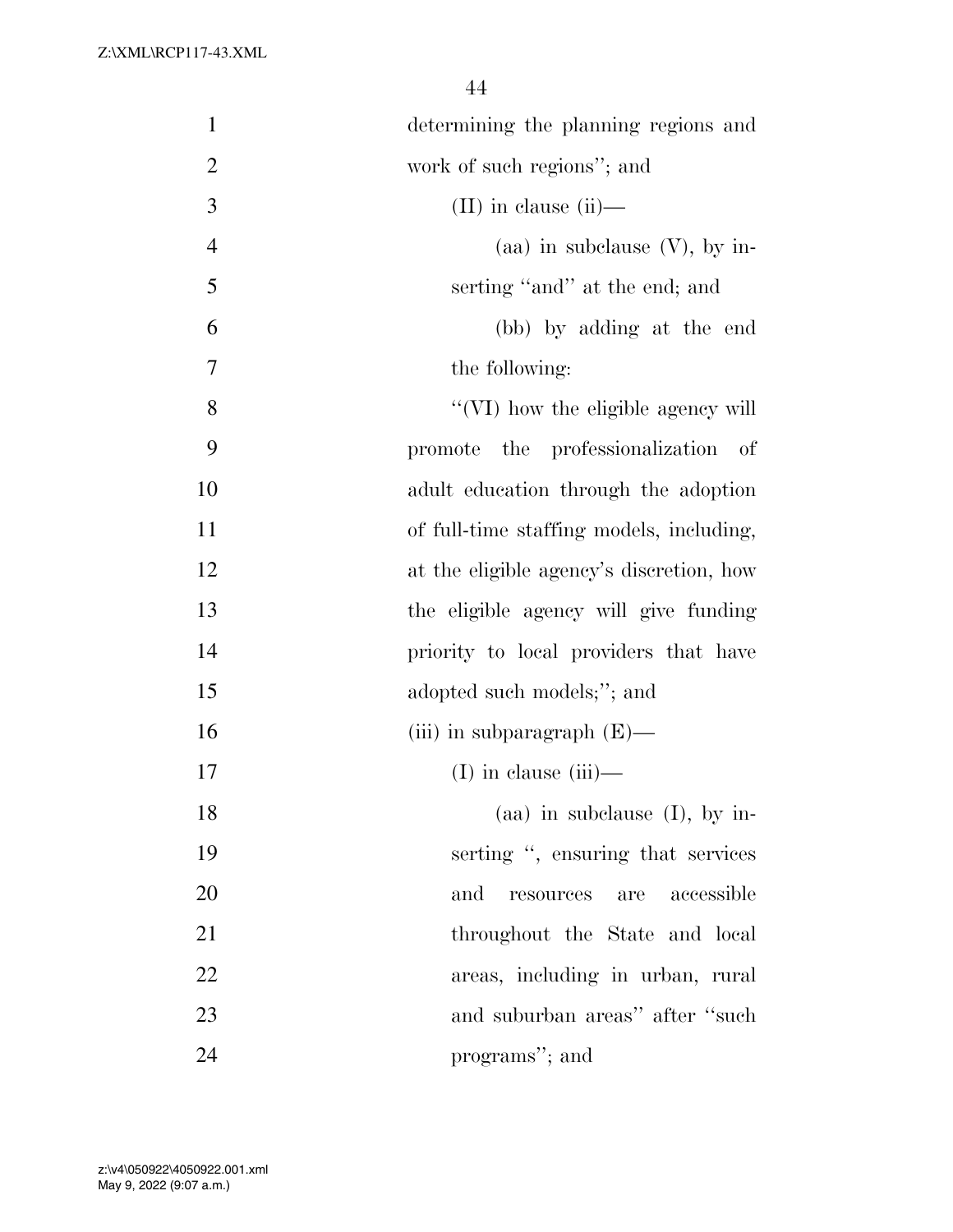| $\mathbf{1}$   | (bb) by amending subclause                   |
|----------------|----------------------------------------------|
| $\overline{2}$ | (II) to read as follows:                     |
| 3              | "(II) that the State obtained input          |
| $\overline{4}$ | into the development of the unified State    |
| 5              | plan and provided an opportunity for com-    |
| 6              | ment on the plan by the individuals listed   |
| 7              | in subsection $(b)(2)(A)(i)$ , and that the  |
| 8              | unified State plan is published on a pub-    |
| 9              | licly accessible website;"; and              |
| 10             | (II) by striking "and" at the end            |
| 11             | of clause $(ix);$                            |
| 12             | $(III)$ in clause $(x)$ , by striking the    |
| 13             | period at the end and inserting a            |
| 14             | semicolon; and                               |
| 15             | $(IV)$ by adding at the end the fol-         |
| 16             | lowing:                                      |
| 17             | "(xi) that the employment services au-       |
| 18             | thorized under sections 1 through 13 of      |
| 19             | the Wagner-Peyser Act (29 U.S.C. 49 et       |
| 20             | seq.) are performed by public employees      |
| 21             | under a merit system; and                    |
| 22             | "(xii) that the State will not prohibit      |
| 23             | self-attestation in a manner consistent with |
| 24             | section $402A(e)$ of the Higher Education    |
| 25             | Act of 1965 (20 U.S.C. 1070a–11(e)) as a     |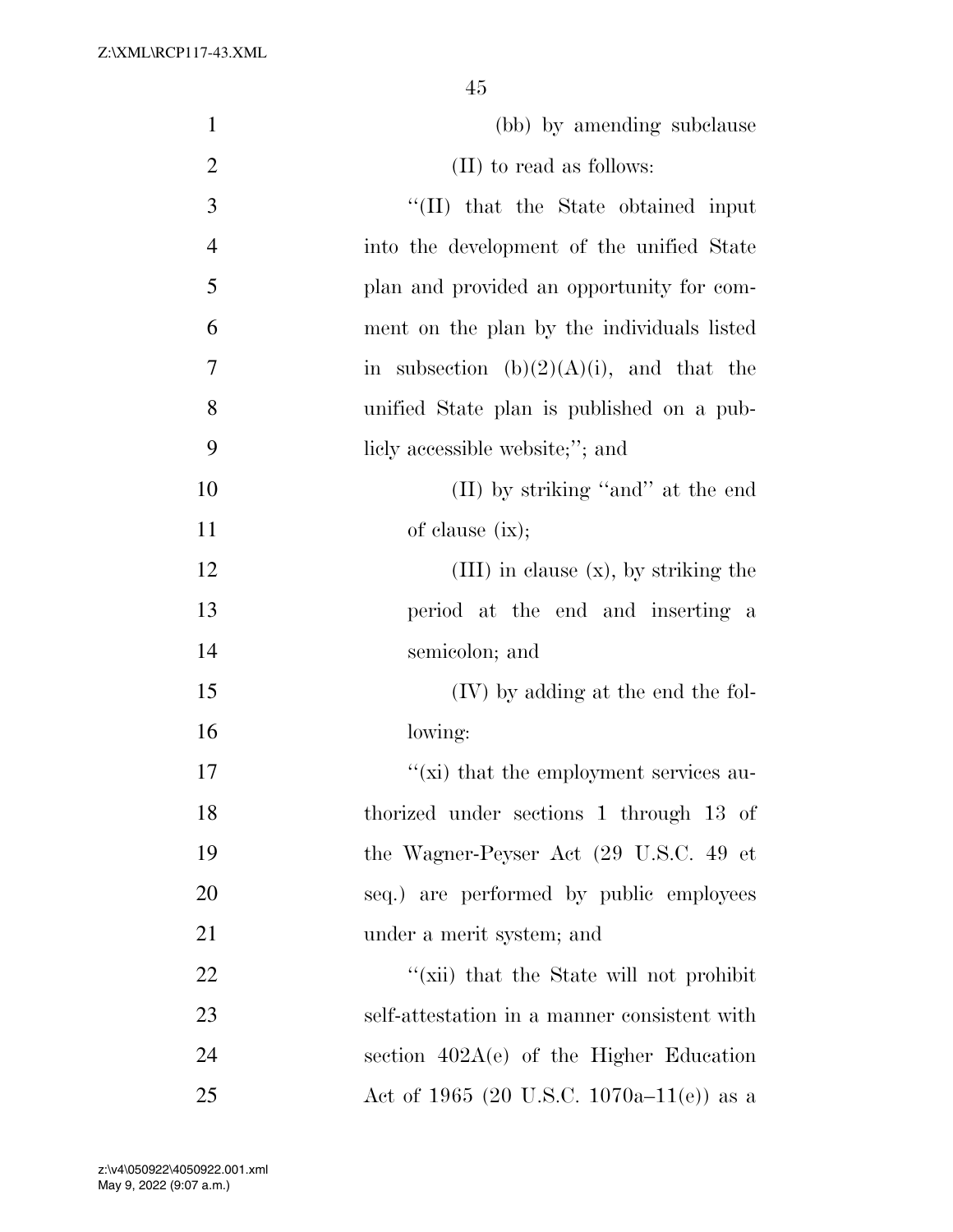| $\mathbf{1}$   | means for determining eligibility for a pro-          |
|----------------|-------------------------------------------------------|
| $\overline{2}$ | gram or service under this Act of any indi-           |
| 3              | vidual who is so self-attesting."; and                |
| $\overline{4}$ | $(2)$ in subsection $(e)$ —                           |
| 5              | (A) in paragraph $(1)(A)$ , by striking "the          |
| 6              | Workforce Innovation and Opportunity Act"             |
| 7              | and inserting "the Workforce Innovation and           |
| 8              | Opportunity Act of 2022"; and                         |
| 9              | $(B)$ by striking paragraph $(4)$                     |
| 10             | SEC. 203. COMBINED STATE PLAN.                        |
| 11             | Section $103(a)(2)$ (29 U.S.C. 3113(a)(2)) is amended |
| 12             | by adding at the end the following:                   |
| 13             | "(L) State Apprenticeship Agencies, as ap-            |
| 14             | plicable.".                                           |
| 15             | <b>CHAPTER 2-LOCAL PROVISIONS</b>                     |
| 16             | SEC. 206. WORKFORCE DEVELOPMENT AREAS.                |
| 17             | REGIONS.—Section $106(a)(1)$ (29<br>(a)<br>U.S.C.     |
| 18             | $3121(a)(1)$ is amended—                              |
| 19             | $(1)$ by striking "this Act" and inserting "the       |
| 20             | Workforce Innovation and Opportunity Act of 2022"     |
| 21             | ; and                                                 |
| 22             | (2) by inserting ", the State economic develop-       |
| 23             | ment agency, the State apprenticeship agency, as      |
| 24             | applicable," after "local boards".                    |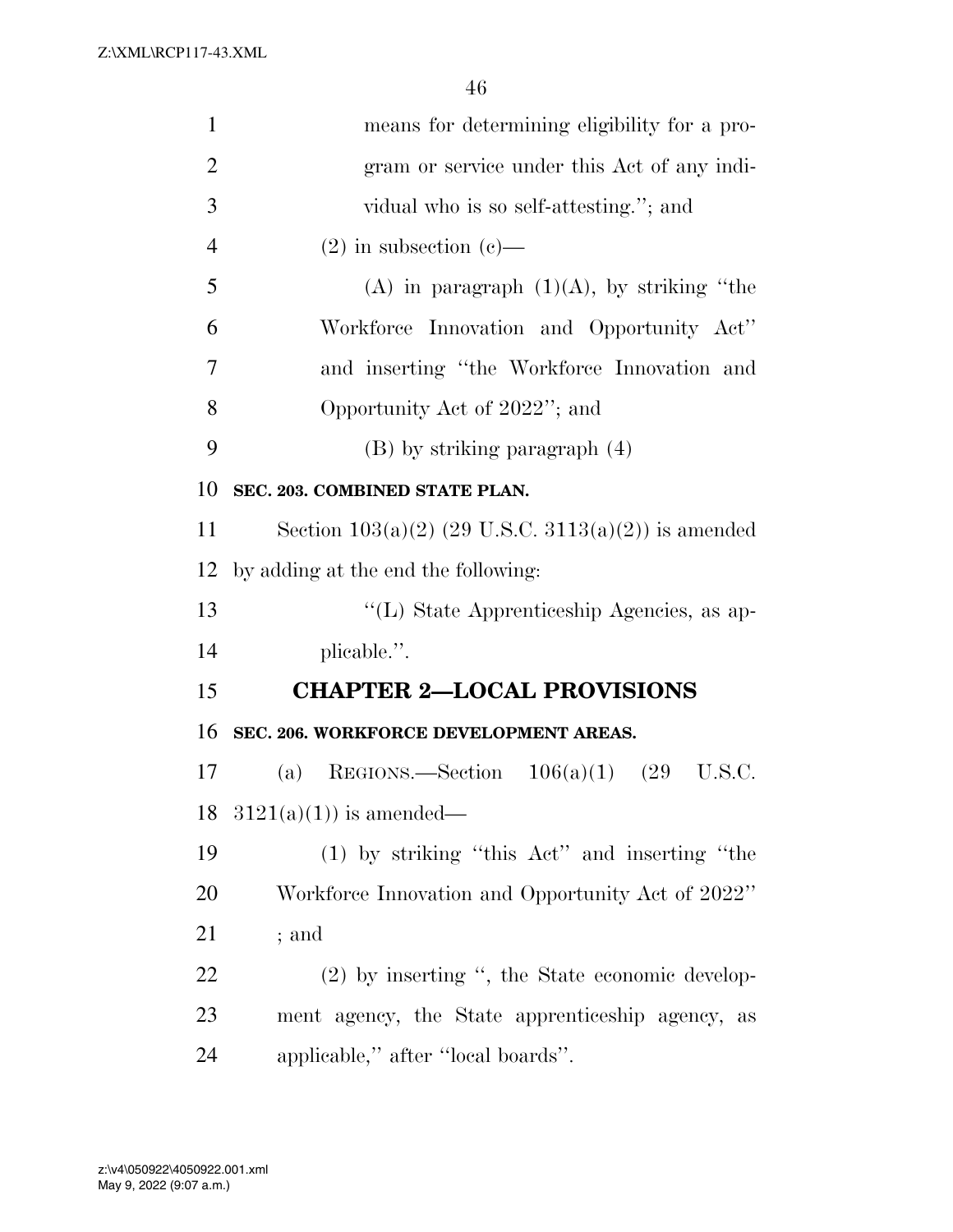| $\mathbf{1}$   | (b) LOCAL AREAS.—Section $106(b)$ (29 U.S.C.  |
|----------------|-----------------------------------------------|
| $\overline{2}$ | $3121(b)$ ) is amended—                       |
| 3              | $(1)$ in paragraph $(1)$ —                    |
| $\overline{4}$ | $(A)$ by amending subparagraph $(A)(ii)$ to   |
| 5              | read as follows:                              |
| 6              | "(ii) after consultation with the State       |
| 7              | economic development agency, chief elected    |
| 8              | officials, and local boards, and consider-    |
| 9              | ation of comments received through the        |
| 10             | public comment process as described in        |
| 11             | section $102(b)(2)(E)(iii)(II)$ .";           |
| 12             | $(B)$ in subparagraph $(B)$ —                 |
| 13             | $(i)$ in clause $(ii)$ , by striking "and" at |
| 14             | the end;                                      |
| 15             | $(ii)$ in clause $(iii)$ —                    |
| 16             | (I) by striking "higher education"            |
| 17             | and" and inserting "higher edu-               |
| 18             | cation,"; and                                 |
| 19             | (II) by striking the period at the            |
| 20             | end and inserting ", and apprentice-          |
| 21             | ship and pre-apprenticeship programs;         |
| 22             | and"; and                                     |
| 23             | (iii) by adding at the end the fol-           |
| 24             | lowing:                                       |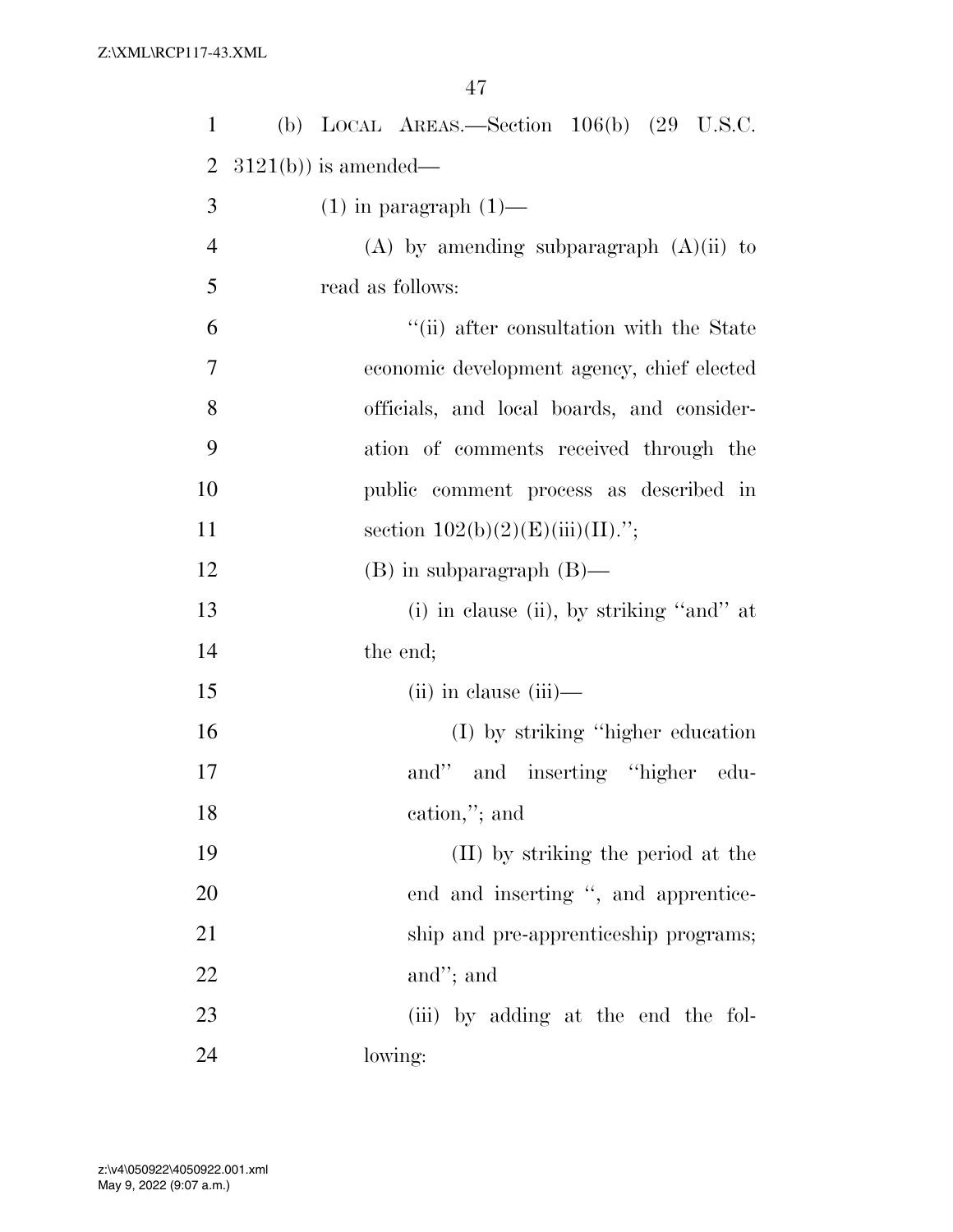| $\mathbf{1}$   | "(iv) improve service delivery and effi-             |
|----------------|------------------------------------------------------|
| $\overline{2}$ | ciency under the workforce development               |
| 3              | system, and provide for sufficient access to         |
| $\overline{4}$ | comprehensive one-stop centers and affili-           |
| 5              | ated sites."; and                                    |
| 6              | (C) by adding at the end the following:              |
| 7              | "(C) CONSULTATIONS.—The State<br>eco-                |
| 8              | nomic development agency, chief elected offi-        |
| 9              | cials, and local boards shall provide such con-      |
| 10             | sultations as requested by the Governor in a         |
| 11             | timely manner.";                                     |
| 12             | $(2)$ by amending paragraph $(2)$ to read as fol-    |
| 13             | lows:                                                |
| 14             | "(2) INITIAL DESIGNATION.—During the first $2$       |
| 15             | full program years following the date of enactment   |
| 16             | of the Workforce Innovation and Opportunity Act of   |
| 17             | 2022, the Governor shall approve a request for ini-  |
| 18             | tial designation as a local area from any area that— |
| 19             | "(A) was designated as a local area for              |
| 20             | purposes of this Act for the 2-year period pre-      |
| 21             | ceding the date of enactment of the Workforce        |
| 22             | Innovation and Opportunity Act of 2022;              |
| 23             | "(B) performed successfully; and                     |
| 24             | $\lq\lq$ sustained fiscal integrity."; and           |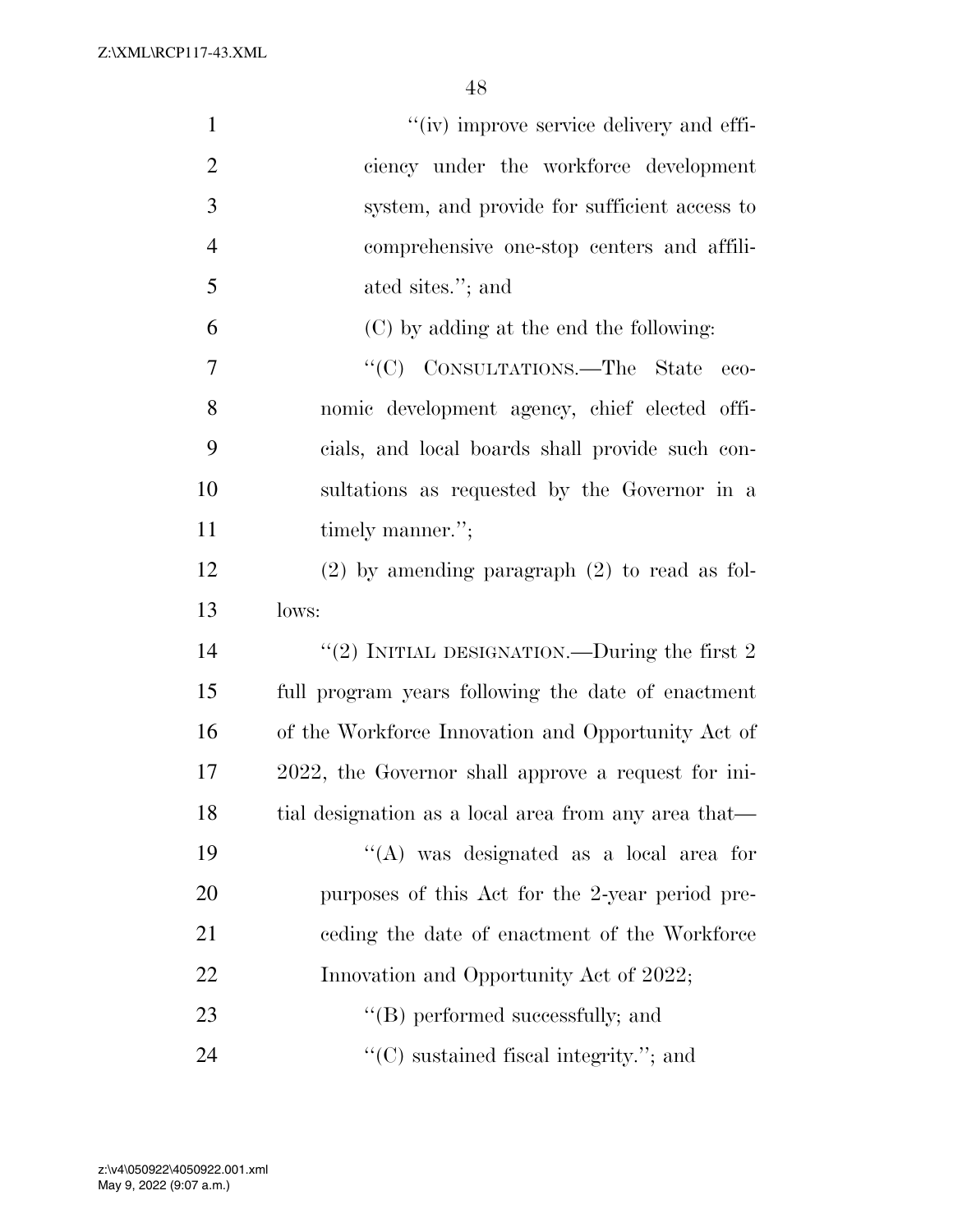| $\mathbf{1}$   | $(3)$ in paragraph $(4)$ , by adding at the end the      |
|----------------|----------------------------------------------------------|
| $\overline{2}$ | following: "Such designation may include the com-        |
| $\mathfrak{Z}$ | bining of areas that were designated as local areas      |
| $\overline{4}$ | under this subsection before the date of enactment       |
| 5              | of the Workforce Innovation and Opportunity Act of       |
| 6              | $2022$ within a region described in subsection (a), to   |
| 7              | form a new, redesignated local area under this sub-      |
| 8              | section, if all chief elected officials and local boards |
| 9              | in the affected areas agree to such a redesignation.".   |
| 10             | (c) REGIONAL COORDINATION. Section $106(c)(1)$           |
| 11             | $(29 \text{ U.S.C. } 3121(e)(1))$ is amended—            |
| 12             | $(1)$ in subparagraph $(F)$ , by inserting "and          |
| 13             | prioritizing such services for individuals with bar-     |
| 14             | riers to employment," after "services,";                 |
| 15             | $(2)$ in subparagraph $(G)$ , by striking "and" at       |
| 16             | the end;                                                 |
| $17\,$         | $(3)$ in subparagraph $(H)$ , by striking the period     |
| 18             | at the end and inserting "; and"; and                    |
| 19             | (4) by adding at the end the following:                  |
| 20             | "(I) the analysis of in-demand skills and                |
| 21             | competencies within the region, and<br>cor-              |
| 22             | responding wages offered for jobs requiring              |
| 23             | such skills and competencies.".                          |
| 24             | DEFINITIONS.—Section 106(e) (29 U.S.C.<br>(d)            |
| 25             | $3121(e)$ is amended—                                    |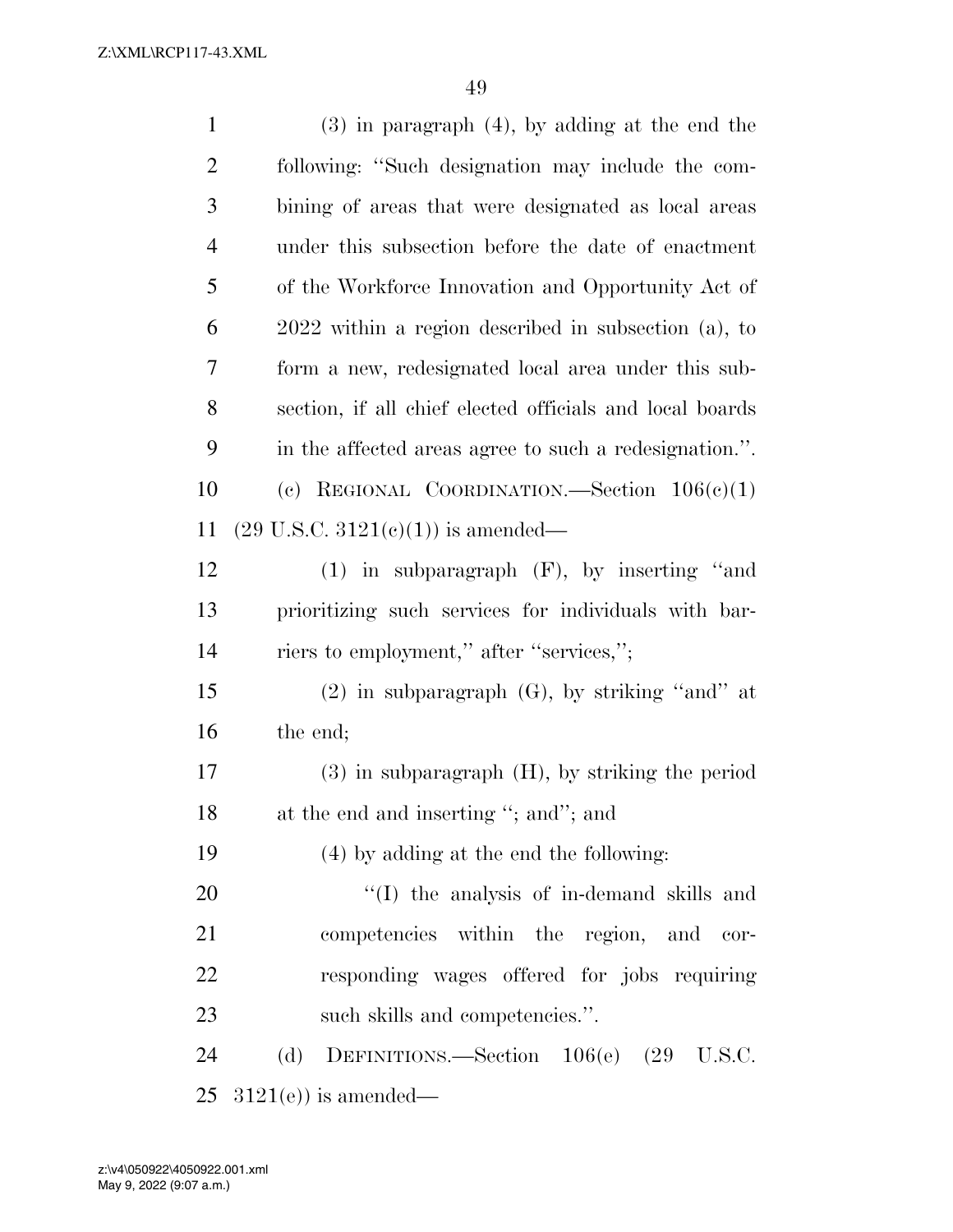| $\mathbf{1}$   | $(1)$ in paragraph $(1)$ , by striking " $($ or, if appli- |
|----------------|------------------------------------------------------------|
| $\overline{2}$ | cable, core indicators of performance described in         |
| 3              | section $136(b)(2)(A)$ of the Workforce Investment         |
| $\overline{4}$ | Act of 1998, as in effect the day before the date of       |
| 5              | enactment of this Act)"; and                               |
| 6              | $(2)$ in paragraph $(2)$ , by striking " $($ or, if appli- |
| 7              | cable, title I of the Workforce Investment Act of          |
| 8              | 1998 as in effect prior to the effective date of such      |
| 9              | subtitle $B$ ".                                            |
| 10             | SEC. 207. LOCAL WORKFORCE DEVELOPMENT BOARDS.              |
| 11             | MEMBERSHIP.—Section $107(b)$ $(29 \text{ U.S.C.})$<br>(a)  |
| 12             | $3122(b)$ ) is amended—                                    |
| 13             | $(1)$ in paragraph $(2)$ —                                 |
| 14             | $(A)$ in subparagraph $(B)$ —                              |
| 15             | (i) in the matter preceding clause (i),                    |
| 16             | by striking "20" and inserting "30"; and                   |
| 17             | $(ii)$ in clause $(iv)$ —                                  |
| 18             | (I) by inserting "eligible youth                           |
| 19             | and" after "include"; and                                  |
| 20             | (II) by striking "out-of-school"                           |
| 21             | and inserting "opportunity"; and                           |
| 22             | $(B)$ in subparagraph $(C)(ii)$ , by striking              |
| 23             | the semicolon and inserting "; and";                       |
| 24             | (C) by striking "and" at the end of sub-                   |
| 25             | paragraph $(D)(v)$ ;                                       |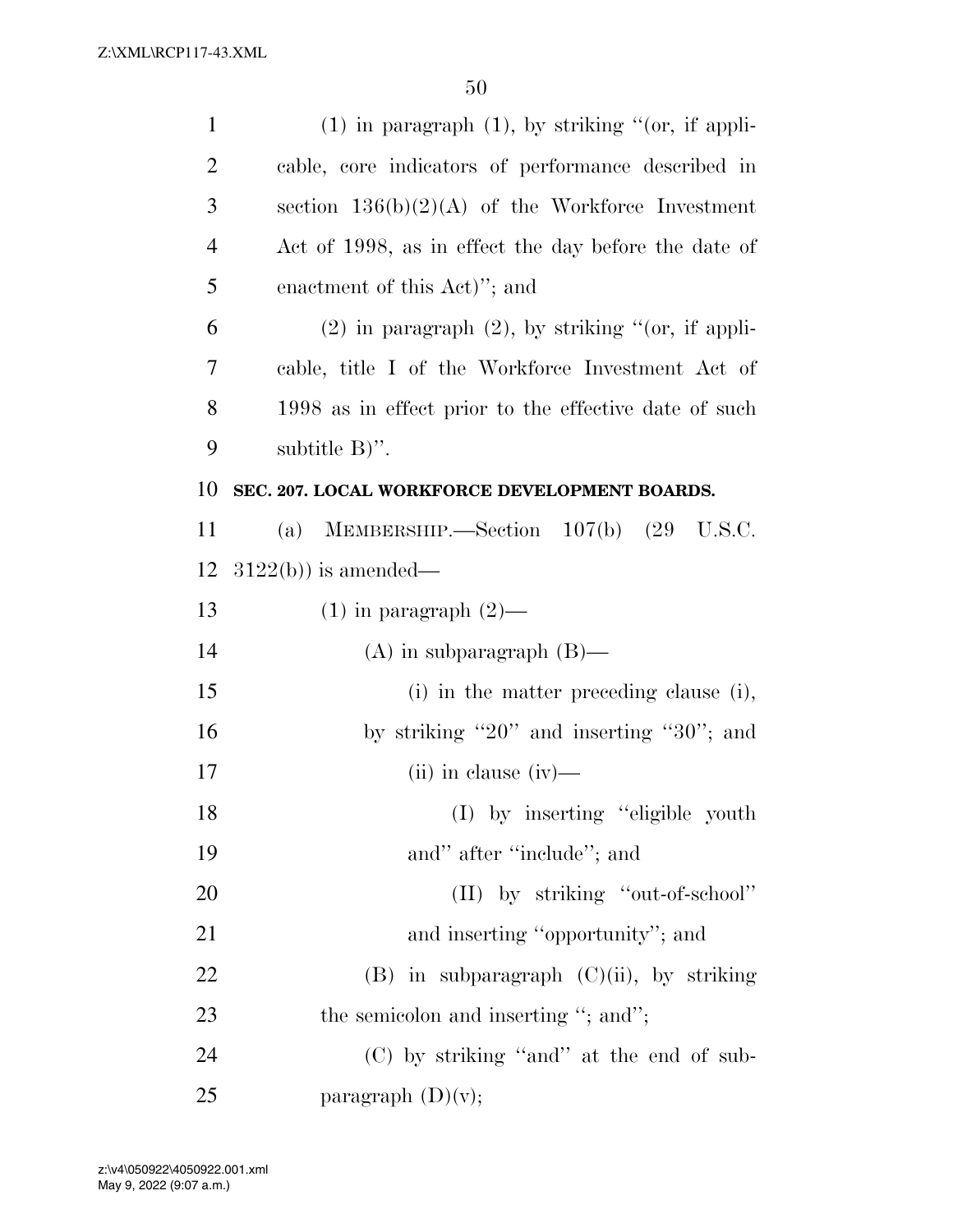| $\mathbf{1}$   | (D) by striking the period at the end of               |
|----------------|--------------------------------------------------------|
| $\overline{2}$ | subparagraph $(E)$ and inserting "; and"; and          |
| 3              | (E) by adding at the end the following:                |
| $\overline{4}$ | $\lq\lq(F)$ the members of each local board shall      |
| 5              | represent diverse demographic populations of           |
| 6              | the local area.";                                      |
| 7              | $(2)$ in paragraph $(3)$ , by adding at the end the    |
| 8              | following: "Each chairperson shall ensure that each    |
| 9              | new board member is provided with information on       |
| 10             | the local area, employment opportunities (including    |
| 11             | youth employment opportunities), industry or sector    |
| 12             | partnerships, eligible providers or training services, |
| 13             | and demographic information of participants served     |
| 14             | including individuals with barriers to employment.";   |
| 15             | and                                                    |
| 16             | $(3)$ in paragraph $(4)(A)$ —                          |
| 17             | $(A)$ in clause (ii), by inserting ", if applica-      |
| 18             | ble, YouthBuild operators, and" after "in-             |
| 19             | $chude$ <sup>"</sup> ;                                 |
| 20             | (B) in clause (iii), by inserting before the           |
| 21             | period at the end the following: ", which include      |
| 22             | individuals with disabilities or representatives of    |
| 23             | organizations serving individuals with disabil-        |
| 24             | ities"; and                                            |
| 25             | (C) by adding at the end the following:                |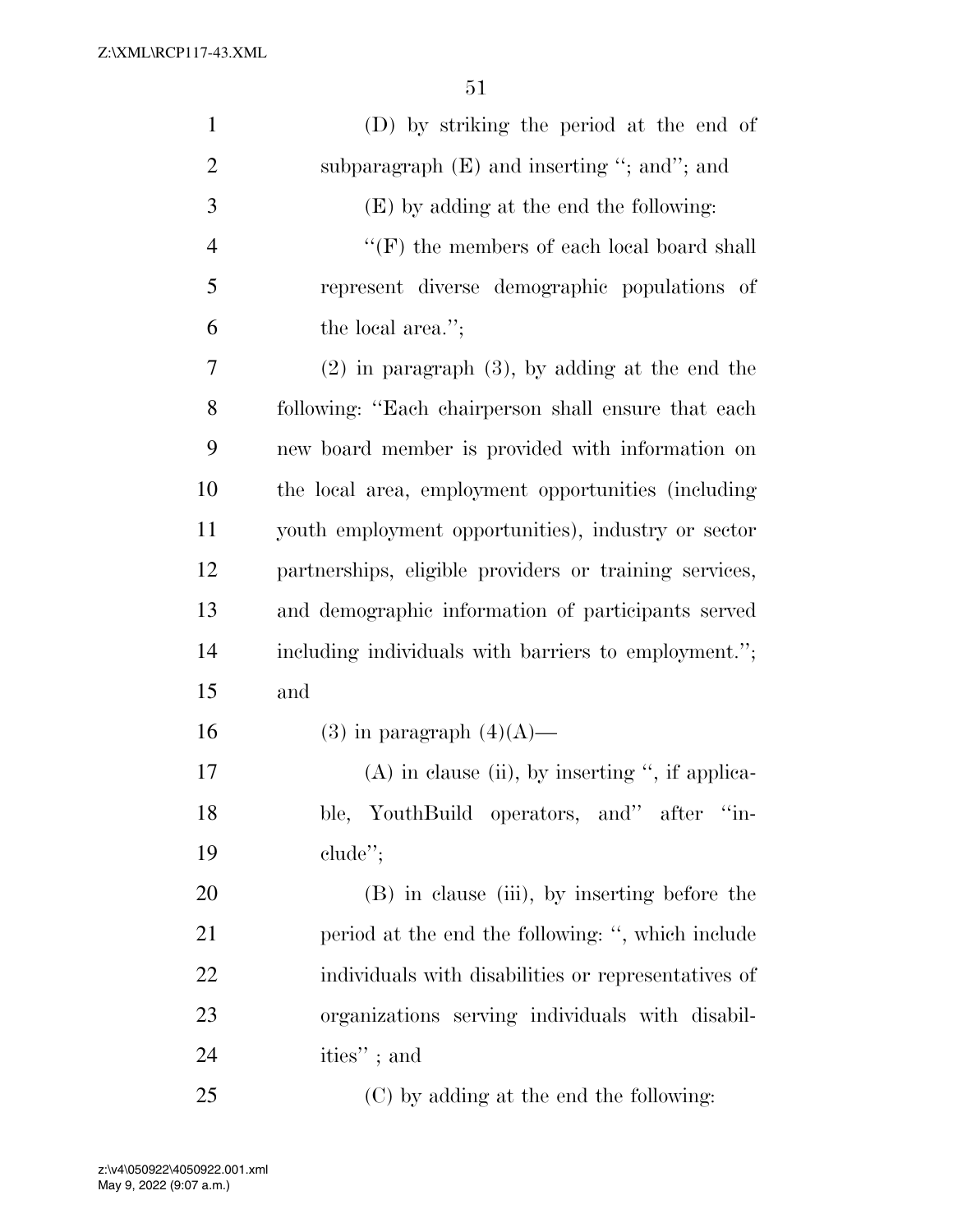| $\mathbf{1}$   | $``(iv)$ A standing committee to provide      |
|----------------|-----------------------------------------------|
| $\overline{2}$ | information to assist with planning, oper-    |
| 3              | ational, and other issues relating to the     |
| $\overline{4}$ | provision of adult education services, which  |
| 5              | shall include providers of adult education    |
| 6              | carried out under title II of this Act.       |
| 7              | $\lq\lq$ (v) A standing committee to provide  |
| 8              | information related to work-based learning    |
| 9              | opportunities, which shall include a rep-     |
| 10             | resentative from a provider of work-based     |
| 11             | learning, including a provider of related in- |
| 12             | struction under an apprenticeship.            |
| 13             | $``(\text{vi})$ A standing committee, which   |
| 14             | shall include representatives of workers      |
| 15             | and their communities (including labor and    |
| 16             | community-based organizations), to provide    |
| 17             | information to assist with responding to      |
| 18             | rapid changes in the economy such as—         |
| 19             | "(I) mass layoffs;                            |
| 20             | $\lq\lq$ (II) unexpected increases in un-     |
| 21             | employment; and                               |
| 22             | $\lq\lq$ (III) introduction of new em-        |
| 23             | ployment opportunities, including the         |
| 24             | assessment of the in-demand skills            |
| 25             | and competencies of the local area.".         |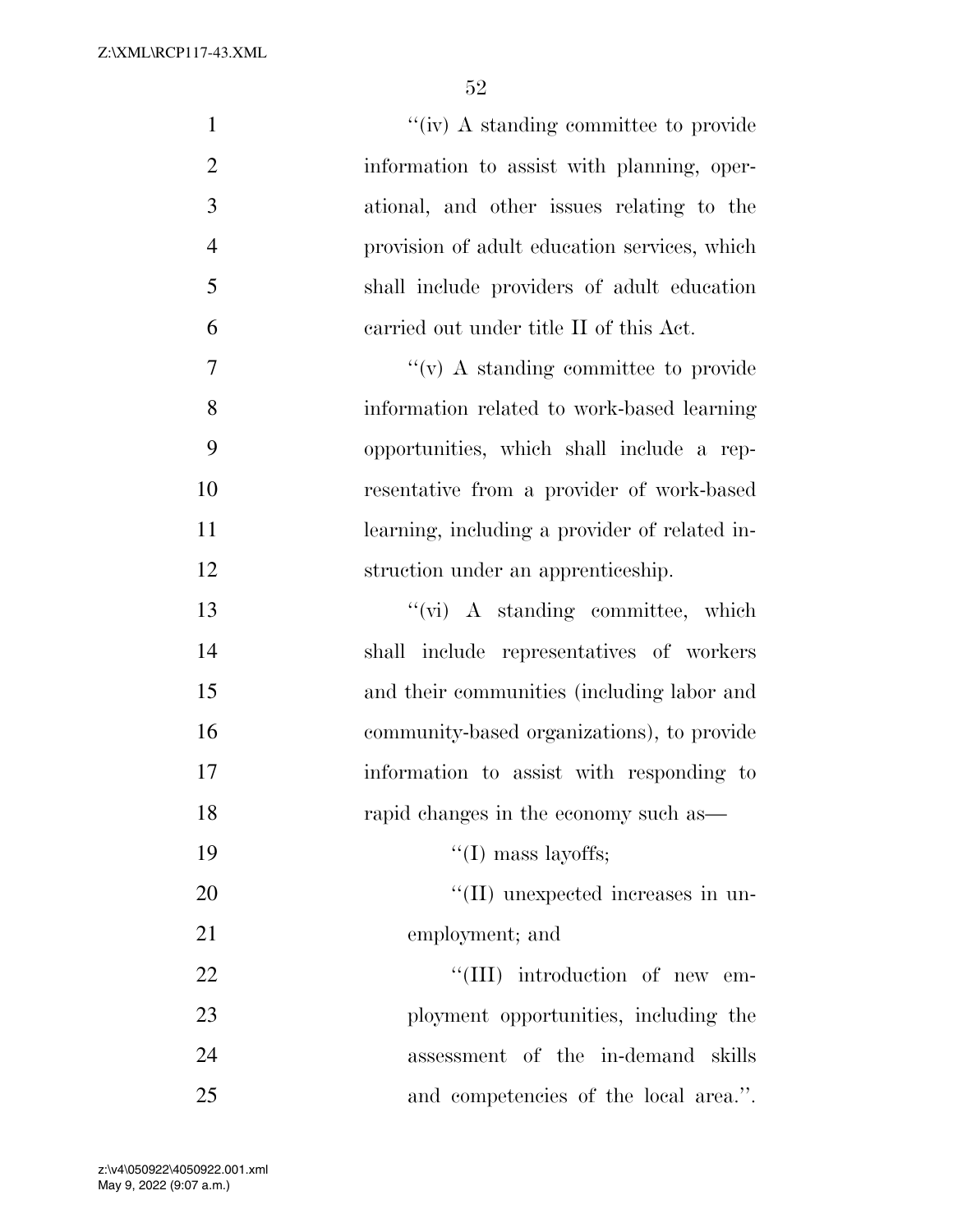| $\mathbf{1}$   | (b)<br>APPOINTMENT<br><b>CERTIFICATION</b><br>$\operatorname{AND}$<br>OF |
|----------------|--------------------------------------------------------------------------|
| 2              | BOARD.—Section $107(e)$ (29 U.S.C. 3122(c)) is amend-                    |
| 3              | $ed$ —                                                                   |
| $\overline{4}$ | $(1)$ in paragraph $(1)$ , by adding at the end the                      |
| 5              | following:                                                               |
| 6              | "(D) PUBLICATION.—The chief elected of-                                  |
| 7              | ficial or officials appointing the board for a                           |
| 8              | local area shall make publicly available the                             |
| 9              | membership of the board (including information                           |
| 10             | identifying how the membership composition re-                           |
| 11             | quirements of subsection (b) have been met                               |
| 12             | (other than the requirements of paragraph                                |
| 13             | $(2)(F)$ of such subsection)), including by post-                        |
| 14             | ing that information on the website of the ap-                           |
| 15             | propriate unit of local government included in                           |
| 16             | the local area."; and                                                    |
| 17             | (2) in paragraph $(4)(A)$ , by striking "and $(2)$ "                     |
| 18             | and inserting ", $(2)$ , and $(3)$ ".                                    |
| 19             | (c) FUNCTIONS OF LOCAL BOARD.—Section 107(d)                             |
| 20             | $(29 \text{ U.S.C. } 3122(d))$ is amended—                               |
| 21             | (1) in paragraph $(2)(A)$ , by striking "skills"                         |
| <u>22</u>      | and inserting ", skills, and competencies";                              |
| 23             | $(2)$ in paragraph $(3)$ , in the first sentence, by                     |
| 24             | inserting ", including supportive services offered by                    |
| 25             | community-based organizations," after "resources";                       |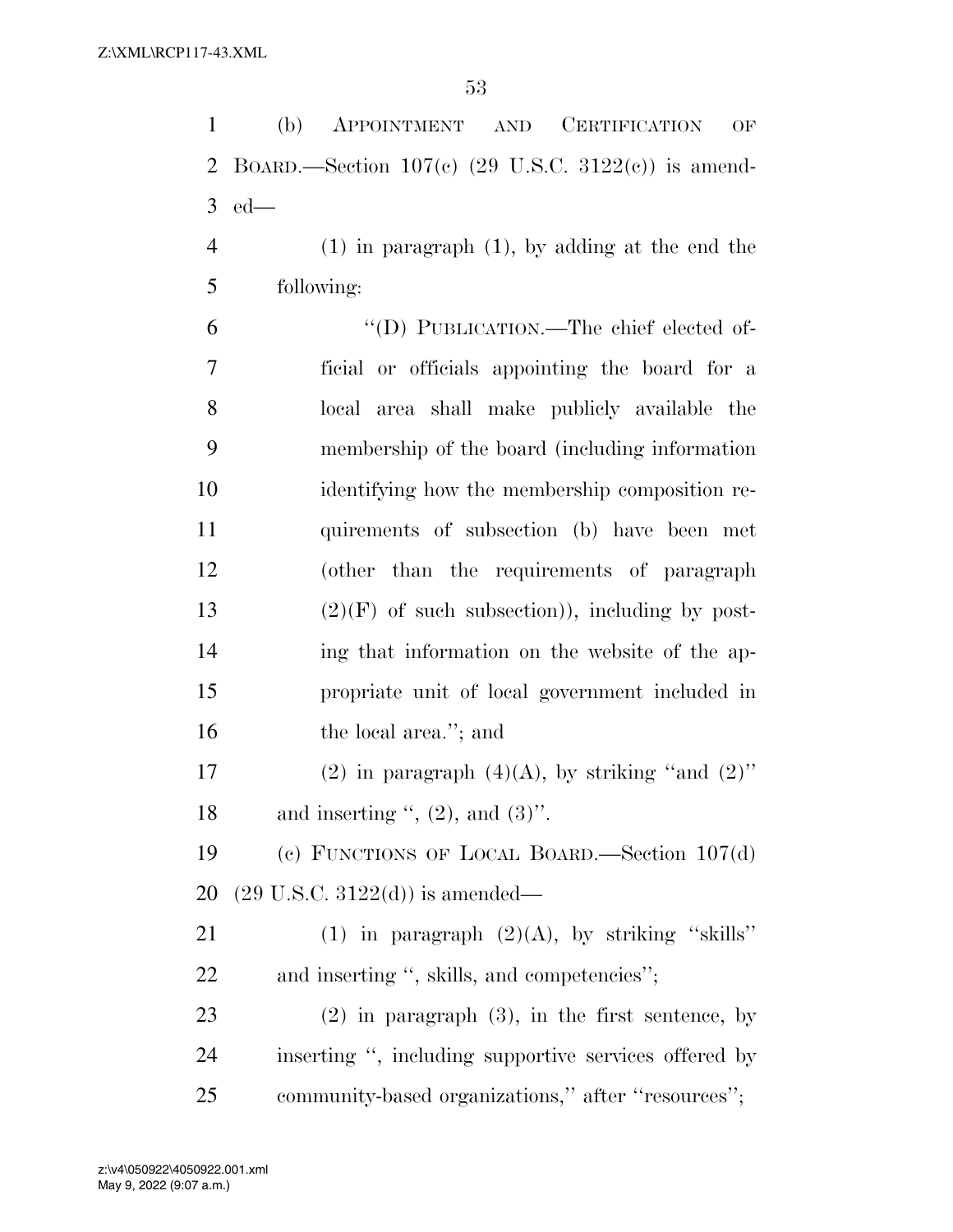| $\mathbf{1}$   | $(3)$ in paragraph $(4)$ —                     |
|----------------|------------------------------------------------|
| $\overline{2}$ | $(A)$ in subparagraph $(B)$ , by inserting     |
| 3              | "and" after the semicolon;                     |
| $\overline{4}$ | $(B)$ by amending subparagraph $(C)$ to read   |
| 5              | as follows:                                    |
| 6              | $\lq\lq$ to ensure that workforce investment   |
| $\overline{7}$ | activities meet the skilled workforce needs of |
| 8              | employers and support economic growth in the   |
| 9              | region by enhancing communication, coordina-   |
| 10             | tion, and collaboration among employers, eco-  |
| 11             | nomic development entities, and service pro-   |
| 12             | viders, including by developing and imple-     |
| 13             | menting proven or promising strategies for-    |
| 14             | "(i) meeting the employment, skill,            |
| 15             | and competency needs of workers and em-        |
| 16             | ployers (including the establishment of in-    |
| 17             | dustry and sector partnerships) and sup-       |
| 18             | porting skill and competency-based hiring;     |
| 19             | "(ii) improving access to jobs in high-        |
| 20             | skill, high-wage, or in-demand industry        |
| 21             | sectors and occupations, to expand employ-     |
| 22             | ment and career advancement opportuni-         |
| 23             | ties for workforce development system par-     |
| 24             | ticipants in in-demand industry sectors or     |
| 25             | occupations; and                               |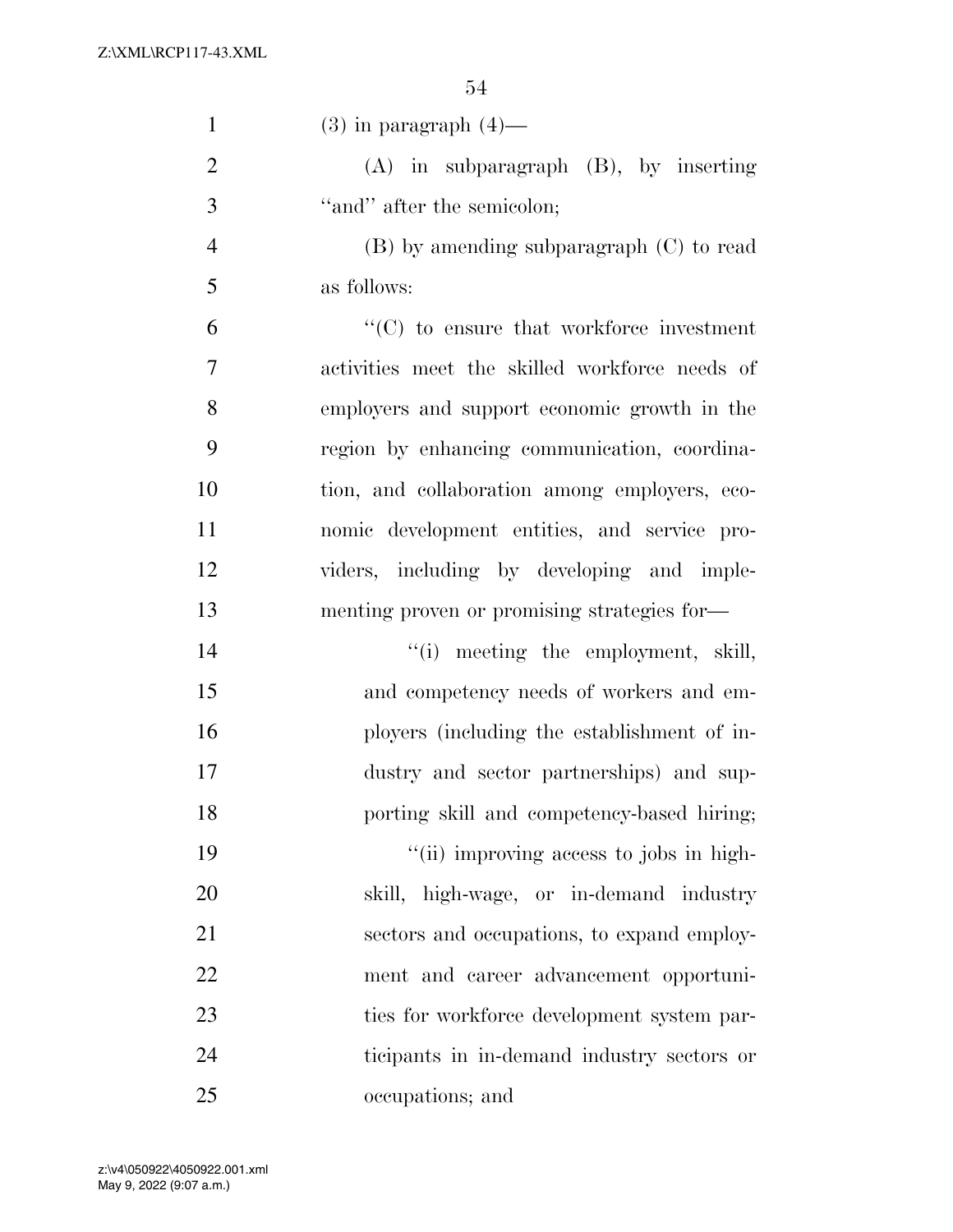| $\mathbf{1}$   | "(iii) recruiting a more diverse work-          |
|----------------|-------------------------------------------------|
| $\overline{2}$ | force."; and                                    |
| 3              | $(C)$ by striking subparagraph $(D)$ ;          |
| $\overline{4}$ | $(4)$ in paragraph $(5)$ —                      |
| 5              | (A) by striking "and postsecondary" and         |
| 6              | inserting ", postsecondary, and adult";         |
| 7              | (B) by inserting ", systems, and pro-           |
| 8              | grams" after "pathways"; and                    |
| 9              | (C) by inserting "and opportunity youth"        |
| 10             | after "to employment";                          |
| 11             | $(5)$ by amending subparagraph $(A)$ of para-   |
| 12             | $graph(6)$ to read as follows:                  |
| 13             | "(A) identify and promote strategies and        |
| 14             | initiatives to the one-stop delivery system for |
| 15             | meeting the needs of employers, workers, and    |
| 16             | jobseekers (including individuals with barriers |
| 17             | to employment) in the local workforce develop-  |
| 18             | ment system, including-                         |
| 19             | "(i) providing physical and pro-                |
| 20             | grammatic accessibility, in accordance with     |
| 21             | section 188, if applicable, and applicable      |
| 22             | provisions of the Americans with Disabil-       |
| 23             | ities Act of 1990 (42 U.S.C. 12101 et           |
| 24             | seq.); and                                      |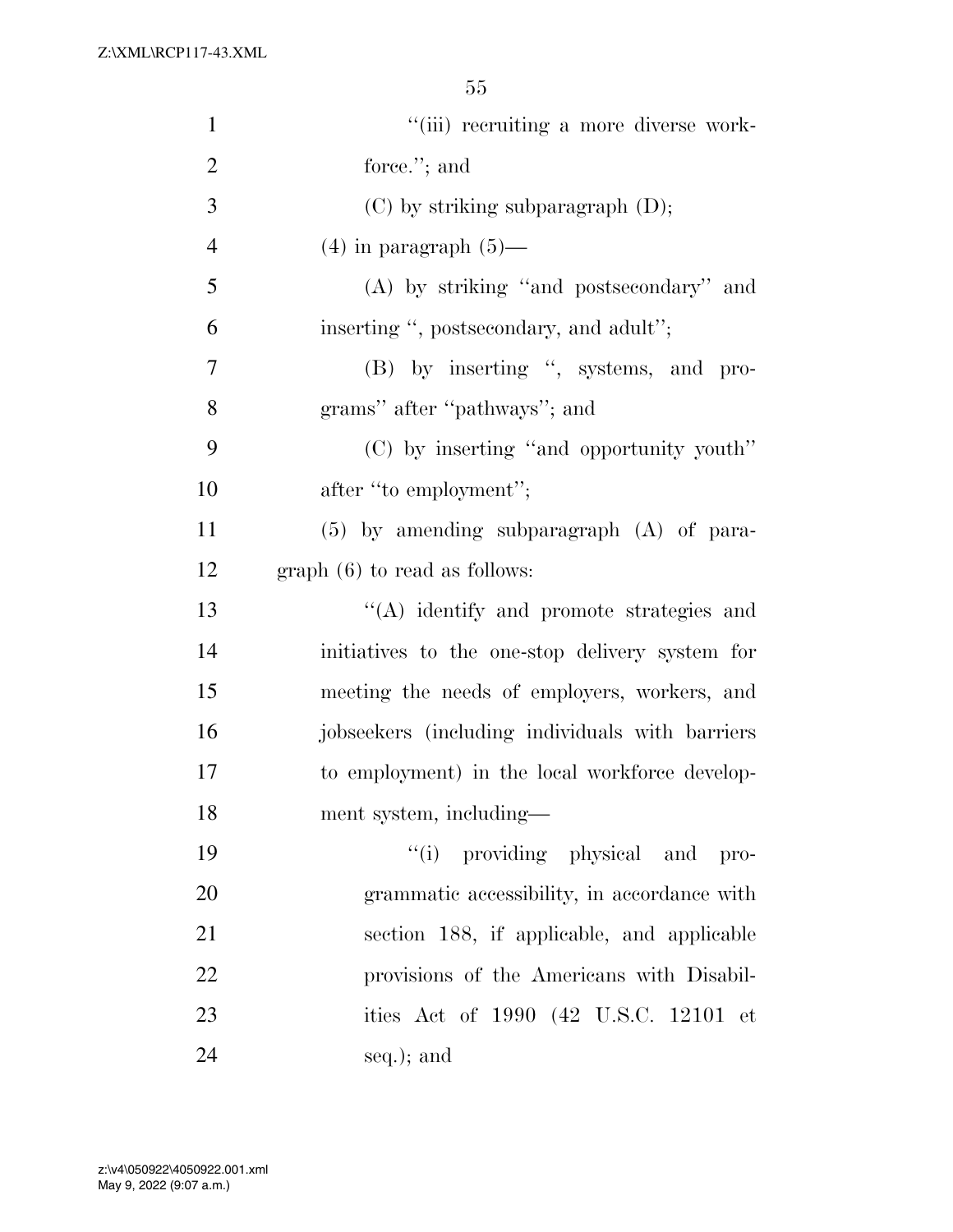| $\mathbf{1}$   | "(ii) identifying and implementing                     |
|----------------|--------------------------------------------------------|
| $\overline{2}$ | strategies to assure service delivery is ac-           |
| 3              | cessible to all eligible individuals, including        |
| $\overline{4}$ | individuals with barriers to employment;               |
| 5              | and";                                                  |
| 6              | $(6)$ by amending paragraph $(7)$ to read as fol-      |
| 7              | lows:                                                  |
| 8              | "(7) TECHNOLOGY.—The local board shall de-             |
| 9              | velop strategies for using technology to maximize the  |
| 10             | accessibility and effectiveness of the local workforce |
| 11             | development system, including in remote areas, for     |
| 12             | employers, workers, and jobseekers, by-                |
| 13             | "(A) identifying and integrating new dig-              |
| 14             | ital technologies into business services, career       |
| 15             | navigation, and employment and training activi-        |
| 16             | ties, and working with the State to offer serv-        |
| 17             | ices virtually or through in-person service deliv-     |
| 18             | ery strategies that are augmented through the          |
| 19             | use of technology;                                     |
| 20             | $\lq\lq$ facilitating connections among the in-        |
| 21             | take and case management information systems           |
| 22             | of the one-stop partner programs to support a          |
| 23             | comprehensive workforce development system in          |
| 24             | the local area, including through coordination         |
| 25             | and collaboration with one-stop partner pro-           |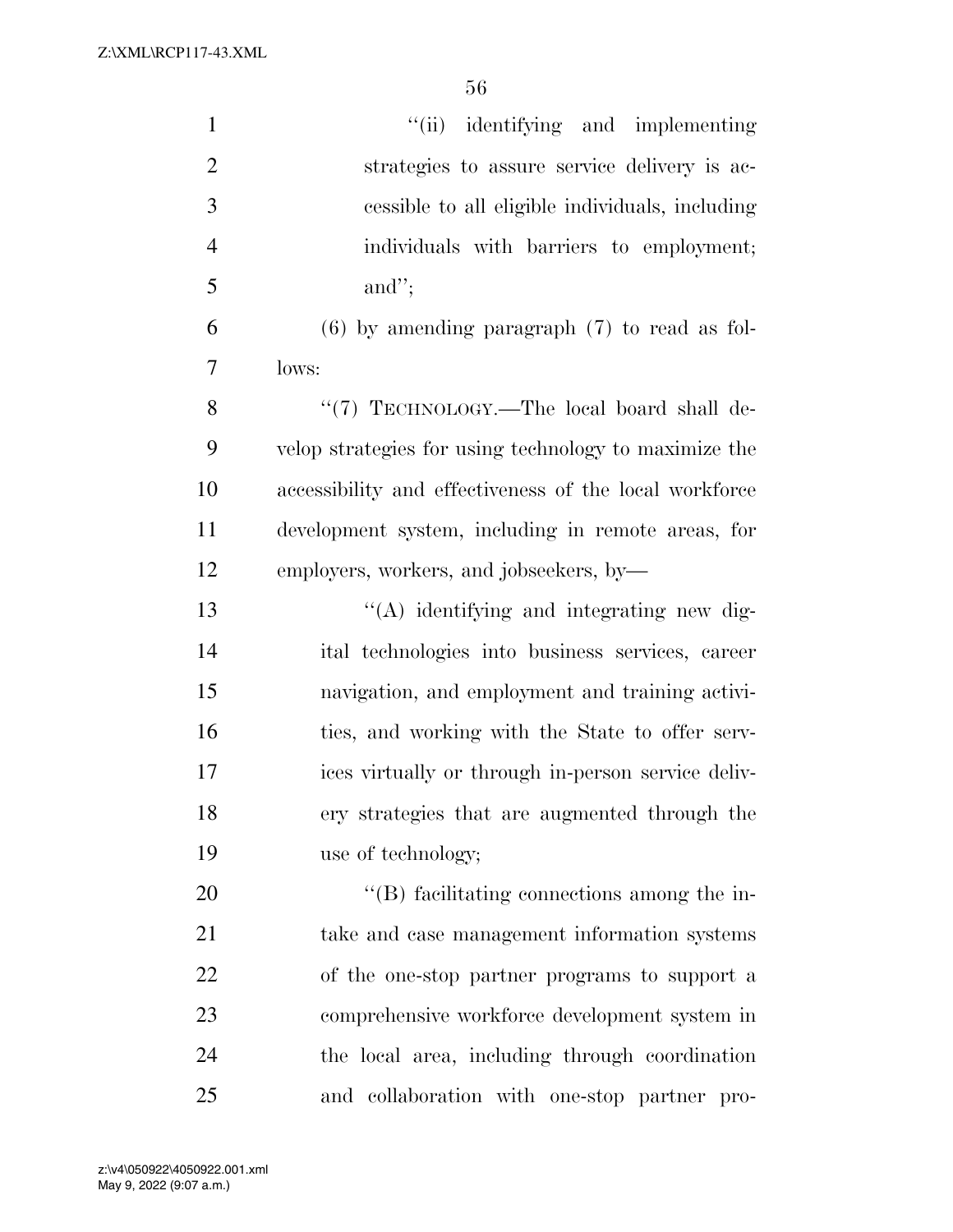grams to support coenrollment of programs, as applicable;

 ''(C) identifying strategies for better meet- ing the needs of individuals with barriers to em- ployment, including strategies that augment traditional service delivery, and increase access to services and programs of the one-stop deliv- ery system, such as improving digital literacy skills, assessments of skills and competencies, and prior learning assessments assisted through 11 the use of technology; and

12 "'(D) leveraging resources and capacity within the local workforce development system, including resources and capacity for services for individuals with barriers to employment.'';

(7) in paragraph (10)—

17 (A) in subparagraph  $(B)(ii)$ , by inserting 18 "as described in section 122" after "providers"; (B) in subparagraph (C), by inserting 20 "and make information about such providers" publicly available, including to community-based organizations'' after ''local area''; and

 (C) in subparagraph (D), by inserting 24 "and make information about such providers"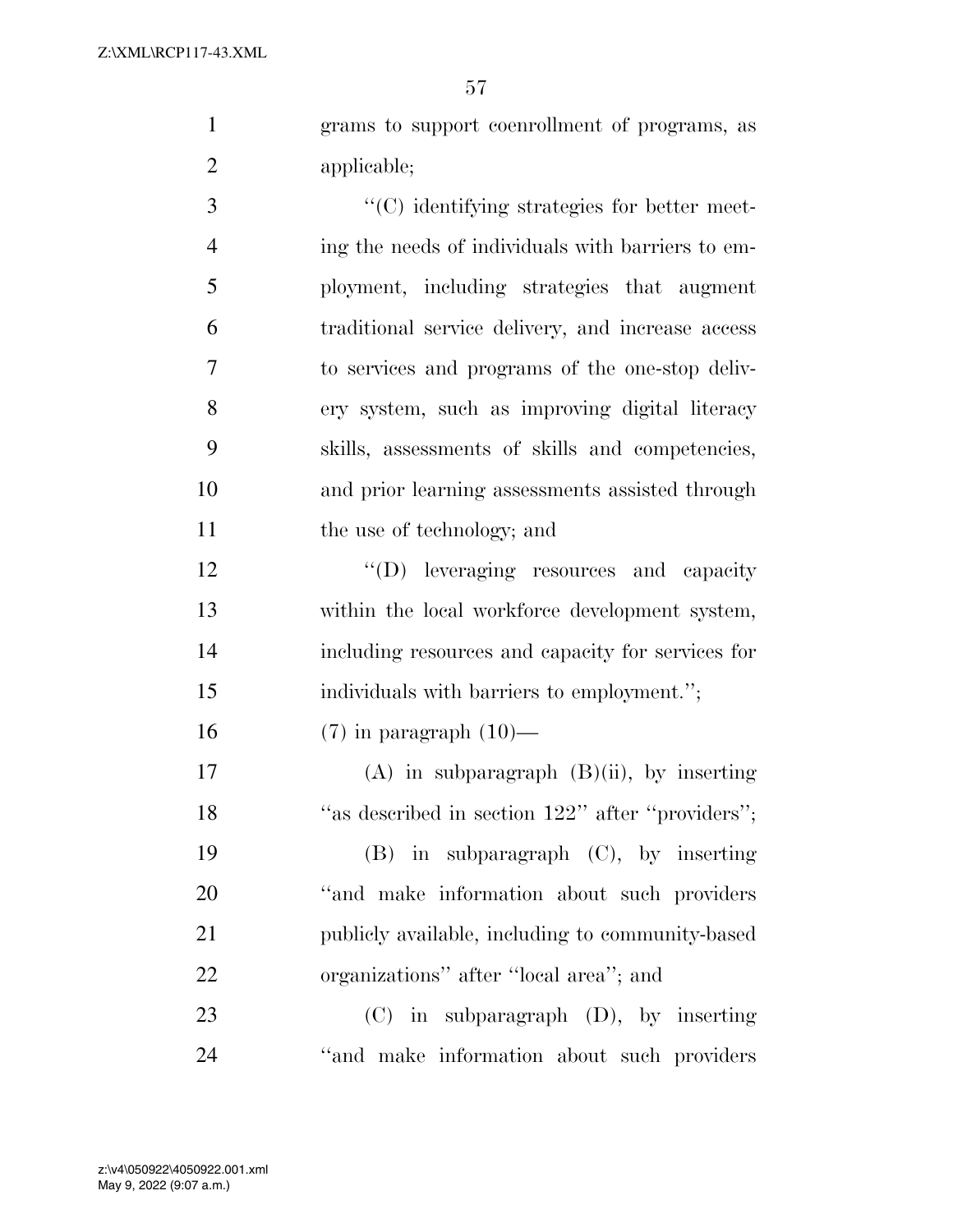| $\mathbf{1}$   | publicly available, including to community-based       |
|----------------|--------------------------------------------------------|
| 2              | organizations" after "contracts";                      |
| 3              | $(8)$ in paragraph $(11)(A)$ , by inserting ", local   |
| $\overline{4}$ | educational agencies, institutions of higher education |

 located in the local area, including minority-serving institutions, historically Black colleges and univer- sities, and Tribally controlled colleges or universities, 8 as appropriate," after "2302))"; and

9 (9) in paragraph  $(12)(A)$ , by striking "for the" and inserting ''for all funds not otherwise reserved by the State allocated to local areas under section 12 128(b) and section 133(b), for local youth workforce activities authorized under section 129(c), and for local employment and training activities authorized under subsection (b) of section 134, and''.

 (d) SUNSHINE PROVISION.—Section 107(e) (29 U.S.C. 3122(e)) is amended by inserting ''that conforms at a minimum, to Level AA of the Web Content Accessi- bility Guidelines 2.0 of the Web Accessibility Initiative (or any successor guidelines)'' after ''means''.

 (e) STAFF.—Section 107(f) (29 U.S.C. 3122(f)) is amended—

 (1) by amending paragraph (2) to read as fol-lows: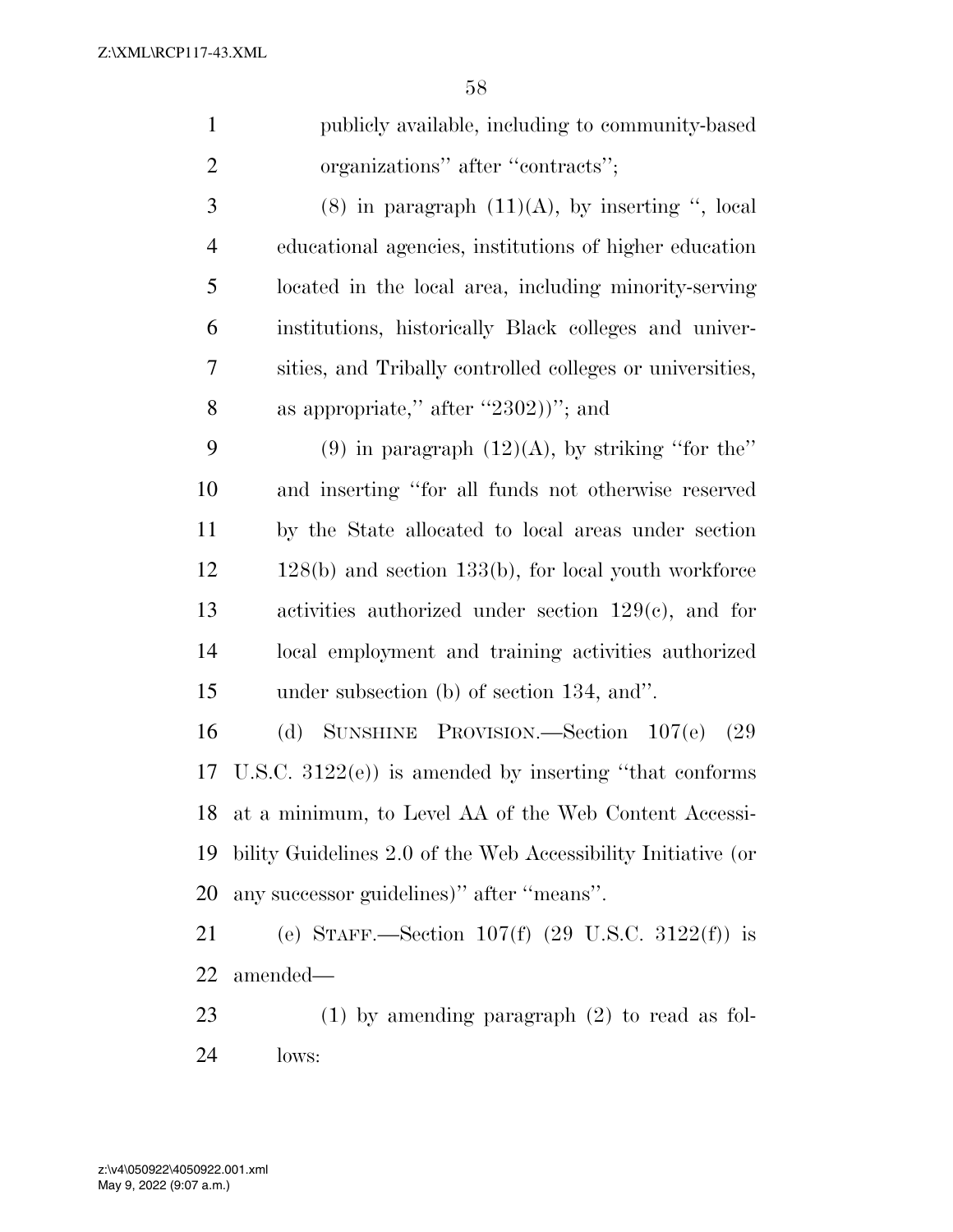| $\mathbf{1}$   | "(2) QUALIFICATIONS.—The local board shall              |
|----------------|---------------------------------------------------------|
| $\overline{2}$ | establish and apply a set of qualifications for the po- |
| 3              | sition of director that ensures that the individual se- |
| $\overline{4}$ | lected has the requisite knowledge, skills, and abili-  |
| 5              | ties, to meet identified benchmarks and effectively     |
| 6              | carry out the functions of the local board."; and       |
| 7              | $(2)$ by adding at the end the following:               |
| 8              | "(4) PROFESSIONAL DEVELOPMENT.—The local                |
| 9              | board shall ensure the provision of training to local   |
| 10             | board and one-stop delivery system staff on—            |
| 11             | "(A) the expanded use of digital tech-                  |
| 12             | nology and tools for augmenting and improving           |
| 13             | the delivery of services to participants and em-        |
| 14             | ployers;                                                |
| 15             | "(B) the implementation of evidence-based               |
| 16             | strategies, such as career pathways and sector          |
| 17             | initiatives, and trauma-informed and gender-re-         |
| 18             | sponsive counseling for meeting the needs of in-        |
| 19             | dividuals with barriers to employment; and              |
| 20             | "(C) how to improve and ensure equitable                |
| 21             | service delivery and outcomes for individuals           |
| 22             | been<br>historically underserved,<br>have<br>who        |
| 23             | marginalized, and adversely affected as a result        |
| 24             | of race, ethnicity, or gender, including training       |
| 25             | on customer-centered service delivery, gender           |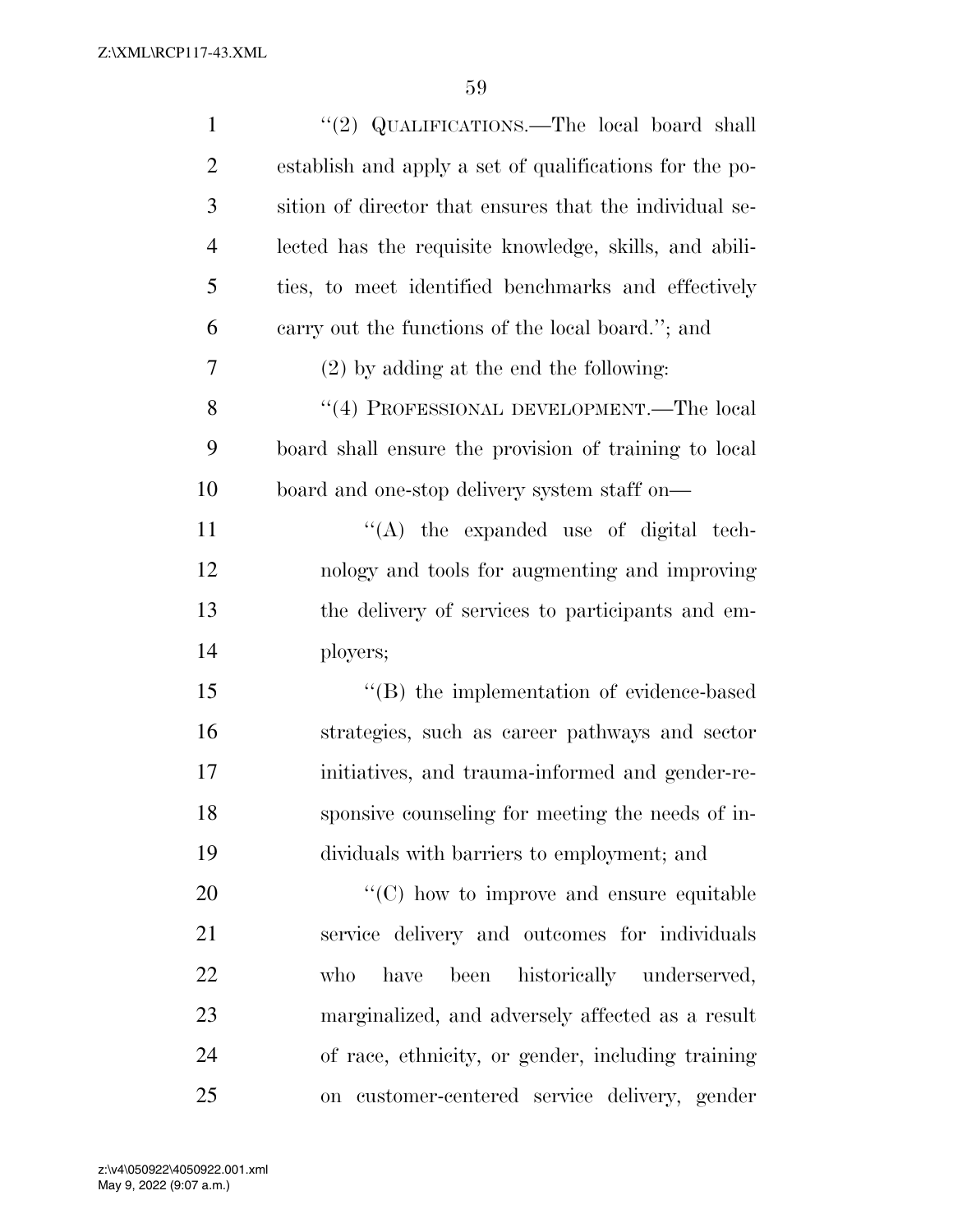| $\mathbf{1}$   | and racial bias, cultural competence, occupa-             |
|----------------|-----------------------------------------------------------|
| $\overline{2}$ | tional stereotyping, and strategies for increas-          |
| 3              | ing participant and worker voice.".                       |
| $\overline{4}$ | SEC. 208. LOCAL PLAN.                                     |
| 5              | Section 108(b) $(29 \text{ U.S.C. } 3123(b))$ is amended— |
| 6              | $(1)$ in paragraph $(1)$ —                                |
| 7              | $(A)$ in subparagraph $(A)$ —                             |
| 8              | $(i)$ in clause $(i)$ , by striking "and" at              |
| 9              | the end;                                                  |
| 10             | (ii) in clause (ii), by inserting "and"                   |
| 11             | at the end; and                                           |
| 12             | (iii) by adding at the end the fol-                       |
| 13             | lowing:                                                   |
| 14             | "(iii) projected industries or sectors                    |
| 15             | within the local area expected to decline or              |
| 16             | face significant changes in employment op-                |
| 17             | portunities;";                                            |
| 18             | (B) in subparagraph (B), by striking "and                 |
| 19             | skills" and inserting ", skills, and com-                 |
| 20             | petencies"; and                                           |
| 21             | $(C)$ in subparagraph $(C)$ , by striking "(and           |
| 22             | unemployment)" and inserting "(unemploy-                  |
| 23             | ment, and underemployment)";                              |
| 24             | $(2)$ by amending paragraph $(2)$ to read as fol-         |
| 25             | lows:                                                     |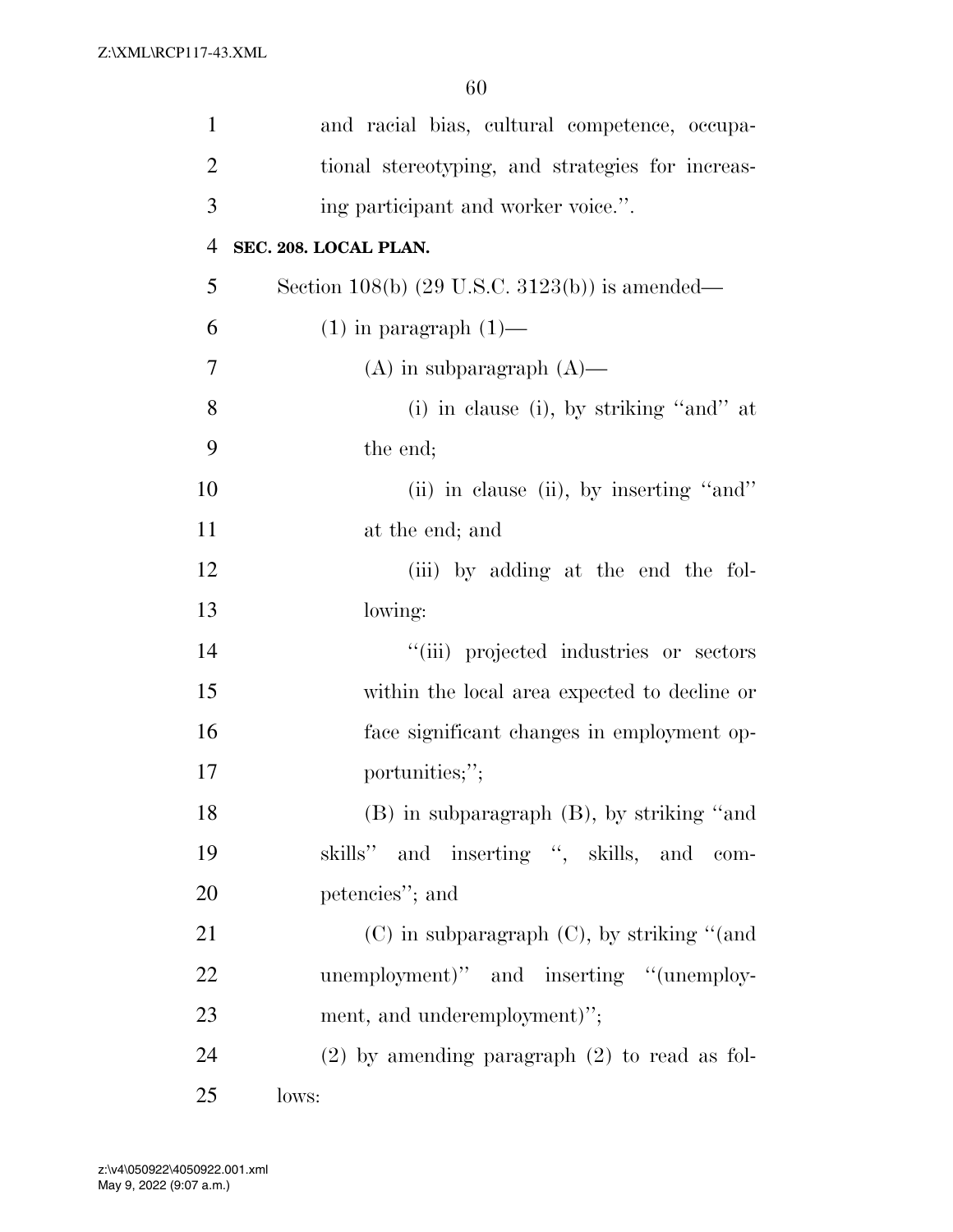| $\mathbf{1}$   | $\lq(2)$ a description and assessment of the work-    |
|----------------|-------------------------------------------------------|
| $\overline{2}$ | force development system in the local area that iden- |
| 3              | tifies the programs that are included in that system  |
| $\overline{4}$ | and how the local board will work with the entities   |
| 5              | carrying out core programs and other workforce de-    |
| 6              | velopment programs to support alignment of serv-      |
| 7              | ices, including—                                      |
| 8              | "(A) services provided under programs                 |
| 9              | that support the strategies identified in the         |
| 10             | State plan under section $102(b)(1)(E)$ , includ-     |
| 11             | $ing$ —                                               |
| 12             | "(i) programs of study authorized                     |
| 13             | under the Carl D. Perkins Career and                  |
| 14             | Technical Education Act of 2006<br>(20)               |
| 15             | U.S.C. $2301$ et seq.);                               |
| 16             | "(ii) title II (relating to adult edu-                |
| 17             | cation and family literacy activities), in-           |
| 18             | cluding a description of how the local                |
| 19             | board will carry out, consistent with sub-            |
| 20             | paragraphs $(A)$ and $(B)(i)$ of section              |
| 21             | $107(d)(11)$ and section 232, the review of           |
| 22             | local applications submitted under title II;          |
| 23             | "(iii) title I of the Rehabilitation Act              |
| 24             | of 1973 (29 U.S.C. 720 et seq.); and                  |
| 25             | "(iv) apprenticeship programs; and                    |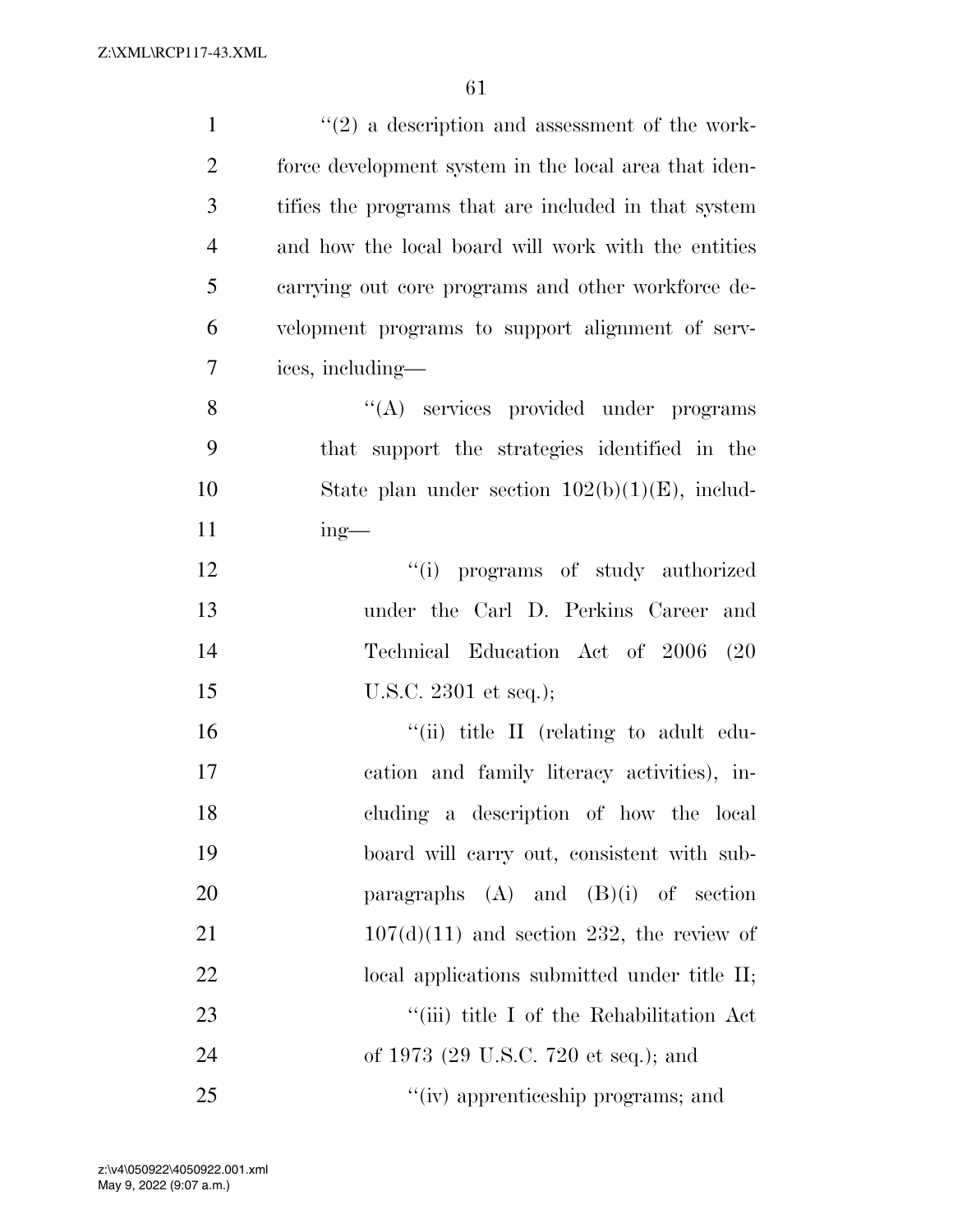| $\mathbf{1}$   | $\lq\lq (B)$ the statewide rapid response activities |
|----------------|------------------------------------------------------|
| $\overline{2}$ | under section $134(a)(2)(A);$ ";                     |
| 3              | $(3)$ in paragraph $(3)$ , by inserting "and expan-  |
| $\overline{4}$ | sion" after "development";                           |
| 5              | $(4)$ in paragraph $(4)$ —                           |
| 6              | $(A)$ in subparagraph $(A)$ —                        |
| 7              | $(i)$ in clause $(i)$ , by striking ", includ-       |
| 8              | ing small employers and employers in in-             |
| 9              | demand industry sectors and occupations,             |
| 10             | in workforce development programs" and               |
| 11             | inserting "in workforce development pro-             |
| 12             | grams, including small employers, employ-            |
| 13             | ers in high-skill, high-wage, or in-demand           |
| 14             | industry sectors and occupations, and em-            |
| 15             | ployers in industry or sector partnerships";         |
| 16             | (ii) in clause (iii), by striking "and"              |
| 17             | at the end;                                          |
| 18             | (iii) in clause (iv), by inserting ", and            |
| 19             | benefits, such as food and housing secu-             |
| 20             | rity" after "unemployment insurance pro-             |
| 21             | grams"; and                                          |
| 22             | (iv) by adding at the end the fol-                   |
| 23             | lowing:                                              |
| 24             | $f'(v)$ improve the ability of individuals           |
| 25             | to make informed decisions about career              |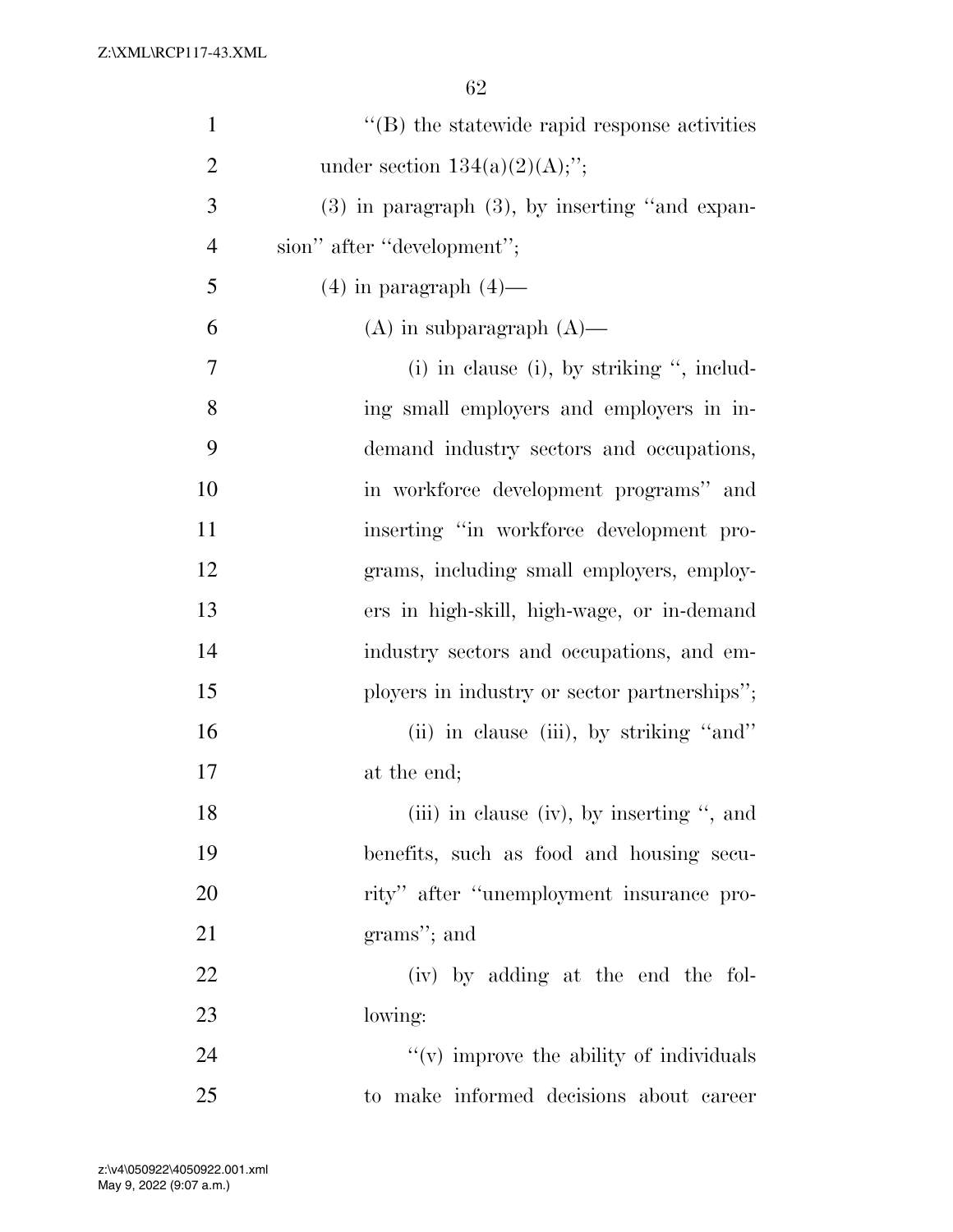| $\mathbf{1}$   | pathways and training services, employ-           |
|----------------|---------------------------------------------------|
| $\overline{2}$ | ment opportunities and job quality, and           |
| 3              | workplace rights and responsibilities; and";      |
| $\overline{4}$ | and                                               |
| 5              | $(B)$ in subparagraph $(B)$ , by inserting        |
| 6              | "and individuals" after "employers";              |
| $\overline{7}$ | $(5)$ in paragraph $(6)$ —                        |
| 8              | $(A)$ in subparagraph $(B)$ , by inserting ",     |
| 9              | including digital technology," after "tech-       |
| 10             | $\mathrm{nology}$ ";                              |
| 11             | $(B)$ in subparagraph $(C)$ , by striking         |
| 12             | "and" at the end; and                             |
| 13             | (C) by adding at the end the following:           |
| 14             | $\lq\lq(E)$ a description of how the one-stop de- |
| 15             | livery system, including one-stop operators and   |
| 16             | one-stop partners, will work with employers to    |
| 17             | support the hiring of individuals with barriers   |
| 18             | to employment to ensure equitable service deliv-  |
| 19             | ery and participant outcomes; and                 |
| 20             | $\lq\lq(F)$ a description of how one-stop centers |
| 21             | are implementing and transitioning to an inte-    |
| 22             | grated, technology-enabled intake and case        |
| 23             | management information system for programs        |
| 24             | carried out under this Act and programs car-      |
| 25             | ried out by one-stop partners;";                  |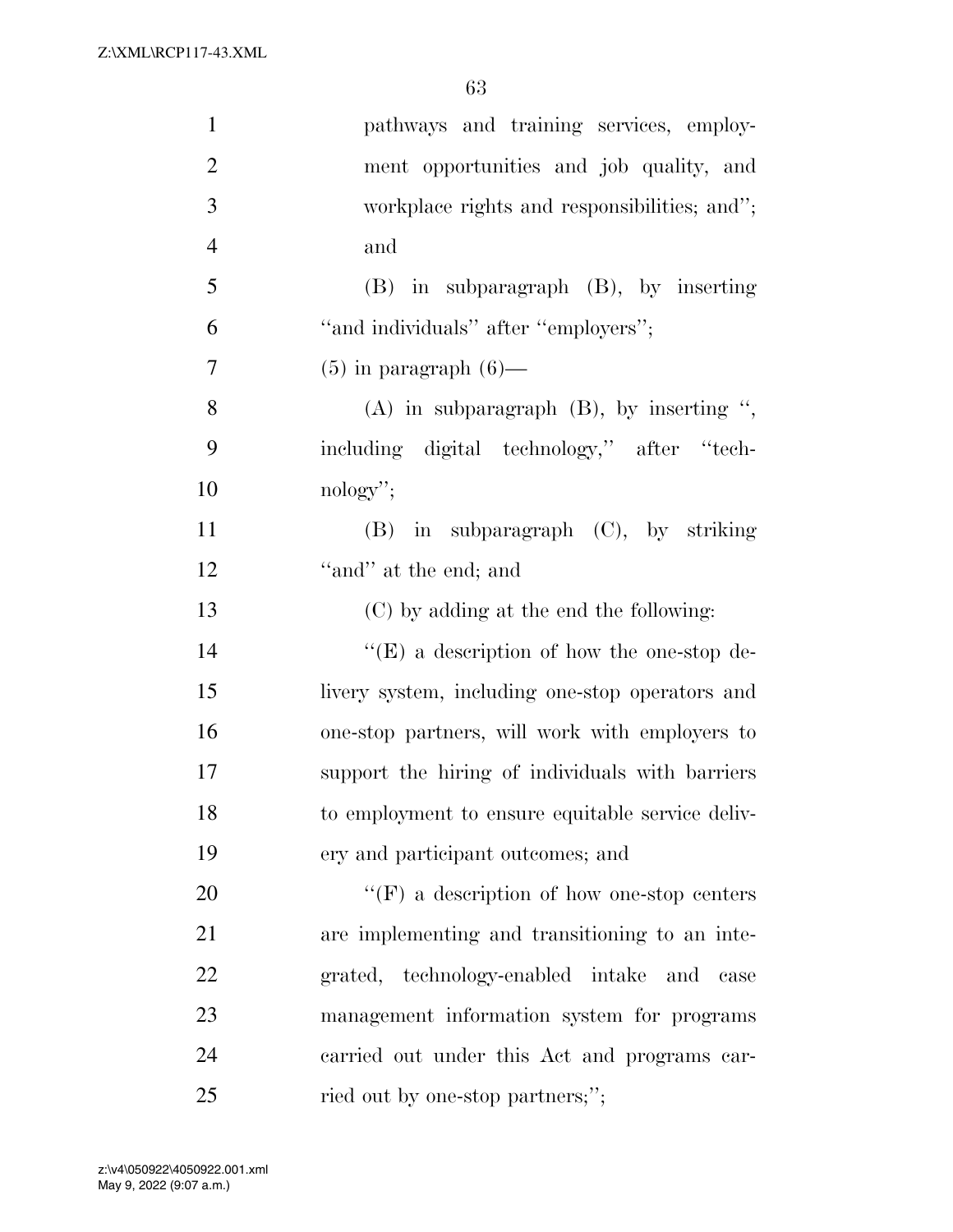| $\mathbf{1}$   | $(6)$ by striking paragraphs $(7)$ and $(8)$ ;             |
|----------------|------------------------------------------------------------|
| $\overline{2}$ | (7) by redesignating paragraphs (9) through                |
| 3              | $(12)$ as paragraphs $(7)$ through $(10)$ , respectively;  |
| $\overline{4}$ | $(8)$ in paragraph $(7)$ , as so redesignated, by          |
| 5              | striking "assessment of" and inserting "comprehen-         |
| 6              | sive local needs assessment, as described in section       |
| 7              | $129(a)(2)$ of";                                           |
| 8              | $(9)$ by striking paragraph $(13)$ ;                       |
| 9              | $(10)$ by redesignating paragraphs $(14)$ through          |
| 10             | $(20)$ as paragraphs $(11)$ through $(17)$ , respectively; |
| 11             | $(11)$ by inserting after paragraph $(17)$ , as so         |
| 12             | redesignated, the following:                               |
| 13             | $\cdot$ (18) that the local area will not prohibit self-   |
| 14             | attestation in a manner consistent with section            |
| 15             | $402A(e)$ of the Higher Education Act of 1965 (20          |
| 16             | U.S.C. $1070a-11(e)$ as a means for determining eli-       |
| 17             | gibility for a program or service under this Act of        |
| 18             | any individual who is so self-attesting; and";             |
| 19             | $(12)$ by striking paragraph $(21)$ ; and                  |
| 20             | $(13)$ by redesignating paragraph $(22)$ as para-          |
| 21             | $graph(19)$ .                                              |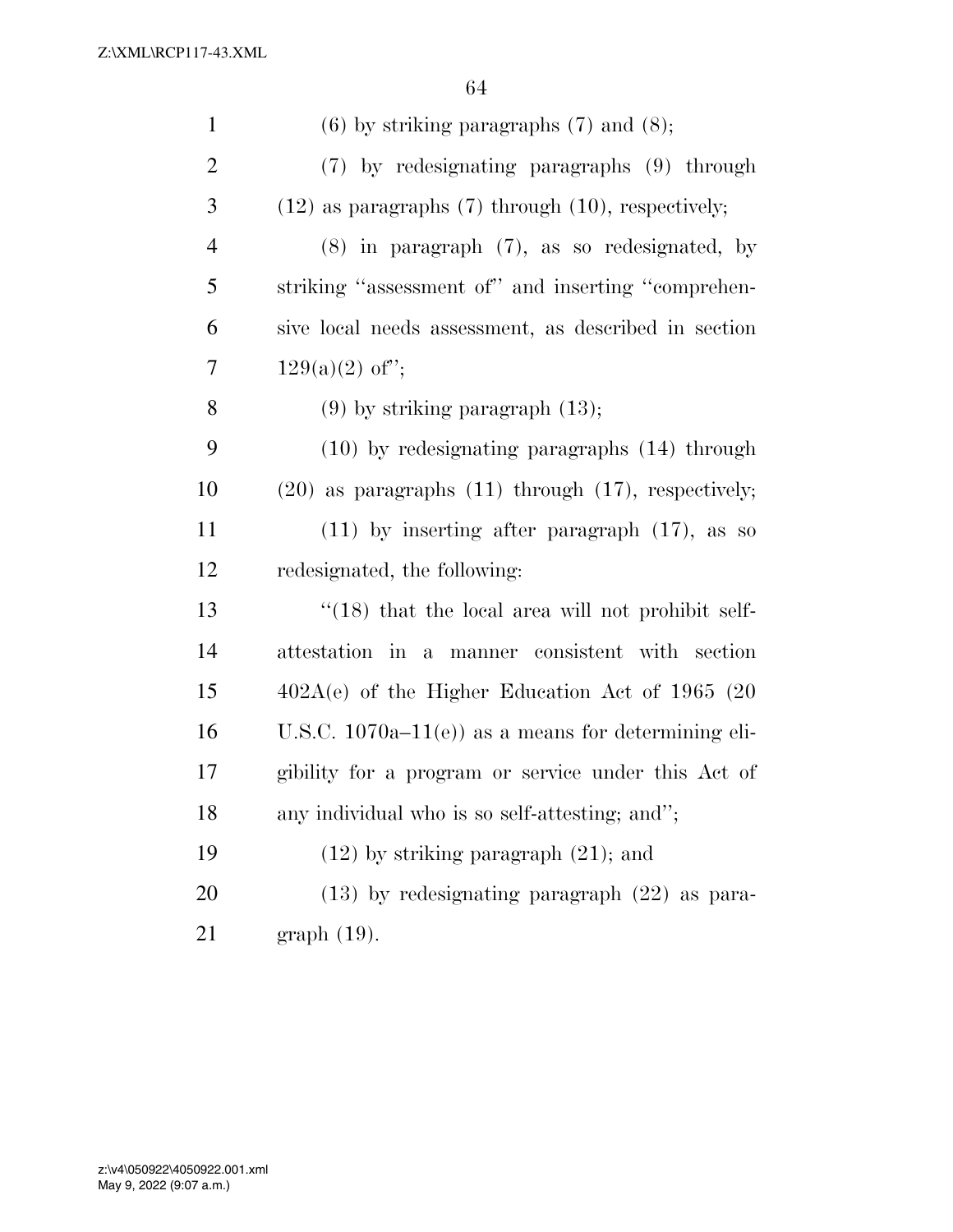| $\mathbf{1}$   | <b>CHAPTER 3-PERFORMANCE</b>                                   |
|----------------|----------------------------------------------------------------|
| $\overline{2}$ | <b>ACCOUNTABILITY</b>                                          |
| 3              | SEC. 211. PERFORMANCE ACCOUNTABILITY SYSTEM.                   |
| $\overline{4}$ | Section 116 of the Workforce Innovation and Oppor-             |
| 5              | tunity Act $(29 \text{ U.S.C. } 3141)$ is amended—             |
| 6              | $(1)$ in subsection $(b)$ —                                    |
| 7              | (A) in paragraph $(2)$ —                                       |
| 8              | (i) in subparagraph $(A)$ —                                    |
| 9              | $(I)$ by amending clause (i) to                                |
| 10             | read as follows:                                               |
| 11             | "(i) IN GENERAL.—The State primary                             |
| 12             | indicators of performance for activities                       |
| 13             | provided under the adult and dislocated                        |
| 14             | worker programs authorized under chapter                       |
| 15             | 3 of subtitle B, the program of adult edu-                     |
| 16             | cation and family literacy activities author-                  |
| 17             | ized under title II, the employment services                   |
| 18             | authorized under sections 1<br>program                         |
| 19             | through 13 of the Wagner-Peyser Act (29)                       |
| 20             | U.S.C. 49 et seq.) (except that subclauses                     |
| 21             | (V) and (VI) shall not apply to such pro-                      |
| 22             | gram), and the program authorized under                        |
| 23             | title I of the Rehabilitation Act of 1973                      |
| 24             | $(29 \text{ U.S.C. } 720 \text{ et seq.})$ (other than section |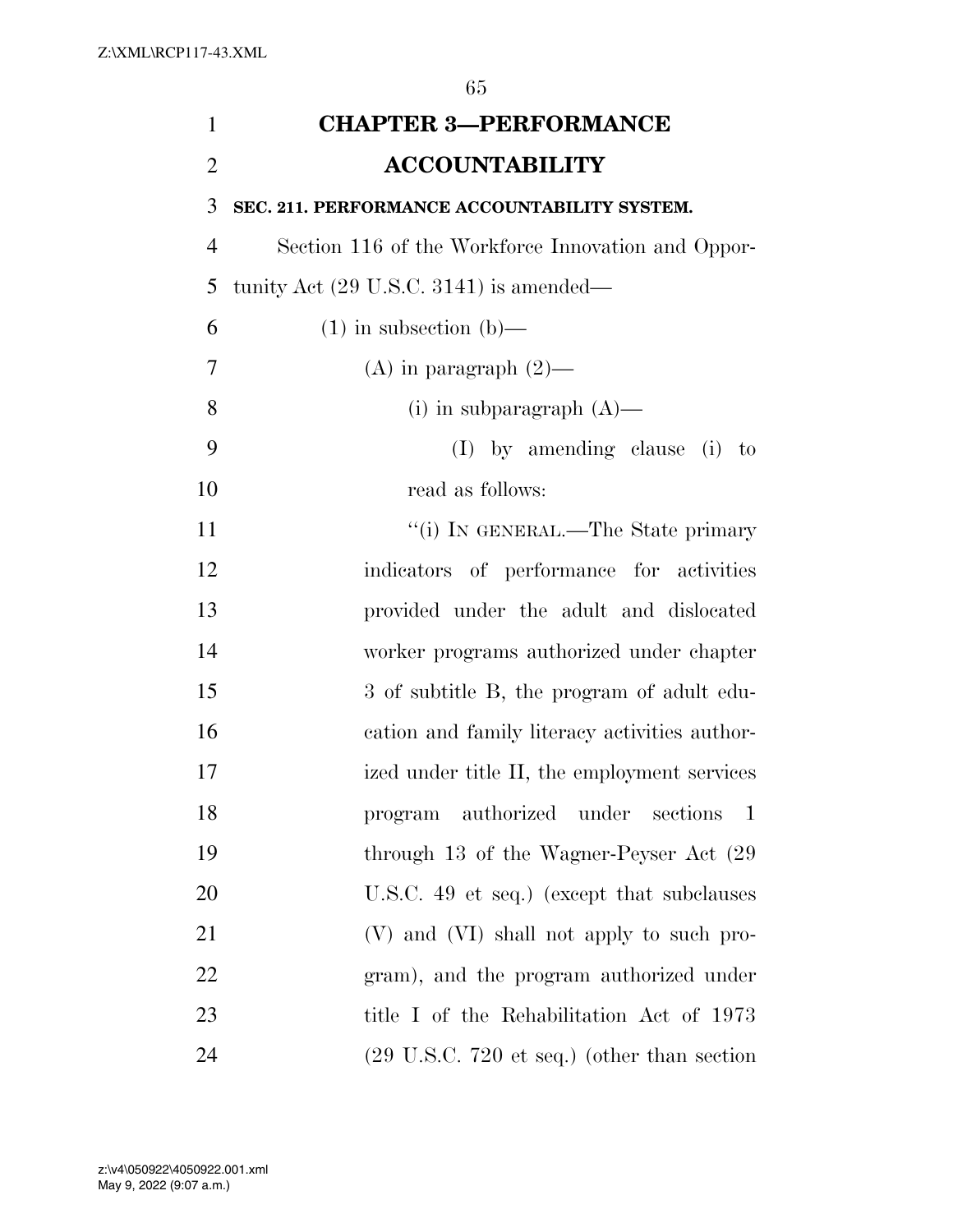| $\mathbf{1}$   | 112 or part C of that title $(29 \text{ U.S.C. } 732,$ |
|----------------|--------------------------------------------------------|
| $\overline{2}$ | $(741)$ , shall consist of $-$                         |
| 3              | $\lq\lq$ (I) the percentage of program                 |
| $\overline{4}$ | participants who are in unsubsidized                   |
| 5              | employment during the second quarter                   |
| 6              | after exit from the program;                           |
| 7              | "(II) the percentage of program                        |
| 8              | participants who are in unsubsidized                   |
| 9              | employment during the fourth quarter                   |
| 10             | after exit from the program;                           |
| 11             | "(III) the median earnings of                          |
| 12             | program participants who are in un-                    |
| 13             | subsidized employment during the sec-                  |
| 14             | ond quarter after exit from the pro-                   |
| 15             | gram;                                                  |
| 16             | $``(IV)$ the median earnings of                        |
| 17             | program participants who are in un-                    |
| 18             | subsidized employment during the                       |
| 19             | fourth quarter after exit from the pro-                |
| 20             | gram;                                                  |
| 21             | $``(V)$ the percentage of program                      |
| 22             | participants who obtain a recognized                   |
| 23             | postsecondary credential, or a sec-                    |
| 24             | ondary school diploma or its recog-                    |
| 25             | nized equivalent (subject to clause                    |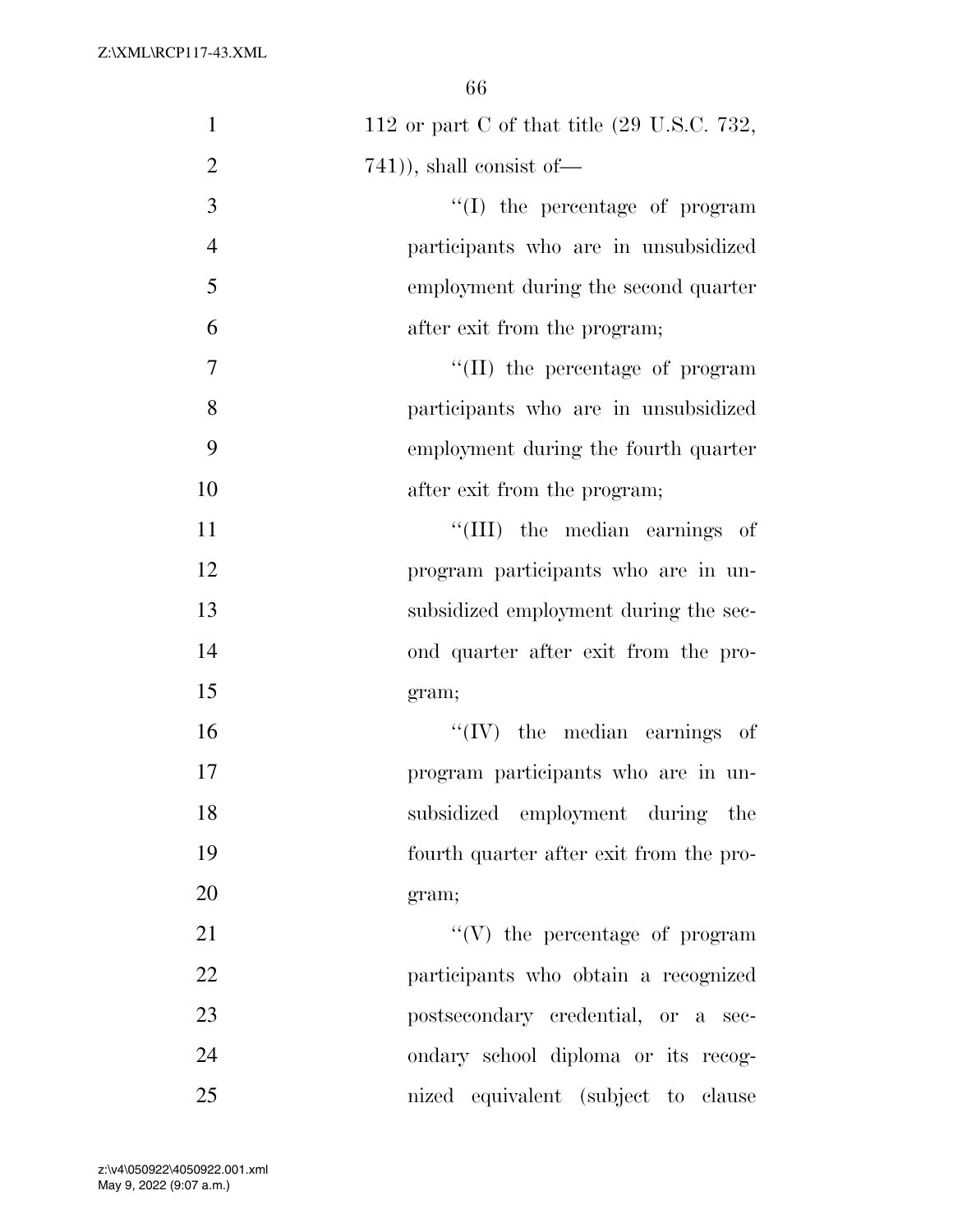| $\mathbf{1}$   | (iii)), during participation in or within    |
|----------------|----------------------------------------------|
| $\overline{2}$ | 1 year after exit from the program;          |
| 3              | and                                          |
| $\overline{4}$ | "(VI) the percentage of program              |
| 5              | participants who are in an education         |
| 6              | or training program that leads to a          |
| 7              | recognized postsecondary credential or       |
| 8              | employment, and who are achieving            |
| 9              | measurable skill gains toward such a         |
| 10             | credential or employment.";                  |
| 11             | $(II)$ in clause $(iii)$ , by inserting      |
| 12             | before the period at the end the fol-        |
| 13             | lowing: ", unless such participants are      |
| 14             | enrolled in services under title II";        |
| 15             | and                                          |
| 16             | $(III)$ by striking clause (iv);             |
| 17             | (ii) by amending subparagraph (B) to         |
| 18             | read as follows:                             |
| 19             | "(B) ADDITIONAL INDICATORS.—                 |
| 20             | "(i) STATE IDENTIFIED.—A State               |
| 21             | may identify in the State plan additional    |
| 22             | performance accountability indicators.       |
| 23             | SECRETARY IDENTIFIED.—The<br>``(ii)          |
| 24             | Secretary may identify additional indica-    |
| 25             | tors related to the quality of participants' |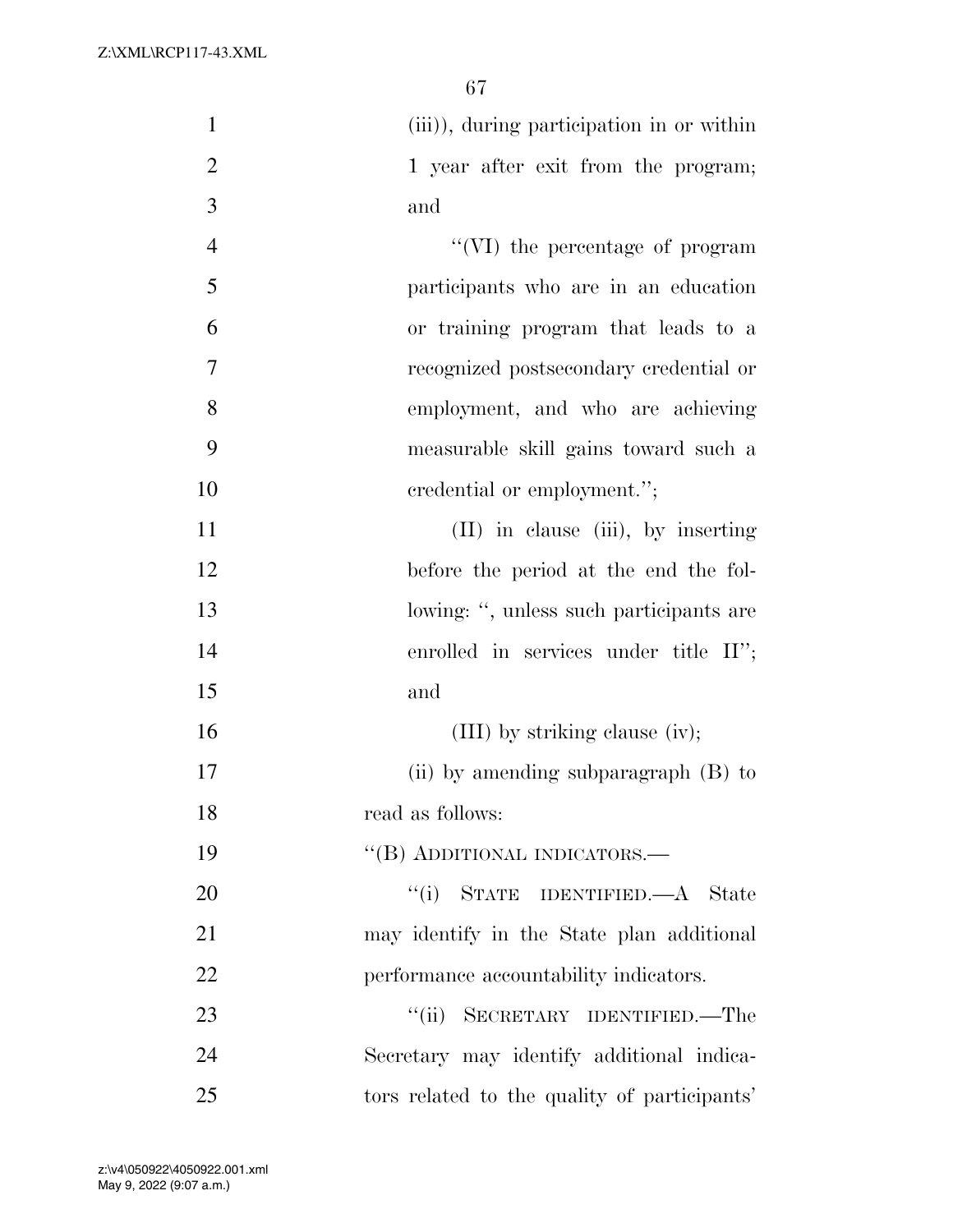| $\mathbf{1}$   | unsubsidized employment after exit from a                 |
|----------------|-----------------------------------------------------------|
| $\overline{2}$ | program, including factors such as avail-                 |
| 3              | ability of paid time off, health, and retire-             |
| $\overline{4}$ | ment benefits, workplace safety and non-                  |
| 5              | discrimination standards, predictable and                 |
| 6              | stable work schedule, stackable credentials,              |
| 7              | and advancement opportunities."; and                      |
| 8              | (B) in paragraph $(3)(A)$ —                               |
| 9              | (i) by amending clause (iii) to read as                   |
| 10             | follows:                                                  |
| 11             | $``$ (iii)<br><b>IDENTIFICATION</b><br>IN<br><b>STATE</b> |
| 12             | PLAN.—The Secretary of Labor in con-                      |
| 13             | junction with the Secretary of Education                  |
| 14             | shall—                                                    |
| 15             | "(I) propose expected levels of                           |
| 16             | performance for each of the cor-                          |
| 17             | responding primary indicators of per-                     |
| 18             | formance for each of the programs de-                     |
| 19             | scribed in clause (ii) for each State                     |
| 20             | for the first 2 program years covered                     |
| 21             | by the State plan, and for the third                      |
| 22             | and fourth program years covered by                       |
| 23             | the State plan, which shall be con-                       |
| 24             | sistent with the factors listed under                     |
| 25             | clause $(v)$ ; and                                        |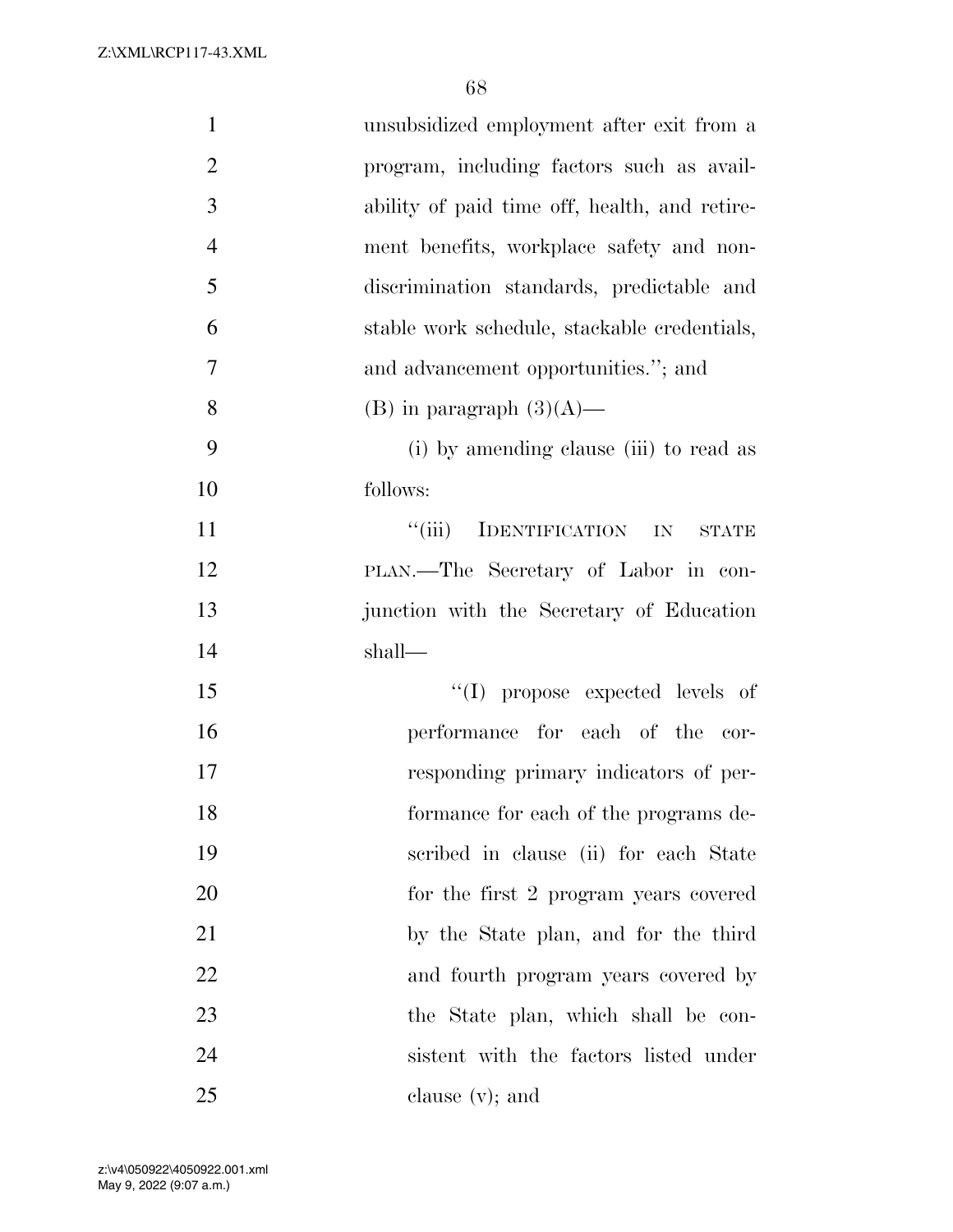| $\mathbf{1}$   | "(II) publish on a publicly acces-      |
|----------------|-----------------------------------------|
| $\overline{2}$ | sible website—                          |
| 3              | "(aa) the statistical model             |
| $\overline{4}$ | developed under clause (viii), and      |
| 5              | the methodology used to develop         |
| 6              | each such proposed expected level       |
| 7              | of performance; and                     |
| 8              | "(bb) each such proposal.";             |
| 9              | $(ii)$ in clause $(v)$ —                |
| 10             | (I) in subclause $(II)(bb)$ —           |
| 11             | (aa) by striking "ex-offender"          |
| 12             | status, and welfare dependency"         |
| 13             | and inserting "justice involve-         |
| 14             | ment, and receipt of public as-         |
| 15             | sistance"; and                          |
| 16             | (bb) by inserting before the            |
| 17             | semicolon at the end ", and other       |
| 18             | factors the Secretary determines        |
| 19             | relevant";                              |
| 20             | $(II)$ by amending subclause $(III)$    |
| 21             | to read as follows:                     |
| 22             | "(III) take into account the ex-        |
| 23             | tent to which the levels involved pro-  |
| 24             | mote continuous improvement, which      |
| 25             | may reflect an increase in the level of |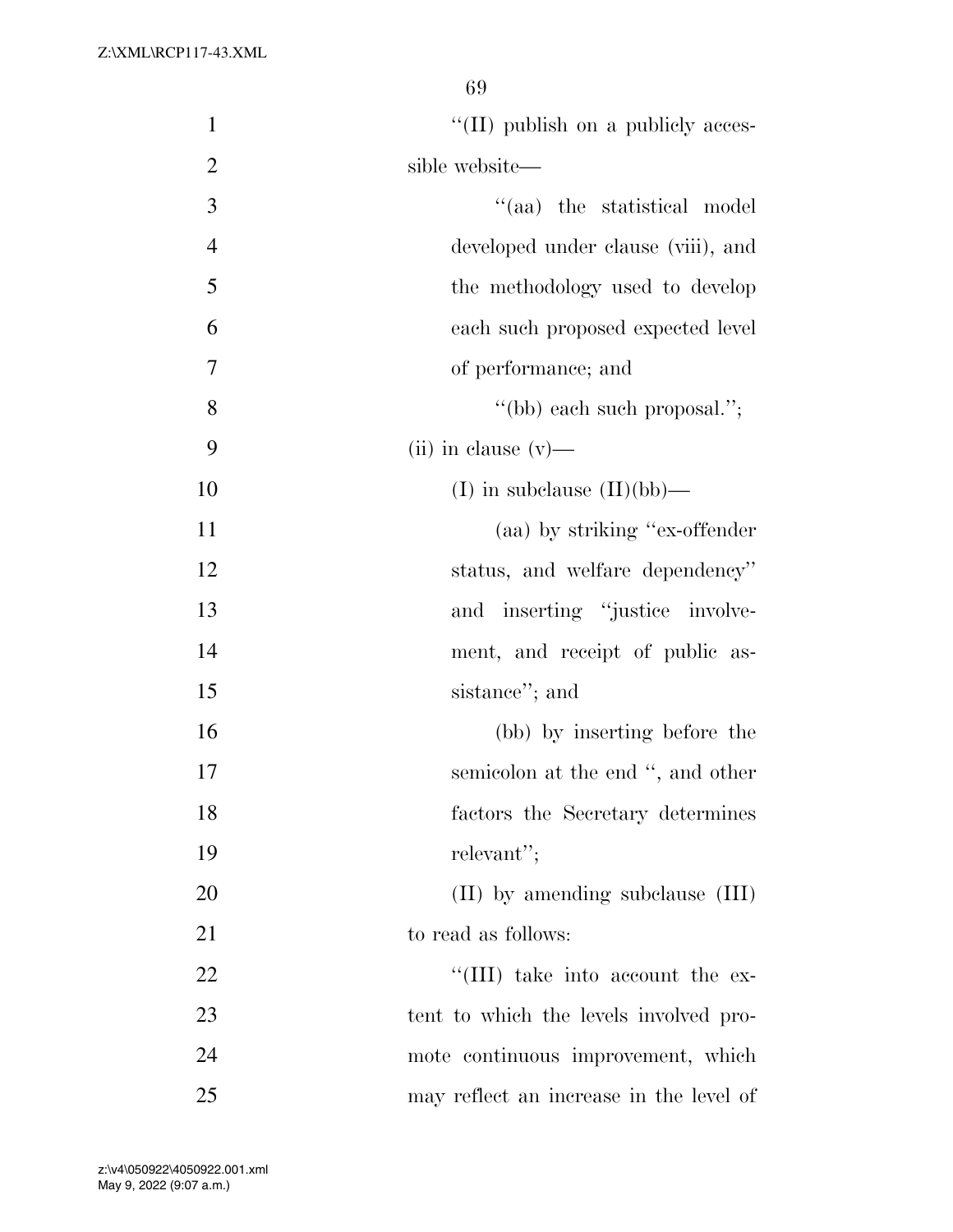| $\mathbf{1}$   | performance accountability measures,        |
|----------------|---------------------------------------------|
| $\overline{2}$ | a change in service strategy and deliv-     |
| 3              | ery, or a change in the participants        |
| $\overline{4}$ | served by such State and ensure opti-       |
| 5              | mal return on the investment of Fed-        |
| 6              | eral funds; and"; and                       |
| 7              | (iii) by amending clause (viii) to read     |
| 8              | as follows:                                 |
| 9              | "(viii) STATISTICAL ADJUSTMENT              |
| 10             | MODEL.—The Secretary of Labor and the       |
| 11             | Secretary of Education, after consultation  |
| 12             | with the representatives described in para- |
| 13             | graph $(4)(B)$ , shall—                     |
| 14             | $\lq\lq$ (I) develop and disseminate an     |
| 15             | objective statistical model that will be    |
| 16             | used to make the adjustments in the         |
| 17             | State adjusted levels of performance        |
| 18             | for actual economic conditions<br>and       |
| 19             | characteristics of participants under       |
| 20             | clauses $(v)$ and $(vii)$ ; and             |
| 21             | $\lq\lq$ (II) publicly disclose the factors |
| 22             | included in the statistical adjustment      |
| 23             | model in a report describing the model      |
| 24             | used to determine the adjusted levels       |
| 25             | of performance.";                           |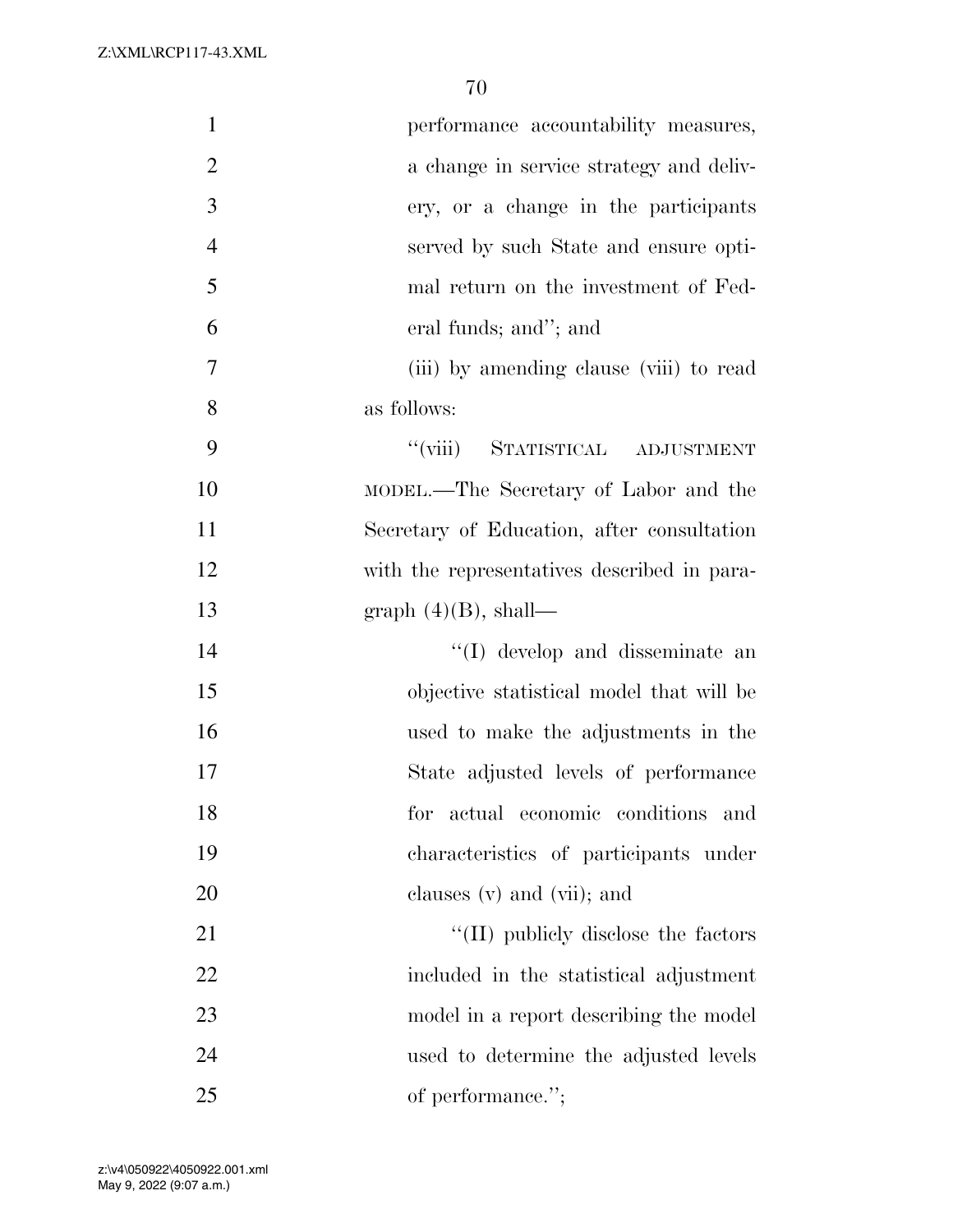| $\mathbf{1}$   | $(2)$ in subsection $(d)$ —                     |
|----------------|-------------------------------------------------|
| $\overline{2}$ | (A) in paragraph $(2)$ —                        |
| 3              | (i) in subparagraph $(F)$ , by inserting        |
| $\overline{4}$ | ", supportive," after "career";                 |
| 5              | (ii) in subparagraph $(H)$ , by inserting       |
| 6              | "and percentage" after "number"; and            |
| 7              | (iii) by redesignating subparagraph             |
| 8              | $(L)$ as subparagraph $(M)$ ; and               |
| 9              | (iv) by inserting after subparagraph            |
| 10             | $(K)$ the following:                            |
| 11             | "(L) information on earnings of partici-        |
| 12             | pants 4 quarters prior to receiving career and  |
| 13             | training services and, to the extent data is    |
| 14             | available, in years 2 and 3 after exit from ca- |
| 15             | reer and training services;";                   |
| 16             | $(B)$ in paragraph $(6)$ —                      |
| 17             | (i) by amending subparagraph $(A)$ to           |
| 18             | read as follows:                                |
| 19             | "(A) STATE PERFORMANCE REPORTS.-                |
| 20             | The Secretary of Labor and the Secretary of     |
| 21             | Education shall annually make available the     |
| 22             | performance reports for States containing the   |
| 23             | information described in paragraph (2), which   |
| 24             | shall include making such reports available—    |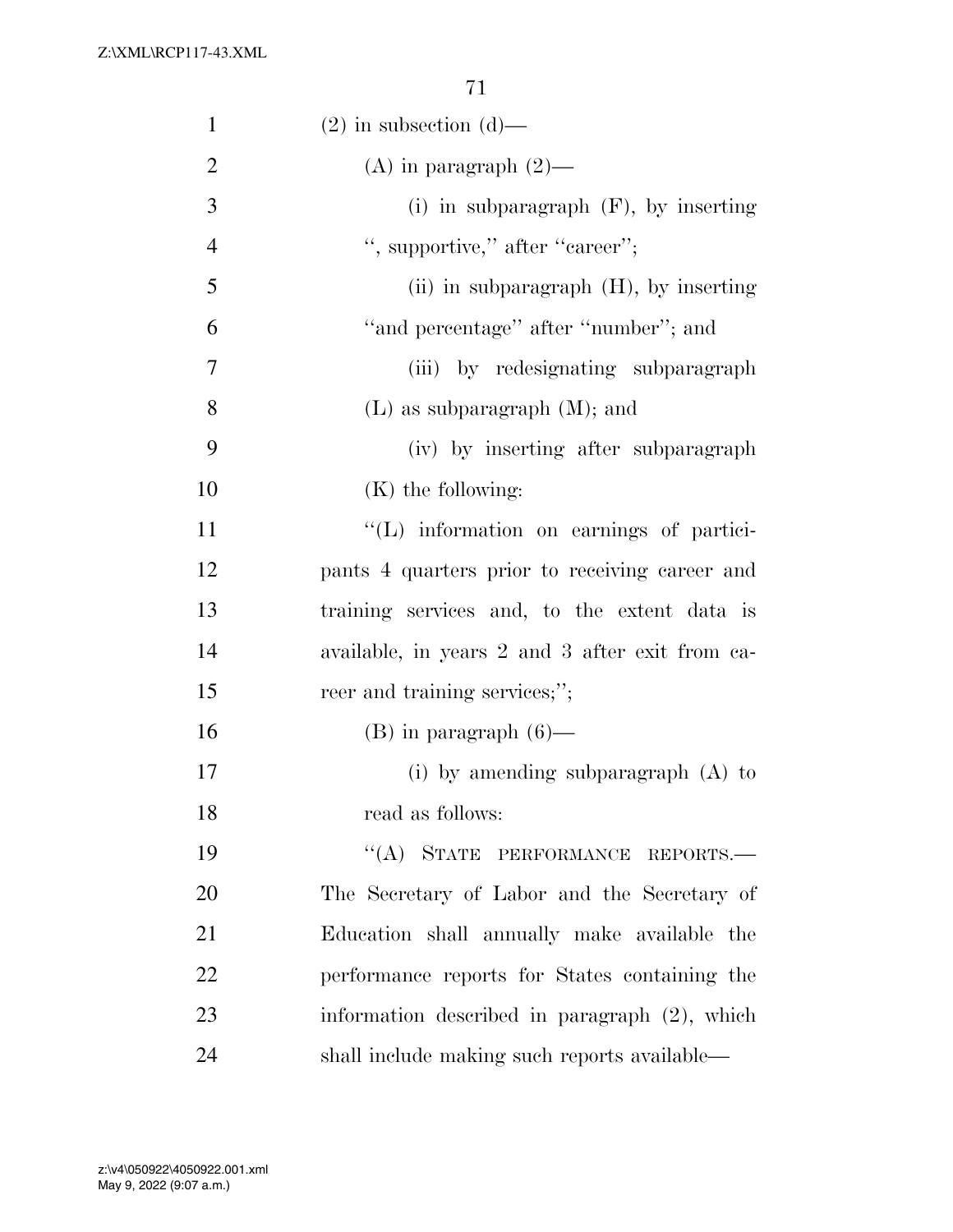| $\mathbf{1}$   | "(i) digitally using transparent,                 |
|----------------|---------------------------------------------------|
| $\overline{2}$ | linked, open, and interoperable data for-         |
| 3              | mats that are human readable and ma-              |
| $\overline{4}$ | chine actionable such that the data from          |
| 5              | these reports can be easily included in web-      |
| 6              | based tools and services supporting search,       |
| 7              | discovery, comparison, analysis, navigation,      |
| 8              | and guidance;                                     |
| 9              | "(ii) electronically in easily under-             |
| 10             | standable formats; and                            |
| 11             | "(iii) in paper-based formats, as nec-            |
| 12             | essary.";                                         |
| 13             | (ii) by amending subparagraph $(B)$ to            |
| 14             | read as follows:                                  |
| 15             | "(B) LOCAL AREA AND ELIGIBLE TRAIN-               |
| 16             | ING PROVIDER PERFORMANCE REPORTS.-The             |
| 17             | State shall, on an annual basis, make available   |
| 18             | the performance reports for the local areas con-  |
| 19             | taining the information described in paragraph    |
| 20             | (3) and the performance reports for eligible      |
| 21             | providers of training services containing the in- |
| 22             | formation described in paragraph (4), which       |
| 23             | shall include making such reports available in    |
| 24             | each of the formats described in clauses (i)      |
| 25             | through (iii) of subparagraph $(A)$ ."; and       |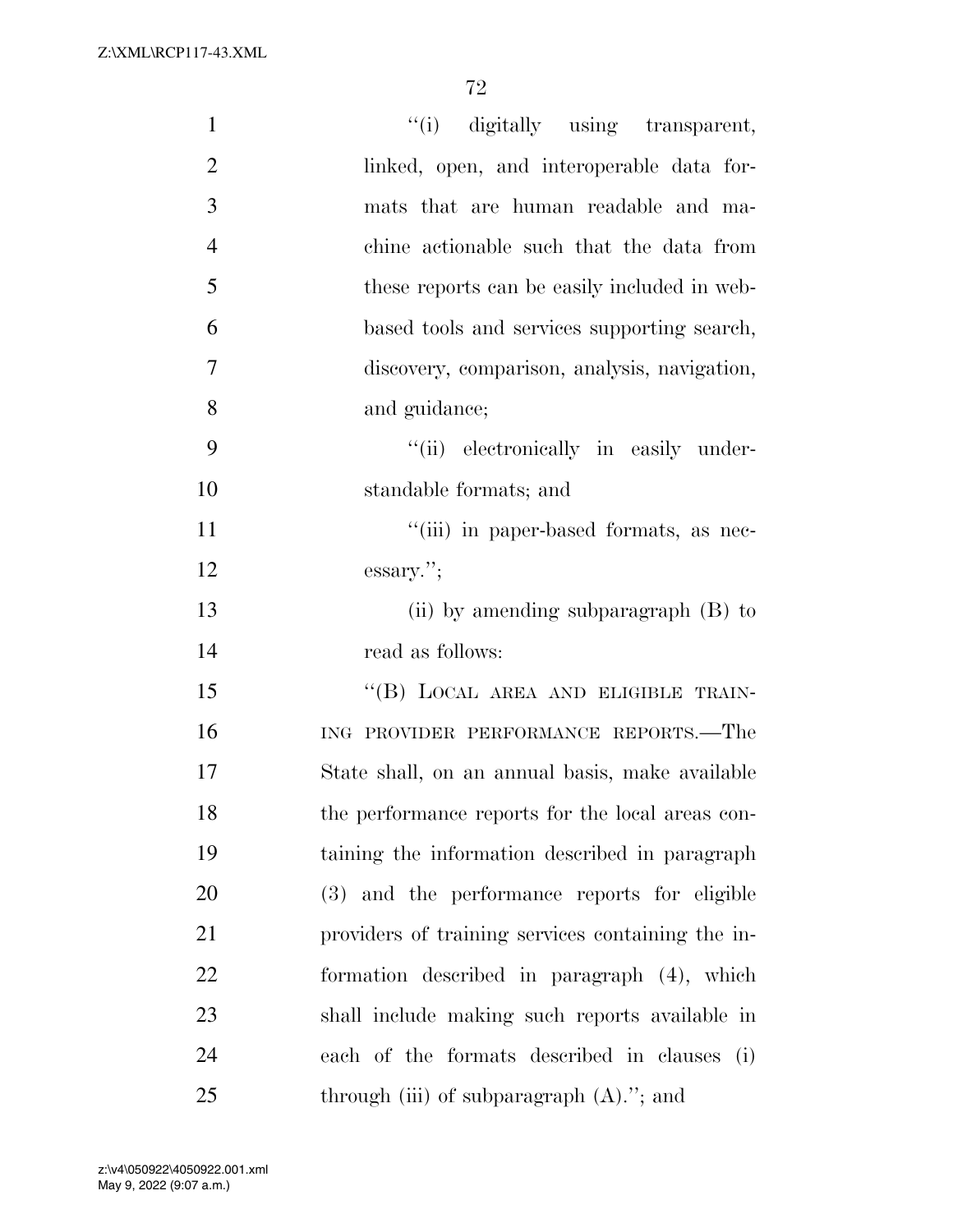| $\mathbf{1}$   | (iii) in subparagraph $(D)$ , by striking                          |
|----------------|--------------------------------------------------------------------|
| $\overline{2}$ | "the Workforce" and inserting "Labor";                             |
| 3              | $(3)$ by redesignating subsections $(f)$ , $(g)$ , $(h)$ ,         |
| $\overline{4}$ | and (i) as subsections $(g)$ , $(h)$ , $(i)$ , and $(j)$ , respec- |
| 5              | tively;                                                            |
| 6              | (4) by inserting the following after subsection                    |
| 7              | $(e)$ :                                                            |
| 8              | $``(f)$ STATE EQUITY REPORTS.—                                     |
| 9              | " $(1)$ IN GENERAL.—Using funds authorized                         |
| 10             | under a core program and made available to carry                   |
| 11             | out this section, the State, in coordination with local            |
| 12             | boards in the State and the State agencies respon-                 |
| 13             | sible for the administration of the core programs,                 |
| 14             | shall annually prepare and submit to the Secretary                 |
| 15             | a report on the progress of the State in achieving                 |
| 16             | equitable outcomes in the State levels of perform-                 |
| 17             | ance relating to indicators described in subsection                |
| 18             | $(b)(2)(A)$ for a program for any program year,                    |
| 19             | which shall-                                                       |
| 20             | "(A) identify and quantify any disparities                         |
| 21             | or gaps in performance on such levels of per-                      |
| 22             | formance for each such indicator between—                          |
| 23             | "(i) individuals with barriers to em-                              |
| 24             | ployment; and                                                      |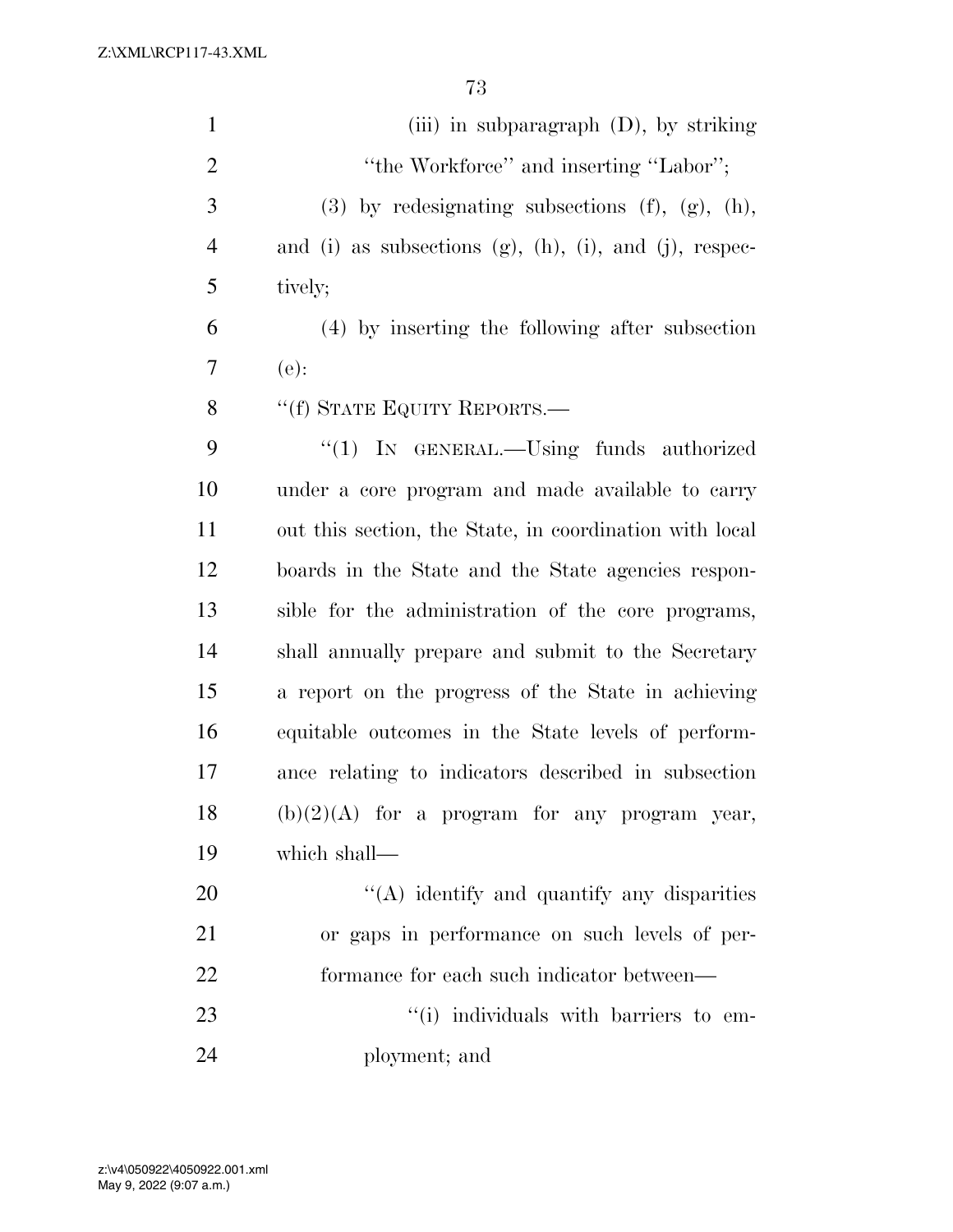| $\mathbf{1}$   | "(ii) individuals without such barriers                |
|----------------|--------------------------------------------------------|
| $\overline{2}$ | to employment; and                                     |
| 3              | $\lq\lq$ include a quantifiable description of         |
| $\overline{4}$ | the progress that individuals with barriers to         |
| 5              | employment have made in meeting such levels            |
| 6              | of performance.                                        |
| 7              | "(2) INFORMATION DISAGGREGATION.—The in-               |
| 8              | formation provided in subparagraphs $(A)$ and $(B)$ of |
| 9              | paragraph (1) shall be disaggregated—                  |
| 10             | $\lq\lq$ by industry sector; and                       |
| 11             | "(B) by each subpopulation of individuals              |
| 12             | with barriers to employment (as defined in sec-        |
| 13             | tion $3$ ).                                            |
| 14             | "(3) INFORMATION DISSEMINATION.—The Sec-               |
| 15             | retary shall make the information contained in such    |
| 16             | reports available to the general public in a manner    |
| 17             | consistent with the requirements described in sub-     |
| 18             | section $(d)(6)(A)$ .".                                |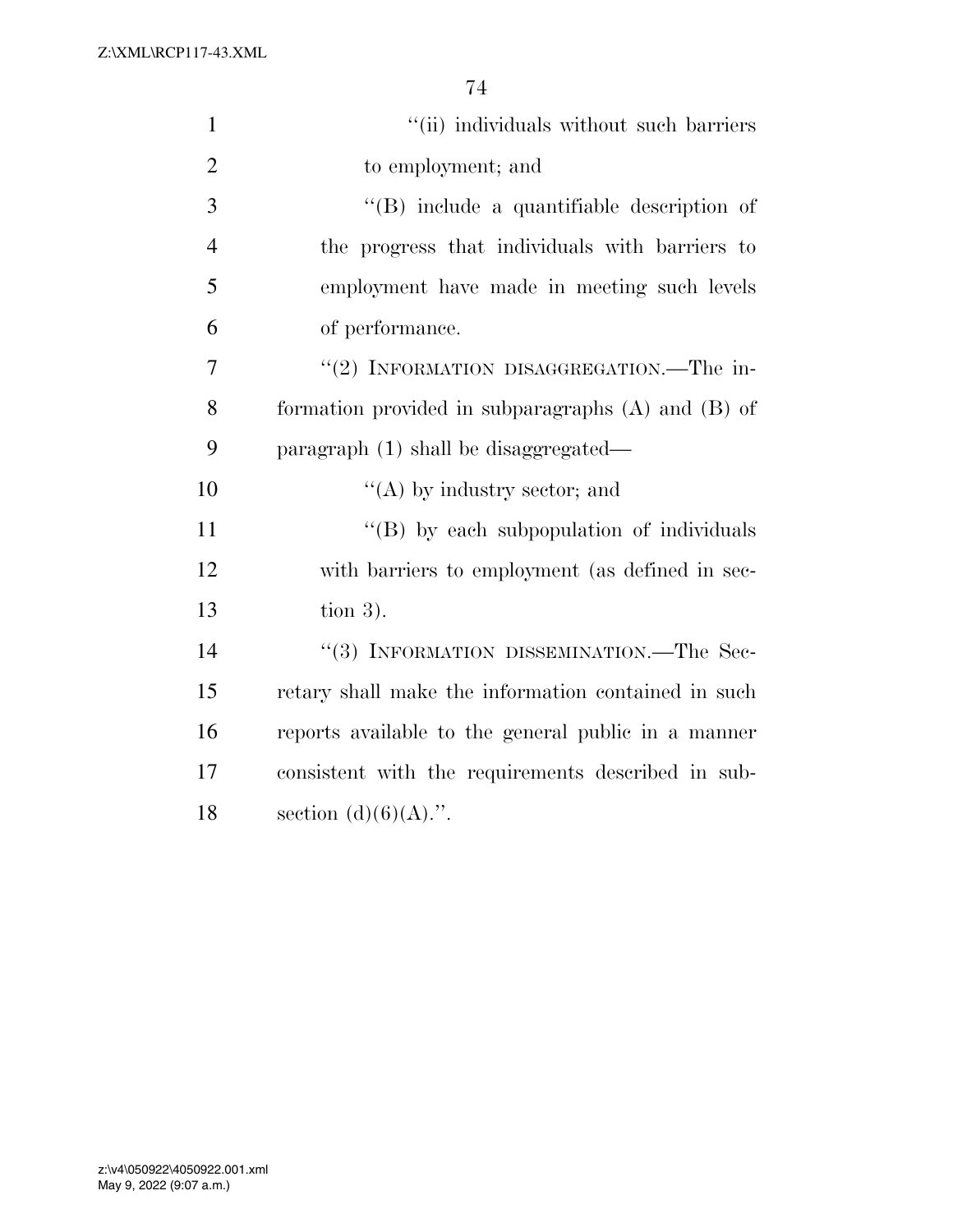| $\mathbf{1}$   | <b>Subtitle B—Workforce Investment</b>              |
|----------------|-----------------------------------------------------|
| $\overline{2}$ | <b>Activities and Providers</b>                     |
| 3              | <b>CHAPTER 1-WORKFORCE INVESTMENT</b>               |
| $\overline{4}$ | <b>ACTIVITIES AND PROVIDERS</b>                     |
| 5              | SEC. 221. ESTABLISHMENT OF ONE-STOP DELIVERY SYS-   |
| 6              | TEMS.                                               |
| 7              | (a) ONE-STOP PARTNERS.—Section 121(b) of the        |
| 8              | Workforce Innovation and Opportunity Act (29 U.S.C. |
| 9              | $3151(b)$ is amended—                               |
| 10             | $(1)$ in paragraph $(1)$ —                          |
| 11             | (A) in subparagraph $(A)(ii)$ , by striking ",      |
| 12             | including payment of the infrastructure costs of    |
| 13             | one-stop centers in accordance with subsection      |
| 14             | (h)" and inserting "(other than payment of the      |
| 15             | physical and virtual infrastructure costs of one-   |
| 16             | stop centers in accordance with subsection (h),     |
| 17             | provided under subsection<br>except<br>as           |
| 18             | $(e)(2)(A)(ii)(II)$ in the memorandum of under-     |
| 19             | standing)";                                         |
| 20             | $(B)$ in subparagraph $(B)$ —                       |
| 21             | (i) by inserting "and" at the end of                |
| <u>22</u>      | clause $(xi)$ ;                                     |
| 23             | (ii) by striking clause (xii); and                  |
| 24             | (iii) by redesignating clause (xiii) as             |
| 25             | clause (xii); and                                   |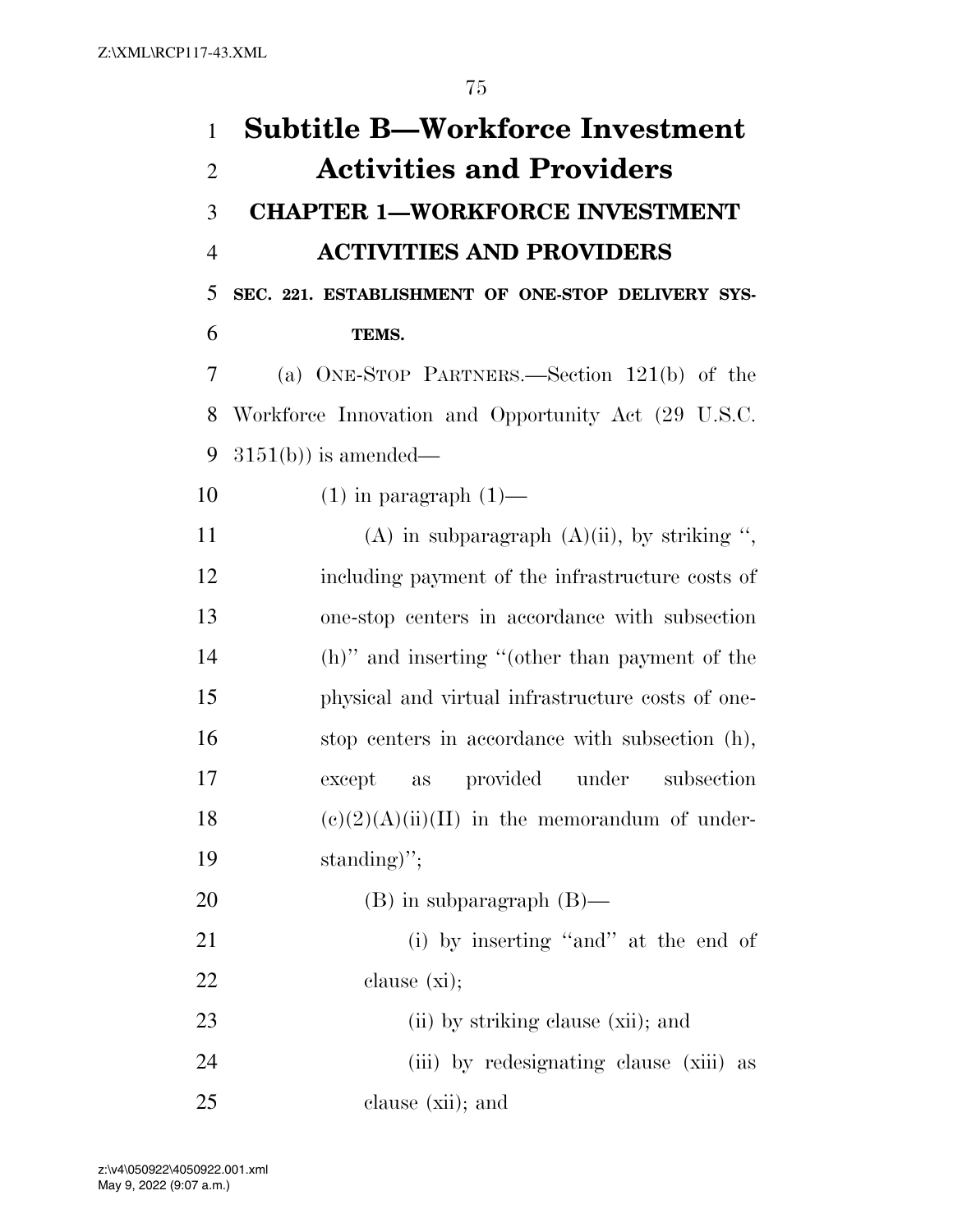| $\mathbf{1}$   | $(C)$ in subparagraph $(C)(ii)(II)$ , by striking                  |
|----------------|--------------------------------------------------------------------|
| $\overline{2}$ | "and the Secretary of Health and Human Serv-                       |
| 3              | ices" and inserting ", the Secretary of Edu-                       |
| $\overline{4}$ | cation, and the Secretary of Health and Human                      |
| 5              | Services"; and                                                     |
| 6              | $(2)$ in paragraph $(2)(B)$ —                                      |
| 7              | (A) by redesignating clause (vii) as clause                        |
| 8              | (viii);                                                            |
| 9              | $(B)$ in clause $(vi)$ , by striking "and" after                   |
| 10             | the semicolon; and                                                 |
| 11             | (C) by inserting after clause (vi) the fol-                        |
| 12             | lowing:                                                            |
| 13             | "(vii) employment and training pro-                                |
| 14             | grams carried out by the Economic Devel-                           |
| 15             | opment Administration; and".                                       |
| 16             | (b) MEMORANDUM OF UNDERSTANDING.-Section                           |
| 17             | $121(e)(2)(A)$ of the Workforce Innovation and Oppor-              |
| 18             | tunity Act $(29 \text{ U.S.C. } 3151(c)(2)(\text{A}))$ is amended— |
| 19             | $(1)$ in clause $(ii)$ —                                           |
| 20             | $(A)$ in subclause $(I)$ by striking "and"                         |
| 21             | after the semicolon;                                               |
| 22             | $(B)$ by amending subclause $(II)$ to read as                      |
| 23             | follows:                                                           |
| 24             | "(II) funding of physical and vir-                                 |
| 25             | tual infrastructure costs of one-stop                              |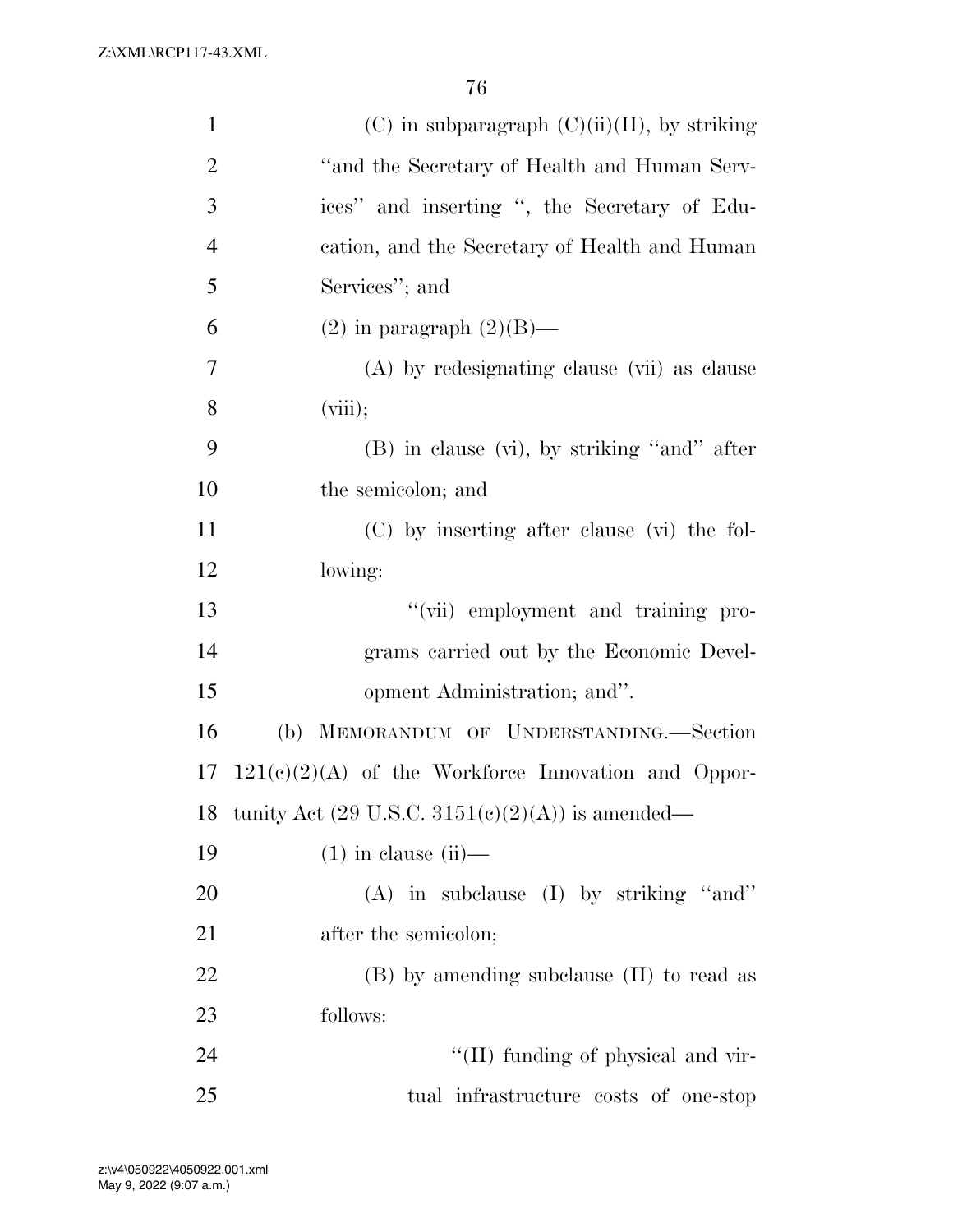| $\mathbf{1}$   | centers in accordance with subsection                     |
|----------------|-----------------------------------------------------------|
| $\overline{2}$ | $(h)(3)$ , if funding received by the local               |
| 3              | area under subsection $(h)(2)$ is insuf-                  |
| $\overline{4}$ | ficient to cover such costs;"; and                        |
| 5              | $(2)$ by amending clause (iv) to read as follows:         |
| 6              | "(iv) methods to provide appropriate                      |
| 7              | access of services (including access to tech-             |
| 8              | nology and materials) to workers, youth,                  |
| 9              | and individuals with barriers to employ-                  |
| 10             | ment through the one-stop delivery system                 |
| 11             | to address the needs of such workers and                  |
| 12             | youth, and to increase access, particularly               |
| 13             | underserved and rural communities;<br>$\operatorname{in}$ |
| 14             | and".                                                     |
| 15             | (c) ONE-STOP OPERATORS.—Section $121(d)$ of the           |
| 16             | Workforce Innovation and Opportunity Act (29 U.S.C.       |
| 17             | $3151(d)$ is amended—                                     |
| 18             | $(1)$ in paragraph $(2)$ —                                |
| 19             | $(A)$ in subparagraph $(A)$ , by striking                 |
| 20             | "process; and" and inserting "process, except             |
| 21             | as authorized by paragraph $(4)$ ; and"; and              |
| 22             | $(B)$ in subparagraph $(B)$ —                             |
| 23             | (i) by amending clause (i) to read as                     |
| 24             | follows:                                                  |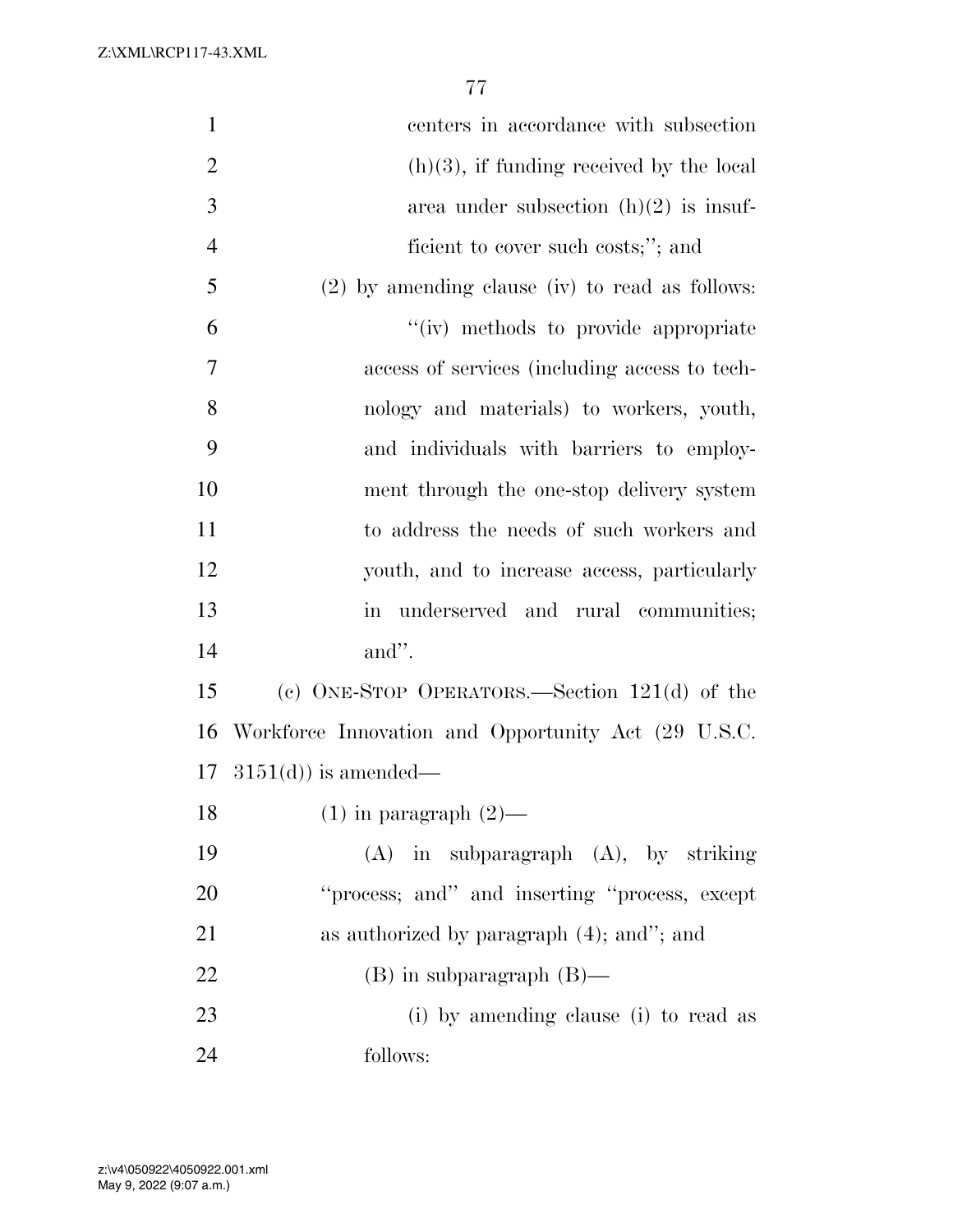| $\mathbf{1}$   | "(i) a secondary school, an area ca-                 |
|----------------|------------------------------------------------------|
| $\overline{2}$ | reer and technical education school, or an           |
| 3              | institution of higher education;";                   |
| $\overline{4}$ | (ii) in clause $(v)$ , by striking "and"             |
| 5              | after the semicolon;                                 |
| 6              | (iii) by redesignating clause (vi) as                |
| 7              | clause (vii);                                        |
| 8              | (iv) by inserting after clause (v) the               |
| 9              | following:                                           |
| 10             | "(vi) a public library; and"; and                    |
| 11             | (v) in clause (vii), as so redesignated,             |
| 12             | by inserting "or joint labor-management"             |
| 13             | after "a labor";                                     |
| 14             | $(2)$ by redesignating paragraphs $(3)$ and $(4)$ as |
| 15             | paragraphs $(5)$ and $(6)$ ;                         |
| 16             | $(3)$ by inserting after paragraph $(2)$ the fol-    |
| 17             | lowing:                                              |
| 18             | "(3) RESPONSIBILITIES.—The responsibilities          |
| 19             | of the one-stop operator—                            |
| 20             | $\lq\lq$ shall include managing the physical         |
| 21             | and virtual infrastructure and operations of the     |
| 22             | one-stop system in the local area, and facili-       |
| 23             | tating coordination among the partners in the        |
| 24             | one-stop system; and                                 |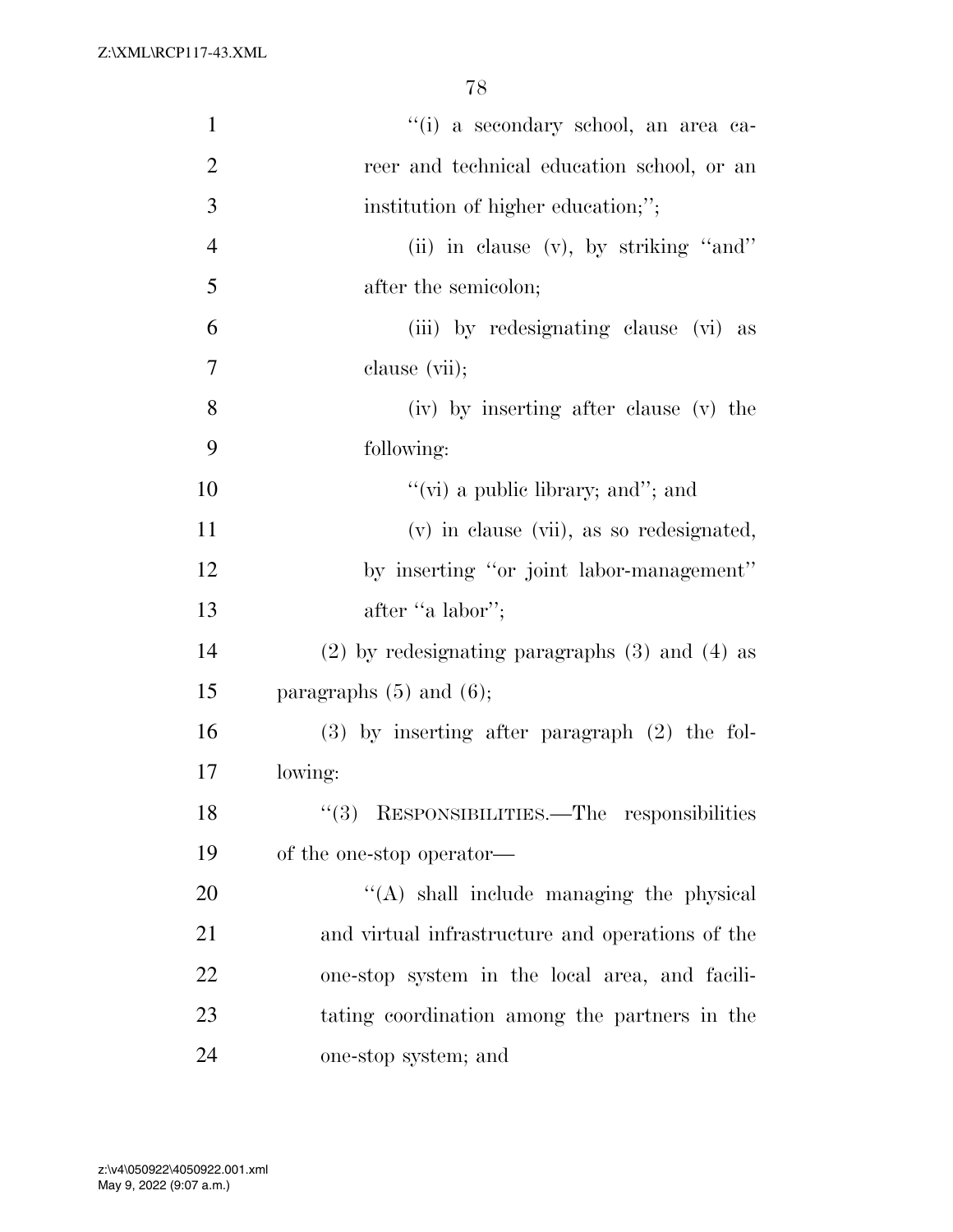| $\mathbf{1}$   | $\lq\lq (B)$ may include the provision of direct              |
|----------------|---------------------------------------------------------------|
| $\overline{2}$ | services to job seekers and employers.                        |
| 3              | "(4) LOCAL BOARD AS ONE-STOP OPERATOR.-                       |
| $\overline{4}$ | Subject to approval from the Governor and in ac-              |
| 5              | cordance with any other eligibility criteria estab-           |
| 6              | lished by the State, a local board may serve as a             |
| 7              | one-stop operator consistent with the requirements            |
| 8              | of this subsection."; and                                     |
| 9              | $(4)$ in paragraph $(5)$ , as so redesignated, by             |
| 10             | striking "and secondary schools".                             |
| 11             | (d) ESTABLISHMENT OF ONE-STOP DELIVERY SYS-                   |
| 12             | TEM.—Section $121(e)(2)$ of the Workforce Innovation and      |
| 13             | Opportunity Act $(29 \text{ U.S.C. } 3151(e)(2))$ is amended— |
| 14             | $(1)$ in subparagraph $(A)$ —                                 |
| 15             | $(A)$ by inserting "in person or virtually"                   |
| 16             | after "accessible"; and                                       |
| 17             | (B) by inserting "and virtually in a man-                     |
| 18             | ner that improves efficiency, coordination, and               |
| 19             | quality in the delivery of one-stop partner serv-             |
| 20             | ices" after "State";                                          |
| 21             | $(2)$ in subparagraph $(B)$ —                                 |
| 22             | $(A)$ in clause (i), by inserting "(such as a                 |
| 23             | community college campus, a secondary school,                 |
| 24             | an area career and technical education school,                |
| 25             | or a public library) and through community-                   |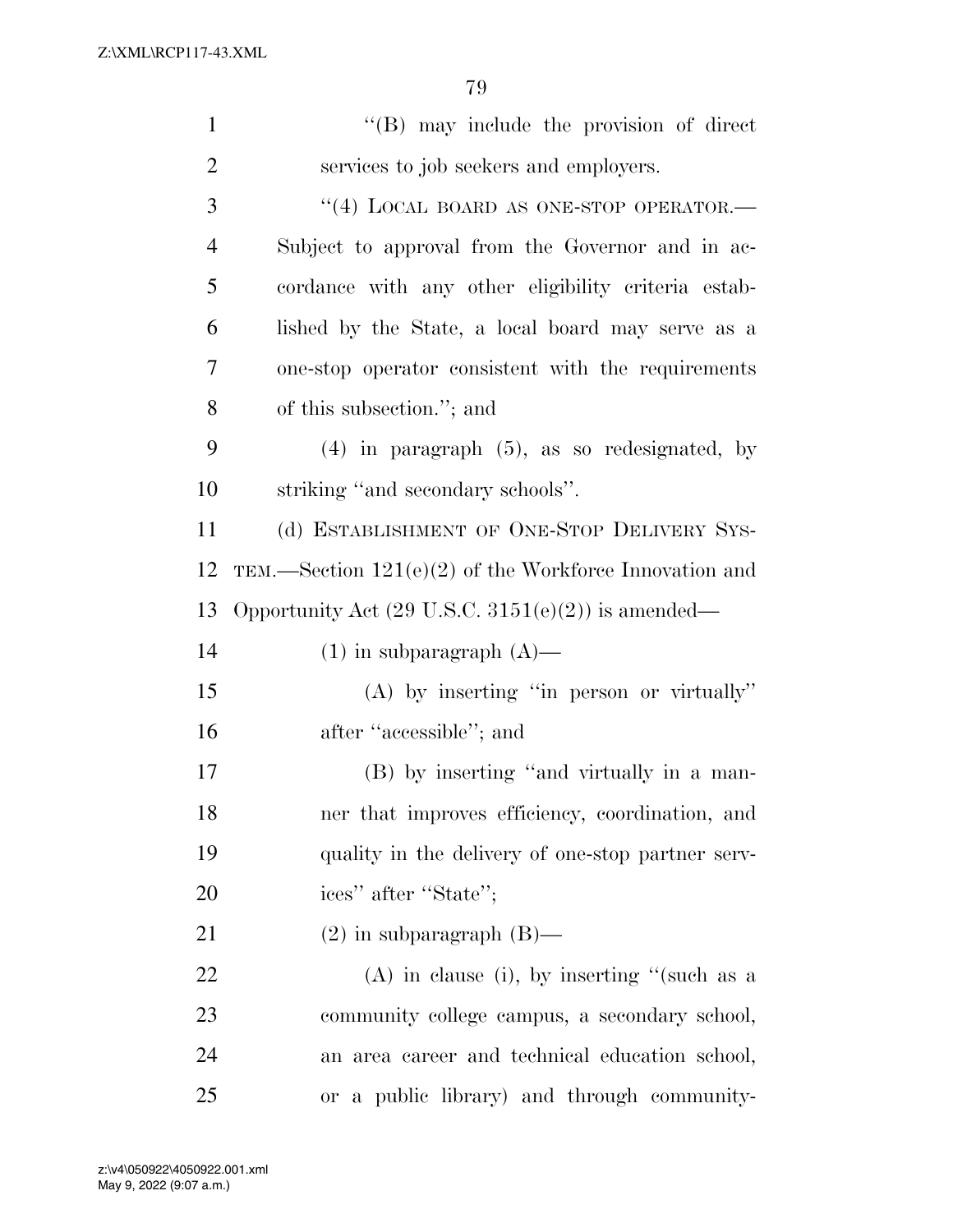| $\mathbf{1}$   | based organizations" after "affiliated sites";                    |
|----------------|-------------------------------------------------------------------|
| $\overline{2}$ | and                                                               |
| 3              | $(B)$ in clause (ii)(II) by adding "and" after                    |
| $\overline{4}$ | the semicolon;                                                    |
| 5              | $(3)$ in subparagraph $(C)$ —                                     |
| 6              | $(A)$ by inserting "virtual or physical" after                    |
| 7              | "may have"; and                                                   |
| 8              | (B) by striking "; and inserting a pe-                            |
| 9              | riod; and                                                         |
| 10             | $(4)$ by striking subparagraph $(D)$ .                            |
| 11             | (e) CERTIFICATION AND CONTINUOUS IMPROVEMENT                      |
| 12             | OF ONE-STOP CENTERS.—Section $121(g)(2)(A)$ of the                |
| 13             | Workforce Innovation and Opportunity Act (29 U.S.C.               |
| 14             | $3151(g)(2)(A)$ is amended by striking "subsections"              |
| 15             | $(h)(1)$ " and inserting "subsections $(h)(3)$ ".                 |
| 16             | (f) FUNDING OF ONE-STOP INFRASTRUCTURE.-Sec-                      |
| 17             | tion 121(h) of the Workforce Innovation and Opportunity           |
| 18             | Act $(29 \text{ U.S.C. } 3151(h))$ is amended to read as follows: |
| 19             | "(h) FUNDING OF ONE-STOP INFRASTRUCTURE.-                         |
| 20             | "(1) IN GENERAL.—For any program year, not                        |
| 21             | more than 10 percent of the funds allotted under                  |
| 22             | sections $127, 132,$ and $211,$ and section 6 of the              |
| 23             | Wagner-Peyser Act (29 U.S.C. 49e) shall be used to                |
| 24             | fund the costs of infrastructure of one-stop centers              |
| 25             | in local areas.                                                   |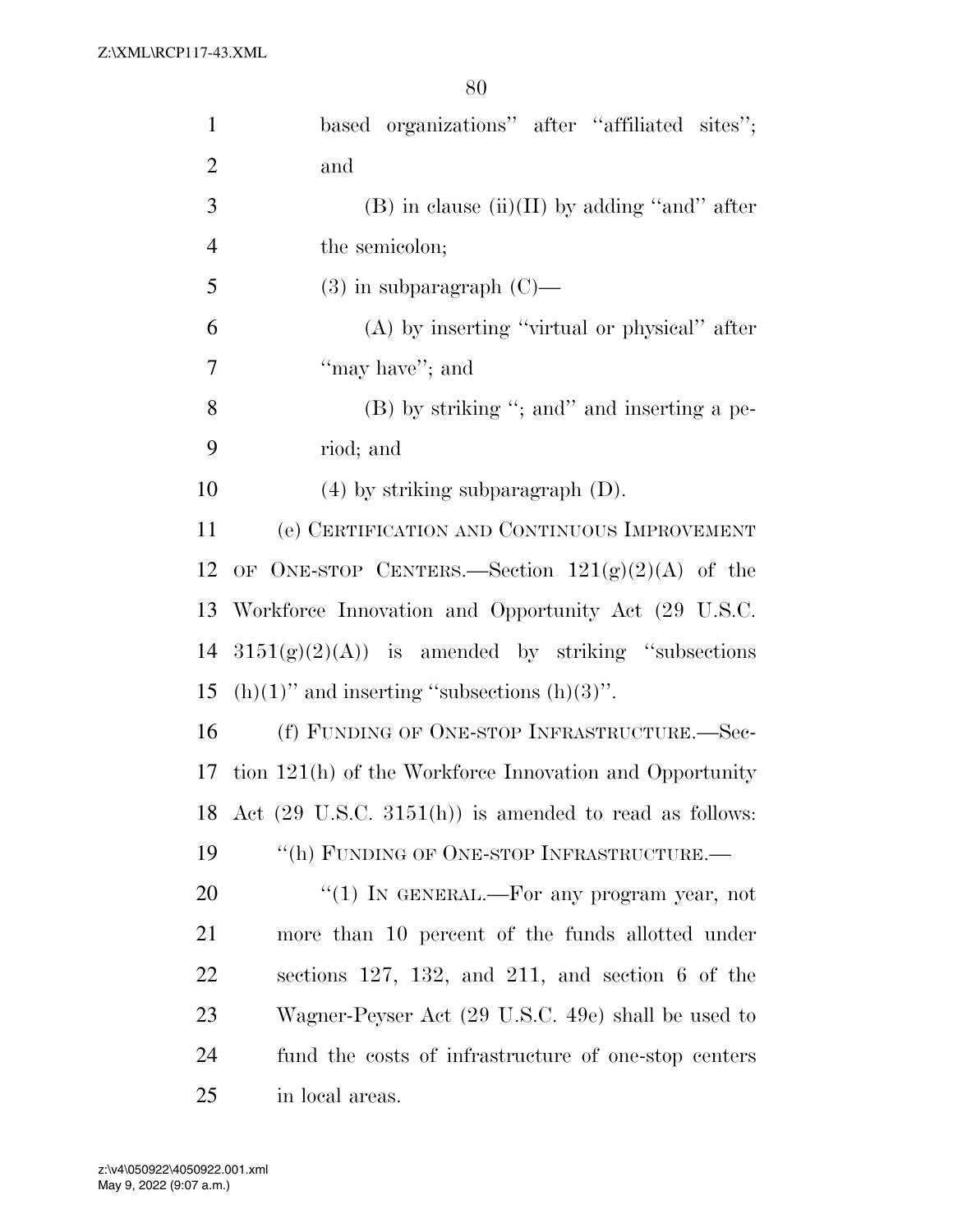1  $\frac{1}{2}$  ALLOCATION BY GOVERNOR.

 $\langle (A) \rangle$  In GENERAL.—From the funds pro- vided under paragraph (1), the Governor shall allocate the funds to local areas in accordance with the formula established under subpara- graph (B) for the purposes of paying the costs of infrastructure of one-stop centers.

8 "(B) ALLOCATION FORMULA.—The State board shall develop a formula to be used by the Governor to allocate the funds provided under paragraph (1) to local areas. The formula shall be based on factors including the number of one-stop centers in a local area, the intensity of services provided by such centers, the popu- lation served by such centers, the services pro-16 vided by such centers, and other factors relat- ing to the performance of such centers that the State board determines are appropriate.

19 "'(C) COSTS OF INFRASTRUCTURE.—In 20 this subsection, the term "costs of infrastruc-21 ture", used with respect to a one-stop center, means the nonpersonnel costs that are nec- essary for the general operation of the one-stop center (whether for in-person or virtual service delivery), including the rental costs of the facili-

May 9, 2022 (9:07 a.m.) z:\v4\050922\4050922.001.xml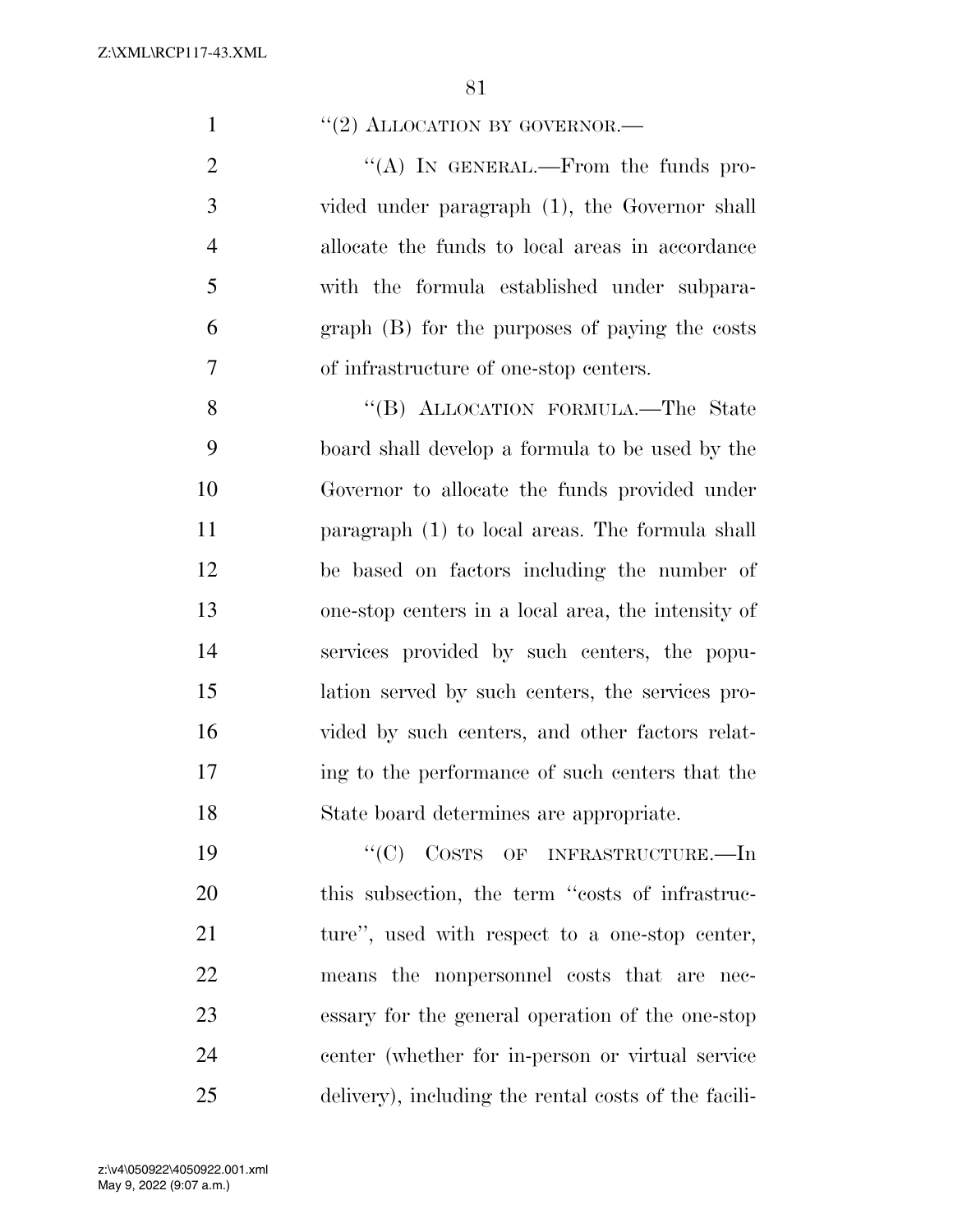ties, the costs of utilities and maintenance, equipment (including assessment-related prod- ucts and assistive technology for individuals with disabilities), and technology to facilitate access to the one-stop center, including the cen-ter's planning and outreach activities.

7  $(3)$  ADDITIONAL FUNDING.—

8 "(A) IN GENERAL.—In the case of a local area for which funds allocated under paragraph (2) are insufficient to cover the total costs of infrastructure of one-stop centers in such local area, the local board, chief elected officials, and one-stop partners described in subsection (b)(1) in such local area may fund such costs through methods agreed on by the local board, chief elected officials, and one-stop partners (and de- scribed in the memorandum of understanding described in subsection (c)).

19 "(B) GUIDANCE FOR INFRASTRUCTURE FUNDING.—The Governor, after consultation with chief elected officials, local boards, and the State board, and consistent with the guidance and policies provided by the State board under 24 subparagraphs  $(B)$  and  $(C)(i)$  of section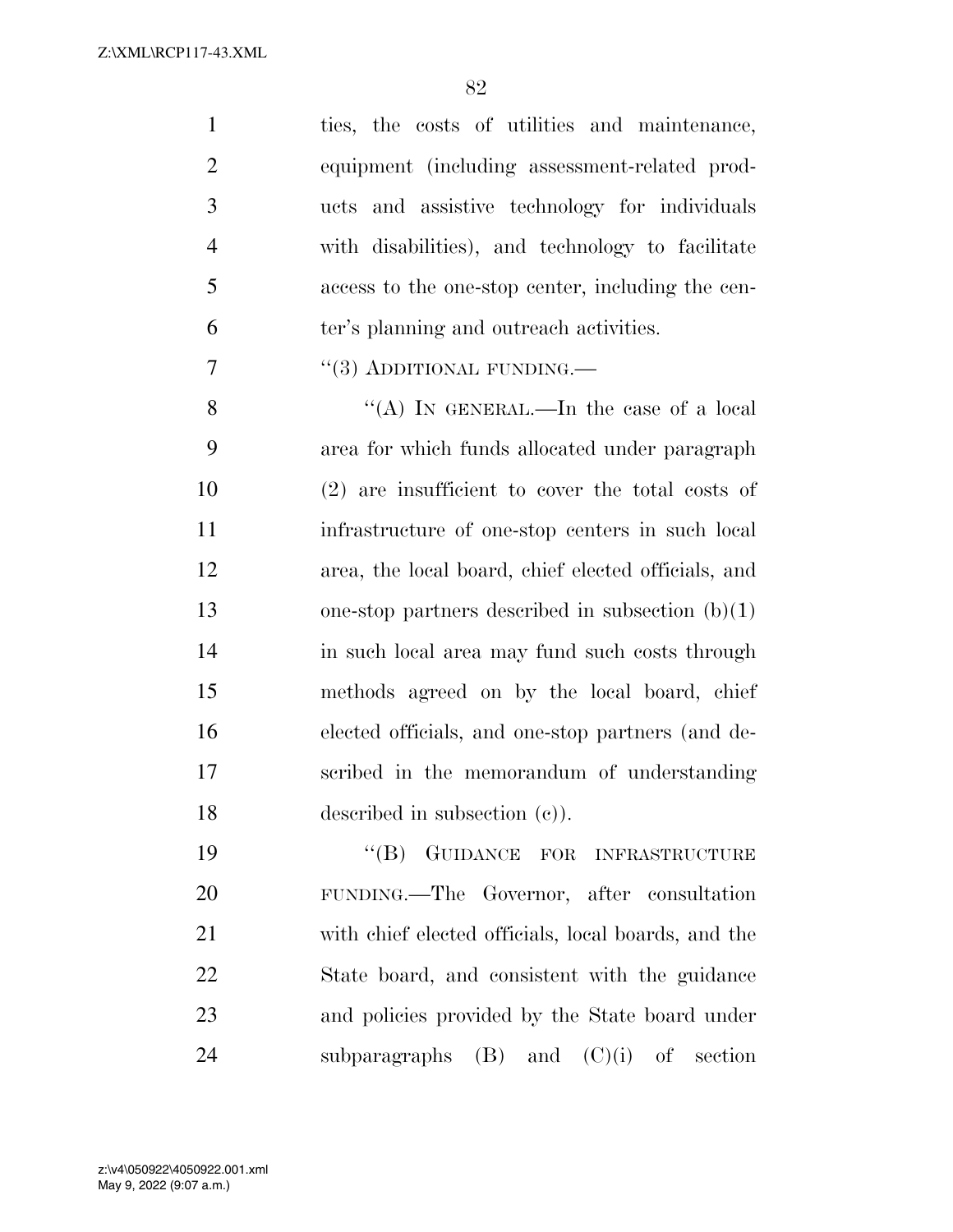$101(d)(7)$ , shall provide, for the use of local areas under subparagraph (A)—

 ''(i) guidelines for State-administered one-stop partner programs, for deter- mining such programs' contributions to a one-stop delivery system, based on such programs' proportionate use of such sys-8 tem consistent with chapter II of title 2, Code of Federal Regulations (or any cor- responding similar regulation or ruling), including determining funding for the costs of infrastructure, which contributions shall be negotiated pursuant to the memo- randum of understanding under subsection 15 (e); and

 $"$ (ii) guidance to assist local boards, chief elected officials, and one-stop part- ners in local areas in determining equitable and stable methods of funding the costs of infrastructure of one-stop centers in such 21 areas.".

22 (g) OTHER FUNDS.—Section  $121(i)(2)$  (29 U.S.C. 23  $3151(i)(2)$  is amended by striking "basic skills" and in-serting ''foundational skill needs''.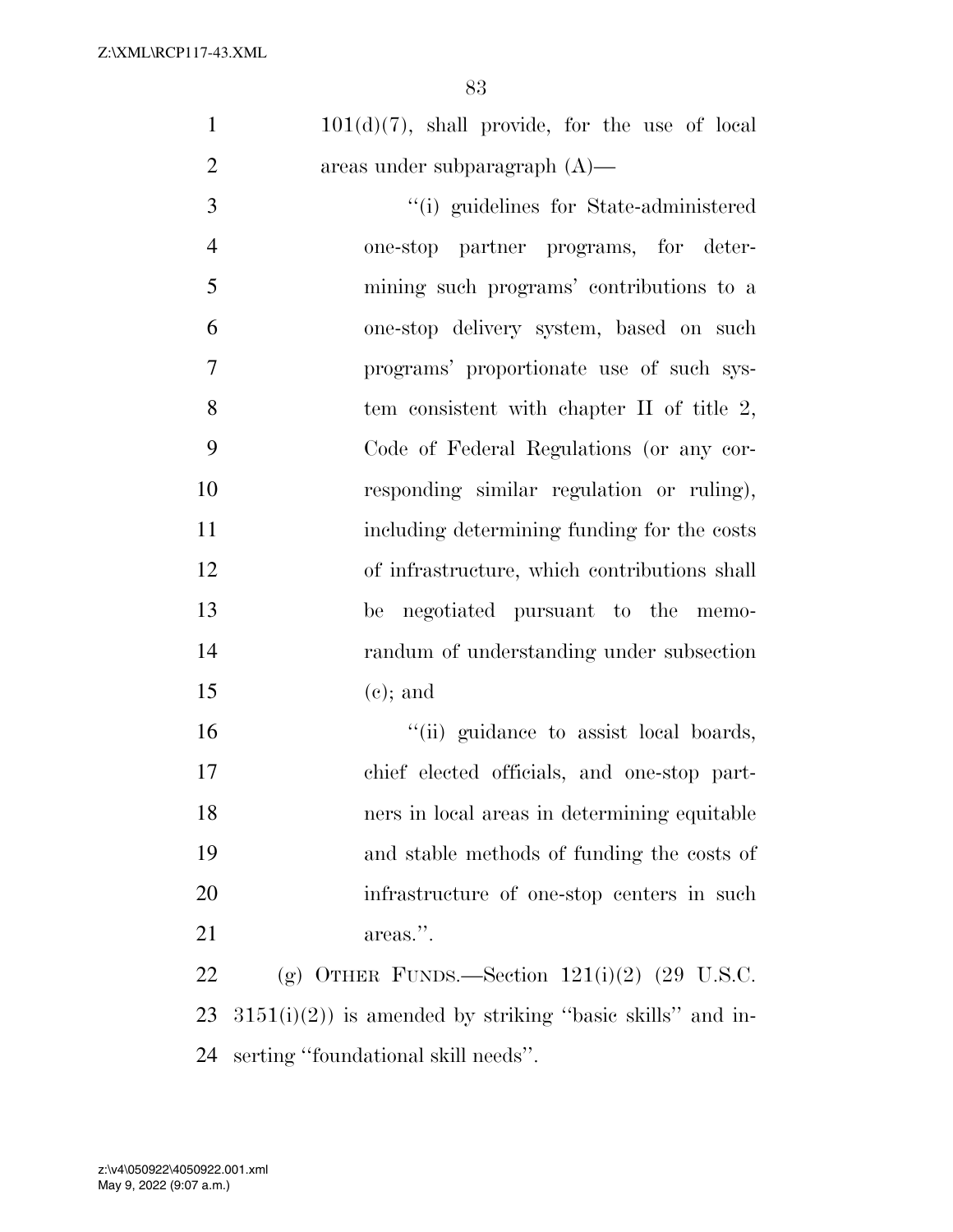| $\mathbf{1}$   | SEC. 222. IDENTIFICATION OF ELIGIBLE PROVIDERS OF          |
|----------------|------------------------------------------------------------|
| $\overline{2}$ | TRAINING SERVICES.                                         |
| 3              | ELIGIBILITY.—Section $122(a)$ $(29 \text{ U.S.C.})$<br>(a) |
| $\overline{4}$ | $3152(a)$ ) is amended by adding at the end the following: |
| 5              | "(4) CONSUMER CHOICE.—In establishing cri-                 |
| 6              | teria, information requirements, and procedures            |
| 7              | under this subsection, the Governor shall not limit        |
| 8              | the provision of consumer choice under section             |
| 9              | $134(c)(3)(F)$ .".                                         |
| 10             | (b) CRITERIA AND INFORMATION REQUIREMENTS.                 |
| 11             | Section $122(b)$ (29 U.S.C. 3152(b)) is amended—           |
| 12             | $(1)$ in paragraph $(1)$ —                                 |
| 13             | (A) by amending the matter preceding sub-                  |
| 14             | paragraph (A) to read as follows: "The criteria            |
| 15             | established pursuant to subsection (a) shall in-           |
| 16             | clude criteria on each of the following:"; and             |
| 17             | $(B)$ in subparagraph $(A)(i)$ , striking "per-            |
| 18             | formance accountability measures" and insert-              |
| 19             | ing "levels of performance achieved on the indi-           |
| 20             | cators described in section $116$ ";                       |
| 21             | $(C)$ in subparagraph $(B)$ —                              |
| 22             | (i) by striking "The need to ensure"                       |
| 23             | and inserting "Ensuring"; and                              |
| 24             | (ii) by inserting "and online learning"                    |
| 25             | platforms" after "technology";                             |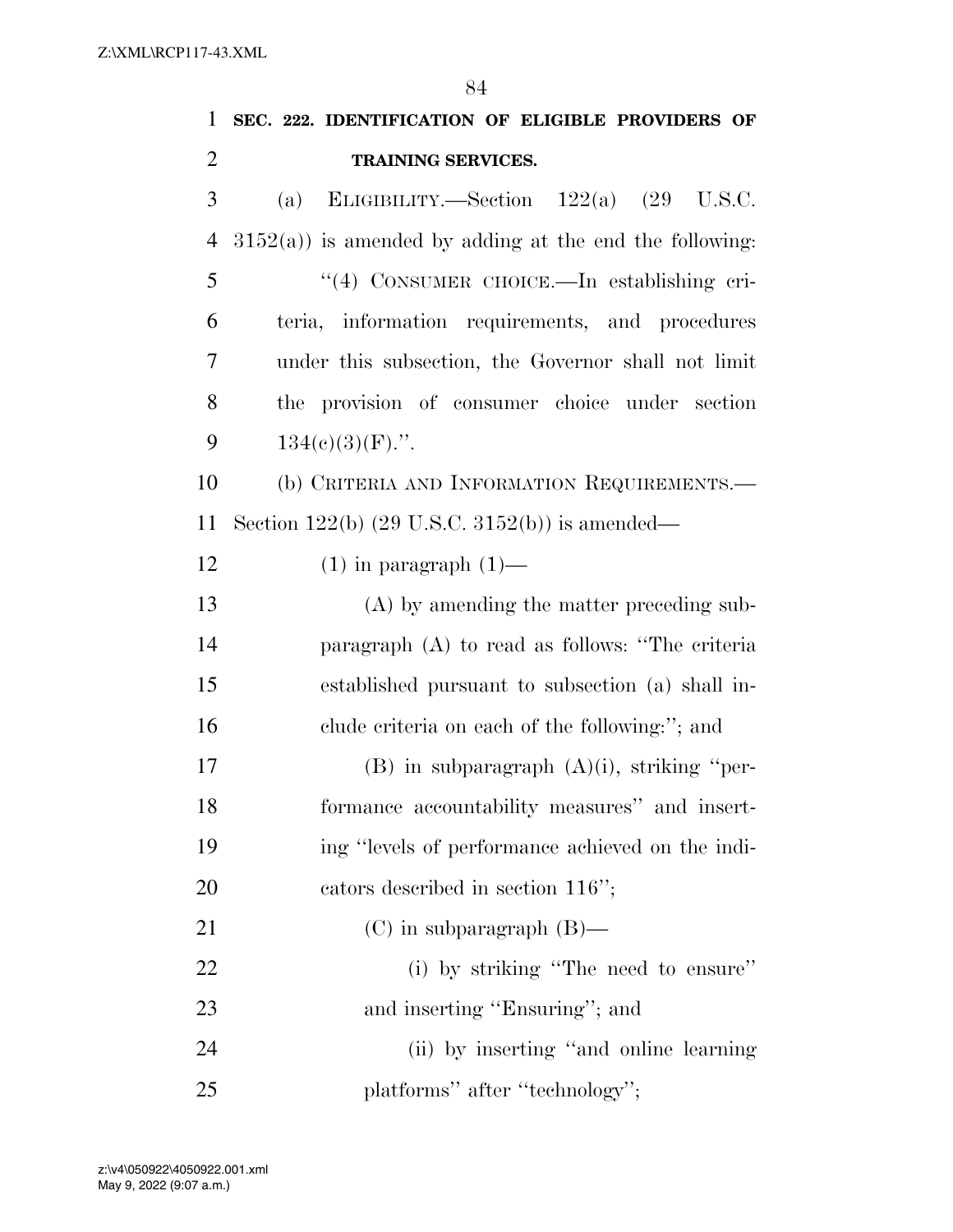| $\mathbf{1}$   | $(D)$ by amending subparagraph $(D)$ to            |
|----------------|----------------------------------------------------|
| $\overline{2}$ | read as follows:                                   |
| 3              | $\lq\lq$ (D)(i) With respect to each training pro- |
| $\overline{4}$ | gram of each such provider—                        |
| 5              | $\lq\lq$ the degree to which the training          |
| 6              | program—                                           |
| $\overline{7}$ | "(aa) relates to in-demand indus-                  |
| 8              | try sectors and occupations in the                 |
| 9              | State or local areas within the State,             |
| 10             | based on analysis of labor market                  |
| 11             | data and direct engagement with local              |
| 12             | employers; and                                     |
| 13             | "(bb) satisfies any applicable                     |
| 14             | educational requirements for profes-               |
| 15             | sional licensure or certification, in-             |
| 16             | cluding licensure or certification ex-             |
| 17             | aminations needed to practice or find              |
| 18             | employment in the sectors or occupa-               |
| 19             | tions for which the program prepares               |
| 20             | the individual in the State; and                   |
| 21             | $\lq\lq$ (II) the expected—                        |
| 22             | "(aa) recognized postsecondary                     |
| 23             | credentials earned as part of such                 |
| 24             | program;                                           |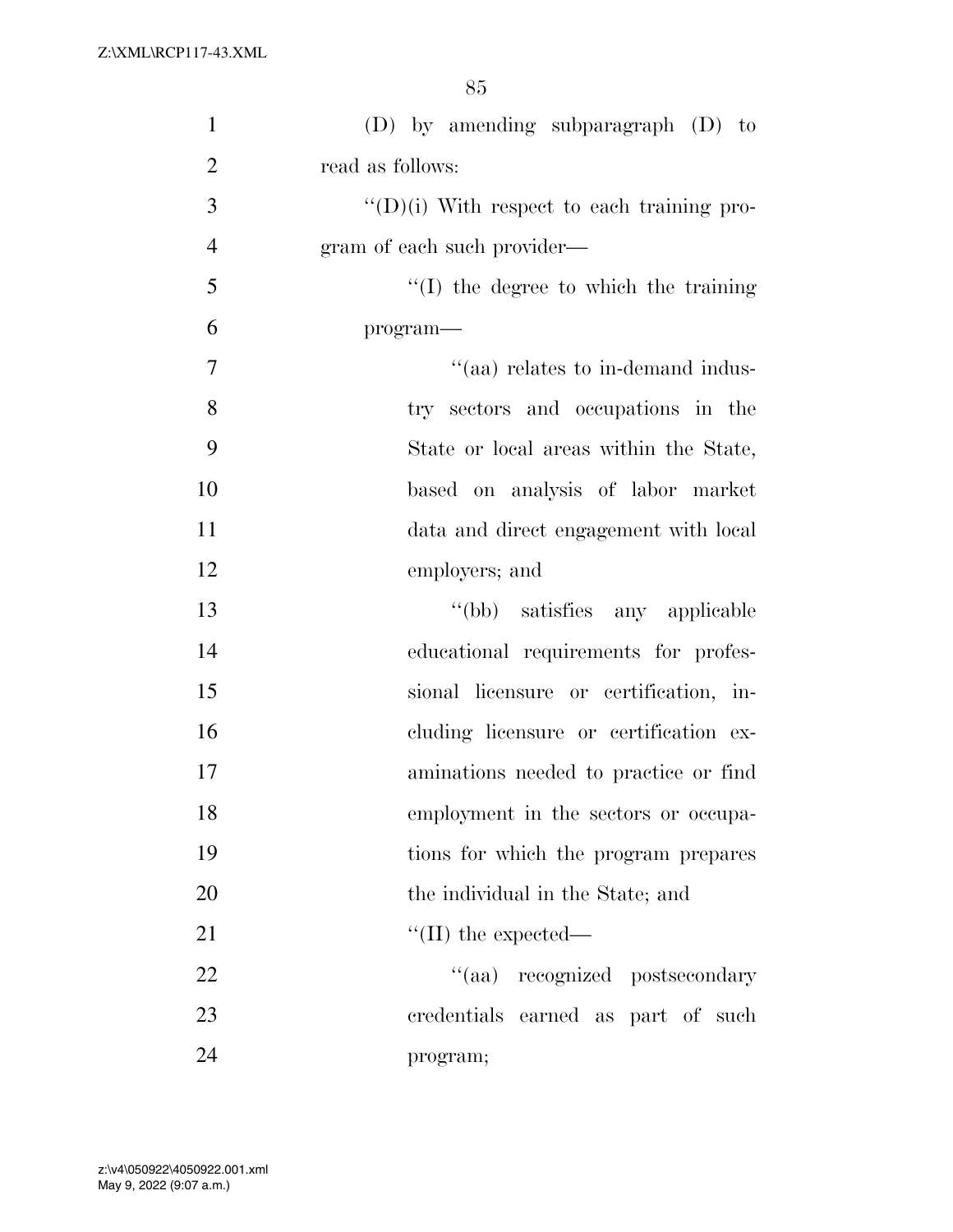| $\mathbf{1}$     | "(bb) employment opportunities                 |
|------------------|------------------------------------------------|
| $\overline{2}$   | upon program completion;                       |
| 3                | "(cc) median earnings of individ-              |
| $\overline{4}$   | uals during the fourth quarter after           |
| 5                | exit from the program, as compared             |
| 6                | to median earnings of occupations for          |
| $\boldsymbol{7}$ | which the program prepares the indi-           |
| 8                | vidual in the State and local area;            |
| 9                | "(dd) program cost of such pro-                |
| 10               | gram;                                          |
| 11               | "(ee) competencies taught<br>as                |
| 12               | part of such program that align to ex-         |
| 13               | pected job opportunities;                      |
| 14               | "(ff) time to completion of such               |
| 15               | program; and                                   |
| 16               | "(gg) alignment of such program                |
| 17               | to career pathways; and                        |
| 18               | $``(ii)(I)$ Subject to subclauses $(II)$ and   |
| 19               | (III), the information described in clause (i) |
| 20               | shall be validated in accordance with guidance |
| 21               | issued by the Secretary with respect to each   |
| 22               | training program of each such provider, which  |
| 23               | may include validation, by at least one of the |
| 24               | following entities:                            |
| 25               | $\cdot$ (aa) 3 or more employers.              |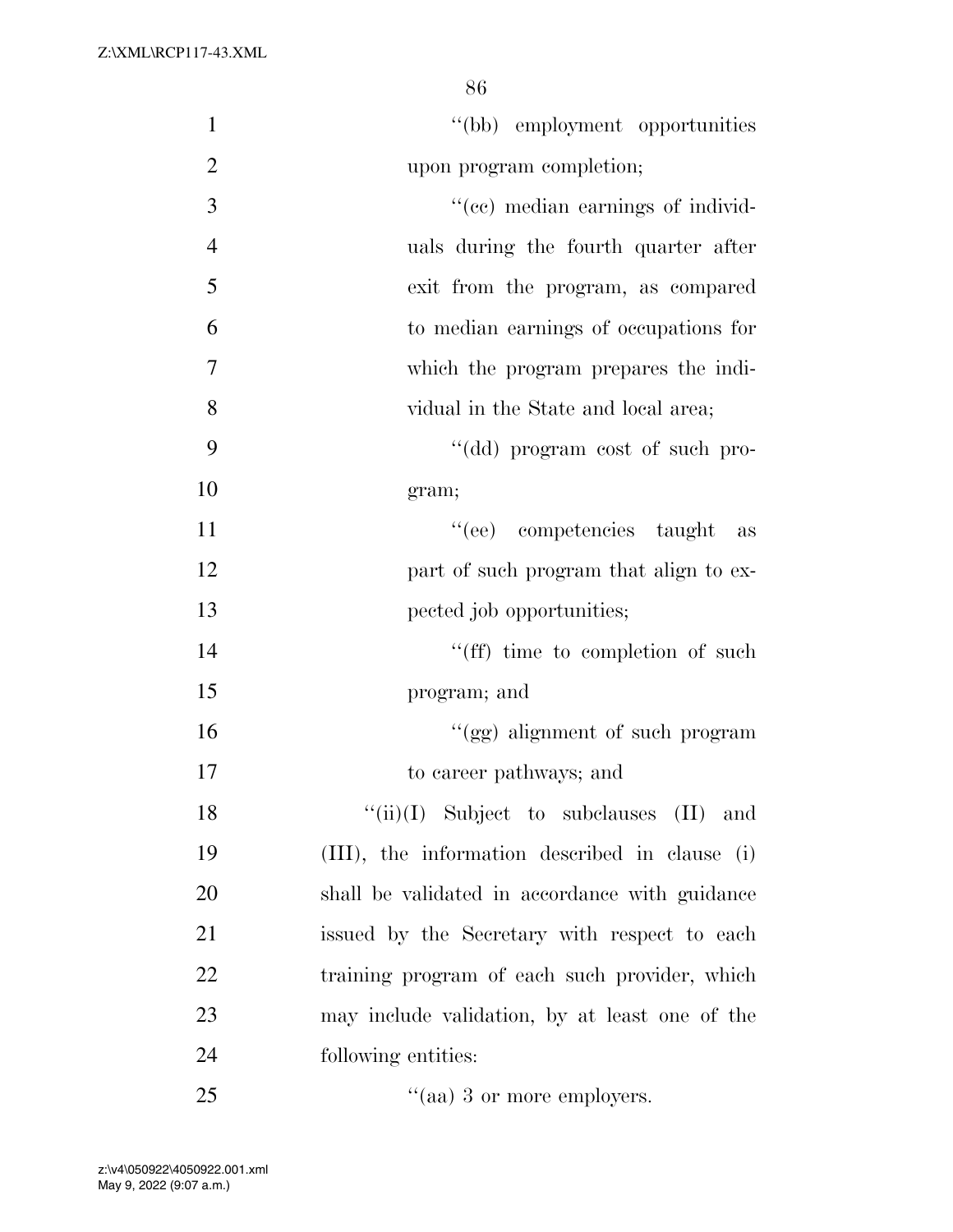| $\mathbf{1}$   | $"$ (bb) An industry association.                      |
|----------------|--------------------------------------------------------|
| $\overline{2}$ | "(ee) A labor organization or joint                    |
| 3              | labor-management organization, or an in-               |
| $\overline{4}$ | dustry or sector partnership.                          |
| 5              | "(II) The requirements of subclause<br>(I)             |
| 6              | shall not apply to any program that is—                |
| $\tau$         | "(aa) offered by a public institution of               |
| 8              | higher education; or                                   |
| 9              | "(bb) accredited by a programmatic                     |
| 10             | accrediting agency (as defined in section              |
| 11             | 602.3 of title 34, Code of Federal Regula-             |
| 12             | tions (or successor regulations)).                     |
| 13             | "(III) An entity listed in item (aa), (bb),            |
| 14             | or $(ce)$ of subclause $(I)$ that is providing valida- |
| 15             | tion under this clause with respect to a training      |
| 16             | program may not be the provider of such train-         |
| 17             | ing program.";                                         |
| 18             | $(E)$ by striking subparagraphs $(E)$ , $(F)$ ,        |
| 19             | $(G)$ , and $(H)$ ;                                    |
| 20             | (F) by redesignating subparagraphs<br>(I)              |
| 21             | and $(J)$ as subparagraphs $(E)$ and $(F)$ , respec-   |
| 22             | tively; and                                            |
| 23             | $(G)$ in subparagraph $(F)$ , as so redesig-           |
| 24             | nated—                                                 |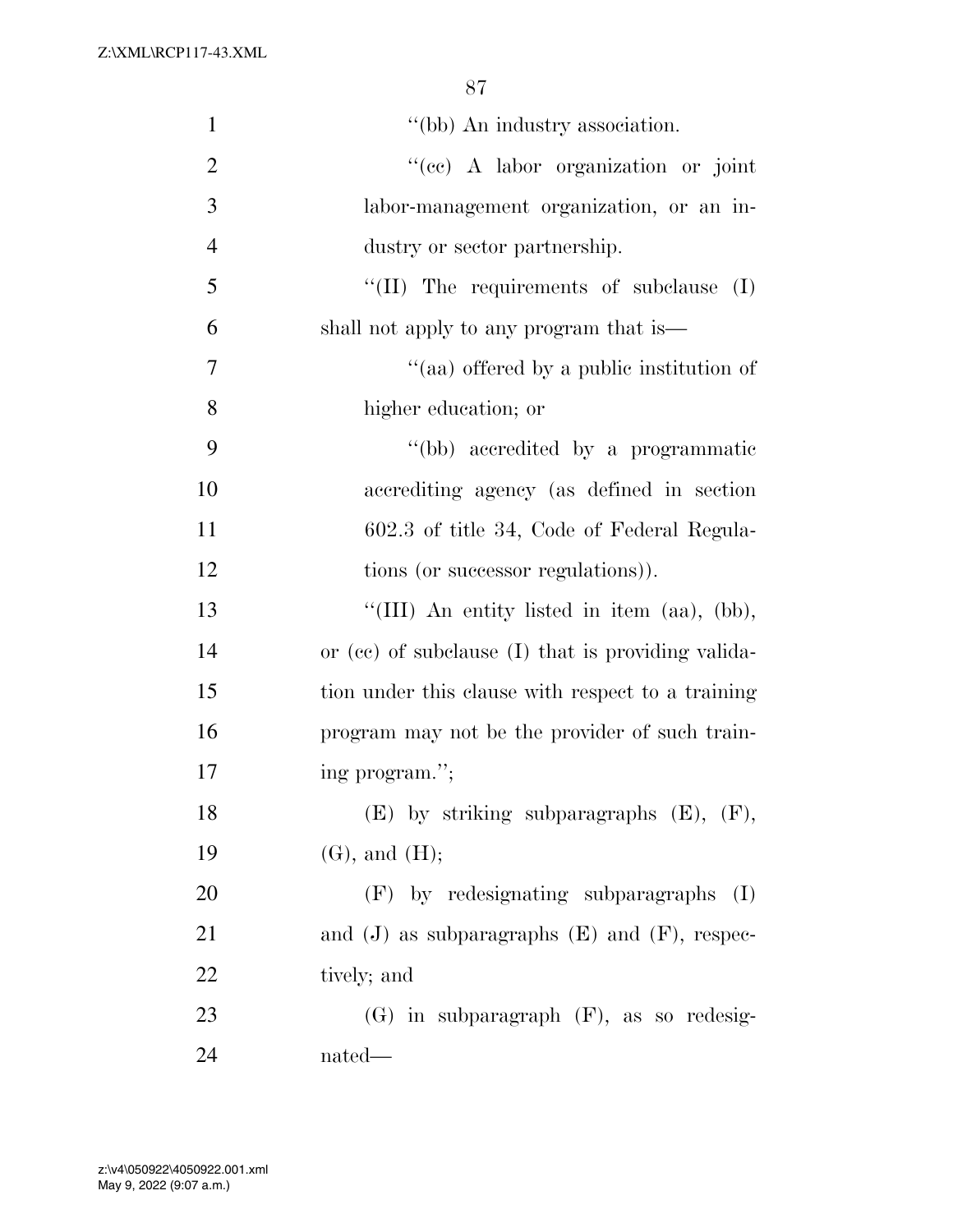(i) by amending clause (i) to read as follows:

 $\frac{1}{1}$  the accountability of the pro- viders, including in the case of a training program that is offered by an institution of higher education, that such institution has not been subject, during the 5 years pre- ceding the date of the determination of whether such a provider meets such cri- teria, to—  $\langle (I)$  any suspension, emergency action, or termination of programs under title IV of the Higher Edu-

 cation Act of 1965; 15 ''(II) any adverse action by the accrediting agency or association of

the institution of higher education; or

18 ''(III) any action by the State to revoke a license or other authority to operate;''; and

21 (ii) in clause (ii), by striking "one-22 stop centers'' and inserting "local boards"; 23 (2) in paragraph  $(2)$ —

 (A) by striking ''The information'' and in-serting the following: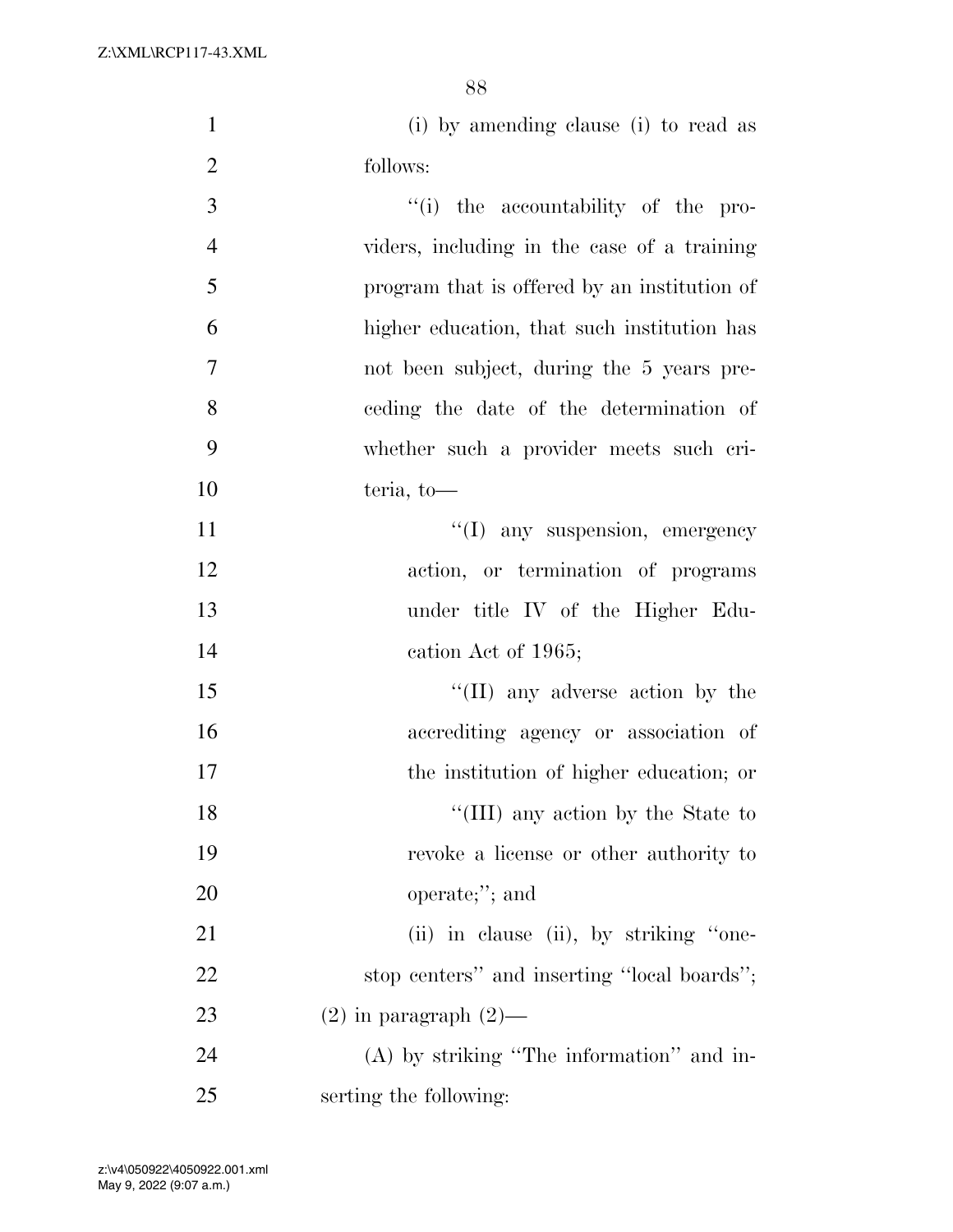| $\mathbf{1}$   | "(A) PROVIDERS OF TRAINING SERV-                     |
|----------------|------------------------------------------------------|
| $\overline{2}$ | ICES.—The information"                               |
| 3              | (B) by redesignating subparagraphs (A)               |
| $\overline{4}$ | through $(E)$ as clauses (i) through $(v)$ , respec- |
| 5              | tively: and                                          |
| 6              | (C) by adding at the end the following:              |
| 7              | STATES.—The State shall<br>$\lq\lq (B)$<br>make      |
| 8              | available on a publicly accessible website and in    |
| 9              | a manner that does not reveal personally identi-     |
| 10             | fiable information—                                  |
| 11             | "(i) the criteria, information require-              |
| 12             | ments, and procedures regarding the eligi-           |
| 13             | bility of providers of training services es-         |
| 14             | tablished pursuant to subsection (a); and            |
| 15             | "(ii) the appropriate, accurate, and                 |
| 16             | timely information each provider of train-           |
| 17             | ing services submits to the State in accord-         |
| 18             | ance with subparagraph $(A)$ of this para-           |
| 19             | $graph.$ ";                                          |
| 20             | $(3)$ in paragraph $(4)$ —                           |
| 21             | $(A)$ in subparagraph $(B)$ —                        |
| 22             | (i) by striking "section 122 of the                  |
| 23             | Workforce Investment Act of 1998, as in              |
| 24             | effect on the day before the date of enact-          |
| 25             | ment of this Act" and inserting "section"            |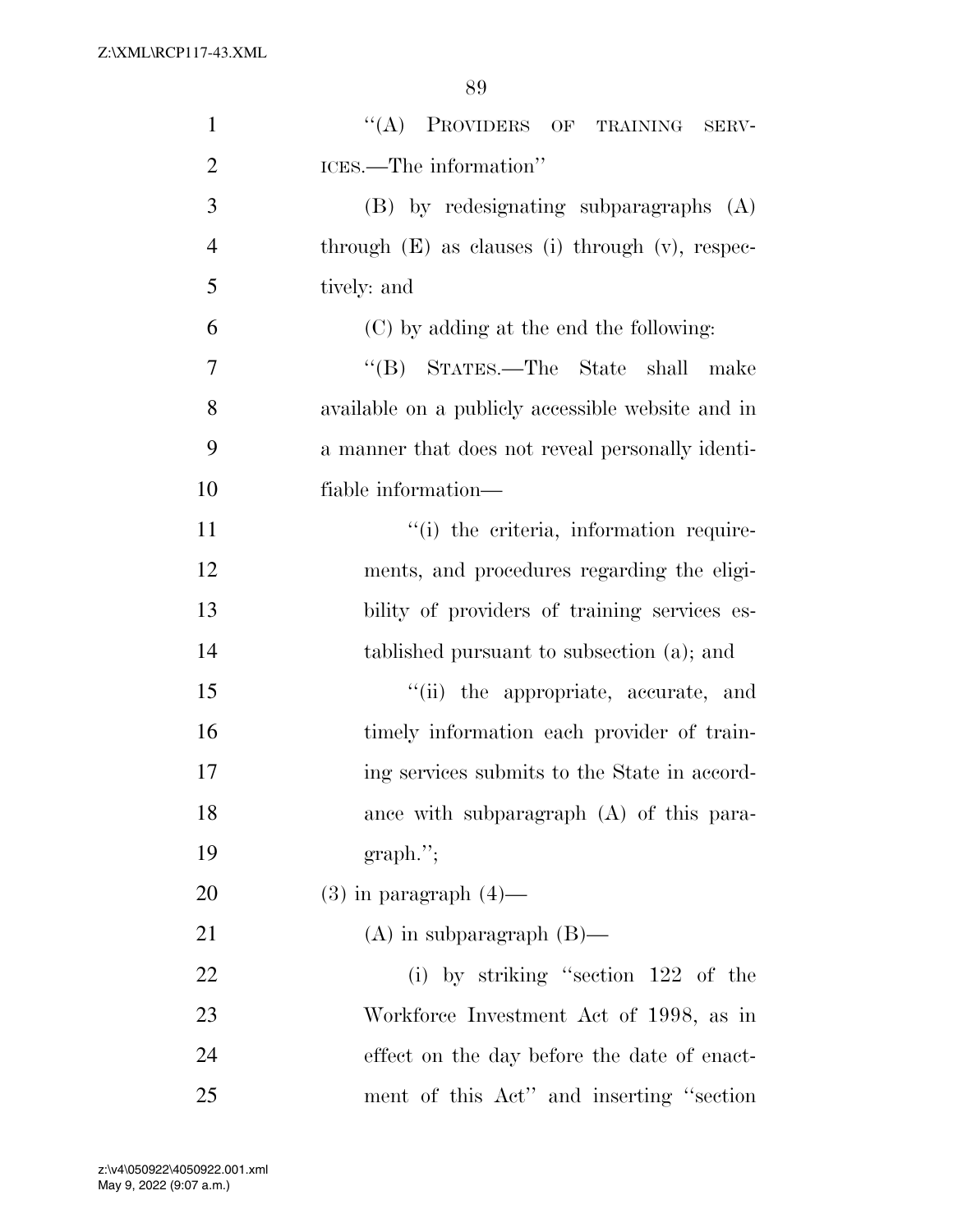| $\mathbf{1}$   | 122, as in effect on the date before the         |
|----------------|--------------------------------------------------|
| $\overline{2}$ | date of enactment of the Workforce Inno-         |
| 3              | vation and Opportunity Act of 2022"; and         |
| $\overline{4}$ | (ii) by inserting at the end the fol-            |
| 5              | lowing: "A Governor shall make an eligi-         |
| 6              | bility determination under this paragraph        |
| 7              | with respect to a provider not later than        |
| 8              | 60 days after receipt of an application for      |
| 9              | such a determination from such provider.";       |
| 10             | $(B)$ in subparagraph $(C)$ by inserting ", in-  |
| 11             | cluding to the extent practicable for the 2-year |
| 12             | period preceding the date of the provider's ap-  |
| 13             | plication under this paragraph" after "sub-      |
| 14             | title"; and                                      |
| 15             | $(C)$ in subparagraph $(D)$ —                    |
| 16             | (i) in clause (i), by striking "a factor"        |
| 17             | and inserting "the levels of performance         |
| 18             | achieved";                                       |
| 19             | (ii) in clause (iii), by striking "and"          |
| 20             | at the end;                                      |
| 21             | (iii) in clause (iv), by striking the pe-        |
| 22             | riod at the end and inserting "; and"; and       |
| 23             | (iv) by adding at the end the fol-               |
| 24             | lowing:                                          |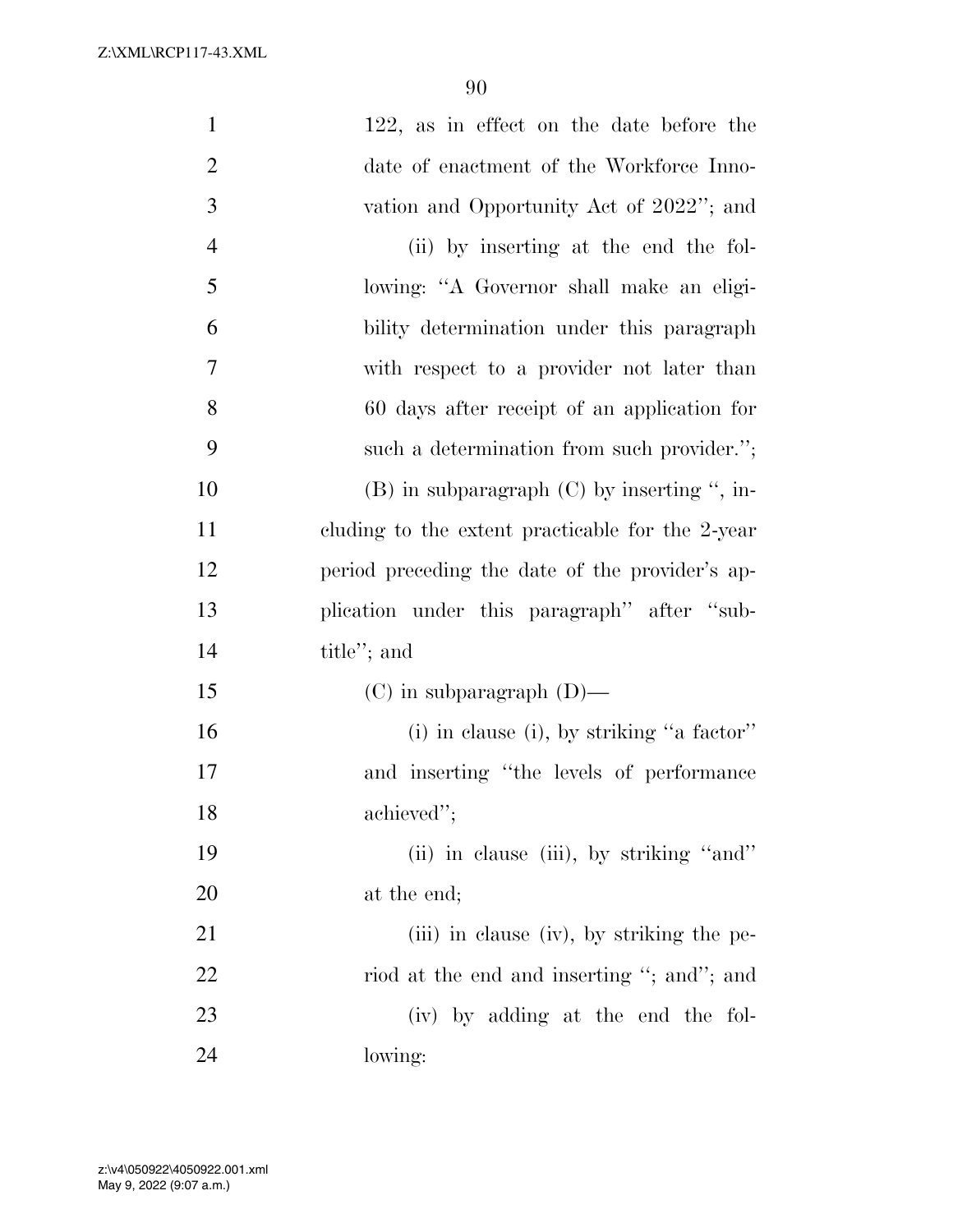$''(v)$  a factor related to serving indi- viduals with barriers to employment.''. 3 (c) PROCEDURES.—Section  $122(e)(2)$  (29 U.S.C.  $3152(c)(2)$ , by striking "biennial" and inserting "an- nual''. (d) LIST AND INFORMATION TO ASSIST PARTICI- PANTS IN CHOOSING PROVIDERS.—Section 122(d)(3) (29 8 U.S.C.  $3152(d)(3)$ , by inserting "on a publicly accessible website that is consumer-tested and is searchable and comparable, through the use of common, linked, open-data description language'' after ''individual participant''. (e) ENFORCEMENT.—Section 122(f)(1) (29 U.S.C.  $3152(f)(1)$  is amended to read as follows:

14  $\frac{1}{2}$  (1) In GENERAL.—The procedures established under this section shall provide the following:

16 "(A) FAILURE TO MEET PROGRAM RE- QUIREMENTS.—In addition to the violations de- scribed in subparagraph (B), any provider of training services eligible to receive funds under chapter 3—

 $\frac{1}{1}$  shall have such eligibility termi- nated for a period of 1 year upon a deter- mination by an individual or entity speci- fied in the procedures, that such pro-vider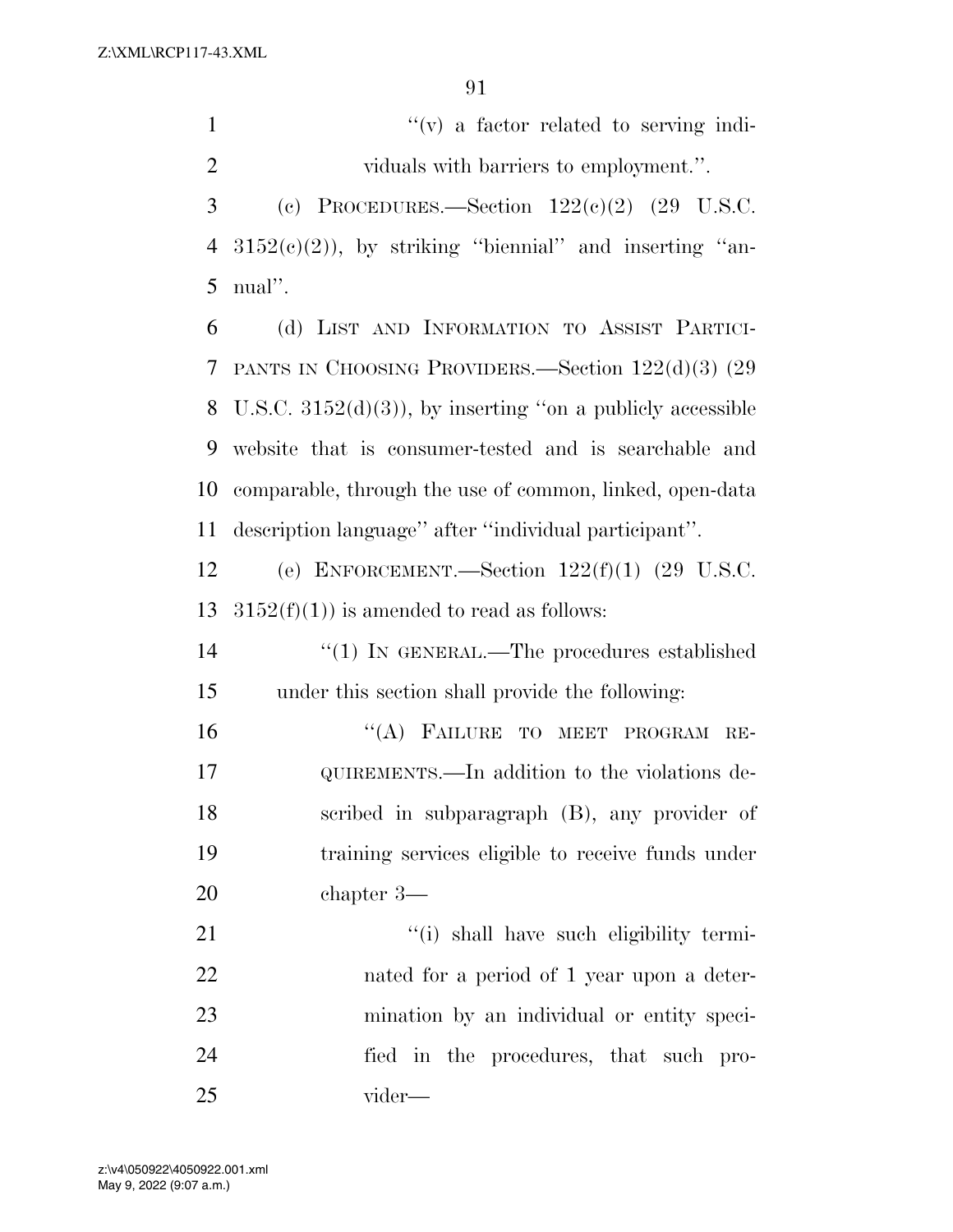$'$ (I) in a case in which the pro-2 vider receives initial eligibility under 3 subsection (b)(4), failed to report in-4 formation as required under sub-5 section (b)(4)(C);

 ''(II) failed to inform the State board or local board that the training program of such provider has changed, and as a result of such change the information with respect 11 to such training program under sub-12 section (b)(1) used by the Governor to determine the provider's eligibility to receive such funds no longer accu- rately describes such training pro- gram; or  $\frac{17}{111}$  failed to meet the expected performance as described in sub-

19 section (b)(4)(D); or

20  $\frac{1}{20}$   $\frac{1}{20}$  may have such eligibility termi-21 nated as a result of offering a program for 22 a period of less than 2 years—

23 ''(I) that is no longer aligned to 24 in-demand industry sectors or occupa-25 tions; or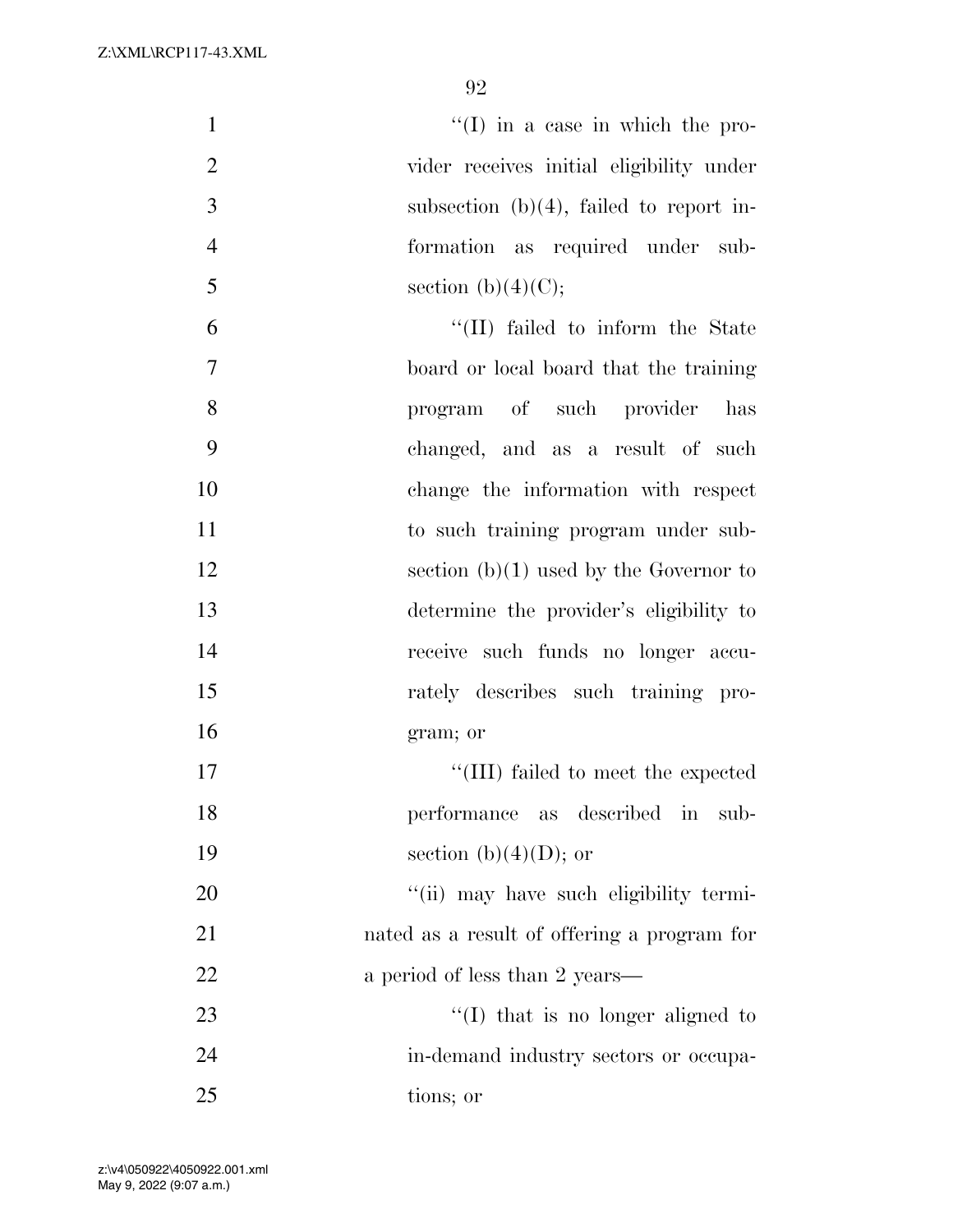| $\mathbf{1}$   | $\lq\lq$ (II) that results in employment          |
|----------------|---------------------------------------------------|
| $\overline{2}$ | with wages below the median earnings              |
| 3              | for the occupation in the State or                |
| $\overline{4}$ | local area due to the insufficient qual-          |
| 5              | ity of training provided under the pro-           |
| 6              | gram.                                             |
| 7              | "(B) SUBSTANTIAL VIOLATIONS.—Upon a               |
| 8              | determination, by an individual or entity speci-  |
| 9              | fied in the procedures, that a provider of train- |
| 10             | ing services substantially violated any require-  |
| 11             | ment under this title, or that an individual pro- |
| 12             | viding information on behalf of the provider in-  |
| 13             | tentionally supplied inaccurate information       |
| 14             | under this section, the eligibility of such pro-  |
| 15             | vider to receive funds under chapter 3 for the    |
| 16             | program involved shall be terminated for a pe-    |
| 17             | riod of not less than 2 years.                    |
| 18             | "(C) REPAYMENT.—A provider of training            |
| 19             | services whose eligibility is terminated under    |
| 20             | subparagraph (A) or (B) of this paragraph         |
| 21             | shall be liable for the repayment of funds re-    |
| 22             | ceived under chapter 3 during a period of viola-  |
| 23             | tion described in such subparagraph.".            |
| 24             | TRANSITION PERIOD.—Section 122(i)<br>(f)<br>(29)  |
| 25             | U.S.C. $3152(i)$ is amended to read as follows:   |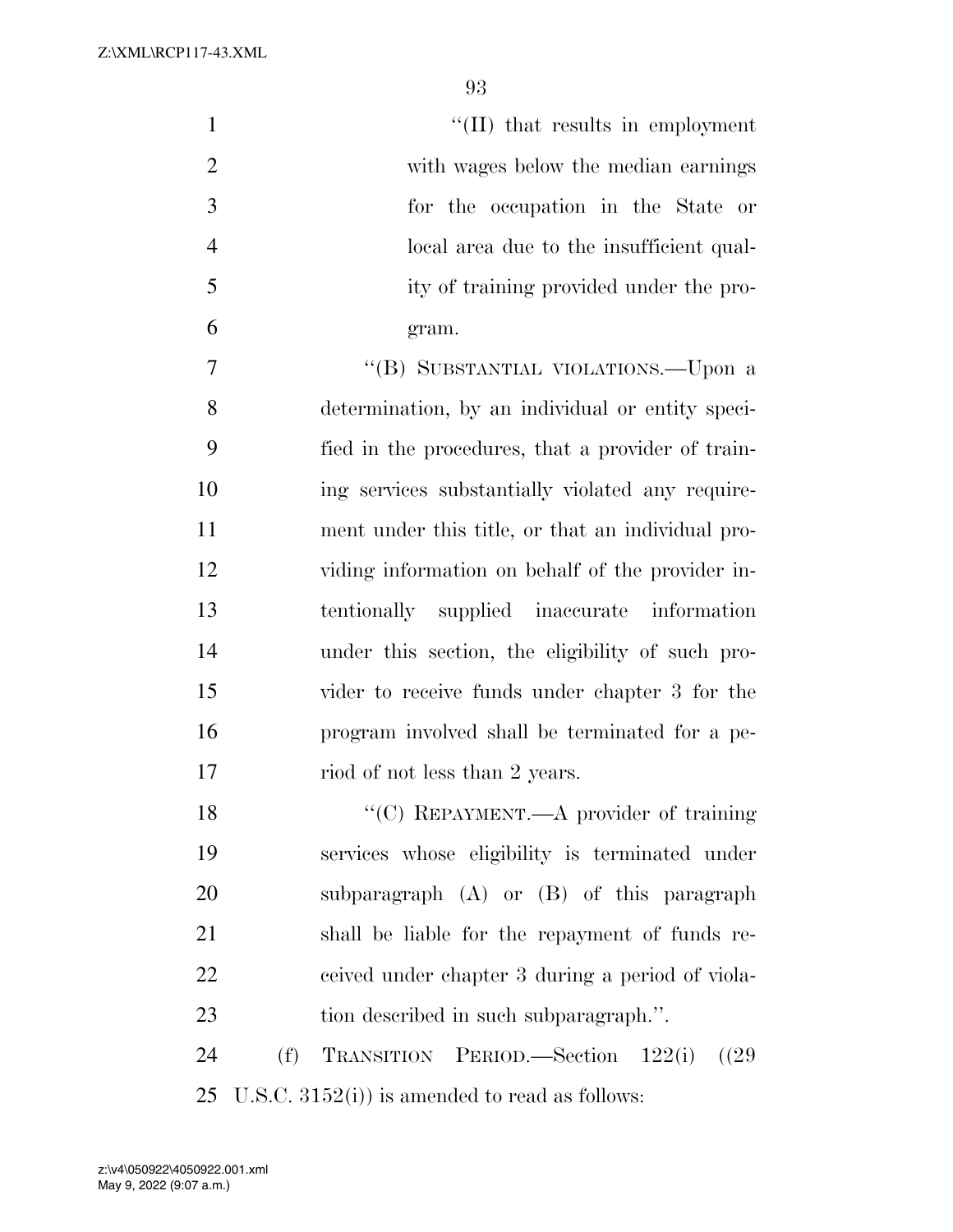1 <sup>"</sup>(i) TRANSITION PERIOD FOR IMPLEMENTATION.— The Governor and local boards shall implement the re- quirements of this section, as amended by the Workforce Innovation and Opportunity Act of 2022, not later than 12 months after the date of enactment of such Act, except that the criteria established under items (ff) and (gg) of 7 subsection  $(b)(1)(D)(i)(II)$  may not be used until the date that is 3 years after the date of enactment of such Act.''.

## **CHAPTER 2—YOUTH WORKFORCE**

**INVESTMENT ACTIVITIES** 

## **SEC. 231. STATE ALLOTMENTS.**

 Section 127 of the Workforce Innovation and Oppor-tunity Act (29 U.S.C. 3162) is amended—

14 (1) by amending subsection  $(a)(1)$  to read as follows:

 $\frac{16}{2}$  (1) reserve  $1\frac{1}{2}$  percent of funds appropriated under section 136(a), for each fiscal year for which funds are appropriated under such section, to pro- vide youth workforce investment activities under sec- tion 167 (relating to migrant and seasonal farm-workers); and''; and

## 22 (2) in subsection  $(b)(1)$ —

 (A) in subparagraph (A), by striking ''not 24 more than  $1\frac{1}{2}$  and inserting "2"; and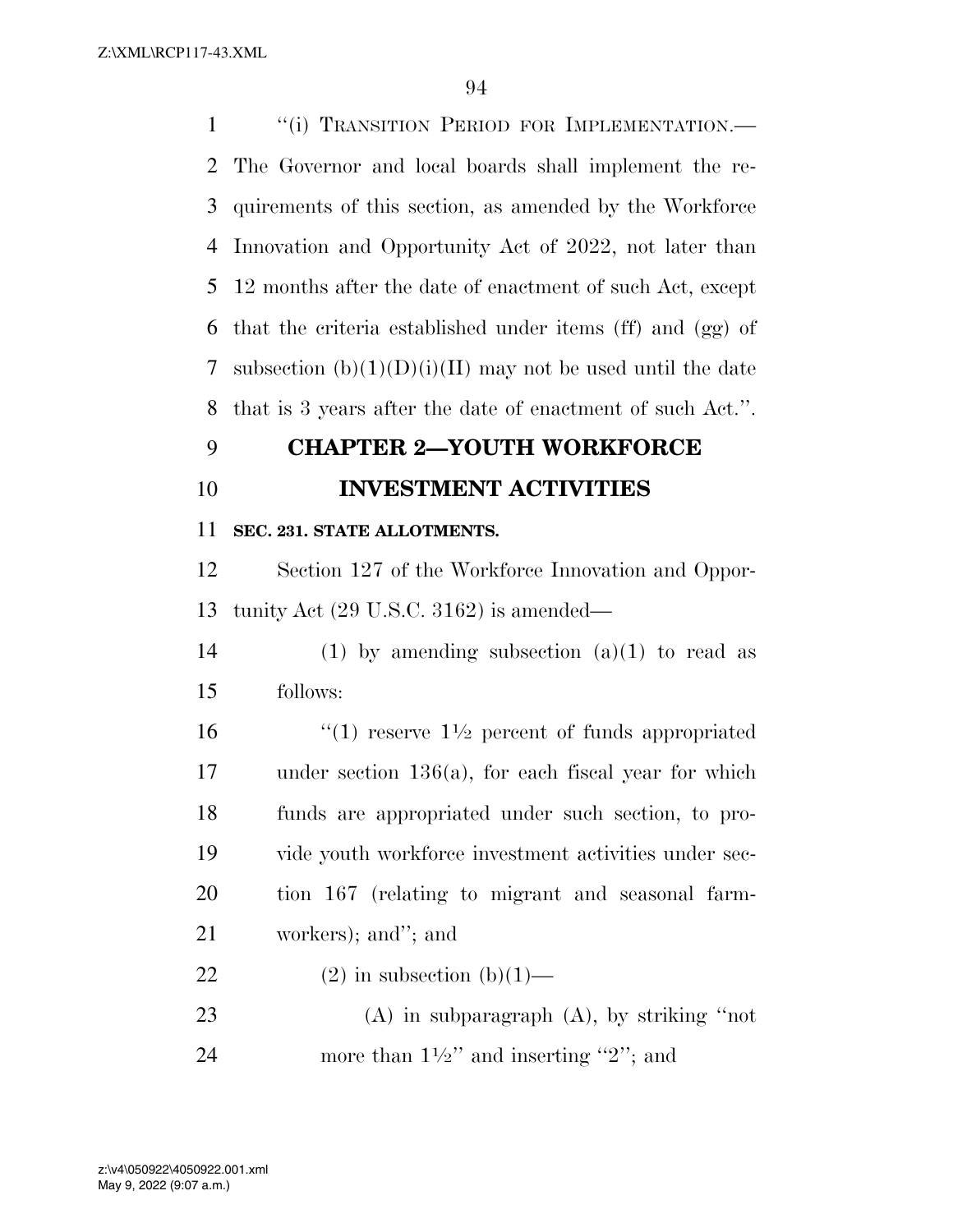(B) in subparagraph (B)(i), by striking 2  $\frac{1}{4}$  of".

## **SEC. 232. WITHIN STATE ALLOCATIONS.**

 Section 128(b) of the Workforce Innovation and Op- portunity Act (29 U.S.C. 3163(b)) is amended by adding at the end the following:

 ''(5) TRANSFER AUTHORITY.—A local board may transfer, if such a transfer is approved by the Governor, up to and including 100 percent of the funds allocated to the local area under section  $11 \t 130(a)(2)$ , and up to and including 100 percent of the funds allocated to the local area under this sub-section for a fiscal year between—

''(A) activities under section 129(c); and

15  $\text{``(B) activities under section 130."}$ 

**SEC. 233. USE OF FUNDS FOR YOUTH WORKFORCE INVEST-**

**MENT ACTIVITIES.** 

 (a) COMPREHENSIVE LOCAL NEEDS ASSESSMENT.— Section 129(a) of the Workforce Innovation and Oppor- tunity Act (29 U.S.C. 3164(a)) is amended to read as fol-lows:

 ''(a) COMPREHENSIVE LOCAL NEEDS ASSESS-MENT.—

24 "(1) IN GENERAL.—In order to determine which subpopulation of eligible youth a local area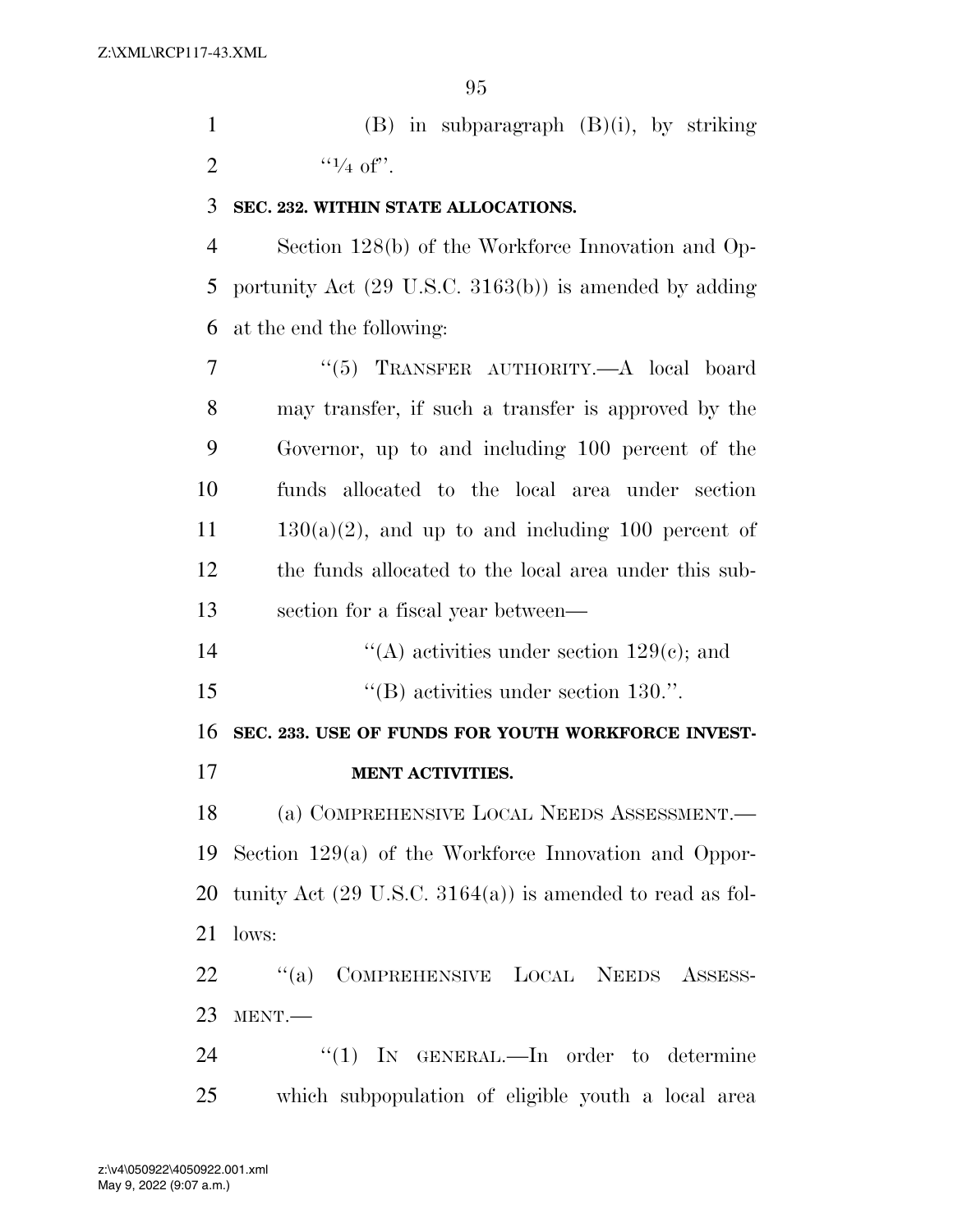| $\mathbf{1}$   | can best serve, a local board shall ensure that the    |
|----------------|--------------------------------------------------------|
| $\overline{2}$ | comprehensive needs assessment related to youth        |
| 3              | investment activities under section<br>workforce       |
| $\overline{4}$ | $108(b)(9)$ of the local plan shall meet the require-  |
| 5              | ments of this subsection, and shall be updated at      |
| 6              | least once every 4 years.                              |
| 7              | "(2) REQUIREMENTS.—A comprehensive local               |
| 8              | needs assessment described in paragraph (1) with       |
| 9              | respect to a local area shall include each of the fol- |
| 10             | lowing:                                                |
| 11             | "(A) An evaluation of the performance of               |
| 12             | the eligible youth served by the local area with       |
| 13             | respect to State determined and local levels of        |
| 14             | performance established pursuant to section            |
| 15             | 116.                                                   |
| 16             | $\lq\lq (B)$ A description of how youth workforce      |
| 17             | investment activities offered by the local area        |
| 18             | are—                                                   |
| 19             | "(i) sufficient in size, scope, and qual-              |
| 20             | ity to meet the needs of eligible youth in             |
| 21             | the local area;                                        |
| 22             | "(ii) aligned to State, regional, Tribal,              |
| 23             | or local in-demand industry sectors or oc-             |
| 24             | (including career pathways),<br>cupations              |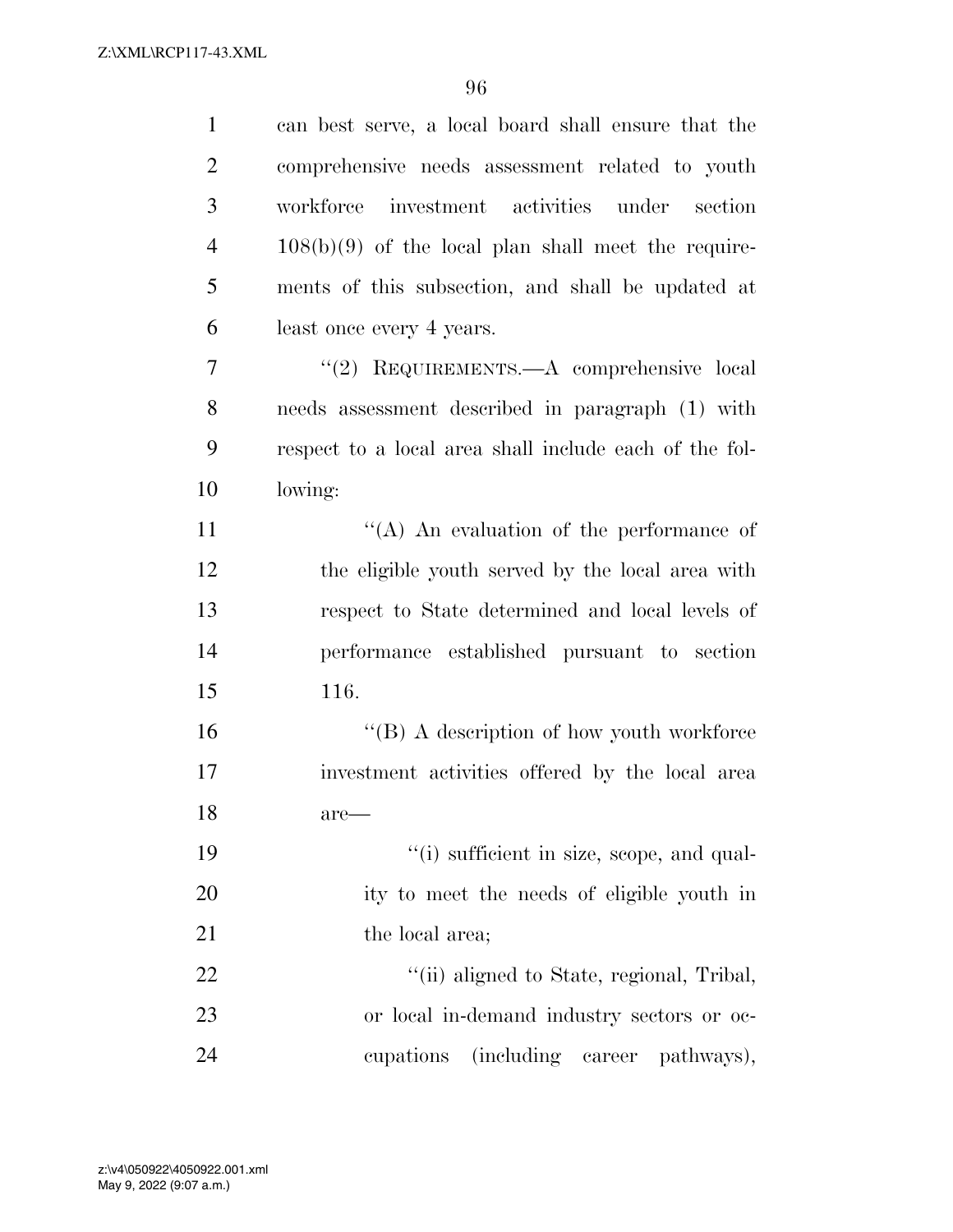| $\mathbf{1}$   | identified by the State board or local              |
|----------------|-----------------------------------------------------|
| $\overline{2}$ | board; and                                          |
| 3              | "(iii) developed in partnership with el-            |
| $\overline{4}$ | igible youth in the local area and aligned          |
| 5              | with their needs, including program ele-            |
| 6              | ments and offerings.                                |
| 7              | $\lq\lq$ (C) An identification of successful models |
| 8              | of youth workforce investment activities.           |
| 9              | $\lq\lq$ (D) A description of the progress during   |
| 10             | the most recent 2 program years covered by the      |
| 11             | local plan of the local area toward implementa-     |
| 12             | tion of equal access to high-quality youth work-    |
| 13             | force investment activities, including—             |
| 14             | "(i) strategies to provide eligible                 |
| 15             | youth access to paid work experience op-            |
| 16             | portunities and career pathways;                    |
| 17             | "(ii) strategies to overcome barriers               |
| 18             | that result in lower rates of access to, or         |
| 19             | performance gaps in, youth workforce in-            |
| 20             | vestment activities for eligible youth;             |
| 21             | "(iii) providing programs and activi-               |
| 22             | ties that are designed to enable eligible           |
| 23             | youth to attain a secondary school diploma          |
| 24             | or its equivalent, or recognized postsec-           |
| 25             | ondary credentials;                                 |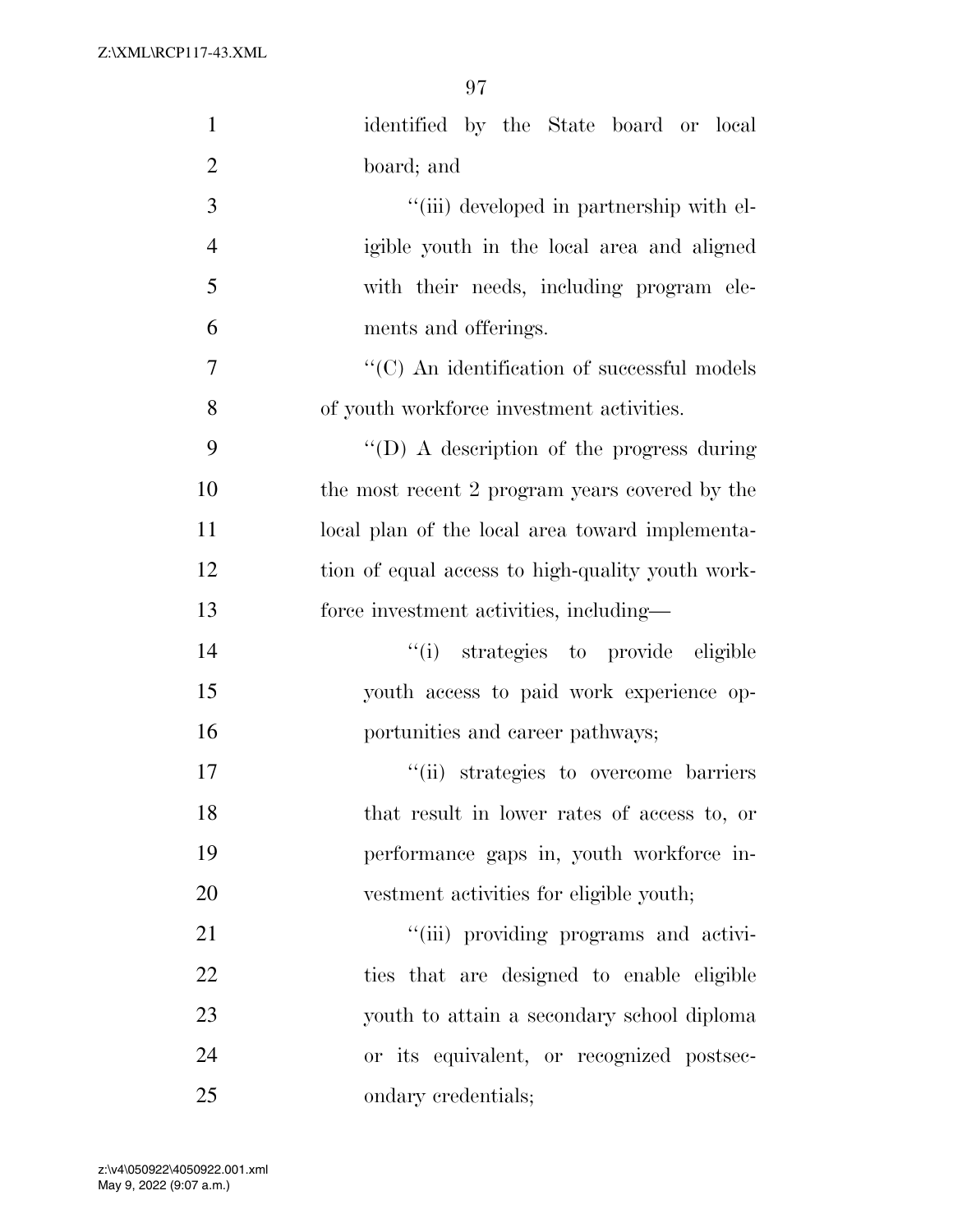| $\mathbf{1}$   | "(iv) providing programs and activi-                      |
|----------------|-----------------------------------------------------------|
| $\overline{2}$ | ties to prepare eligible youth for high-skill,            |
| 3              | high-wage, or in-demand industry sectors                  |
| $\overline{4}$ | or occupations that will lead to self-suffi-              |
| 5              | ciency; and                                               |
| 6              | $f'(v)$ strategies to identify the local                  |
| 7              | area needs of the subpopulations of eligible              |
| 8              | youth described in section $128(b)(4)(A)(i)$ .            |
| 9              | "(3) CONSULTATION.—In conducting the com-                 |
| 10             | needs assessment under paragraph<br>prehensive            |
| 11             | $(1)(A)$ , the local area shall involve a diverse body of |
| 12             | stakeholders, including, at a minimum—                    |
| 13             | $\lq\lq$ representatives of local educational             |
| 14             | agencies, including representatives of career             |
| 15             | and technical education programs;                         |
| 16             | "(B) eligible providers of training services,             |
| 17             | including eligible providers of apprenticeship            |
| 18             | programs and pre-apprenticeship programs, and             |
| 19             | providers of internships, paid or unpaid work             |
| 20             | experience opportunities, or transitional jobs;           |
| 21             | $\lq\lq$ (C) representatives of business and indus-       |
| 22             | try (including representatives of small busi-             |
| 23             | ness), which shall include representatives of in-         |
| 24             | dustry and sector partnerships in the State;              |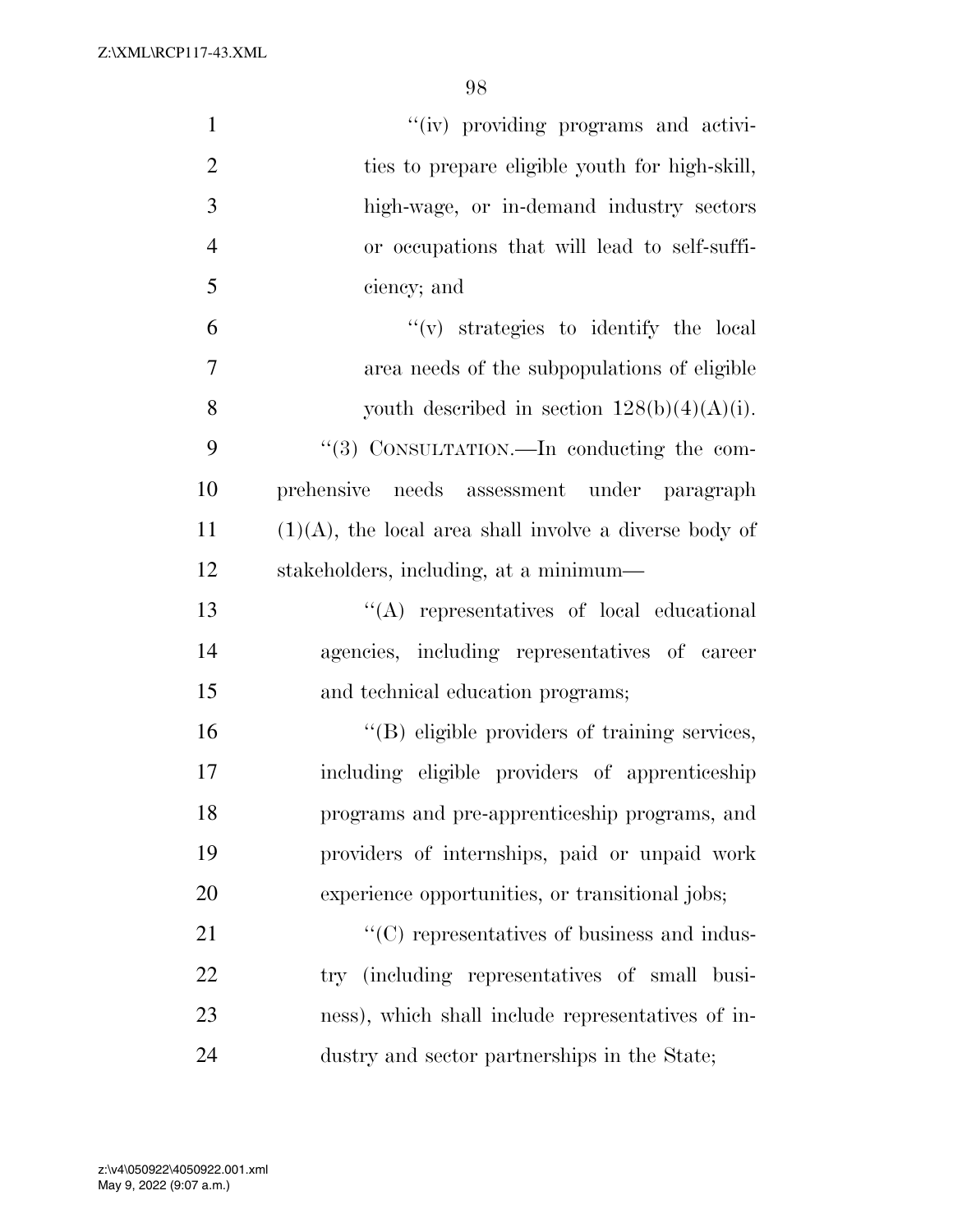| $\mathbf{1}$   | "(D) interested community representatives,             |
|----------------|--------------------------------------------------------|
| $\overline{2}$ | including community-based organizations;               |
| 3              | "(E) representatives of eligible youth, in-            |
| $\overline{4}$ | cluding representatives of regional or local           |
| 5              | agencies serving eligible youth;                       |
| 6              | $\lq\lq(F)$ representatives of Indian Tribes and       |
| $\overline{7}$ | Tribal organizations in the State, where appli-        |
| 8              | cable; and                                             |
| 9              | $\lq\lq(G)$ any other stakeholders that the State      |
| 10             | may require the local area to consult.                 |
| 11             | "(4) CONTINUED CONSULTATION.—Each local                |
| 12             | area receiving financial assistance under this chapter |
| 13             | shall consult with stakeholders described in para-     |
| 14             | $graph(3)$ on an ongoing basis, as determined by the   |
| 15             | Governor. This may include consultation in order       |
| 16             | $to-$                                                  |
| 17             | "(A) provide input on quadrennial updates              |
| 18             | to the comprehensive needs assessment required         |
| 19             | under paragraph $(1)(A);$                              |
| 20             | "(B) ensure youth workforce investment                 |
| 21             | activities—                                            |
| 22             | "(i) are responsive to local area em-                  |
| 23             | ployment needs;                                        |
| 24             | "(ii) are responsive to local<br>area                  |
| 25             | youth's career interests and goals;                    |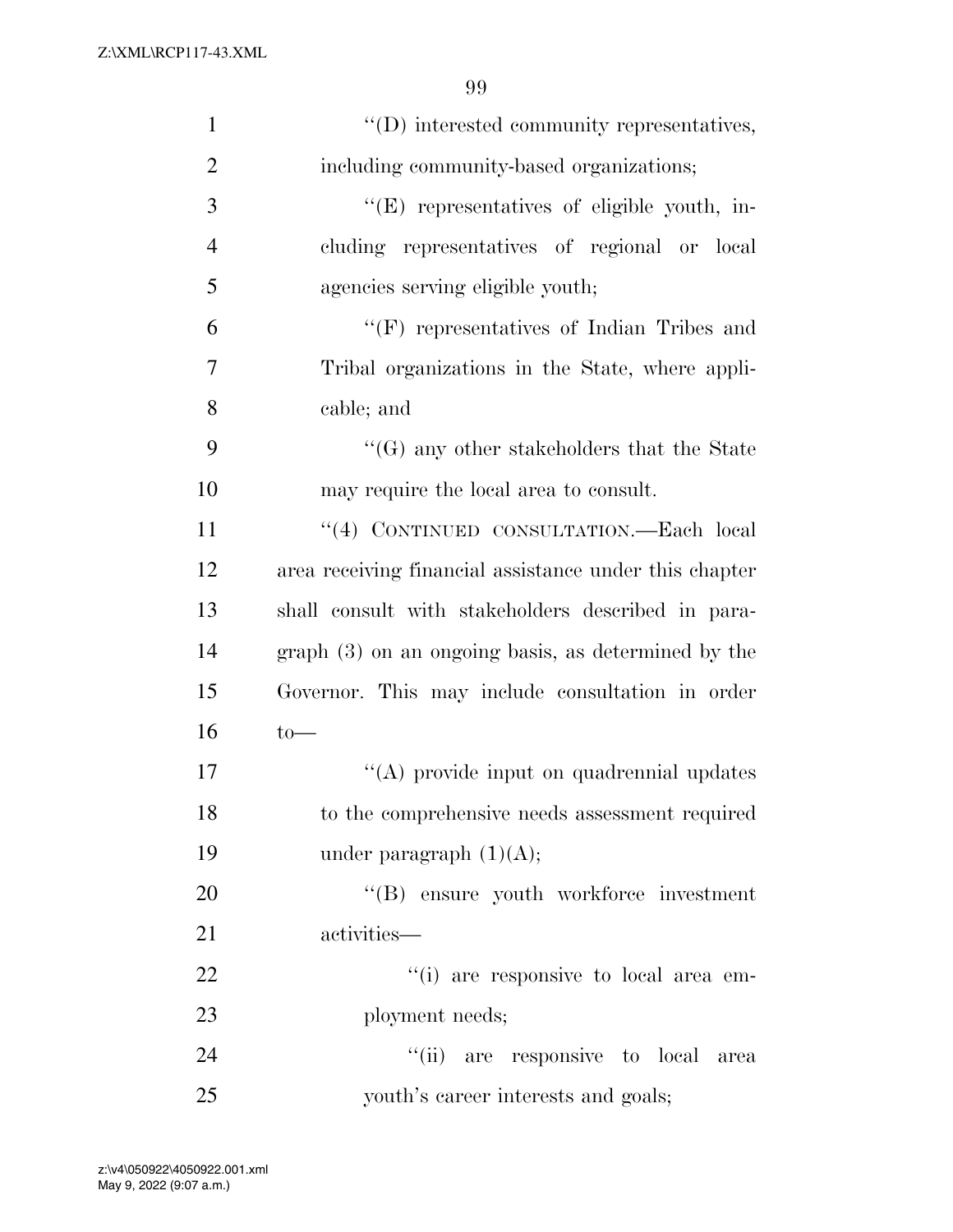| $\mathbf{1}$     | "(iii) are aligned with employment                |
|------------------|---------------------------------------------------|
| $\overline{2}$   | priorities in the State, regional, tribal, or     |
| 3                | local economy identified by employers and         |
| $\overline{4}$   | the entities described in paragraph (3),          |
| 5                | which may include high-skill, high-wage, or       |
| 6                | in-demand industry sectors or occupations         |
| $\boldsymbol{7}$ | identified by the local board;                    |
| 8                | "(iv) are informed by labor market in-            |
| 9                | formation, including information provided         |
| 10               | under section $15(e)(2)(C)$ of the Wagner-        |
| 11               | Peyser Act $(29 \text{ U.S.C. } 491-2(e)(2)(C));$ |
| 12               | $f'(v)$ are designed to meet current, in-         |
| 13               | termediate, or long-term labor market pro-        |
| 14               | jections; and                                     |
| 15               | "(vi) allow employer input, including             |
| 16               | input from industry or sector partnerships        |
| 17               | in the local area, where applicable, into the     |
| 18               | development and implementation of youth           |
| 19               | workforce investment activities to ensure         |
| 20               | such activities align with skills and com-        |
| 21               | petencies required by local employment op-        |
| 22               | portunities, including activities such as the     |
| 23               | identification of relevant<br>skills,<br>com-     |
| 24               | petencies, recognized postsecondary creden-       |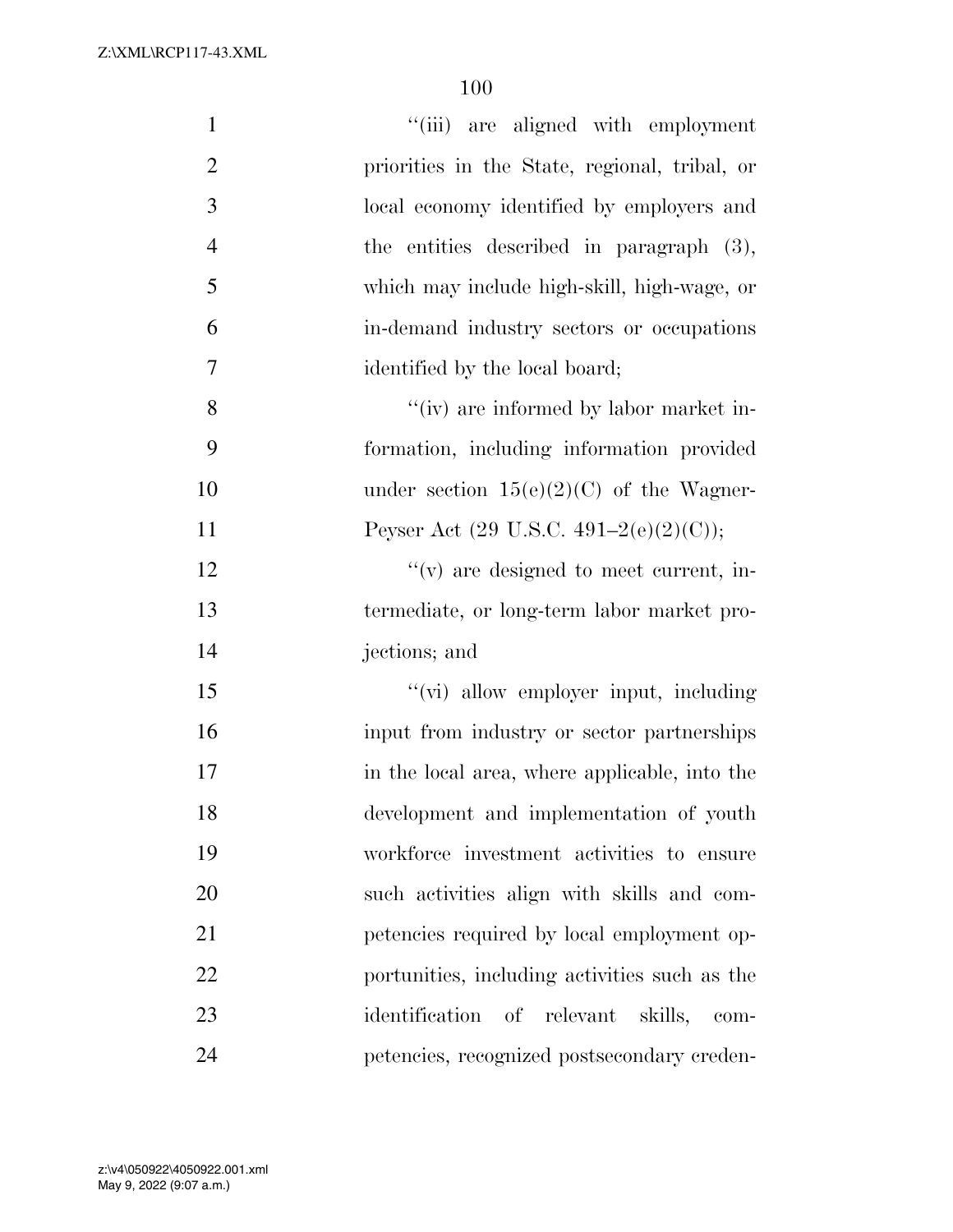| $\mathbf{1}$   | tials, and current technology and equip-            |
|----------------|-----------------------------------------------------|
| $\overline{2}$ | ment;                                               |
| 3              | $\cdot$ (C) identify and encourage opportunities    |
| $\overline{4}$ | for work-based learning; and                        |
| 5              | $\lq\lq$ (D) ensure funding under this part is      |
| 6              | used in a coordinated manner with other local       |
| 7              | resources.".                                        |
| 8              | (b) STATEWIDE ACTIVITIES.—Section $129(b)$ of the   |
| 9              | Workforce Innovation and Opportunity Act (29 U.S.C. |
| 10             | $3164(b)$ is amended—                               |
| 11             | (1) by amending paragraph $(1)(B)$ to read as       |
| 12             | follows:                                            |
| 13             | "(B) disseminating the list of eligible pro-        |
| 14             | viders of youth workforce investment activities,    |
| 15             | as determined under section 123, including in       |
| 16             | transparent, linked, open, and interoperable        |
| 17             | data formats;"; and                                 |
| 18             | $(2)$ in paragraph $(2)$ —                          |
| 19             | $(A)$ in subparagraph $(C)$ , by striking "de-      |
| 20             | scribed in section $134(c)(2)$ " and inserting ",   |
| 21             | including individualized career services,";         |
| 22             | (B) in subparagraph $(D)(v)$ , by striking          |
| 23             | "and" at the end;                                   |
| 24             | $(C)$ in subparagraph $(E)$ , by striking the       |
| 25             | period at the end and inserting "; and"; and        |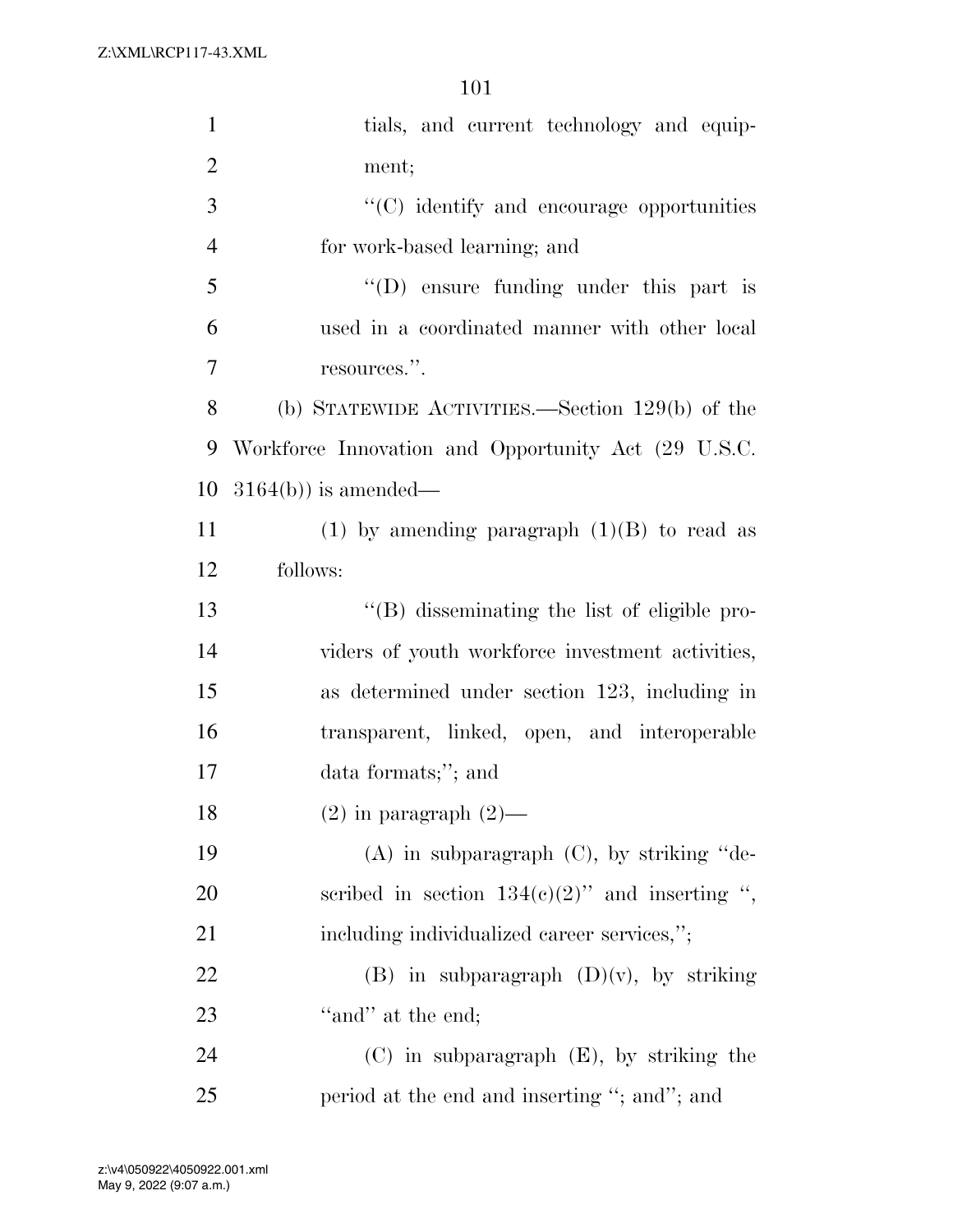| $\mathbf{1}$   | (D) by adding at the end the following:                     |
|----------------|-------------------------------------------------------------|
| $\overline{2}$ | "(F) establishing, supporting, and expand-                  |
| 3              | ing work-based learning opportunities, including            |
| $\overline{4}$ | transitional jobs, that are aligned with career             |
| 5              | pathways.".                                                 |
| 6              | (c) LOCAL ELEMENTS AND REQUIREMENTS.—                       |
| $\overline{7}$ | (1) PROGRAM DESIGN.—Section $129(e)(1)$ of                  |
| 8              | the Workforce Innovation and Opportunity Act (29)           |
| 9              | U.S.C. $3164(e)(1)$ is amended—                             |
| 10             | $(A)$ in subparagraph $(C)$ —                               |
| 11             | (i) in clause (iv), by striking "in ap-                     |
| 12             | propriate cases" and inserting "including                   |
| 13             | paid work-based learning opportunities";                    |
| 14             | and                                                         |
| 15             | (ii) in clause (v), by inserting "high-                     |
| 16             | skill, high-wage, or" before "in-demand";                   |
| 17             | and                                                         |
| 18             | $(B)$ in subparagraph $(D)$ , by striking "10"              |
| 19             | percent" and inserting "15 percent".                        |
| 20             | (2) PROGRAM ELEMENTS.—Section $129(e)(2)$                   |
| 21             | of the Workforce Innovation and Opportunity Act             |
| 22             | $(29 \text{ U.S.C. } 3164(e)(2)$ is amended to read as fol- |
| 23             | lows:                                                       |
| 24             | "(2) PROGRAM ELEMENTS. - In order to sup-                   |
| 25             | port the attainment of a secondary school diploma or        |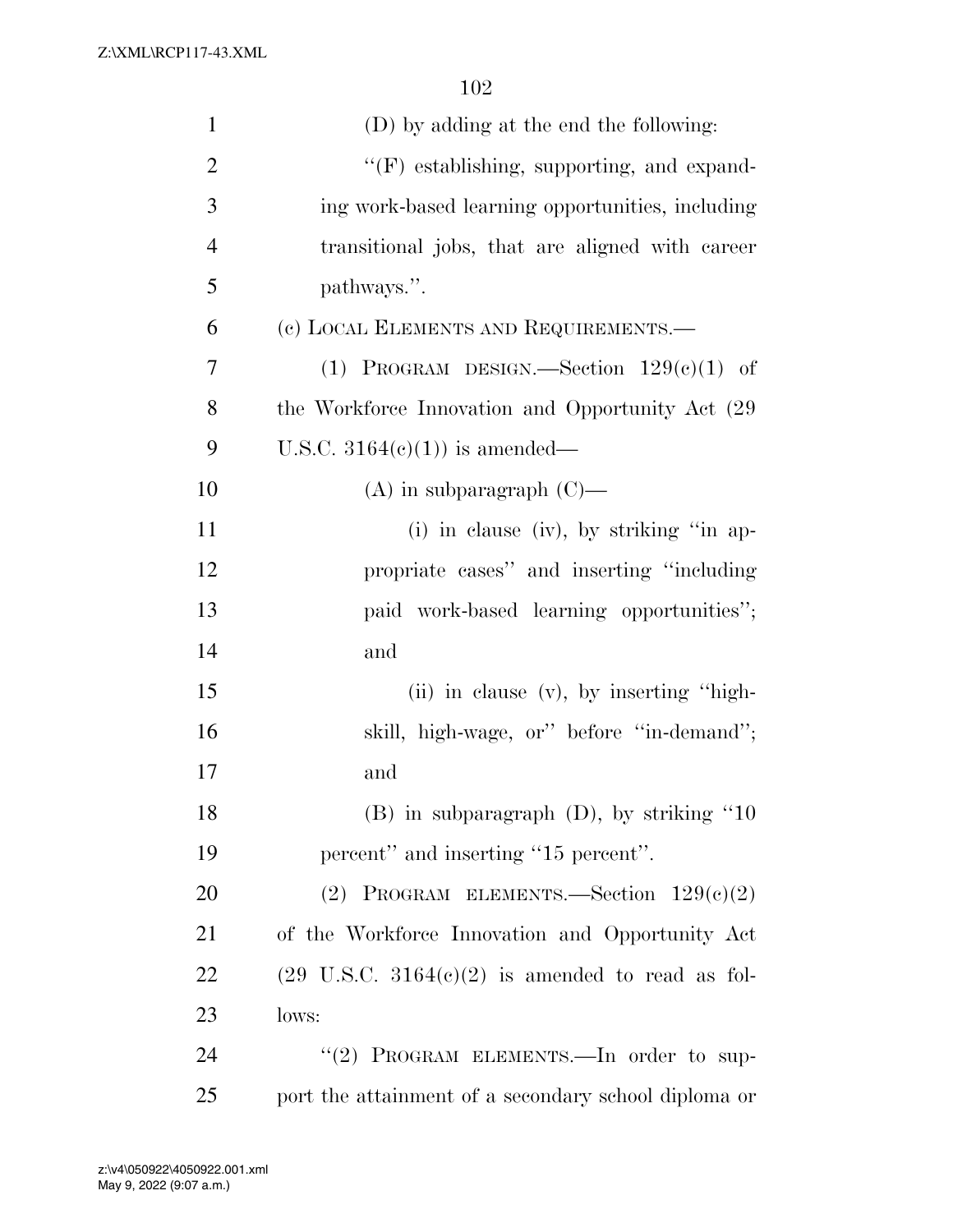| $\mathbf{1}$   | its recognized equivalent, entry into postsecondary    |
|----------------|--------------------------------------------------------|
| $\overline{2}$ | education, and career readiness for participants,      |
| 3              | local areas shall ensure that each of following ele-   |
| $\overline{4}$ | ments are provided under the programs described in     |
| 5              | paragraph $(1)$ , as appropriate, to meet the needs of |
| 6              | eligible youth in the local area.                      |
| 7              | "(A) Tutoring, study skills training, in-              |
| 8              | struction, and dropout prevention and recovery         |
| 9              | strategies that lead to completion of the re-          |
| 10             | quirements for a secondary school diploma or           |
| 11             | its recognized equivalent (including a recognized      |
| 12             | certificate of attendance or similar document          |
| 13             | for individuals with disabilities) or for a recog-     |
| 14             | nized postsecondary credential.                        |
| 15             | "(B) Alternative secondary school services,            |
| 16             | or dropout recovery services, as appropriate.          |
| 17             | "(C) Work-based learning experiences,                  |
| 18             | which—                                                 |
| 19             | "(i) may include summer and year-                      |
| 20             | round employment opportunities that meet               |
| 21             | the requirements of section 130; and                   |
| 22             | "(ii) may include, to the extent prac-                 |
| 23             | ticable—                                               |
| 24             | $\lq\lq$ pre-apprenticeship or<br>-ap-                 |
| 25             | prenticeship programs;                                 |

May 9, 2022 (9:07 a.m.) z:\v4\050922\4050922.001.xml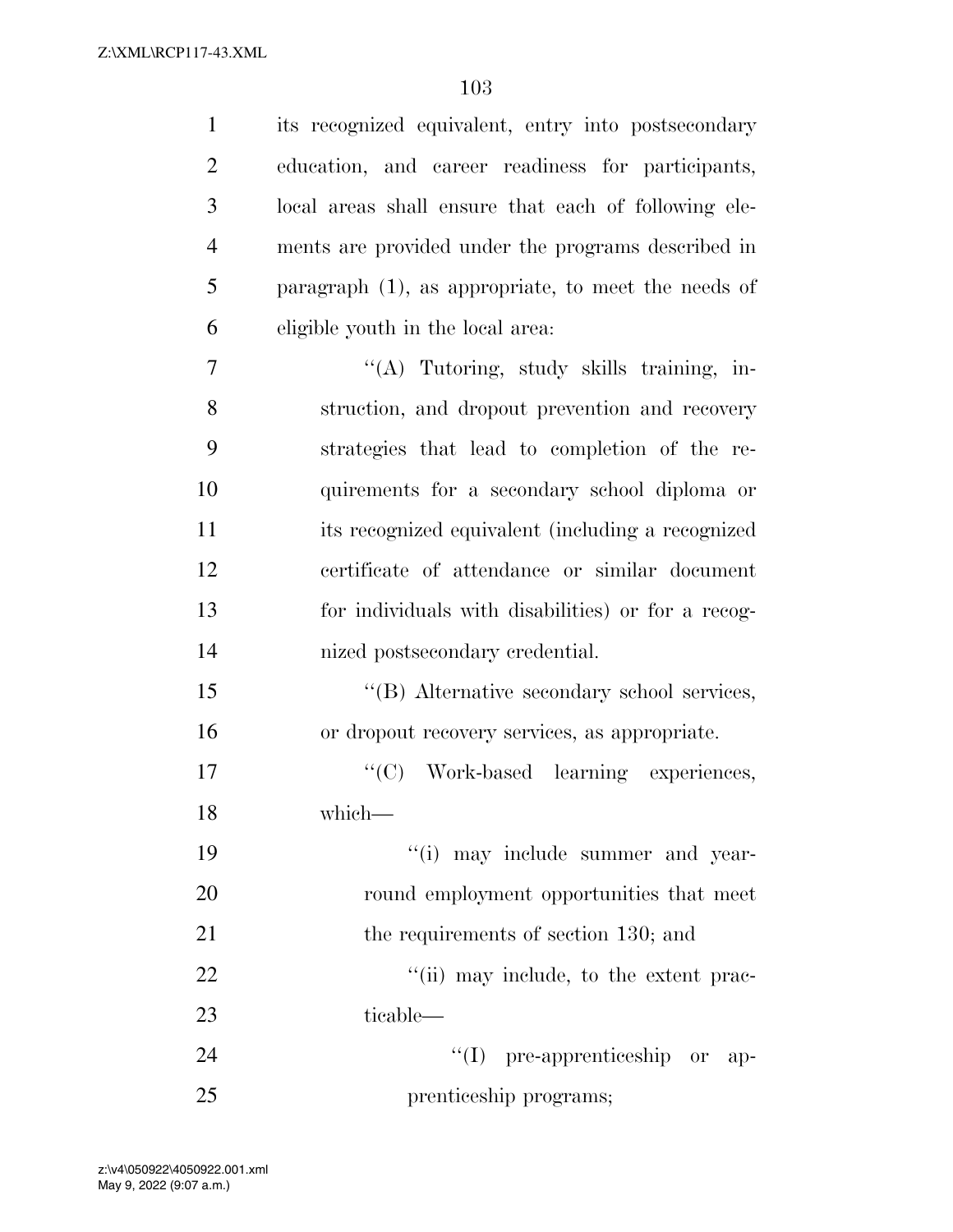| $\mathbf{1}$   | "(II) internships and job shad-                    |
|----------------|----------------------------------------------------|
| $\mathbf{2}$   | owing; and                                         |
| $\overline{3}$ | "(III) on-the-job training oppor-                  |
| $\overline{4}$ | tunities.                                          |
| 5              | "(D) Occupational skill training, which            |
| 6              | shall include priority consideration for training  |
| $\tau$         | programs that lead to recognized postsecondary     |
| 8              | credentials that are aligned with high-skill,      |
| 9              | high-wage, or in-demand industry sectors or oc-    |
| 10             | cupations in the local area involved, if the local |
| 11             | board determines that the programs meet the        |
| 12             | quality criteria described in section 123.         |
| 13             | "(E) Education offered concurrently with           |
| 14             | and in the same context as workforce prepara-      |
| 15             | tion activities and training for a specific occu-  |
| 16             | pation or occupational cluster.                    |
| 17             | $``$ (F)<br>Leadership development opportuni-      |
| 18             | ties, which may include community service and      |
| 19             | peer-centered activities encouraging responsi-     |
| 20             | bility and other positive social and civic behav-  |
| 21             | iors, as appropriate.                              |
| 22             | $\lq\lq(G)$ Supportive services.                   |
| 23             | "(H) Adult mentoring for the period of             |
| 24             | participation and a subsequent period, for a       |
| 25             | total of not less than 12 months.                  |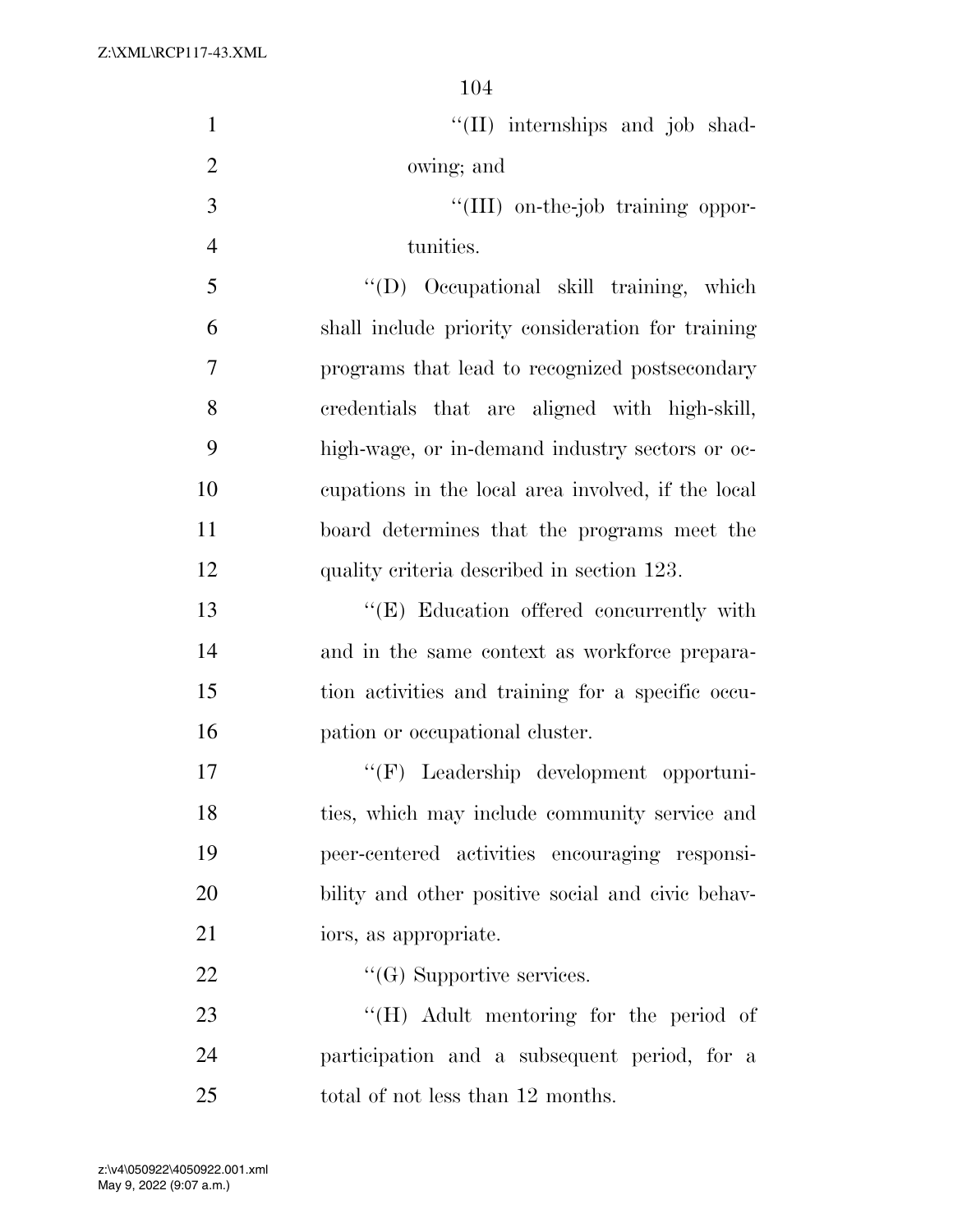| $\mathbf{1}$   | "(I) Follow-up services for the longer of $36$     |
|----------------|----------------------------------------------------|
| $\overline{2}$ | months or the completion of any postsecondary      |
| 3              | education or training to which participants are    |
| $\overline{4}$ | referred after completion of such program.         |
| 5              | "(J) Comprehensive guidance and coun-              |
| 6              | seling, including trauma-informed approaches.      |
| 7              | $\lq\lq$ (K) Financial literacy education.         |
| 8              | $\lq\lq$ (L) Entrepreneurial skills training.      |
| 9              | "(M) Services that provide labor market            |
| 10             | and employment information about high-skill,       |
| 11             | high-wage, or in-demand industry sectors or oc-    |
| 12             | equations available in the local area, such as ea- |
| 13             | reer awareness, career counseling, and career      |
| 14             | exploration services, which may include pro-       |
| 15             | viding such services to elementary and sec-        |
| 16             | ondary schools (as defined in section 8101 of      |
| 17             | the Elementary and Secondary Education Act         |
| 18             | of 1965 (20 U.S.C. 7801)).                         |
| 19             | $\lq\lq(N)$ Activities that help youth prepare for |
| 20             | and transition to postsecondary education and      |
| 21             | training.                                          |
| 22             | "(O) Digital skills training, including ac-        |
| 23             | cess to training that supports basic digital lit-  |
| 24             | $\alpha$                                           |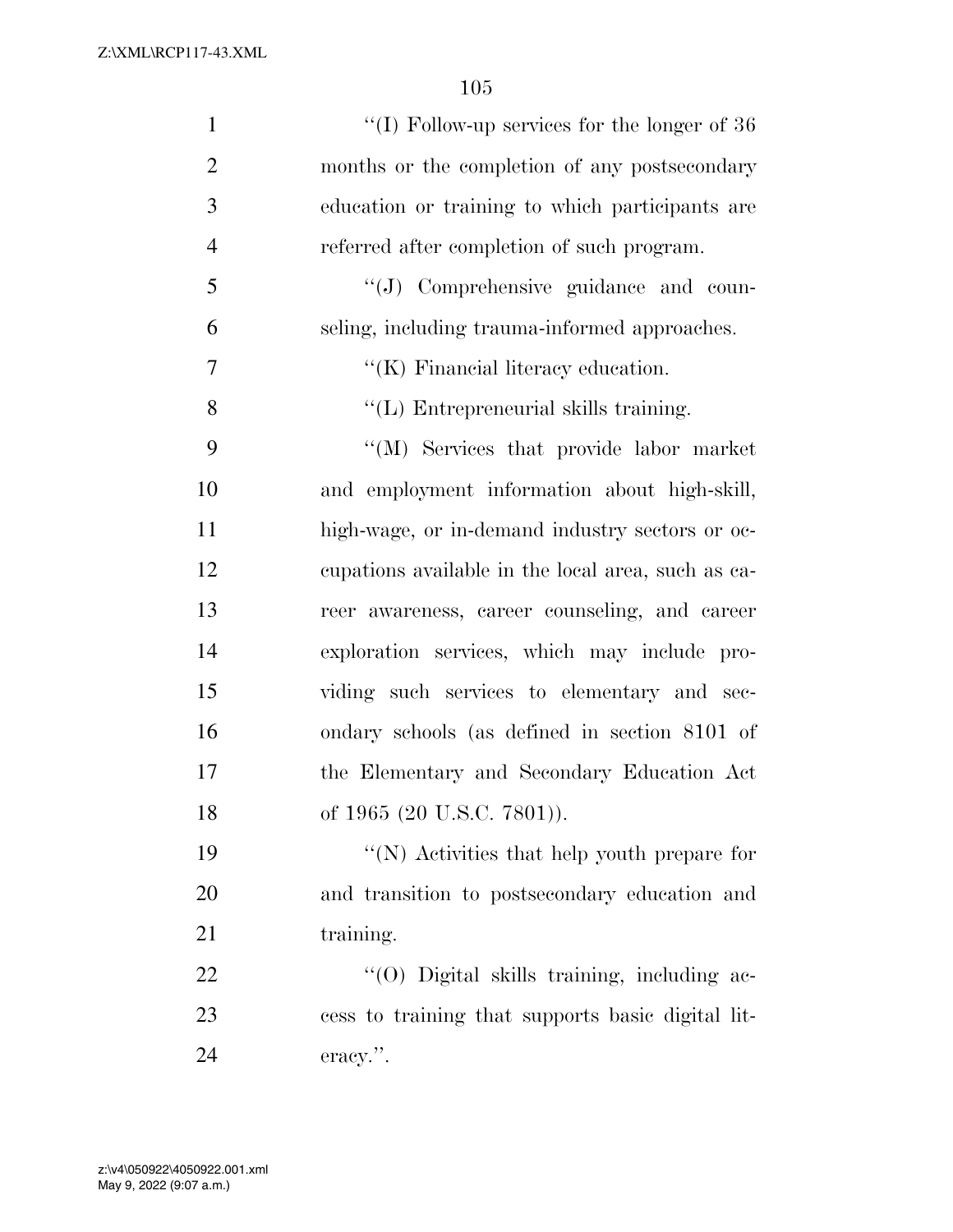| $\mathbf{1}$   | (3) CONSISTENCY WITH COMPULSORY SCHOOL                   |
|----------------|----------------------------------------------------------|
| $\overline{2}$ | ATTENDANCE LAWS.—Section $129(e)(4)$ (29 U.S.C.          |
| 3              | $3164(c)(4)$ is amended to read as follows:              |
| $\overline{4}$ | "(4) CONSISTENCY WITH COMPULSORY SCHOOL                  |
| 5              | ATTENDANCE LAWS.—In providing assistance under           |
| 6              | this section to an individual who is required to at-     |
| 7              | tend school under applicable State compulsory school     |
| 8              | attendance laws, the priority in providing such as-      |
| 9              | sistance shall be for the individual to attend school    |
| 10             | regularly.".                                             |
| 11             | SEC. 234. SUMMER AND YEAR-ROUND EMPLOYMENT FOR           |
| 12             | YOUTH.                                                   |
| 13             | Chapter 2 of subtitle B of title I of the Workforce      |
| 14             | Innovation and Opportunity Act (29 U.S.C. 3111 et seq.), |
| 15             | as amended by the preceding sections, is further amended |
| 16             | by adding at the end the following:                      |
| 17             | "SEC. 130. SUMMER AND YEAR-ROUND EMPLOYMENT FOR          |
| 18             | YOUTH.                                                   |
| 19             | "(a) FUNDING.—                                           |
| 20             | "(1) STATE ALLOTMENT.—From the amount                    |
| 21             | appropriated under section 136(b) for a fiscal year,     |
| 22             | the Secretary shall allot funds to each State on the     |
| 23             | basis of the relative allotment the State received       |
| 24             | under section $127(b)$ for such fiscal year, compared    |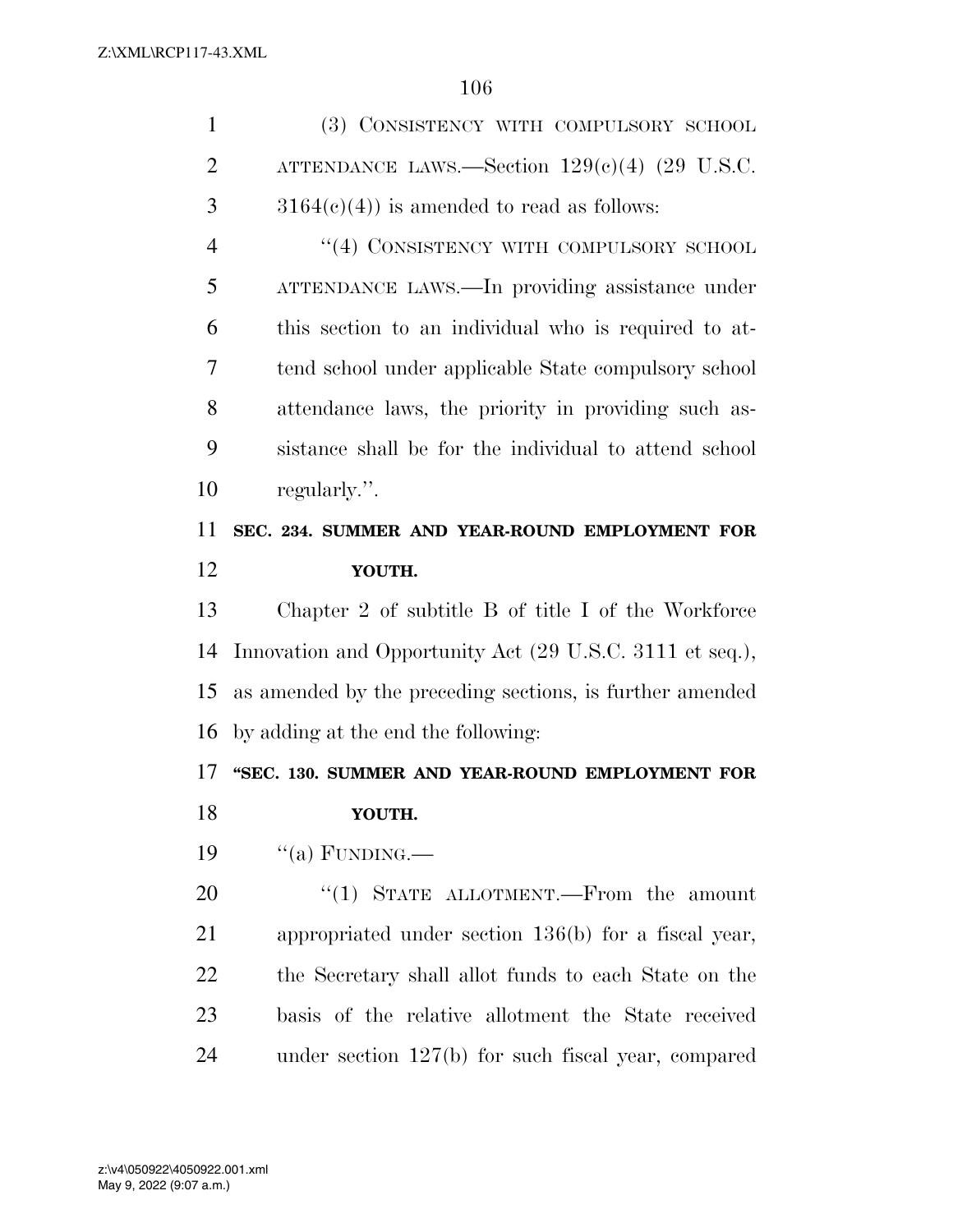|                | 107                                                          |
|----------------|--------------------------------------------------------------|
| $\mathbf{1}$   | to the total amount allotted to all States under sec-        |
| $\overline{2}$ | tion $127(b)$ for such fiscal year.                          |
| 3              | "(2) LOCAL AREA ALLOCATION.—A State shall                    |
| $\overline{4}$ | use the funds allotted under paragraph (1) for a fis-        |
| 5              | cal year to allocate funds to each local area of the         |
| 6              | State on the basis of the relative allocation the local      |
| 7              | area received under section 128(b) for such fiscal           |
| 8              | year, compared to the total amount allocated to all          |
| 9              | local areas in the State under section $128(b)$ for          |
| 10             | such fiscal year.                                            |
| 11             | "(b) ACTIVITIES.—The local board of a local area             |
| 12             | covered by the local plan submitted under section 108—       |
| 13             | $\cdot\cdot(1)$ shall use the funds received under this sec- |
| 14             | tion to-                                                     |
| 15             | "(A) plan, develop, and carry out a sum-                     |
| 16             | mer employment program or a year-round em-                   |
| 17             | ployment program described in subsection (c);                |
| 18             | $\rm ^{4}(R)$ increase the number of summer or               |

 ''(B) increase the number of summer or year-round employment opportunities offered through such program, including unsubsidized or partly subsidized opportunities, and opportu-nities in the private sector;

23  $\cdot$  (C) engage or establish industry or sector partnerships to determine local employment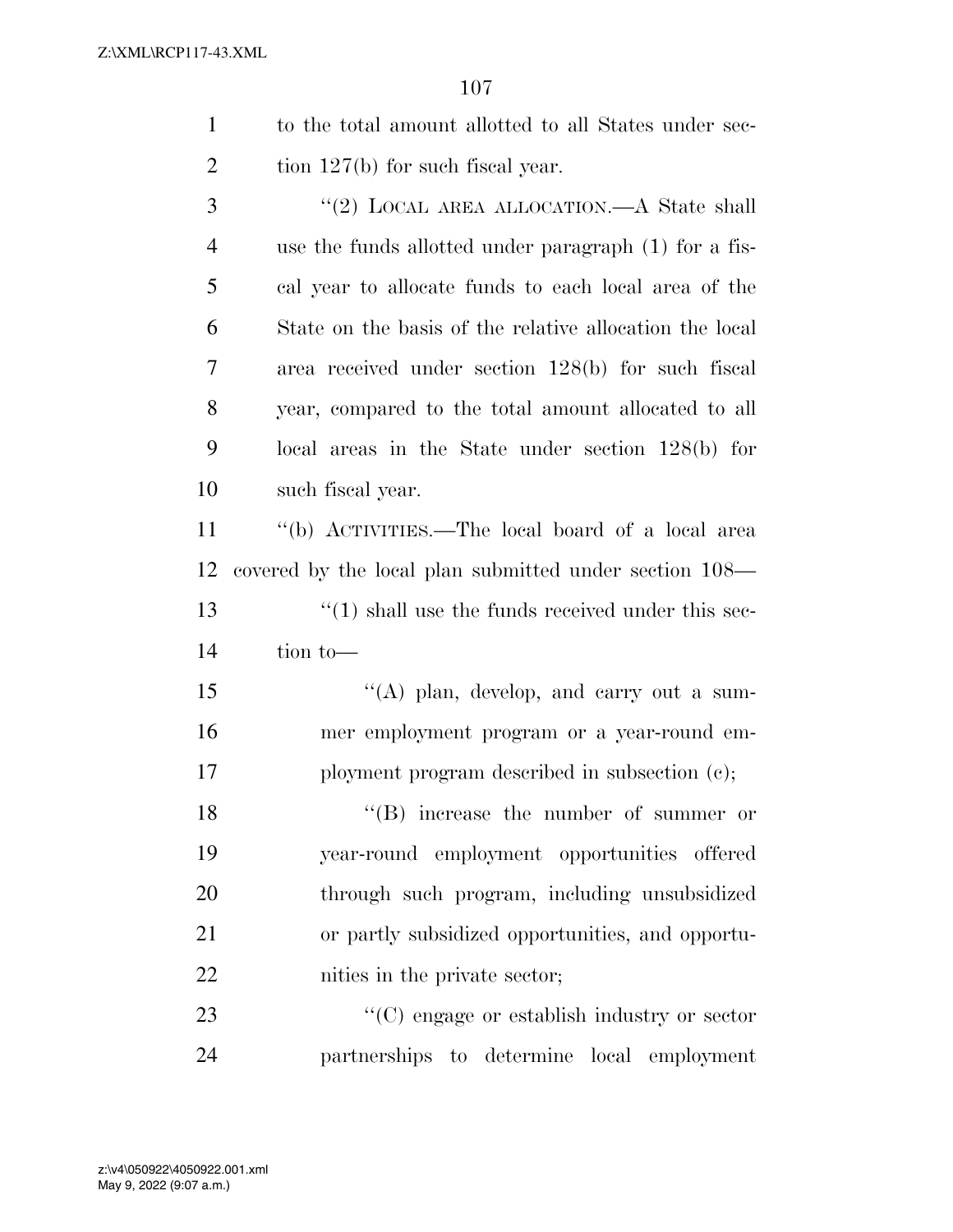| $\mathbf{1}$   | needs to inform the establishment of such a         |
|----------------|-----------------------------------------------------|
| $\overline{2}$ | program; and                                        |
| 3              | "(D) conduct outreach to eligible youth             |
| $\overline{4}$ | and employers; and                                  |
| 5              | $(2)$ may—                                          |
| 6              | $\lq\lq$ use the funds received under this sec-     |
| $\overline{7}$ | tion to develop technology infrastructure, in-      |
| 8              | cluding data and management systems, to sup-        |
| 9              | port such a program;                                |
| 10             | $\lq\lq$ (B) use such funds to enhance the pro-     |
| 11             | gram elements required under subsection $(e)(1)$ ;  |
| 12             | and                                                 |
| 13             | "(C) use not more than 25 percent of such           |
| 14             | funds to subsidize not more than 65 percent of      |
| 15             | the wages of each eligible youth participating in   |
| 16             | such a program.                                     |
| 17             | "(c) SUMMER AND YEAR-ROUND EMPLOYMENT PRO-          |
| 18             | GRAM REQUIREMENTS.—                                 |
| 19             | "(1) PROGRAM ELEMENTS.—A summer employ-             |
| 20             | ment program or a year-round employment program     |
| 21             | described in this subsection shall include the fol- |
| 22             | lowing program elements:                            |
| 23             | "(A) Work-readiness training (including)            |
| 24             | soft skills) and educational programs aligned to    |
| 25             | career pathways for eligible youth to enhance       |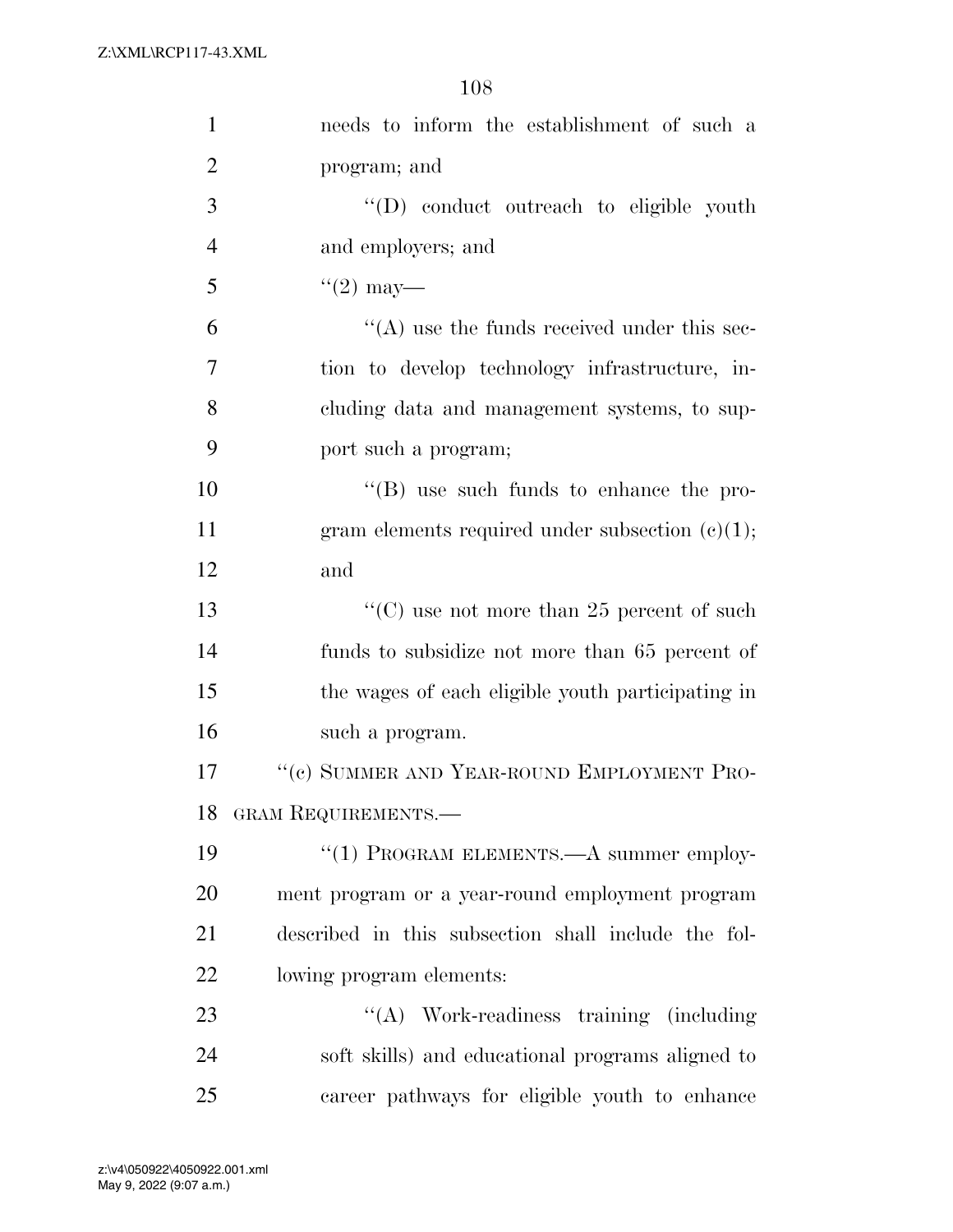| $\mathbf{1}$   | their year-round employment opportunities, in-      |
|----------------|-----------------------------------------------------|
| $\overline{2}$ | cluding digital literacy and online work-readi-     |
| 3              | ness opportunities, as appropriate, and support     |
| $\overline{4}$ | obtaining documentation needed for employ-          |
| 5              | ment, such as identification or licenses.           |
| 6              | $\lq\lq$ (B) Coaching and mentoring services for    |
| 7              | eligible youth participating in the program to      |
| 8              | enhance their summer or year-round employ-          |
| 9              | ment opportunities and encourage completion of      |
| 10             | such opportunities through the program.             |
| 11             | "(C) Coaching and mentoring services for            |
| 12             | employers on how to successfully employ each        |
| 13             | eligible youth participating in the program in      |
| 14             | meaningful work, including providing a safe         |
| 15             | work and training environment for all partici-      |
| 16             | pants, regardless of race, color, disability, age,  |
| 17             | religion, national origin, sexual orientation, or   |
| 18             | gender identity.                                    |
| 19             | "(D) Career exploration, career counseling,         |
| 20             | career planning, and college planning services      |
| 21             | for eligible youth participating in the program.    |
| 22             | "(E) High-quality financial literacy edu-           |
| 23             | cation as described in section $129(b)(2)(D)$ , for |
| 24             | eligible youth participating in the program, in-    |
| 25             | cluding education on the use of credit and fi-      |

May 9, 2022 (9:07 a.m.) z:\v4\050922\4050922.001.xml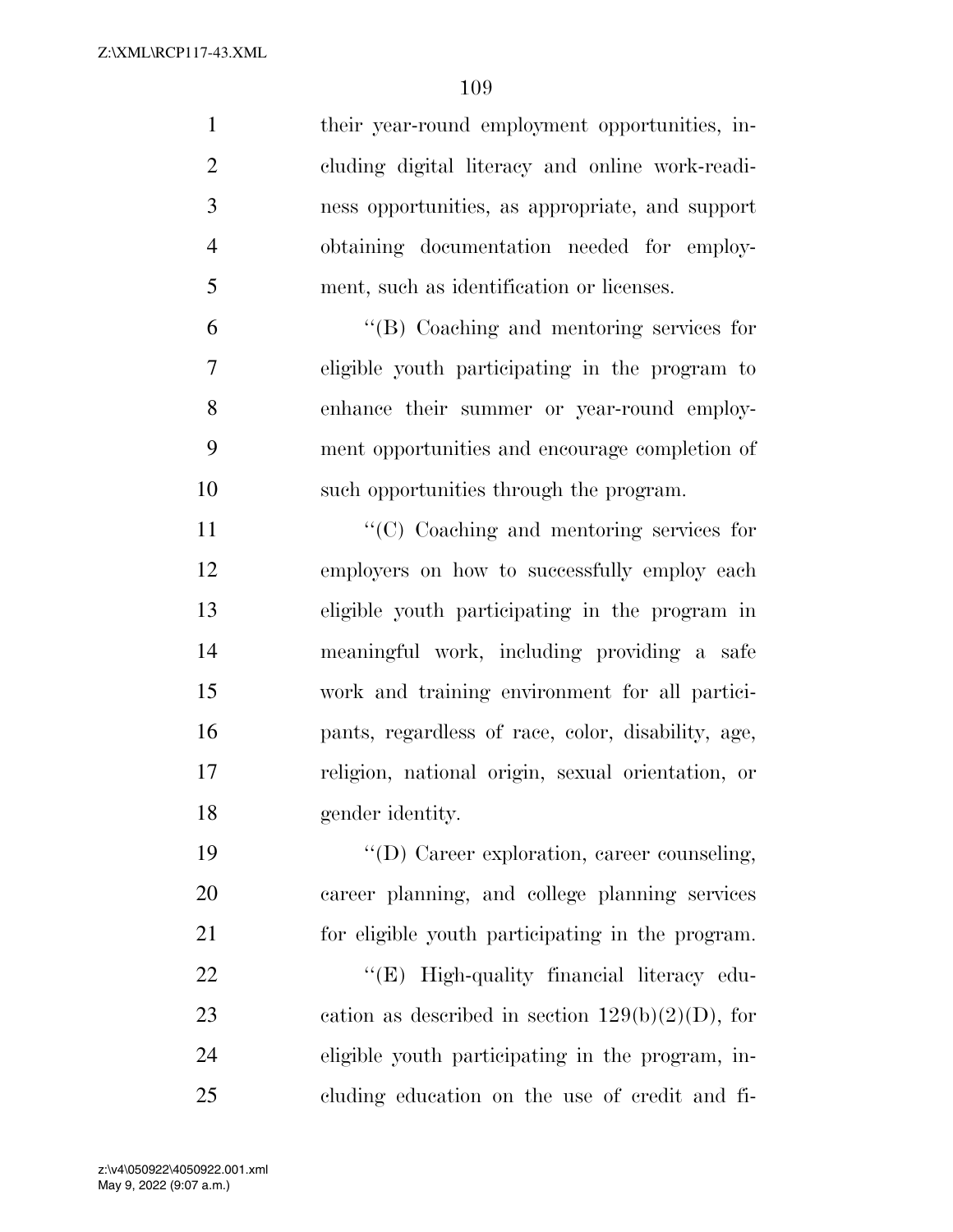| $\mathbf{1}$   | nancing higher education, and access to safe       |
|----------------|----------------------------------------------------|
| $\overline{2}$ | and affordable banking.                            |
| 3              | "(F) Providing supportive services to eligi-       |
| $\overline{4}$ | ble youth, or connecting such youth to sup-        |
| 5              | portive services provided by another entity, to    |
| 6              | enable participation in the program, which may     |
| 7              | include food and nutrition services, and health    |
| 8              | and mental health care supports.                   |
| 9              | "(G) Follow-up services for not less than          |
| 10             | 12 months after the completion of participation,   |
| 11             | as appropriate.                                    |
| 12             | "(H) Integration of services provided by           |
| 13             | the program with youth development programs,       |
| 14             | secondary school programs, career and technical    |
| 15             | education programs, youth workforce invest-        |
| 16             | ment activities under this chapter, and skills     |
| 17             | training programs funded by the State or Fed-      |
| 18             | eral Government, as applicable.                    |
| 19             | "(I) Connecting youth participating in the         |
| 20             | program to providers of youth services, adult      |
| 21             | employment and training services, vocational re-   |
| 22             | habilitation services, adult education and family  |
| 23             | literacy services under title II, career pathways, |
| 24             | postsecondary education, or skills training pro-   |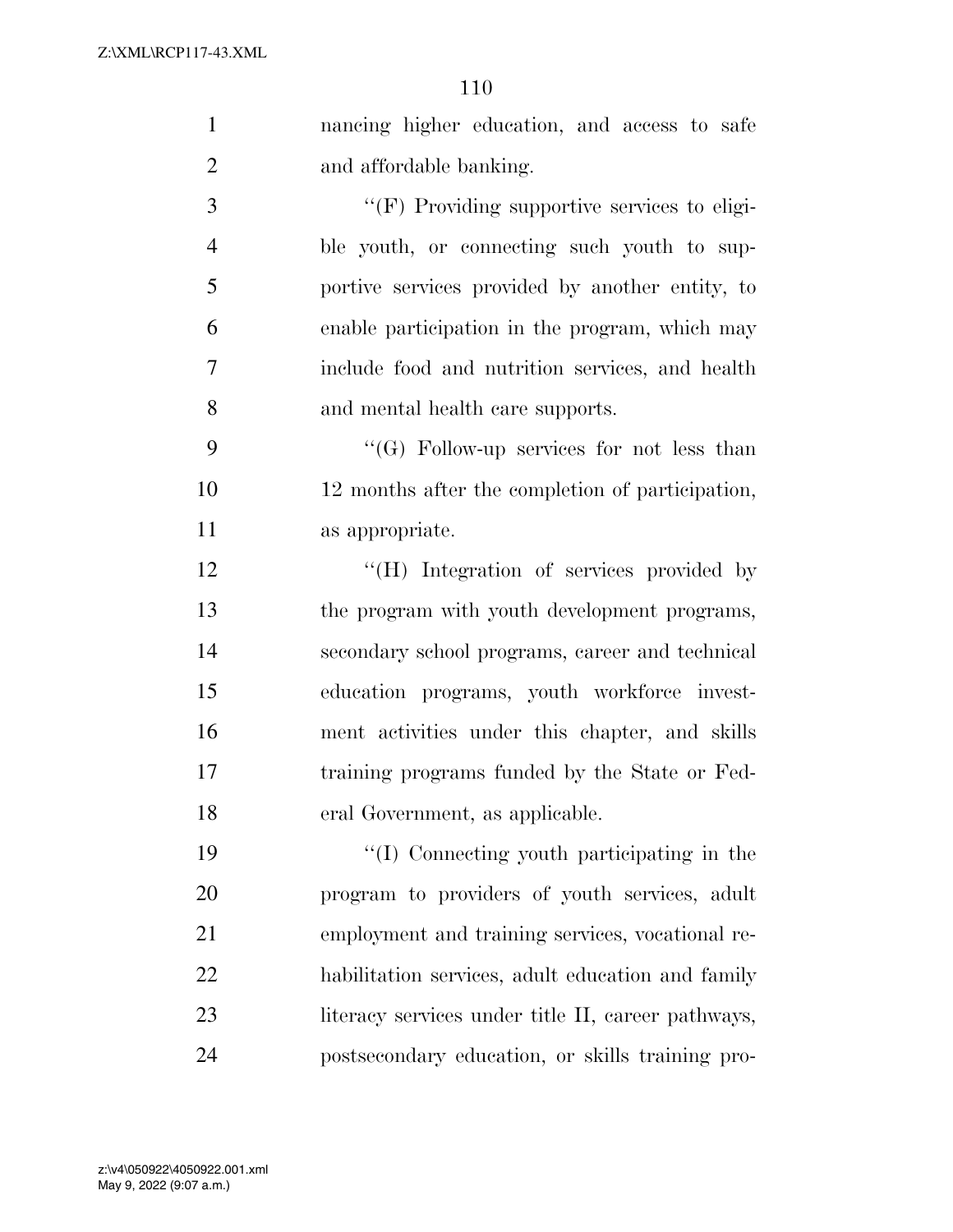| $\mathbf{1}$   | grams funded by the State or Federal Govern-       |
|----------------|----------------------------------------------------|
| $\overline{2}$ | ment, as applicable.                               |
| 3              | "(J) Commitment and support from may-              |
| $\overline{4}$ | ors or county executives to support the execu-     |
| 5              | tion of the program.                               |
| 6              | $``(2)$ PROGRAM DESIGN.—                           |
| 7              | "(A) SUMMER EMPLOYMENT PROGRAM.-                   |
| 8              | In addition to the program elements described      |
| 9              | in paragraph (1), a summer employment pro-         |
| 10             | gram described in this subsection shall be a       |
| 11             | program that matches eligible youth partici-       |
| 12             | pating in such program with an appropriate         |
| 13             | employer (based on factors including the needs     |
| 14             | of the employer and the age, skill, and aspira-    |
| 15             | tions of the eligible youth) for high-quality sum- |
| 16             | mer employment, which—                             |
| 17             | "(i) may not be less than 4 weeks;                 |
| 18             | and                                                |
| 19             | "(ii) may not pay less than the great-             |
| 20             | er of the applicable Federal, State, or local      |
| 21             | minimum wage.                                      |
| 22             | YEAR-ROUND EMPLOYMENT<br>$\lq\lq (B)$<br>PRO-      |
| 23             | GRAM.—In addition to the program elements          |
| 24             | described in paragraph $(1)$ , a year-round em-    |
| 25             | ployment program described in this subsection      |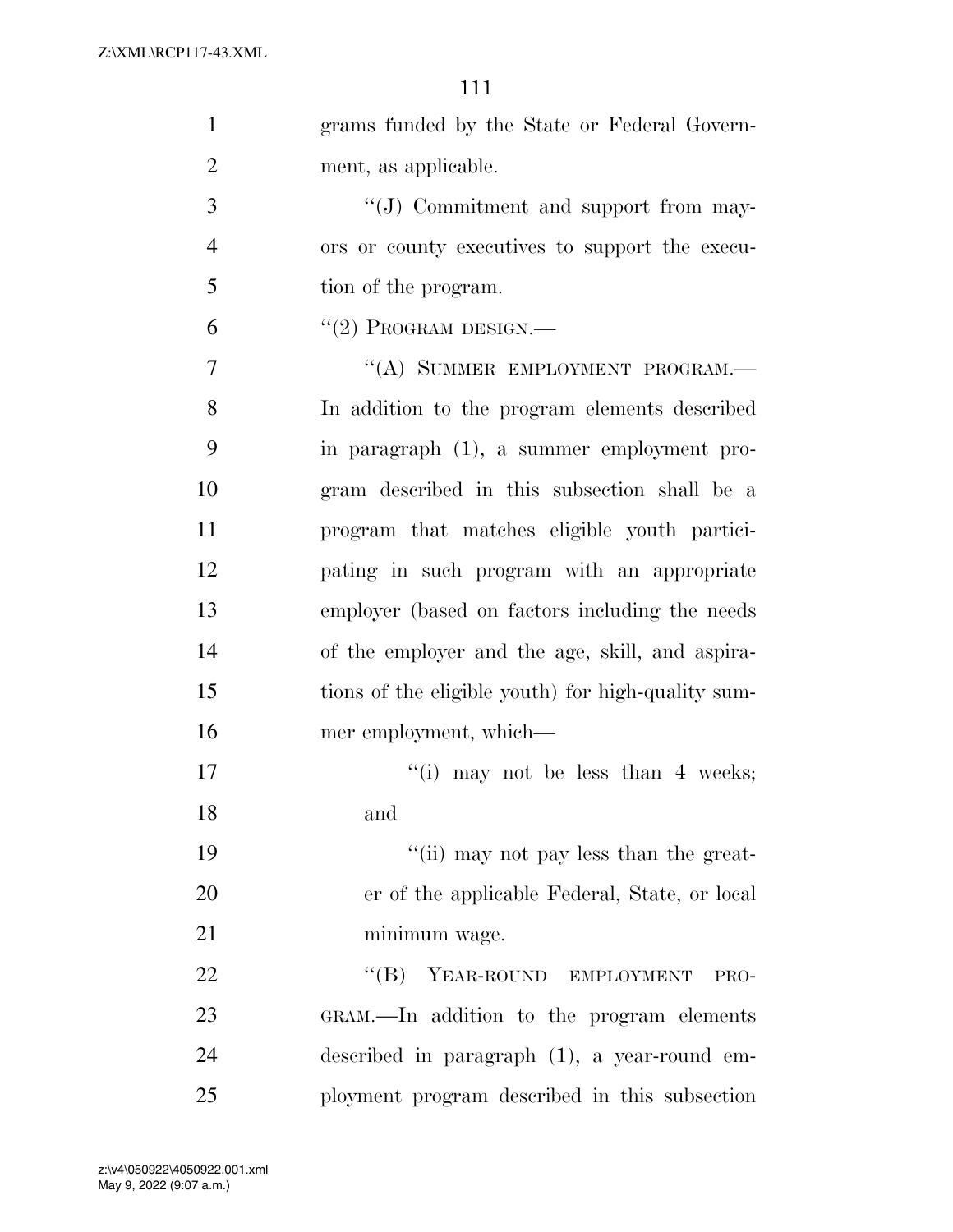| $\mathbf{1}$   | shall be a program that matches each eligible           |
|----------------|---------------------------------------------------------|
| $\overline{2}$ | youth participating in the program with an ap-          |
| 3              | propriate employer, based on factors (including         |
| $\overline{4}$ | the needs of the employer and the age, skill,           |
| 5              | and informed aspirations of the participant) for        |
| 6              | high-quality, year-round employment, which—             |
| 7              | "(i) may not be less than 180 days                      |
| 8              | and more than 1 year;                                   |
| 9              | "(ii) may not pay less than the great-                  |
| 10             | er of the applicable Federal, State, or local           |
| 11             | minimum wage; and                                       |
| 12             | "(iii) may not employ the eligible                      |
| 13             | youth for less than 20 hours per week.                  |
| 14             | "(3) PRIORITY.—In carrying out a summer em-             |
| 15             | ployment program or a year-round employment pro-        |
| 16             | gram receiving assistance under this section, a local   |
| 17             | area shall give priority to year-round employment       |
| 18             | opportunities offered under such program—               |
| 19             | "(A) in existing or emerging high-skill,                |
| 20             | high-wage, or in-demand industry sectors or oc-         |
| 21             | cupations; or                                           |
| 22             | $\lq\lq$ that meet community needs in the               |
| 23             | public, private, or nonprofit sector.                   |
| 24             | "(d) PERFORMANCE ACCOUNTABILITY.-For each               |
| 25             | local board carrying out a summer or year-round employ- |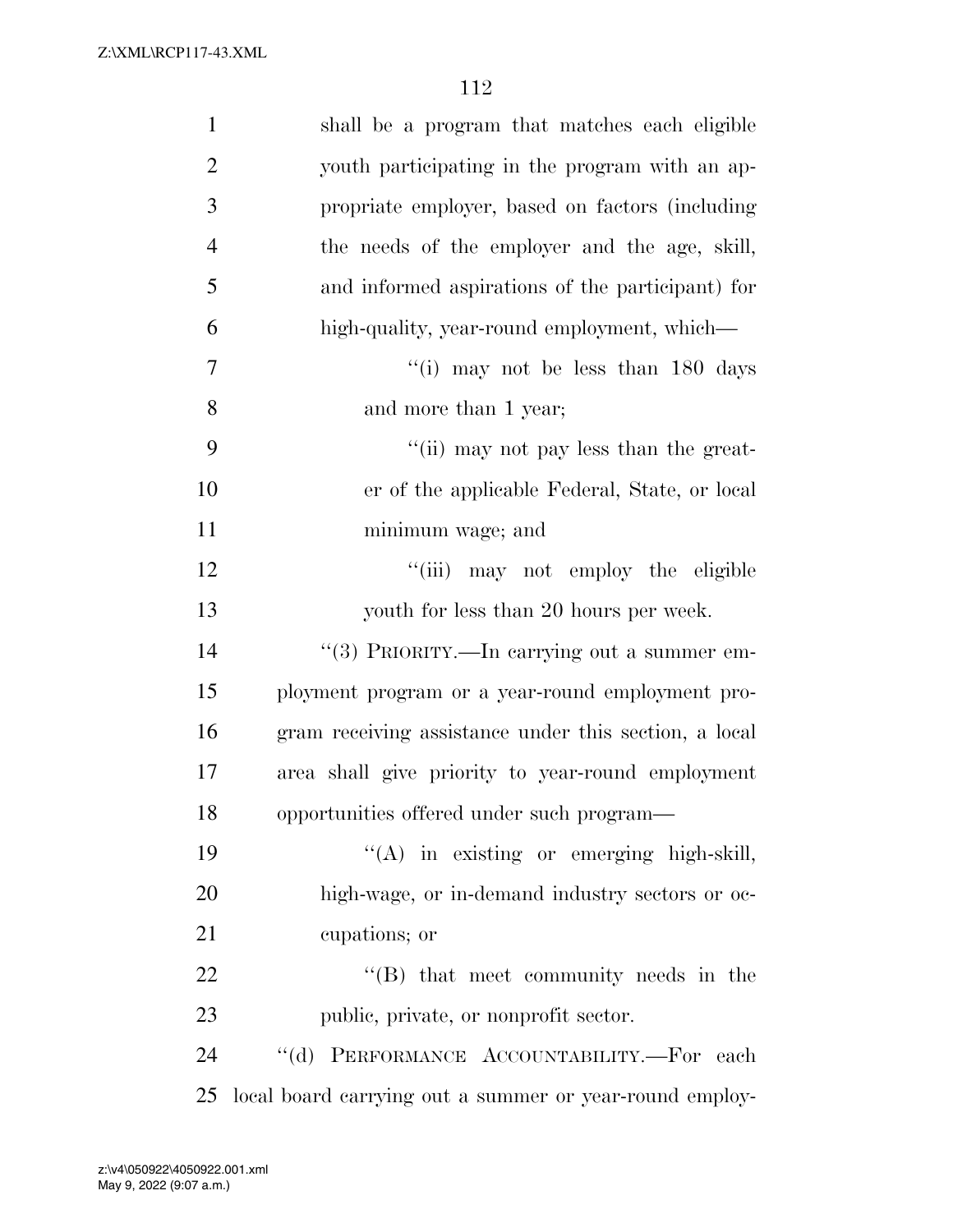|                | 113                                                            |
|----------------|----------------------------------------------------------------|
| 1              | ment program receiving assistance under this section, the      |
| 2              | primary indicators of performance, with respect to each        |
| 3              | such program, shall include—                                   |
| $\overline{4}$ | $(1)$ the performance metrics described<br>$\operatorname{in}$ |
| 5              | clause (i)(VI), and subparagraphs (I) and (II) of              |
| 6              | clause (ii), of section $116(b)(2)(A);$                        |
| 7              | $"(2)$ the percentage of eligible youth completing             |
| 8              | the summer or year-round program, as applicable;               |
| 9              | and                                                            |
| 10             | $\lq(3)$ the percentage of youth having partici-               |
| 11             | pated in work-based learning.                                  |
| 12             | $``$ (e) REPORTS.—                                             |
| 13             | "(1) IN GENERAL.—In addition to information                    |
| 14             | required as part of the State performance report de-           |
| 15             | scribed in section $116(d)(2)$ , each State shall include      |
| 16             | for each summer and year round employment pro-                 |
| 17             | gram receiving assistance under this section-                  |
| 18             | $\lq\lq$ the number of eligible youth partici-                 |
| 19             | pating in the program who complete a summer                    |
| 20             | employment opportunity or a year-round em-                     |
| 21             | ployment opportunity through the program;                      |
| 22             | "(B) the average cost per participant to                       |
| 23             | develop or expand such program, and the activi-                |
| 24             | ties and services, and supportive services pro-                |
| 25             | vided under such program;                                      |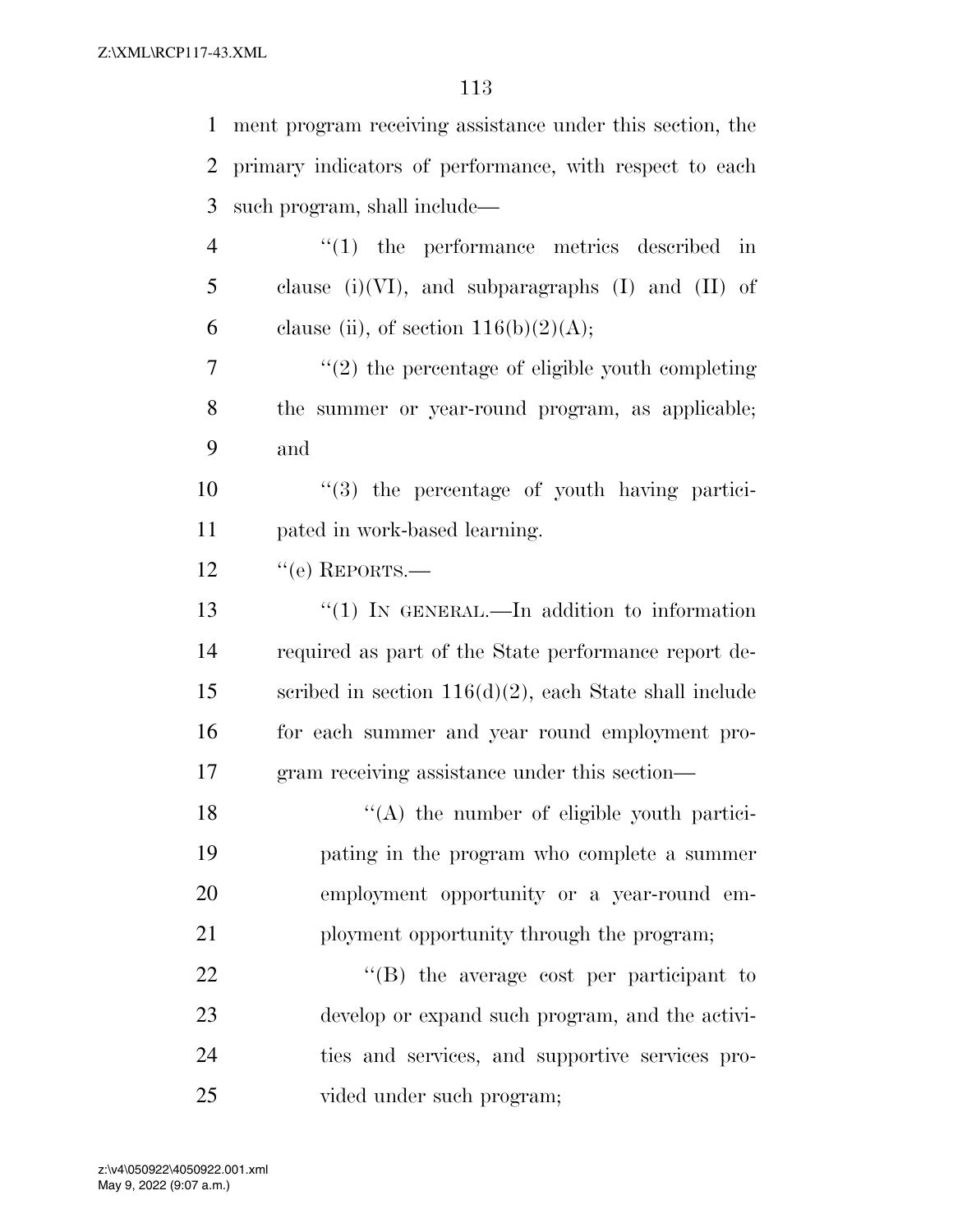| $\mathbf{1}$   | "(C) the number of eligible youth partici-         |
|----------------|----------------------------------------------------|
| $\overline{2}$ | pating in such program and accessing services      |
| 3              | as described in subparagraph $(B)$ ;               |
| $\overline{4}$ | "(D) the number of youth participants re-          |
| 5              | ceiving a subsidized wage, and the total amount    |
| 6              | and source of each such subsidy, including the     |
| 7              | average amount of the subsidy covered by funds     |
| 8              | received under this section;                       |
| 9              | "(E) the average number of hours and               |
| 10             | weeks worked and the average amount of wages       |
| 11             | earned by eligible youth participating in the      |
| 12             | program;                                           |
| 13             | $\lq\lq(F)$ the average number of hours spent      |
| 14             | $on$ —                                             |
| 15             | "(i) recruitment and retention strate-             |
| 16             | gies; and                                          |
| 17             | "(ii) support for participating youth,             |
| 18             | such as time management, career planning,          |
| 19             | and financial literacy training;                   |
| 20             | "(G) the percent of eligible youth partici-        |
| 21             | pating in the program that are placed in—          |
| 22             | "(i) an employment opportunity in the              |
| 23             | nonprofit sector;                                  |
| 24             | $\lq(\mathbf{ii})$<br>an employment opportunity in |
| 25             | the public sector; and                             |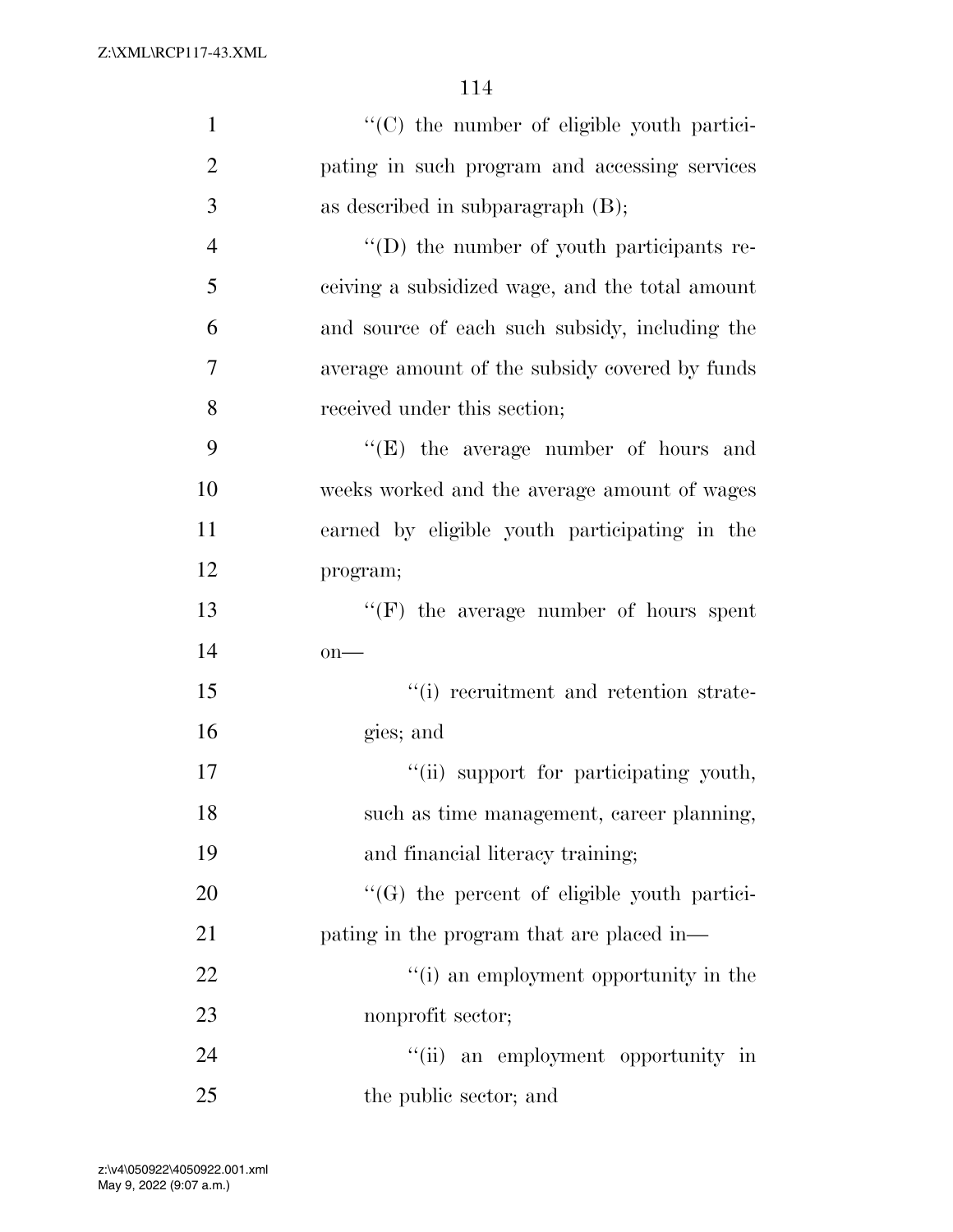| $\mathbf{1}$   | "(iii) an employment opportunity in                           |
|----------------|---------------------------------------------------------------|
| $\overline{2}$ | the for-profit sector; and                                    |
| 3              | $\rm ^{\prime \prime}(H)$ any other information that the Sec- |
| $\overline{4}$ | retary of Labor determines necessary to mon-                  |
| 5              | itor the effectiveness of the summer or year-                 |
| 6              | round employment program.                                     |
| 7              | "(2) DISAGGREGATION.—The information re-                      |
| 8              | quired to be reported under subparagraphs $(A)$ , $(B)$ ,     |
| 9              | and $(G)$ of paragraphs $(1)$ shall be disaggregated by       |
| 10             | race, ethnicity, sex, age, and the subpopulations of          |
| 11             | eligible youth (as defined in section 3).".                   |
| 12             | <b>CHAPTER 3-ADULT AND DISLOCATED</b>                         |
|                |                                                               |
| 13             | WORKER EMPLOYMENT AND TRAIN-                                  |
| 14             | <b>ING ACTIVITIES</b>                                         |
| 15             | SEC. 241. WITHIN STATE ALLOCATIONS.                           |
| 16             | Section $133(b)(2)$ (29 U.S.C. $3173(b)(2)$ ) is amend-       |
| 17             | $ed$ —                                                        |
| 18             | $(1)$ in subparagraph $(A)(iii)$ , by striking "The           |
| 19             | term, used with respect to fiscal year $2013$ or $2014$ ,     |
| 20             | means a percentage of the amount allocated to local           |
| 21             | areas under paragraphs $(2)(A)$ and $(3)$ of section          |
| 22             | 133(b) of the Workforce Investment Act of 1998 (as            |
| 23             | in effect on the day before the date of enactment of          |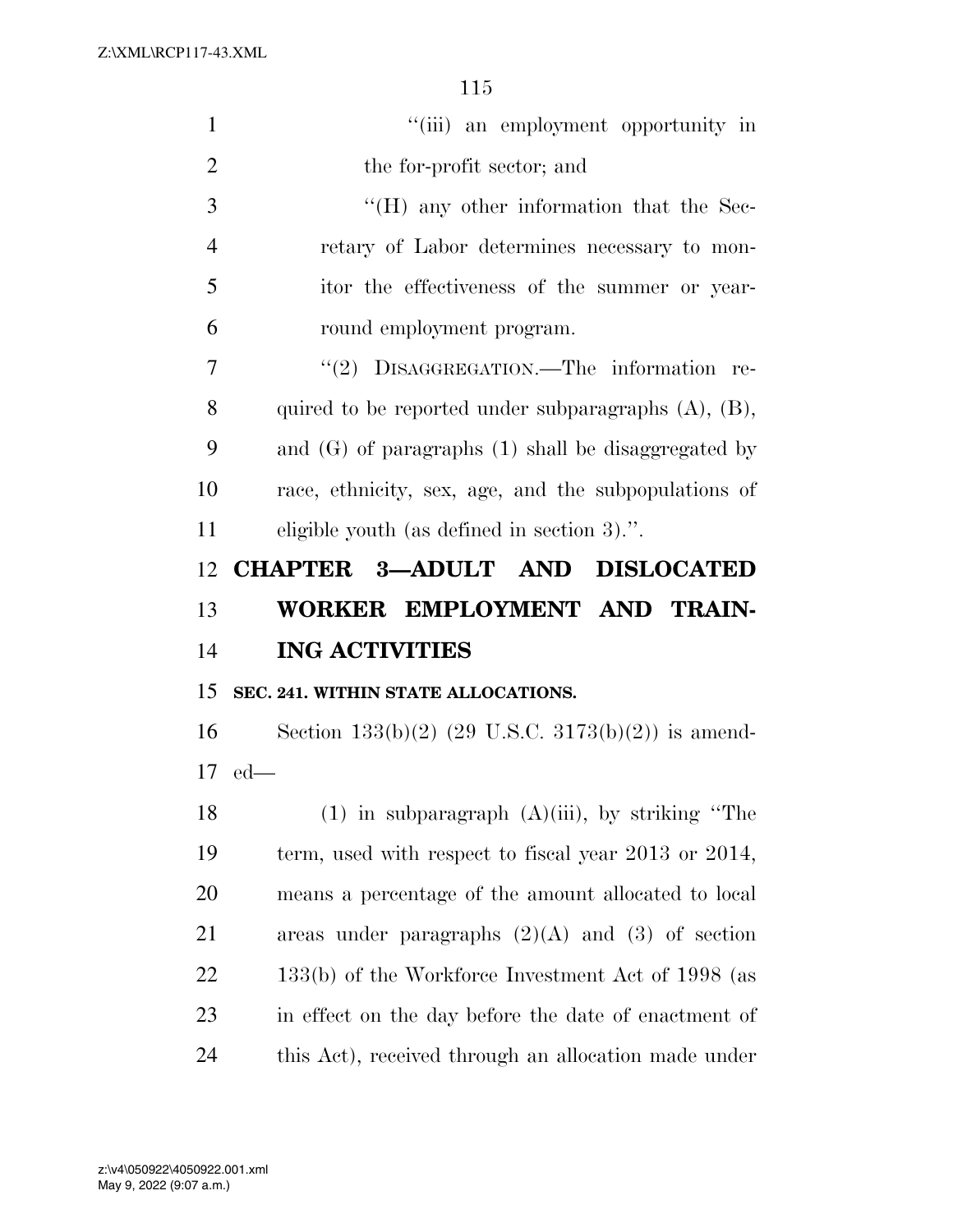| $\mathbf{1}$   | paragraph $(2)(A)$ or $(3)$ of that section for fiscal |
|----------------|--------------------------------------------------------|
| $\overline{2}$ | year 2013 or 2014, respectively."; and                 |
| 3              | $(2)$ in subparagraph $(B)(iv)$ , by striking "The     |
| $\overline{4}$ | term, used with respect to fiscal year 2014, means     |
| 5              | a percentage of the amount allocated to local areas    |
| 6              | under section $133(b)(2)(B)$ of the Workforce Invest-  |
| 7              | ment Act of 1998 (as in effect on the day before the   |
| 8              | date of enactment of this Act), received through an    |
| 9              | allocation made under that section for fiscal year     |
| 10             | $2014."$ .                                             |
| 11             | SEC. 242. USE OF FUNDS FOR EMPLOYMENT AND TRAINING     |
| 12             | <b>ACTIVITIES.</b>                                     |
|                |                                                        |
| 13             | REQUIRED STATEWIDE EMPLOYMENT<br>(a)<br><b>AND</b>     |
| 14             | TRAINING ACTIVITIES.-                                  |
| 15             | (1)<br>STATEWIDE<br>RAPID RESPONSE<br>ACTIVI-          |
| 16             | $134(a)(2)(A)(ii)$ (29<br>TIES.—Section<br>U.S.C.      |
| 17             | $3174(a)(2)(A(ii))$ is amended by striking ", and      |
| 18             | section $133(a)(2)$ of the Workforce Investment Act    |
| 19             | of 1998 (as in effect on the day before the date of    |
| 20             | enactment of this Act)".                               |
| 21             | (2) STATEWIDE EMPLOYMENT AND TRAINING                  |
| 22             | ACTIVITIES.—Section $134(a)(2)(B)(i)$ (29 U.S.C.       |
| 23             | $3174(a)(2)(B)$ is amended by striking subclauses      |
| 24             | (III) and (IV) and inserting the following:            |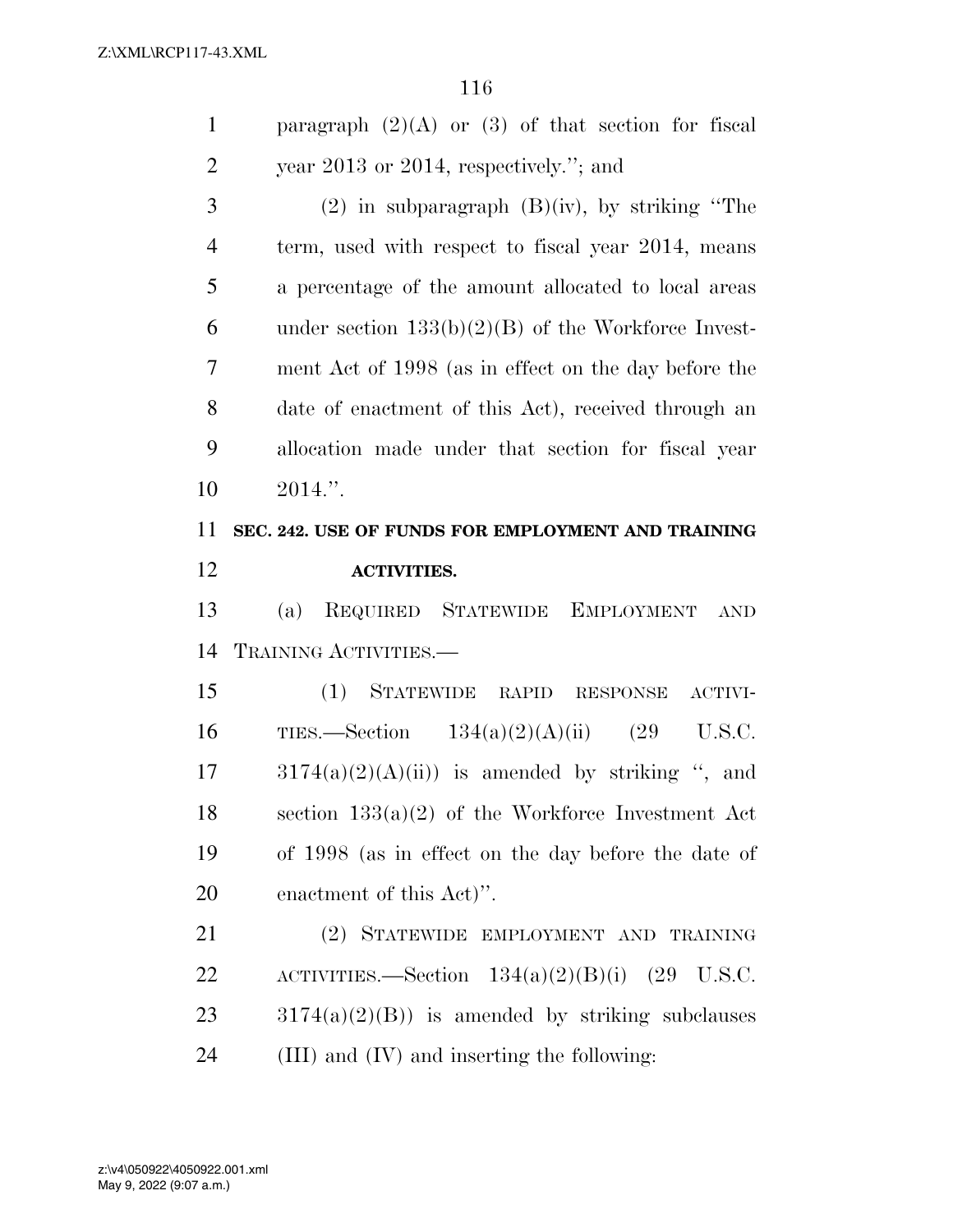| $\mathbf{1}$   | "(III) local areas by providing in-   |
|----------------|---------------------------------------|
| $\overline{2}$ | formation on and support for the ef-  |
| 3              | fective development, convening, and   |
| $\overline{4}$ | implementation of industry or sector  |
| 5              | partnerships described in subsection  |
| 6              | (c)(5);                               |
| $\overline{7}$ | "(IV) local areas for carrying out    |
| 8              | career pathway development efforts,   |
| 9              | which may include alignment and co-   |
| 10             | ordination efforts with career<br>and |
| 11             | technical education programs of       |
| 12             | study; and                            |
| 13             | "(V) local areas, one-stop opera-     |
| 14             | tors, one-stop partners, and eligible |
| 15             | providers, including for—             |
| 16             | $\lq\lq$ (aa) the continuous devel-   |
| 17             | opment and training of staff on       |
| 18             | strategies for preparing individ-     |
| 19             | uals with barriers to employment      |
| 20             | to enter in-demand industry sec-      |
| 21             | tors or occupations and nontradi-     |
| 22             | tional occupations;                   |
| 23             | "(bb) the development of ex-          |
| 24             | emplary program activities; and       |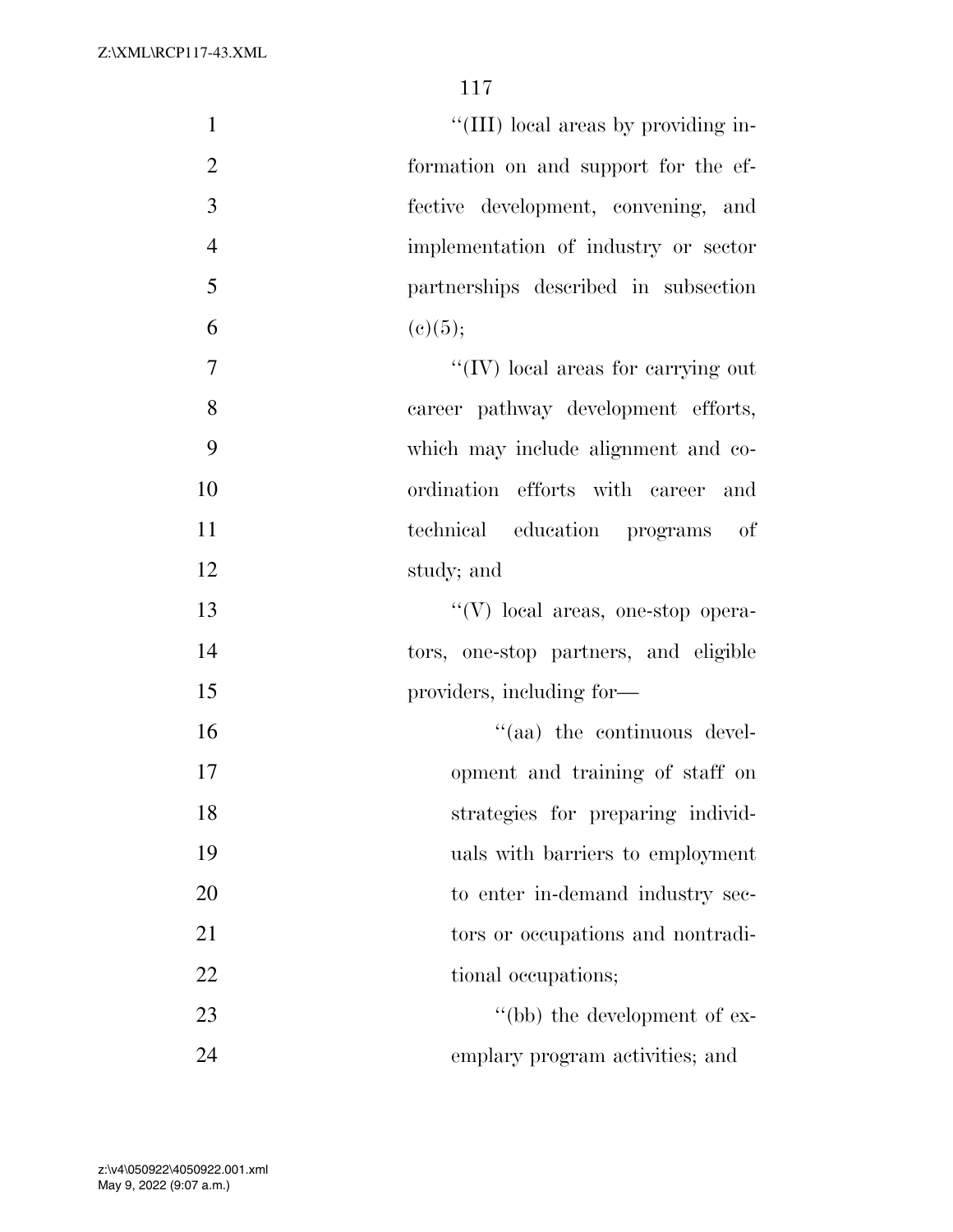| $\mathbf{1}$   | "(cc) the provision of tech-                           |
|----------------|--------------------------------------------------------|
| $\overline{2}$ | nical assistance to local areas                        |
| 3              | that fail to meet local perform-                       |
| $\overline{4}$ | ance accountability measures de-                       |
| 5              | scribed in section $116(e)$ ;".                        |
| 6              | ALLOWABLE STATEWIDE EMPLOYMENT<br>(b)<br><b>AND</b>    |
| 7              | TRAINING ACTIVITIES.—Section $134(a)(3)(A)$ (29 U.S.C. |
| 8              | $3174(a)(3)(A)$ is amended—                            |
| 9              | $(1)$ in clause (ii), by inserting "or bringing evi-   |
| 10             | denced-based programs to scale" after "strategies";    |
| 11             | $(2)$ by amending clause (iii) to read as follows:     |
| 12             | "(iii) the development or identification               |
| 13             | of, and sharing of information (in trans-              |
| 14             | parent, linked, open, and interoperable                |
| 15             | data formats) about, education and train-              |
| 16             | ing programs that—                                     |
| 17             | ``(I)<br>respond to real-time labor                    |
| 18             | market analysis;                                       |
| 19             | $\lq\lq$ (II) utilize direct assessment                |
| 20             | and prior learning assessment to                       |
| 21             | measure and provide credit for prior                   |
| 22             | knowledge, skills, competencies, and                   |
| 23             | experiences;                                           |
| 24             | "(III) evaluate such skills and                        |
| 25             | competencies for adaptability, ensure                  |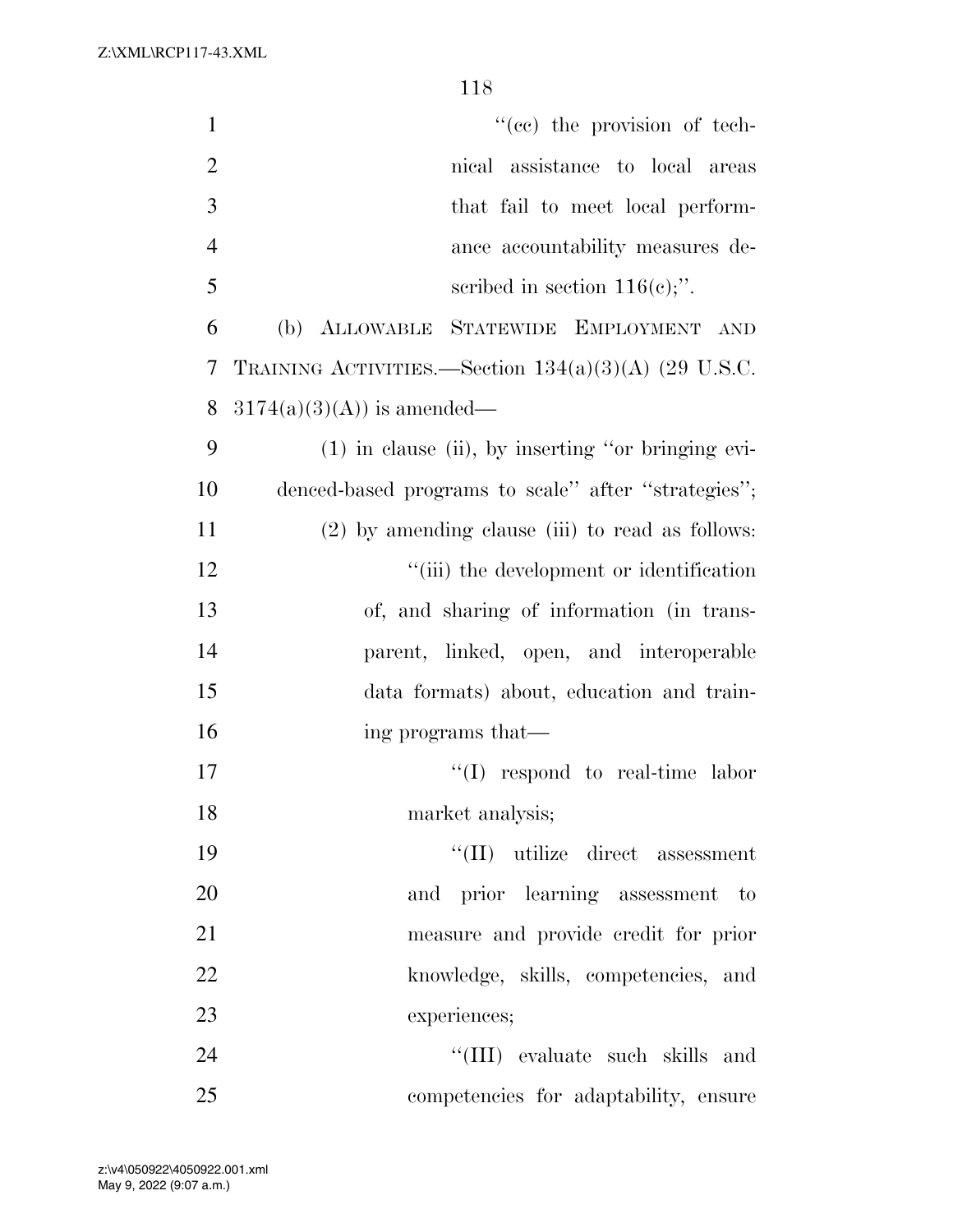| $\mathbf{1}$   | credits are portable and stackable for         |
|----------------|------------------------------------------------|
| $\overline{2}$ | more skilled employment; and                   |
| 3              | $``(IV)$ accelerate course or cre-             |
| $\overline{4}$ | dential completion, and facilitate the         |
| 5              | sharing of information about such              |
| 6              | programs in transparent, linked, open,         |
| $\overline{7}$ | and interoperable data formats;";              |
| 8              | (3) by amending clause (v) to read as follows: |
| 9              | $\lq\lq$ supporting the development of al-     |
| 10             | ternative programs and other activities        |
| 11             | that enhance the choices available to older    |
| 12             | individuals (including options for self-em-    |
| 13             | ployment and other wage-earning activities     |
| 14             | that lead to economic self-sufficiency), and   |
| 15             | enhance skills (such as digital literacy) in   |
| 16             | older individuals;";                           |
| 17             | $(4)$ in clause (viii)(II)—                    |
| 18             | $(A)$ by amending item $(dd)$ to read as fol-  |
| 19             | lows:                                          |
| 20             | "(dd) adult education, lit-                    |
| 21             | eracy, and digital literacy activi-            |
| 22             | ties, including those provided by              |
| 23             | public libraries;";                            |
| 24             | (B) in item (ee), by striking "ex-offenders"   |
| 25             | and inserting "justice-involved individuals";  |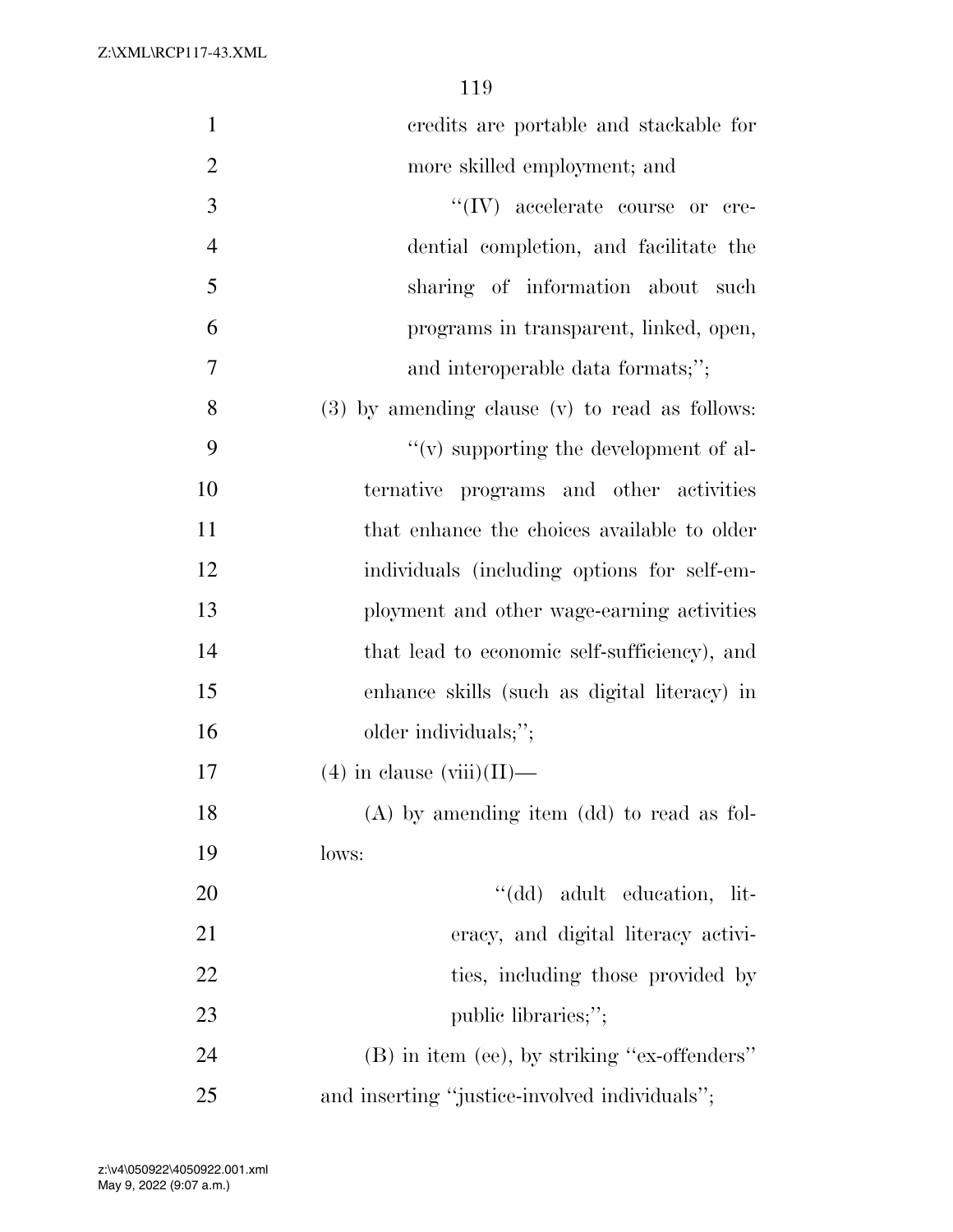| $\mathbf{1}$   | (C) by striking "and" at the end of item          |
|----------------|---------------------------------------------------|
| $\overline{2}$ | $(f\!f);$ and                                     |
| 3              | (D) by adding at the end the following:           |
| $\overline{4}$ | " $(gg)$ programs under the                       |
| 5              | Older Americans Act of 1965 (42)                  |
| 6              | U.S.C. 3001 et seq.) that support                 |
| $\overline{7}$ | employment and economic secu-                     |
| 8              | rity; and                                         |
| 9              | "(hh) State domestic vio-                         |
| 10             | lence coalitions (as defined in                   |
| 11             | section 302 of the Family Vio-                    |
| 12             | lence Prevention and Services                     |
| 13             | Act $(42 \text{ U.S.C. } 10402)$ and trib-        |
| 14             | al coalitions (as defined in sec-                 |
| 15             | tion $40002(a)$ of the Violence                   |
| 16             | Against Women Act of 1994 (34)                    |
| 17             | U.S.C. $12291(a))$ .".                            |
| 18             | (c) REQUIRED LOCAL EMPLOYMENT AND TRAINING        |
| 19             | ACTIVITIES.—                                      |
| 20             | (1) IN GENERAL.—Section $134(c)(1)(A)$ (29        |
| 21             | U.S.C. $3174(e)(1)(A)$ is amended by striking     |
| 22             | clauses (iv) and (v) and inserting the following: |
| 23             | "(iv) to provide supportive services de-          |
| 24             | scribed in paragraph (4) to adults and dis-       |
| 25             | located workers, respectively, through the        |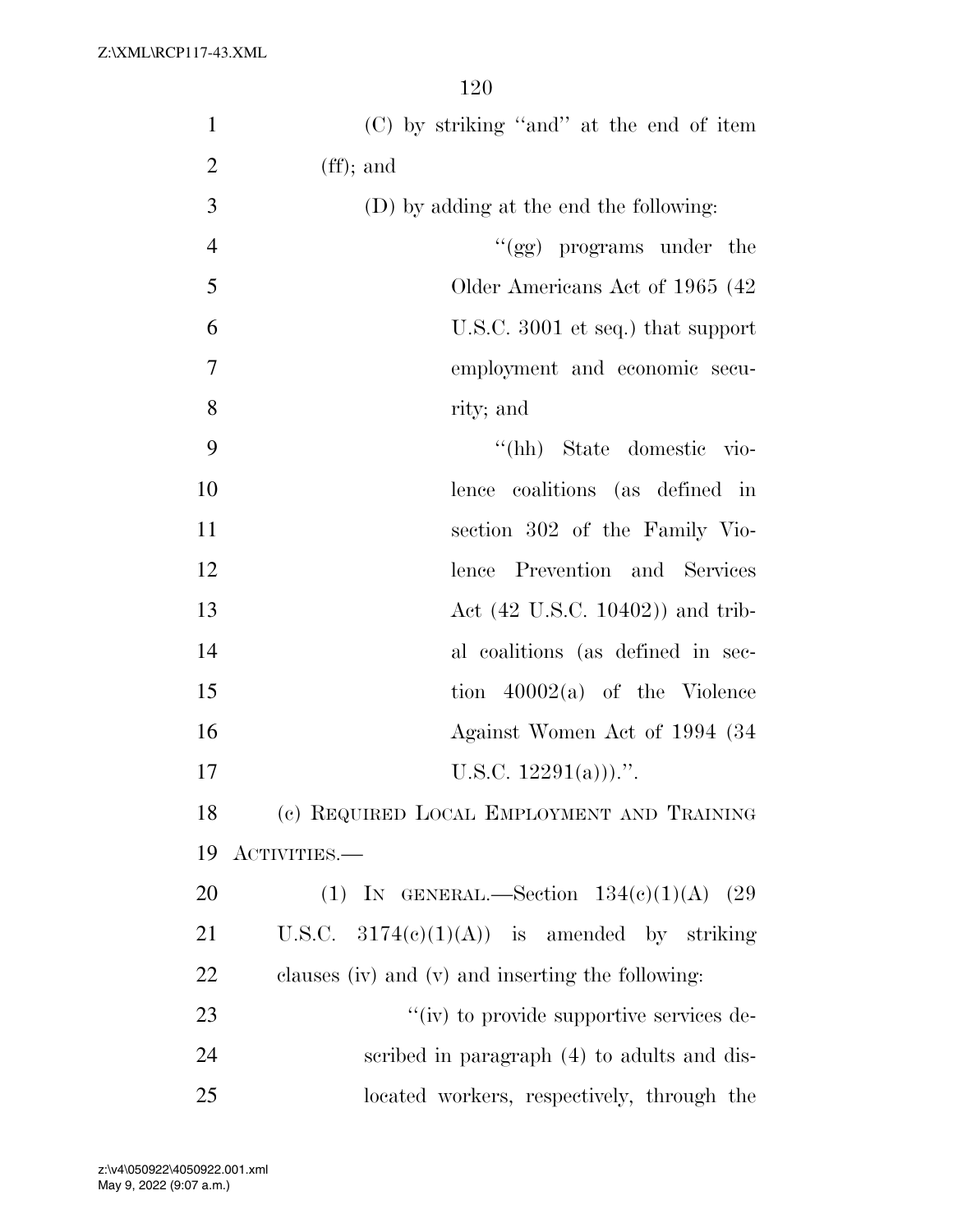| $\mathbf{1}$   | one-stop delivery system in accordance       |
|----------------|----------------------------------------------|
| $\overline{2}$ | with such paragraph;                         |
| 3              | $f'(v)$ to establish and develop relation-   |
| $\overline{4}$ | ships and networks with large and small      |
| 5              | employers and their intermediaries; and      |
| 6              | $\lq\lq$ (vi) to develop, convene, or imple- |
| $\tau$         | ment industry or sector partnerships de-     |
| 8              | scribed in paragraph $(5)$ .".               |
| 9              | (2) CAREER SERVICES.—                        |
| 10             | (A) SERVICES PROVIDED.—Section               |
| 11             | $134(e)(2)(A)$ (29 U.S.C. 3174(e)(2)(A)) is  |
| 12             | amended—                                     |
| 13             | (i) by amending clause (iii) to read as      |
| 14             | follows:                                     |
| 15             | "(iii) initial assessment of skill levels    |
| 16             | (including literacy, digital literacy,       |
| 17             | numeracy, and English language pro-          |
| 18             | ficiency), competencies, abilities, current  |
| 19             | applicable foreign academic and profes-      |
| 20             | sional credentials, guidance and services on |
| 21             | transferring high-skilled foreign certifi-   |
| 22             | cations, and supportive service needs,       |
| 23             | which may include diagnostic testing and     |
| 24             | use of other assessment tools;";             |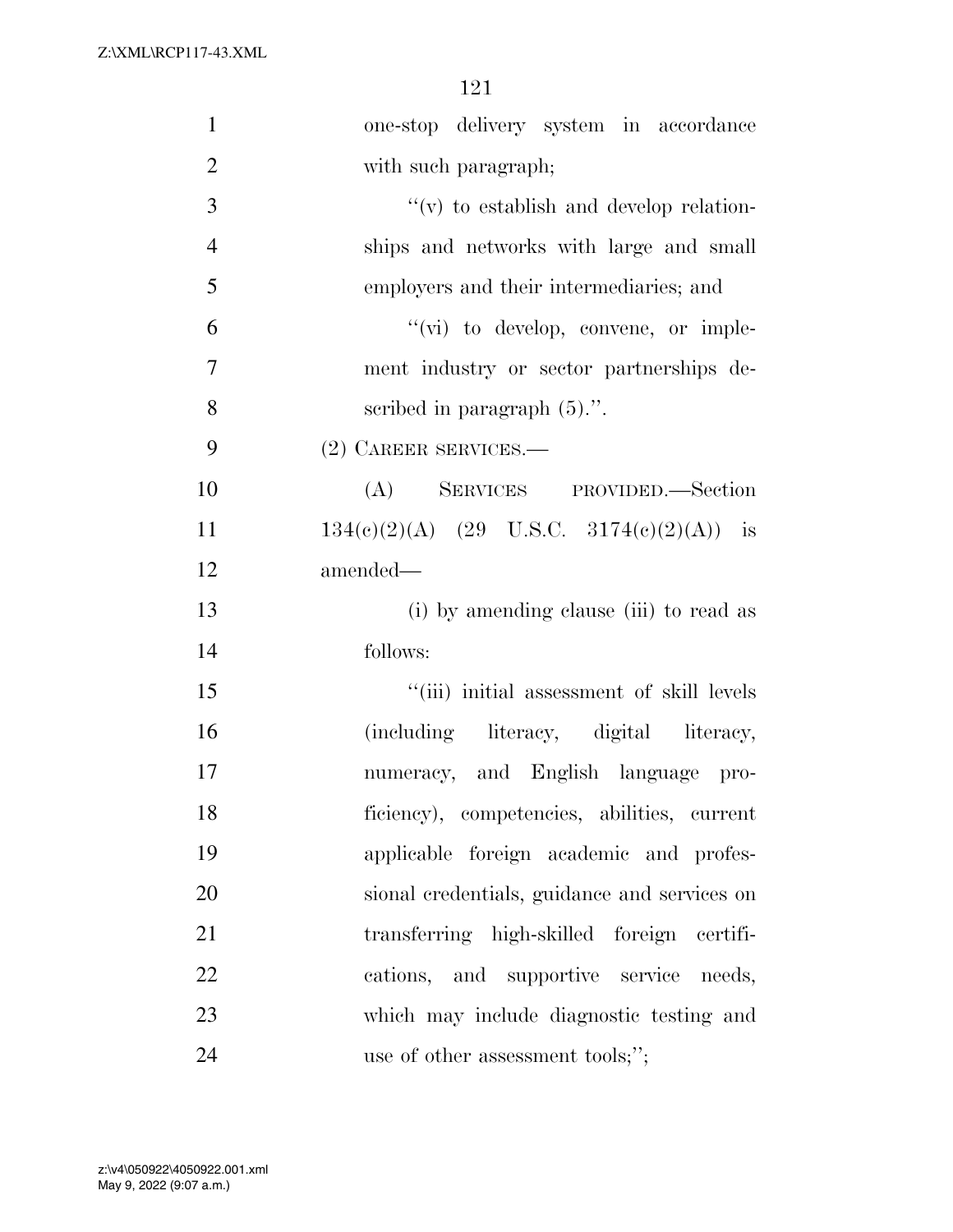| $\mathbf{1}$   | (ii) by amending clause (vi) to read as     |
|----------------|---------------------------------------------|
| $\overline{2}$ | follows:                                    |
| 3              | "(vi) provision of workforce and labor      |
| $\overline{4}$ | market employment statistics information    |
| 5              | and related skills development information, |
| 6              | including the provision of accurate infor-  |
| 7              | mation relating to local, regional, and na- |
| 8              | tional labor market areas, including—       |
| 9              | "(I) job vacancy listings in such           |
| 10             | labor market areas;                         |
| 11             | "(II) information on job skills             |
| 12             | and credentials necessary to obtain         |
| 13             | the jobs described in subclause $(I);$      |
| 14             | and                                         |
| 15             | "(III) information on education             |
| 16             | and skills development programs that        |
| 17             | available for attaining needed<br>are       |
| 18             | skills and credentials for the jobs de-     |
| 19             | scribed in subclause (I), including in-     |
| 20             | formation—                                  |
| 21             | "(aa) on the pathways to                    |
| 22             | such skills and credentials (in-            |
| 23             | cluding information on career               |
| 24             | pathway programs in the local               |
| 25             | area);                                      |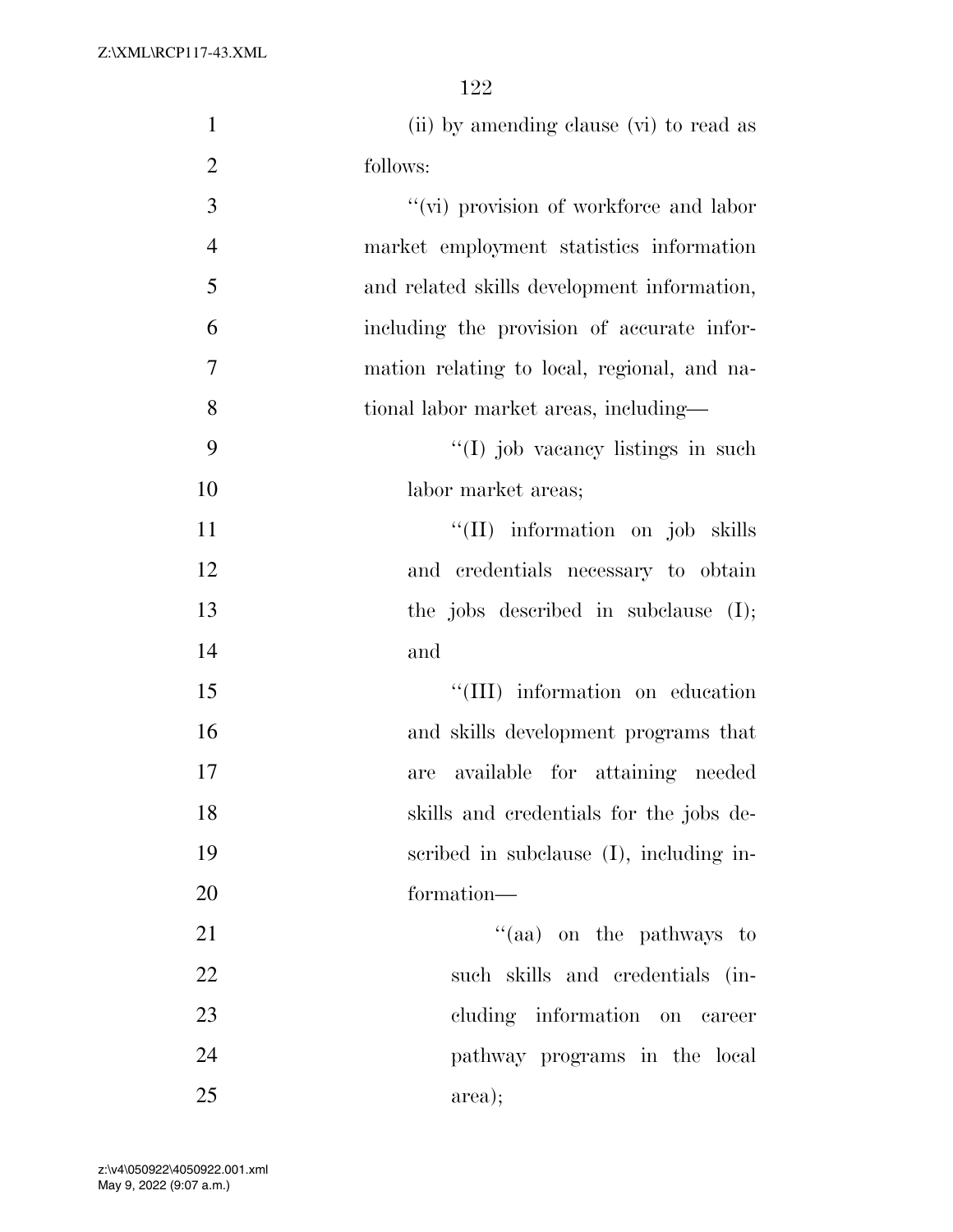| $\mathbf{1}$   | "(bb) on the quality of such                    |
|----------------|-------------------------------------------------|
| $\overline{2}$ | education and training programs,                |
| 3              | consistent with the performance                 |
| $\overline{4}$ | information<br>provided<br>under                |
| 5              | clause (vii); and                               |
| 6              | "(ce) on the comparability of                   |
| 7              | current foreign academic<br>and                 |
| 8              | professional certifications<br>to               |
| 9              | needed skills and credentials; and              |
| 10             | $``(IV)$ information relating to                |
| 11             | local occupations in demand and the             |
| 12             | earnings, skill requirements, and op-           |
| 13             | portunities for advancement for such            |
| 14             | occupations;";                                  |
| 15             | (iii) by amending clause (xi) to read           |
| 16             | as follows:                                     |
| 17             | $\lq\lq$ (xi) assistance in identifying and es- |
| 18             | tablishing eligibility for programs of finan-   |
| 19             | cial aid assistance for training and edu-       |
| 20             | cation programs that are not funded under       |
| 21             | this Act, including Federal financial aid       |
| 22             | under title IV of the Higher Education Act      |
| 23             | of 1965 (20 U.S.C. 1070 et seq.) and            |
| 24             | through State-funded education and train-       |
| 25             | ing programs;";                                 |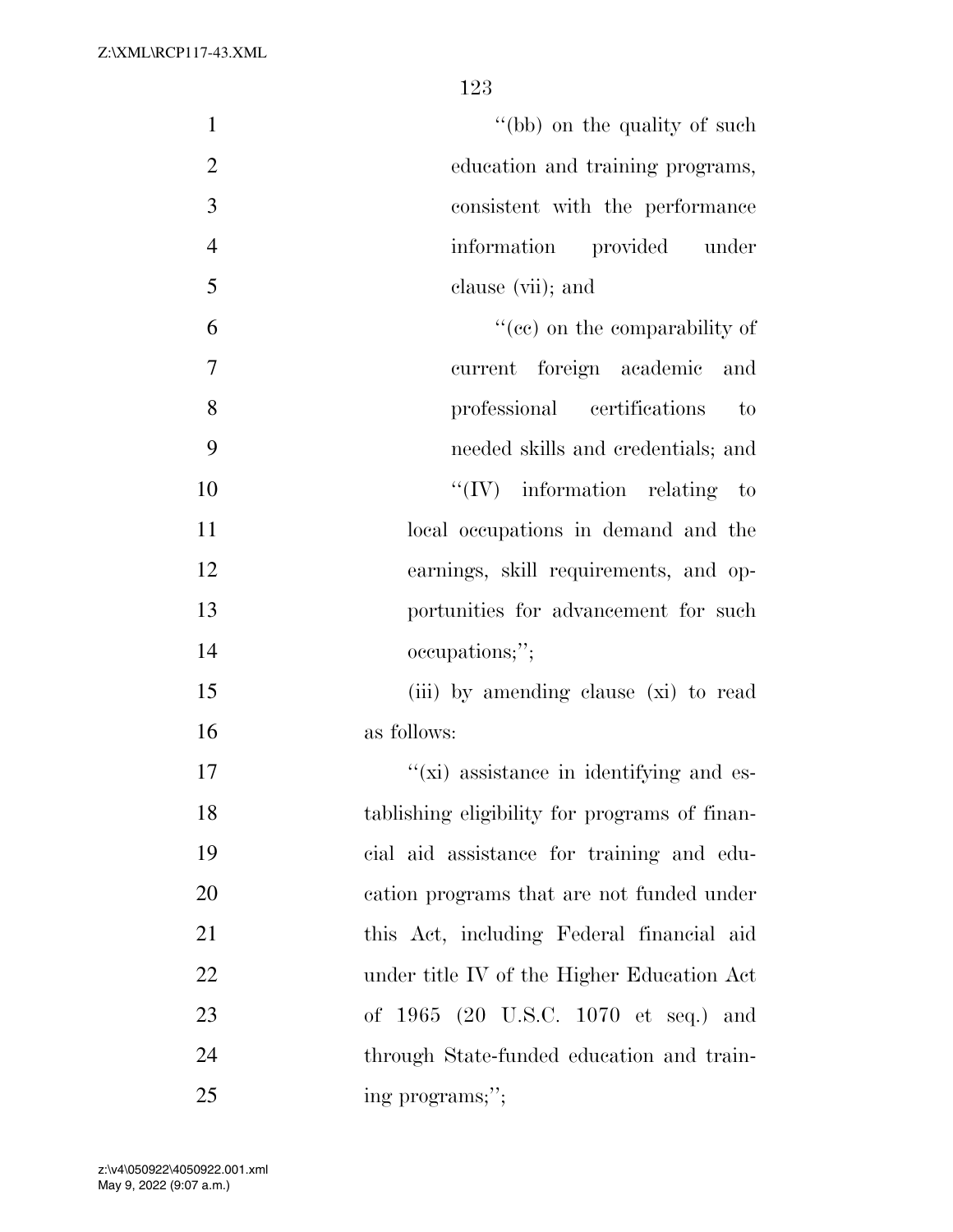| $\mathbf{1}$   | (iv) in clause (xii), by striking sub-      |
|----------------|---------------------------------------------|
| $\mathfrak{2}$ | clauses (IV) through (XI) and inserting     |
| 3              | the following:                              |
| $\overline{4}$ | "(IV) individual counseling, in-            |
| 5              | cluding career counseling;                  |
| 6              | $\lq\lq (V)$ career planning;               |
| 7              | "(VI) assessment and develop-               |
| 8              | ment of employability skills, including     |
| 9              | development of learning skills, com-        |
| 10             | munication skills, interviewing skills,     |
| 11             | punctuality, and professional conduct,      |
| 12             | to prepare individuals for unsub-           |
| 13             | sidized employment or training;             |
| 14             | "(VII) financial literacy services,         |
| 15             | such as the activities described in sec-    |
| 16             | tion $129(b)(2)(D);$                        |
| 17             | "(VIII) out-of-area job search as-          |
| 18             | sistance and relocation assistance; or      |
| 19             | "(IX) English language acquisi-             |
| 20             | tion and integrated education and           |
| 21             | training programs; and"; and                |
| 22             | $(v)$ in clause (xiii), by inserting "and   |
| 23             | options for further skill upgrading and ca- |
| 24             | reer advancement" after "the workplace".    |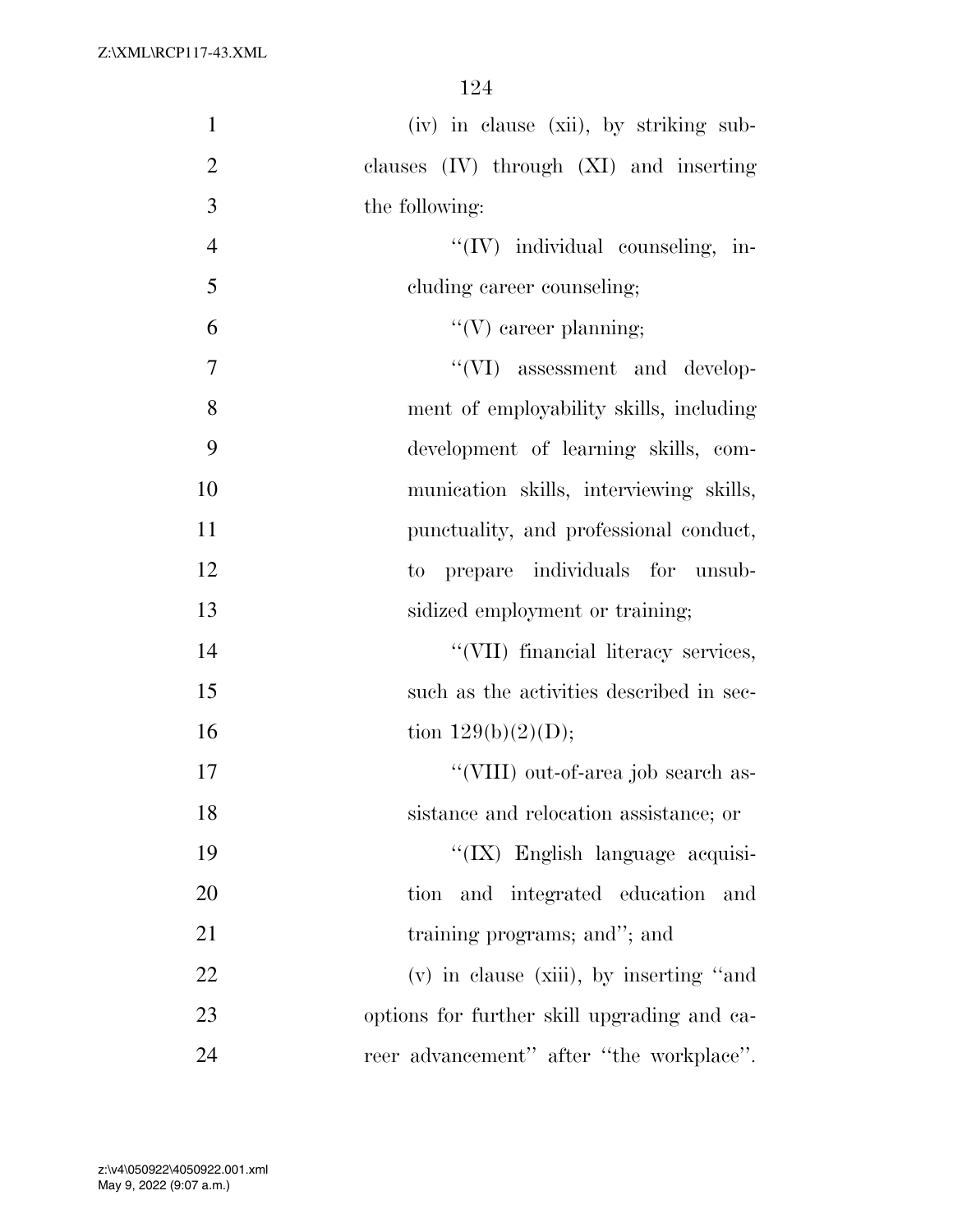| $\mathbf{1}$   | (B) USE OF PREVIOUS ASSESSMENTS.-                |
|----------------|--------------------------------------------------|
| $\overline{2}$ | Subparagraph (B) of section $134(c)(2)$ (29      |
| 3              | U.S.C. $3174(c)(2)$ is amended to read as fol-   |
| $\overline{4}$ | lows:                                            |
| 5              | "(B) USE OF PREVIOUS ASSESSMENTS. $-A$           |
| 6              | one-stop operator or one-stop partner shall not  |
| 7              | be required to conduct a new interview, evalua-  |
| 8              | tion, or assessment of a participant under sub-  |
| 9              | paragraph $(A)(xii)$ if the one-stop operator or |
| 10             | one-stop partner determines that it is—          |
| 11             | "(i) appropriate to use a recent inter-          |
| 12             | view, evaluation, or assessment of the par-      |
| 13             | ticipant conducted for another education or      |
| 14             | training program; and                            |
| 15             | "(ii) using such recent interview, eval-         |
| 16             | uation, or assessment may accelerate eligi-      |
| 17             | bility determination or facilitate enrollment    |
| 18             | in a training program for which such par-        |
| 19             | ticipant has been selected.".                    |
| 20             | (C) DELIVERY OF SERVICES.—Subpara-               |
| 21             | graph (C) of section $134(e)(2)$ (29 U.S.C.      |
| 22             | $3174(e)(2)$ is amended by inserting "or com-    |
| 23             | munity-based organizations to serve individuals  |
| 24             | with barriers to employment," after "nonprofit"  |
| 25             | service providers,".                             |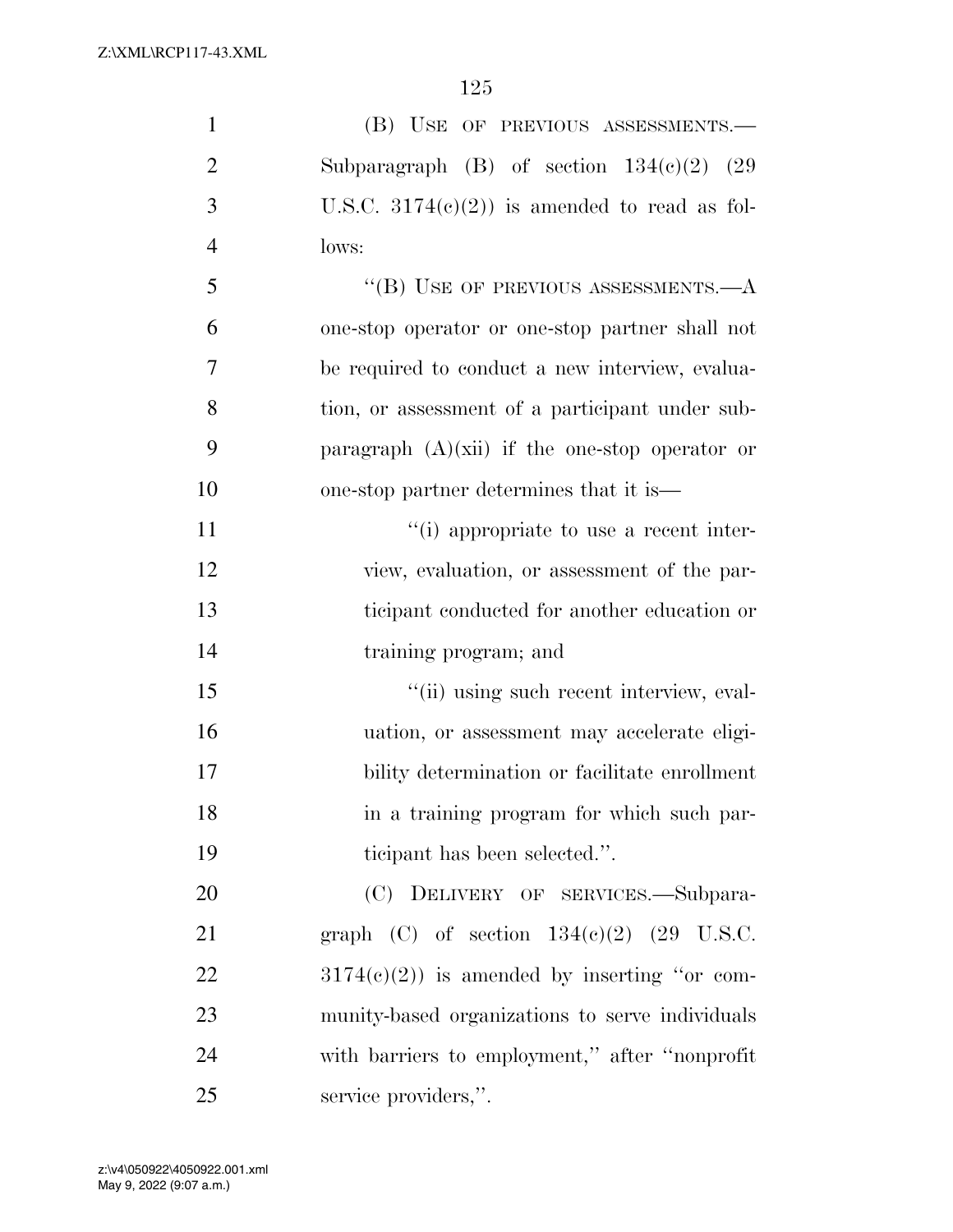| $\mathbf{1}$   | (3) TRAINING SERVICES.—                          |
|----------------|--------------------------------------------------|
| $\overline{2}$ | (A) IN GENERAL.—Section $134(c)(3)(A)$           |
| 3              | $(29 \text{ U.S.C. } 3174(e)(3)(A))$ is amended— |
| $\overline{4}$ | (i) in clause (i)(II), by inserting be-          |
| 5              | fore the semicolon at the end the following:     |
| 6              | ", or to jobs that may be performed re-          |
| 7              | motely"; and                                     |
| 8              | (ii) by adding at the end the fol-               |
| 9              | lowing:                                          |
| 10             | "(iv) ADULT EDUCATION AND FAMILY                 |
| 11             | LITERACY ACTIVITIES.—In the case of an           |
| 12             | individual who is determined to not have         |
| 13             | the skills and qualifications to successfully    |
| 14             | participate in the selected program of           |
| 15             | training services under clause $(i)(I)(ce)$ ,    |
| 16             | the one-stop operator or one-stop partner        |
| 17             | shall make available, or refer such indi-        |
| 18             | vidual to, adult education and family lit-       |
| 19             | eracy activities under title II.".               |
| 20             | QUALIFICATION.—Section<br>(B)                    |
| 21             | $134(c)(3)(B)$ (29 U.S.C. 3174(c)(3)(B)) is      |
| 22             | amended by adding at the end the following:      |
| 23             | "(iv) PARTICIPATION DURING PEND-                 |
| 24             | APPLICATION.—An individual<br>who<br><b>ING</b>  |
| 25             | meets the eligibility requirements under         |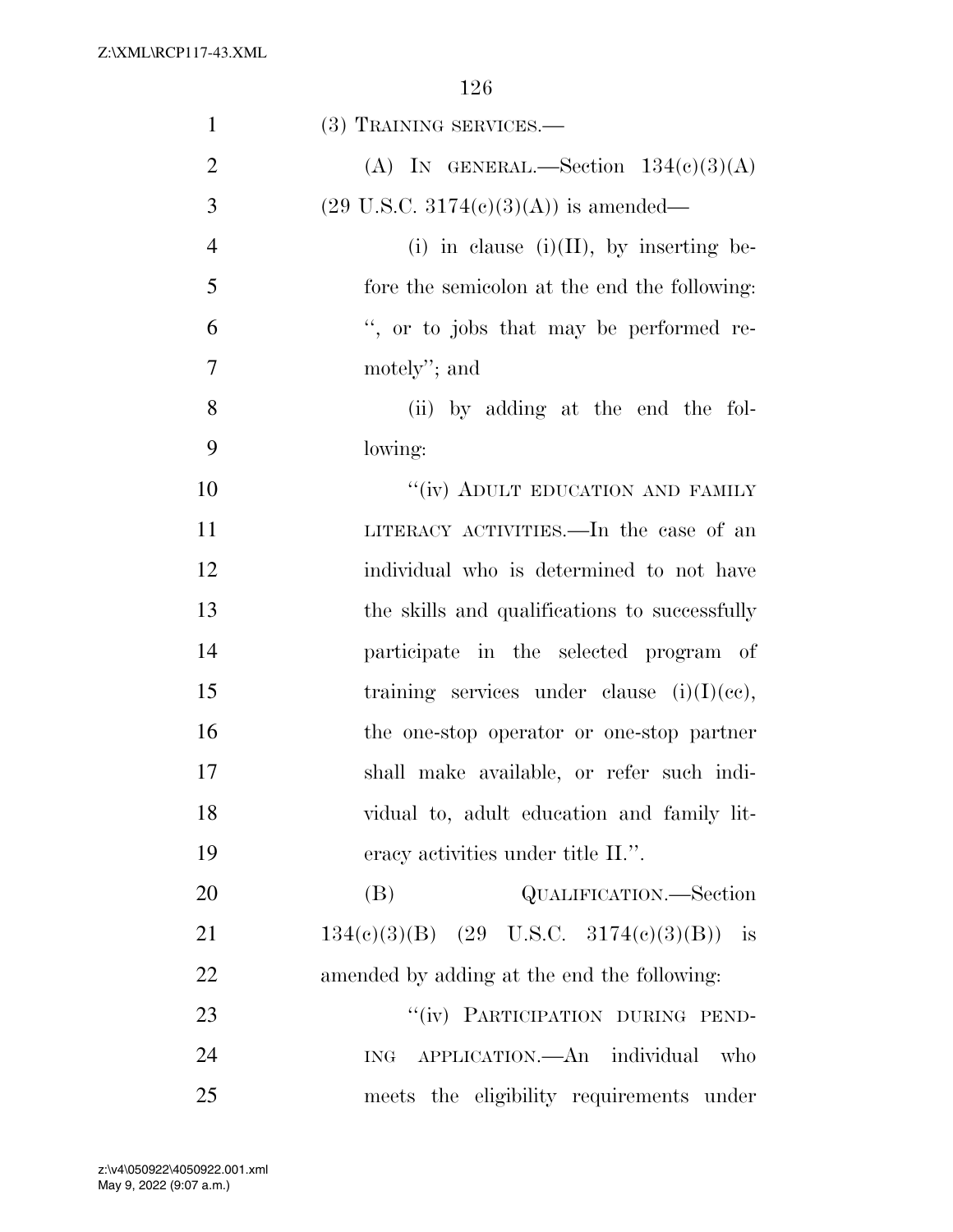| $\mathbf{1}$   | subparagraph $(A)(i)$ to participate in a          |
|----------------|----------------------------------------------------|
| $\overline{2}$ | program of training services may partici-          |
| 3              | pate in such a program during the period           |
| $\overline{4}$ | in which such individual's enrollment in           |
| 5              | such program is being reviewed under this          |
| 6              | section, except that the provider of such          |
| $\overline{7}$ | program shall only receive reimbursement           |
| 8              | under this Act for the individual's partici-       |
| 9              | pation during such period if such individ-         |
| 10             | ual's enrollment is approved under this            |
| 11             | section.".                                         |
| 12             | (C) TRAINING SERVICES.—Section                     |
| 13             | $134(c)(3)(D)$ is amended, in the matter pre-      |
| 14             | ceding clause (i), by striking "Training services" |
| 15             | may include" and inserting "Training services      |
| 16             | may be delivered in-person or virtually, and       |
| 17             | may include".                                      |
| 18             | (D) PRIORITY.—Section $134(c)(3)(E)$ (29           |
| 19             | U.S.C. $3174(c)(3)(E)$ is amended to read as       |
| 20             | follows:                                           |
| 21             | " $(E)$ PRIORITY.—                                 |
| 22             | "(i) IN GENERAL.—With respect to                   |
| 23             | funds allocated to a local area for adult          |
| 24             | employment and training activities under           |
| 25             | paragraph $(2)(A)$ or $(3)$ of section 133(b),     |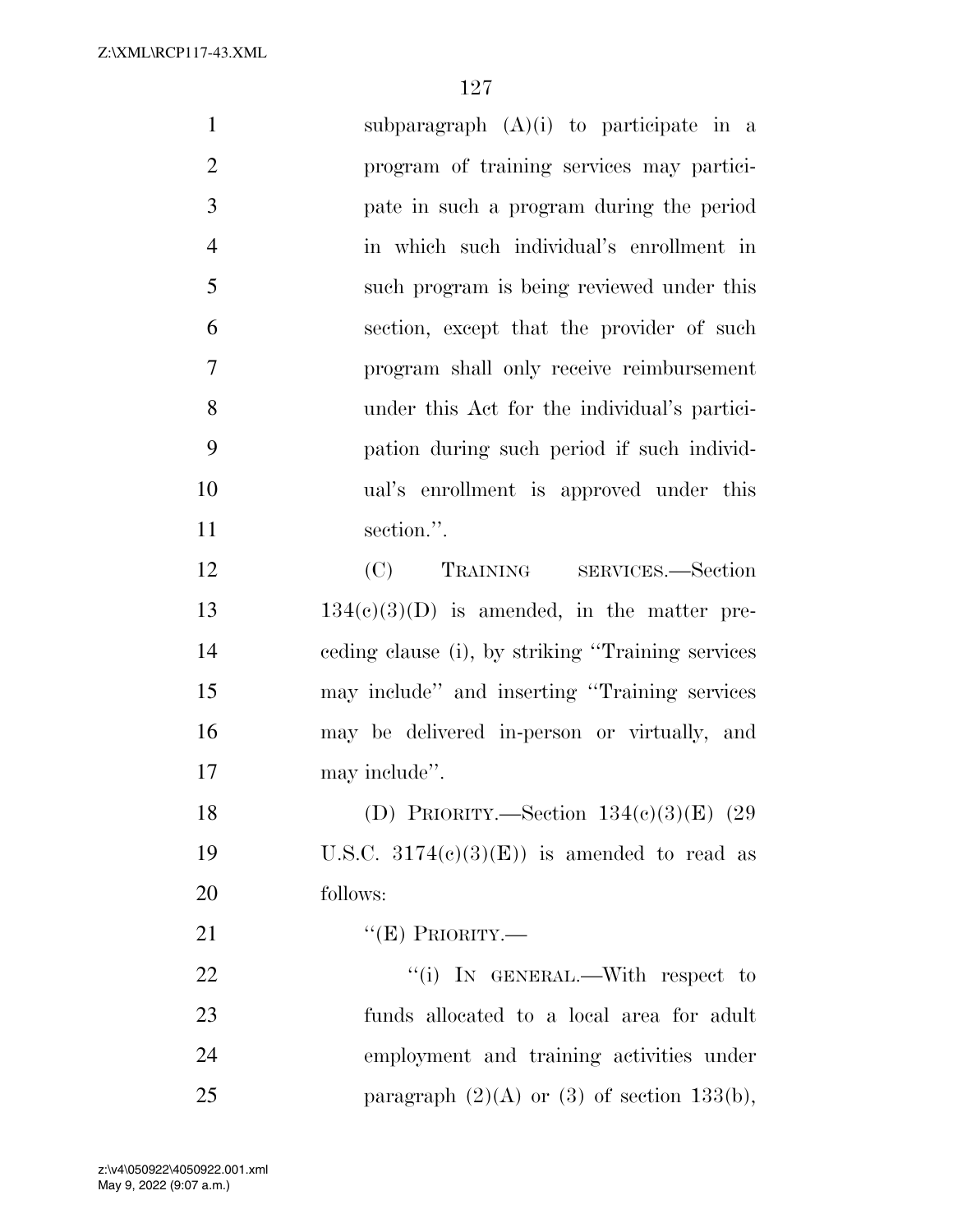| $\mathbf{1}$   | not less than 75 percent of such funds,      |
|----------------|----------------------------------------------|
| $\overline{2}$ | used to provide career services described in |
| 3              | paragraph $(2)(A)(xii)$ , training services, |
| $\overline{4}$ | and supportive services, shall be used to    |
| 5              | provide such services to—                    |
| 6              | "(I) recipients of public assist-            |
| 7              | ance;                                        |
| 8              | "(II) other low-income individ-              |
| 9              | uals;                                        |
| 10             | "(III) individuals who<br>have               |
| 11             | foundational skill needs; and                |
| 12             | $\lq\lq$ (IV) individuals with barriers to   |
| 13             | employment who are not described in          |
| 14             | subclauses $(I)$ through $(III)$ .           |
| 15             | DETERMINATIONS OF<br>``(ii)<br>PRI-          |
| 16             | ORITY.—The appropriate local board and       |
| 17             | the Governor shall direct the one-stop op-   |
| 18             | erators in the local area with regard to     |
| 19             | making determinations on how to prioritize   |
| 20             | the populations listed in subclauses (I)     |
| 21             | through (IV) of clause (i) for purposes of   |
| 22             | clause $(i)$ .";                             |
| 23             | (E) USE OF INDIVIDUAL TRAINING AC-           |
| 24             | COUNTS.—Section $134(c)(3)(G)$ (29 U.S.C.    |
| 25             | $3174(c)(3)(G)$ is amended—                  |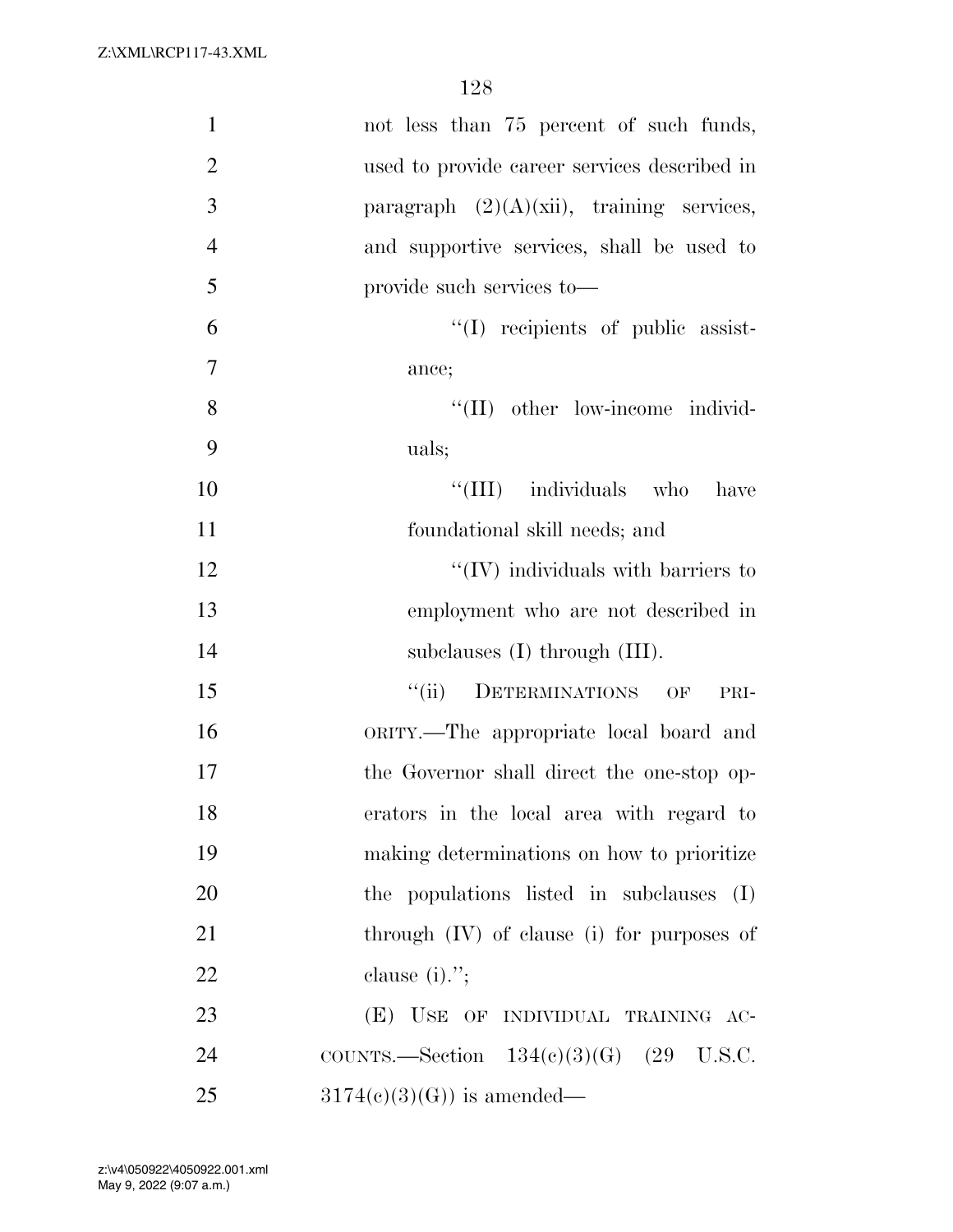| $\mathbf{1}$   | (i) by amending clause (i) to read as     |
|----------------|-------------------------------------------|
| $\overline{2}$ | follows:                                  |
| 3              | $``(i)$ IN GENERAL.—                      |
| $\overline{4}$ | "(I) TRAINING SERVICES.-Ex-               |
| 5              | cept as provided in clause (ii), train-   |
| 6              | ing services provided under this para-    |
| 7              | graph shall be provided through the       |
| 8              | use of individual training accounts in    |
| 9              | accordance with this paragraph, and       |
| 10             | shall be provided to eligible individuals |
| 11             | through the one-stop delivery system.     |
| 12             | "(II) AUTHORIZED COSTS.—An                |
| 13             | individual training account may pro-      |
| 14             | vide any costs with respect to such       |
| 15             | training services, as determined by the   |
| 16             | local board, including-                   |
| 17             | "(aa) the costs of course                 |
| 18             | materials, supplies, uniforms,            |
| 19             | technology, and other required            |
| 20             | fees for graduation, licensure, or        |
| 21             | certification; and                        |
| 22             | "(bb) in the case of a pro-               |
| 23             | vider that charges tuition and            |
| 24             | fees for a training program, the          |
| 25             | cost of such tuition and fees.";          |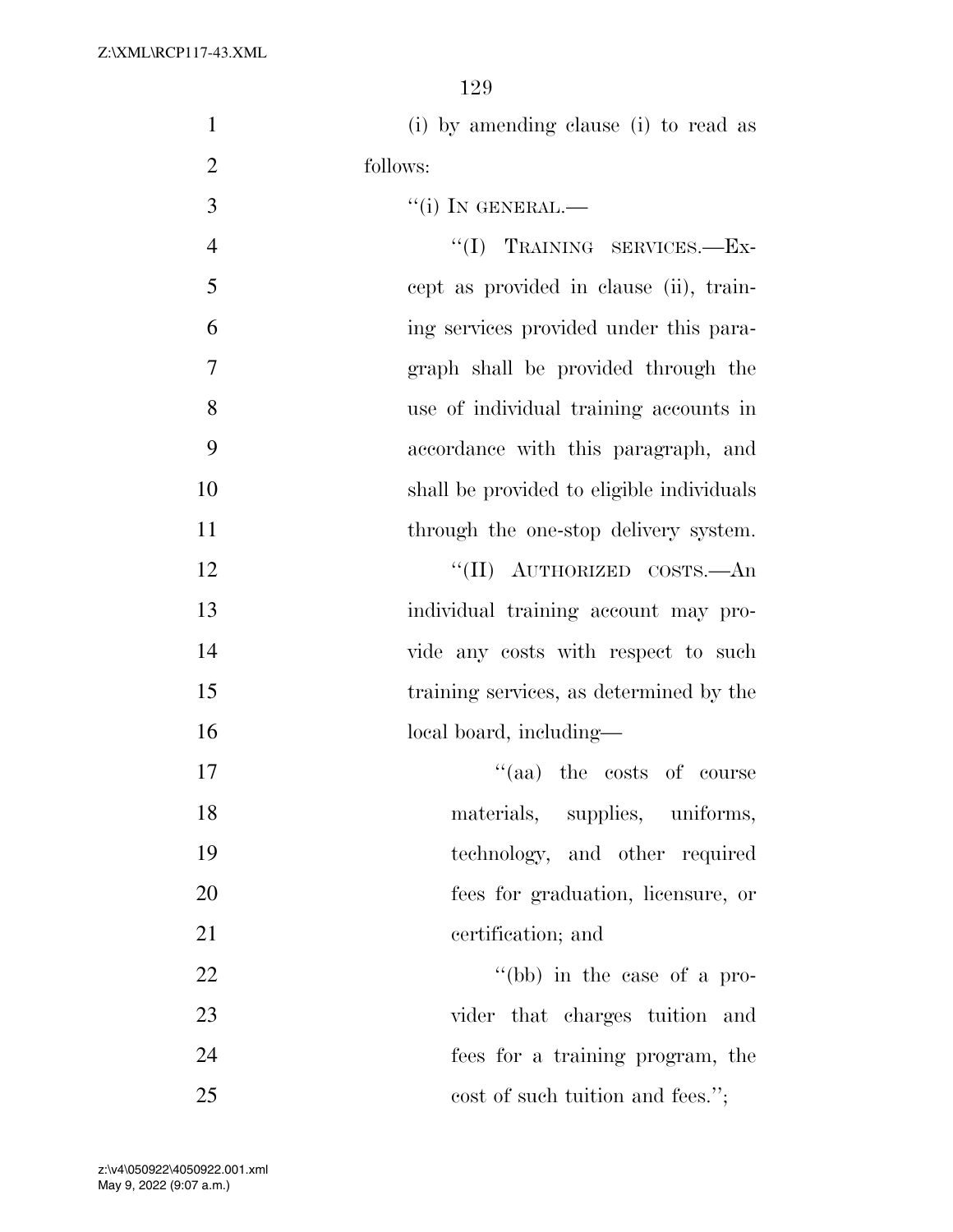| $\mathbf{1}$   | (ii) in clause (ii), by amending sub-    |
|----------------|------------------------------------------|
| $\overline{2}$ | clause $(IV)$ to read as follows:        |
| 3              | $\lq\lq$ (IV) the local board determines |
| $\overline{4}$ | that there is a training program dem-    |
| 5              | onstrating effectiveness (including      |
| 6              | cost effectiveness), and that can be of- |
| 7              | fered in the local area by a commu-      |
| 8              | nity-based organization or another       |
| 9              | private, nonprofit organization to       |
| 10             | serve individuals with barriers to em-   |
| 11             | ployment;"; and                          |
| 12             | (iii) by striking clauses (iii) and (iv) |
| 13             | and inserting the following:             |
| 14             | "(iii) LINKAGE TO OCCUPATIONS IN         |
| 15             | DEMAND.                                  |
| 16             | "(I) IN GENERAL.—Subject to              |
| 17             | subclause (II), training services pro-   |
| 18             | vided under this paragraph shall be      |
| 19             | directly linked to an in-demand indus-   |
| 20             | try sector or occupation in the local    |
| 21             | area or the planning region, or in an-   |
| 22             | other area to which an adult or dis-     |
| 23             | located worker receiving such services   |
| 24             | is willing to relocate or that may be    |
| 25             | performed remotely.                      |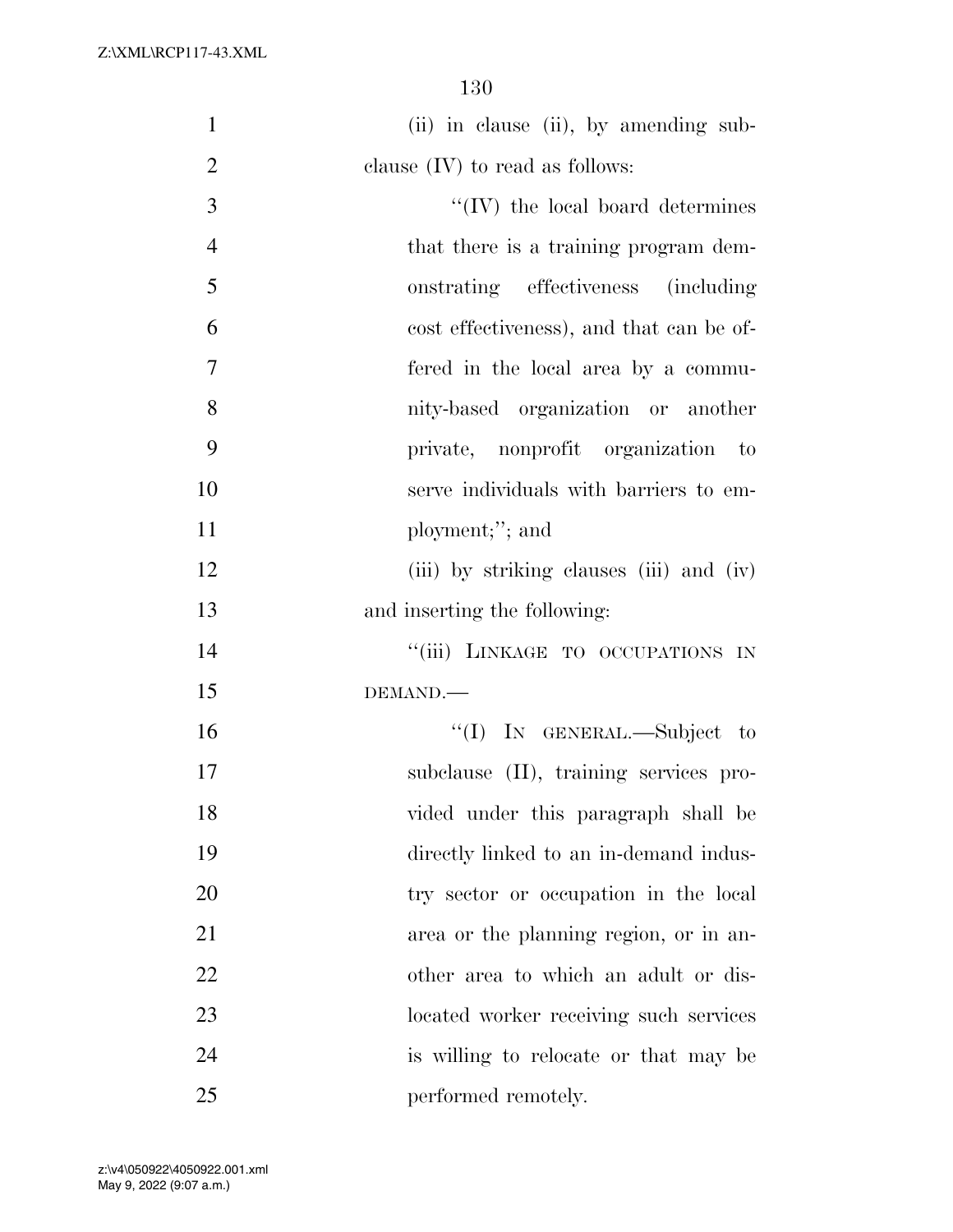| $\mathbf{1}$   | "(II) EXCEPTION.— A local                      |
|----------------|------------------------------------------------|
| $\overline{2}$ | board may approve training services            |
| 3              | for occupations determined by the              |
| $\overline{4}$ | local board to be in sectors of the            |
| 5              | economy that have a high potential             |
| 6              | for sustained demand or growth in the          |
| $\overline{7}$ | local area.                                    |
| 8              | "(iv) CREDENTIAL IN DEMAND.—To                 |
| 9              | the extent practicable, training services      |
| 10             | provided under this paragraph shall result     |
| 11             | in the attainment of skills and credentials    |
| 12             | that are portable and stackable.               |
| 13             | $``(v)$ RULE OF CONSTRUCTION.—                 |
| 14             | Nothing in this paragraph shall be con-        |
| 15             | strued to preclude the combined use of in-     |
| 16             | dividual training accounts and contracts in    |
| 17             | the provision of training services, including  |
| 18             | arrangements that allow individuals receiv-    |
| 19             | ing individual training accounts to obtain     |
| 20             | training services that are contracted for      |
| 21             | under clause (ii).".                           |
| 22             | REIMBURSEMENT FOR ON-THE-JOB<br>(F)            |
| 23             | TRAINING. Section $134(c)(3)(H)$ (29 U.S.C.    |
| 24             | $3174(c)(3)(H)$ is amended to read as follows: |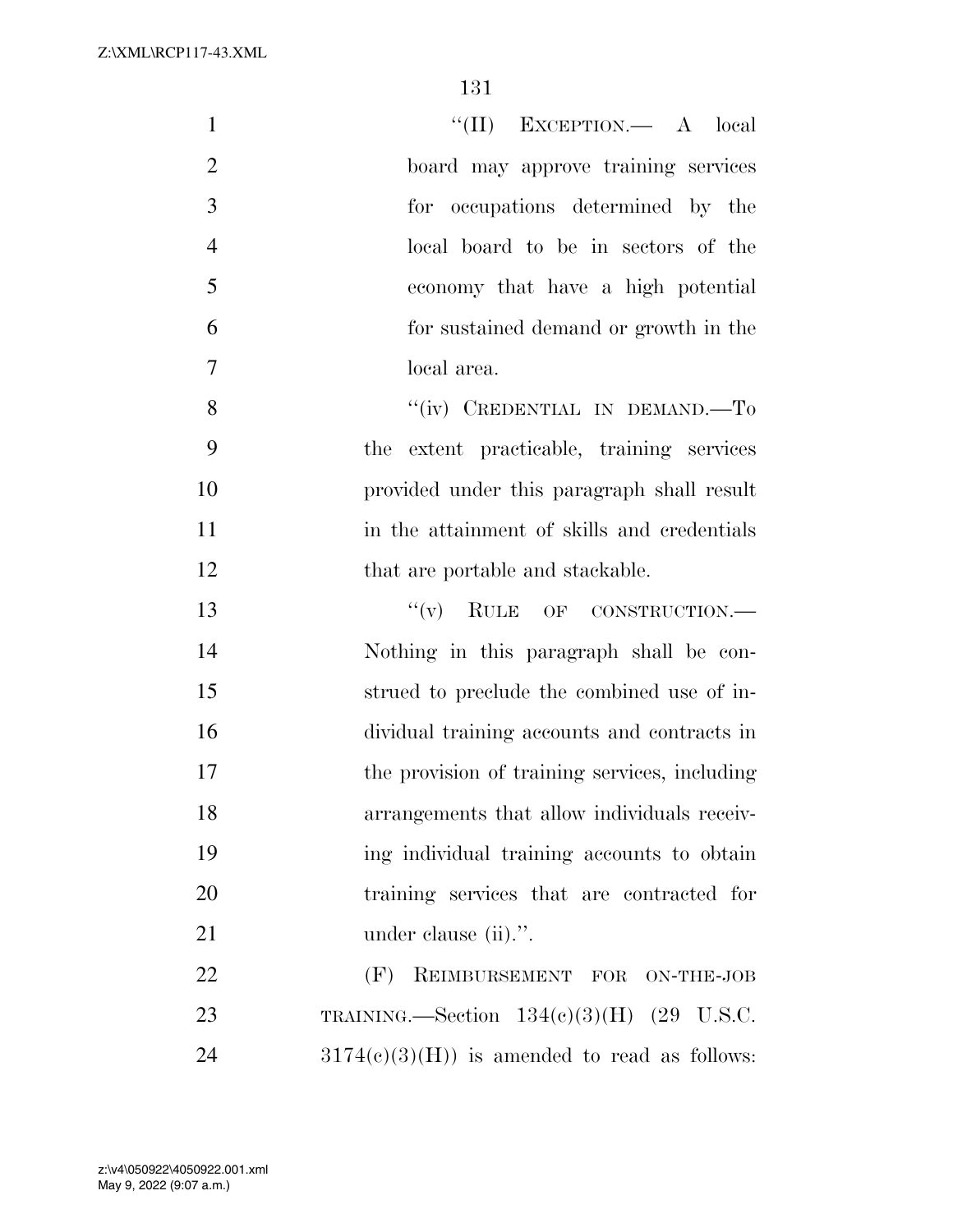| "(H) REIMBURSEMENT FOR ON-THE-JOB |  |  |
|-----------------------------------|--|--|
| TRAINING.—                        |  |  |

| 3              | "(i) REIMBURSEMENT LEVELS.-For              |
|----------------|---------------------------------------------|
| $\overline{4}$ | purposes of the provision of on-the-job     |
| 5              | training under this paragraph, the Gov-     |
| 6              | ernor or local board involved may increase  |
| 7              | the amount of the reimbursement to an       |
| 8              | amount of up to 90 percent of the wage      |
| 9              | rate of a participant for a program carried |
| 10             | out under chapter 2 or this chapter, if—    |
| 11             | $\lq\lq$ (I) the Governor approves the      |
| 12             | increase with respect to a program          |
| 13             | carried out with funds reserved by the      |
| 14             | State under such chapter, taking into       |
| 15             | account the factors described in clause     |
| 16             | $(iii)$ ; or                                |

17 ''(II) the local board approves the increase with respect to a program carried out with funds allocated to a local area under such chapter, taking into account the factors described in clause (iii).

23 "(ii) VERIFICATION BY ONE-STOP OP- ERATOR.—The one-stop operator within a local area shall—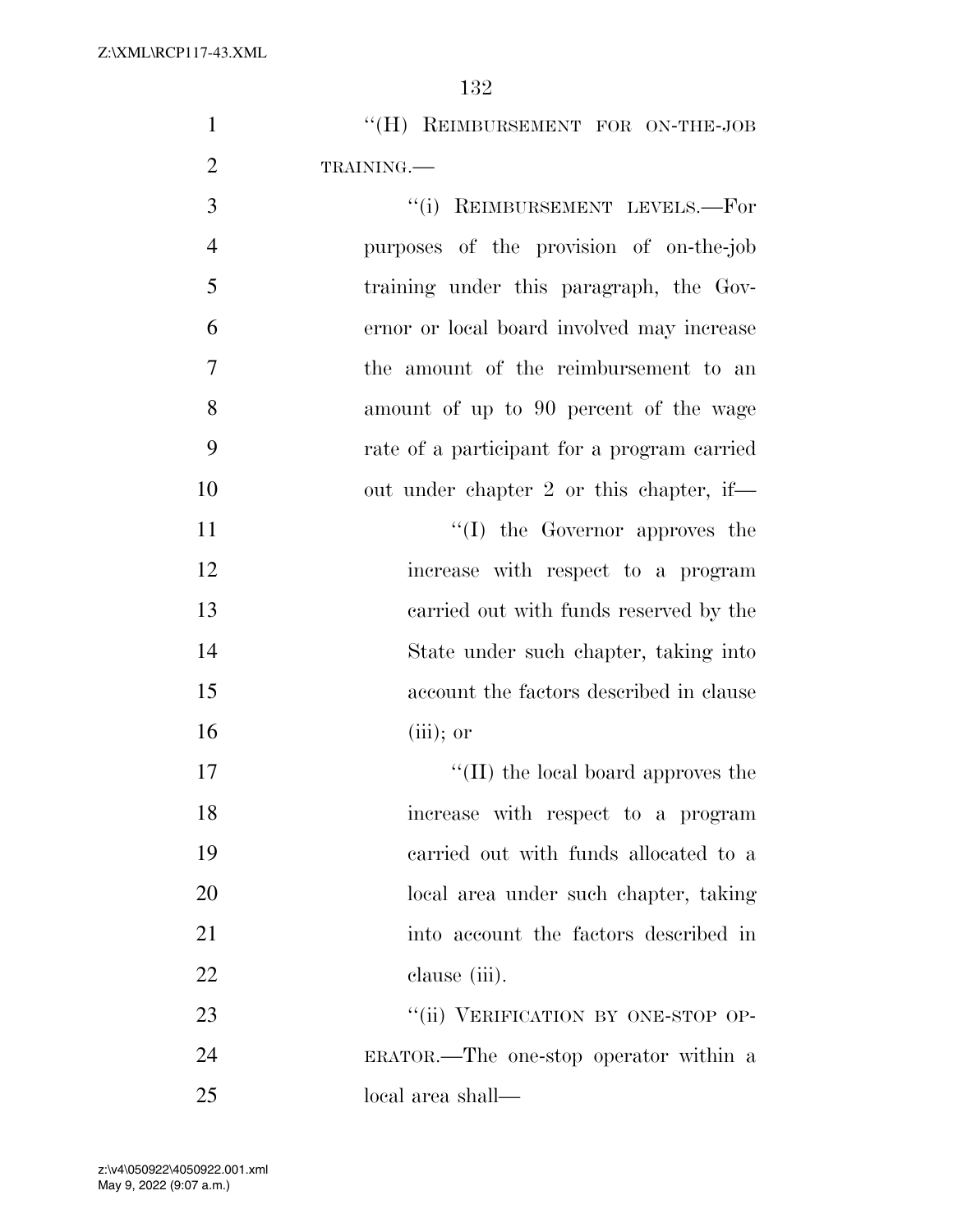| $\mathbf{1}$   | $\lq\lq$ (I) at least once during the on-   |
|----------------|---------------------------------------------|
| $\overline{2}$ | the-job training program, verify that       |
| 3              | the employer meets the conditions           |
| $\overline{4}$ | that—                                       |
| 5              | "(aa) were certified by the                 |
| 6              | employer in the contract for such           |
| $\overline{7}$ | program; and                                |
| 8              | "(bb) are consistent with the               |
| 9              | factors described in clause (iii),          |
| 10             | according to a methodology de-              |
| 11             | termined by the local board with            |
| 12             | consent from the Governor; and              |
| 13             | $\lq\lq$ (II) terminate the employer's      |
| 14             | contract for such program if the em-        |
| 15             | ployer is not meeting such conditions.      |
| 16             | "(iii) FACTORS.—For purposes of this        |
| 17             | subparagraph, the Governor or local board,  |
| 18             | respectively, may take into account factors |
| 19             | consisting of—                              |
| 20             | "(I) basic indicators of job qual-          |
| 21             | ity, including—                             |
| 22             | "(aa) wage level upon com-                  |
| 23             | pletion of a training program;              |
| 24             | "(bb) availability of benefits,             |
| 25             | such as paid time off, health in-           |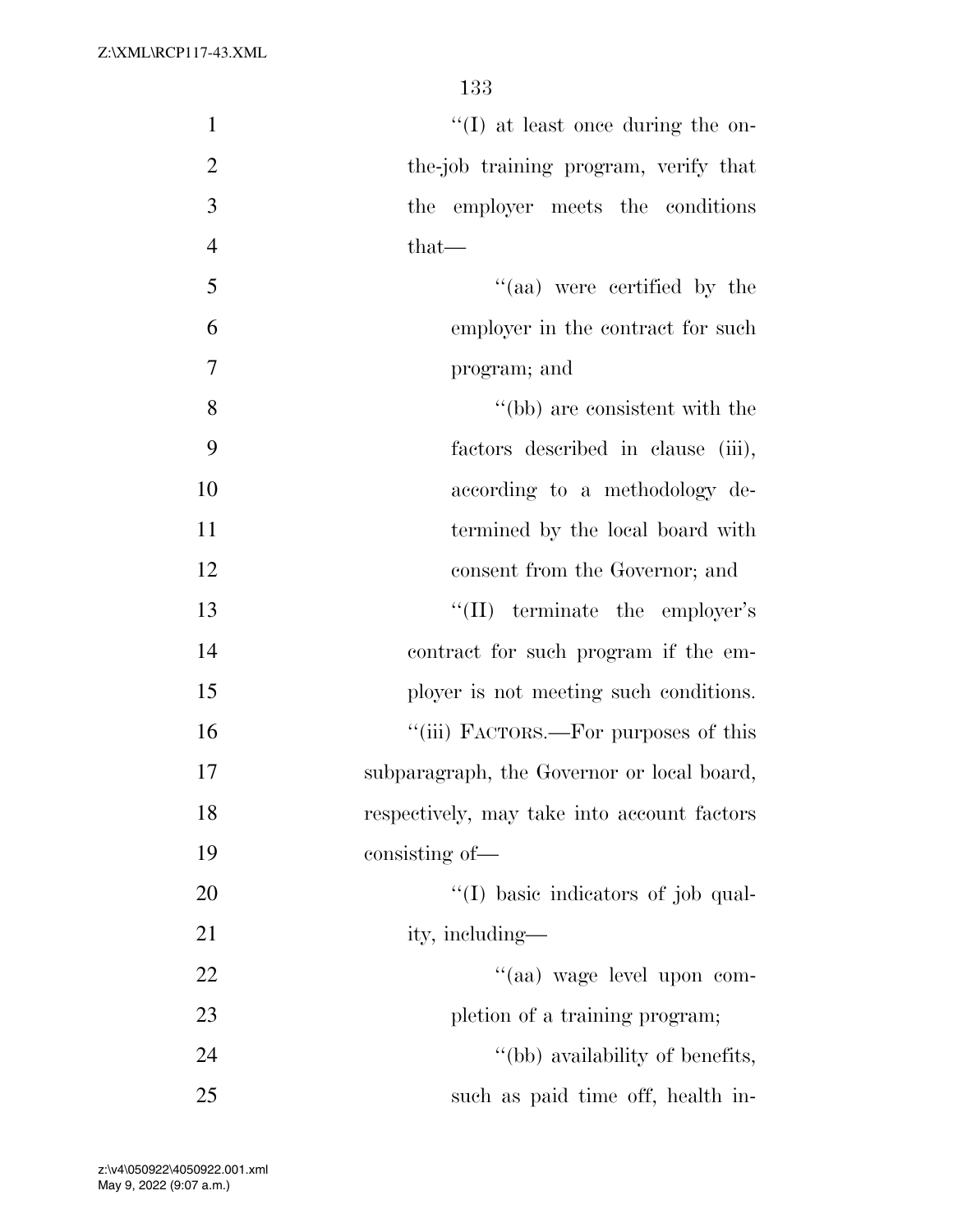| $\mathbf{1}$   | surance, and retirement savings          |
|----------------|------------------------------------------|
| $\overline{2}$ | plan; and                                |
| 3              | "(cc) a safe workplace, such             |
| $\overline{4}$ | as a record of compliance with           |
| 5              | safety regulations consistent with       |
| 6              | or better than the industry aver-        |
| 7              | age and adoption of an independ-         |
| 8              | ently certified injury and illness       |
| 9              | prevention program;                      |
| 10             | $\lq\lq$ (II) the characteristics of the |
| 11             | participants;                            |
| 12             | $\lq\lq$ (III) the size of the employer; |
| 13             | "(IV) the quality of employer-           |
| 14             | provided training and advancement        |
| 15             | opportunities; and                       |
| 16             | $``(V)$ such other factors as the        |
| 17             | Governor or local board, respectively,   |
| 18             | may determine to be appropriate,         |
| 19             | which may include the number of em-      |
| 20             | ployees participating in the training,   |
| 21             | opportunities for promotions, predict-   |
| 22             | able and stable work schedule, and re-   |
| 23             | lation of the training to the competi-   |
| 24             | tiveness of a participant.".             |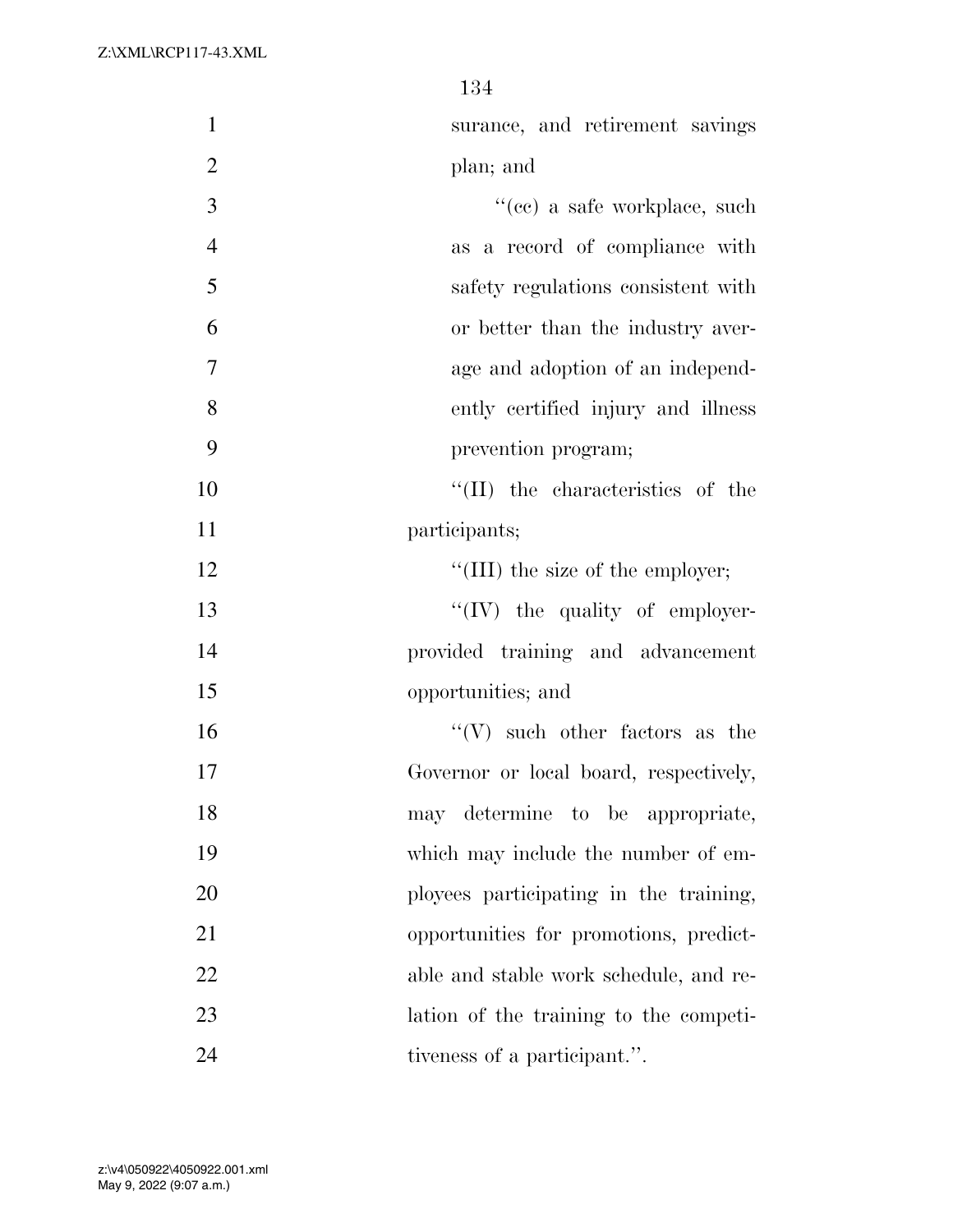| $\mathbf{1}$   | (4) SUPPORTIVE SERVICES. Section $134(e)$                   |
|----------------|-------------------------------------------------------------|
| $\overline{2}$ | $(29 \text{ U.S.C. } 3174)$ is further amended by adding at |
| 3              | the end the following:                                      |
| $\overline{4}$ | $``(4)$ SUPPORTIVE SERVICES.—                               |
| 5              | "(A) IN GENERAL.—A portion of the funds                     |
| 6              | allocated to a local area for adults under para-            |
| 7              | graph $(2)(A)$ or $(3)$ , as appropriate, of section        |
| 8              | $133(b)$ , and a portion of the funds allocated to          |
| 9              | the local area for dislocated workers under sec-            |
| 10             | tion $133(b)(2)(B)$ —                                       |
| 11             | "(i) shall be used to provide sup-                          |
| 12             | portive services (that are not needs-related                |
| 13             | payments) to adults and dislocated work-                    |
| 14             | ers, respectively—                                          |
| 15             | "(I) who are participating in pro-                          |
| 16             | grams with activities authorized in                         |
| 17             | paragraph $(2)$ or $(3)$ of subsection $(e)$ ,              |
| 18             | or who entered unsubsidized employ-                         |
| 19             | ment after participating in such pro-                       |
| 20             | grams, for up to 12 months following                        |
| 21             | the date of first employment; and                           |
| 22             | "(II) who are unable to obtain                              |
| 23             | such supportive services through other                      |
| 24             | programs providing such services; and                       |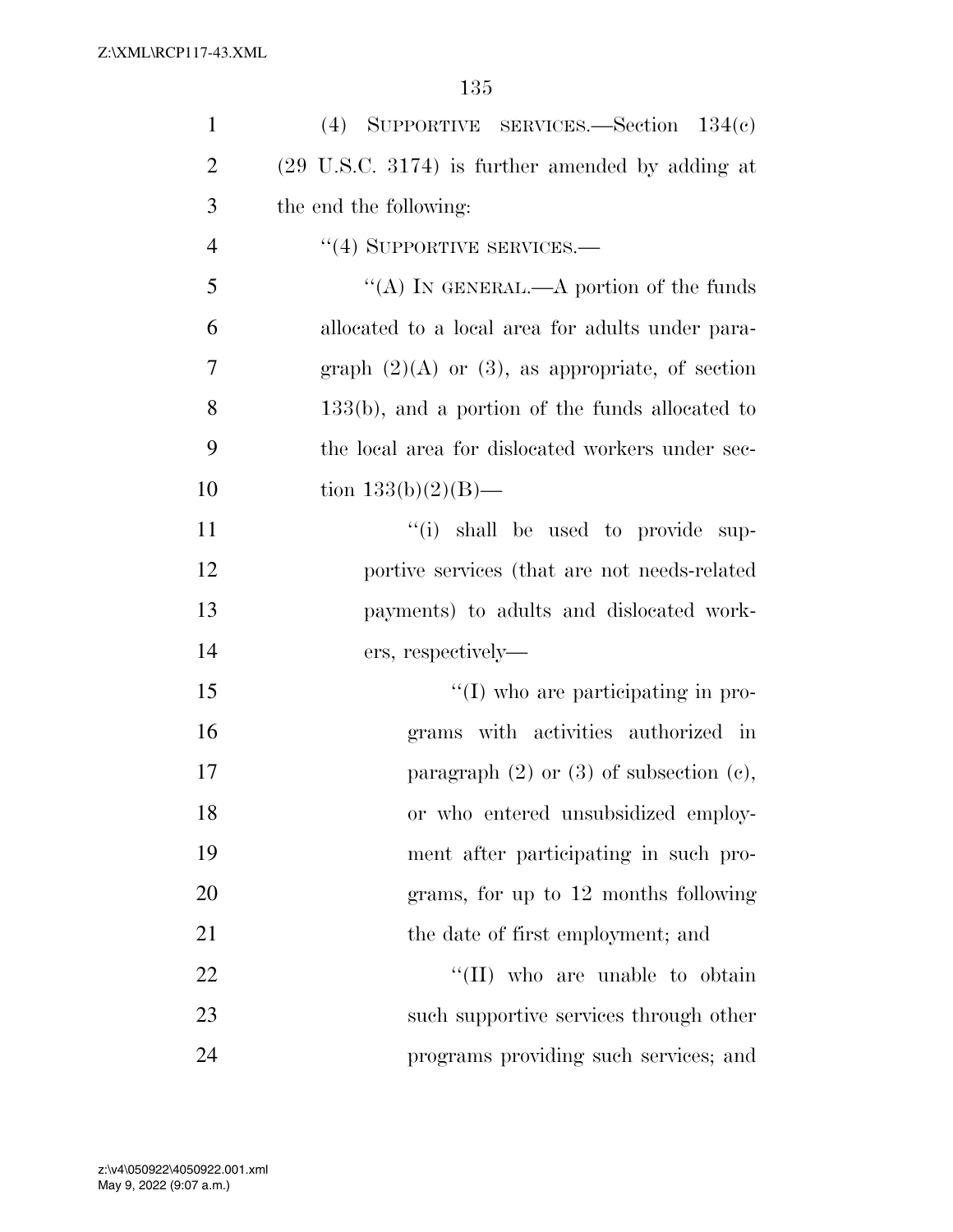| $\mathbf{1}$   | "(ii) may be used to provide needs-re-            |
|----------------|---------------------------------------------------|
| $\overline{2}$ | lated payments to adults and dislocated           |
| 3              | workers, respectively, who are unemployed         |
| $\overline{4}$ | and do not qualify for (or have ceased to         |
| 5              | qualify for) unemployment compensation            |
| 6              | for the purpose of enabling such individ-         |
| 7              | uals to participate in programs of training       |
| 8              | services under subsection $(c)(3)$ .              |
| 9              | "(B) ADDITIONAL ELIGIBILITY REQUIRE-              |
| 10             | MENTS FOR NEEDS-RELATED PAYMENTS.-In              |
| 11             | addition to the requirements contained in sub-    |
| 12             | paragraph $(A)(ii)$ , a dislocated worker who has |
| 13             | ceased to qualify for unemployment compensa-      |
| 14             | tion may be eligible to receive needs-related     |
| 15             | payments under this paragraph only if such        |
| 16             | worker is enrolled in training services.          |
| 17             | "(C) LEVEL OF PAYMENTS.—The level of              |
| 18             | a needs-related payment made to a dislocated      |
| 19             | worker under this paragraph shall not exceed      |
| 20             | the greater of-                                   |
| 21             | "(i) the applicable level of unemploy-            |
| 22             | ment compensation; or                             |
| 23             | "(ii) if such worker did not qualify for          |
| 24             | unemployment compensation, an<br>amount           |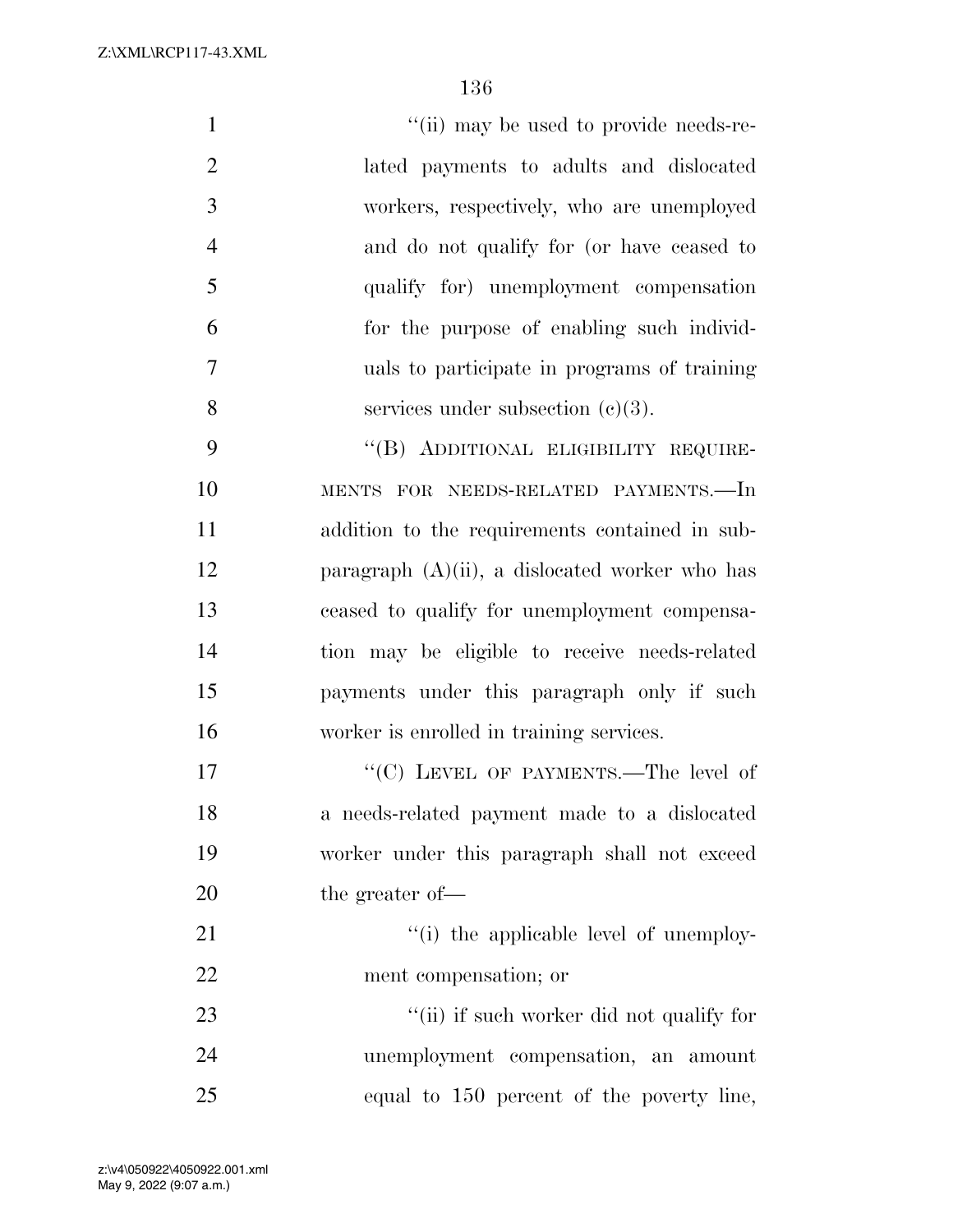| $\mathbf{1}$   | for an equivalent period, which amount          |
|----------------|-------------------------------------------------|
| $\overline{2}$ | shall be adjusted to reflect changes in total   |
| 3              | family income.".                                |
| $\overline{4}$ | (d) PERMISSIBLE LOCAL EMPLOYMENT AND TRAIN-     |
| 5              | ING ACTIVITIES.                                 |
| 6              | (1) IN GENERAL.—Section $134(d)(1)(A)$ (29      |
| 7              | U.S.C. $3174(d)(1)(A)$ is amended—              |
| 8              | $(A)$ in clause $(vii)$ —                       |
| 9              | (i) by inserting "and" at the end of            |
| 10             | subclause (III); and                            |
| 11             | (ii) by adding at the end the fol-              |
| 12             | lowing:                                         |
| 13             | $\lq\lq$ (IV) to strengthen, through pro-       |
| 14             | fessional development activities, the           |
| 15             | knowledge and capacity of staff to use          |
| 16             | the latest digital technologies, tools          |
| 17             | and strategies to equitably deliver             |
| 18             | high quality services and outcomes for          |
| 19             | jobseekers, workers, and employers;";           |
| 20             | (B) in clause (viii), strike "displaced home-   |
| 21             | makers" and insert "displaced caregivers"; and  |
| 22             | (C) in clause $(ix)(II)(bb)$ , by inserting ",  |
| 23             | technical assistance in support of job quality, |
| 24             | adoption of skills-based and equitable hiring   |
| 25             | practices" after "apprenticeship".              |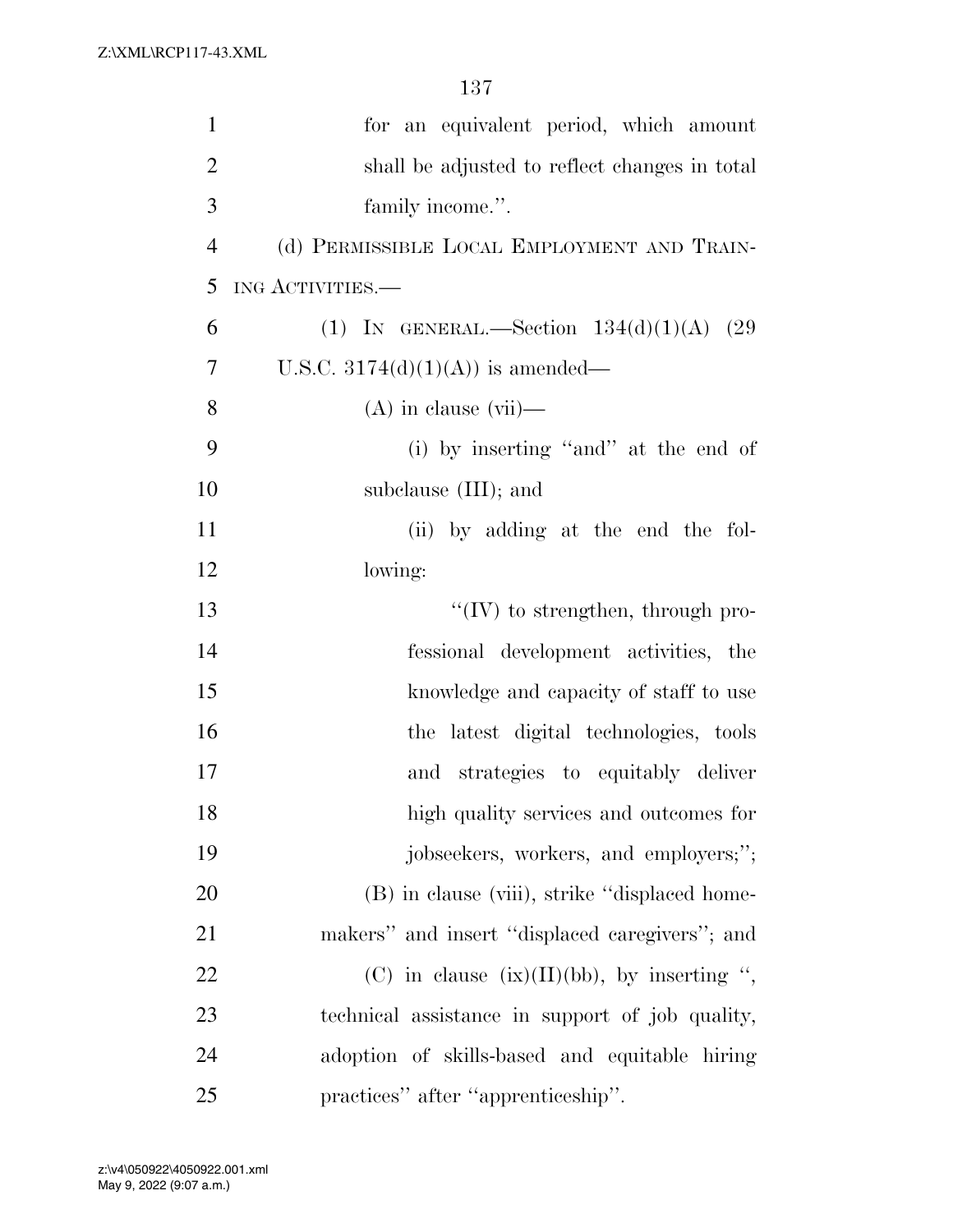| $\mathbf{1}$   | (2) INCUMBENT WORKER TRAINING PROGRAMS;              |
|----------------|------------------------------------------------------|
| $\overline{2}$ | TRANSITIONAL JOBS.—Section 134(d) (29 U.S.C.         |
| 3              | $3174(d)$ , as amended by this section, is further   |
| $\overline{4}$ | amended by striking paragraphs $(2)$ through $(5)$ , |
| 5              | and inserting the following:                         |
| 6              | "(2) INCUMBENT WORKER TRAINING<br>PRO-               |
| 7              | GRAMS.                                               |
| 8              | $\lq\lq (A)$ In GENERAL.—                            |
| 9              | "(i) STANDARD RESERVATION<br>OF                      |
| 10             | FUNDS.—The local board may reserve and               |
| 11             | use not more than 25 percent of the funds            |
| 12             | allocated to the local area involved under           |
| 13             | section 133(b) to pay for the Federal share          |
| 14             | of the cost of providing training through a          |
| 15             | training program for incumbent workers,              |
| 16             | carried out in accordance with this para-            |
| 17             | graph.                                               |
| 18             | "(ii) INCREASE IN RESERVATION OF                     |
| 19             | FUNDS.—The local board may increase                  |
| 20             | such reservation of funds for a program              |
| 21             | year if the Governor determines that the             |
| 22             | training from such funds from the prior              |
| 23             | program year resulted in career pro-                 |
| 24             | motions for workers receiving such training          |
| 25             | and created new job vacancies. For a pro-            |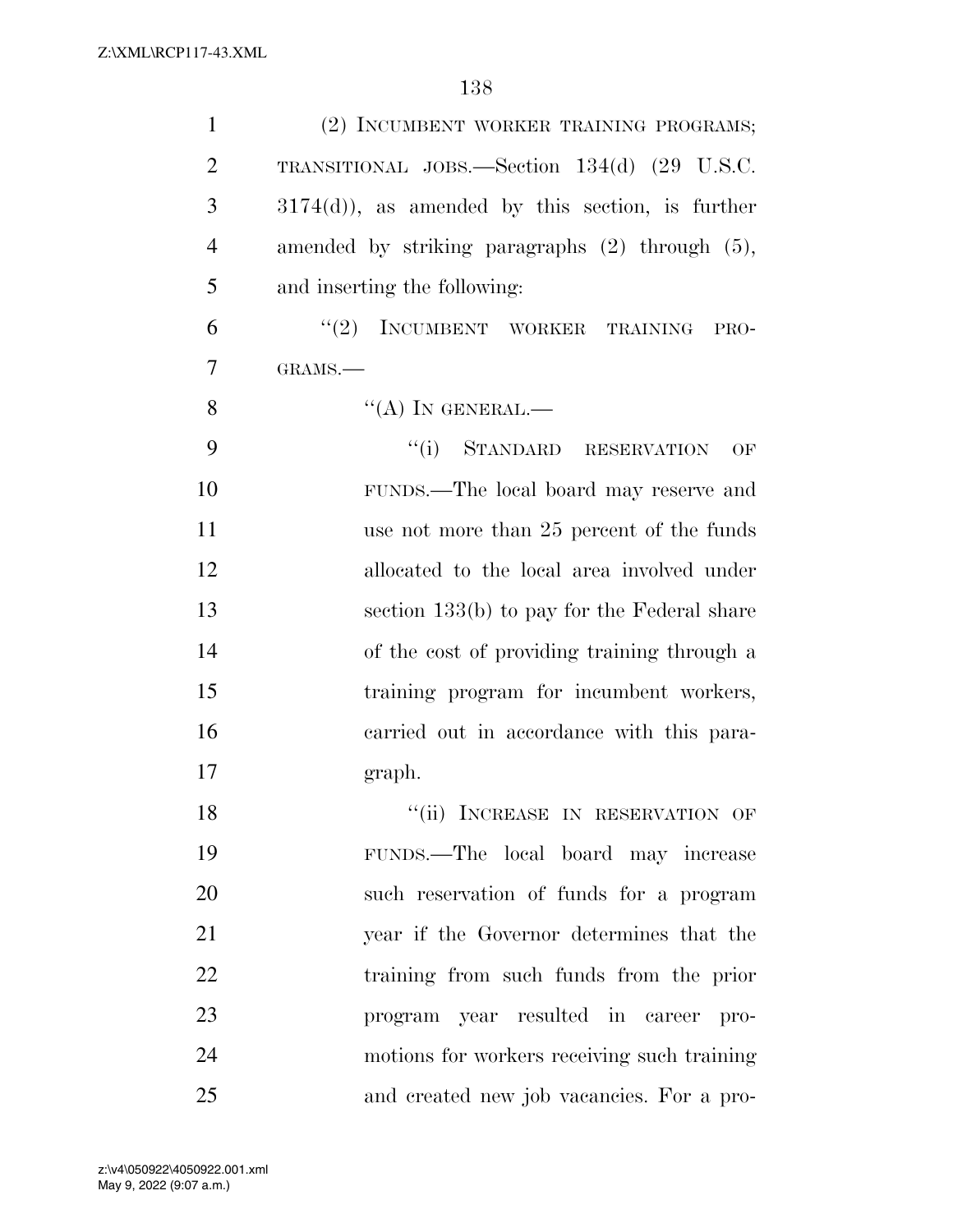| $\mathbf{1}$   | gram year for which the reservation of        |
|----------------|-----------------------------------------------|
| $\overline{2}$ | funds is so increased, clause (i) shall be    |
| $\mathfrak{Z}$ | applied by substituting $30$ percent for $25$ |
| $\overline{4}$ | percent'.                                     |
| 5              | "(iii) DETERMINATION OF<br>ELIGI-             |
| 6              | BILITY.—In order for a local board to de-     |
| 7              | termine that an employer is eligible to re-   |
| 8              | ceive funding under clause (i), the local     |
| 9              | board shall take into account factors con-    |
| 10             | sisting of-                                   |
| 11             | "(I) the basic indicators of job              |
| 12             | quality described in subsection               |
| 13             | (e)(3)(H)(iii)(I);                            |
| 14             | $\lq\lq$ (II) the characteristics of the      |
| 15             | participants in the program;                  |
| 16             | "(III) the relationship of the                |
| 17             | training to the competitiveness of a          |
| 18             | participant and the employer; and             |
| 19             | $\lq\lq$ (IV) such other factors as the       |
| 20             | local board may determine to be ap-           |
| 21             | propriate, which may include<br>the           |
| 22             | number of employees participating in          |
| 23             | the training, and the existence of            |
| 24             | other training and advancement op-            |
| 25             | portunities provided by the employer.         |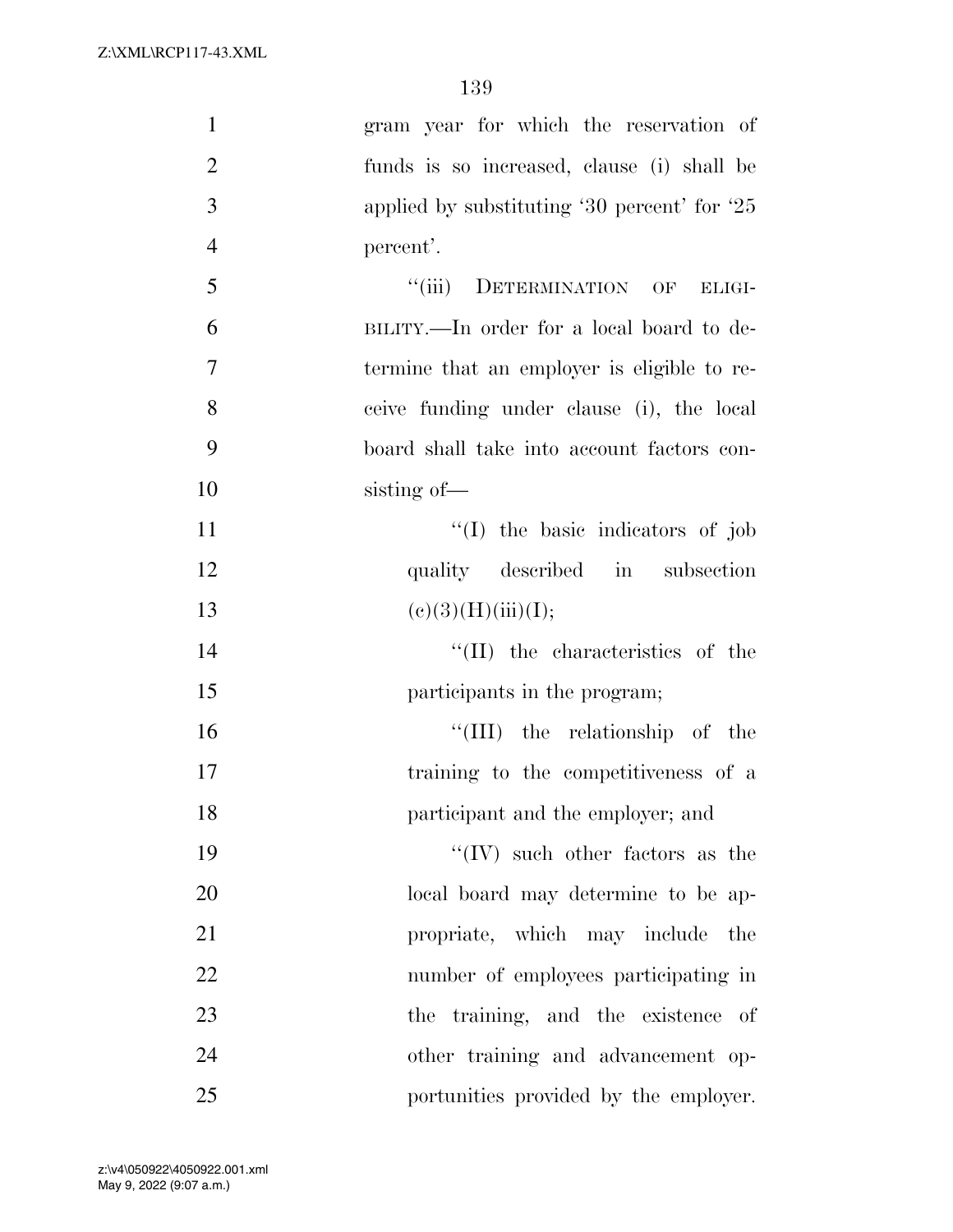1 ''(iv) STATEWIDE IMPACT.—The Gov- ernor or State board involved may make recommendations to the local board for providing incumbent worker training that has statewide impact.

 ''(B) TRAINING ACTIVITIES.—The training program for incumbent workers carried out under this paragraph shall be carried out by the local board in conjunction with the employers or groups of employers of such workers (which may include employers in partnership with other entities for the purposes of delivering training) for the purpose of assisting such workers in obtaining the skills necessary to re-15 tain employment or avert layoffs.

16 "(C) EMPLOYER PAYMENT OF NON-FED- ERAL SHARE.—Employers participating in the program carried out under this paragraph shall be required to pay for the non-Federal share of the cost of providing the training to incumbent workers of the employers.

22 "(D) NON-FEDERAL SHARE.—  $\frac{1}{1}$  FACTORS.—Subject to clauses (ii) and (iii), the local board shall establish the non-Federal share of the cost of providing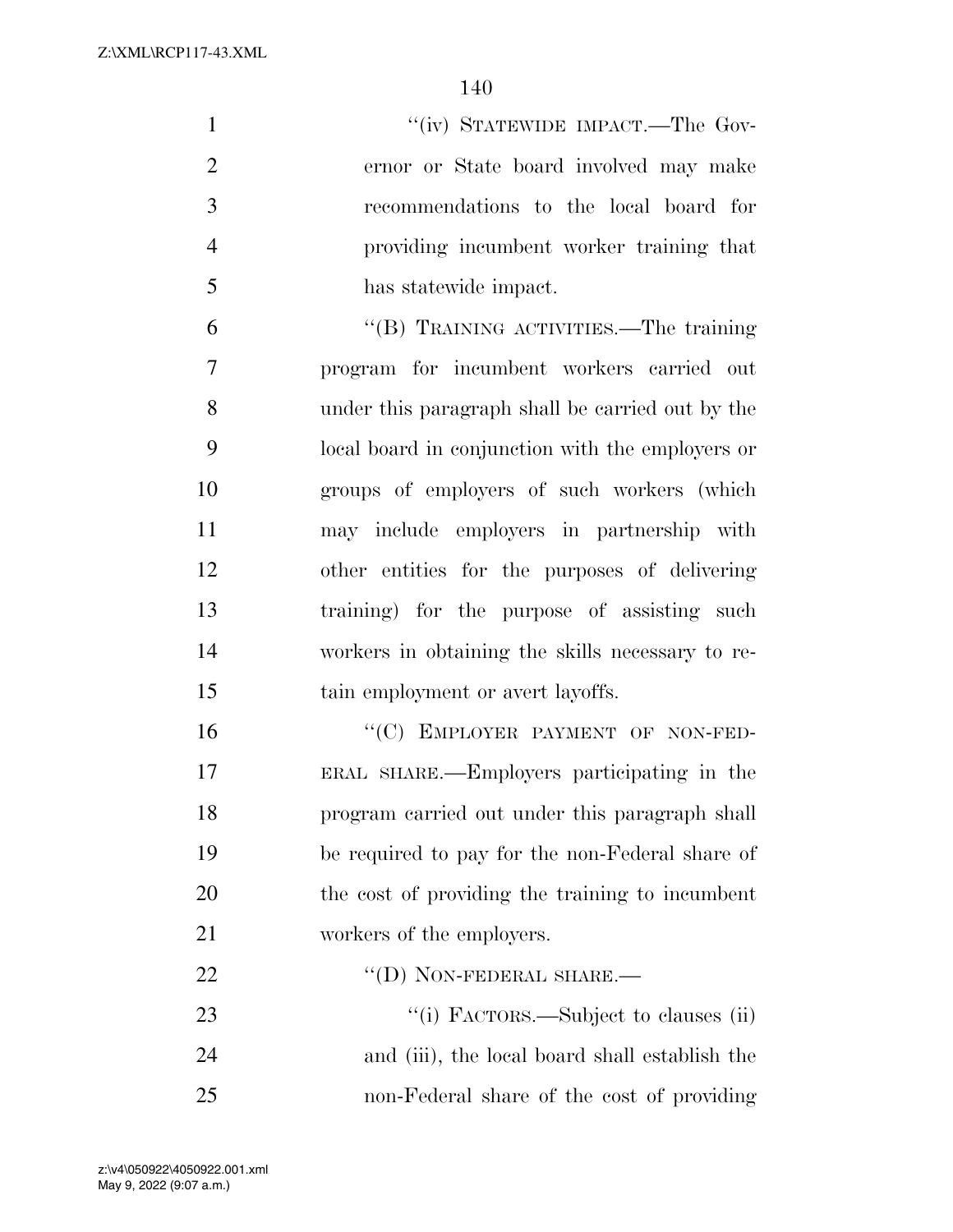| $\mathbf{1}$   | training through a training program for in- |
|----------------|---------------------------------------------|
| $\overline{2}$ | cumbent workers, by considering the indi-   |
| 3              | in<br>described<br>subsection<br>cators     |
| $\overline{4}$ | $(e)(3)(H)(iii)$ and how many of such indi- |
| 5              | cators the employer certifies will be met   |
| 6              | with respect to the employment of incum-    |
| 7              | bent workers upon completion of training    |
| 8              | funded under this section.                  |
| 9              | "(ii) LIMITS.—The non-Federal share         |
| 10             | shall not be less than—                     |
| 11             | "(I) 10 percent of the cost, for            |
| 12             | employers with not more than 50 em-         |
| 13             | ployees;                                    |
| 14             | "(II) 25 percent of the cost, for           |
| 15             | employers with more than 50 employ-         |
| 16             | ees but not more than 100 employees;        |
| 17             | and                                         |
| 18             | "(III) 50 percent of the cost, for          |
| 19             | employers with more than 100 em-            |
| 20             | ployees.                                    |
| 21             | "(iii) CALCULATION OF EMPLOYER              |
| 22             | SHARE.—The non-Federal share provided       |
| 23             | by an employer participating in the pro-    |
| 24             | gram may include the amount of the wages    |
| 25             | paid by the employer to a worker while the  |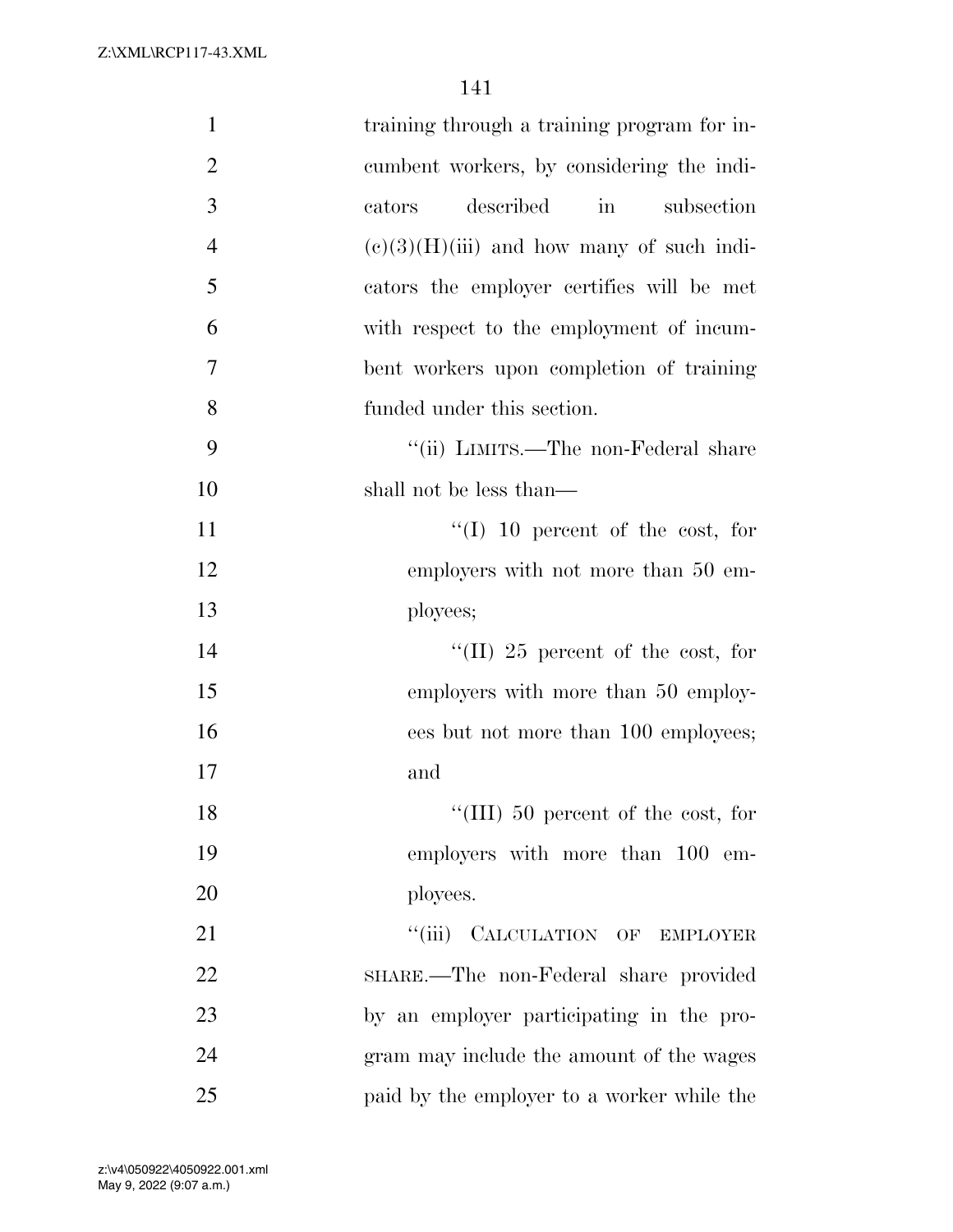worker is attending a training program under this paragraph. The employer may provide the share in cash or in kind, fairly evaluated.

 ''(E) VERIFICATION BY ONE-STOP OPER- ATOR.—Upon completion of the incumbent worker training program funded under this sec- tion, the one-stop operator within a local area shall verify that the employer met the condi- tions that were certified to prior to receiving the Federal share of the training program's costs, consistent with this paragraph, according to a methodology determined by the Governor or local board. If such conditions were not met, the one-stop operator shall prohibit the em- ployer from receiving funds for incumbent worker training under this section for a period of 5 years.

 ''(3) TRANSITIONAL JOBS.—The local board may use not more than 40 percent of the funds allo- cated to the local area involved under section 133(b) 22 to provide transitional jobs under subsection  $(c)(3)$ that—

24 ''(A) are time-limited work experiences that are subsidized and are in the public, pri-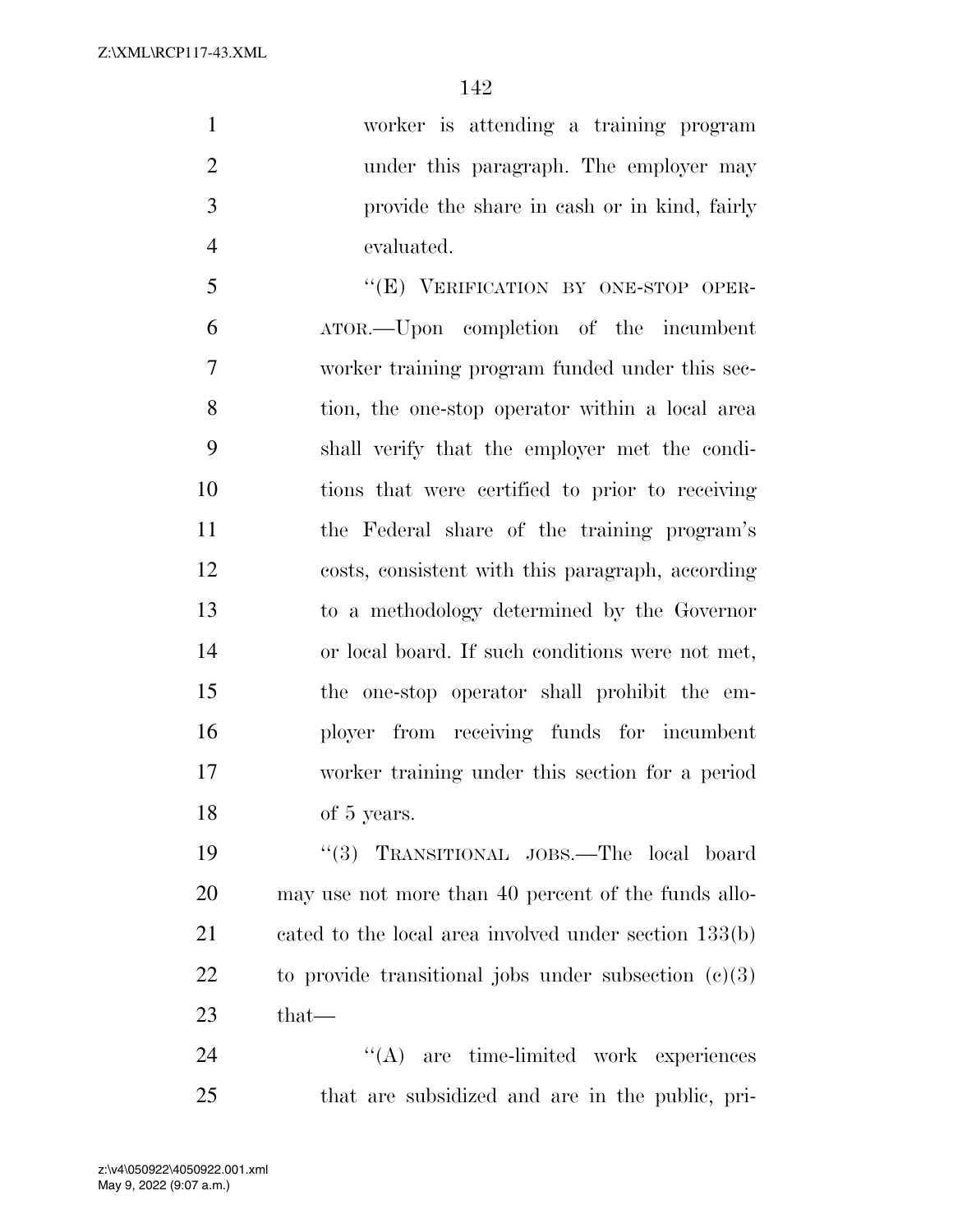| $\mathbf{1}$   | vate, employment social enterprise, or nonprofit               |
|----------------|----------------------------------------------------------------|
| $\overline{2}$ | sectors for individuals with barriers to employ-               |
| 3              | ment who are chronically unemployed or have                    |
| $\overline{4}$ | an inconsistent work history;                                  |
| 5              | "(B) are combined with comprehensive em-                       |
| 6              | ployment and supportive services; and                          |
| 7              | $\cdot$ (C) are designed to assist the individuals             |
| 8              | described in subparagraph (A) to establish a                   |
| 9              | work history, demonstrate success in the work-                 |
| 10             | place, and develop skills that lead to entry into              |
| 11             | and retention in unsubsidized employment.".                    |
| 12             | <b>CHAPTER 4–GENERAL WORKFORCE</b>                             |
|                |                                                                |
|                | <b>INVESTMENT PROVISIONS</b>                                   |
|                | SEC. 251. AUTHORIZATION OF APPROPRIATIONS.                     |
| 13<br>14<br>15 | Section 136 (29 U.S.C. 3181) is amended to read as             |
|                | follows:                                                       |
|                | "SEC. 136. AUTHORIZATION OF APPROPRIATIONS.                    |
| 16<br>17<br>18 | "(a) YOUTH WORKFORCE INVESTMENT ACTIVI-                        |
|                | TIES.—There are authorized to be appropriated to carry         |
| 19<br>20       | the<br>activities described in<br>out<br>section<br>$127(a)$ , |
| 21             | $$1,026,450,000$ for fiscal year 2023, \$1,129,100,000 for     |
| 22             | fiscal year $2024$ , \$1,242,000,000 for fiscal year $2025$ ,  |
| 23             | $$1,366,200,000$ for fiscal year 2026, \$1,502,800,000 for     |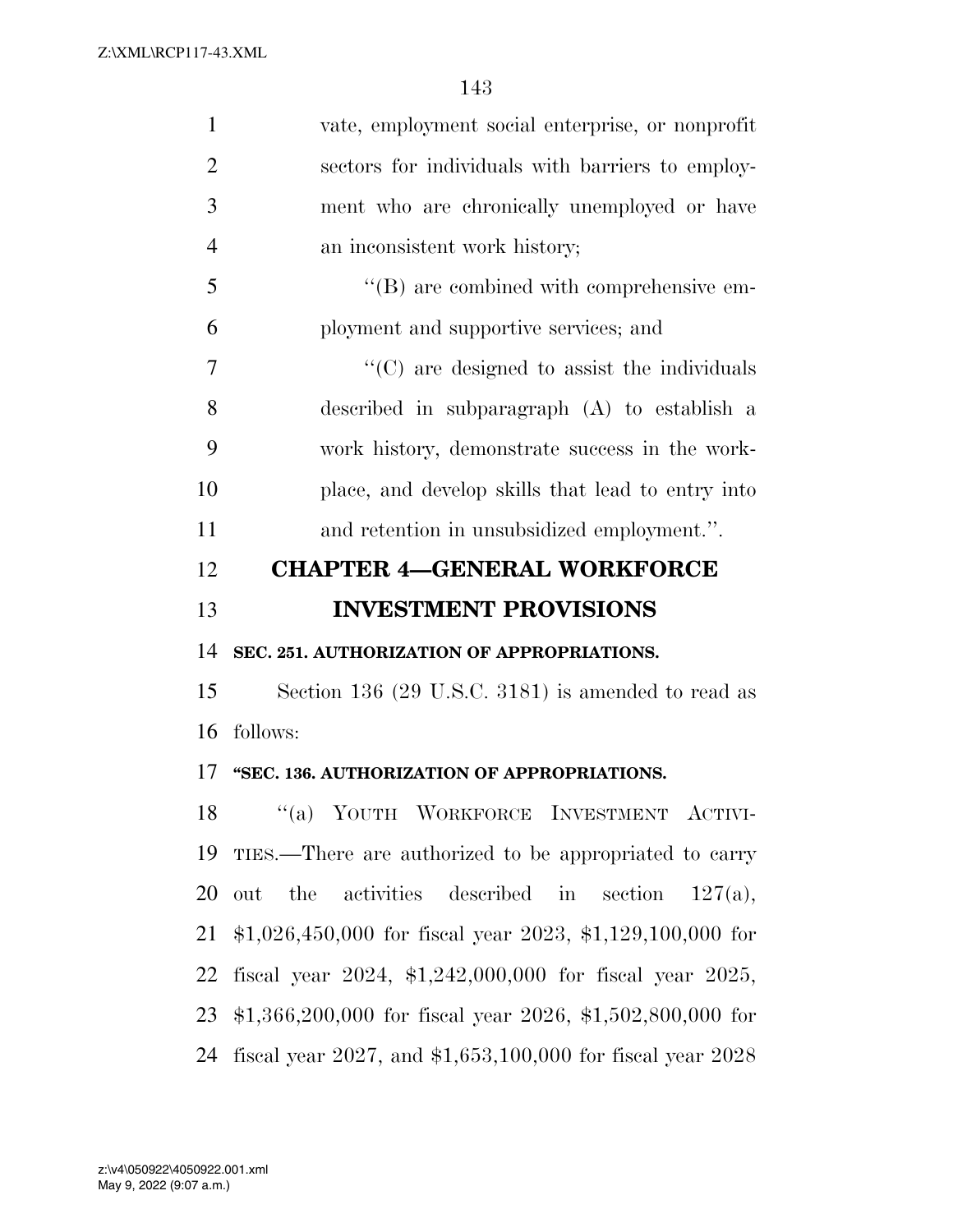''(b) SUMMER AND YEAR-ROUND EMPLOYMENT AC- TIVITIES..—There are authorized to be appropriated to section 130, \$926,650,000 for fiscal year 2023, \$1,019,300,000 for fiscal year 2024, \$1,121,250,000 for fiscal year 2025, \$1,233,400,000 for fiscal year 2026, \$1,356,750,000 for fiscal year 2027, and \$1,492,450,000 for fiscal year 2028.

8 "(c) ADULT EMPLOYMENT AND TRAINING ACTIVI- TIES.—There are authorized to be appropriated to carry 10 out the activities described in section  $132(a)(1)$ , \$1,555,600,000 for fiscal year 2023, \$1,711,200,000 for fiscal year 2024, \$1,882,300,000 for fiscal year 2025, \$2,070,500,000 for fiscal year 2026, \$2,277,600,000 for fiscal year 2027, and \$2,505,400,000 for fiscal year 2028. ''(d) DISLOCATED WORKER EMPLOYMENT AND TRAINING ACTIVITIES.—There are authorized to be ap- propriated to carry out the activities described in section 132(a)(2), \$2,486,300,000 for fiscal year 2023, \$2,734,900,000 for fiscal year 2024, \$3,008,400,000 for fiscal year 2025, \$3,309,200,000 for fiscal year 2026, \$3,640,100,000 for fiscal year 2027, and \$4,004,100,000 for fiscal year 2028.''.

## **Subtitle C—Job Corps**

**SEC. 261. AMENDMENTS RELATING TO JOB CORPS.** 

(a) DEFINITIONS.—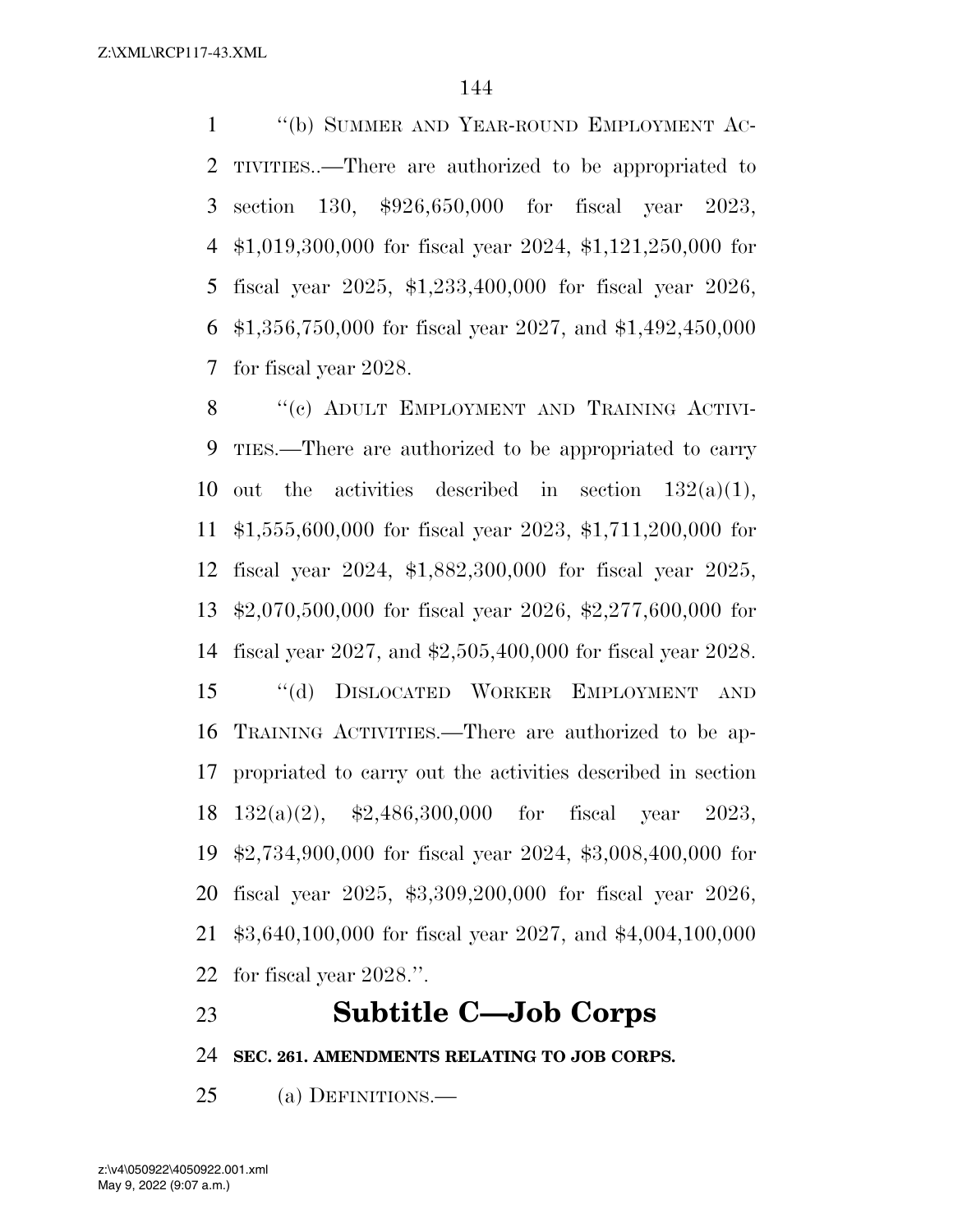| $\mathbf{1}$   | $(1)$ IN GENERAL.—Section 142 $(29 \text{ U.S.C.})$             |
|----------------|-----------------------------------------------------------------|
| $\overline{2}$ | $3192$ ) is amended—                                            |
| 3              | $(A)$ by amending paragraph $(7)$ to read as                    |
| $\overline{4}$ | follows:                                                        |
| 5              | "(7) JOB CORPS CAMPUS.—The term 'Job                            |
| 6              | Corps campus' means a campus run by an operator                 |
| 7              | selected by the Secretary pursuant to section 147,              |
| 8              | carrying out Job Corps activities."; and                        |
| 9              | (B) by adding at the end the following:                         |
| 10             | "(11) STATE.—The term 'State' has the mean-                     |
| 11             | ing given the term in section 3, except that such               |
| 12             | term also includes outlying areas (as defined in sec-           |
| 13             | tion $3)$ .".                                                   |
| 14             | (2) CONFORMING AMENDMENTS.—Subtitle C of                        |
| 15             | title I $(29 \text{ U.S.C. } 3191 \text{ et seq.})$ is amended— |
| 16             | (A) by striking "Job Corps center" each                         |
| 17             | place such term appears (including in any head-                 |
| 18             | ings) and inserting "Job Corps campus"; and                     |
| 19             | (B) by striking "Job Corps centers" each                        |
| 20             | place such term appears (including in any head-                 |
| 21             | ings) and inserting "Job Corps campuses".                       |
| 22             | (b) INDIVIDUALS ELIGIBLE FOR THE JOB CORPS.—                    |
| 23             | Section 144 (29 U.S.C. 3194) is amended—                        |
| 24             | $(1)$ in subsection $(a)$ —                                     |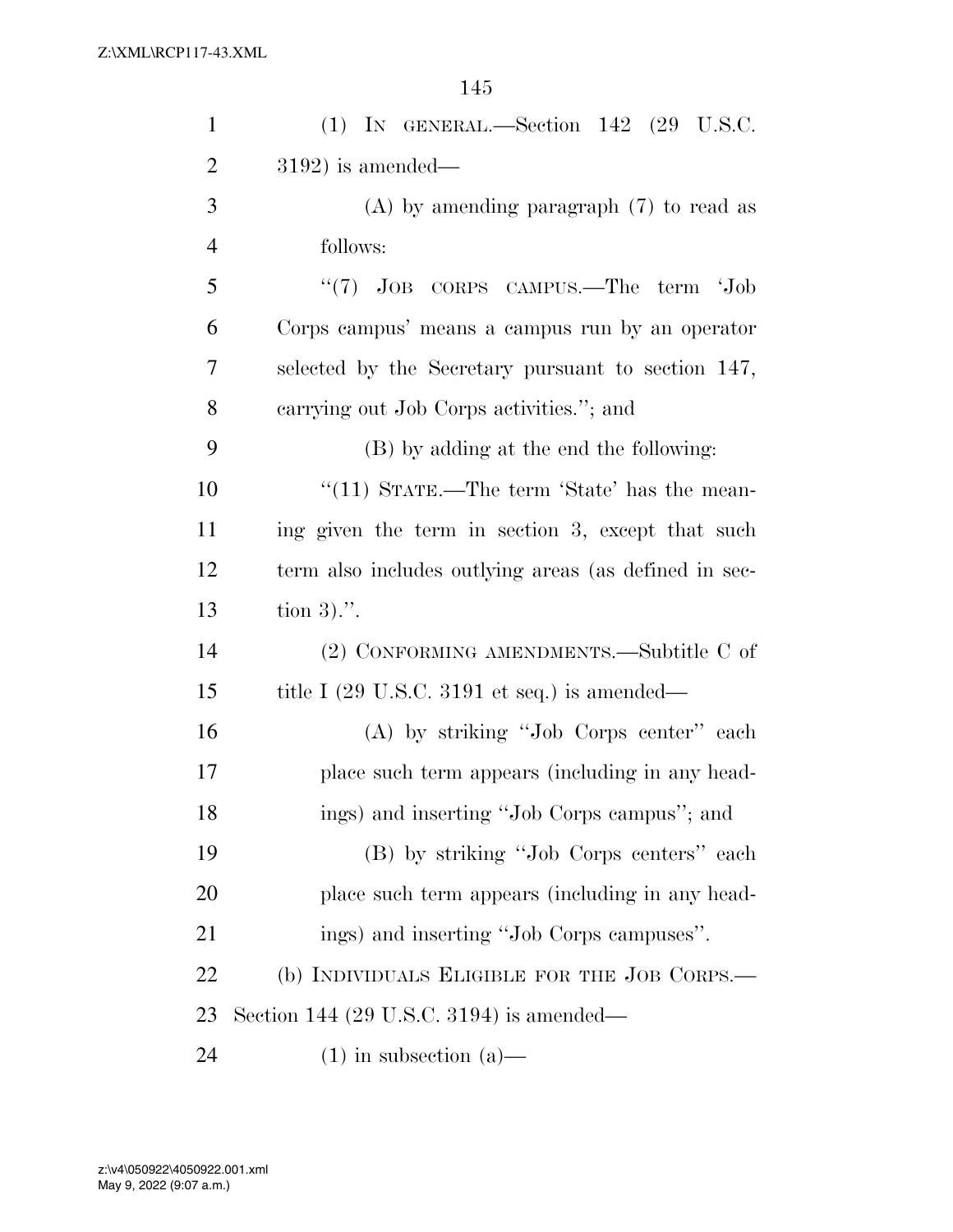| $\mathbf{1}$   | $(A)$ by amending paragraph $(1)$ to read as      |
|----------------|---------------------------------------------------|
| $\overline{2}$ | follows:                                          |
| 3              | $\lq(1)$ not less than age 16 and not more than   |
| $\overline{4}$ | age 24 on the date of enrollment;";               |
| 5              | $(B)$ by amending paragraph $(2)$ to read as      |
| 6              | follows:                                          |
| 7              | $\lq(2)$ an individual who is—                    |
| 8              | $\lq\lq$ a low-income individual as defined in    |
| 9              | subsection $(h)(4)$ of section 402A of the Higher |
| 10             | Education Act of 1965 (20 U.S.C. 1070a-11)        |
| 11             | as determined using procedures similar to those   |
| 12             | in subsection (e) of such section; or             |
| 13             | "(B) a resident of a qualified opportunity        |
| 14             | zone as defined in section $1400Z-1(a)$ of the    |
| 15             | Internal Revenue Code of 1986; and"; and          |
| 16             | $(C)$ in paragraph $(3)$ —                        |
| 17             | (i) in subparagraph $(A)$ , by striking           |
| 18             | "Basic skills deficient" and inserting "An        |
| 19             | individual with foundational skill needs";        |
| 20             | (ii) in subparagraph $(B)$ , by striking          |
| 21             | "A school dropout" and inserting "An op-          |
| 22             | portunity youth"; and                             |
| 23             | (iii) in subparagraph $(D)$ , by inserting        |
| 24             | "or an individual who is pregnant" before         |
| 25             | the period; and                                   |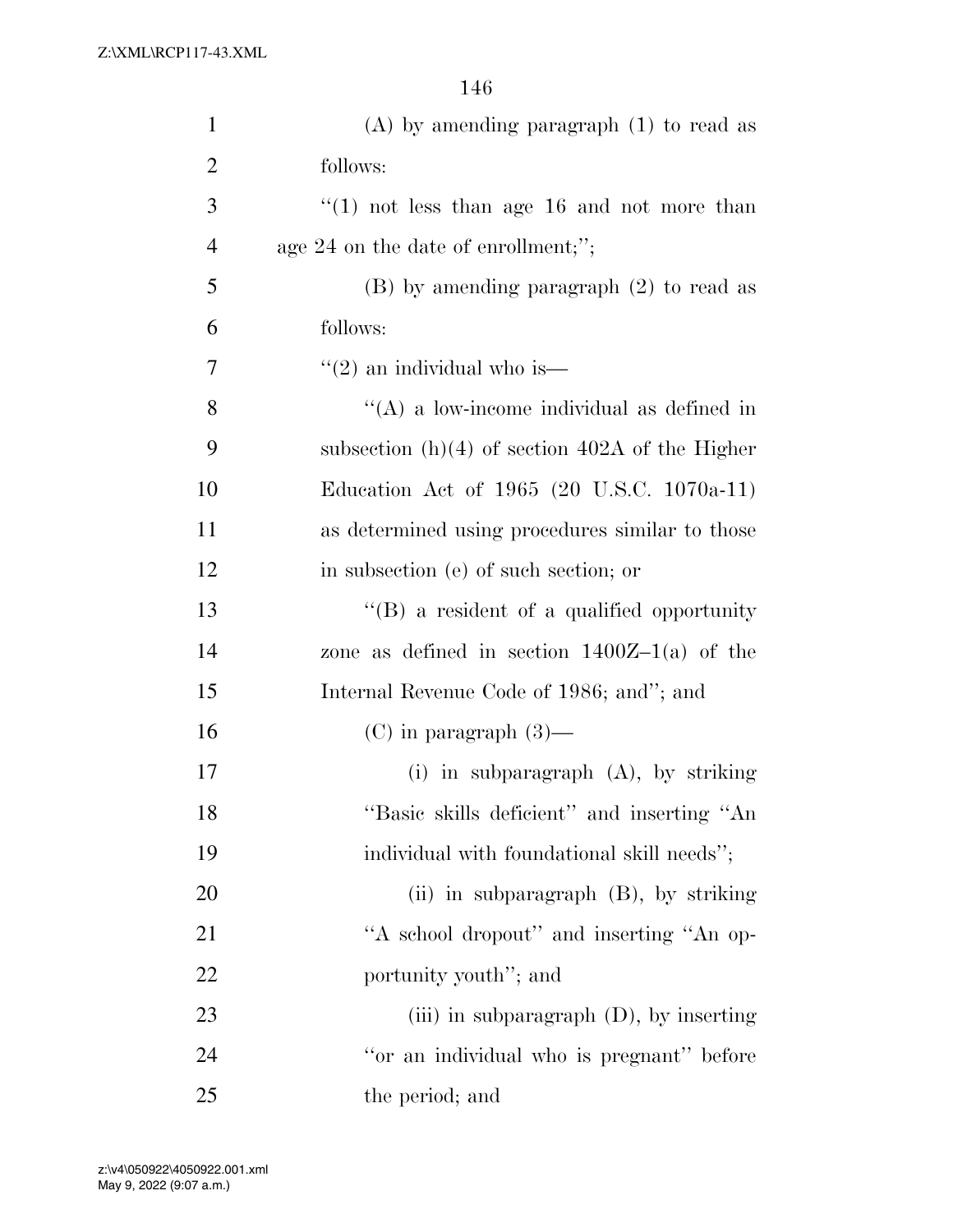| $\mathbf{1}$   | $(2)$ by amending subsection (b) to read as fol-             |
|----------------|--------------------------------------------------------------|
| $\overline{2}$ | lows:                                                        |
| 3              | "(b) SPECIAL RULE FOR VETERANS.—A veteran                    |
| 4              | shall be eligible to become an enrollee if the veteran meets |
| 5              | the requirements of subsection $(a)(1)$ .".                  |
| 6              | (c) RECRUITMENT, SCREENING, SELECTION, AND                   |
| 7              | ASSIGNMENT OF ENROLLEES.—Section 145(a)<br>(29               |
| 8              | U.S.C. $3195(a)$ is amended—                                 |
| 9              | $(1)$ in paragraph $(2)$ —                                   |
| 10             | $(A)$ in subparagraph $(D)$ , by striking                    |
| 11             | "and" at the end;                                            |
| 12             | $(B)$ in subparagraph $(E)$ , by striking the                |
| 13             | period at the end and inserting "; and"; and                 |
| 14             | (C) by adding at the end the following:                      |
| 15             | $\lq\lq(F)$ assist one-stop centers and other en-            |
| 16             | tities identified in paragraph (3) in developing             |
| 17             | joint applications for Job Corps, YouthBuild,                |
| 18             | and youth workforce investment activities under              |
| 19             | which an applicant may submit a single applica-              |
| 20             | tion for all such programs."; and                            |
| 21             | $(2)$ in paragraph $(5)$ , by striking the last sen-         |
| 22             | tence.                                                       |
| 23             | (d) JOB CORPS CAMPUSES.—Section 147 (29 U.S.C.               |
| 24             | $3197$ ) is amended—                                         |
| 25             | $(1)$ in subsection $(a)$ —                                  |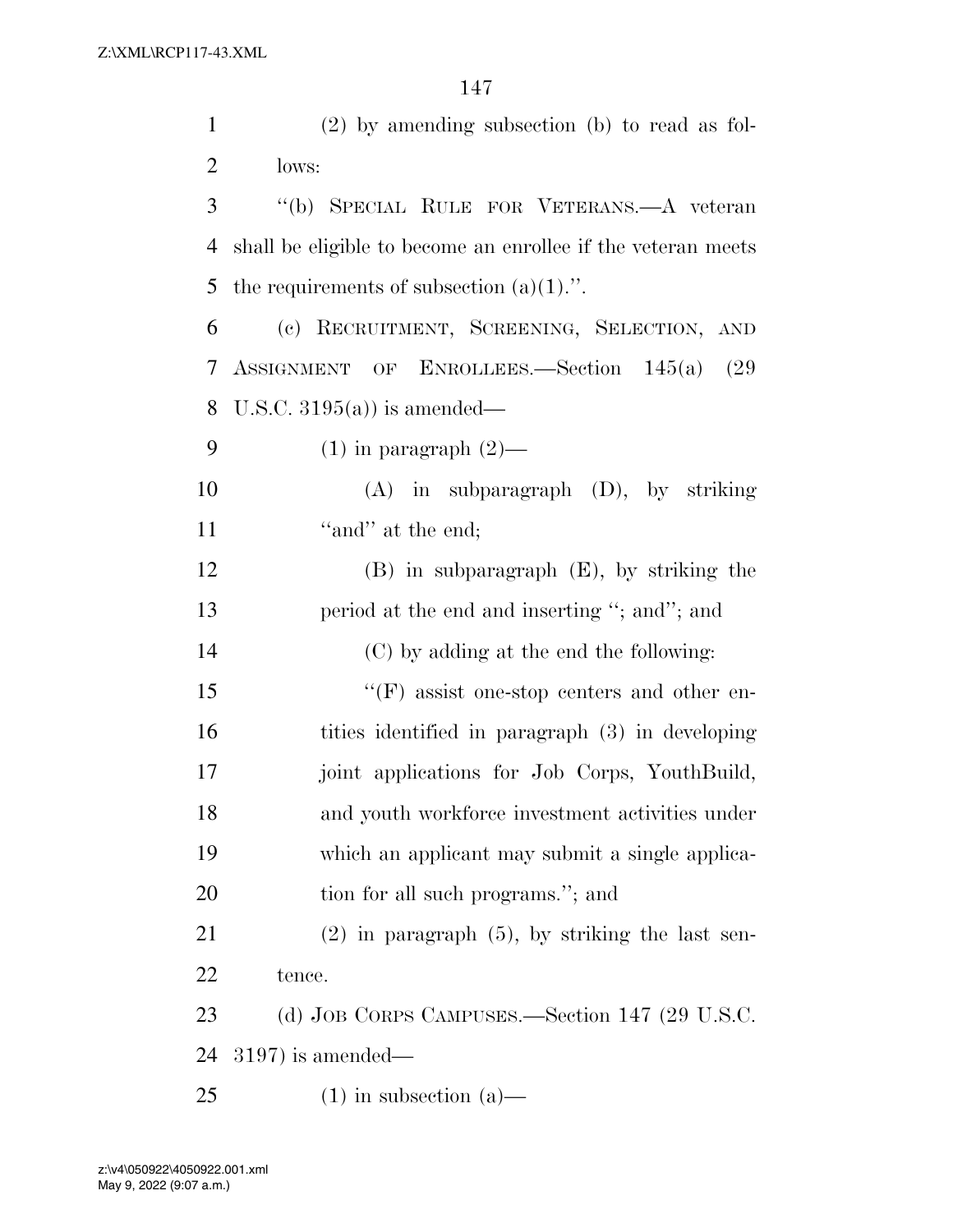| $\mathbf{1}$   | (A) in paragraph $(2)$ —                    |
|----------------|---------------------------------------------|
| $\overline{2}$ | (i) in subparagraph $(A)$ , by inserting    |
| 3              | at the end the following: "Such award shall |
| $\overline{4}$ | be based upon best value and fair and rea-  |
| 5              | sonable pricing."; and                      |
| 6              | (ii) by amending subparagraph $(B)$ to      |
| 7              | read as follows:                            |
| 8              | $``$ (B) CONSIDERATIONS.—                   |
| 9              | "(i) STUDENT OUTCOMES.—In select-           |
| 10             | ing an entity to operate a Job Corps cam-   |
| 11             | pus, the Secretary shall consider a numeric |
| 12             | metric of recent past effectiveness of the  |
| 13             | entity in assisting opportunity youth to    |
| 14             | connect to the workforce, to be calculated  |
| 15             | based on data regarding—                    |
| 16             | $\lq\lq$ (I) the percentage of students     |
| 17             | served by the entity who were in edu-       |
| 18             | cation or training activities, or in un-    |
| 19             | subsidized employment, during the           |
| 20             | second quarter after exit from the rel-     |
| 21             | evant program;                              |
| 22             | $\lq\lq$ (II) the percentage of students    |
| 23             | served by the entity who were in edu-       |
| 24             | cation or training activities, or in un-    |
| 25             | subsidized employment, during<br>the        |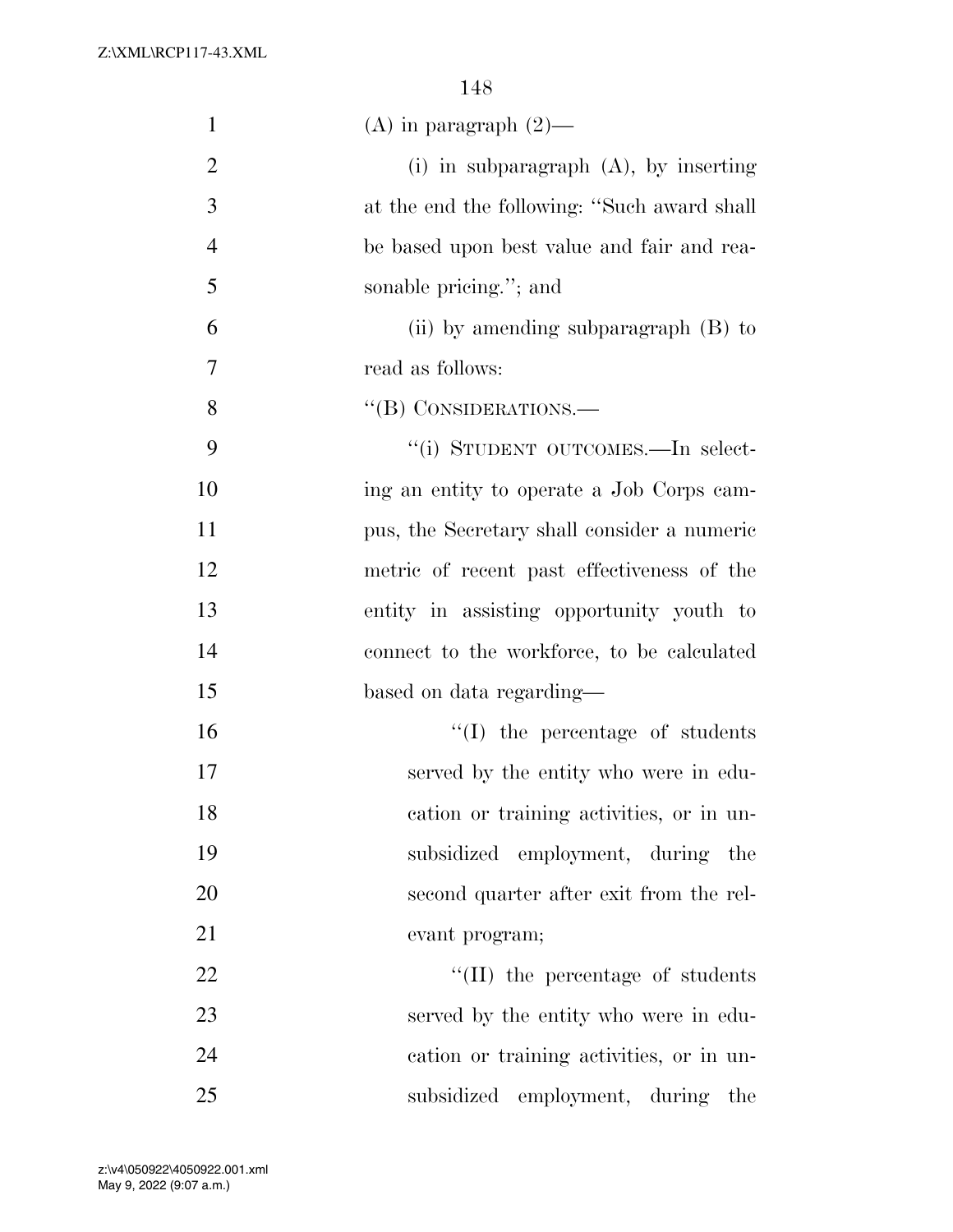| $\mathbf{1}$   | fourth quarter after exit from the rel-  |
|----------------|------------------------------------------|
| $\mathfrak{2}$ | evant program;                           |
| 3              | $\lq\lq$ (III) the median earnings of    |
| $\overline{4}$ | students served by the entity who        |
| 5              | were in unsubsidized employment dur-     |
| 6              | ing the second quarter after exit from   |
| 7              | the relevant program;                    |
| 8              | $\lq\lq$ (IV) the percentage of students |
| 9              | served by the entity who obtained a      |
| 10             | recognized postsecondary credential,     |
| 11             | or a secondary school diploma or its     |
| 12             | recognized equivalent, during partici-   |
| 13             | pation in or within 1 year after exit    |
| 14             | from the relevant program; and           |
| 15             | $\lq\lq(V)$ expected levels of perform-  |
| 16             | ance established<br>under section        |
| 17             | $159(c)(2)$ or similar metrics for re-   |
| 18             | cruitment of eligible youth for rel-     |
| 19             | evant contracts or grants.               |
| 20             | "(ii) MARKET DEVELOPMENT.-               |
| 21             | MENTOR-PROTÉGÉ<br>``(I)<br>PRO-          |
| 22             | GRAM.—The Secretary shall carry out      |
| 23             | a mentor-protégé program in accord-      |
| 24             | ance with section 45 of the Small        |
| 25             | Business Act (15 U.S.C. 657r) with       |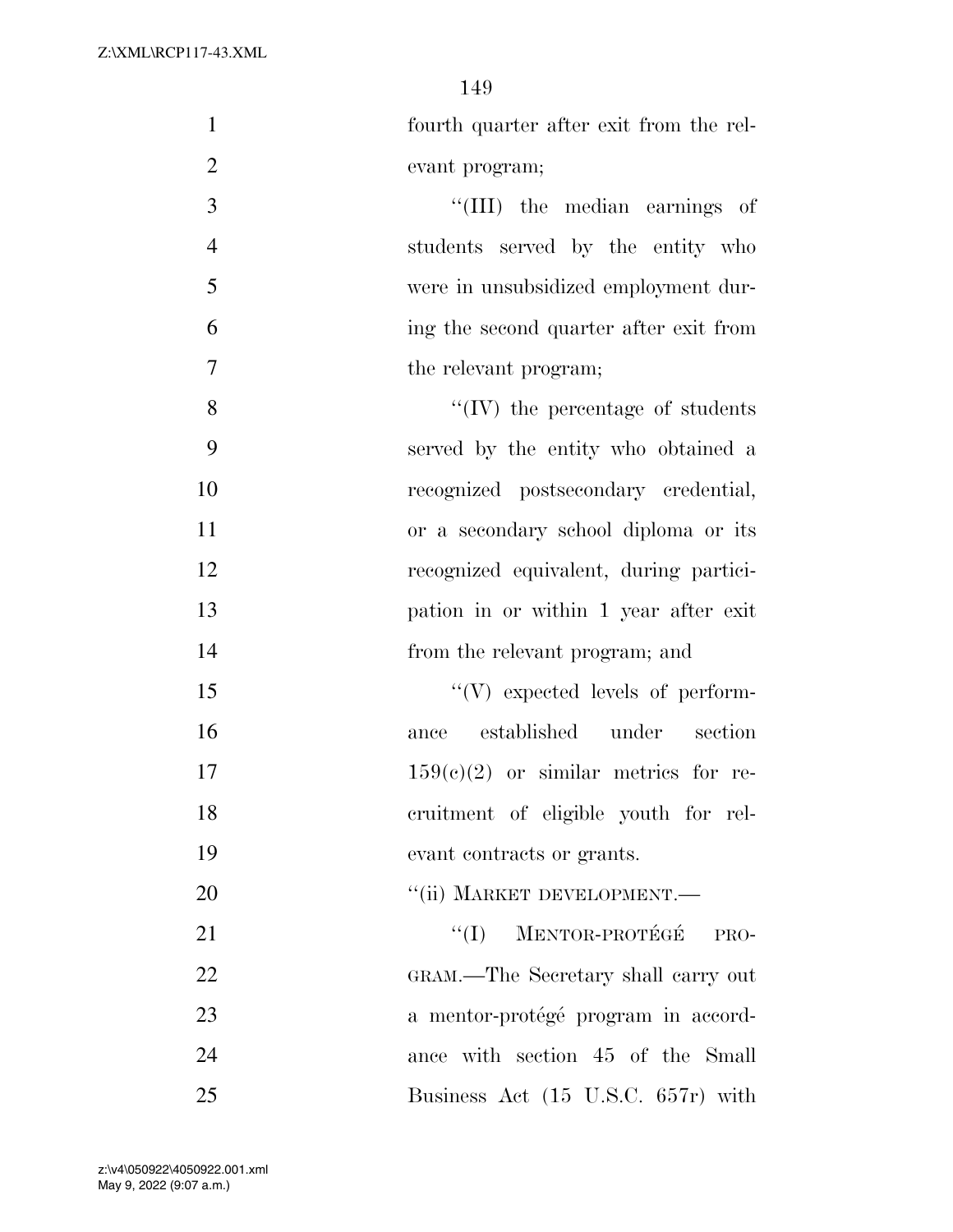| $\mathbf{1}$   | respect to Job Corps campus oper-               |
|----------------|-------------------------------------------------|
| $\overline{2}$ | ations.                                         |
| 3              | "(II) PAST-PERFORMANCE.—The                     |
| $\overline{4}$ | Secretary shall publish comparable al-          |
| 5              | ternative metrics for entities without          |
| 6              | previous experience in Job Corps cam-           |
| 7              | pus operations to demonstrate their             |
| 8              | past effectiveness in accordance with           |
| 9              | the requirements of clause (i)."; and           |
| 10             | $(B)$ in paragraph $(3)$ —                      |
| 11             | $(i)$ in subparagraph $(A)$ , by inserting      |
| 12             | "high-skill, high-wage, or" before "in-de-      |
| 13             | $mand$ ";                                       |
| 14             | (ii) in subparagraph $(C)$ , by striking        |
| 15             | "Workforce Investment Act of 1998" and          |
| 16             | inserting "Workforce Innovation and Op-         |
| 17             | portunity Act";                                 |
| 18             | (iii) by redesignating subparagraph             |
| 19             | $(K)$ as subparagraph $(L)$ ; and               |
| 20             | (iv) by inserting after subparagraph            |
| 21             | $(J)$ the following:                            |
| 22             | "(K) A description of the entity's ability to   |
| 23             | demonstrate a record of successfully operating  |
| 24             | a safe learning and residential environment for |
| 25             | opportunity youth.";                            |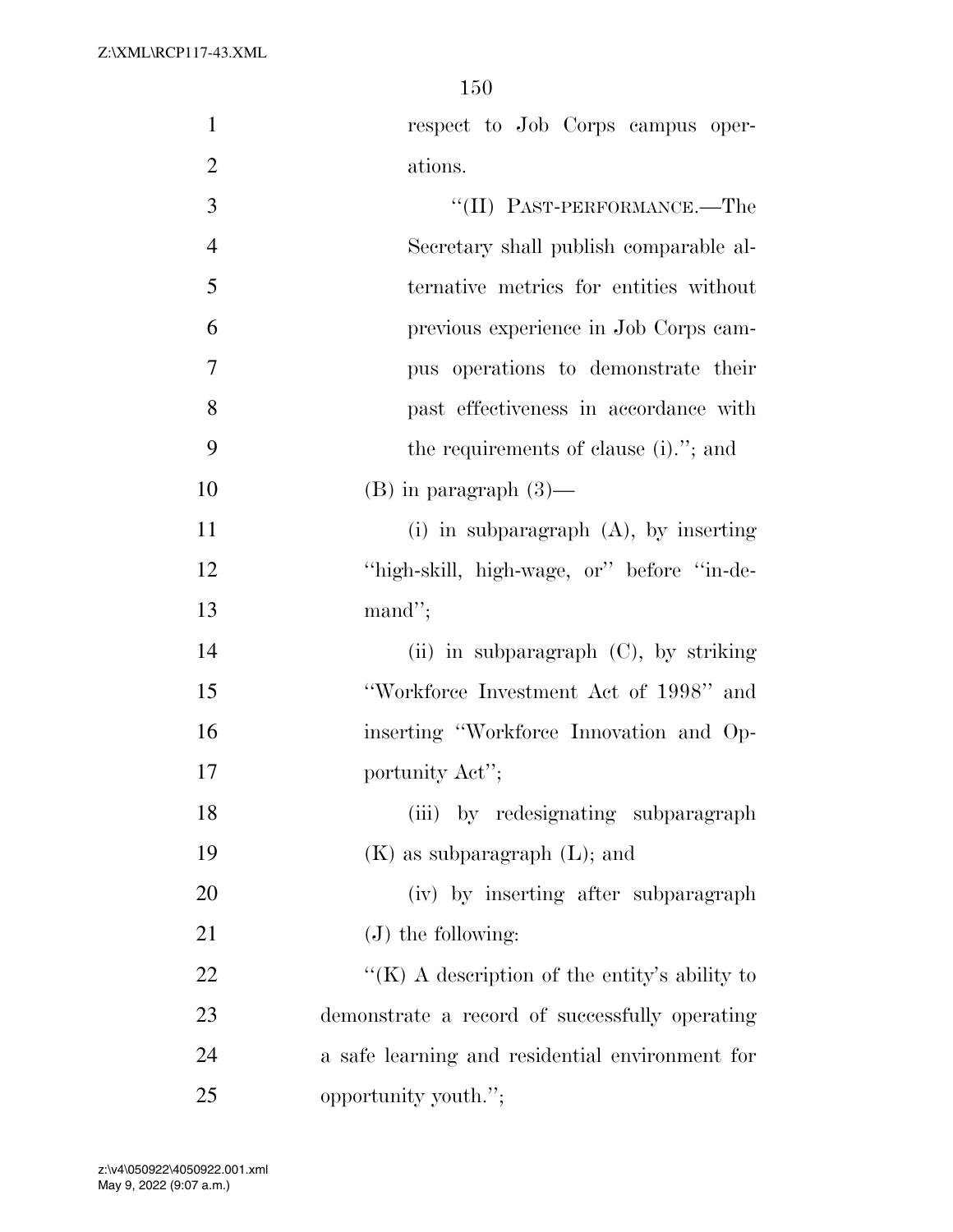| $\mathbf{1}$   | (2) in subsection (b), by striking paragraphs           |
|----------------|---------------------------------------------------------|
| $\overline{2}$ | $(2)$ and $(3)$ and inserting the following:            |
| 3              | "(2) HIGH PERFORMANCE.—An entity shall be               |
| $\overline{4}$ | considered to be an operator of a high-performing       |
| 5              | campus if the Job Corps campus operated by the en-      |
| 6              | tity was ranked among the top 25 percent of Job         |
| 7              | Corps campuses, excluding Civilian Conservation         |
| 8              | Centers described in subsection (d), for the two most   |
| 9              | recent preceding program years.";                       |
| 10             | $(3)$ in subsection $(d)$ , by adding at the end the    |
| 11             | following:                                              |
| 12             | "(4) DIRECT HIRE AUTHORITY.—The Secretary               |
| 13             | of Agriculture may appoint, without regard to the       |
| 14             | provisions of subchapter I of chapter 33 of title $5$ , |
| 15             | United States Code (other than sections 3303 and        |
| 16             | 3328 of such title), a graduate of a Civilian Con-      |
| 17             | servation Center who successfully completed a train-    |
| 18             | ing program focused on forestry, wildland fire-         |
| 19             | fighting, or another topic relating to the mission of   |
| 20             | the Forest Service directly to a position with the De-  |
| 21             | partment of Agriculture, Forest Service, for which      |
| 22             | the candidate meets Office of Personnel Manage-         |
| 23             | ment qualification standards.";                         |
|                |                                                         |

 (4) in subsection (f), by striking ''2-year'' and 25 inserting "4-year"; and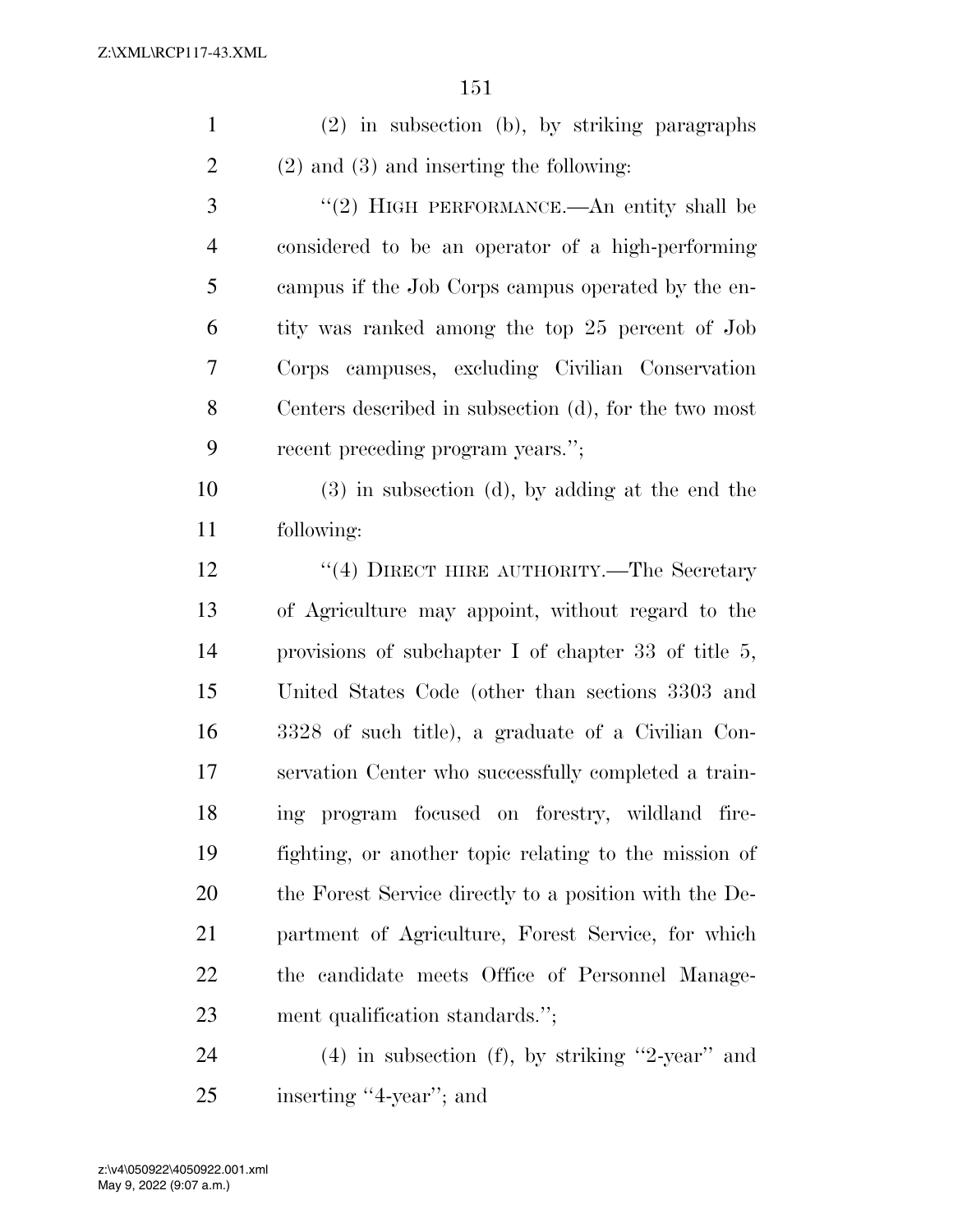1 (5) in subsection  $(g)(1)$ , by striking ", for both of the 2 most recent preceding program years'' and all that follows through the end and inserting ''the agreement has been in place for at least 3 years and for both of the 2 most recent preceding program years for which information is available at the time the determination is made, such campus has been ranked in the lowest 10 percent of Job Corps cam- puses.''. (e) PROGRAM ACTIVITIES.—Section 148(a) (29 U.S.C. 3198(a)) is amended, in the subsection heading, by inserting ''ACADEMIC'' before ''ACTIVITIES''. (f) SUPPORT.—Section 150 (29 U.S.C. 3200) is amended— (1) in subsection (c), by striking ''3 months'' 16 and inserting "12 months"; and (2) by adding at the end the following: 18 "(d) PERIOD OF TRANSITION.—Notwithstanding the requirements of section 146(b), Job Corps graduates may remain enrolled and a resident of a Job Corps campus for not more than 1 month after graduation, subject to approval by the director of the Job Corps Campus, in order to facilitate their transition into independent living

and employment.''.

May 9, 2022 (9:07 a.m.) z:\v4\050922\4050922.001.xml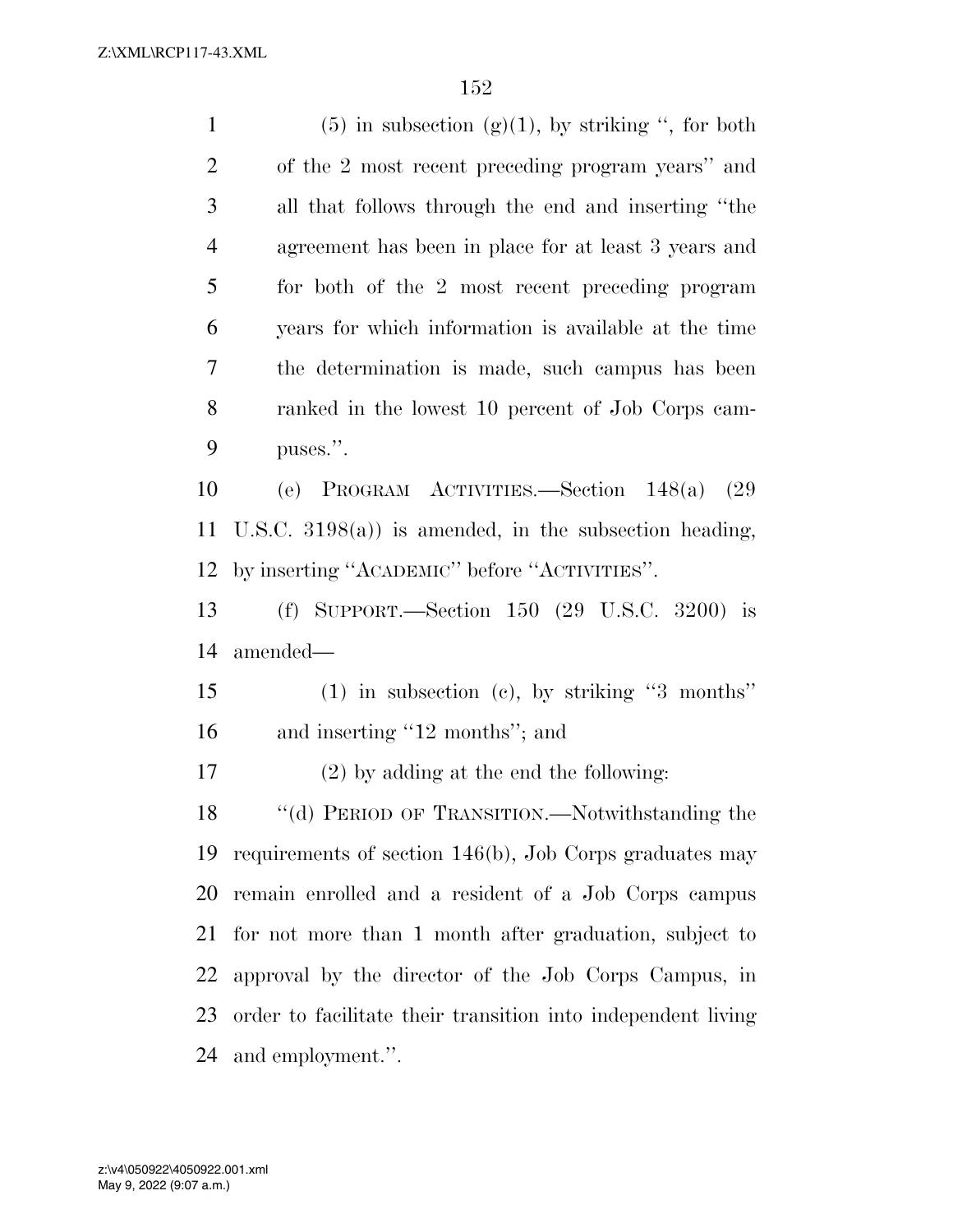| (g) OPERATIONS.—Section 151 (29 U.S.C. 3201) is |
|-------------------------------------------------|
| 2 amended to read as follows:                   |

#### **''SEC. 151. OPERATIONS.**

4 "(a) OPERATING PLAN.—

5 "(1) IN GENERAL.—The provisions of the con- tract between the Secretary and an entity selected to operate a Job Corps campus shall, including any subsequent modifications to such contract, serve as an operating plan for the Job Corps campus.

 $(2)$  FEDERAL CHANGES TO OPERATING PLAN.—The Secretary may require the operator to submit additional information, as the Secretary deems necessary for compliance with any relevant regulations, which shall be considered part of the op-erating plan.

 ''(3) AVAILABILITY.—The Secretary shall make the operating plan described in paragraphs (1) and (2), excluding any proprietary information, available on a publicly accessible website.

 ''(b) LOCAL AUTHORITIES.—Subject to the limita- tions of their approved budgets, the operators of Job Corps campuses shall have the authority, without prior ap-proval from the Secretary, to—

24  $\frac{1}{2}$  (1) hire staff and invest in staff professional development;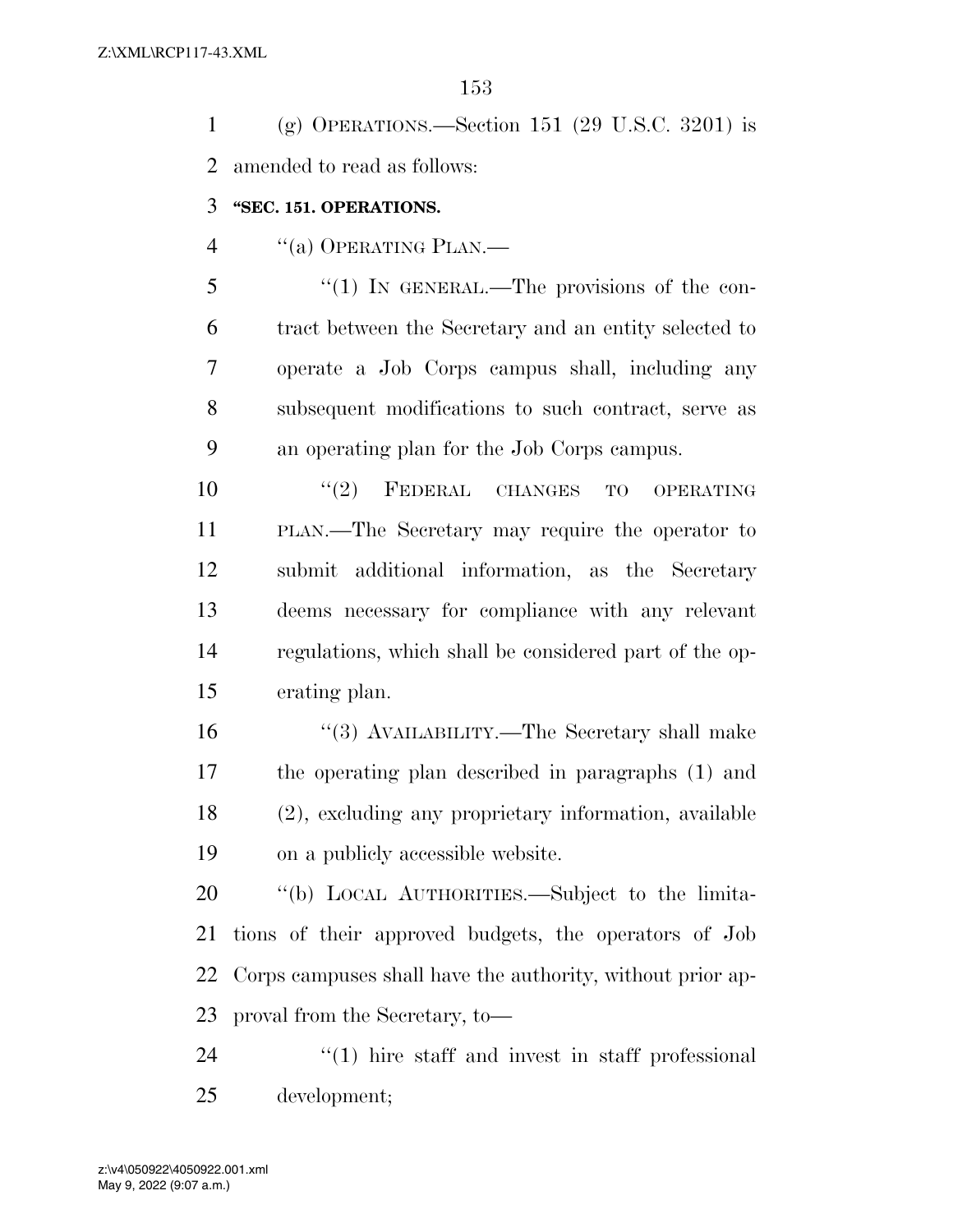| $\mathbf{1}$   | $\lq(2)$ enter into agreements with local partners,     |
|----------------|---------------------------------------------------------|
| $\overline{2}$ | such as secondary and postsecondary schools or em-      |
| 3              | ployers; and                                            |
| $\overline{4}$ | "(3) engage with and educate stakeholders               |
| 5              | about Job Corps operations and activities.".            |
| 6              | (h) STANDARDS OF CONDUCT.—Section 152 (29               |
| 7              | U.S.C. $3202$ ) is amended—                             |
| 8              | $(1)$ in subsection $(a)$ , by striking the second      |
| 9              | sentence;                                               |
| 10             | $(2)$ by amending subsection (b) to read as fol-        |
| 11             | lows:                                                   |
| 12             | "(b) BEHAVIORAL MANAGEMENT PLAN.—                       |
| 13             | "(1) IN GENERAL.—As part of the operating               |
| 14             | plan defined in section $151(a)$ , the director of each |
| 15             | Job Corps campus shall develop and implement a be-      |
| 16             | havioral management plan, subject to the approval       |
| 17             | of the Secretary. Such plan shall include student       |
| 18             | standards of conduct, positive behavioral interven-     |
| 19             | tions and supports, and multi-tier systems of sup-      |
| 20             | ports.                                                  |
| 21             | "(2) DISCIPLINARY MEASURES AND<br><b>DRUG</b>           |
| 22             | TESTING.                                                |
| 23             | "(A) DISCIPLINARY MEASURES.-To pro-                     |
| 24             | mote the proper behavioral standards in the             |
| 25             | Job Corps, the director of each Job Corps cam-          |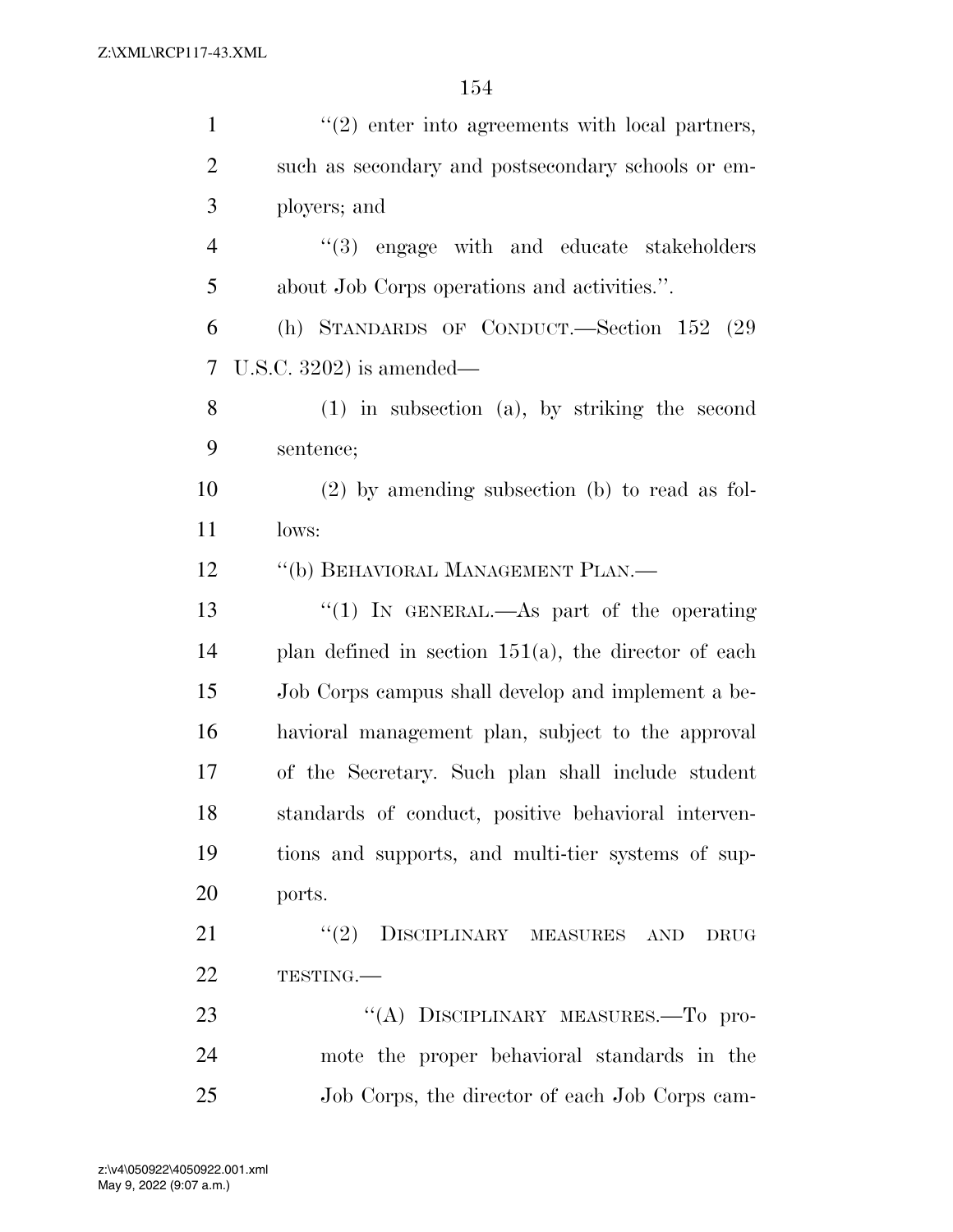| $\mathbf{1}$   | pus shall, consistent with the applicable behav-    |
|----------------|-----------------------------------------------------|
| $\overline{2}$ | ioral management plan described in paragraph        |
| 3              | $(1)$ , have the authority to take appropriate dis- |
| $\overline{4}$ | ciplinary measures against enrollees if such di-    |
| 5              | rector determines that an enrollee has com-         |
| 6              | mitted a violation of the standards of conduct.     |
| 7              | The director shall adopt a zero tolerance policy    |
| 8              | for an act of violence or a credible threat of vio- |
| 9              | lence that seriously endangers the safety of stu-   |
| 10             | dents, staff, or the local community and for ille-  |
| 11             | gal activity on the campus.                         |
| 12             | "(B) DRUG TESTING.—The Secretary shall              |
| 13             | require drug testing of all enrollees for con-      |
| 14             | trolled substances, as set forth in section 102 of  |
| 15             | the Controlled Substances Act (21 U.S.C. 802),      |
| 16             | in accordance with procedures prescribed by the     |
| 17             | Secretary under section $145(a)$ .                  |
| 18             | "(C) DEFINITIONS.—In this paragraph:                |
| 19             | "(i) CONTROLLED SUBSTANCE.—The                      |
| 20             | term 'controlled substance' has the mean-           |
| 21             | ing given the term in section 102 of the            |
| 22             | Controlled Substances Act (21 U.S.C.                |
| 23             | 802).                                               |
| 24             | "(ii) ZERO TOLERANCE POLICY.—The                    |
| 25             | term 'zero tolerance policy' means a policy         |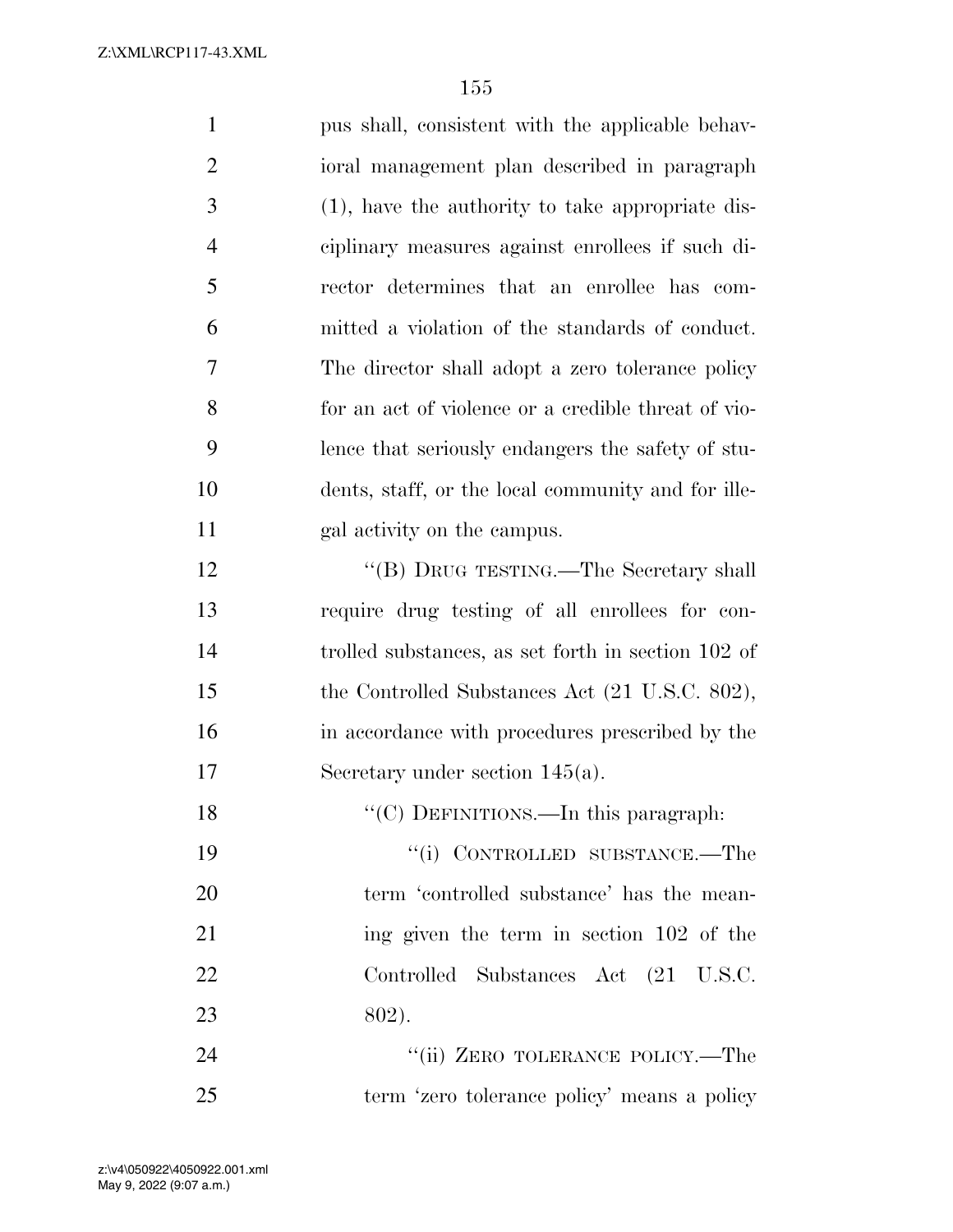| $\mathbf{1}$   | under which an enrollee shall be automati-              |
|----------------|---------------------------------------------------------|
| $\overline{2}$ | cally dismissed from the Job Corps after a              |
| 3              | determination by the director that the en-              |
| $\overline{4}$ | rollee has carried out an act of violence               |
| 5              | that seriously endangers the safety of stu-             |
| 6              | dents, staff, or the local community or en-             |
| $\overline{7}$ | gaged in an illegal activity on the campus.             |
| 8              | "(3) ADVISORY GROUP.—The Secretary shall                |
| 9              | periodically convene an advisory group of Job Corps     |
| 10             | operators and service providers and subject matter      |
| 11             | experts to review the reporting data collected under    |
| 12             | paragraph (5) and provide recommendations for Job       |
| 13             | Corps behavioral management plans based on evi-         |
| 14             | dence-based research regarding effective and equi-      |
| 15             | table behavioral policies.                              |
| 16             | "(4) LAW ENFORCEMENT AGREEMENTS.—The                    |
| 17             | directors of each Job Corps campus shall enter into     |
| 18             | an agreement with the relevant local law enforce-       |
| 19             | ment agency of jurisdiction regarding the procedures    |
| 20             | for reporting and investigating potentially illegal ac- |
| 21             | tivity on Job Corps campuses.                           |
| 22             | (5)<br>INCIDENT REPORTING.—The Secretary                |
| 23             | shall establish procedures for—                         |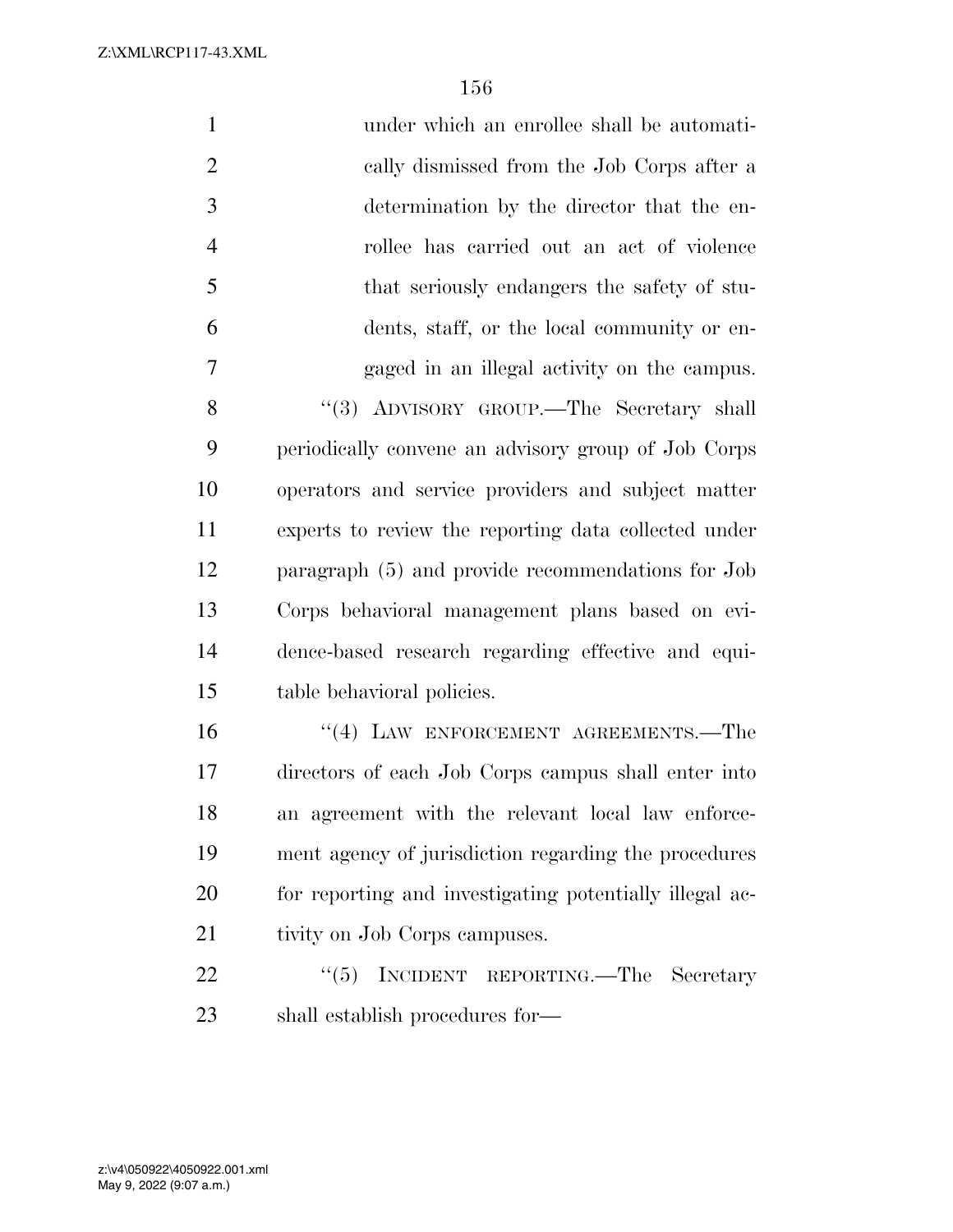| $\mathbf{1}$   | "(A) reporting significant health incidents,                 |
|----------------|--------------------------------------------------------------|
| $\overline{2}$ | including substance abuse, self-harm, and acci-              |
| 3              | dents resulting in bodily harm; and                          |
| $\overline{4}$ | "(B) reporting significant behavioral inci-                  |
| 5              | dents, defined as acts of violence or illegal ac-            |
| 6              | tivity.                                                      |
| $\overline{7}$ | "(6) ACCOUNTABILITY.—The Secretary shall                     |
| 8              | establish standards under which a Job Corps cam-             |
| 9              | pus shall be required to take performance improve-           |
| 10             | ment actions described in section $159(f)$ , based on        |
| 11             | an evaluation of such Job Corps campus, which shall          |
| 12             | take into account reporting data collected under             |
| 13             | paragraph (5) and recommendations of the advisory            |
| 14             | group pursuant to paragraph $(3)$ .".                        |
| 15             | (i) EXPERIMENTAL PROJECTS AND TECHNICAL AS-                  |
| 16             | SISTANCE.—Section $156(a)$ $(29 \text{ U.S.C. } 3206(a))$ is |
| 17             | amended to read as follows:                                  |
| 18             | "(a) PROJECTS.—The Secretary may carry out ex-               |
| 19             | perimental, research, or demonstration projects relating to  |
| 20             | evidence-based strategies for improving the operations of    |
| 21             | a Job Corps campus that was ranked among the bottom          |
| 22             | 10 percent of Job Corps campuses. The Secretary may          |
| 23             | waive any provisions of this subtitle that the Secretary     |
| 24             | finds would prevent the Secretary from carrying out the      |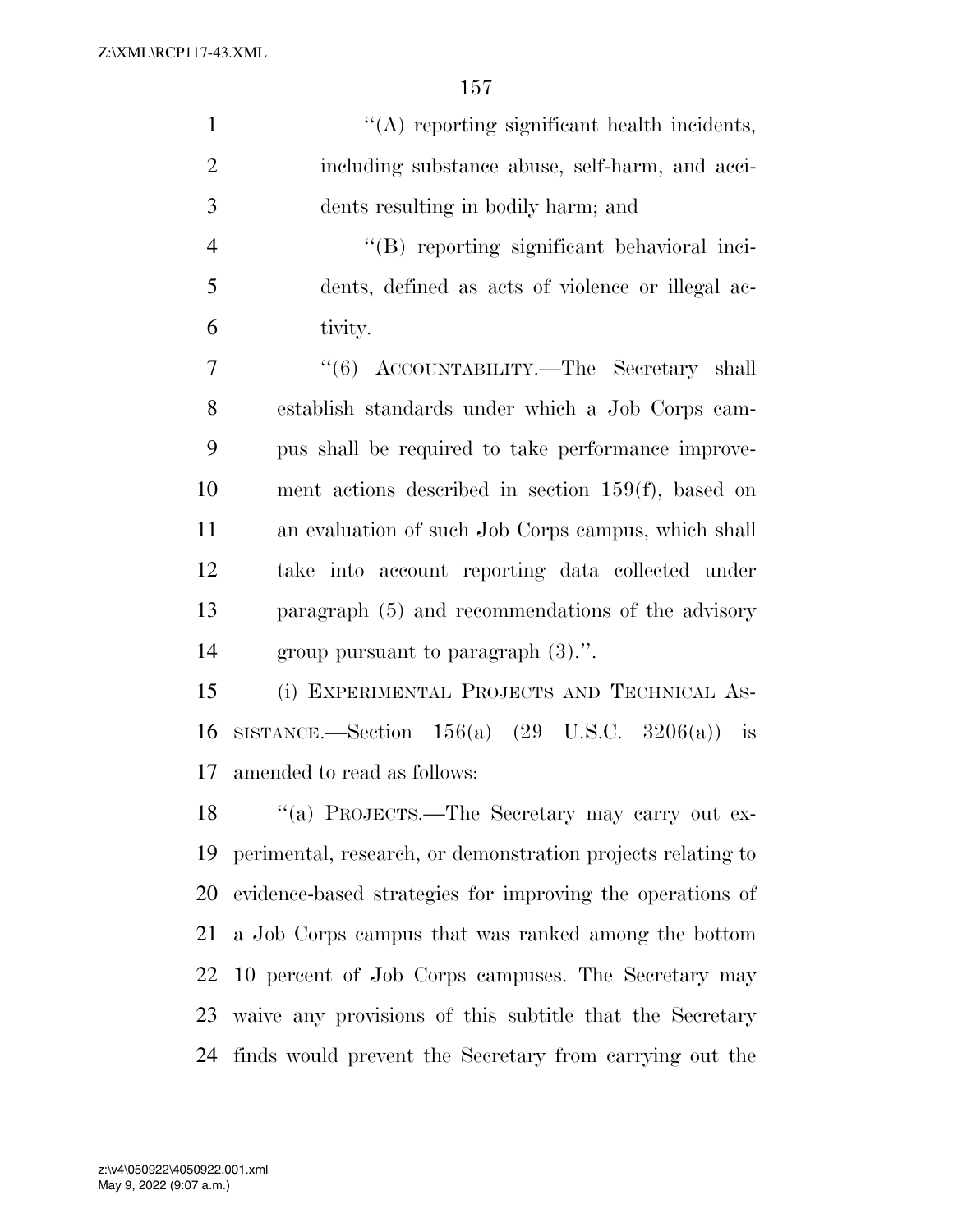1 projects (other than sections 145, 147, and  $159(e)$ ) pro-vided that—

 ''(1) the project will not result in a reduction in the number of students served; and

 ''(2) if the Secretary informs the Committee on Education and Labor of the House of Representa- tives and the Committee on Health, Education, Labor, and Pensions of the Senate, in writing, not less than 90 days in advance of issuing such waiv-er.''.

 (j) APPLICATION OF PROVISIONS OF FEDERAL LAW.—

 (1) IN GENERAL.—Section 157 (29 U.S.C. 3207) is amended by adding at the end the fol-lowing:

16 "(d) SERVICE CONTRACT ACT.—

 $\frac{17}{2}$   $\frac{17}{2}$  IN GENERAL. - Operators and service pro- viders, including subcontractors thereto, are subject to and shall be required to abide by chapter 67 of title 41, United States Code (commonly known as the 'McNamara-O'Hara Service Contract Act of 1965').

23 "(2) ACADEMIC AND CAREER TECHNICAL IN- STRUCTIONAL EMPLOYEES.—Notwithstanding sec-tion 6701(3)(C) of such chapter, an academic or ca-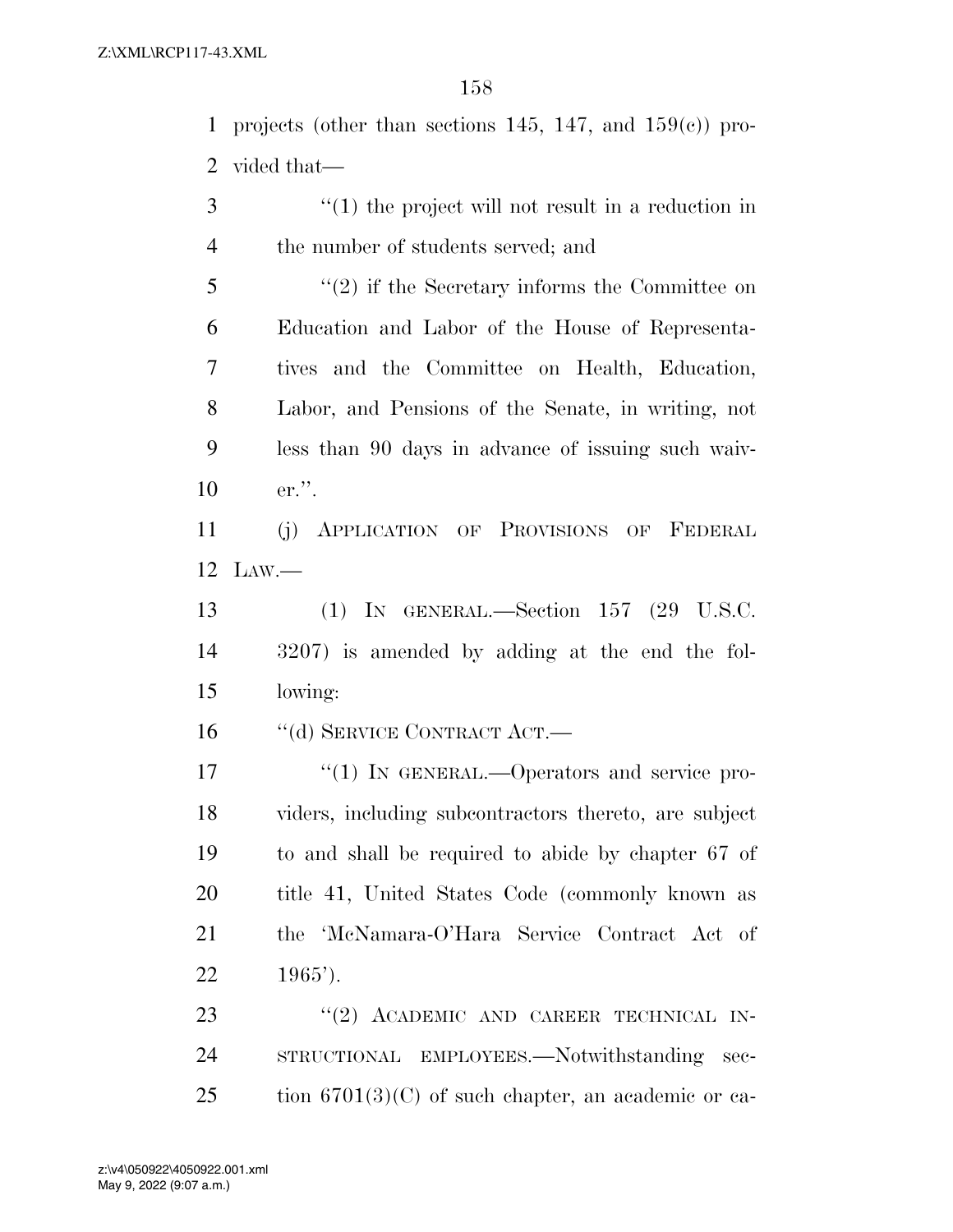reer technical instructional employee at a Job Corps campus shall be considered a 'service employee' for purposes of applying such chapter under paragraph (1).

 ''(3) RULE OF CONSTRUCTION.—To the extent compensation levels being paid or scheduled to be paid by an employer are, in the aggregate, greater than those determined by the Secretary of Labor to be required under this subsection, or as set forth in a collective bargaining agreement, nothing herein shall be construed to require a reduction of such compensation.''.

13 (2) EFFECTIVE DATE.

14 (A) AGREEMENTS IN EFFECT ON DATE OF ENACTMENT.—Not later than 60 days after the date of enactment of this Act, the Secretary shall, subject to appropriations, modify all agreements with operators and service providers in effect as of such date of enactment to include the requirements imposed by the amendment 21 made by paragraph  $(1)$ .

22 (B) PENDING SOLICITATIONS.—Upon the date of enactment of this Act, the Secretary shall include the requirements imposed by the amendment made by paragraph (1) in any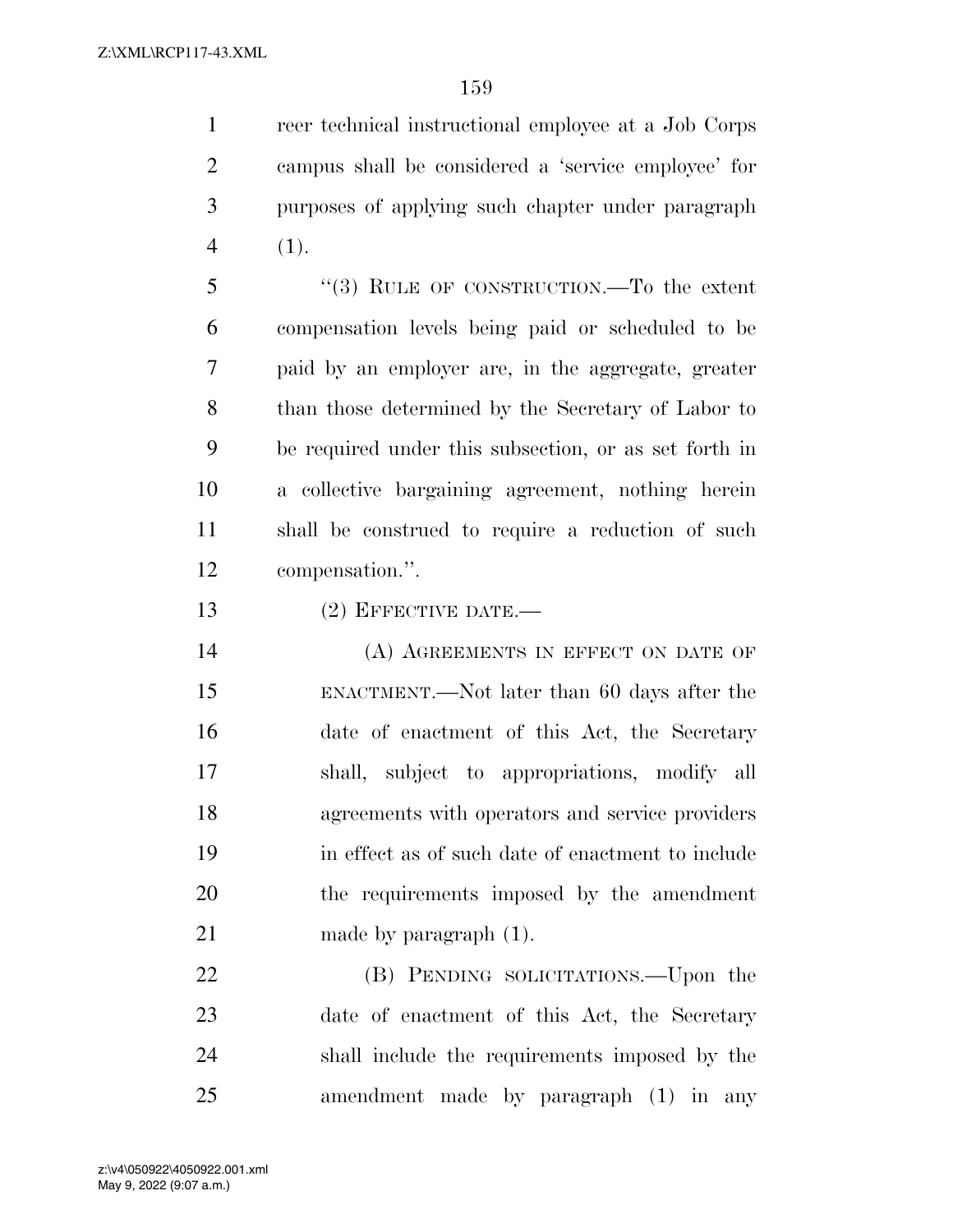pending solicitation for an operator or service provider.

(k) STAFFING.—

 (1) IN GENERAL.—To ensure compliance with chapter 67 of title 41, United States Code (com- monly known as the 'McNamara-O'Hara Service Contract Act of 1965'), as such chapter is applied by section 157(d) of the Workforce Innovation and Opportunity Act, the staffing plan and the associ- ated budget of an entity proposing to be an operator or service provider for a Job Corps campus shall in- corporate hourly wages (or salaries as appropriate) and fringe benefit costs for occupational classifica- tions at least equal to the wage determination deter- mined by the Secretary of Labor for the locality of the Job Corps campus. In preparing such wage de- termination, the Secretary shall compare the specific job classifications at the Job Corps campus with those occupations most closely correlated with those employed by public education providers in the local-21 ity with the goal of ensuring equivalency to the max-imum extent feasible.

 (2) ADJUSTMENTS PERMITTED.—The Secretary may further adjust compensation levels in a contract with an operator or service provider to ensure suffi-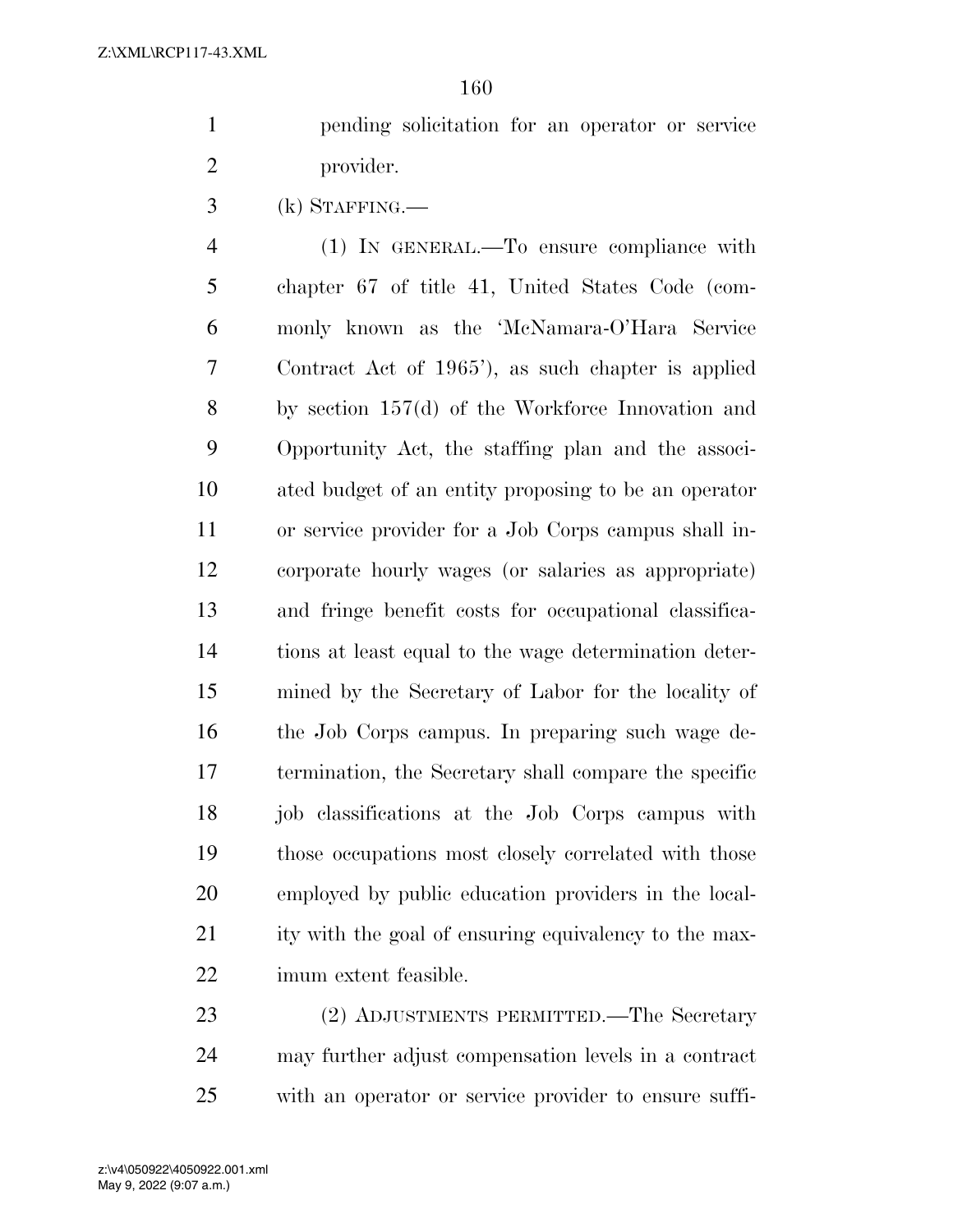| $\mathbf{1}$   | cient availability and retention of qualified personnel |
|----------------|---------------------------------------------------------|
| $\overline{2}$ | in the locality.                                        |
| 3              | (3) ANNUAL UPDATES.—The Secretary shall                 |
| $\overline{4}$ | update hourly wages (or salaries as appropriate) and    |
| 5              | fringe benefit levels for such occupations covered in   |
| 6              | this paragraph on an annual basis.                      |
| 7              | (l) SPECIAL PROVISIONS.—Section $158(f)$ (29 U.S.C.     |
| 8              | $3208(f)$ is amended—                                   |
| 9              | (1) by striking "Secretary" and inserting "di-          |
| 10             | rectors of Job Corps campuses";                         |
| 11             | (2) by striking "the Job Corps or individual"           |
| 12             | and inserting "such"; and                               |
| 13             | (3) by adding at the end the following: "Any            |
| 14             | real property acquired shall be directly transferred    |
| 15             | to the Secretary in accordance with chapter 5 of title  |
| 16             | 40 and on a nonreimbursable basis."                     |
| 17             | (m) MANAGEMENT INFORMATION.—Section 159 (29             |
| 18             | U.S.C. $3209$ ) is amended—                             |
| 19             | $(1)$ in subsection $(a)$ , by adding at the end the    |
| 20             | following:                                              |
| 21             | "(4) ANNUAL RECONCILIATION.—Prior to the                |
| 22             | expiration of any appropriated Job Corps operations     |
| 23             | funds for any fiscal year, any anticipated unobli-      |
| 24             | gated funds may, subject to appropriations, be obli-    |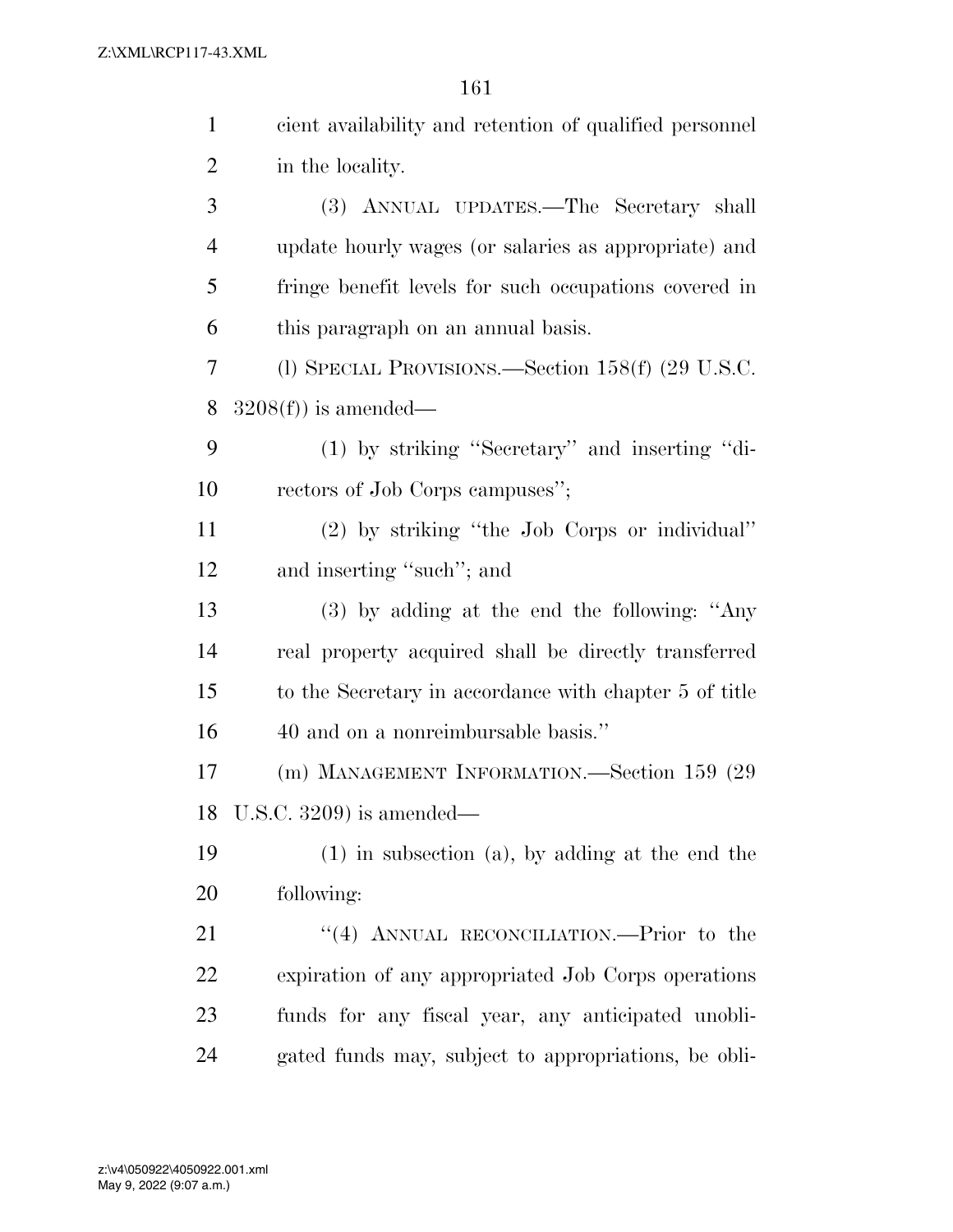| $\mathbf{1}$   | gated to projects identified under subsection     |
|----------------|---------------------------------------------------|
| $\overline{c}$ | $(h)(1)$ .";                                      |
| 3              | $(2)$ in subsection $(e)$ —                       |
| $\overline{4}$ | $(A)$ by amending paragraph $(1)$ to read as      |
| 5              | follows:                                          |
| 6              | "(1) LEVELS OF PERFORMANCE AND INDICA-            |
| 7              | TORS.-                                            |
| 8              | "(A) IN GENERAL.—At the start of each             |
| 9              | contract period, and at least every two program   |
| 10             | years in the case of Civilian Conservation Cen-   |
| 11             | ters, the Secretary shall establish expected lev- |
| 12             | els of performance for each Job Corps campus      |
| 13             | relating to each of the primary indicators of     |
| 14             | performance for eligible youth described in sec-  |
| 15             | tion $116(b)(2)(A)(ii)$ using the model described |
| 16             | in subparagraph (B).                              |
| 17             | "(B) PERFORMANCE MODEL.—At least                  |
| 18             | every four years and no more than every two       |
| 19             | years, the Secretary shall develop a model for    |
| 20             | establishing the expected levels of performance   |
| 21             | for each Job Corps campus, in accordance with     |
| 22             | the following:                                    |
| 23             | "(i) EQUITY.—The model shall ac-                  |
| 24             | count for significant correlations between        |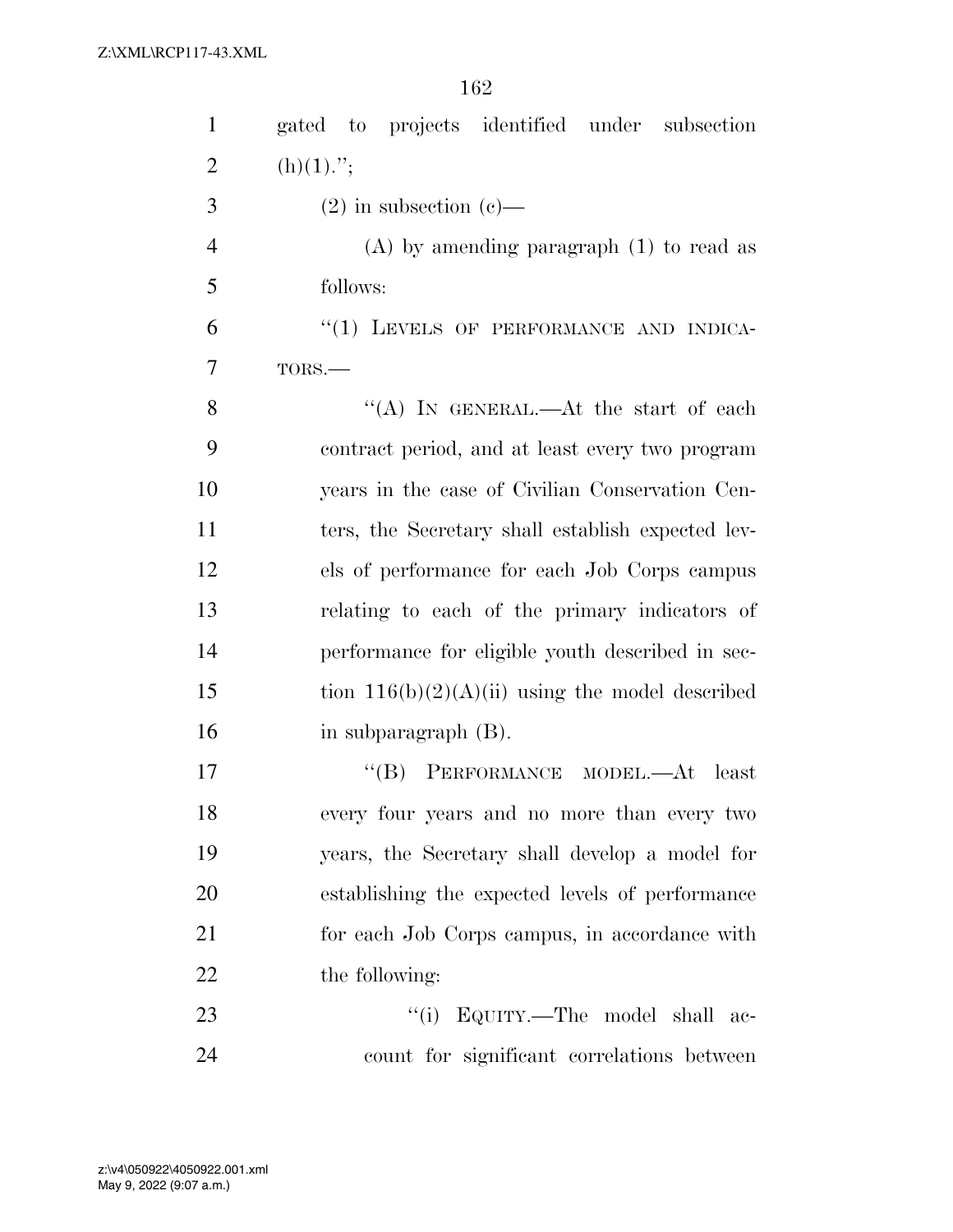| $\mathbf{1}$   | various factors and student outcomes, in-         |
|----------------|---------------------------------------------------|
| $\overline{2}$ | cluding:                                          |
| 3              | "(I) Student demographics, in-                    |
| $\overline{4}$ | cluding age, gender, race, ethnicity,             |
| 5              | documented disabilities, and education            |
| 6              | level on entry.                                   |
| $\overline{7}$ | "(II) Employment conditions in                    |
| 8              | students' home communities.                       |
| 9              | "(ii) DEVELOPMENT.—The model                      |
| 10             | shall be developed by subject matter ex-          |
| 11             | perts in the fields of Job Corps operations,      |
| 12             | program evaluation, statistical analysis,         |
| 13             | and related fields using available Job            |
| 14             | Corps data as well as regional economic           |
| 15             | data.                                             |
| 16             | "(iii) TRANSPARENCY.—The perform-                 |
| 17             | ance model and the past effectiveness met-        |
| 18             | ric identified in section $147(a)(2)(B)(i)$ , in- |
| 19             | cluding the procedures outlined in section        |
| 20             | $147(a)(2)(B)(iv)$ , shall be published for       |
| 21             | comment in the Federal Register.";                |
| 22             | $(B)$ in paragraph $(2)$ —                        |
| 23             | (i) in subparagraph $(A)$ , by striking           |
| 24             | "and" at the end; and                             |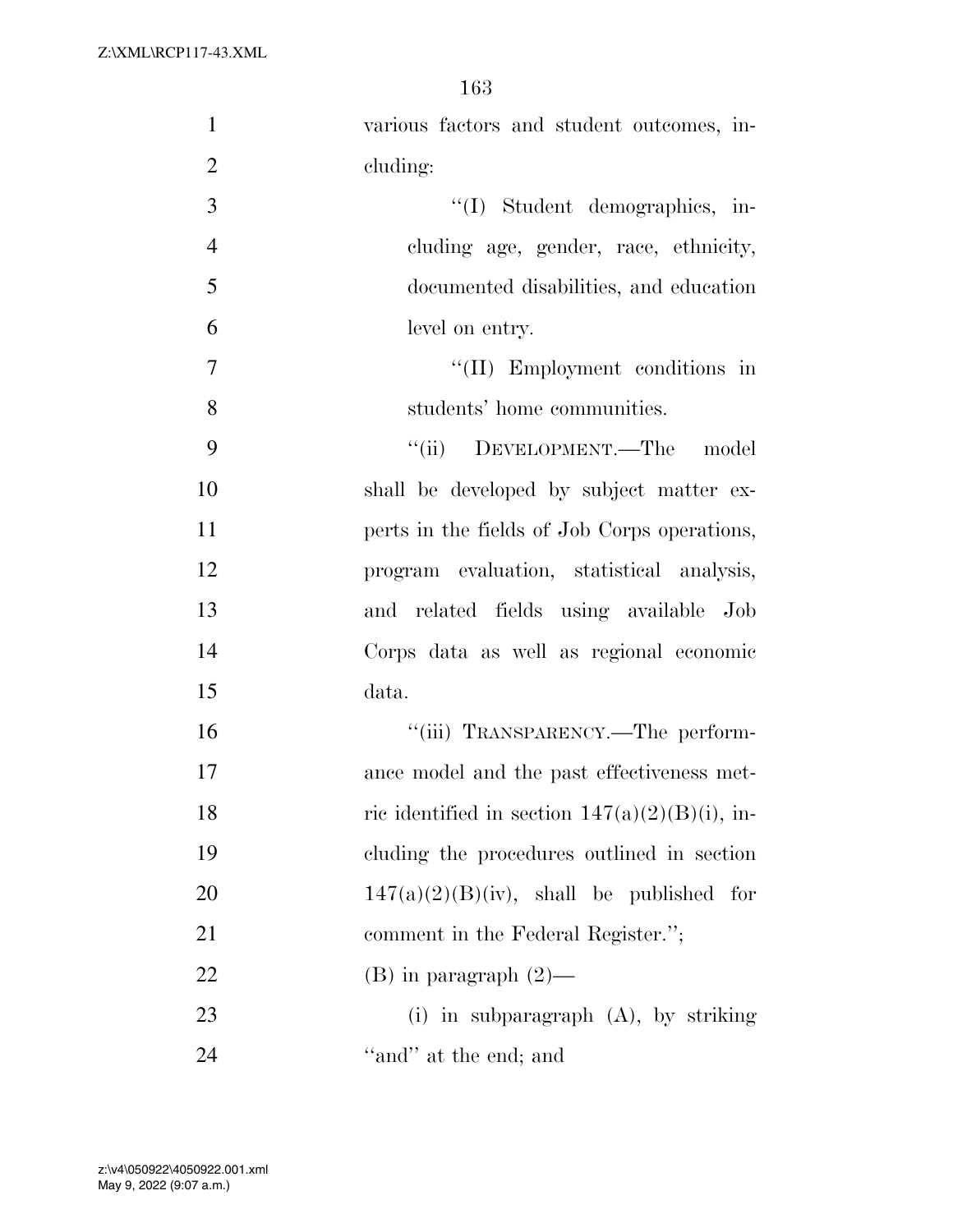| $\mathbf{1}$   | (ii) by striking subparagraph (B) and             |
|----------------|---------------------------------------------------|
| $\overline{2}$ | inserting the following:                          |
| 3              | $\lq\lq$ the number of enrollees recruited that   |
| $\overline{4}$ | meet the requirements of section $144(a)$ ; and   |
| 5              | "(C) the measurement described in sub-            |
| 6              | paragraph $(K)$ of subsection $(d)(1)$ ."; and    |
| 7              | $(C)$ in paragraph $(4)$ —                        |
| 8              | (i) in subparagraph $(A)$ , by striking           |
| 9              | "and" at the end;                                 |
| 10             | (ii) in subparagraph $(B)$ , by striking          |
| 11             | the period at the end and inserting ";            |
| 12             | and"; and                                         |
| 13             | (iii) by adding at the end the fol-               |
| 14             | lowing:                                           |
| 15             | $\cdot$ (C) information on the performance of     |
| 16             | the Job Corps selection process in section        |
| 17             | $147(a)(2)$ with respect to increasing perform-   |
| 18             | ance as measured pursuant to subparagraph         |
| 19             | $(A)$ , specifically including information on the |
| 20             | performance of each Job Corps campus as com-      |
| 21             | pared to its annual performance immediately       |
| 22             | prior to its current operating agreement.";       |
| 23             | $(3)$ in subsection $(d)(1)$ —                    |
| 24             | $(A)$ by striking subparagraph $(I)$ ; and        |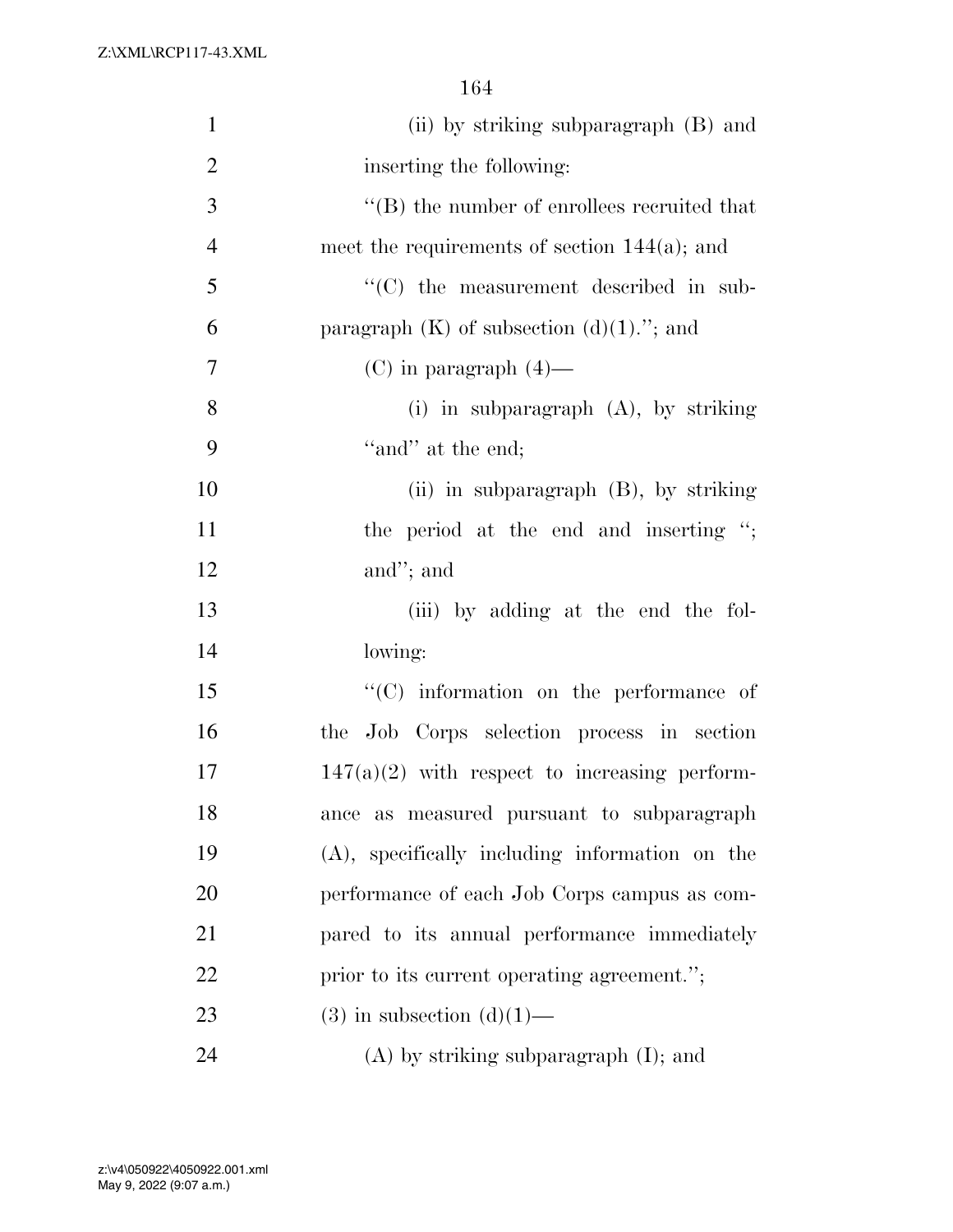| $\mathbf{1}$   | (B) by redesignating subparagraphs (J)                      |
|----------------|-------------------------------------------------------------|
| $\overline{2}$ | through $(O)$ as subparagraphs $(I)$ through $(N)$ ,        |
| 3              | respectively;                                               |
| $\overline{4}$ | $(4)$ in subsection $(f)$ —                                 |
| 5              | (A) in paragraph $(2)$ —                                    |
| 6              | (i) in subparagraph $(E)$ , by adding                       |
| $\tau$         | "or" at the end;                                            |
| 8              | (ii) in subparagraph $(F)$ , by striking                    |
| 9              | "; or" and inserting a period; and                          |
| 10             | (iii) by striking subparagraph $(G)$ ;                      |
| 11             | and                                                         |
| 12             | (B) by amending paragraph (4) to read as                    |
| 13             | follows:                                                    |
| 14             | "(4) CIVILIAN CONSERVATION CENTERS.—In                      |
| 15             | addition to the primary indicators of performance           |
| 16             | specified in subsection $(e)(1)$ , Civilian Conservation    |
| 17             | Centers shall be evaluated on their contribution to         |
| 18             | the nation's conservation goals by the Secretaries of       |
| 19             | Agriculture and Labor. If the Secretaries jointly           |
| 20             | conclude that a Civilian Conservation Center is not         |
| 21             | meeting these dual performance goals, they may              |
| 22             | take performance improvement actions described in           |
| 23             | subparagraph $(A)$ , $(B)$ , or $(C)$ of paragraph $(2)$ of |
| 24             | this subsection."; and                                      |
| 25             | $(5)$ in subsection $(g)(2)$ —                              |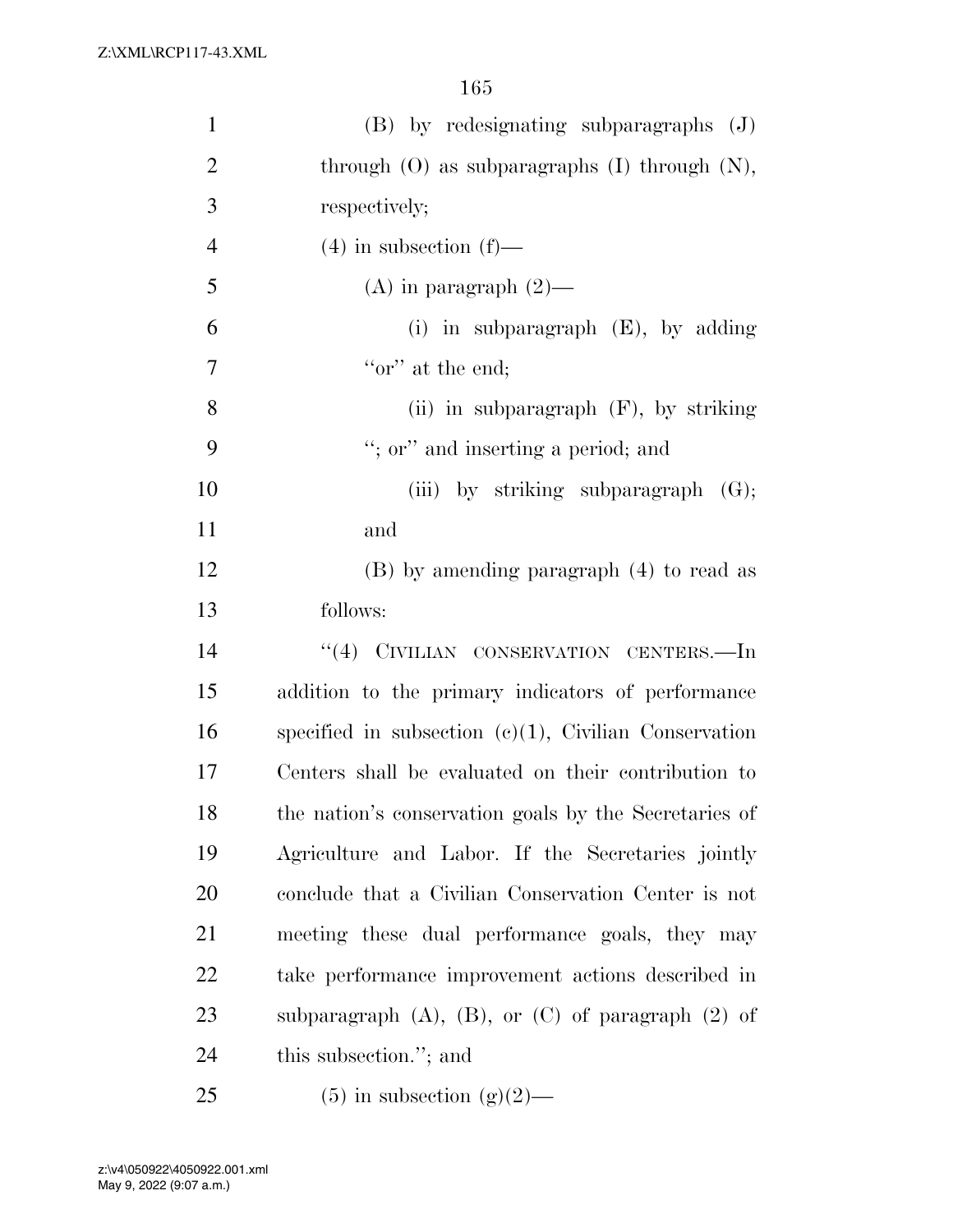| $\mathbf{1}$   | $(A)$ by striking "has entered" and insert-                              |
|----------------|--------------------------------------------------------------------------|
| $\overline{2}$ | ing "enters"; and                                                        |
| 3              | (B) by striking "comply" and inserting                                   |
| 4              | "attest to compliance".                                                  |
| 5              | (n) TECHNICAL AMENDMENT.—Subtitle C of title I                           |
| 6              | $(29 \text{ U.S.C. } 3191 \text{ et seq.})$ is amended by striking "Com- |
| 7              | mittee on Education and the Workforce" each place it ap-                 |
| 8              | pears and inserting "Committee on Education and                          |
| 9              | Labor".                                                                  |
| 10             | (o) AUTHORIZATION OF APPROPRIATIONS.-Section                             |
| 11             | $162$ (29 U.S.C. 3212) is amended to read as follows:                    |
| 12             | "SEC. 162. AUTHORIZATION OF APPROPRIATIONS.                              |
| 13             | "(a) IN GENERAL.—There are authorized to be ap-                          |
| 14             | propriated to carry out this subtitle—                                   |
| 15             | "(1) $$1,809,857,925$ for fiscal year 2023;                              |
| 16             | "(2) $$1,873,202,952$ for fiscal year 2024;                              |
| 17             | $(3)$ \$1,938,765,056 for fiscal year 2025;                              |
| 18             | "(4) $$2,006,621,833$ for fiscal year 2026;                              |
| 19             | "(5) $\text{$}2,076,853,597$ for fiscal year 2027; and                   |
| 20             | $(6)$ \$2,149,543,473 for fiscal year 2028.                              |
| 21             | "(b) CONSTRUCTION COSTS.—Of the amount author-                           |
| 22             | ized in subsection (a) for each of fiscal years 2023 through             |
| 23             | 2028, \$107,800,000 shall be for construction, rehabilita-               |
| 24             | tion, and acquisition of Job Corps Campuses.".                           |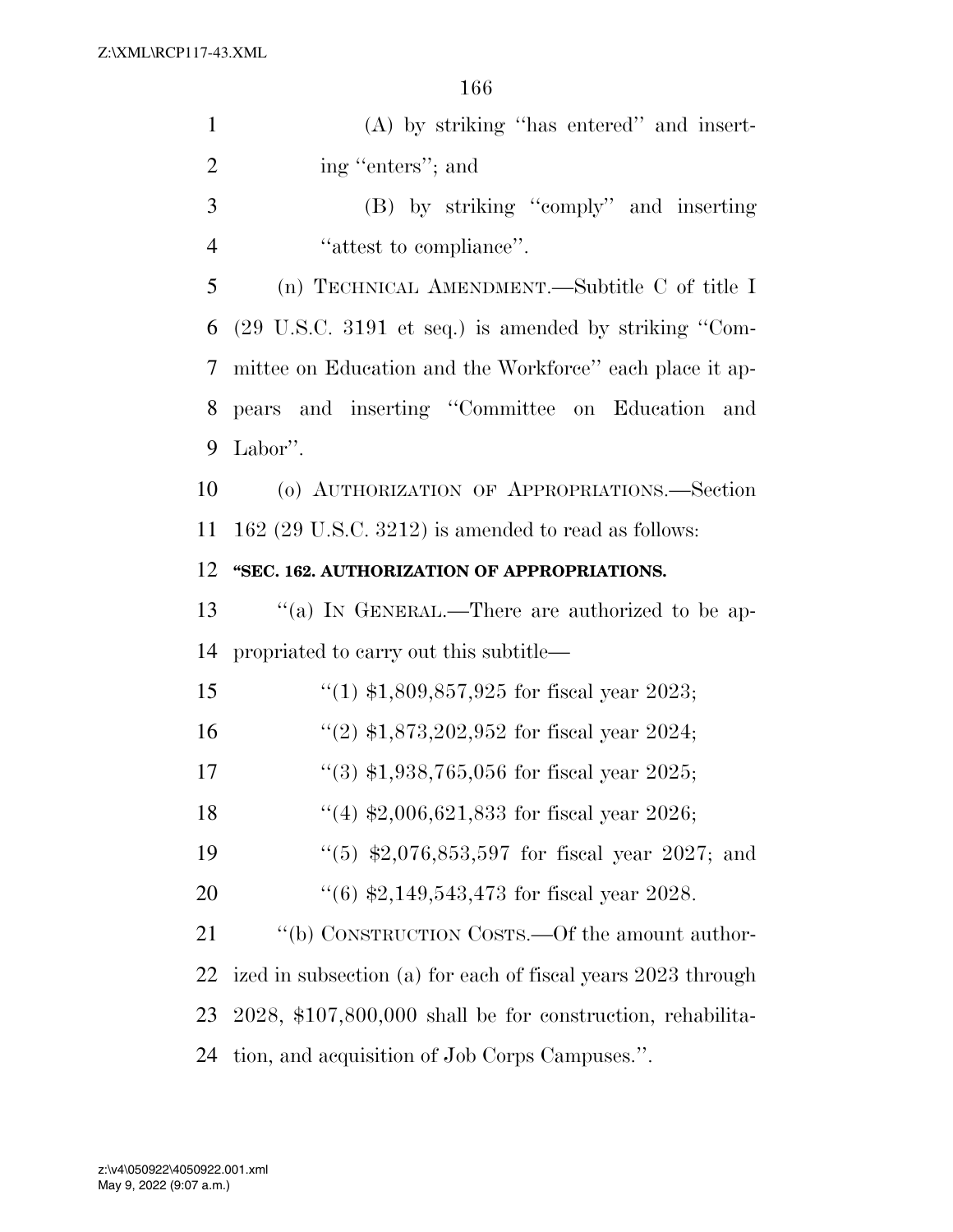# **Subtitle D—National Programs**

### **SEC. 271. NATIVE AMERICAN PROGRAMS.**

| 3              | Section 166 (29 U.S.C. 3221) is amended—          |
|----------------|---------------------------------------------------|
| $\overline{4}$ | $(1)$ in subsection (c), by striking ", on a com- |
| 5              | petitive basis,";                                 |
| 6              | $(2)$ in subsection $(d)$ —                       |
| 7              | $(A)$ in paragraph $(1)$ —                        |
| 8              | (i) in subparagraph $(A)$ , by striking           |
| 9              | "and" at the end;                                 |
| 10             | (ii) in subparagraph $(B)$ , by striking          |
| 11             | the period at the end and inserting ";            |
| 12             | and"; and                                         |
| 13             | (iii) by adding at the end the fol-               |
| 14             | lowing:                                           |
| 15             | "(C) are evidence-based, to the extent            |
| 16             | practicable."; and                                |
| 17             | $(B)$ by amending paragraph $(2)$ to read as      |
| 18             | follows:                                          |
| 19             | "(2) WORKFORCE DEVELOPMENT ACTIVITIES             |
| 20             | AND SUPPLEMENTAL SERVICES.-Funds made avail-      |
| 21             | able under subsection (c) shall be used for-      |
| 22             | "(A) comprehensive workforce development          |
| 23             | activities for Indians, Alaska Natives, or Native |
| 24             | Hawaiians, including training on entrepre-        |
| 25             | neurial skills; or                                |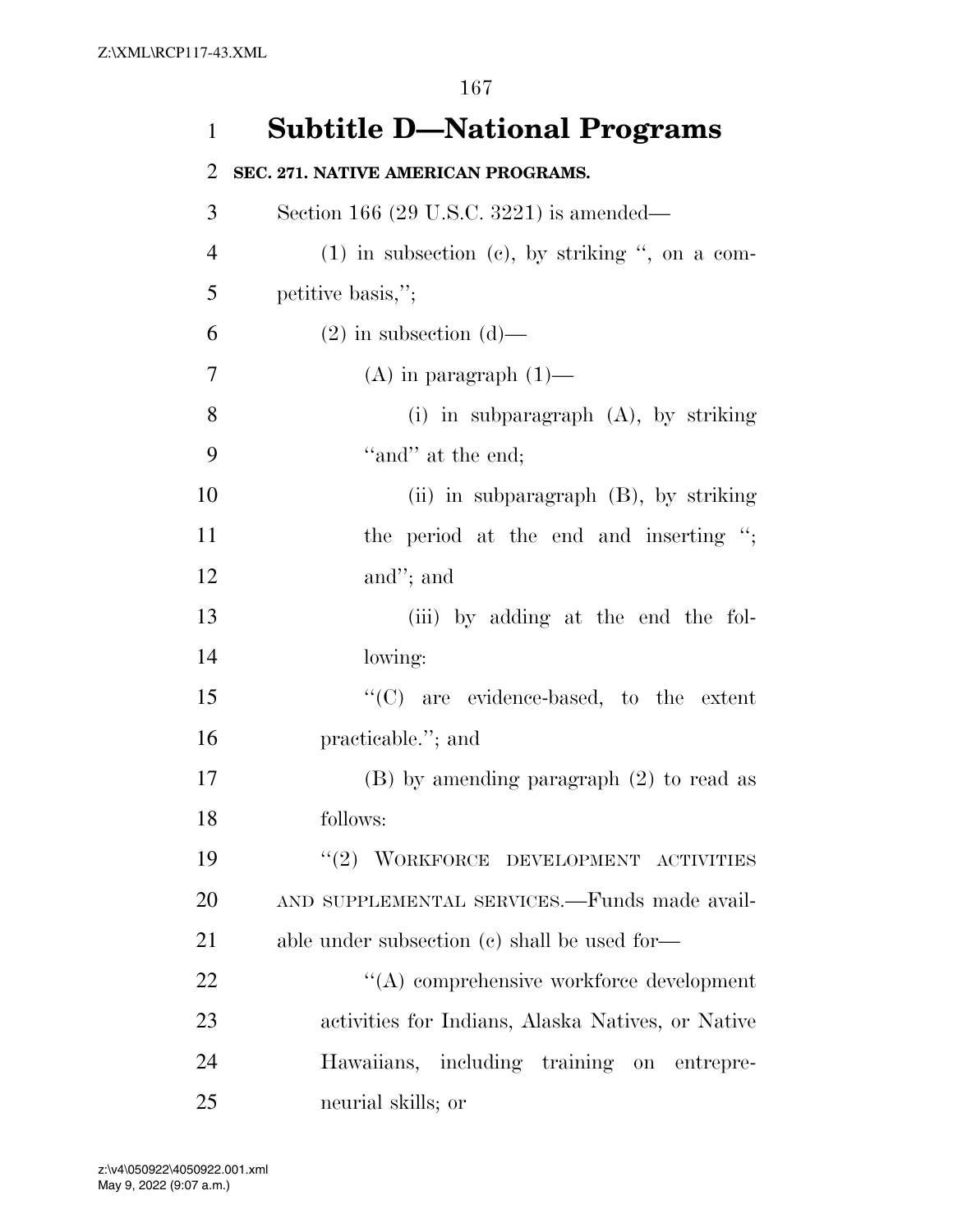| $\mathbf{1}$   | "(B) supplemental services for Indian,        |
|----------------|-----------------------------------------------|
| $\overline{2}$ | Alaska Native, or Native Hawaiian youth on or |
| 3              | near Indian reservations and in Oklahoma,     |
| $\overline{4}$ | Alaska, or Hawaii."; and                      |
| 5              | $(3)$ in subsection $(i)$ —                   |
| 6              | $(A)$ in paragraph $(1)$ —                    |
| 7              | (i) in the heading, by striking "UNIT"        |
| 8              | and inserting "DIVISION"; and                 |
| 9              | (ii) by striking "unit" and inserting         |
| 10             | "division";                                   |
| 11             | $(B)$ in paragraph $(4)$ —                    |
| 12             | (i) by amending subparagraph $(B)$ to         |
| 13             | read as follows:                              |
| 14             | "(B) COMPOSITION.—                            |
| 15             | "(i) IN GENERAL.—The Council shall            |
| 16             | be composed of individuals, appointed by      |
| 17             | the Secretary, who are representatives of     |
| 18             | the entities described in subsection (c).     |
| 19             | "(ii) VACANCIES.—Any member ap-               |
| 20             | pointed to fill a vacancy occurring before    |
| 21             | the expiration of the term for which the      |
| 22             | member's predecessor was appointed shall      |
| 23             | be appointed only for the remainder of that   |
| 24             | term. A member may serve after the expi-      |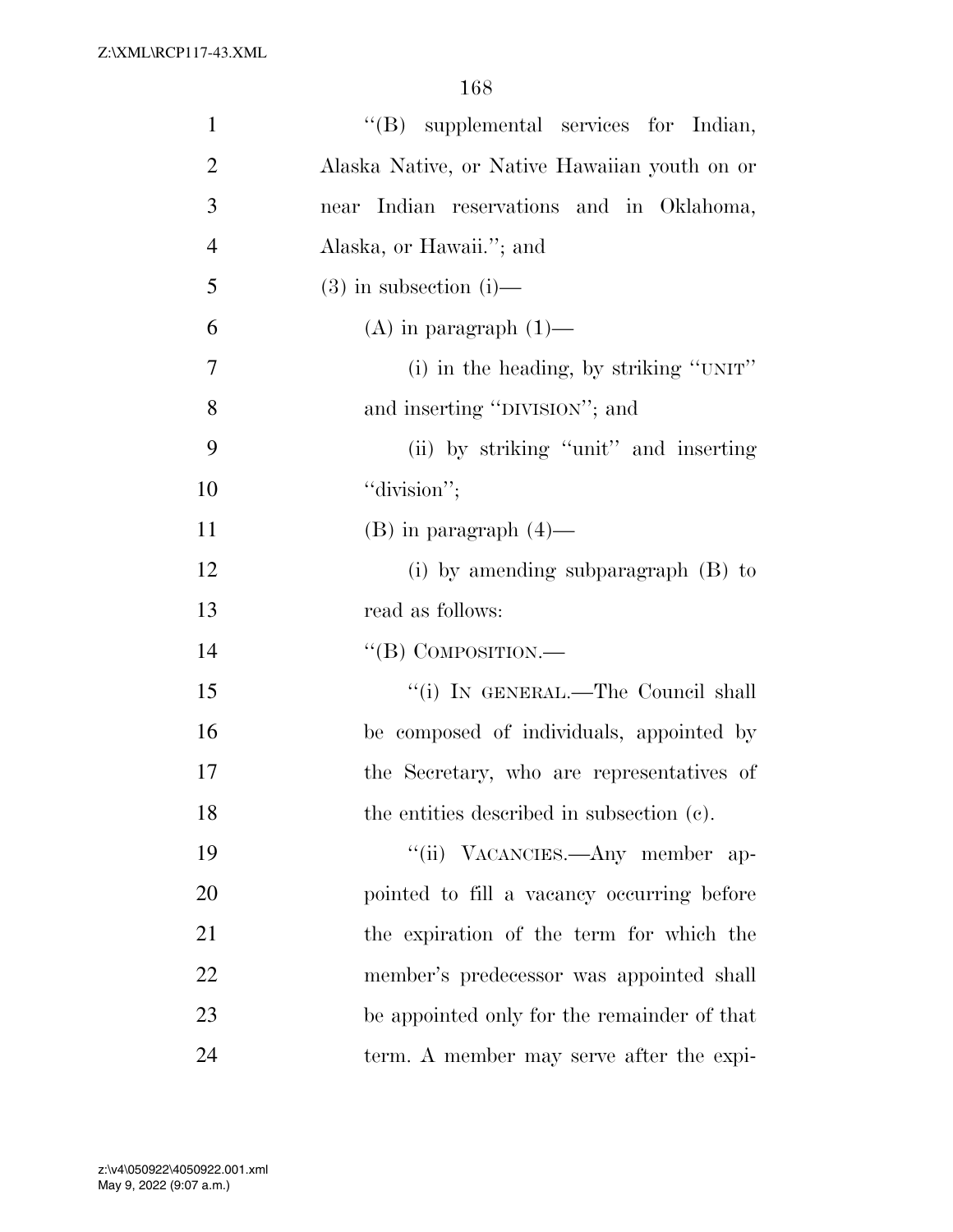| $\mathbf{1}$   | ration of that member's term until a suc-             |
|----------------|-------------------------------------------------------|
| $\overline{2}$ | cessor has taken office."; and                        |
| 3              | (ii) in subparagraph (C), by striking                 |
| $\overline{4}$ | "unit" and inserting "division"; and                  |
| 5              | $(C)$ in paragraph $(5)$ , by striking "unit"         |
| 6              | and inserting "division".                             |
| 7              | SEC. 272. MIGRANT AND SEASONAL FARMWORKER PRO-        |
| 8              | <b>GRAMS.</b>                                         |
| 9              | Section 167 (29 U.S.C. 3222) is amended—              |
| 10             | $(1)$ in subsection $(d)$ , by inserting "be used for |
| 11             | the 4-year period for which funds are provided under  |
| 12             | this section, and which may" after "which may";       |
| 13             | $(2)$ in subsection $(h)$ —                           |
| 14             | $(A)$ in the heading, by inserting "; FUND-           |
| 15             | ING OBLIGATION" after "FUNDING ALLOCA-                |
| 16             | TION''                                                |
| 17             | (B) by striking "From the" and inserting              |
| 18             | the following:                                        |
| 19             | "(1) FUNDING ALLOCATION.—From the"; and               |
| 20             | (C) by adding at the end the following:               |
| 21             | "(2) FUNDING OBLIGATION.—                             |
| 22             | "(A) IN GENERAL.—Funds appropriated                   |
| 23             | and made available to carry out this section for      |
| 24             | any fiscal year may be obligated to any entity        |
| 25             | described in subsection (b) during the period         |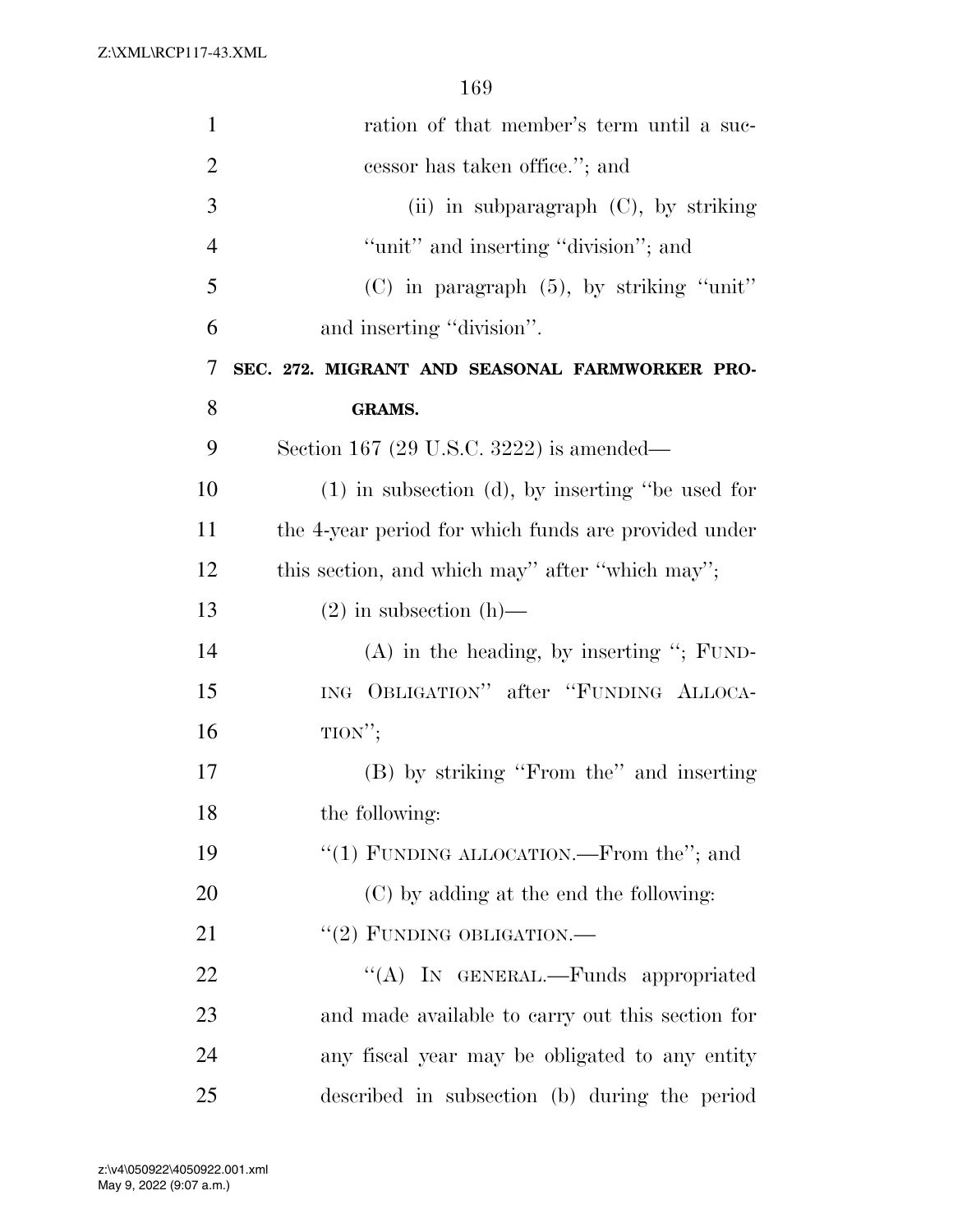beginning on April 1 of the calendar year that begins during such fiscal year, and ending on June 30 of the following calendar year.

 ''(B) OBLIGATED AMOUNT.—Funds made available under this section for a fiscal year to any entity described in subsection (b) shall be obligated and available for expenditure by such entity for the period beginning on July 1 of the calendar year that begins during such fiscal year, and ending on June 30 of the following calendar year, except that the Secretary may extend such period if the Secretary determines that such extension is necessary to ensure the effective use of such funds by such entity.''; and 15 (3) in subsection (i)(3)(A)(i), by striking "12" 16 and inserting "8".

# **SEC. 273. TECHNICAL ASSISTANCE.**

18 Section  $168(a)(1)$  (29 U.S.C.  $3223(a)(1)$ ) is amend-ed—

 (1) in the matter preceding subparagraph (A), by striking ''staff development'' and inserting ''pro-fessional development for staff'';

 (2) in subparagraph (C), by inserting ''profes- sional development and'' after ''the'' the first place it appears;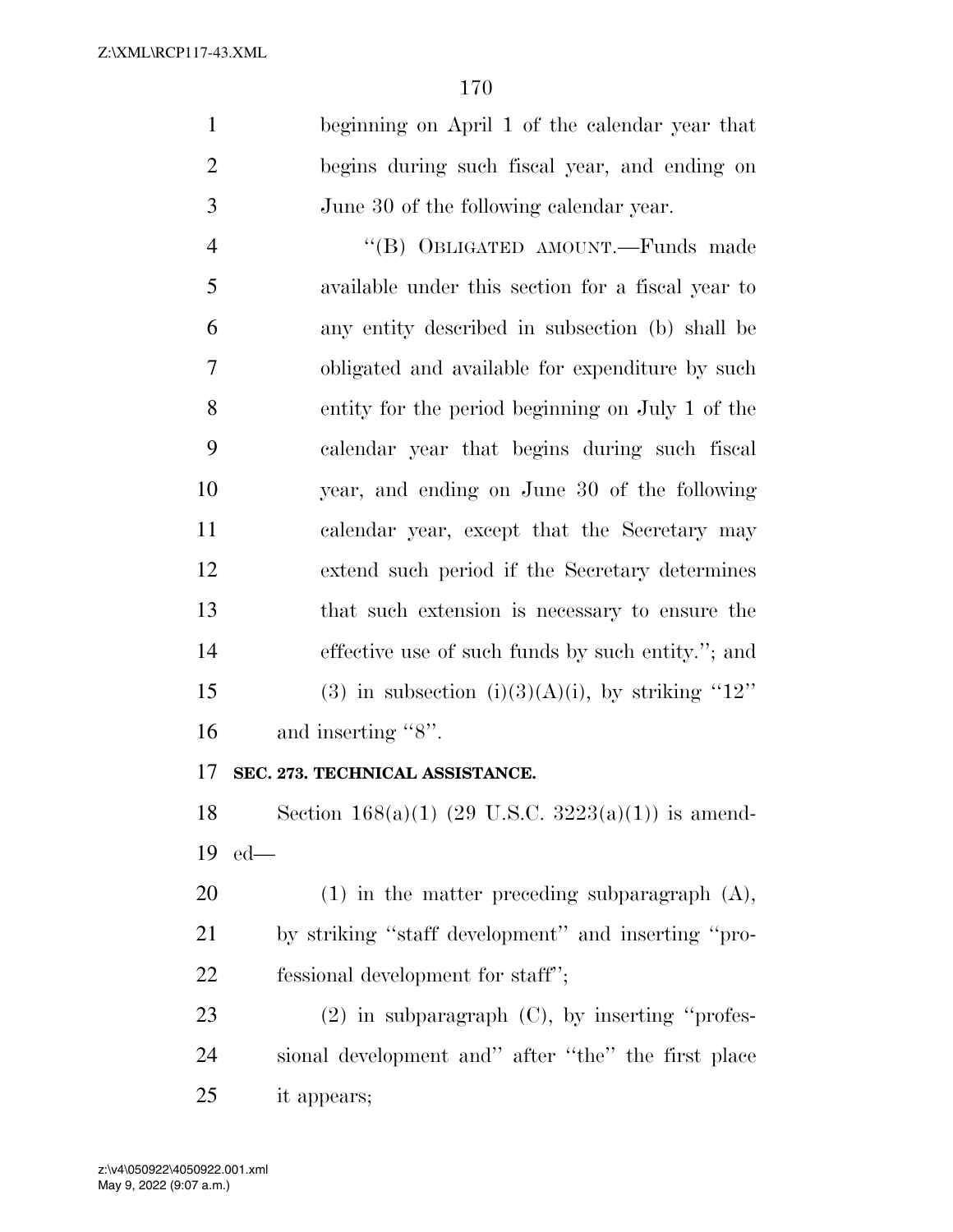| $\mathbf{1}$   | $(3)$ in subparagraph $(D)$ , by inserting "profes-  |
|----------------|------------------------------------------------------|
| $\overline{2}$ | sional development and" after "the";                 |
| 3              | $(4)$ in subparagraph $(G)$ , by striking "and" at   |
| $\overline{4}$ | the end;                                             |
| 5              | $(5)$ in subparagraph $(H)$ , by striking the period |
| 6              | at the end and inserting "; and"; and                |
| 7              | $(6)$ by adding at the end the following:            |
| 8              | $\lq\lq$ the training of staff at one-stop cen-      |
| 9              | on trauma-informed approaches, gender<br>ters        |
| 10             | and racial biases, and the unique safety chal-       |
| 11             | lenges faced by survivors of gender-based vio-       |
| 12             | lence.".                                             |
| 13             | SEC. 274. EVALUATIONS AND RESEARCH.                  |
| 14             | Section 169 (29 U.S.C. 3224) is amended—             |
| 15             | $(1)$ in subsection $(a)$ —                          |
| 16             | (A) in paragraph $(4)$ , by striking "2019"          |
| 17             | and inserting "2027"; and                            |
| 18             | $(B)$ in paragraph $(6)$ , by striking "the          |
| 19             | Workforce" and inserting "Labor";                    |
| 20             | $(2)$ in subsection $(b)$ —                          |
| 21             | $(A)$ in paragraph $(1)$ , by striking "the          |
| 22             | Workforce" and inserting "Labor"; and                |
| 23             | $(B)$ in paragraph $(4)$ —                           |
| 24             |                                                      |
|                | (i) by striking subparagraphs (B)                    |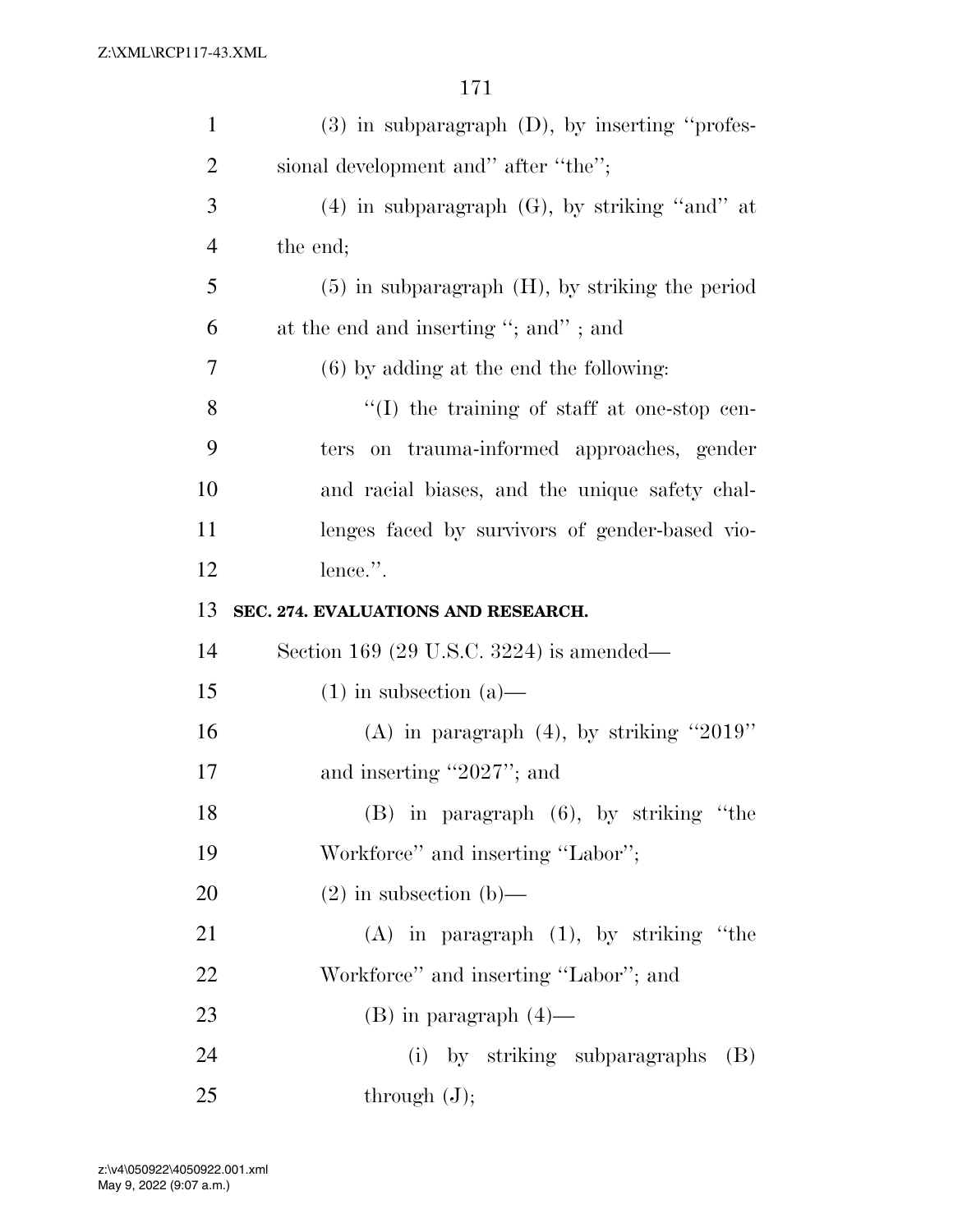| $\mathbf{1}$   | (ii) by redesignating subparagraph                |
|----------------|---------------------------------------------------|
| $\overline{2}$ | $(K)$ as subparagraph $(C)$ ;                     |
| 3              | (iii) by inserting after subparagraph             |
| $\overline{4}$ | $(A)$ the following:                              |
| 5              | "(B) STUDY ON CORRECTIONAL<br>EDU-                |
| 6              | CATION AND TRAINING.—The Secretary of             |
| 7              | Labor, in coordination with the Secretary of      |
| 8              | Education, may conduct a study to determine       |
| 9              | the feasibility of, and potential means to rep-   |
| 10             | licate the measurement of recidivism for former   |
| 11             | criminal offenders who participated in adult      |
| 12             | employment and training activities under this     |
| 13             | title or correctional institution education pro-  |
| 14             | grams under title II to improve the quality and   |
| 15             | performance of such services or activities."; and |
| 16             | $(iv)$ in subparagraph $(C)$ , as so redes-       |
| 17             | ignated, by striking "the Workforce" and          |
| 18             | inserting "Labor";                                |
| 19             | $(3)$ by redesignating subsection $(e)$ as sub-   |
| 20             | section $(d)$ ; and                               |
| 21             | $(4)$ by inserting after subsection (b) the fol-  |
| 22             | lowing:                                           |
| 23             | "(c) WORKFORCE DEVELOPMENT INNOVATION             |
| 24             | FUND.                                             |
| 25             | $``(1)$ PROGRAM AUTHORIZED.—                      |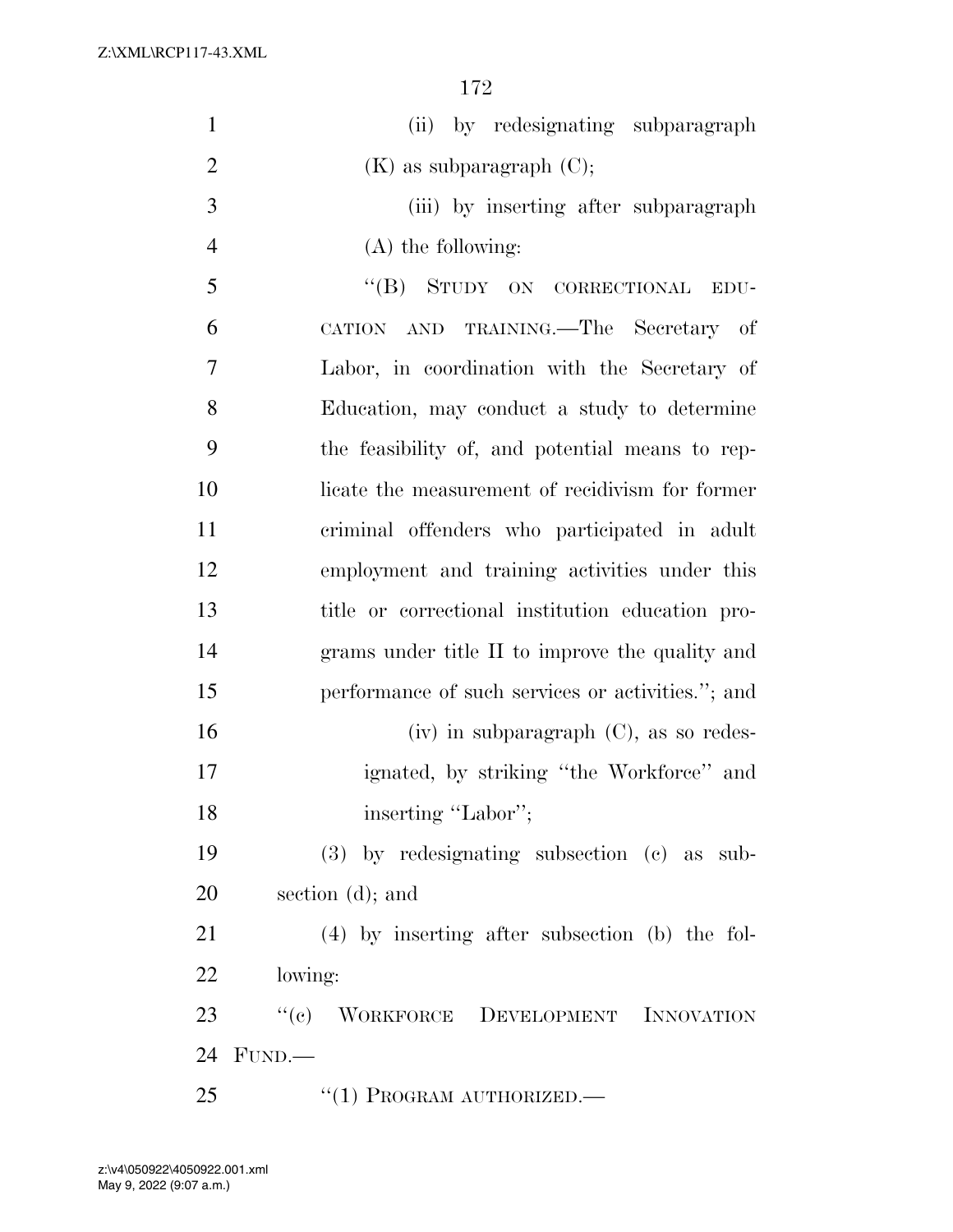1 ''(A) IN GENERAL.—The Secretary may award workforce development innovation grants, on a competitive basis, to eligible enti- ties to enable such entities to— ''(i) create, implement, replicate, or take to scale entrepreneurial, evidence- based, field-initiated innovation programs and services for improving the design and delivery of employment and training serv- ices that generate long-term improvements 11 in the performance of the workforce devel- opment system, in outcomes for job-seekers (including individuals with barriers to em- ployment), and in the cost-effectiveness of programs and services; and ''(ii) rigorously evaluate such pro- grams and services in accordance with this subsection. ''(B) DESCRIPTION OF GRANTS.—The grants described in subparagraph (A) shall in- clude—  $\frac{1}{2}$   $\frac{1}{2}$   $\frac{1}{2}$   $\frac{1}{2}$   $\frac{1}{2}$   $\frac{1}{2}$   $\frac{1}{2}$   $\frac{1}{2}$   $\frac{1}{2}$   $\frac{1}{2}$   $\frac{1}{2}$   $\frac{1}{2}$   $\frac{1}{2}$   $\frac{1}{2}$   $\frac{1}{2}$   $\frac{1}{2}$   $\frac{1}{2}$   $\frac{1}{2}$   $\frac{1}{2}$   $\frac{1}{2}$   $\frac{1}{2}$   $\frac{1}{2}$  velopment, implementation, and feasibility testing of an innovation program or serv-ice, which prior research suggests has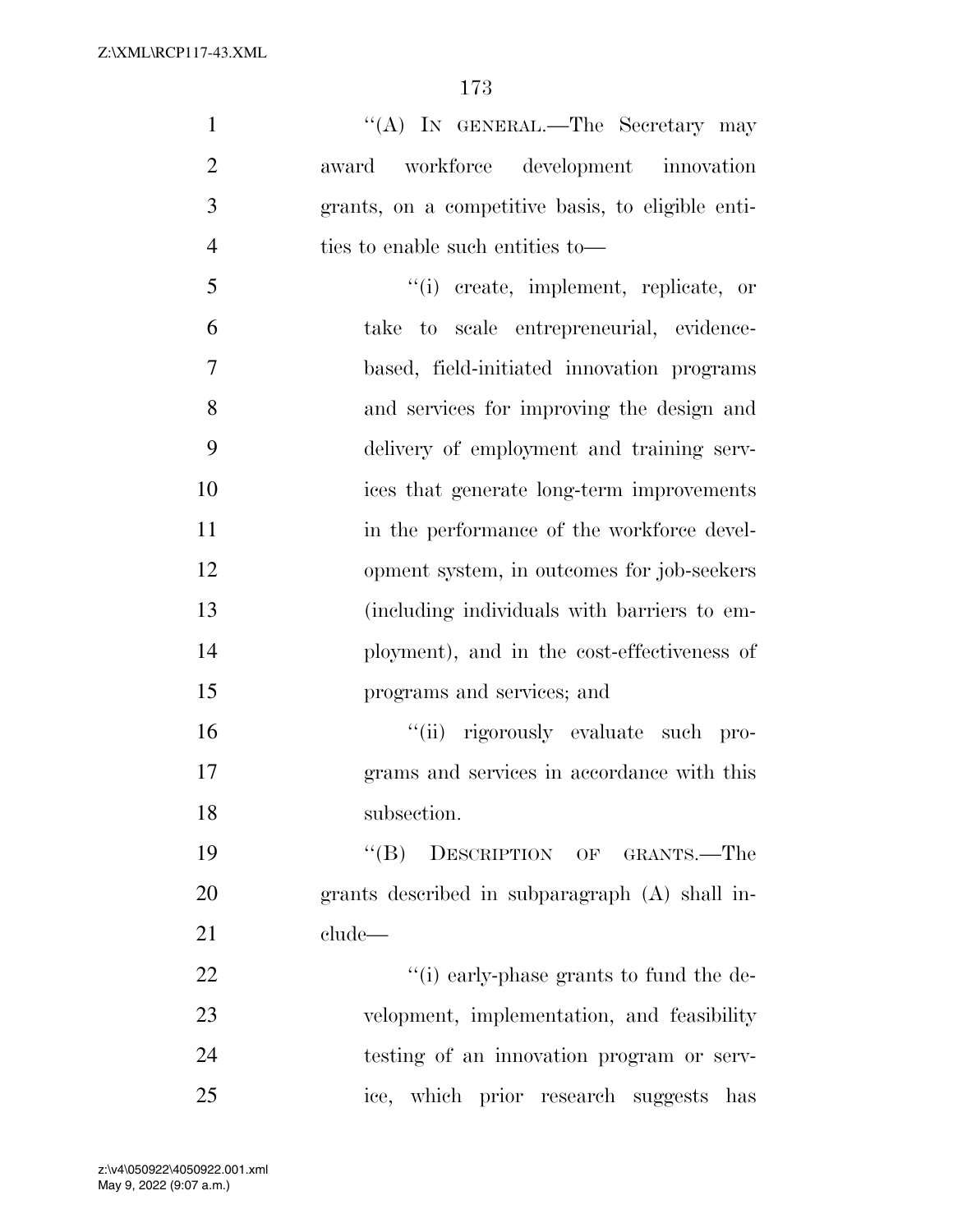promise, for the purpose of determining 2 whether such program or service can suc- cessfully improve the design and delivery of employment and training services that gen- erate long-term improvements in the per- formance of the workforce development system, in outcomes for job-seekers (in- cluding individuals with barriers to employ- ment), and in the cost-effectiveness of such programs and services;  $"$ (ii) mid-phase grants to fund imple- mentation and a well-designed and well-im- plemented evaluation of such a program or service that has been successfully imple- mented under an early-phase grant de- scribed in clause (i) or other effort meeting similar criteria, for the purpose of meas- uring the impact and cost effectiveness of such programs or services, using data col- lected pursuant to the implementation of such program or service, if possible; and  $\frac{1}{\text{(iii)}}$  expansion grants to fund imple- mentation and a well-designed and well-im-plemented replication evaluation of such a

program or service that has been found to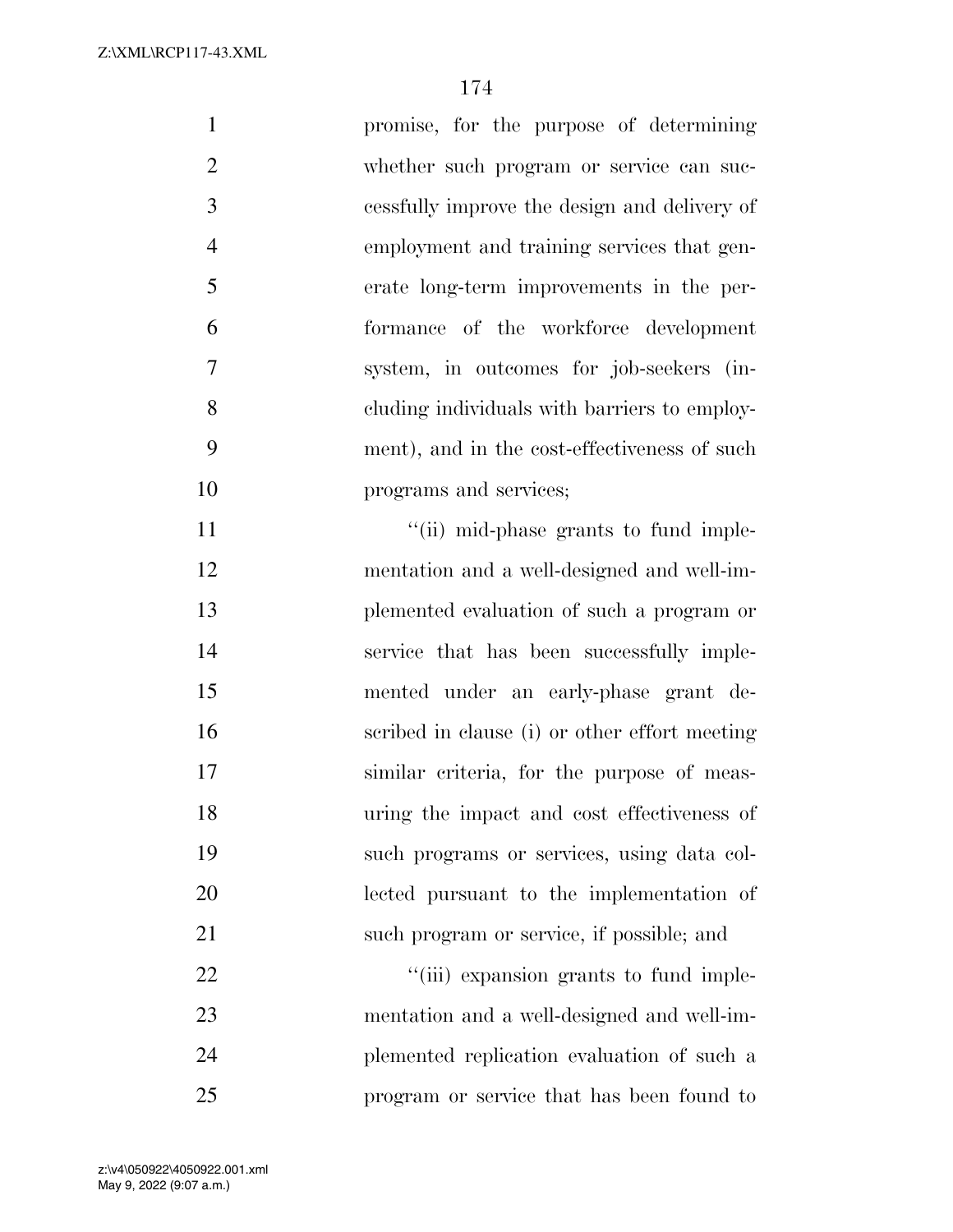| $\mathbf{1}$   | produce sizable, important impacts under a             |
|----------------|--------------------------------------------------------|
| $\overline{2}$ | mid-phase grant described in clause (ii) or            |
| 3              | other effort meeting similar criteria, for             |
| $\overline{4}$ | the purposes of—                                       |
| 5              | $\lq\lq$ determining whether such                      |
| 6              | impacts may be successfully repro-                     |
| 7              | duced and sustained over time; and                     |
| 8              | $\lq\lq$ (II) identifying the conditions in            |
| 9              | which such a program or service is                     |
| 10             | most effective.                                        |
| 11             | "(2) TECHNICAL ASSISTANCE.—Of the funds                |
| 12             | made available to carry out this subsection for a fis- |
| 13             | cal year, the Secretary shall reserve not more than    |
| 14             | 5 percent of the funds to-                             |
| 15             | $\lq\lq$ provide technical assistance to eligible      |
| 16             | entities, which may include preapplication work-       |
| 17             | shops, web-based seminars, and evaluation sup-         |
| 18             | port; and                                              |
| 19             | "(B) disseminate evidence-based best prac-             |
| 20             | tices.                                                 |
| 21             | "(3) DEFINITIONS.—In this subsection:                  |
| 22             | "(A) ELIGIBLE ENTITY.-The term 'eligi-                 |
| 23             | ble entity' means any of the following:                |
| 24             | $\lq\lq$ (i) A State board.                            |
| 25             | $\lq\lq$ (ii) A local board.                           |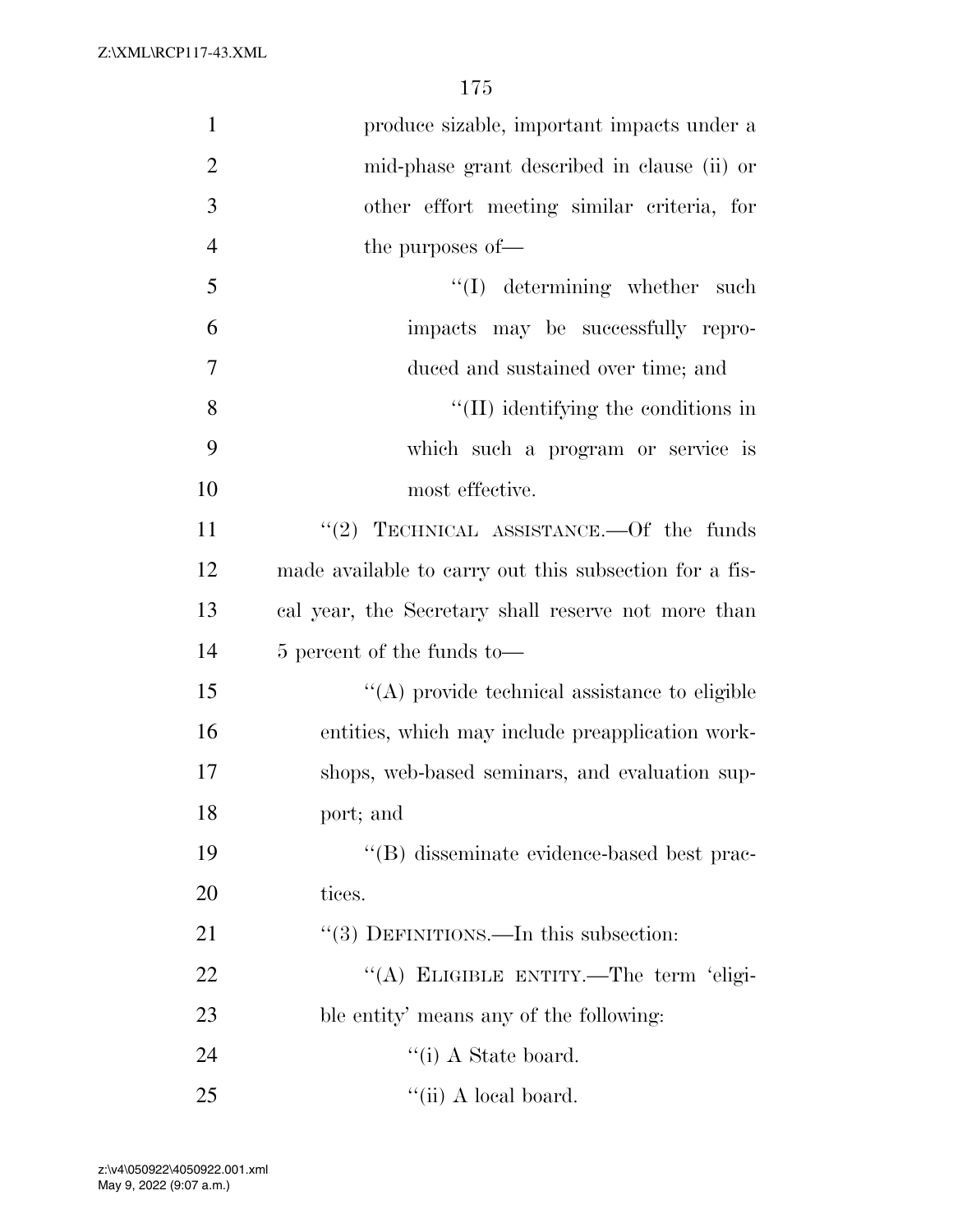| $\mathbf{1}$   | "(iii) An Indian tribe, tribal organiza-         |
|----------------|--------------------------------------------------|
| $\overline{2}$ | tion, Alaska Native entity, Indian-con-          |
| 3              | trolled organization serving Indians, or Na-     |
| $\overline{4}$ | tive Hawaiian organization that is eligible      |
| 5              | to receive an award under section 166.           |
| 6              | "(iv) A community-based, nonprofit,              |
| $\tau$         | or nongovernmental organization serving          |
| 8              | an underserved population.                       |
| 9              | $f'(v)$ An institution of higher edu-            |
| 10             | cation (as defined in section 101 of the         |
| 11             | Higher Education Act of 1965 (20 U.S.C.          |
| 12             | $1001$ ).                                        |
| 13             | $``$ (vi) A consortium of such entities de-      |
| 14             | scribed under clause (i) through clause (v).     |
| 15             | "(B) WELL-DESIGNED AND WELL-IMPLE-               |
| 16             | MENTED.—The term 'well-designed and well-        |
| 17             | implemented', as applied to an evaluation study, |
| 18             | means a study that is replicable, uses pro-      |
| 19             | grammatic and control groups that are rep-       |
| 20             | resentative of the type of population served by  |
| 21             | the program, uses controls for aggregate shifts  |
| 22             | that might affect baseline numbers, does not     |
| 23             | have problems with attrition from the program,   |
| 24             | and takes measures to avoid creaming.            |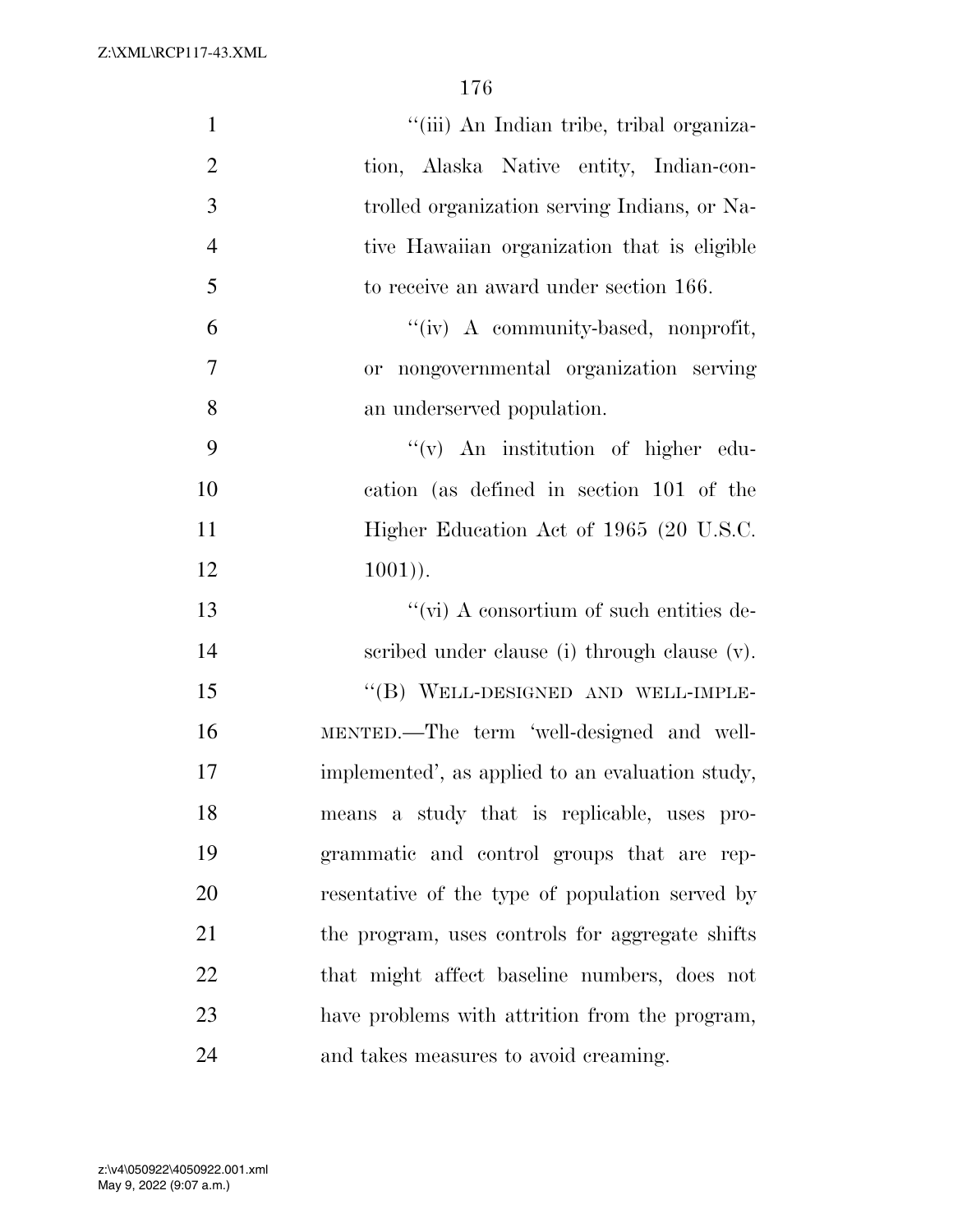1 "(4) AUTHORIZATION OF APPROPRIATIONS.— There are authorized to be appropriated to carry out this subsection, such sums as may be necessary for each of the fiscal years 2023 through 2028.''.

# **SEC. 275. NATIONAL DISLOCATED WORKER GRANTS.**

6 Section  $170(e)(1)(B)$  (29 U.S.C.  $3225(e)(1)(B)$ ) is amended by striking ''and any other'' and all that follows through ''dislocations.'' and inserting ''which may include a national or regional intermediary that provides employ-ment and training activities to dislocated workers.''.

# **SEC. 276. YOUTHBUILD PROGRAM.**

 Section 171 (29 U.S.C. 3226) is amended— 13 (1) in subsection  $(c)$ — (A) by amending paragraph (1) to read as follows: 16 "(1) RESERVATION, AMOUNT OF GRANTS.— 17 ""(A) RESERVATION.—In any fiscal year in which the amount appropriated to carry out this section is greater than \$125,000,000, the Secretary shall reserve 20 percent of such amount that is greater than \$125,000,000 for—  $\frac{1}{2}$  (i) grants to applicants that are lo-

 cated in rural areas (as defined by the Sec-retary); and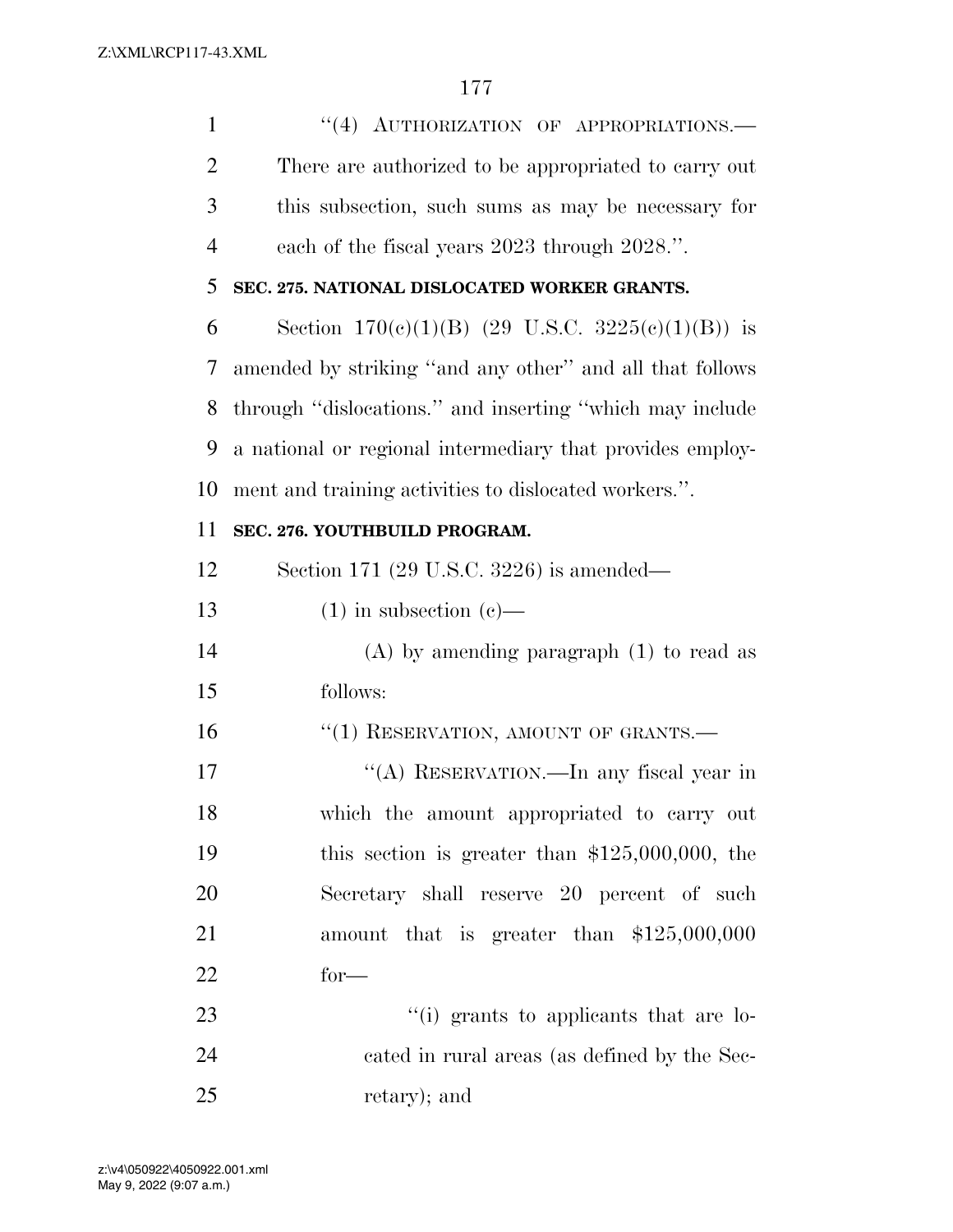| $\mathbf{1}$   | "(ii) programs operated by an Indian             |
|----------------|--------------------------------------------------|
| $\overline{2}$ | tribe or for the benefit of the members of       |
| 3              | an Indian Tribe for the purpose of car-          |
| $\overline{4}$ | rying out YouthBuild programs approved           |
| 5              | under this section.                              |
| 6              | "(B) AMOUNT OF GRANTS.—After making              |
| 7              | the reservation described under subparagraph     |
| 8              | $(A)$ , the Secretary may use the remaining      |
| 9              | amount appropriated to carry out this section    |
| 10             | to make grants to applicants for the purpose of  |
| 11             | carrying out YouthBuild programs approved        |
| 12             | under this section.";                            |
| 13             | $(B)$ in paragraph $(2)$ —                       |
| 14             | (i) in subparagraph $(A)$ —                      |
| 15             | (I) in clause (iv)(II), by striking              |
| 16             | "English language learners" and in-              |
| 17             | serting "English learners";                      |
| 18             | (II) in clause (vii), by striking                |
| 19             | " $12"$ and inserting " $24"$ ; and              |
| 20             | (ii) by adding at the end the fol-               |
| 21             | lowing:                                          |
| 22             | "(I) Provision of meals and other food as-       |
| 23             | sistance that is offered to participants in con- |
| 24             | junction with another activity described in this |
| 25             | paragraph.                                       |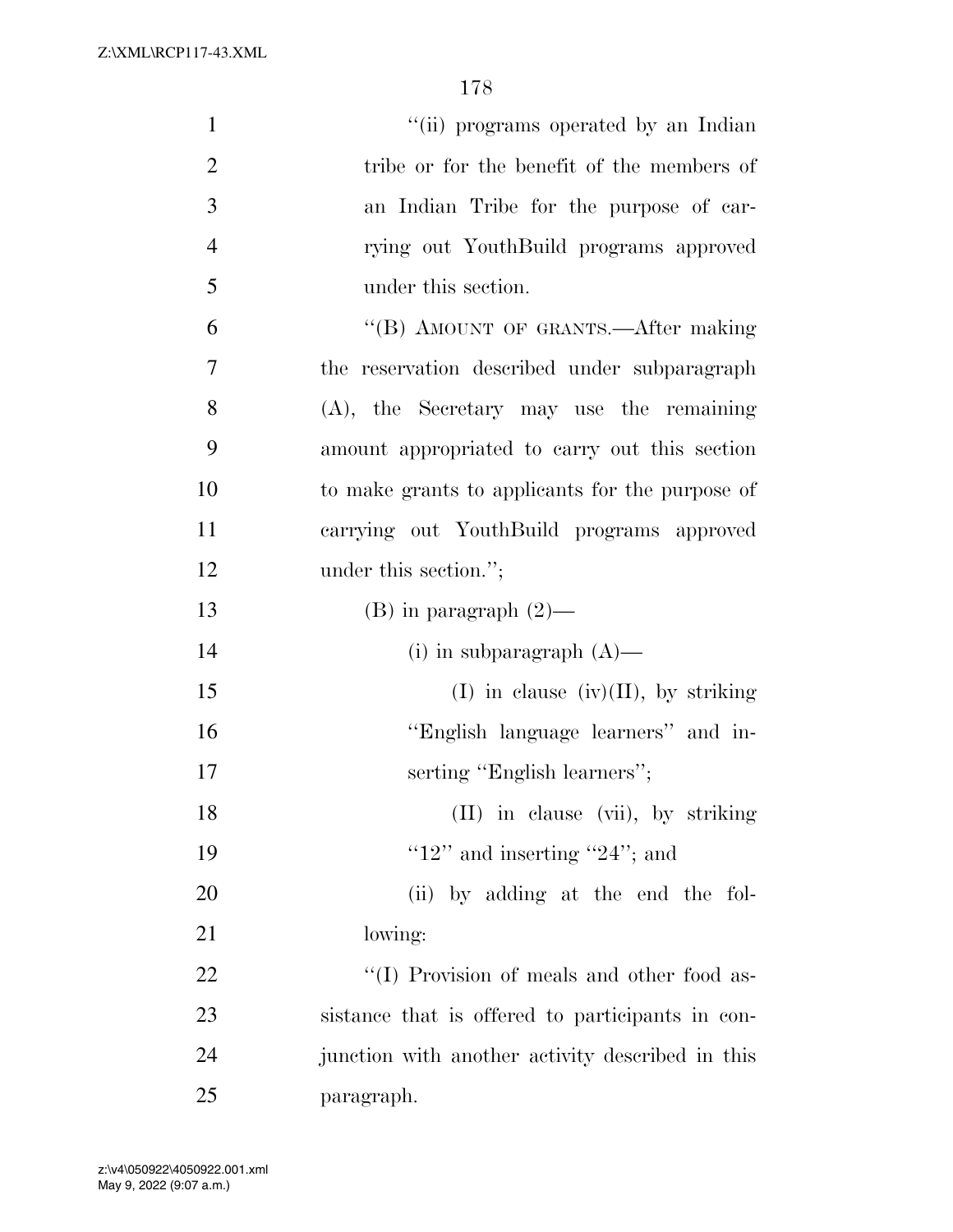| $\mathbf{1}$   | "(J) Informing participants of their eligi-            |
|----------------|--------------------------------------------------------|
| $\overline{2}$ | bility, and assisting participants in applying, for    |
| 3              | Federal and State means tested benefit pro-            |
| $\overline{4}$ | grams, such as the supplemental nutrition as-          |
| 5              | sistance program, and assistance provided by           |
| 6              | the State through the Child Care Development           |
| $\overline{7}$ | Block Grant Act.                                       |
| 8              | "(K) Supportive services for individuals               |
| 9              | with disabilities to ensure such individuals may       |
| 10             | fully participate in a YouthBuild program.";           |
| 11             | and                                                    |
| 12             | (C) by adding at the end the following:                |
| 13             | $(6)$ USE OF FUNDS FOR MATCH.—Consistent               |
| 14             | with the requirements described under subsection       |
| 15             | $(e)(3)$ , an entity which receives a grant under this |
| 16             | section may use a portion of such grant to meet all    |
| 17             | or a portion of the requirement to provide matching    |
| 18             | funds under section $121(e)$ of the National and       |
| 19             | Community Service Act of 1990 (42 U.S.C.               |
| 20             | $12571(e)$ or any other such requirements under        |
| 21             | such Act.";                                            |
| 22             | $(2)$ in subsection $(e)(1)$ —                         |
| 23             | $(A)$ in subparagraph $(A)(ii)$ , by striking          |
| 24             | "youth offender" and inserting "youth justice-         |
| 25             | involved individual"; and                              |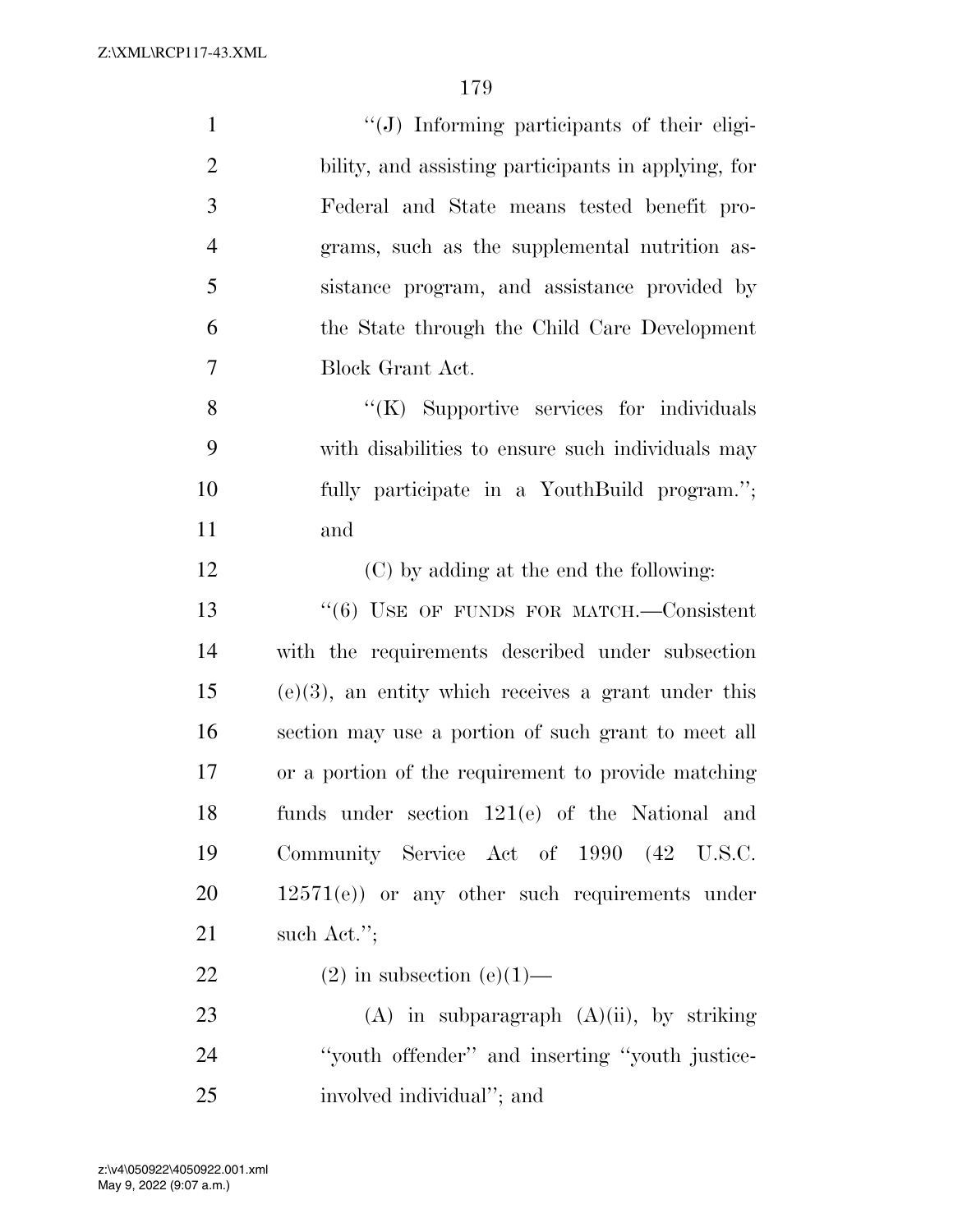| $\mathbf{1}$   | $(B)$ in subparagraph $(B)(i)$ , by striking           |
|----------------|--------------------------------------------------------|
| $\overline{2}$ | skills deficient" and inserting<br>"basic              |
| 3              | "foundational skill needs";                            |
| $\overline{4}$ | $(3)$ in subsection $(f)$ , by adding at the end the   |
| 5              | following:                                             |
| 6              | "(3) CONSULTATION.—In establishing expected            |
| 7              | levels of performance under paragraph (1), the Sec-    |
| 8              | retary shall consult, on not less than an annual       |
| 9              | basis, with YouthBuild programs to ensure such lev-    |
| 10             | els of performance account for the workforce and       |
| 11             | postsecondary experiences of youth served by such      |
| 12             | programs.";                                            |
| 13             | $(4)$ in subsection $(g)$ , by adding at the end the   |
| 14             | following:                                             |
| 15             | "(4) ANNUAL RELEASE OF FUNDING OPPOR-                  |
| 16             | TUNITY ANNOUNCEMENT.—The Secretary shall, to           |
| 17             | the greatest extent practicable, announce new fund-    |
| 18             | ing opportunities for grants under this section dur-   |
| 19             | ing the same time period each year that such grants    |
| 20             | are announced.                                         |
| 21             | "(5) STATE WAGE DATA.—States receiving                 |
| 22             | grants under this Act shall facilitate access to wage  |
| 23             | data of participants in YouthBuild programs for the    |
| 24             | purpose of meeting the requirements of this section.   |
| 25             | Such facilitation shall not reduce any protections af- |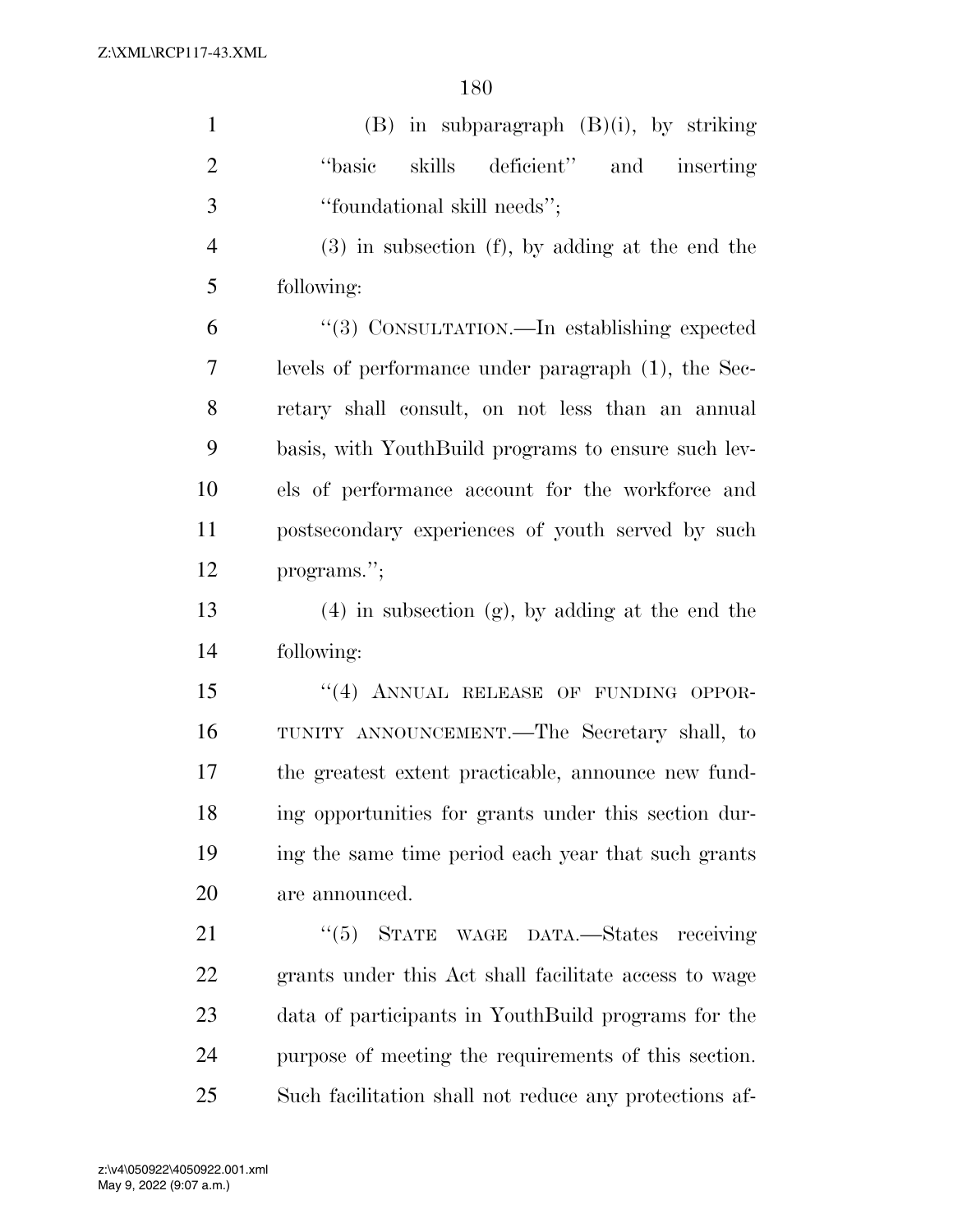| $\mathbf{1}$   | forded by the State that protect the privacy of par-                         |
|----------------|------------------------------------------------------------------------------|
| $\overline{2}$ | ticipant information."; and                                                  |
| 3              | $(5)$ by amending subsection (i) to read as fol-                             |
| $\overline{4}$ | lows:                                                                        |
| 5              | "(i) AUTHORIZATION OF APPROPRIATIONS.—There                                  |
| 6              | are authorized to be appropriated to carry out this sec-                     |
| 7              | tion-                                                                        |
| 8              | "(1) $$159,500,000$ for fiscal year 2023;                                    |
| 9              | "(2) $$167,500,000$ for fiscal year 2024;                                    |
| 10             | $(3)$ \$175,900,000 for fiscal year 2025;                                    |
| 11             | "(4) $$184,700,000$ for fiscal year 2026;                                    |
| 12             | $(5)$ \$193,000,000 for fiscal year 2027; and                                |
| 13             | $(16)$ \$203,600,000 for fiscal year 2028.".                                 |
| 14             | SEC. 277. STRENGTHENING COMMUNITY COLLEGES TRAIN-                            |
| 15             | ING GRANTS PROGRAM.                                                          |
| 16             | Subtitle D of title I $(29 \text{ U.S.C. } 3221 \text{ et seq.}),$ as        |
| 17             | amended by this Act is further amended—                                      |
| 18             | $(1)$ by redesignating section 172 as section 176;                           |
| 19             | and                                                                          |
| 20             | $(2)$ by inserting after section 171 the following:                          |
| 21             | "SEC.<br>172.<br><b>STRENGTHENING</b><br><b>COMMUNITY</b><br><b>COLLEGES</b> |
| 22             | TRAINING GRANTS PROGRAM.                                                     |
| 23             | "(a) PURPOSES.—The purposes of this section are—                             |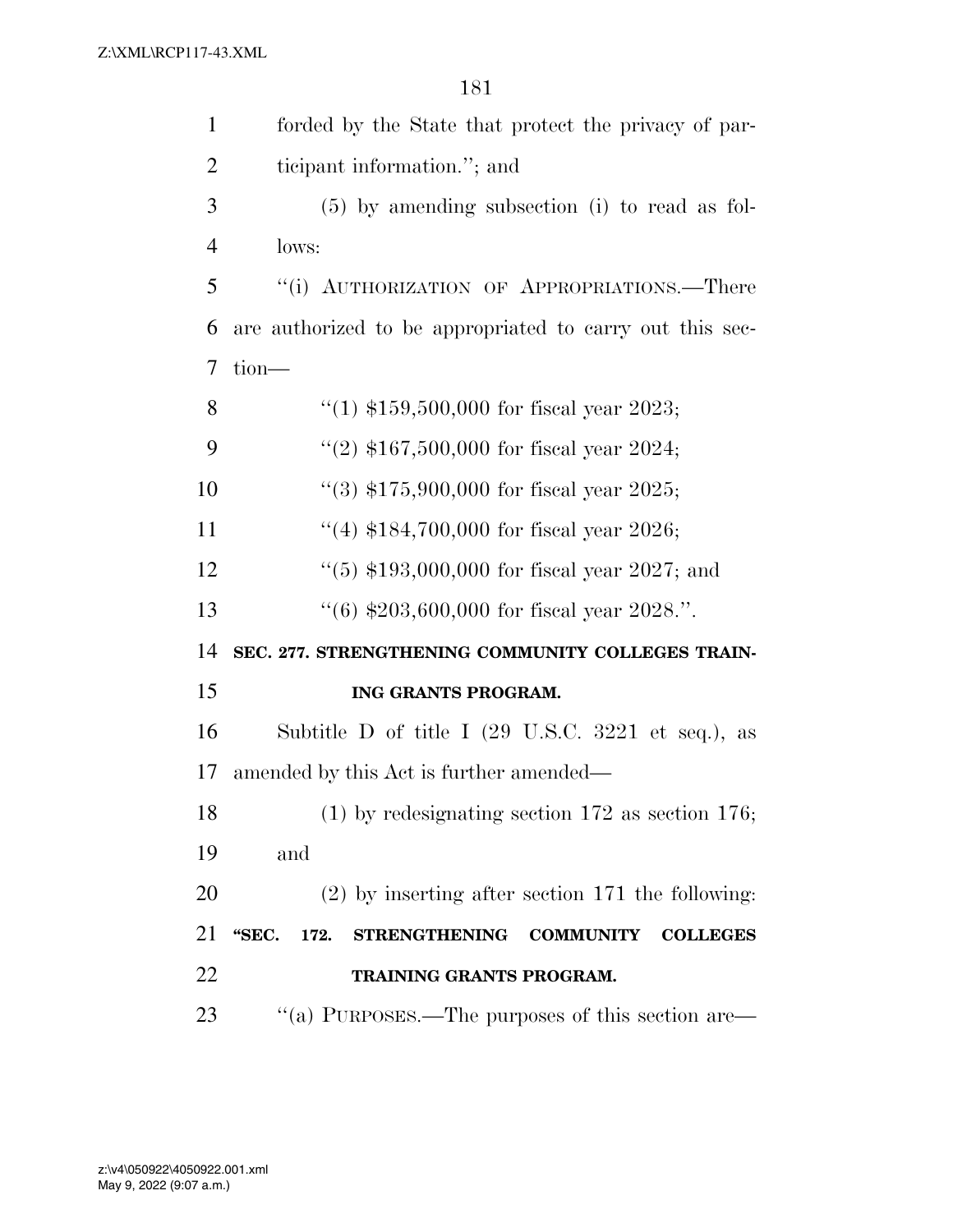1 ''(1) to establish, improve, or expand high-qual- ity educational or career training programs at com- munity colleges; and  $\frac{4}{2}$  ''(2) to expand opportunities for individuals to obtain recognized postsecondary credentials that are

 nationally or regionally portable and stackable for high-skill, high-wage, or in-demand industry sectors or occupations.

 ''(b) STRENGTHENING COMMUNITY COLLEGES TRAINING GRANTS PROGRAM.—

11 "(1) IN GENERAL.—From the amounts appro- priated to carry out this section under subsection (k) and not reserved under paragraph (2), the Secretary shall, on a competitive basis, make grants to eligible institutions to carry out the activities described in subsection (e).

17 ''(2) RESERVATION.—Of the amounts appro- priated to carry out this section under subsection (k), the Secretary may reserve not more than two percent for the administration of grants awarded under this section, including—

22 "'(A) providing technical assistance and targeted outreach to support eligible institu- tions serving a high number or high percentage of low-income individuals or individuals with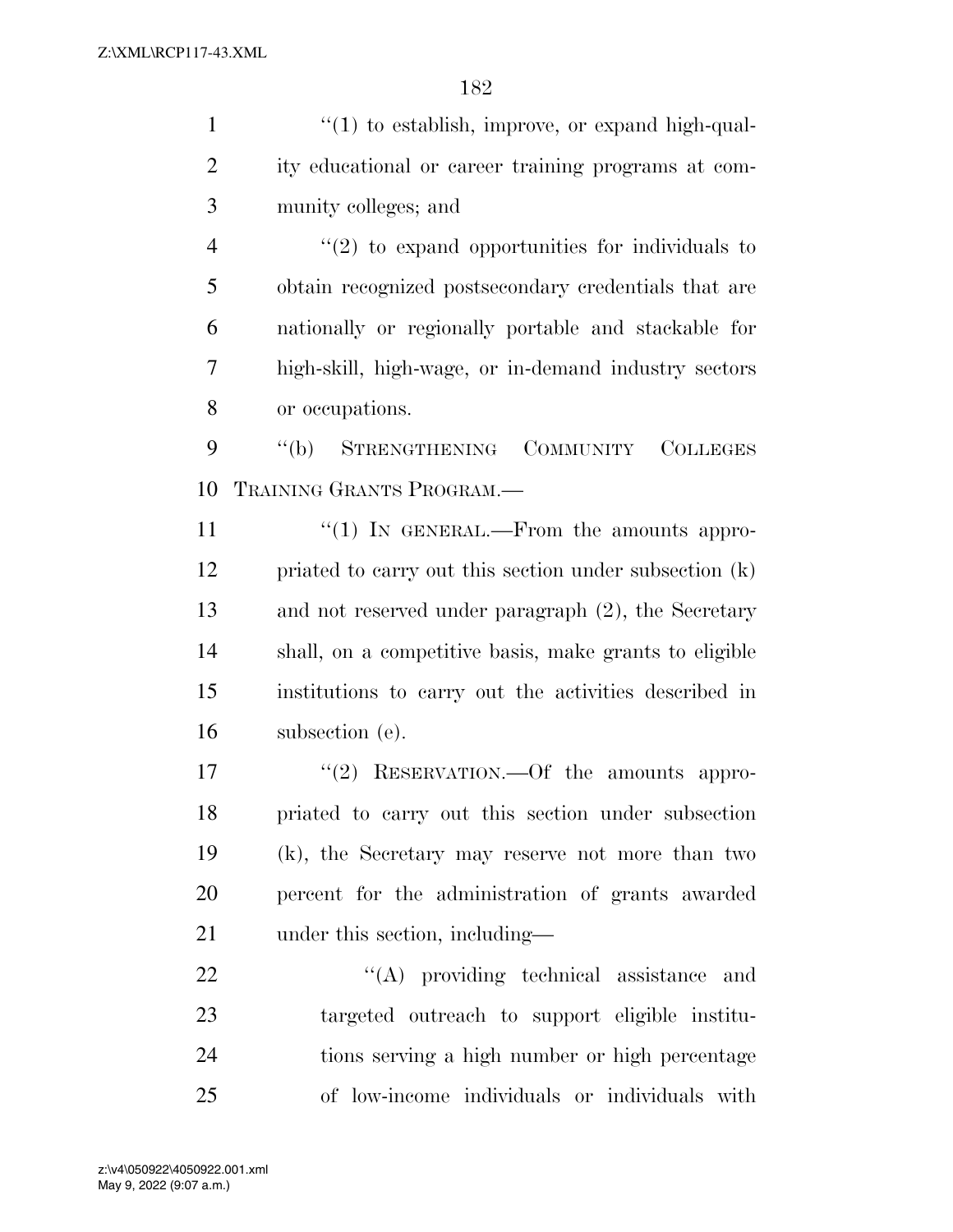| $\mathbf{1}$   | barriers to employment, and rural-serving eligi-       |
|----------------|--------------------------------------------------------|
| $\overline{2}$ | ble institutions, to provide guidance and assist-      |
| 3              | ance in the process of applying for grants under       |
| $\overline{4}$ | this section; and                                      |
| 5              | $\lq\lq (B)$ evaluating and reporting on the per-      |
| 6              | formance and impact of programs funded under           |
| $\overline{7}$ | this section in accordance with subsections (f)        |
| 8              | through (h).                                           |
| 9              | $``(e)$ AWARD PERIOD.—                                 |
| 10             | "(1) INITIAL GRANT PERIOD.—Each grant                  |
| 11             | under this section shall be awarded for an initial pe- |
| 12             | riod of not more than 4 years.                         |
| 13             | "(2) SUBSEQUENT GRANTS.—An eligible insti-             |
| 14             | tution that receives an initial grant under this sec-  |
| 15             | tion may receive one or more additional grants         |
| 16             | under this section for additional periods of not more  |
| 17             | than 4 years each if the eligible institution dem-     |
| 18             | onstrates that the community college and industry      |
| 19             | partnership supported with the initial grant was suc-  |
| 20             | cessful (as determined by the Secretary on the basis   |
| 21             | of the levels of performance achieved with respect to  |
| 22             | the performance indicators specified in subsection     |
| 23             | (f)).                                                  |
| 24             | "(d) APPLICATION.—                                     |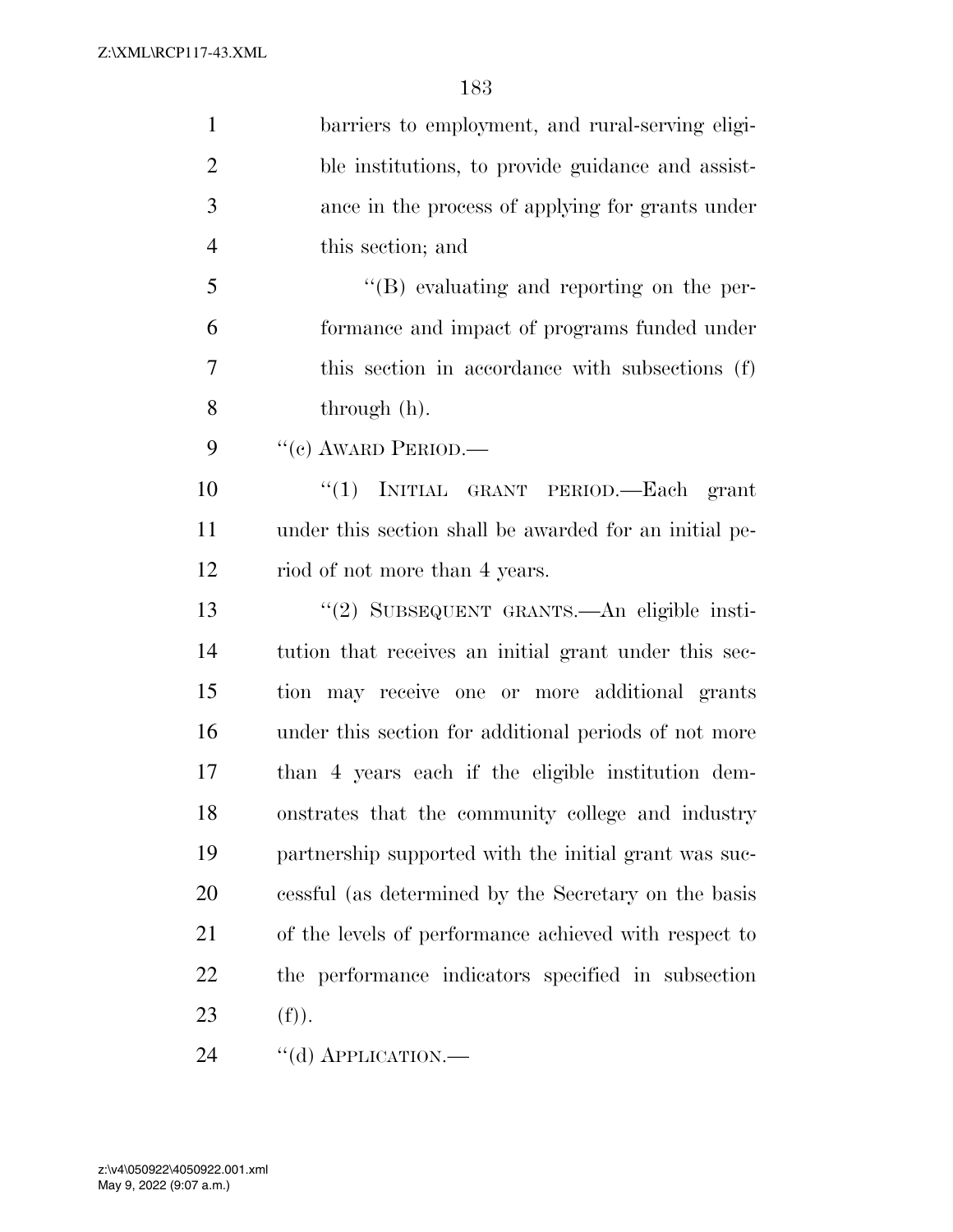| $\mathbf{1}$   | "(1) IN GENERAL.—To be eligible to receive a                     |
|----------------|------------------------------------------------------------------|
| $\overline{2}$ | grant under this section, an eligible institution shall          |
| 3              | submit an application to the Secretary at such time,             |
| $\overline{4}$ | in such manner, and containing such information as               |
| 5              | the Secretary may require.                                       |
| 6              | "(2) CONTENTS.—At a minimum, an applica-                         |
| 7              | tion submitted by an eligible institution under para-            |
| 8              | graph (1) shall include a description of each the fol-           |
| 9              | lowing:                                                          |
| 10             | $\lq\lq$ . The extent to which the eligible insti-               |
| 11             | tution included in the partnership has prior ex-                 |
| 12             | perience in leading similar capacity building                    |
| 13             | projects that demonstrates the institution's abil-               |
| 14             | ity to accomplish multi-pronged, complex                         |
| 15             | projects and an explanation of the results of                    |
| 16             | any such projects.                                               |
| 17             | $\lq\lq$ (B) The extent to which the eligible insti-             |
| 18             | tution can—                                                      |
| 19             | "(i) leverage additional resources to                            |
| 20             | support the programs funded with the                             |
| 21             | grant; and                                                       |
| 22             | "(ii) demonstrate the future sustain-                            |
| 23             | ability of each such program.                                    |
| 24             | $\lq\lq$ <sup>c</sup> (C) The steps the institution will take to |
| 25             | ensure the quality of each program supported                     |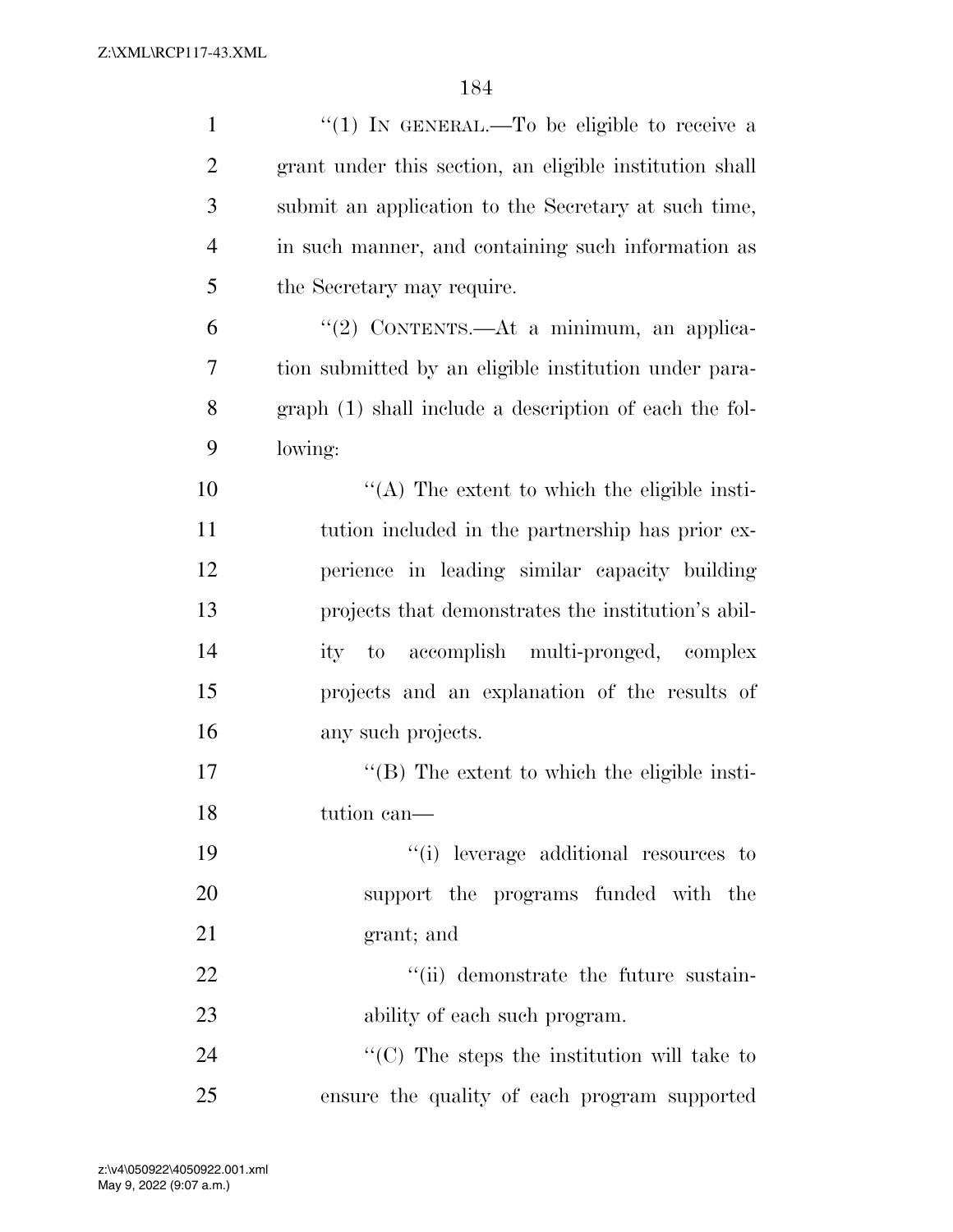| $\mathbf{1}$   | by the grant, including the career pathways      |
|----------------|--------------------------------------------------|
| $\overline{2}$ | within such programs.                            |
| 3              | "(D) The needs that will be addressed by         |
| $\overline{4}$ | the community college and industry partnership   |
| 5              | supported by the grant.                          |
| 6              | "(E) The population and geographic area          |
| 7              | to be served by the partnership.                 |
| 8              | " $(F)$ One or more industries that the part-    |
| 9              | nership will target and data demonstrating that  |
| 10             | those industries are aligned with employer de-   |
| 11             | mand in the geographic area to be served by      |
| 12             | the partnership.                                 |
| 13             | $\lq\lq(G)$ The educational or career training   |
| 14             | programs to be supported by the grant.           |
| 15             | "(H) The recognized postsecondary creden-        |
| 16             | tials that are expected to be earned by partici- |
| 17             | pants in such programs and the related in-de-    |
| 18             | mand industry sectors or occupations for which   |
| 19             | such programs will prepare participants.         |
| 20             | "(I) The evidence upon which the edu-            |
| 21             | cation and training strategies to be used in the |
| 22             | programs are based and an explanation of how     |
| 23             | such evidence influenced the design of the pro-  |
| 24             | grams to improve education and employment        |
| 25             | outcomes.                                        |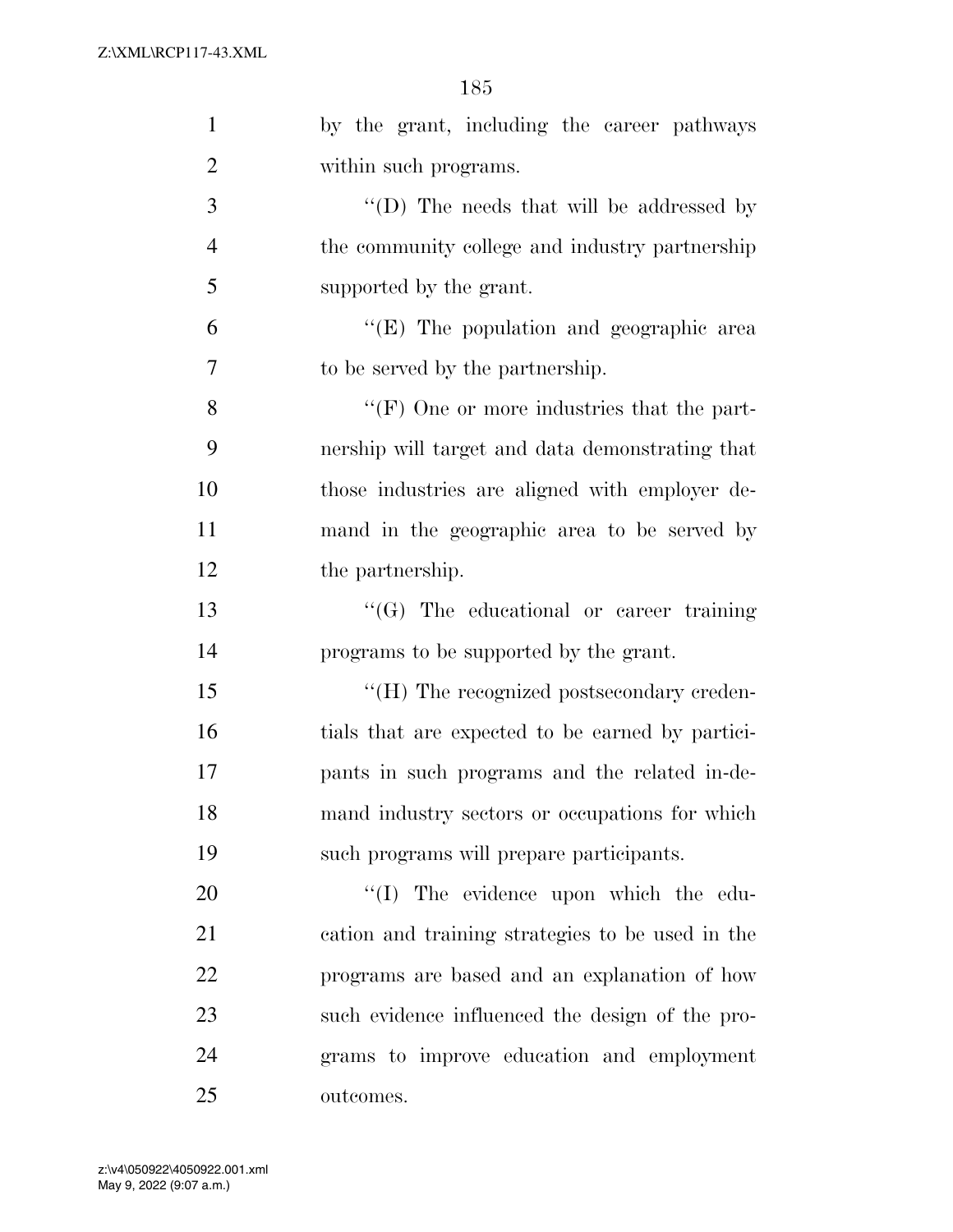| $\mathbf{1}$   | "(J) The methods and strategies the part-           |
|----------------|-----------------------------------------------------|
| $\overline{2}$ | nership will use to engage with employers in in-    |
| 3              | demand industry sectors or occupations.             |
| $\overline{4}$ | $\lq\lq$ (K) The roles and responsibilities of each |
| 5              | employer, organization, agency, or institution of   |
| 6              | higher education with which the eligible institu-   |
| 7              | tion will partner to carry out activities under     |
| 8              | this section.                                       |
| 9              | $\lq\lq$ . Whether, and to what extent, the ac-     |
| 10             | tivities of the partnership are expected to align   |
| 11             | with the workforce strategies identified in—        |
| 12             | "(i) any State plan or local plan sub-              |
| 13             | mitted under this Act by the State, out-            |
| 14             | lying area, or locality in which the partner-       |
| 15             | ship is expected to operate;                        |
| 16             | "(ii) any State plan submitted under                |
| 17             | section 122 of the Carl D. Perkins Career           |
| 18             | and Technical Education Act of 2006 (20             |
| 19             | U.S.C. 2342) by such State or outlying              |
| 20             | area; and                                           |
| 21             | "(iii) any economic development plan                |
| 22             | of the chief executive of such State or out-        |
| 23             | lying area.                                         |
| 24             | "(M) The goals of the partnership with re-          |
| 25             | spect to-                                           |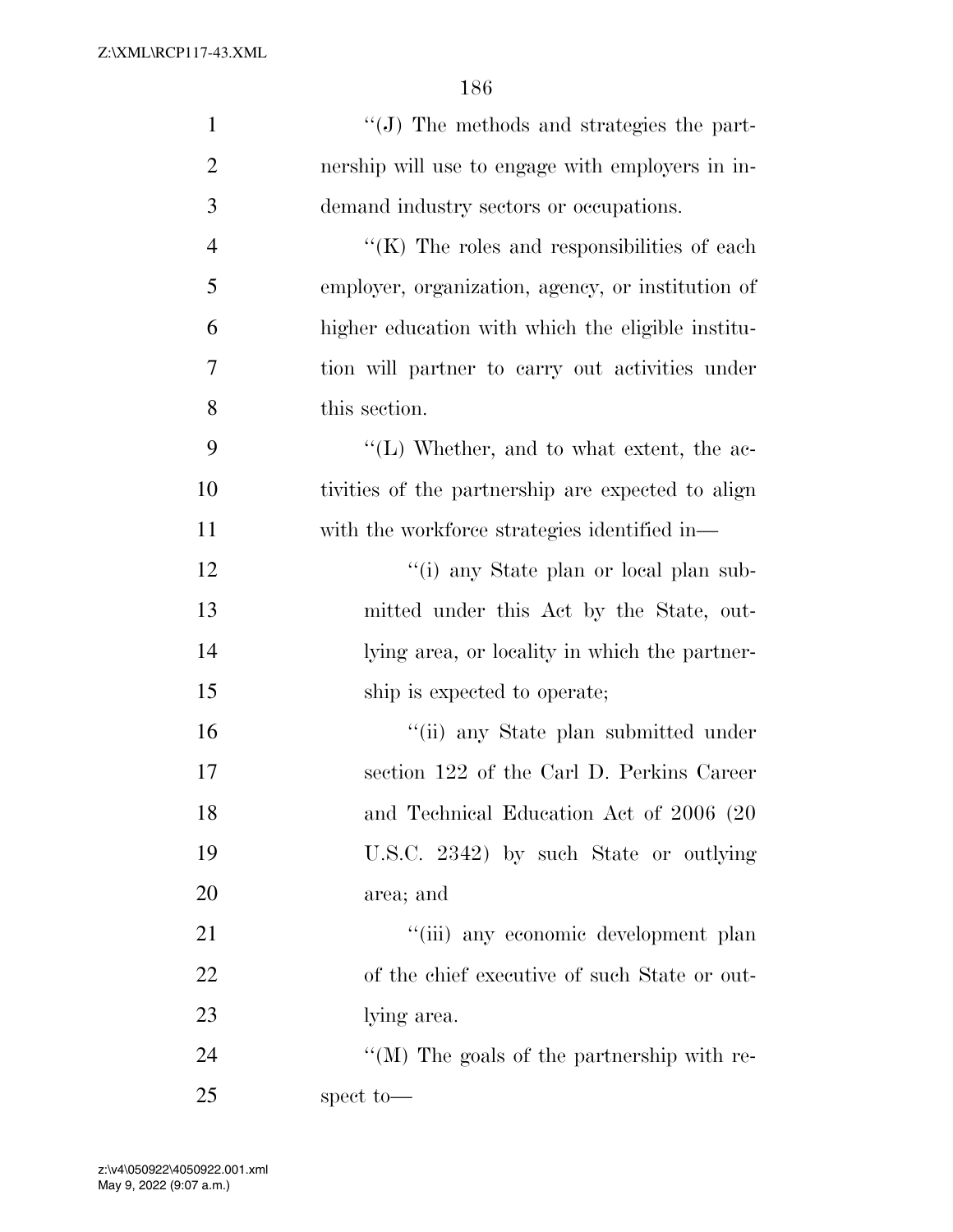| $\mathbf{1}$   | "(i) capacity building (as described in                 |
|----------------|---------------------------------------------------------|
| $\overline{2}$ | subsection $(f)(1)(B)$ ; and                            |
| $\mathfrak{Z}$ | "(ii) the expected performance of indi-                 |
| $\overline{4}$ | viduals participating in the programs to be             |
| 5              | offered by the partnership, including with              |
| 6              | respect to any performance indicators ap-               |
| $\tau$         | plicable under section $116$ or subsection $(f)$        |
| 8              | of this section.                                        |
| 9              | "(3) CONSIDERATION OF PREVIOUS EXPERI-                  |
| 10             | ENCE.—The Secretary may not disqualify an other-        |
| 11             | wise eligible institution from receiving a grant under  |
| 12             | this section solely because such institution lacks pre- |
| 13             | vious experience in capacity building projects, as de-  |
| 14             | scribed in subparagraph $(2)(A)$ .                      |
| 15             | "(4) PRIORITY.—In awarding grants under this            |
| 16             | section, the Secretary shall give priority to eligible  |
| 17             | entities that will use the grant to serve—              |
| 18             | "(A) individuals with barriers to employ-               |
| 19             | ment; or                                                |
| 20             | $\lq\lq$ incumbent workers who need to gain             |
| 21             | or improve foundational skills to enhance their         |
| 22             | employability.                                          |
| 23             | "(e) USES OF FUNDS.—                                    |
| 24             | $``(1)$ COMMUNITY COLLEGE AND INDUSTRY                  |
| 25             | PARTNERSHIP.—For the purpose of carrying out the        |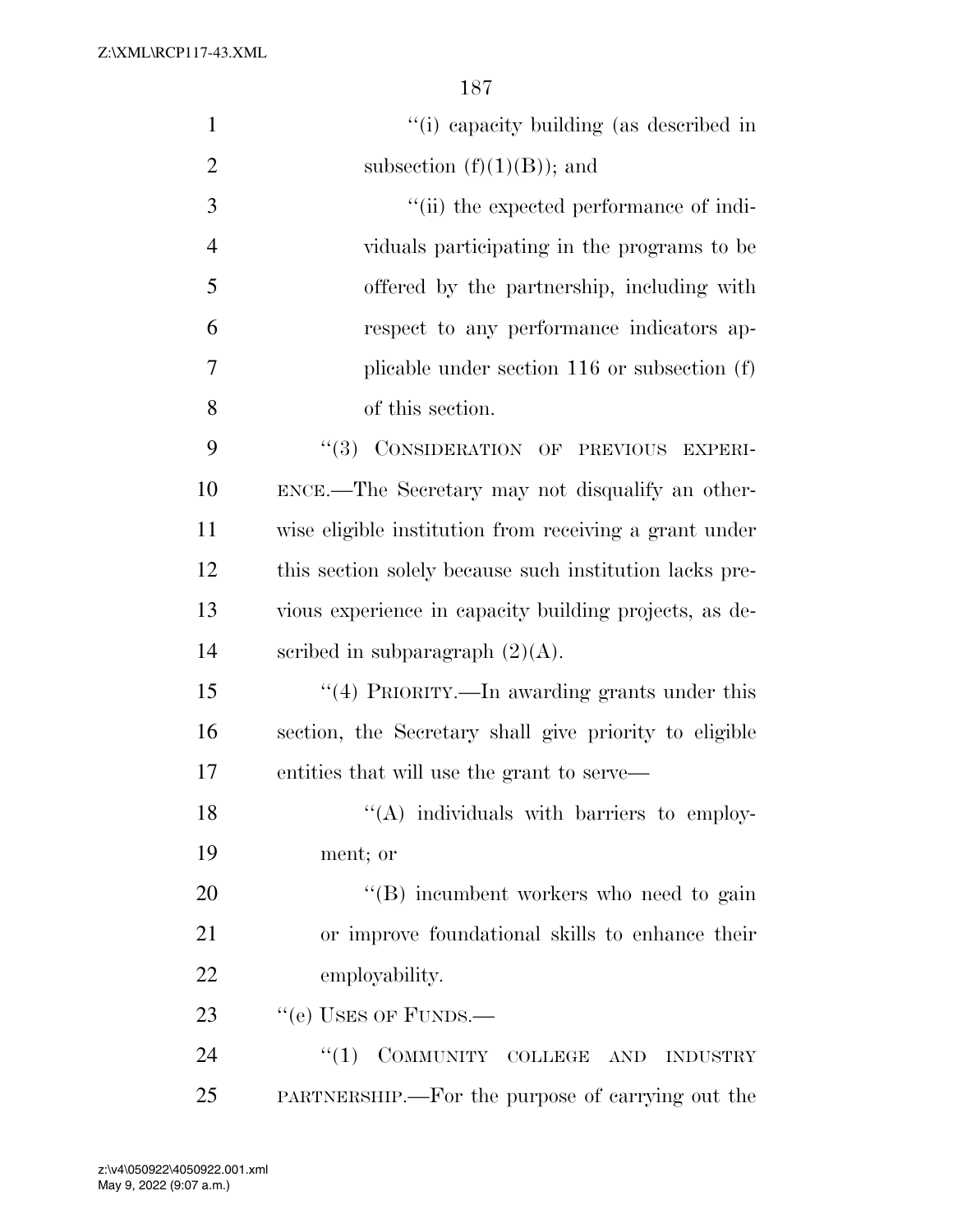| $\mathbf{1}$   | activities specified in paragraphs (2) and (3), an eli- |
|----------------|---------------------------------------------------------|
| $\overline{2}$ | gible institution that receives a grant under this sec- |
| 3              | tion shall establish a partnership or continue an ex-   |
| $\overline{4}$ | isting partnership with one or more employers in an     |
| 5              | in-demand industry sector or occupation and shall       |
| 6              | maintain such partnership for the duration of the       |
| 7              | grant period. The eligible institution shall ensure     |
| 8              | that the partnership—                                   |
| 9              | "(A) targets one or more specific high-                 |
| 10             | skill, high-wage, or in-demand industries;              |
| 11             | $\lq\lq$ (B) includes collaboration with the work-      |
| 12             | force development system;                               |
| 13             | "(C) serves adult and dislocated workers,               |
| 14             | incumbent workers, and new entrants to the              |
| 15             | workforce;                                              |
| 16             | "(D) uses an evidence-based program de-                 |
| 17             | sign that is appropriate for the activities carried     |
| 18             | out by the partnership; and                             |
| 19             | $\lq\lq(E)$ incorporates, to the extent appro-          |
| 20             | priate, virtual service delivery to facilitate tech-    |
| 21             | nology-enabled learning.                                |
| 22             | "(2) REQUIRED ACTIVITIES.—An eligible insti-            |
| 23             | tution that receives a grant under this section, in     |
| 24             | consultation with the partnership established under     |
| 25             | paragraph $(1)$ , shall—                                |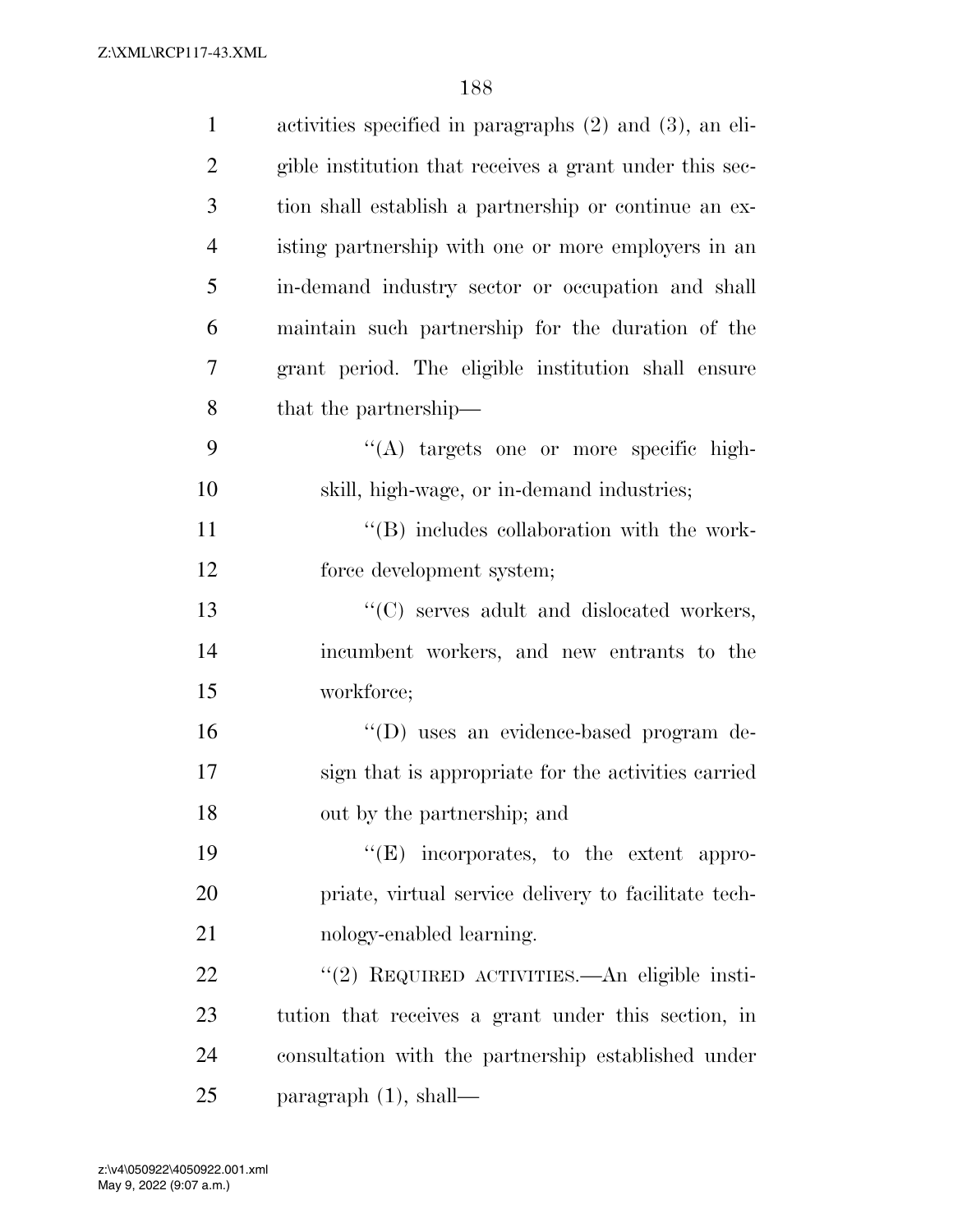| $\mathbf{1}$   | $\lq\lq$ establish, improve, or expand high        |
|----------------|----------------------------------------------------|
| $\overline{2}$ | quality, evidence-based education or career        |
| 3              | training programs, career pathway programs, or     |
| $\overline{4}$ | work-based learning programs (including ap-        |
| 5              | prenticeship programs or pre-apprenticeships       |
| 6              | that qualify an individual for participation in an |
| 7              | apprenticeship program); and                       |
| 8              | "(B) use not less than $15$ percent of the         |
| 9              | grant to provide supportive services to individ-   |
| 10             | uals participating in the programs funded with     |
| 11             | the grant to facilitate retention and program      |
| 12             | completion, which may include—                     |
| 13             | "(i) childcare, transportation, mental             |
| 14             | health services, and assistance in obtaining       |
| 15             | health insurance coverage and housing;             |
| 16             | "(ii) assistance in accessing State and            |
| 17             | Federal means-tested benefits programs;            |
| 18             | "(iii) career navigation, coaching,                |
| 19             | mentorship, and case management serv-              |
| 20             | ices, including providing information and          |
| 21             | outreach to individuals with barriers to           |
| 22             | employment to encourage such individuals           |
| 23             | to participate in programs funded with the         |
| 24             | grant; and                                         |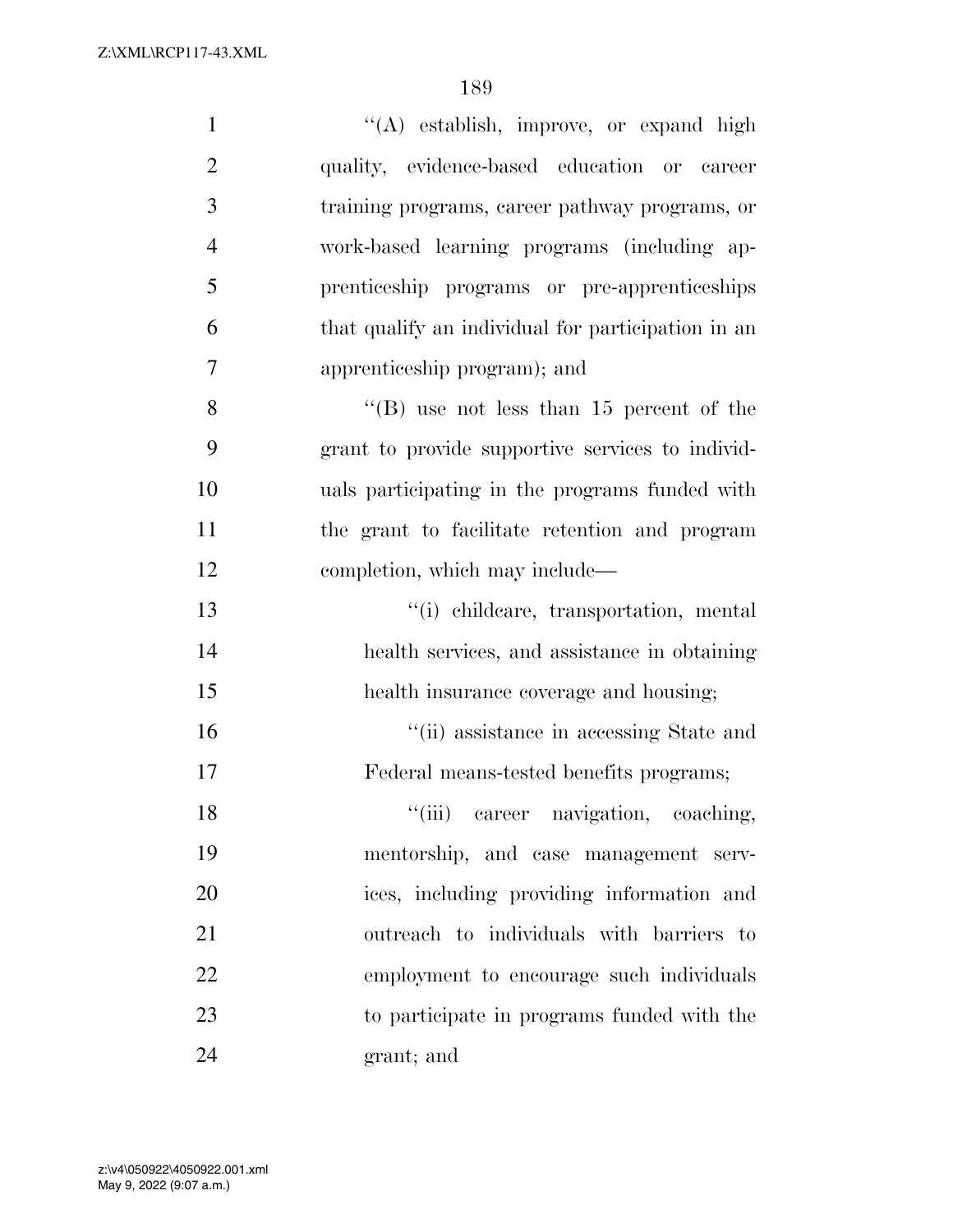| $\mathbf{1}$   | "(iv) providing access to course mate-                    |
|----------------|-----------------------------------------------------------|
| $\mathfrak{2}$ | rials, technological devices, required equip-             |
| 3              | ment, and other supports necessary for                    |
| $\overline{4}$ | participation in and successful completion                |
| 5              | of such programs.                                         |
| 6              | "(3) ADDITIONAL ACTIVITIES.—In addition to                |
| 7              | the activities required under paragraph $(2)$ , an eligi- |
| 8              | ble institution that receives a grant under this sec-     |
| 9              | tion, in consultation with the partnership established    |
| 10             | under paragraph $(1)$ , shall carry out one or more of    |
| 11             | the following activities:                                 |
| 12             | "(A) Establish, improve, or expand—                       |
| 13             | "(i) articulation agreements (as de-                      |
| 14             | fined in section $486A(a)$ of the Higher                  |
| 15             | Education Act of 1965 (20 U.S.C.                          |
| 16             | $1093a(a))$ ;                                             |
| 17             | "(ii) credit transfer agreements;                         |
| 18             | "(iii) corequisite remediation pro-                       |
| 19             | grams that enable a student to receive re-                |
| 20             | medial education services while enrolled in               |
| 21             | a postsecondary course rather than requir-                |
| 22             | ing the student to receive remedial edu-                  |
| 23             | cation before enrolling in a such a course;               |
| 24             | "(iv) dual or concurrent enrollment                       |
| 25             | programs;                                                 |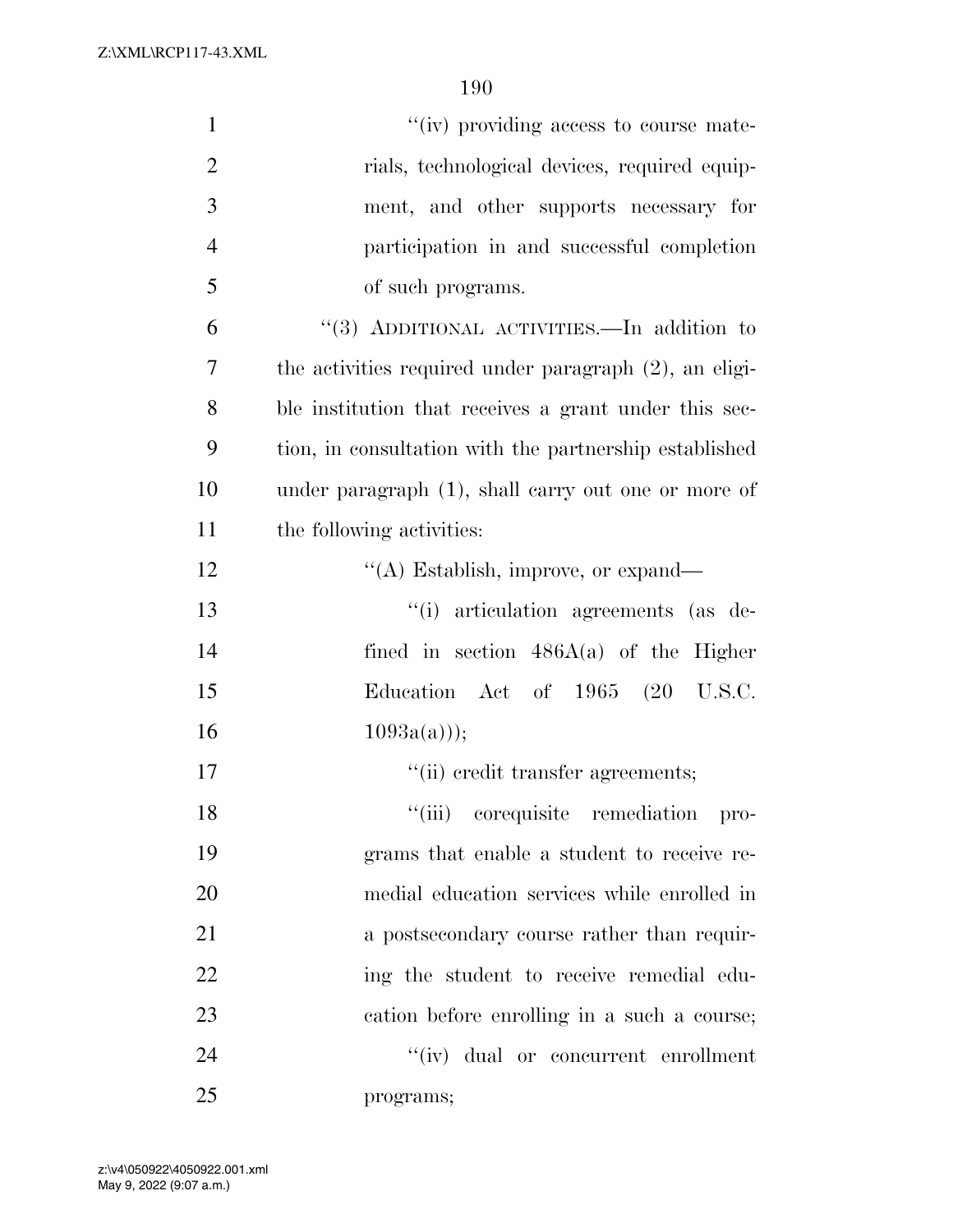| $\mathbf{1}$   | "(v) competency-based education and                 |
|----------------|-----------------------------------------------------|
| $\overline{2}$ | assessment; or                                      |
| 3              | "(vi) policies and processes to award               |
| $\overline{4}$ | academic credit for prior learning or for           |
| 5              | the programs described in paragraph $(2)$ .         |
| 6              | $\lq\lq$ (B) Make available, in a format that is    |
| 7              | open, searchable, and easily comparable, infor-     |
| 8              | mation on-                                          |
| 9              | "(i) curricula and recognized postsec-              |
| 10             | ondary credentials offered through pro-             |
| 11             | grams funded with the grant, including              |
| 12             | any curricula or credentials created or fur-        |
| 13             | ther developed using such grant;                    |
| 14             | "(ii) the skills or competencies devel-             |
| 15             | oped by individuals who participate in such         |
| 16             | programs; and                                       |
| 17             | "(iii) related employment and earn-                 |
| 18             | ings outcomes.                                      |
| 19             | "(C) Establish or implement plans for pro-          |
| 20             | viders of the programs described in paragraph       |
| 21             | $(2)$ to meet the criteria and carry out the proce- |
| 22             | dures necessary to be included on the eligible      |
| 23             | training services provider list described in sec-   |
| 24             | tion $122(d)$ .                                     |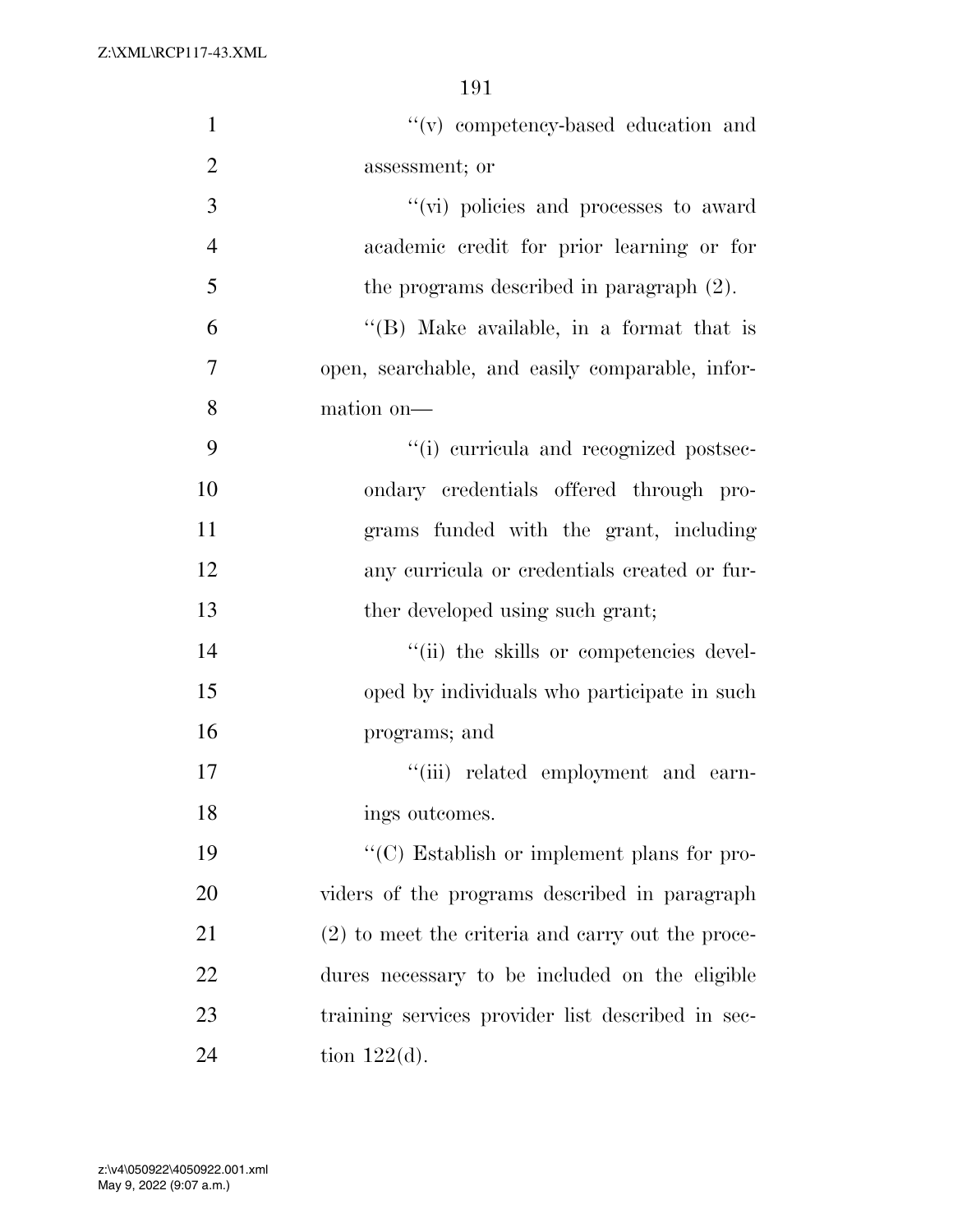''(D) Purchase, lease, or refurbish special- ized equipment as necessary to carry out such programs.

 ''(E) Reduce or eliminate unmet financial need relating to participants' cost of attendance (as defined under section 472 of the Higher Education Act of 1965 (20 U.S.C. 1087ll)) in such programs.

9 "(4) ADMINISTRATIVE COST LIMIT.—An eligible institution may use not more than 10 percent of the funds received under this section for administrative costs, including costs related to collecting informa- tion, analysis, and coordination for purposes of sub-section (f).

 ''(f) PERFORMANCE LEVELS AND PERFORMANCE REVIEWS.—

17 ''(1) IN GENERAL.—The Secretary shall develop and implement guidance that establishes the levels of performance that are expected to be achieved by each community college and industry partnership funded with a grant under this section. Such per- formance levels shall be based on the following indi-cators: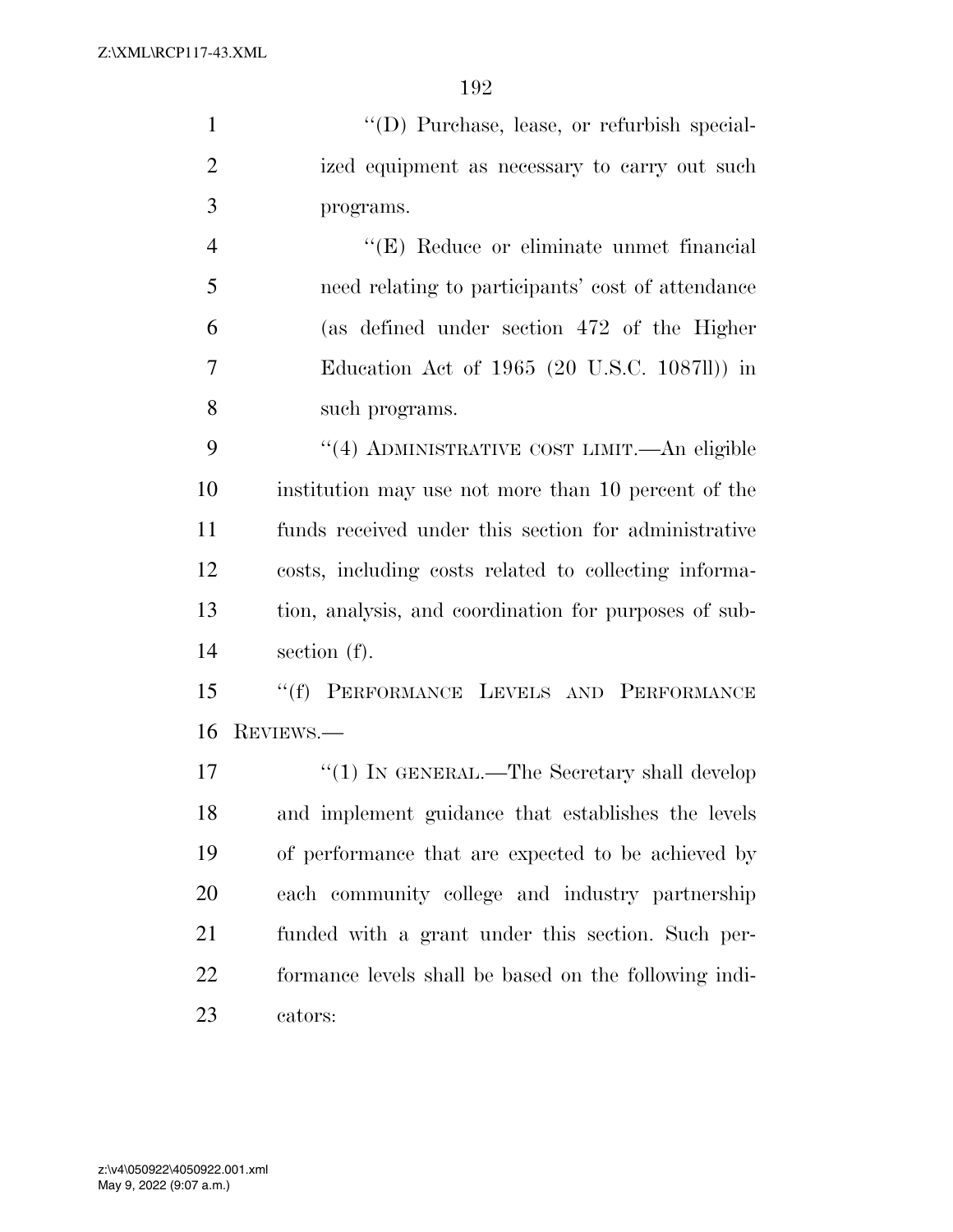| $\mathbf{1}$   | "(A) Each of the primary indicators of           |
|----------------|--------------------------------------------------|
| $\overline{2}$ | performance for adults described in section      |
| 3              | $116(b)$ .                                       |
| $\overline{4}$ | $\lq\lq$ (B) The extent to which the partnership |
| 5              | built capacity by—                               |
| 6              | "(i) increasing the breadth and depth            |
| $\overline{7}$ | of employer engagement and investment in         |
| 8              | educational and training programs in the         |
| 9              | in-demand industry sectors and occupa-           |
| 10             | tions targeted by the partnership;               |
| 11             | "(ii) designing or implementing new              |
| 12             | and accelerated instructional techniques or      |
| 13             | technologies, including the use of advanced      |
| 14             | online and technology-enabled learning;          |
| 15             | and                                              |
| 16             | "(iii) increasing program and policy             |
| 17             | alignment across systems and decreasing          |
| 18             | duplicative services or service gaps.            |
| 19             | "(C) With respect to individuals who par-        |
| 20             | ticipated in an education or training program    |
| 21             | funded with the grant—                           |
| 22             | ``(i)<br>the percentage of participants          |
| 23             | who successfully completed a program; and        |
| 24             | "(ii) of the participants who were in-           |
| 25             | cumbent workers at the time of enrollment        |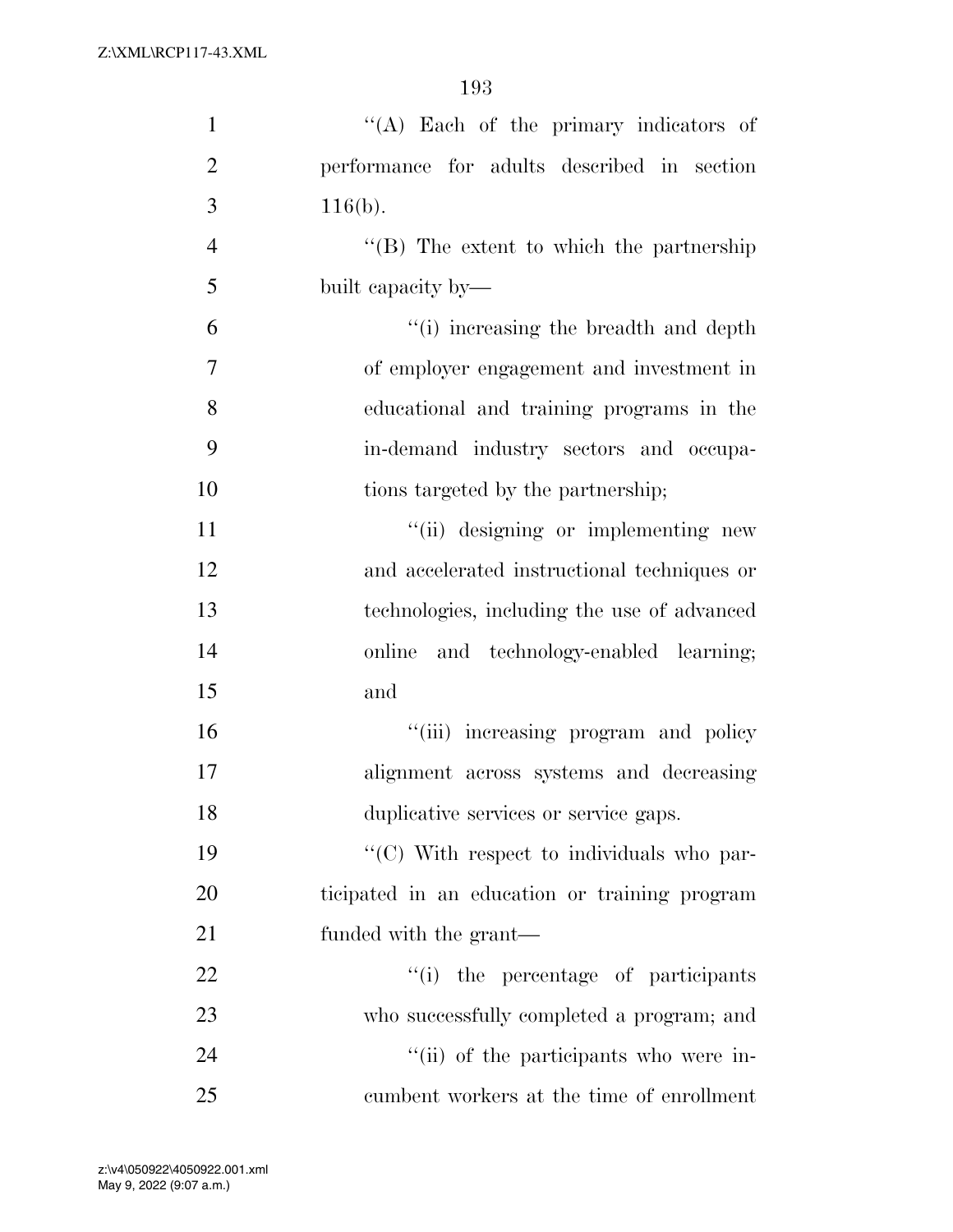| $\mathbf{1}$   | in the program, the percentage who ad-            |
|----------------|---------------------------------------------------|
| $\overline{2}$ | vanced into higher-level positions during or      |
| 3              | after completing the program.                     |
| $\overline{4}$ | $\lq\lq$ (D) Such other indicators of performance |
| 5              | as the Secretary determines appropriate.          |
| 6              | "(2) CONSULTATION AND DETERMINATION OF            |
| $\overline{7}$ | PERFORMANCE LEVELS.-                              |
| 8              | "(A) CONSULTATION.—In developing the              |
| 9              | performance levels under paragraph (1), the       |
| 10             | Secretary shall consult with each partnership     |
| 11             | funded with a grant under this section.           |
| 12             | "(B) DETERMINATION.- After completing             |
| 13             | the consultation required under subparagraph      |
| 14             | (A), the Secretary shall separately determine     |
| 15             | the performance levels that will apply to each    |
| 16             | partnership taking into account—                  |
| 17             | "(i) the expected performance levels of           |
| 18             | each eligible entity with respect to the          |
| 19             | goals described in subsection $(d)(2)(M);$        |
| 20             | and                                               |
| 21             | "(ii) local economic conditions in the            |
| 22             | geographic area to be served by the part-         |
| 23             | nership, including differences in unemploy-       |
| 24             | ment rates and job losses or gains in par-        |
| 25             | ticular industries.                               |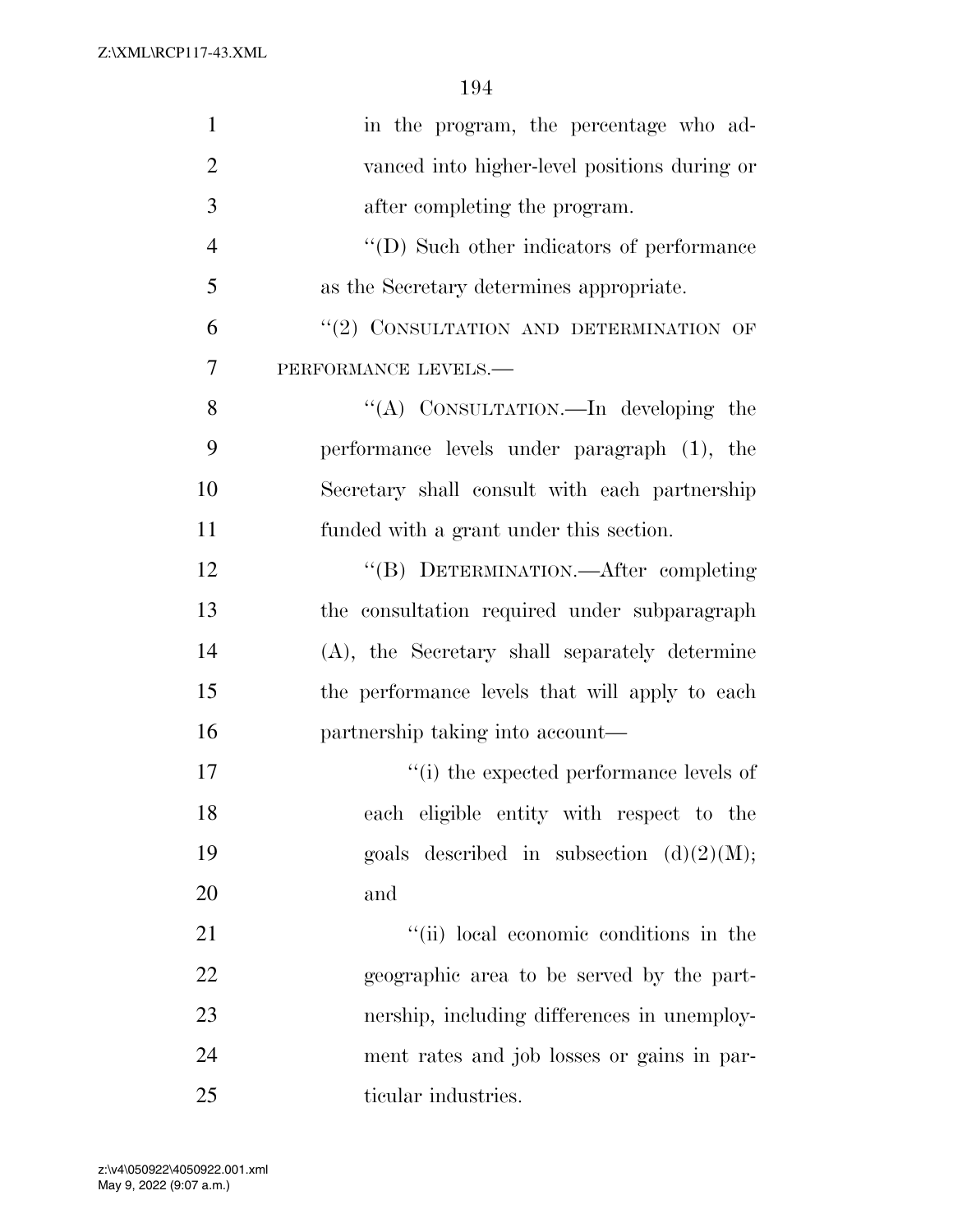| $\mathbf{1}$   | "(C) NOTICE AND ACKNOWLEDGMENT.—                       |
|----------------|--------------------------------------------------------|
| $\overline{2}$ | "(i) NOTICE.—The Secretary shall                       |
| 3              | provide each partnership with a written no-            |
| $\overline{4}$ | tification that sets forth the performance             |
| 5              | levels that will apply to the partnership, as          |
| 6              | determined under subparagraph (B).                     |
| 7              | "(ii) ACKNOWLEDGMENT.—After re-                        |
| 8              | ceiving the notification described in clause           |
| 9              | (i), each partnership shall submit to the              |
| 10             | Secretary written confirmation that the                |
| 11             | partnership—                                           |
| 12             | $\lq\lq$ received the notification; and                |
| 13             | $\lq\lq$ (II) agrees to be evaluated in                |
| 14             | accordance with the performance lev-                   |
| 15             | els set by the Secretary.                              |
| 16             | "(3) PERFORMANCE REVIEWS. - On an annual               |
| 17             | basis during each year of the grant period, the Sec-   |
| 18             | retary shall evaluate the performance of each part-    |
| 19             | nership funded with a grant under this section in a    |
| 20             | manner consistent with paragraph $(2)$ .               |
| 21             | "(4) FAILURE TO MEET PERFORMANCE<br>LEV-               |
| 22             | ELS.—After conducting an evaluation under para-        |
| 23             | graph $(3)$ , if the Secretary determines that a part- |
| 24             | nership did not achieve the performance levels appli-  |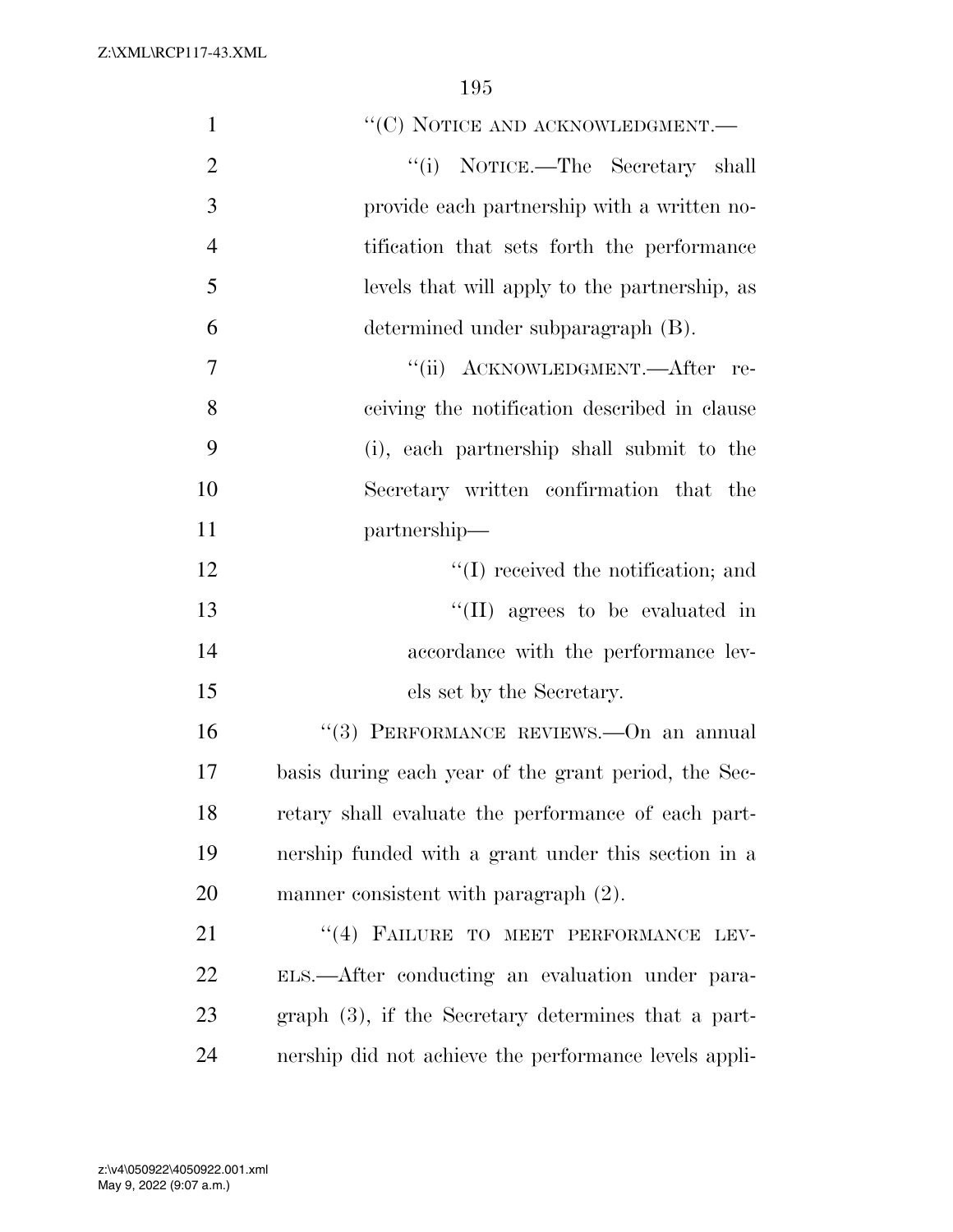| $\mathbf{1}$   | cable to the partnership under paragraph (2) the      |
|----------------|-------------------------------------------------------|
| $\overline{2}$ | Secretary shall—                                      |
| 3              | $\lq\lq$ provide technical assistance to the          |
| $\overline{4}$ | partnership and                                       |
| 5              | "(B) develop a performance improvement                |
| 6              | plan for the partnership.                             |
| $\overline{7}$ | "(g) EVALUATIONS AND REPORTS.-                        |
| 8              | "(1) IN GENERAL.—Not later than 5 years               |
| 9              | after the date on which the first grant is made       |
| 10             | under this section, the Secretary shall design and    |
| 11             | conduct an evaluation to determine the overall effec- |
| 12             | tiveness of the community college and industry part-  |
| 13             | nerships funded under this section.                   |
| 14             | "(2) ELEMENTS.—The evaluation conducted               |
| 15             | under paragraph (1) shall include an assessment of    |
| 16             | the general effectiveness of programs and activities  |
| 17             | supported by grants awarded under this section, in-   |
| 18             | cluding the extent to which the programs and activi-  |
| 19             | ties-                                                 |
| 20             | "(A) developed new or expanded existing               |
| 21             | successful industry sector strategies, including      |
| 22             | the extent to which such partnerships deepened        |
| 23             | employer engagement and developed education           |
| 24             | and training programs that met industry skill         |
| 25             | needs;                                                |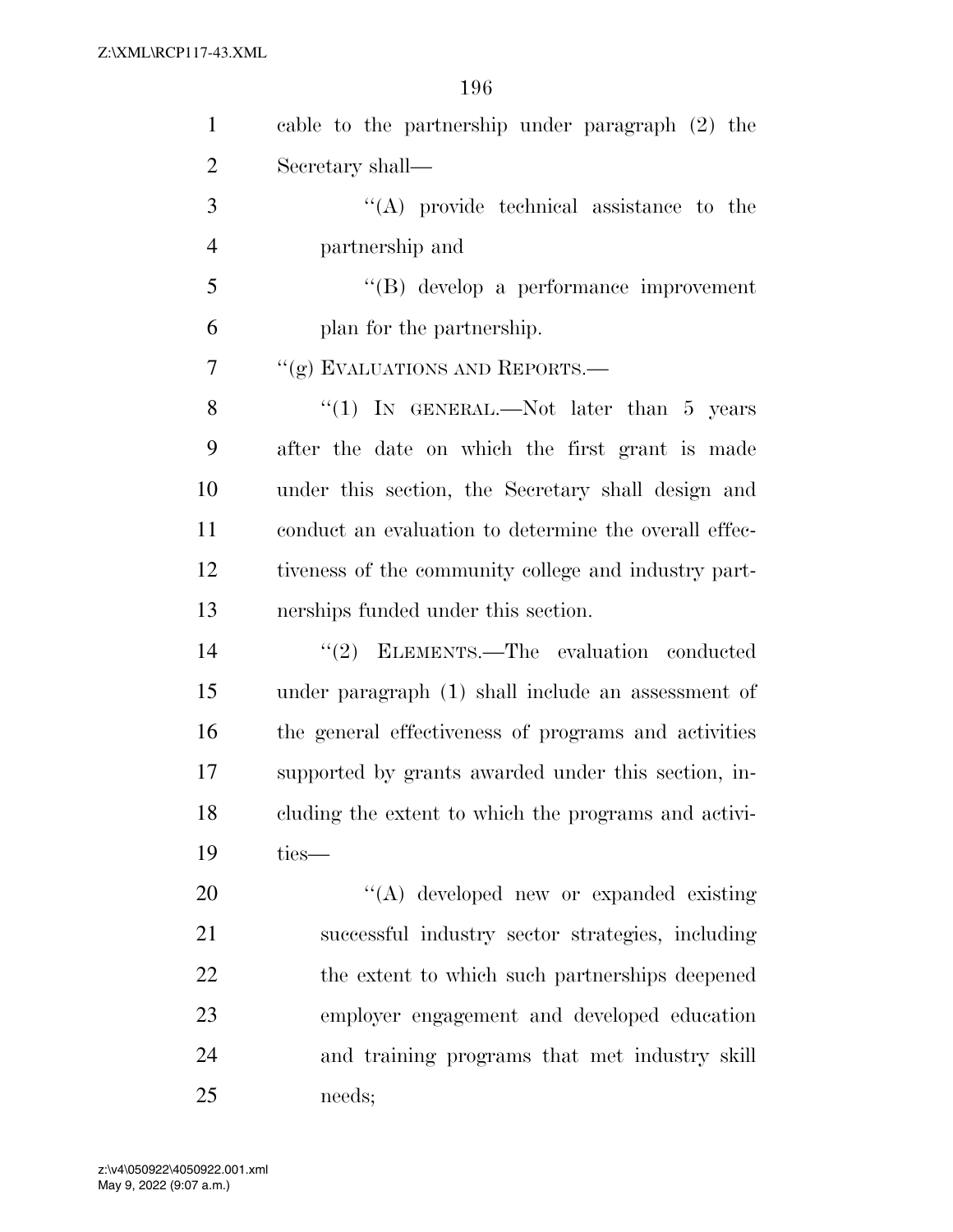| $\mathbf{1}$   | "(B) created, expanded, or enhanced ca-          |
|----------------|--------------------------------------------------|
| $\overline{2}$ | reer pathways, including the extent to which the |
| 3              | partnerships developed or improved com-          |
| $\overline{4}$ | petency-based education and assessment, credit   |
| 5              | for prior learning, modularized and self-paced   |
| 6              | curricula, integrated education and career       |
| 7              | training, dual enrollment in secondary and post- |
| 8              | secondary career pathways, stacked and latticed  |
| 9              | credentials, and online and distance learning;   |
| 10             | "(C) created alignment between commu-            |
| 11             | nity colleges and the workforce development      |
| 12             | system;                                          |
| 13             | "(D) assisted individuals with finding, re-      |
| 14             | taining, or advancing in employment;             |
| 15             | "(E) assisted individuals with earning rec-      |
| 16             | ognized postsecondary credentials; and           |
| 17             | "(F) served various demographic groups,          |
| 18             | including people of different geographic loca-   |
| 19             | tions, ages, races, national origins, and sex.   |
| 20             | "(3) DESIGN REQUIREMENTS.—The evaluation         |
| 21             | under this subsection shall—                     |
| 22             | $\lq\lq$ be designed by the Secretary (acting    |
| 23             | through the Chief Evaluation Officer) in con-    |
| 24             | junction with the partnerships being evaluated;  |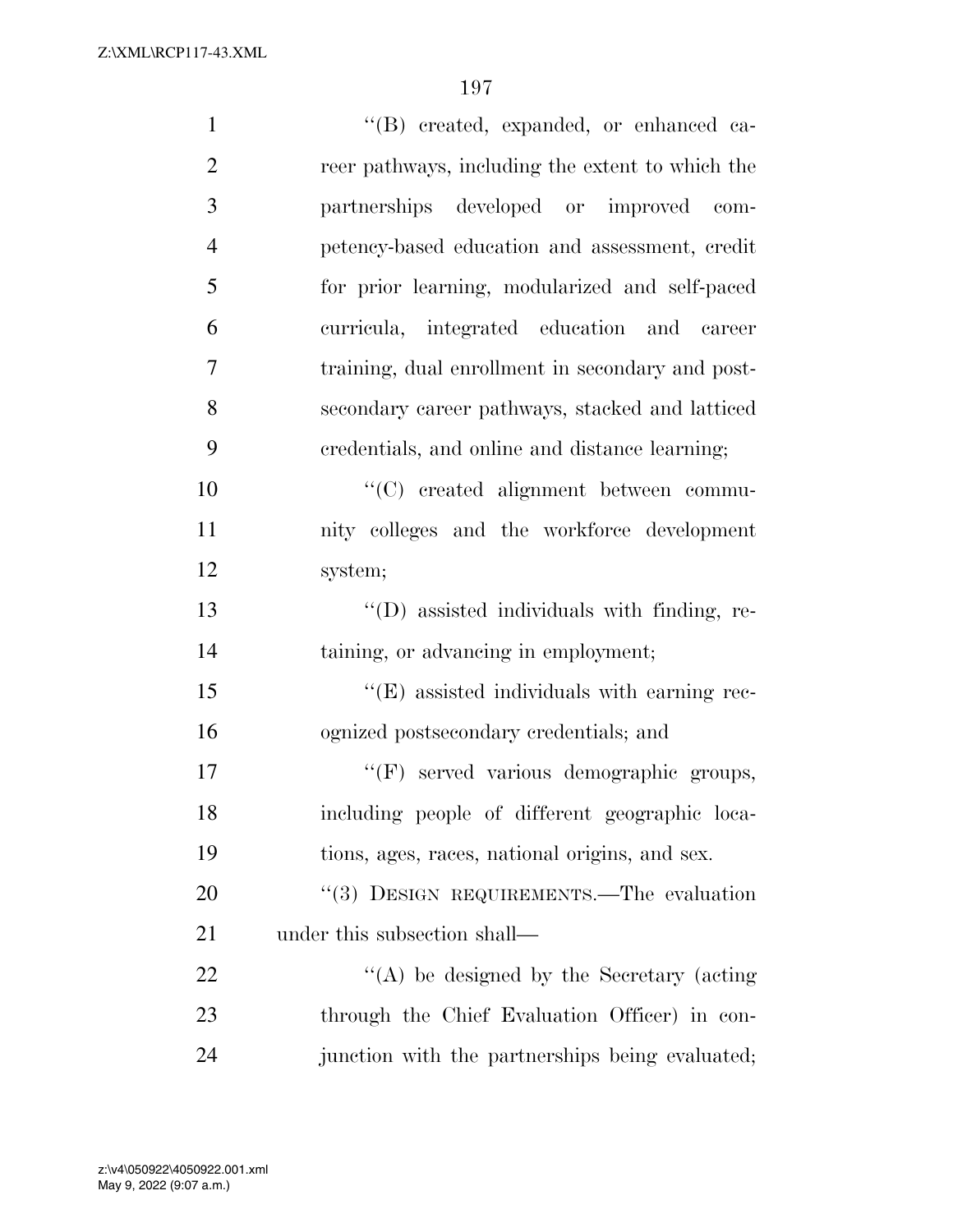| $\mathbf{1}$   | "(B) include analysis of participant feed-            |
|----------------|-------------------------------------------------------|
| $\overline{2}$ | back and outcome and process measures; and            |
| 3              | "(C) use designs that employ the most rig-            |
| $\overline{4}$ | orous analytical and statistical methods that         |
| 5              | are reasonably feasible, such as the use of con-      |
| 6              | trol groups.                                          |
| 7              | DATA ACCESSIBILITY.—The Secretary<br>(4)              |
| 8              | shall make available on a publicly accessible website |
| 9              | of the Department of Labor any data collected as      |
| 10             | part of the evaluation under this subsection. Such    |
| 11             | data shall be made available in an aggregated for-    |
| 12             | mat that does not reveal personally identifiable in-  |
| 13             | formation.                                            |
| 14             | "(5) PUBLICATION AND REPORTING OF EVAL-               |
| 15             | UATION FINDINGS.—The Secretary (acting through        |
| 16             | the Chief Evaluation Officer) shall—                  |
| 17             | $\lq\lq$ in accordance with the timeline deter-       |
| 18             | mined to be appropriate by the Chief Evalua-          |
| 19             | tion Officer, publish an interim report on the        |
| 20             | preliminary results of the evaluation conducted       |
| 21             | under this subsection;                                |
| 22             | "(B) not later than 60 days after the date            |
| 23             | on which the evaluation is completed under this       |
| 24             | subsection, submit to the Committee on Edu-           |
| 25             | cation and Labor of the House of Representa-          |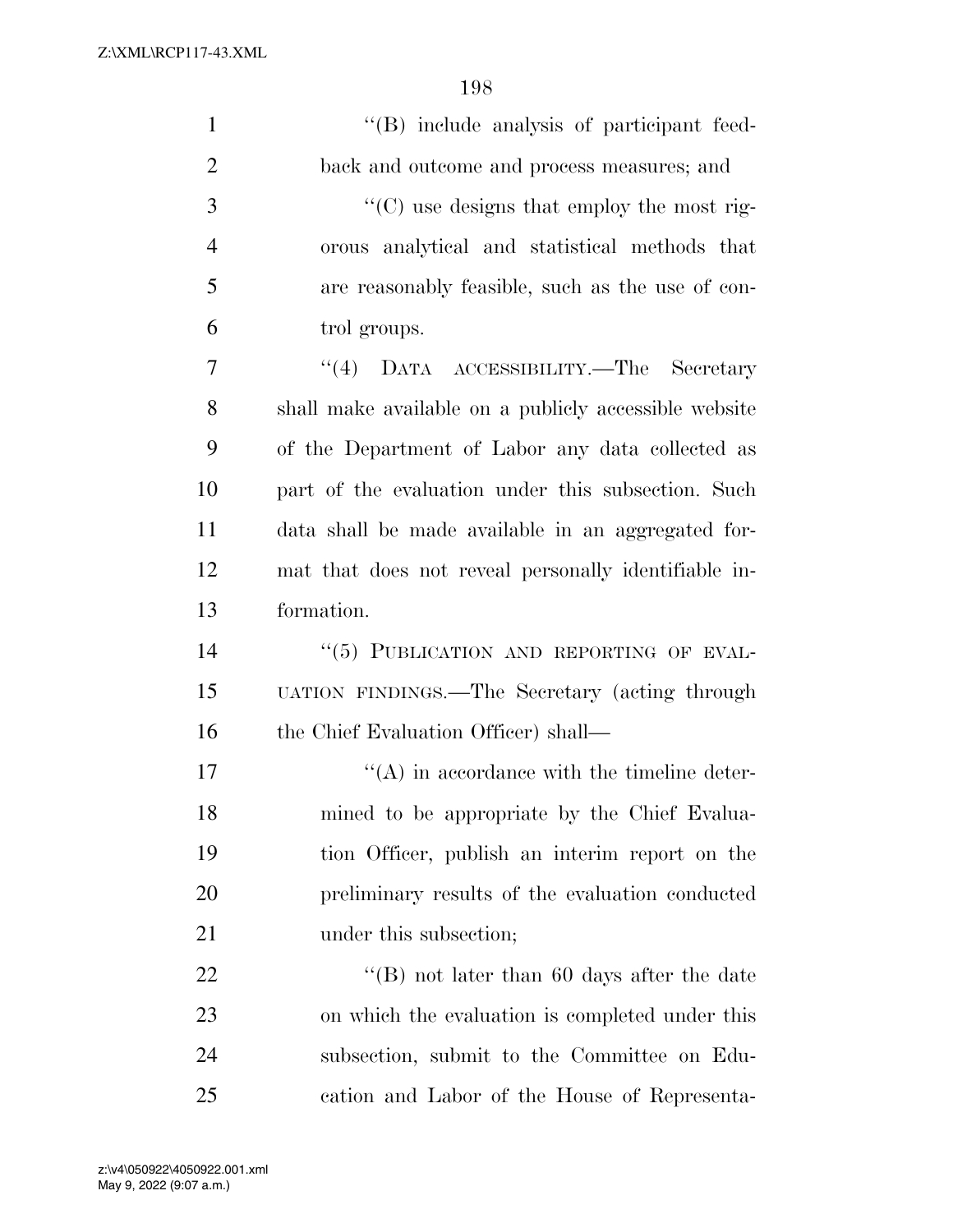| $\mathbf{1}$   | tives and the Committee on Health, Education,             |
|----------------|-----------------------------------------------------------|
| $\overline{2}$ | Labor, and Pensions of the Senate a report on             |
| 3              | such evaluation; and                                      |
| $\overline{4}$ | "(C) not later than 90 days after such                    |
| 5              | completion date, publish and make the results             |
| 6              | of the evaluation available on a publicly acces-          |
| 7              | sible website of the Department of Labor.                 |
| 8              | "(h) ANNUAL REPORTS.—The Secretary shall make             |
| 9              | available on a publicly accessible website of the Depart- |
| 10             | ment of Labor, in transparent, linked, open, and inter-   |
| 11             | operable data formats, the following information:         |
| 12             | $\lq(1)$ The performance of partnerships on the           |
| 13             | capacity-building performance indicator set forth         |
| 14             | under subsection $(f)(1)(B)$ .                            |
| 15             | $\lq(2)$ The performance of partnerships on the           |
| 16             | participant outcome performance indicators set forth      |
| 17             | under subsection $(f)(1)(C)$ .                            |
| 18             | "(3) The number of individuals enrolled in em-            |
| 19             | ployment and training activities funded with a grant      |
| 20             | under this section.                                       |
| 21             | "(i) DEFINITIONS.—In this section:                        |
| 22             | "(1) COMMUNITY COLLEGE.—The term 'com-                    |
| 23             | munity college' means—                                    |
| 24             | $\lq\lq$ a public institution of higher edu-              |
| 25             | cation (as defined in section $101(a)$ of the             |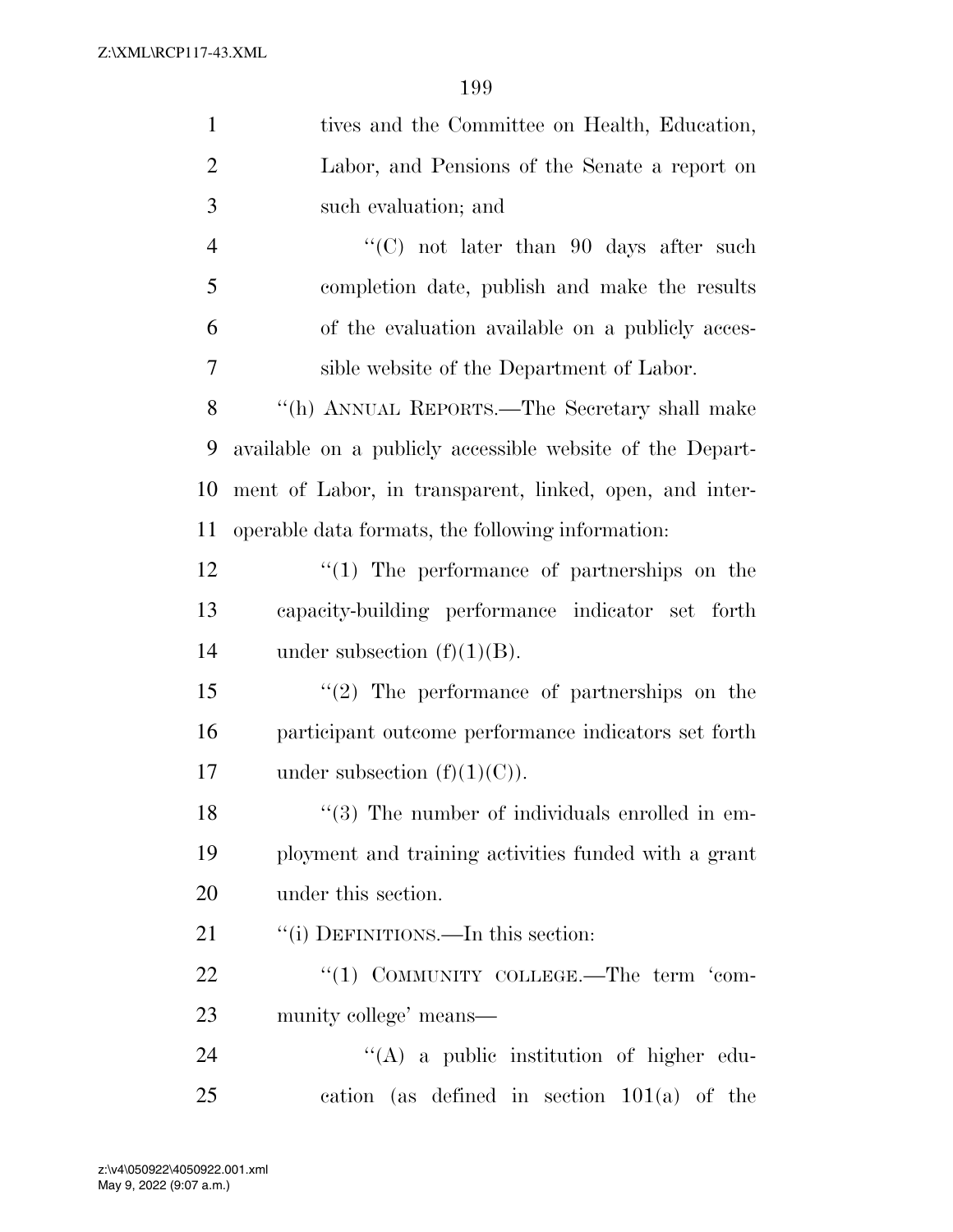| $\mathbf{1}$   | Higher Education Act $(20 \text{ U.S.C. } 1001(a))$ , at |
|----------------|----------------------------------------------------------|
| $\overline{2}$ | which-                                                   |
| 3              | "(i) the highest degree awarded is an                    |
| $\overline{4}$ | associate degree; or                                     |
| 5              | "(ii) an associate degree is the most                    |
| 6              | frequently awarded degree;                               |
| $\overline{7}$ | $\lq\lq (B)$ a branch campus of a 4-year public          |
| 8              | institution of higher education (as defined in           |
| 9              | section 101 of the Higher Education Act of               |
| 10             | 1965 (20 U.S.C. 1001)), if, at such branch               |
| 11             | campus-                                                  |
| 12             | "(i) the highest degree awarded is an                    |
| 13             | associate degree; or                                     |
| 14             | "(ii) an associate degree is the most                    |
| 15             | frequently awarded degree;                               |
| 16             | "(C) a 2-year Tribal College or University               |
| 17             | (as defined in section $316(b)(3)$ of the Higher         |
| 18             | Education<br>Act of 1965 (20 U.S.C.                      |
| 19             | $1059c(b)(3))$ ; or                                      |
| 20             | "(D) a degree-granting Tribal College or                 |
| 21             | University (as defined in section $316(b)(3)$ of         |
| 22             | the Higher Education Act of 1965 (20 U.S.C.              |
| 23             | $1059e(b)(3))$ at which—                                 |
| 24             | "(i) the highest degree awarded is an                    |
| 25             | associate degree; or                                     |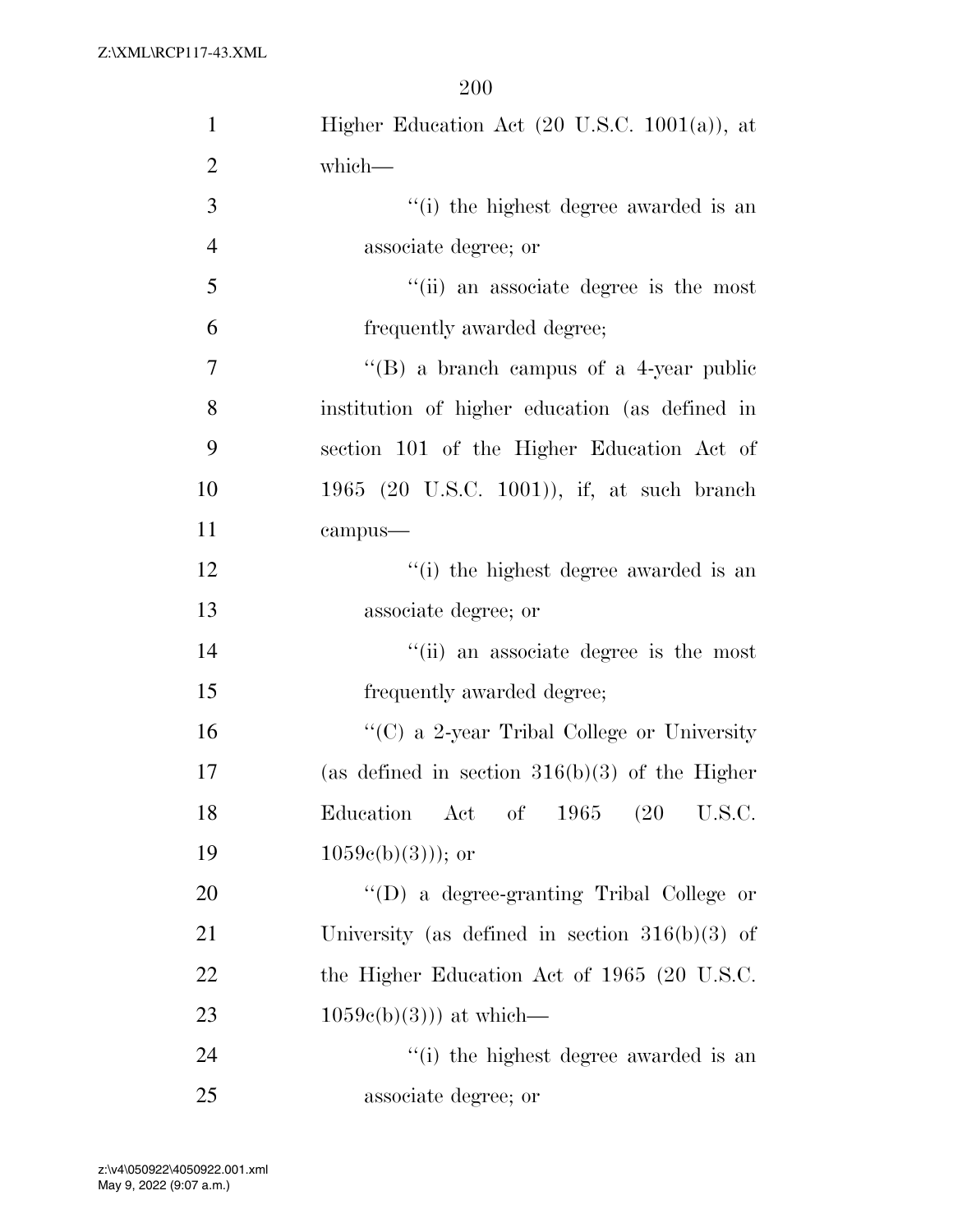| $\mathbf{1}$   | "(ii) an associate degree is the most                     |
|----------------|-----------------------------------------------------------|
| $\overline{2}$ | frequently awarded degree.                                |
| 3              | "(2) ELIGIBLE INSTITUTION.—The term 'eligi-               |
| $\overline{4}$ | ble institution' means—                                   |
| 5              | $\lq\lq$ (A) a community college;                         |
| 6              | $\lq\lq (B)$ a postsecondary vocational institution       |
| 7              | (as defined in section $102(c)$ of the Higher             |
| 8              | Education Act of 1965 (20 U.S.C. $1002(c)$ ); or          |
| 9              | $\lq\lq$ (C) a consortium of such colleges or insti-      |
| 10             | tutions.                                                  |
| 11             | "(j) SUPPLEMENT NOT SUPPLANT.—Funds made                  |
| 12             | available under this section shall be used to supplement, |
| 13             | and not supplant other Federal, State, and local public   |
| 14             | funds made available for carrying out the activities de-  |
| 15             | scribed in this section.                                  |
| 16             | "(k) AUTHORIZATION OF APPROPRIATIONS.—There               |
| 17             | are authorized to be appropriated to carry out this sec-  |
| 18             | $tion$ —                                                  |
| 19             | "(1) $$100,000,000$ for fiscal year 2023;                 |
| 20             | "(2) $$110,000,000$ for fiscal year 2024;                 |
| 21             | $(3)$ \$121,000,000 for fiscal year 2025;                 |
| 22             | "(4) $$133,000,000$ for fiscal year 2026;                 |
| 23             | "(5) $$146,000,000$ for fiscal year 2027; and             |
| 24             | $((6)$ \$161,000,000 for fiscal year 2028.".              |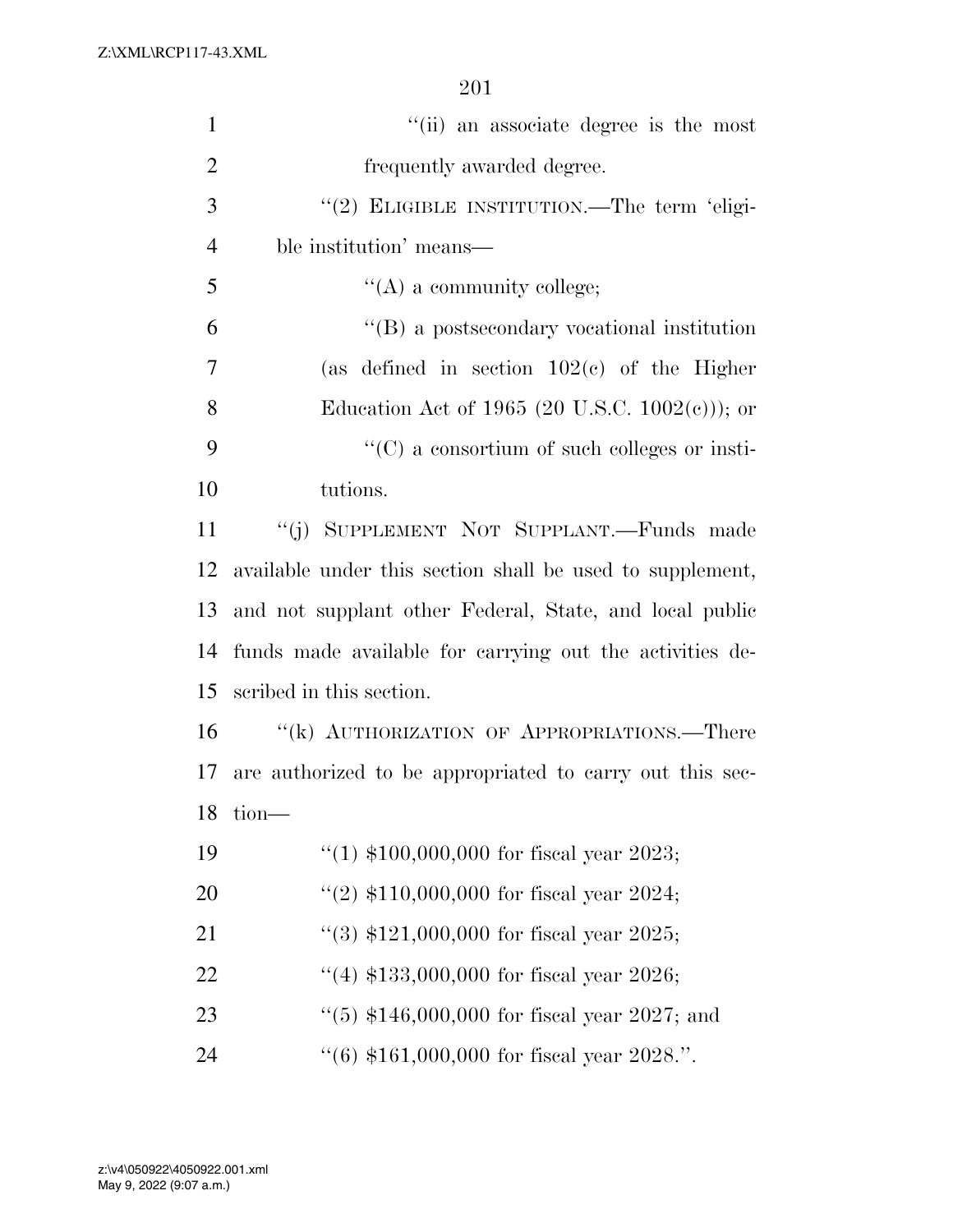## **SEC. 278. REENTRY EMPLOYMENT OPPORTUNITIES.**

 Subtitle D of title I (29 U.S.C. 3221 et seq.), as amended by this Act, is further amended by inserting after section 172, as added by the preceding section, the fol-lowing:

## **''SEC. 173. REENTRY EMPLOYMENT OPPORTUNITIES.**

 ''(a) PURPOSES.—The purposes of this section are— 8 "(1) to improve the employment, earnings, and skill attainment, and reduce recidivism, of adults and youth who have been involved with the justice system;

 $\frac{12}{2}$  ''(2) to prompt innovation and improvement in the reentry of justice-involved individuals into the workforce so that successful initiatives can be estab-lished or continued and replicated; and

16 ''(3) to further develop the evidence on how to improve employment, earnings, and skill attainment, and reduce recidivism of justice-involved individuals, through rigorous evaluations of specific services pro- vided, including how they affect different popu- lations and how they are best combined and sequenced.

 ''(b) REENTRY EMPLOYMENT COMPETITIVE GRANTS, CONTRACTS, AND COOPERATIVE AGREEMENTS AUTHOR-IZED.—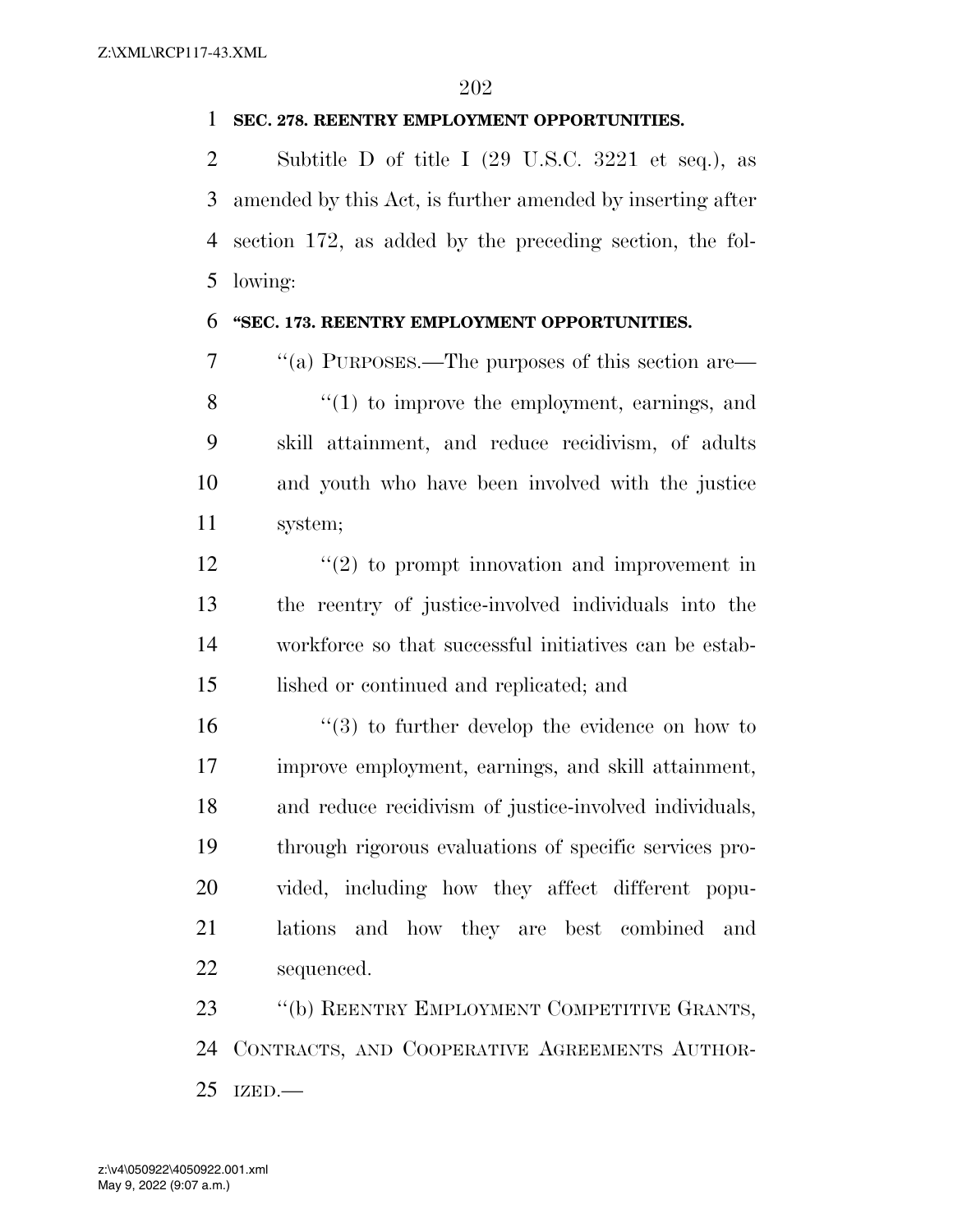| $\mathbf{1}$   | $\lq(1)$ In GENERAL.—From the amounts appro-         |
|----------------|------------------------------------------------------|
| $\overline{2}$ | priated under subsection $(h)(1)$ and not reserved   |
| 3              | under subsection $(h)(2)$ , the Secretary—           |
| $\overline{4}$ | $\lq\lq$ shall, on a competitive basis, make         |
| 5              | grants to, or enter into contracts or cooperative    |
| 6              | agreements with, eligible entities to implement      |
| 7              | reentry projects that serve eligible adults or eli-  |
| 8              | gible youth; and                                     |
| 9              | "(B) may use not more than 30 percent of             |
| 10             | such amounts to award funds under subpara-           |
| 11             | graph (A) to eligible entities that are national     |
| 12             | or regional intermediaries to-                       |
| 13             | "(i) implement the reentry projects                  |
| 14             | described in subparagraph $(A)$ ; or                 |
| 15             | "(ii) provide such funds to other eligi-             |
| 16             | ble entities—                                        |
| 17             | $\lq\lq$ to implement such reentry                   |
| 18             | projects; and                                        |
| 19             | "(II) to monitor and support                         |
| 20             | such entities.                                       |
| 21             | "(2) AWARD PERIODS.—The Secretary shall              |
| 22             | award funds under this section for an initial period |
| 23             | of not more than 4 years, and may renew such         |
| 24             | awards for additional 4-year periods.                |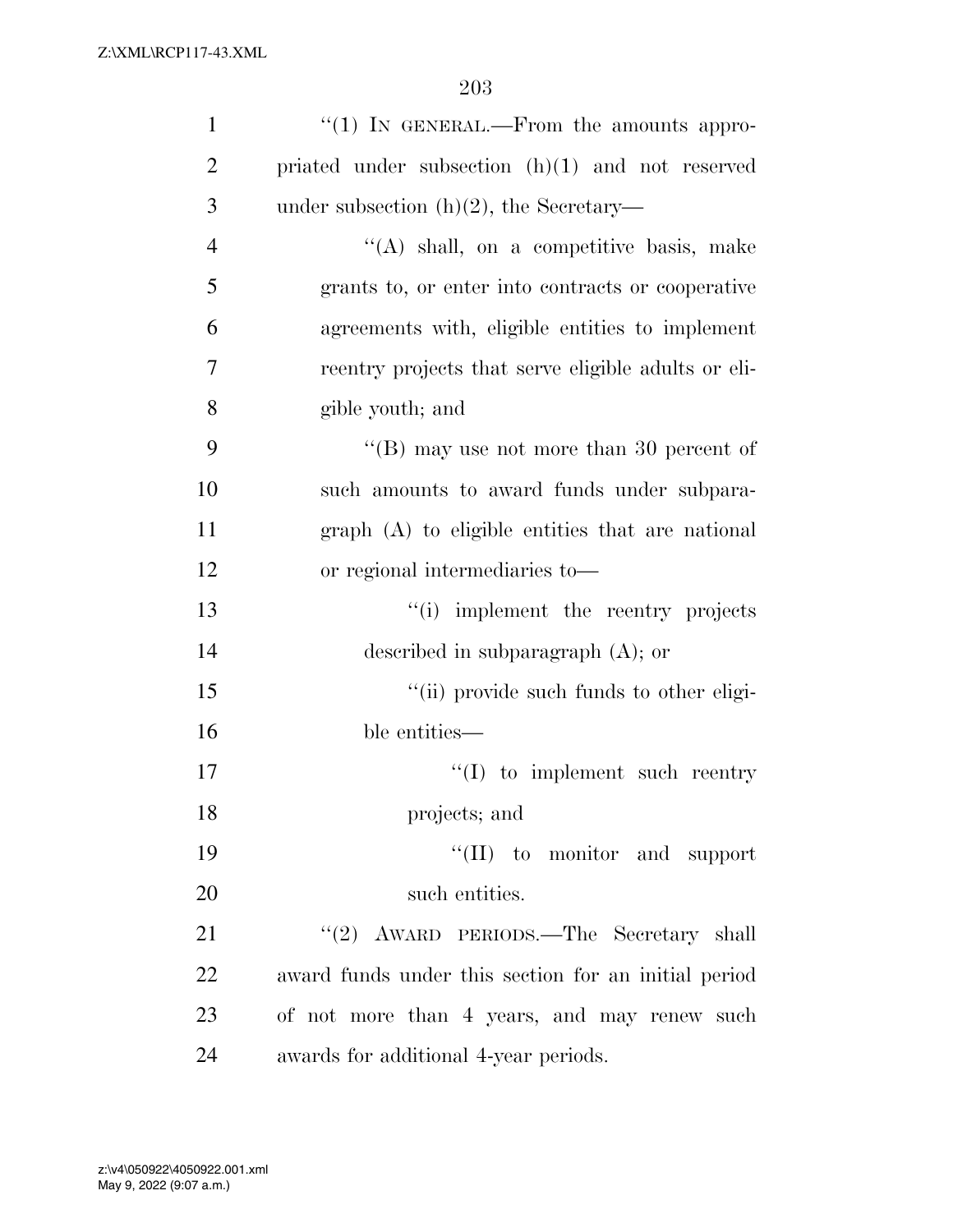| $\mathbf{1}$   | "(3) PRIORITY.—In awarding funds under this            |
|----------------|--------------------------------------------------------|
| $\overline{2}$ | section, the Secretary shall give priority to eligible |
| 3              | entities whose applications submitted under sub-       |
| $\overline{4}$ | section (c) demonstrate a commitment to use such       |
| 5              | funds to implement reentry projects—                   |
| 6              | "(A) that will serve high-crime or high-               |
| 7              | poverty areas;                                         |
| 8              | $\lq\lq$ (B) that will enroll in such reentry          |
| 9              | projects eligible youth or eligible adults—            |
| 10             | "(i) prior to the release of such indi-                |
| 11             | viduals from incarceration in a correctional           |
| 12             | institution; or                                        |
| 13             | "(ii) not later than 90 days after such                |
| 14             | release;                                               |
| 15             | "(C) whose strategy and design are evi-                |
| 16             | dence-based;                                           |
| 17             | $\lq\lq$ that establish partnerships with —            |
| 18             | $``(i)$ businesses; or                                 |
| 19             | "(ii) institutions of higher education                 |
| 20             | to provide project participants with pro-              |
| 21             | grams of study leading to recognized post-             |
| 22             | secondary credentials in in-demand occupa-             |
| 23             | tions;                                                 |
| 24             | "(E) that provide training services that are           |
| 25             | designed to meet the basic requirements of an          |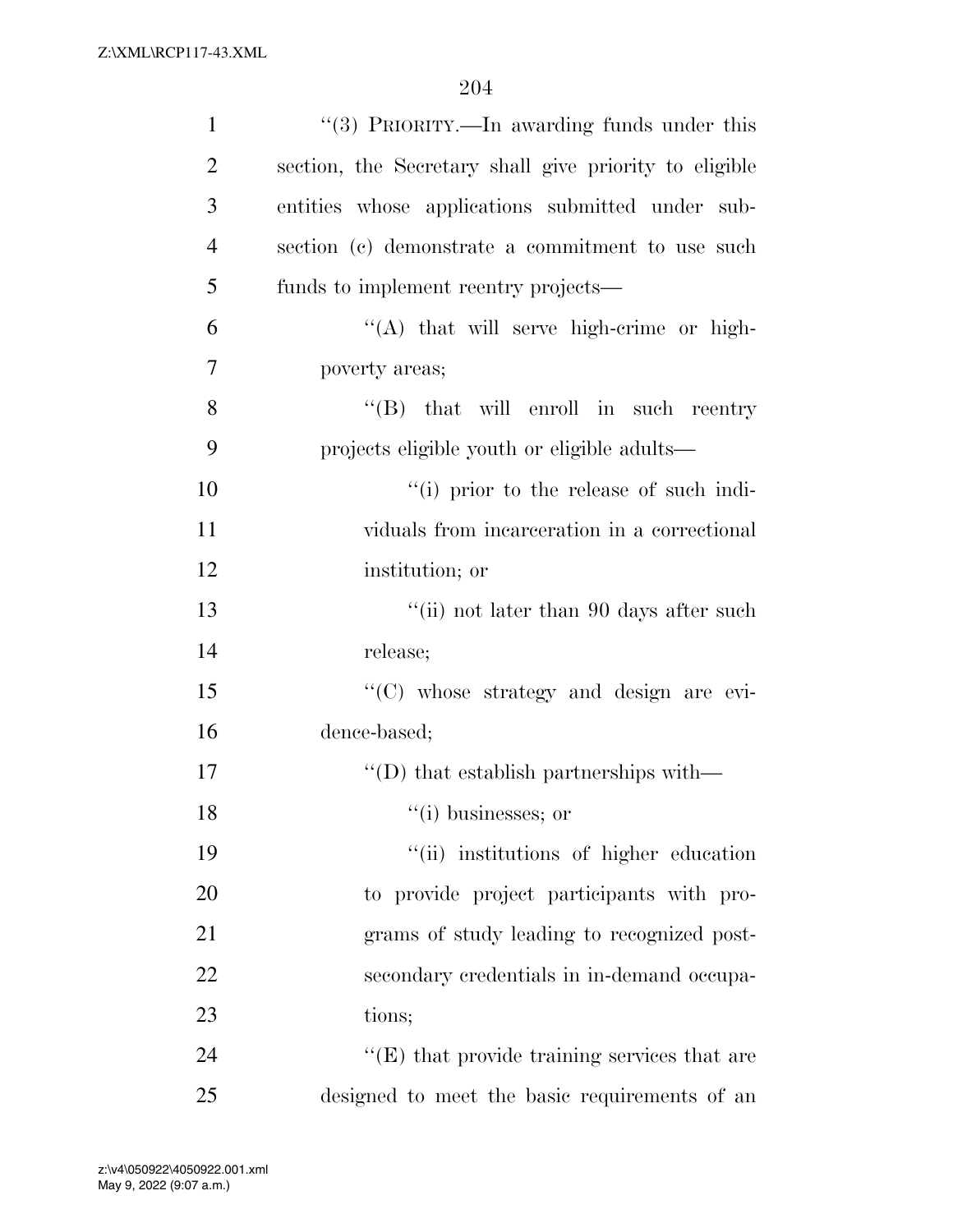employer (including a group of employers) and are conducted with a commitment by the em- ployer to employ individuals upon successful completion of the training; or ''(F) that demonstrate a track record and ongoing commitment of developing, imple- menting, and refining reentry programs that in- clude employment, education, training, and sup- port services for adults and youth with current or prior justice system involvement. 11 "(c) APPLICATION.— 12 "(1) FORM AND PROCEDURE.—To be qualified to receive funds under this section, an eligible entity shall submit an application at such time, and in such manner, as determined by the Secretary, and containing the information described in paragraph (2). 18 "(2) CONTENTS.—An application submitted by an eligible entity under paragraph (1) shall contain the following:  $\langle (A) \rangle$  A description of the eligible entity, in- cluding the experience of the eligible entity in providing employment and training services for

justice-involved individuals.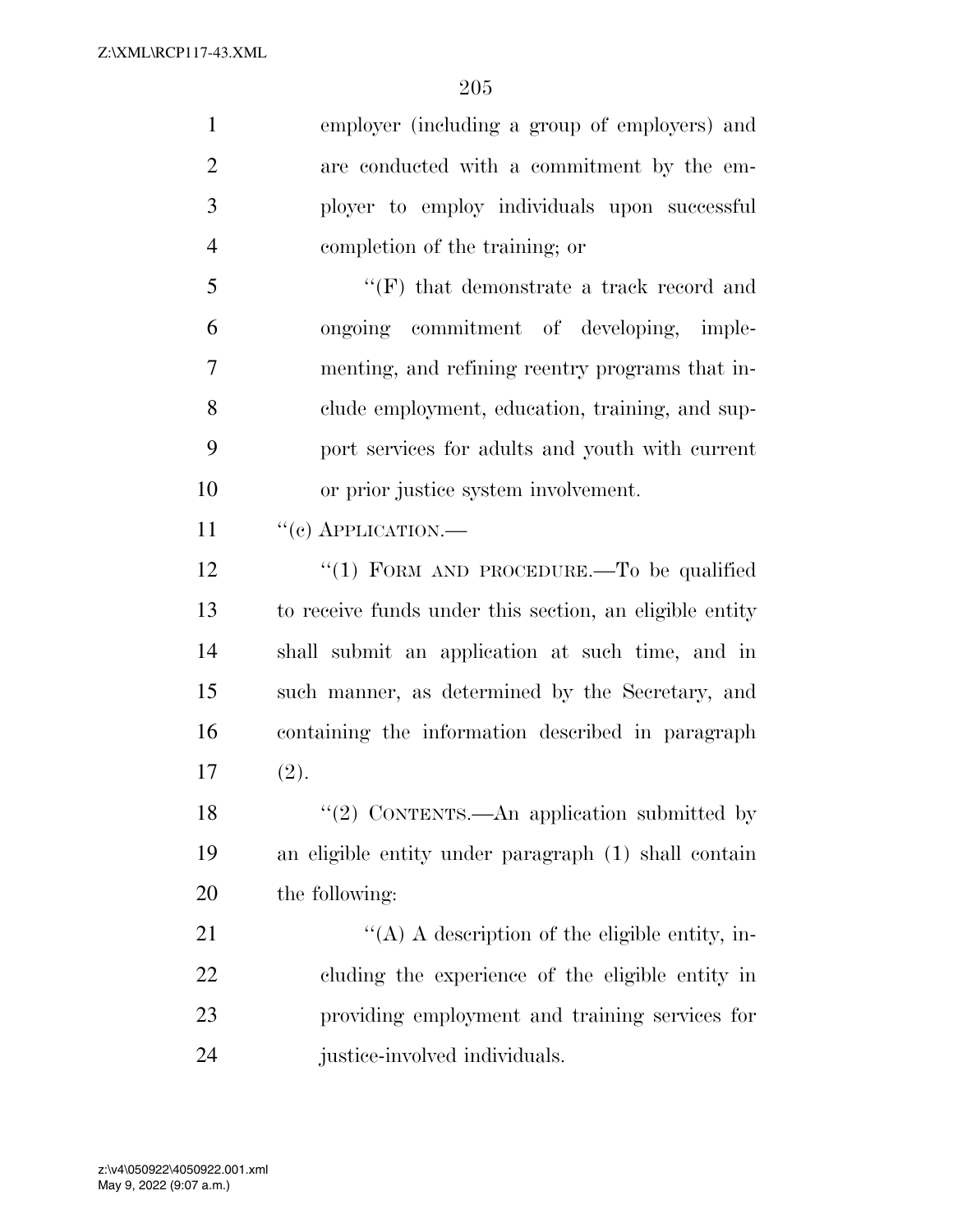| $\mathbf{1}$   | $\lq\lq (B)$ A description of the needs that will  |
|----------------|----------------------------------------------------|
| $\overline{2}$ | be addressed by the reentry project supported      |
| 3              | by the funds received under this section, and      |
| $\overline{4}$ | the target participant population and the geo-     |
| 5              | graphic area to be served.                         |
| 6              | $\lq\lq$ (C) A description of the proposed employ- |
| $\overline{7}$ | ment and training activities and supportive        |
| 8              | services, if applicable, to be provided under      |
| 9              | such reentry project, and how such activities      |
| 10             | and services will prepare participants for em-     |
| 11             | ployment in in-demand industry sectors and oc-     |
| 12             | cupations within the geographic area to be         |
| 13             | served by such reentry project.                    |
| 14             | "(D) The anticipated schedule for carrying         |
| 15             | out the activities proposed under the reentry      |
| 16             | project.                                           |
| 17             | $\lq\lq$ (E) A description of —                    |
| 18             | "(i) the partnerships the eligible enti-           |
| 19             | ty will establish with agencies and entities       |
| 20             | within the criminal justice system, local          |
| 21             | boards and one-stops, community-based or-          |
| 22             | ganizations, and employers (including local        |
| 23             | businesses) to provide participants of the         |
| 24             | reentry project with work-based learning,          |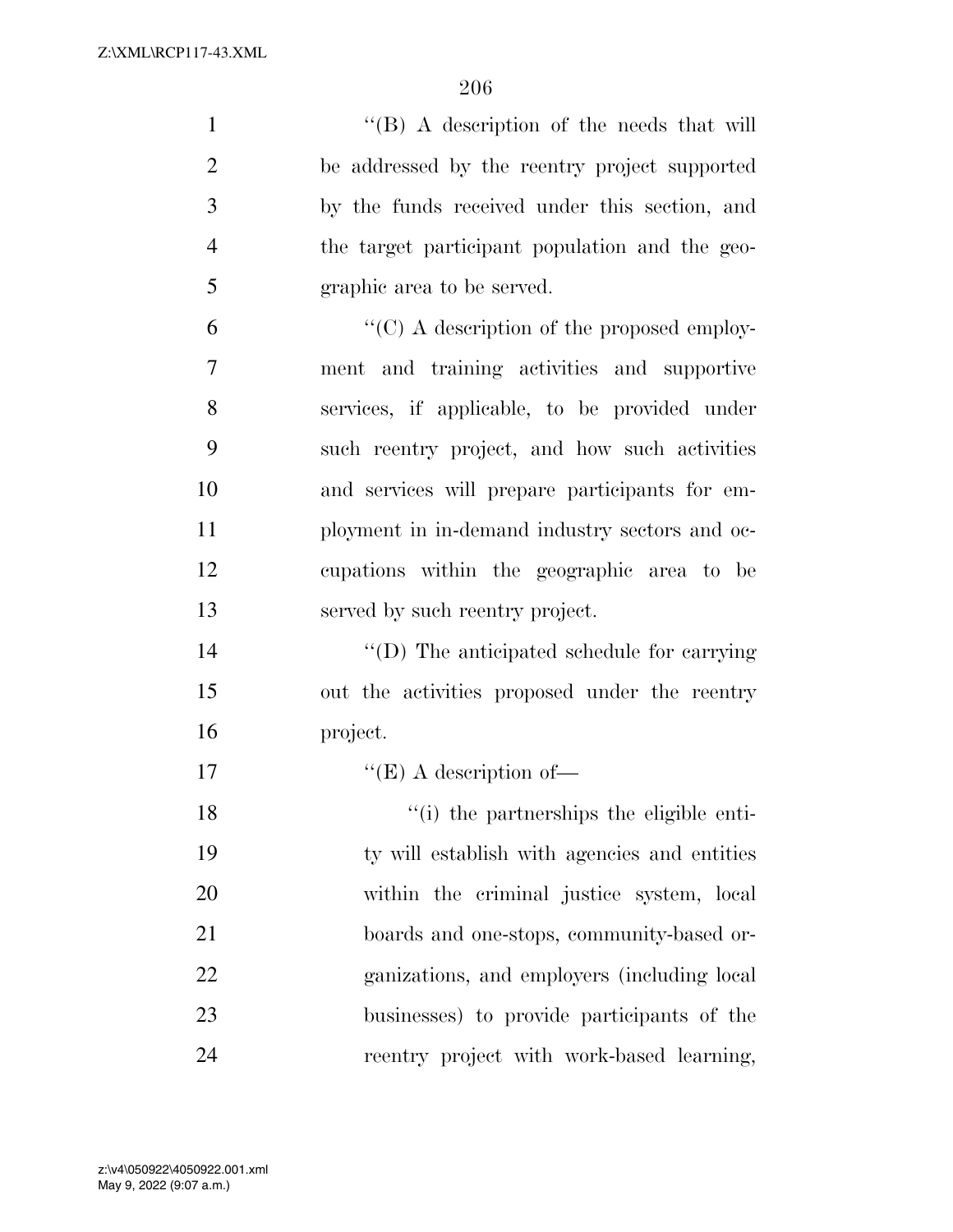| $\mathbf{1}$   | job placement, and recruitment (if applica-         |
|----------------|-----------------------------------------------------|
| $\overline{2}$ | ble); and                                           |
| 3              | "(ii) how the eligible entity will co-              |
| $\overline{4}$ | ordinate its activities with other services         |
| 5              | and benefits available to justice-involved          |
| 6              | individuals in the geographic area to be            |
| $\overline{7}$ | served by the reentry project.                      |
| 8              | "(F) A description of the manner in which           |
| 9              | individuals will be recruited and selected for      |
| 10             | participation for the reentry project.              |
| 11             | $\lq\lq(G)$ A detailed budget and a description     |
| 12             | of the system of fiscal controls, and auditing      |
| 13             | and accountability procedures, that will be used    |
| 14             | to ensure fiscal soundness for the reentry          |
| 15             | project.                                            |
| 16             | "(H) A description of the expected levels of        |
| 17             | performance to be achieved with respect to the      |
| 18             | performance measures described in subsection        |
| 19             | (e).                                                |
| 20             | "(I) A description of the evidence-based            |
| 21             | practices the eligible entity will use in adminis-  |
| <u>22</u>      | tration of the reentry project.                     |
| 23             | $\lq\lq(J)$ An assurance that the eligible entity   |
| 24             | will collect, disaggregate by race, ethnicity, gen- |
| 25             | der, and other participant characteristics, and     |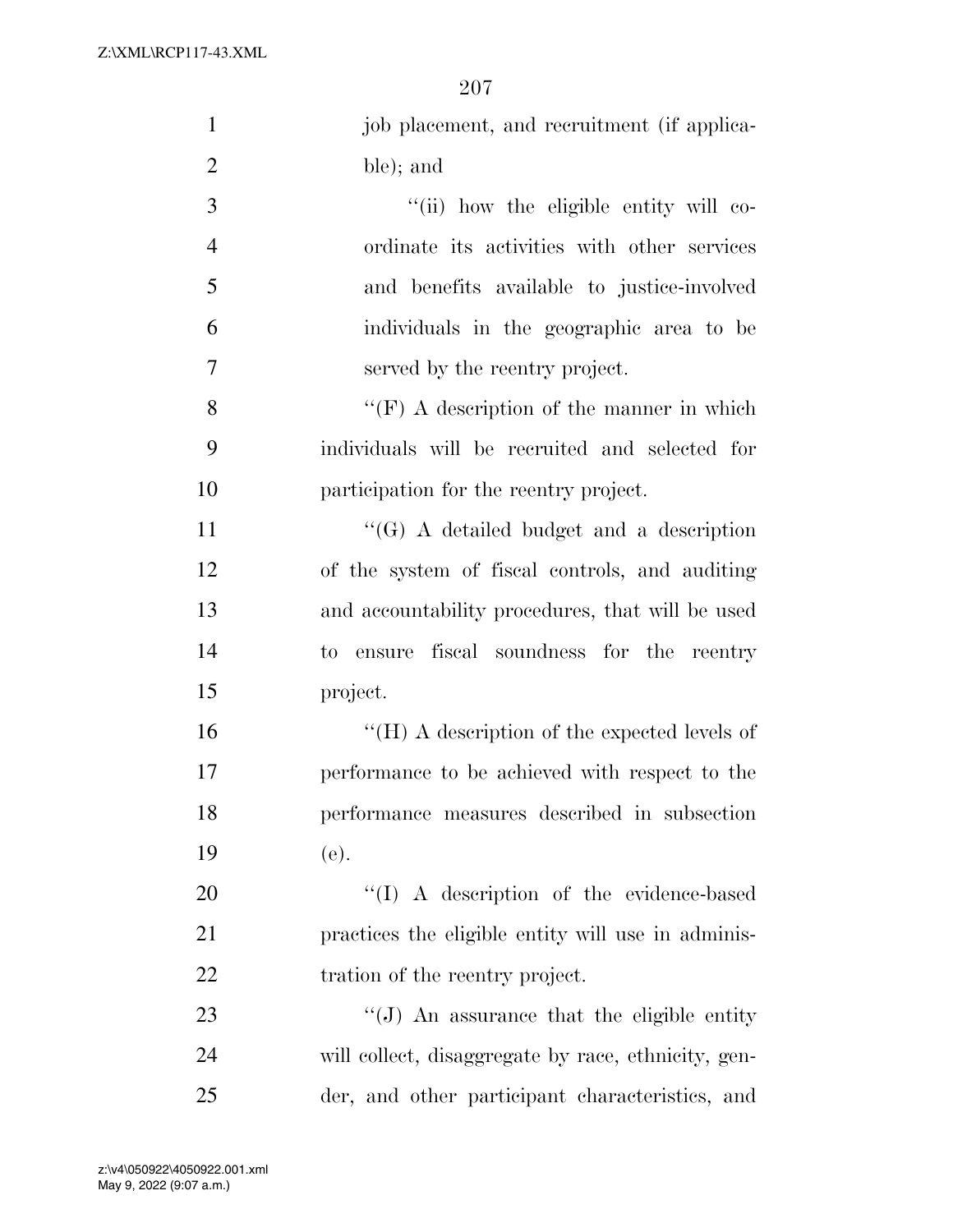| $\mathbf{1}$   | report to the Secretary the data required with           |
|----------------|----------------------------------------------------------|
| $\overline{2}$ | respect to the reentry project carried out by the        |
| 3              | eligible entity for purposes of the evaluation           |
| $\overline{4}$ | under this section.                                      |
| 5              | " $(K)$ Any other information required by                |
| 6              | the Secretary.                                           |
| 7              | "(d) USES OF FUNDS.-                                     |
| 8              | "(1) IN GENERAL.—An eligible entity that re-             |
| 9              | ceives funds under this section shall use such funds     |
| 10             | to implement a reentry project for eligible adults, eli- |
| 11             | gible youth, or both that provides one or more of the    |
| 12             | following services:                                      |
| 13             | $\lq\lq$ Supportive services.                            |
| 14             | "(B) For participants who are eligible                   |
| 15             | youth, one or more of the program elements               |
| 16             | listed in subparagraphs $(A)$ through $(N)$ of sec-      |
| 17             | tion $129(c)(2)$ .                                       |
| 18             | "(C) One or more of the individualized ca-               |
| 19             | reer services listed in subclause (I) through            |
| 20             | $(IX)$ of section $134(c)(2)(A)(xii)$ .                  |
| 21             | "(D) Follow-up services after placement in               |
| 22             | unsubsidized employment as described in sec-             |
| 23             | tion $134(c)(2)(A)(xiii)$ .                              |
| 24             | $\lq\lq(E)$ One or more of the training services         |
| 25             | listed in clauses (i) through $(x)(i)$ in section        |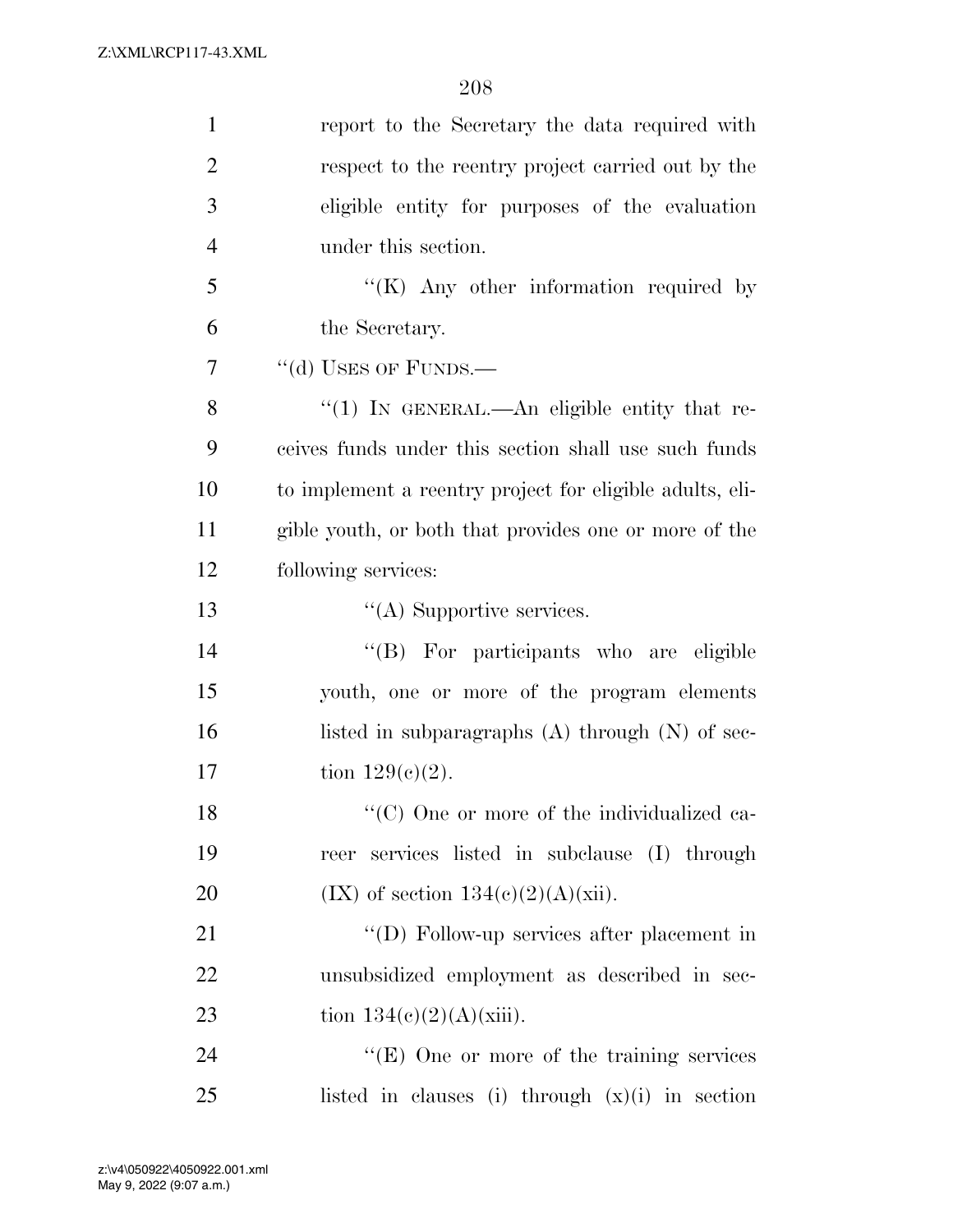| $\mathbf{1}$   | $134(c)(3)(D)$ , including subsidized employment   |
|----------------|----------------------------------------------------|
| $\overline{2}$ | opportunities through transitional jobs.           |
| 3              | $\lq\lq(F)$ Apprenticeship programs.               |
| $\overline{4}$ | $\lq\lq(G)$ Education in digital literacy skills.  |
| 5              | $\lq\lq(H)$ Mentoring.                             |
| 6              | "(I) Provision of or referral to evidence-         |
| 7              | based mental health treatment by licensed prac-    |
| 8              | titioners.                                         |
| 9              | "(J) Assistance in obtaining employment            |
| 10             | as a result of the establishment and develop-      |
| 11             | ment by the eligible entity of relationships and   |
| 12             | networks with large and small employers.           |
| 13             | $\lq\lq(K)$ Assistance with driver's license rein- |
| 14             | statement and fees for driver's licenses and       |
| 15             | other necessary documents for employment.          |
| 16             | "(L) Provision of or referral to substance         |
| 17             | abuse treatment services, provided that funds      |
| 18             | awarded under this section are only used to        |
| 19             | provide such services to participants who are      |
| 20             | unable to obtain such services through other       |
| 21             | programs providing such services.                  |
| 22             | "(M) Assistance in obtaining employment            |
| 23             | as a result of the coordination by the eligible    |
| 24             | entity with employers to develop customized        |
| 25             | training programs and on-the-job training.         |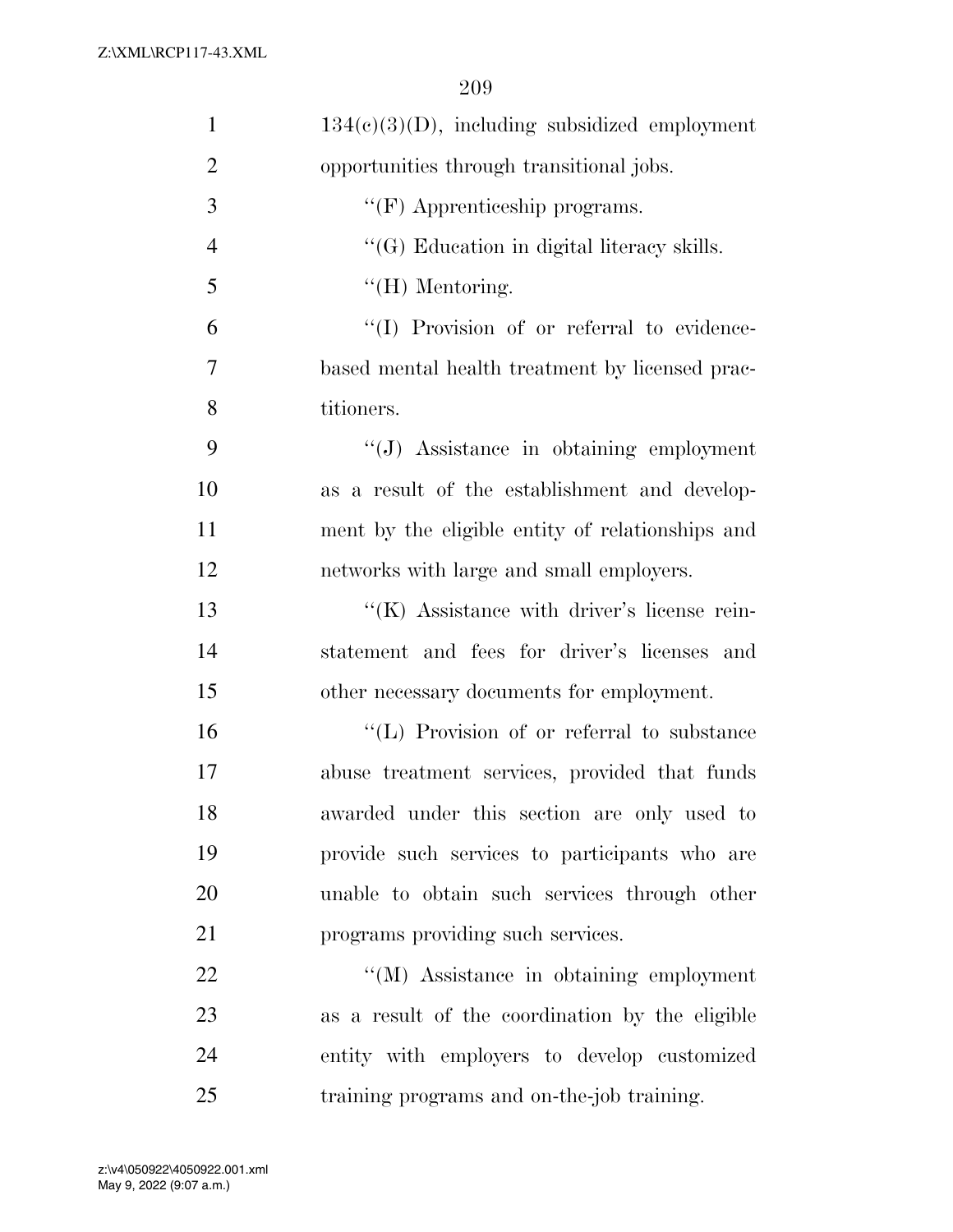| $\mathbf{1}$   | "(2) ADMINISTRATIVE COST LIMIT.—An eligible             |
|----------------|---------------------------------------------------------|
| $\overline{2}$ | entity may not use more than 10 percent of the          |
| 3              | funds received under this section for administrative    |
| $\overline{4}$ | costs, including for costs related to collecting infor- |
| 5              | mation, analysis, and coordination for purposes of      |
| 6              | subsection (e) or $(f)$ .                               |
| 7              | "(e) LEVELS OF PERFORMANCE.-                            |
| 8              | $(1)$ ESTABLISHMENT OF LEVELS.—                         |
| 9              | "(A) IN GENERAL.—The Secretary shall                    |
| 10             | establish expected levels of performance for re-        |
| 11             | entry projects funded this section for—                 |
| 12             | "(i) each of the primary indicators of                  |
| 13             | performance for adults and youth de-                    |
| 14             | scribed in section $116(b)$ ; and                       |
| 15             | "(ii) the additional performance indi-                  |
| 16             | cators described in paragraph (2).                      |
| 17             | "(B) UPDATES.—The levels established                    |
| 18             | under subparagraph (A) shall be updated for             |
| 19             | each 4-year award period.                               |
| 20             | "(2) ADDITIONAL INDICATORS OF PERFORM-                  |
| 21             | ANCE.—In addition to the indicators described in        |
| 22             | paragraph $(1)(A)(i)$ , the Secretary—                  |
| 23             | $\lq\lq$ shall establish an indicator of per-           |
| 24             | formance for projects funded under this section         |
| 25             | with respect participant recidivism; and                |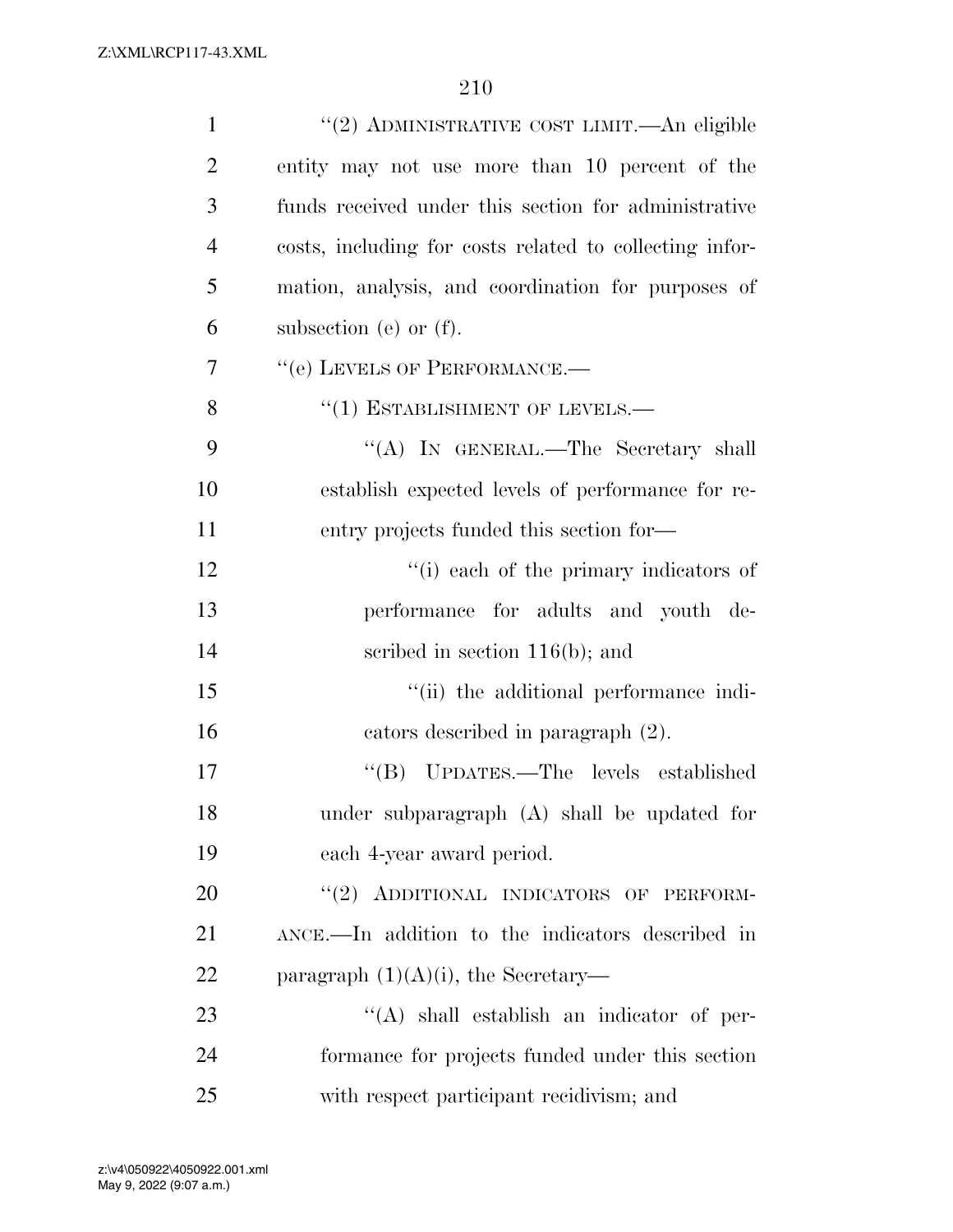| $\mathbf{1}$   | $\lq\lq (B)$ may establish other performance indi-      |
|----------------|---------------------------------------------------------|
| $\overline{2}$ | cators for such projects as the Secretary deter-        |
| 3              | mines appropriate.                                      |
| $\overline{4}$ | "(3) AGREEMENT ON PERFORMANCE LEVELS.-                  |
| 5              | In establishing and updating performance levels         |
| 6              | under paragraph (1), the Secretary shall reach          |
| 7              | agreement on such levels with the eligible entities re- |
| 8              | ceiving awards under this section that will be subject  |
| 9              | to such levels, based on factors including—             |
| 10             | $\lq\lq$ the expected performance levels of             |
| 11             | each such eligible entity described in the appli-       |
| 12             | cation submitted under subsection $(c)(2)(H);$          |
| 13             | $\lq\lq (B)$ local economic conditions of the geo-      |
| 14             | graphic area to be served by each such eligible         |
| 15             | entity, including differences in unemployment           |
| 16             | rates and job losses or gains in particular in-         |
| 17             | dustries; and                                           |
| 18             | "(C) the characteristics of the participants            |
| 19             | of the projects when the participants enter the         |
| 20             | project involved, including—                            |
| 21             | "(i) criminal records and indicators of                 |
| 22             | poor work history;                                      |
| 23             | "(ii) lack of work experience;                          |
| 24             | "(iii) lack of educational or occupa-                   |
| 25             | tional skills attainment;                               |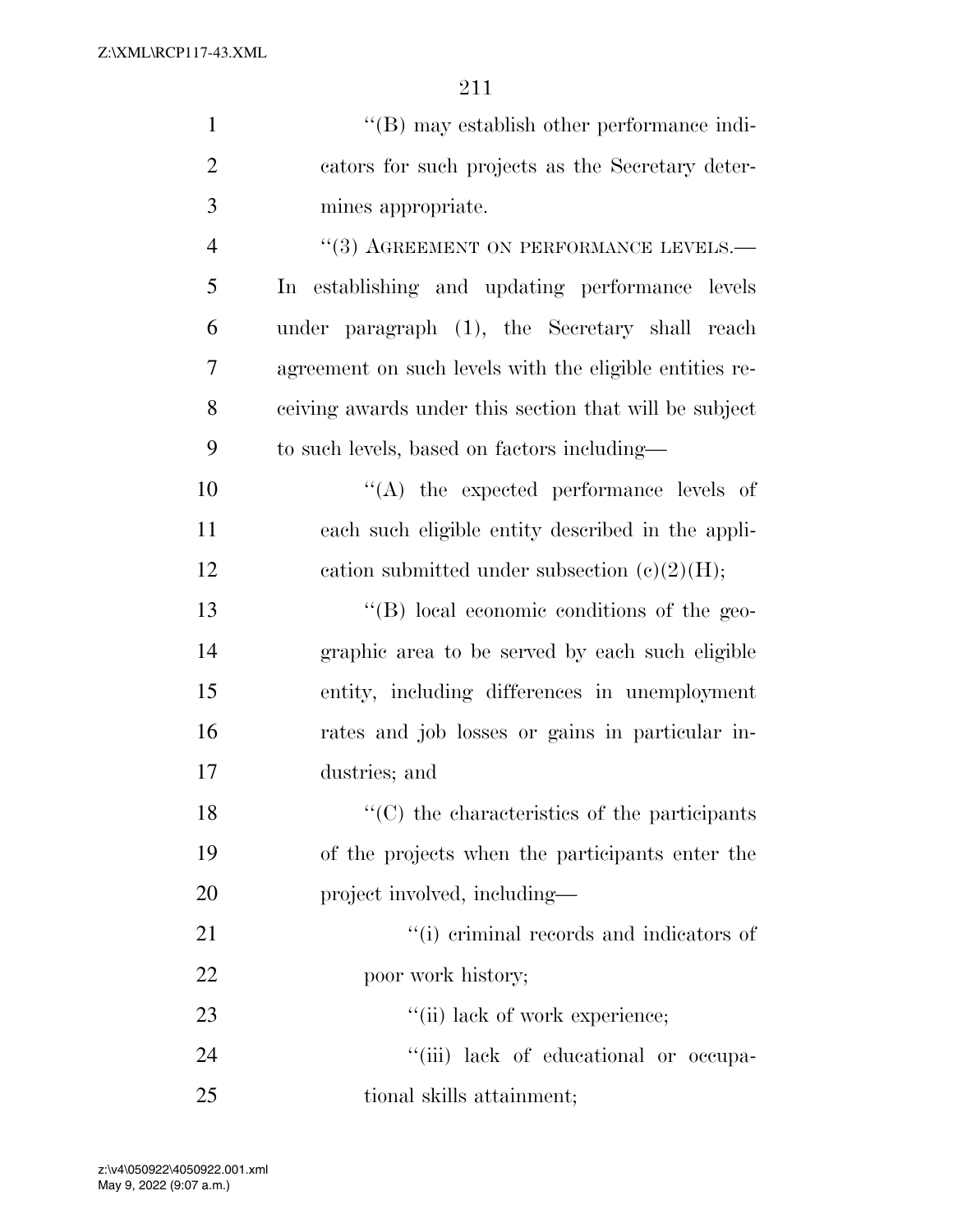| $\mathbf{1}$   | "(iv) low levels of literacy or English                 |
|----------------|---------------------------------------------------------|
| $\overline{2}$ | proficiency;                                            |
| 3              | $f'(v)$ disability status;                              |
| $\overline{4}$ | $\lq\lq$ (vi) homelessness; and                         |
| 5              | "(vii) receipt of public assistance.                    |
| 6              | "(4) FAILURE TO MEET PERFORMANCE LEV-                   |
| 7              | ELS.—In the case of an eligible entity that fails to    |
| 8              | meet the performance levels established under para-     |
| 9              | graph (1) for the reentry project involved for any      |
| 10             | award year, the Secretary shall provide technical as-   |
| 11             | sistance to the eligible entity, including the develop- |
| 12             | ment of a performance improvement plan.                 |
| 13             | "(f) EVALUATION OF REENTRY PROJECTS.—                   |
| 14             | "(1) IN GENERAL.—Not later than 5 years                 |
| 15             | after the first award of funds under this section is    |
| 16             | made, the Secretary (acting through the Chief Eval-     |
| 17             | uation Officer) shall meet the following require-       |
| 18             | ments:                                                  |
| 19             | "(A) DESIGN AND CONDUCT OF EVALUA-                      |
| 20             | TION.—Design and conduct an evaluation to               |
| 21             | evaluate the effectiveness of the reentry projects      |
| 22             | funded under this section, which meets the re-          |
| 23             | quirements of paragraph $(2)$ , and includes an         |
| 24             | evaluation of each of the following:                    |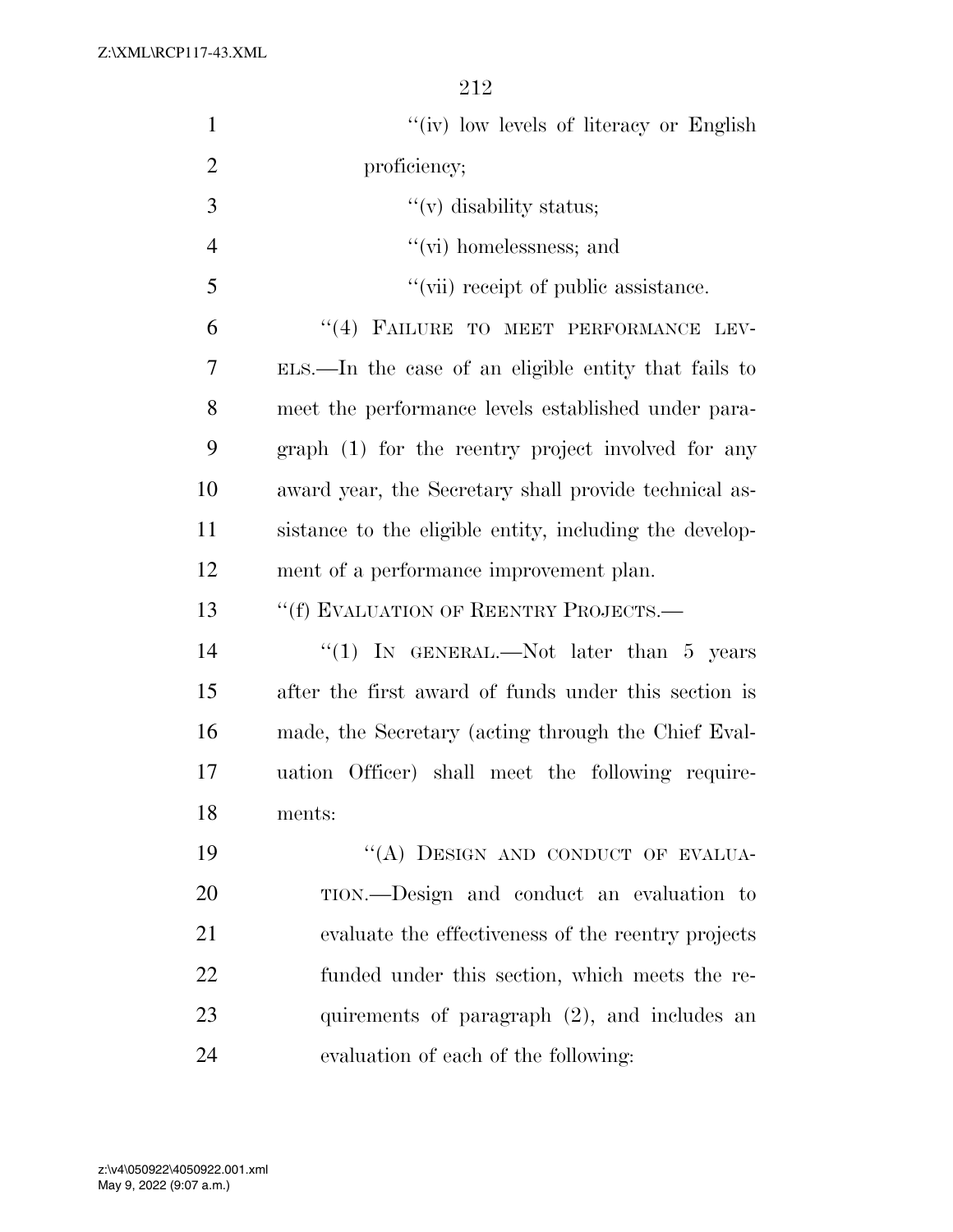| $\mathbf{1}$   | "(i) The effectiveness of such projects       |
|----------------|-----------------------------------------------|
| $\mathbf{2}$   | in assisting individuals with finding em-     |
| $\mathfrak{Z}$ | ployment and maintaining employment at        |
| $\overline{4}$ | second quarter and fourth quarter<br>the      |
| 5              | after unsubsidized employment is obtained.    |
| 6              | "(ii) The effectiveness of such projects      |
| $\tau$         | in assisting individuals with earning recog-  |
| $8\,$          | nized postsecondary credentials.              |
| 9              | ``(iii)<br>The effectiveness of<br>such       |
| 10             | projects in relation to their cost, including |
| 11             | the extent to which the projects improve      |
| 12             | reentry outcomes, including in wages          |
| 13             | earned, benefits provided by employers, ca-   |
| 14             | reer advancement, measurable skills gains,    |
| 15             | credentials earned, housing, health, and re-  |
| 16             | cidivism of participants in comparison to     |
| 17             | comparably situated individuals who did       |
| 18             | not participate in such projects.             |
| 19             | "(iv) The effectiveness of specific           |
| 20             | services and interventions provided and of    |
| 21             | the overall project design.                   |
| 22             | "(v) If applicable, the extent to which       |
| 23             | such projects meet the needs of various de-   |
| 24             | mographic groups, including people of dif-    |
| 25             | ferent geographic locations, ages, races,     |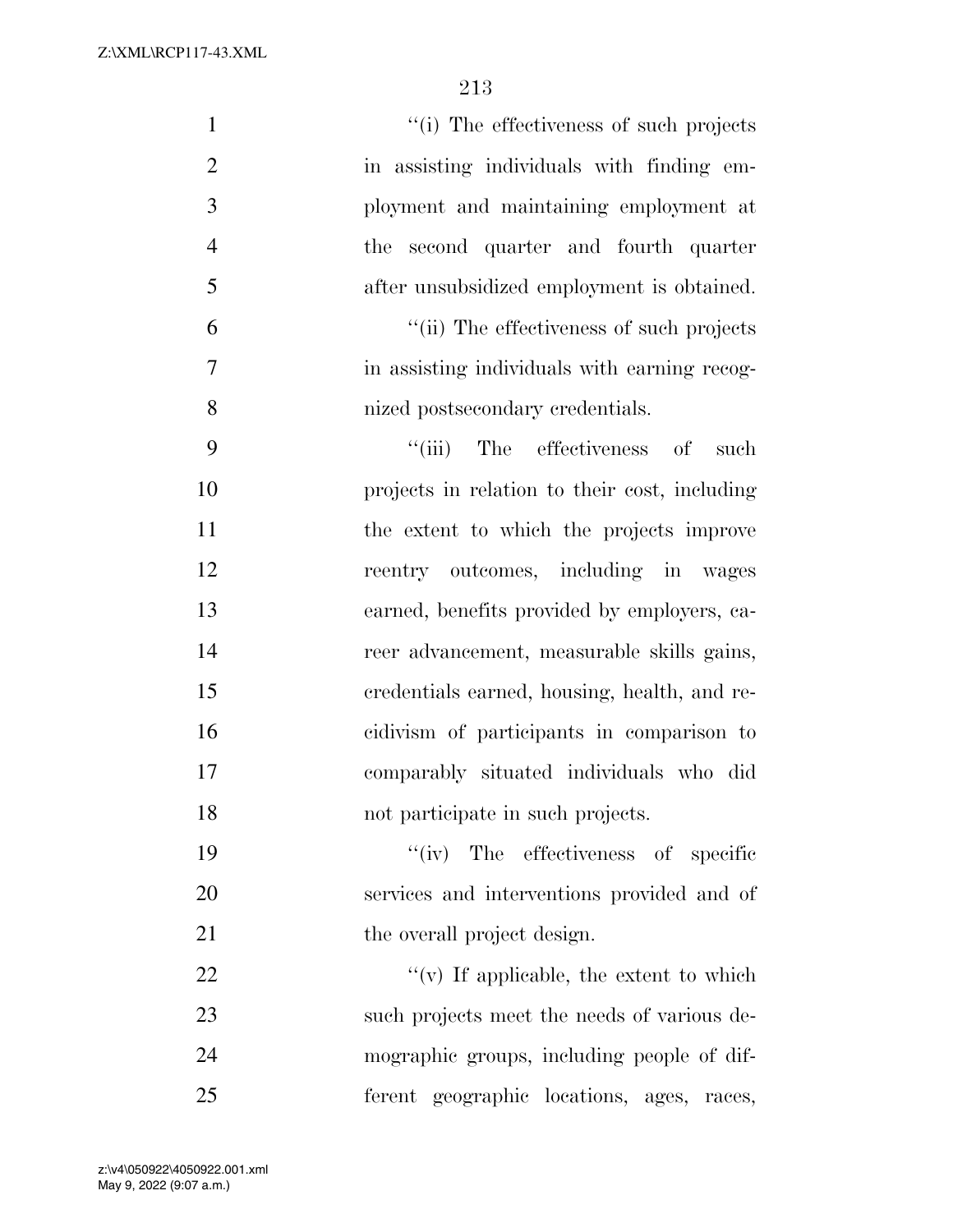national origins, sex, and criminal records, 2 and individuals with disabilities.

 ''(vi) If applicable, the appropriate se- quencing, combination, or concurrent structure, of services for each subpopula- tion of individuals who are participants of such projects, such as the order, combina- tion, or concurrent structure and services in which transitional jobs and occupational skills training are provided, to ensure that such participants are prepared to fully benefit from employment and training services provided under the project.

 ''(vii) Limitations or barriers to edu- cation and employment as a result of occu- pational or educational licensing restric- tions, access to financial aid, and access to housing.

 ''(viii) The quality and effectiveness of technical assistance provided by the Sec-21 retary for implementing such projects.

22 ''(ix) Other elements that the Chief Evaluation Officer may determine to be appropriate.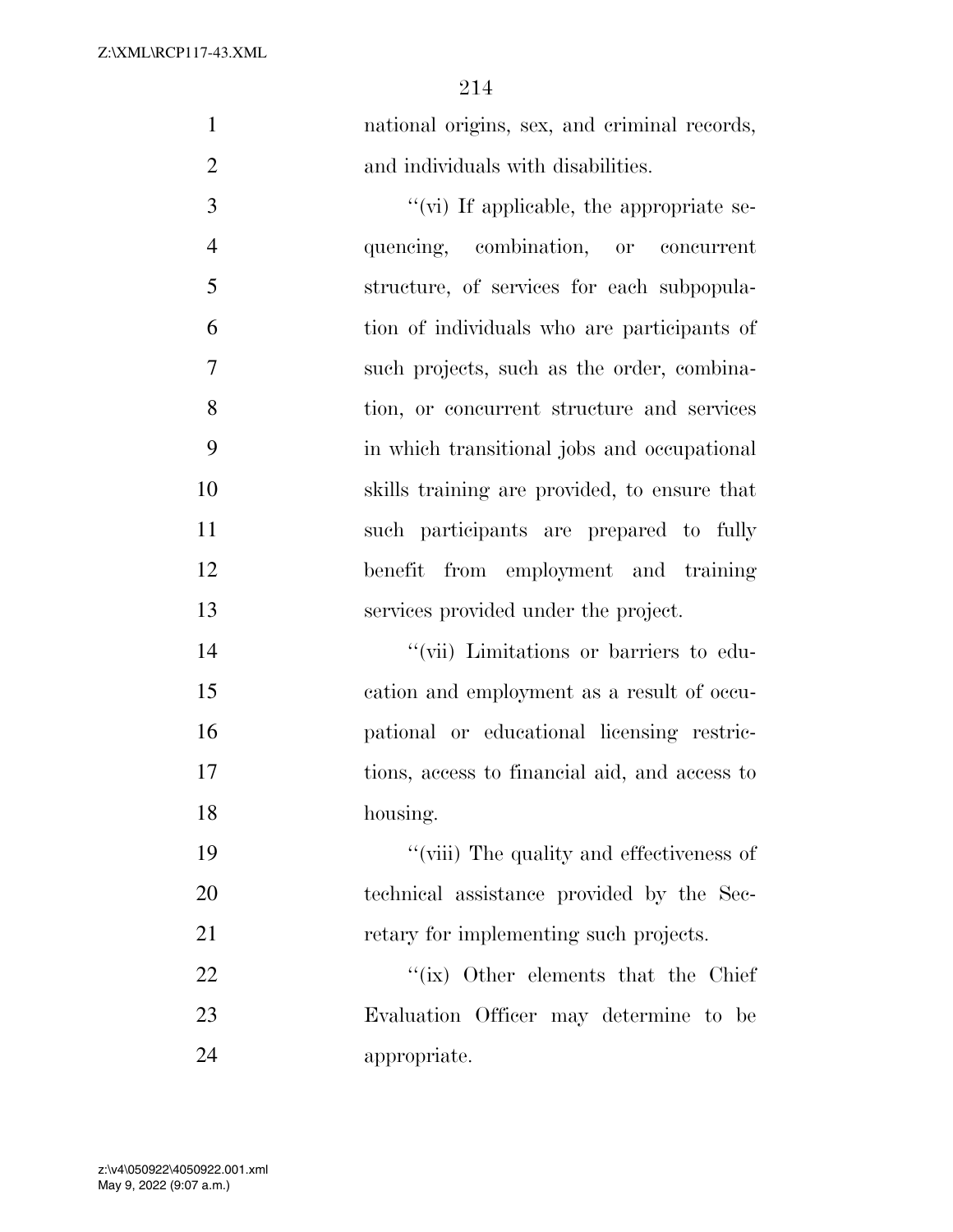| $\mathbf{1}$   | "(B) DATA ACCESSIBILITY.-Make avail-            |
|----------------|-------------------------------------------------|
| $\overline{2}$ | able, on the publicly accessible website of the |
| 3              | Department of Labor, data collected during the  |
| $\overline{4}$ | course of evaluation under this subsection, in  |
| 5              | an aggregated format that does not provide per- |
| 6              | sonally identifiable information.               |
| 7              | "(2) DESIGN REQUIREMENTS. An evaluation         |
| 8              | under this subsection—                          |
| 9              | $\lq\lq$ shall—                                 |
| 10             | "(i) be designed by the Secretary (act-         |
| 11             | ing through the Chief Evaluation Officer)       |
| 12             | in conjunction with the eligible entities car-  |
| 13             | rying out the reentry projects being evalu-     |
| 14             | ated;                                           |
| 15             | "(ii) include analysis of participant           |
| 16             | feedback and outcome and process meas-          |
| 17             | ures; and                                       |
| 18             | "(iii) use designs that employ the              |
| 19             | most rigorous analytical and statistical        |
| 20             | methods that are reasonably feasible, such      |
| 21             | as the use of control groups; and               |
| 22             | "(B) may not—                                   |
| 23             | "(i) collect personally identifiable in-        |
| 24             | formation, except to the extent such infor-     |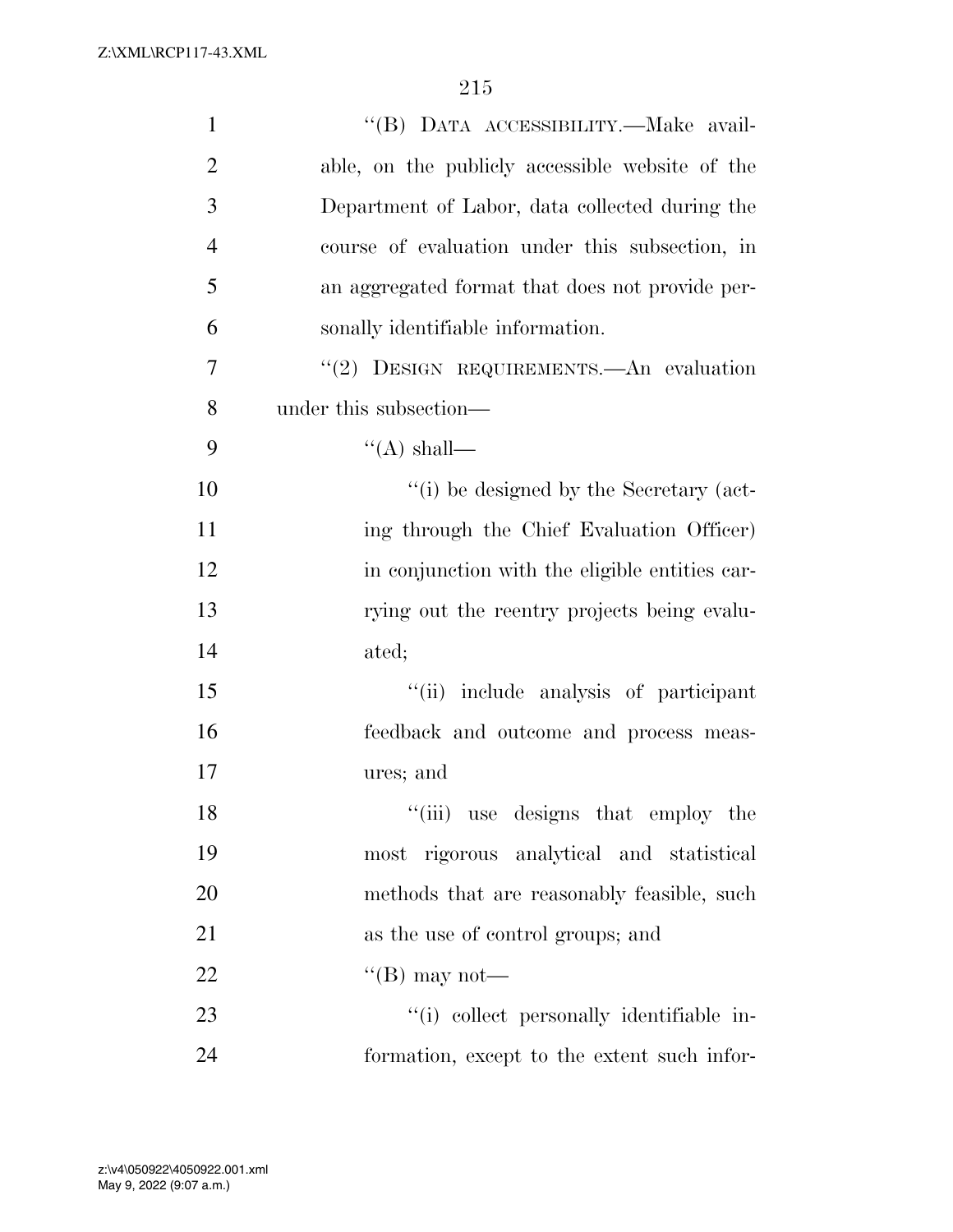| $\mathbf{1}$   | mation is necessary to conduct the evalua-           |
|----------------|------------------------------------------------------|
| $\overline{2}$ | tion; or                                             |
| 3              | "(ii) reveal or share personally identi-             |
| $\overline{4}$ | fiable information.                                  |
| 5              | "(3) PUBLICATION AND REPORTING OF EVAL-              |
| 6              | UATION FINDINGS.—The Secretary (acting through       |
| 7              | the Chief Evaluation Officer) shall—                 |
| 8              | $\lq\lq$ in accordance with the timeline deter-      |
| 9              | mined to be appropriate by the Chief Evalua-         |
| 10             | tion Officer, publish an interim report on such      |
| 11             | evaluation;                                          |
| 12             | "(B) not later than 90 days after the date           |
| 13             | on which any evaluation is completed under this      |
| 14             | subsection, publish and make publicly available      |
| 15             | such evaluation; and                                 |
| 16             | "(C) not later than 60 days after the com-           |
| 17             | pletion date described in subparagraph (B),          |
| 18             | submit to the Committee on Education and             |
| 19             | Labor of the House of Representatives and the        |
| 20             | Committee on Health, Education, Labor, and           |
| 21             | Pensions of the Senate a report on such evalua-      |
| 22             | tion.                                                |
| 23             | "(g) ANNUAL REPORT.—                                 |
| 24             | "(1) CONTENTS.—Subject to paragraph $(2)$ ,          |
| 25             | the Secretary shall post, using transparent, linked, |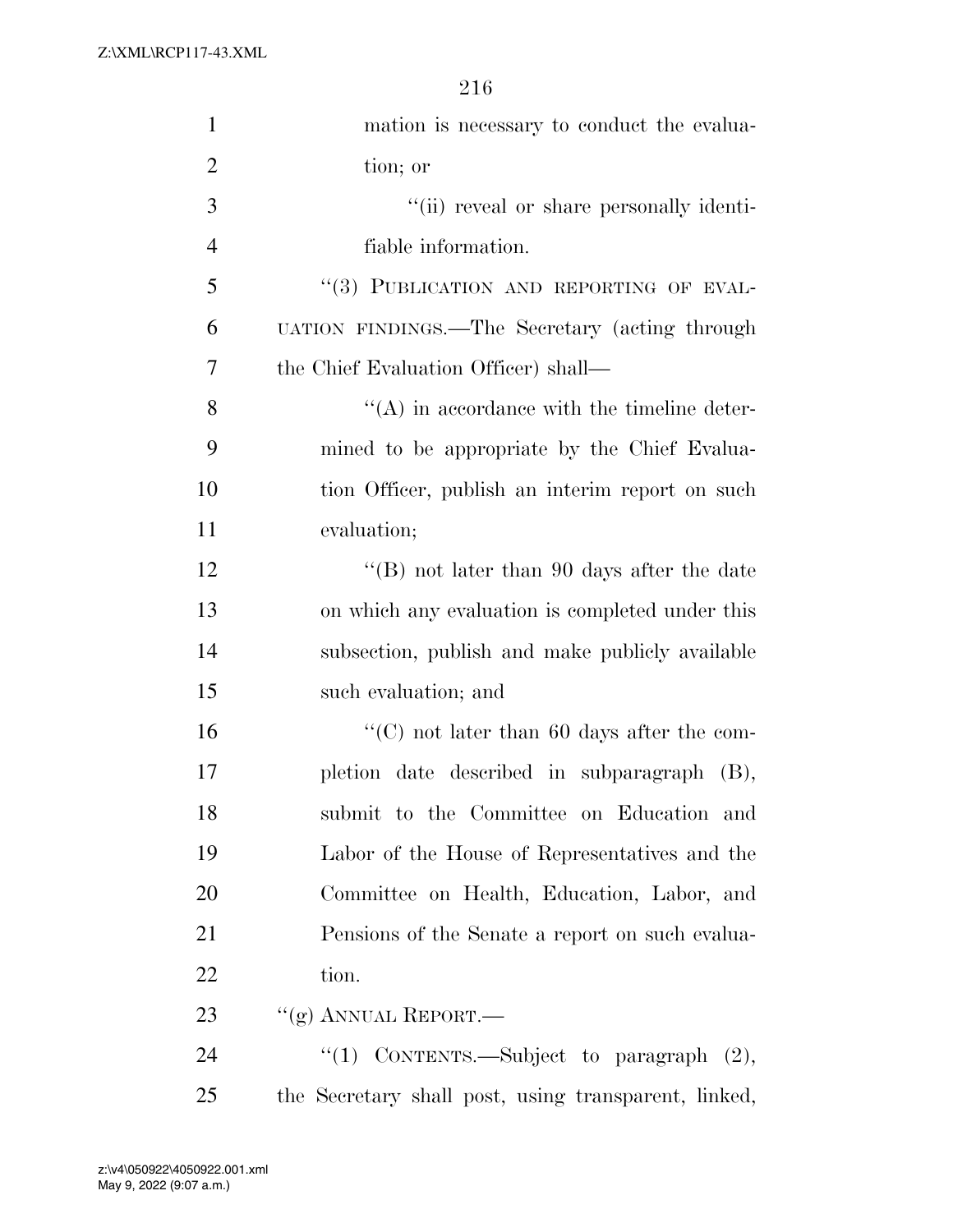| $\mathbf{1}$   | open, and interoperable data formats, on its publicly  |
|----------------|--------------------------------------------------------|
| $\overline{2}$ | accessible website an annual report on—                |
| 3              | "(A) the number of individuals who par-                |
| $\overline{4}$ | ticipated in projects assisted under this section      |
| 5              | for the preceding year;                                |
| 6              | "(B) the percentage of such individuals                |
| 7              | who successfully completed the requirements of         |
| 8              | such projects; and                                     |
| 9              | $\lq\lq$ (C) the performance of eligible entities on   |
| 10             | such projects as measured by the performance           |
| 11             | indicators set forth in subsection (e).                |
| 12             | "(2) DISAGGREGATION.—The information pro-              |
| 13             | vided under subparagraphs $(A)$ through $(C)$ of para- |
| 14             | graph (1) with respect to a year shall<br>be           |
| 15             | disaggregated by each project assisted under this      |
| 16             | section for such year.                                 |
| 17             | "(h) AUTHORIZATION OF APPROPRIATIONS; RES-             |
| 18             | ERVATIONS.                                             |
| 19             | ``(1)<br>AUTHORIZATION OF APPROPRIATIONS.              |
| 20             | There are authorized to be appropriated to carry out   |
| 21             | this section—                                          |
| 22             | "(A) $$250,000,000$ for fiscal year 2023;              |
| 23             | "(B) $$300,000,000$ for fiscal year 2024;              |
| 24             | "(C) $$350,000,000$ for fiscal year 2025;              |
| 25             | "(D) $$400,000,000$ for fiscal year 2026;              |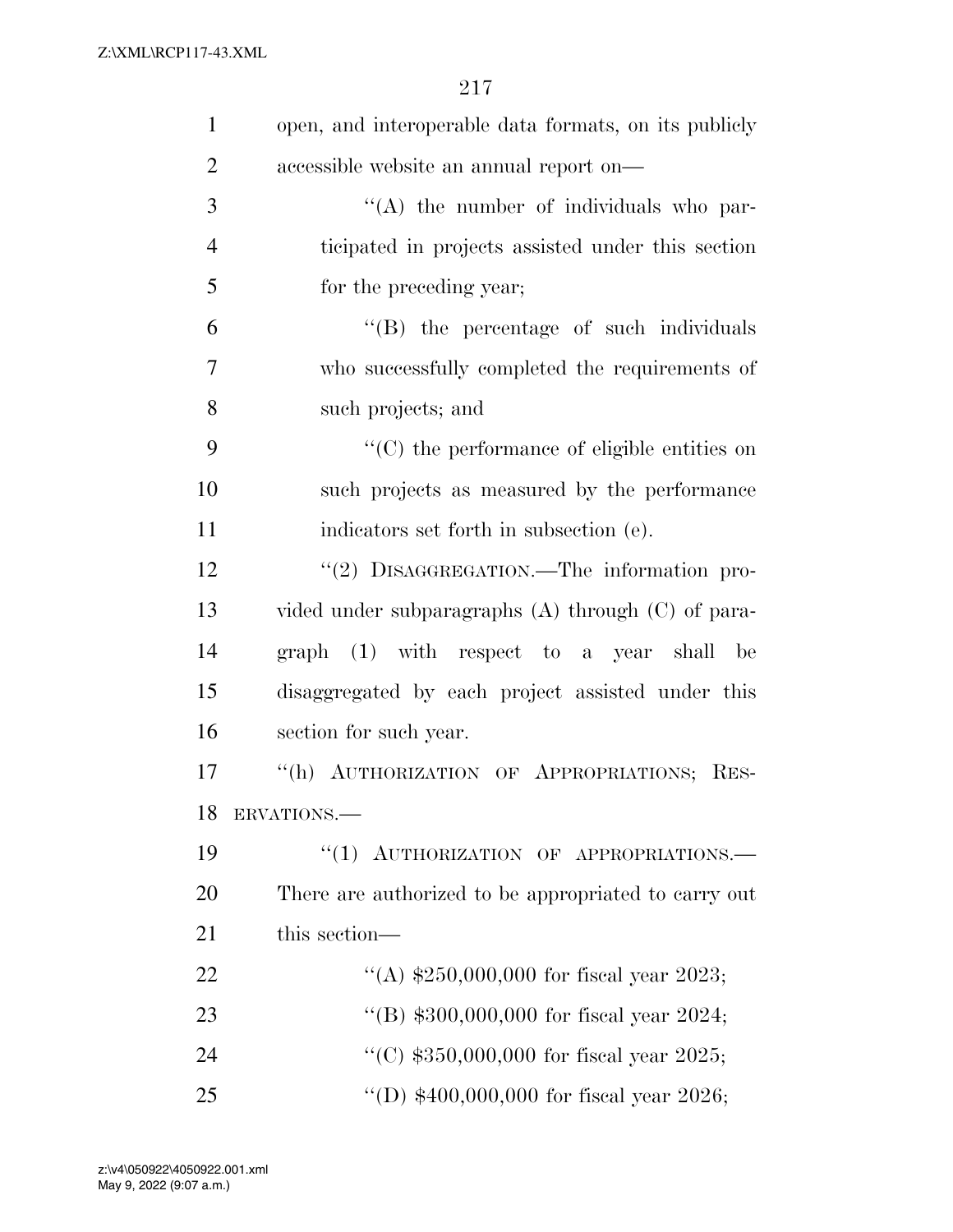| $\mathbf{1}$   | "(E) $$450,000,000$ for fiscal year 2027;           |
|----------------|-----------------------------------------------------|
| $\overline{2}$ | and                                                 |
| 3              | "(F) $$500,000,000$ for fiscal year 2028.           |
| $\overline{4}$ | "(2) RESERVATION OF FUNDS. - Of the funds           |
| 5              | appropriated under paragraph (1) for a fiscal year, |
| 6              | the Secretary—                                      |
| 7              | "(A) may reserve not more than 5 percent            |
| 8              | for the administration of grants, contracts, and    |
| 9              | cooperative agreements awarded under this sec-      |
| 10             | tion, of which not more than 2 percent may be       |
| 11             | reserved for the provision of—                      |
| 12             | "(i) technical assistance to eligible en-           |
| 13             | tities that receive funds under this section;       |
| 14             | and                                                 |
| 15             | "(ii) outreach and technical assistance             |
| 16             | to eligible entities desiring to receive such       |
| 17             | funds, including assistance with application        |
| 18             | development and submission; and                     |
| 19             | "(B) shall reserve not less than 1 percent          |
| 20             | and not more than 2.5 percent for the evalua-       |
| 21             | tion activities under subsection (f) or to support  |
| 22             | eligible entities with any required data collec-    |
| 23             | tion, analysis, and coordination related to such    |
| 24             | evaluation activities.                              |
| 25             | "(i) DEFINITIONS.—In this section:                  |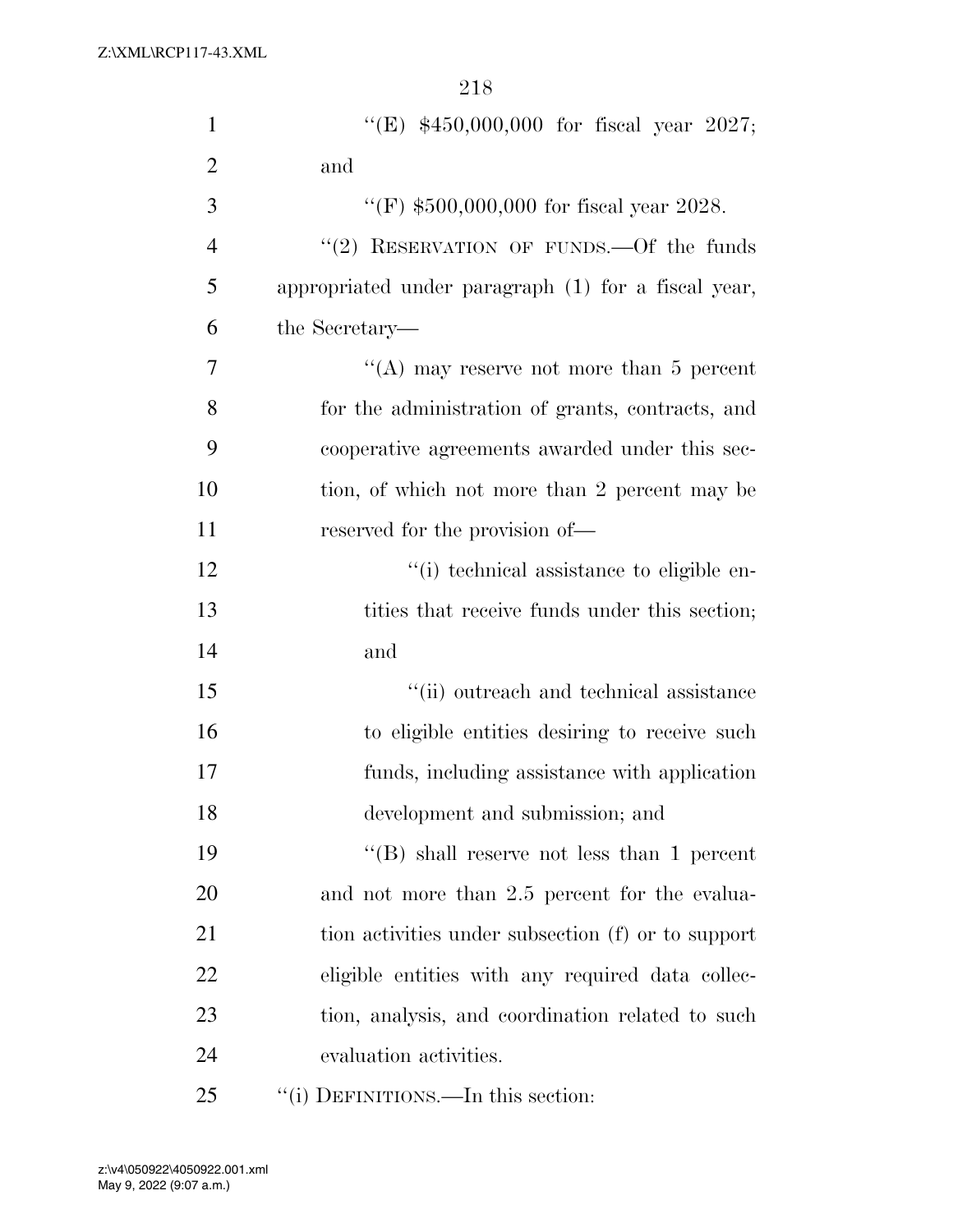| $\mathbf{1}$   | $``(1)$ CHIEF EVALUATION OFFICER.—The term             |
|----------------|--------------------------------------------------------|
| $\overline{2}$ | 'Chief Evaluation Officer' means the head of the       |
| 3              | independent evaluation office located organization-    |
| $\overline{4}$ | ally in the Office of the Assistant Secretary for Pol- |
| 5              | icy of the Department of Labor.                        |
| 6              | "(2) COMMUNITY SUPERVISION.—The<br>term                |
| 7              | 'community supervision' means mandatory oversight      |
| 8              | (including probation and parole) of a formerly incar-  |
| 9              | cerated person—                                        |
| 10             | "(A) who was convicted of a crime by a                 |
| 11             | judge or parole board; and                             |
| 12             | $\lq\lq$ (B) who is living outside a secure facility.  |
| 13             | "(3) CORRECTIONAL INSTITUTION.—The term                |
| 14             | 'correctional institution' has the meaning given the   |
| 15             | term in section $225(e)$ .                             |
| 16             | "(4) ELIGIBLE ENTITY.—The term 'eligible en-           |
| 17             | tity' means—                                           |
| 18             | $\lq($ A) a private nonprofit organization             |
| 19             | under section $501(c)(3)$ of the Internal Revenue      |
| 20             | Code of 1986, including a community-based or           |
| 21             | faith-based organization;                              |
| 22             | $\lq\lq$ (B) a local board;                            |
| 23             | $\lq\lq$ (C) a State or local government;              |
| 24             | "(D) an Indian or Native American entity               |
| 25             | eligible for grants under section 166;                 |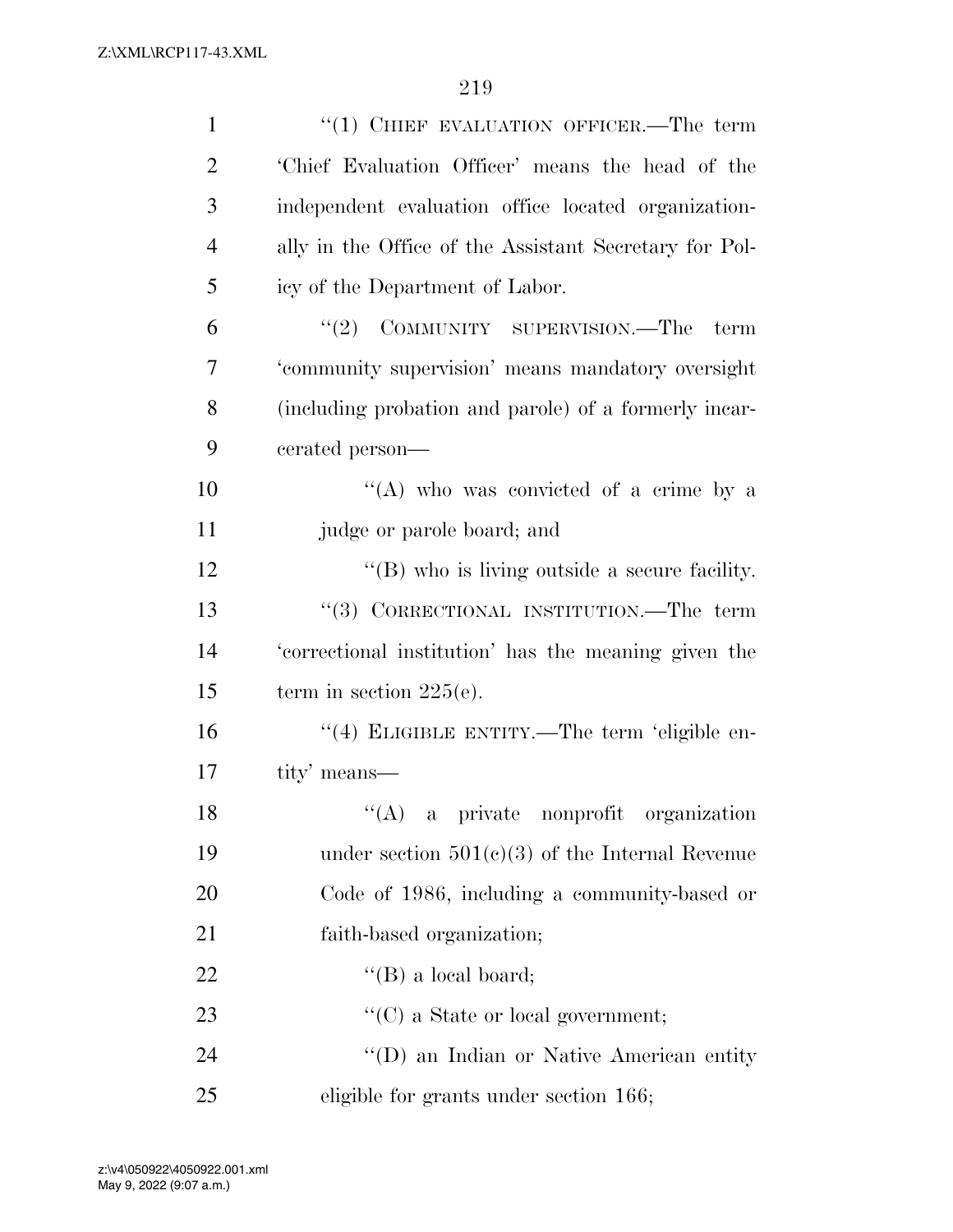| $\mathbf{1}$   | "(E) a labor organization or joint labor-              |
|----------------|--------------------------------------------------------|
| $\overline{2}$ | management organization; or                            |
| 3              | $\lq\lq(F)$ a consortium of the entities described     |
| $\overline{4}$ | in subparagraphs $(A)$ through $(E)$ .                 |
| 5              | "(5) ELIGIBLE ADULT.—The term 'eligible                |
| 6              | adult' means a justice-involved individual who—        |
| 7              | "(A) is age 25 or older; and                           |
| 8              | $\lq\lq$ (B) in the case of an individual that was     |
| 9              | previously incarcerated, was released from in-         |
| 10             | carceration not more than 3 years prior to en-         |
| 11             | rollment in a project funded under this section.       |
| 12             | "(6) ELIGIBLE YOUTH.—The term 'eligible                |
| 13             | youth' means a justice-involved individual who is not  |
| 14             | younger than age 14 or older than age 24.              |
| 15             | "(7) HIGH-CRIME.—The term 'high-crime',                |
| 16             | when used with respect to a geographic area, means     |
| 17             | an area with crime rates that are higher than the      |
| 18             | rate for the overall city (for urban areas) or of non- |
| 19             | metropolitan area in the State (for rural areas), as   |
| 20             | such terms are used by the Bureau of Labor Statis-     |
| 21             | tics.                                                  |
| 22             | "(8) HIGH-POVERTY.—The term 'high-poverty',            |
| 23             | when used with respect to a geographic area, means     |
| 24             | an area with a poverty rate of at least 25 percent     |
| 25             | as determined based on the most recently available     |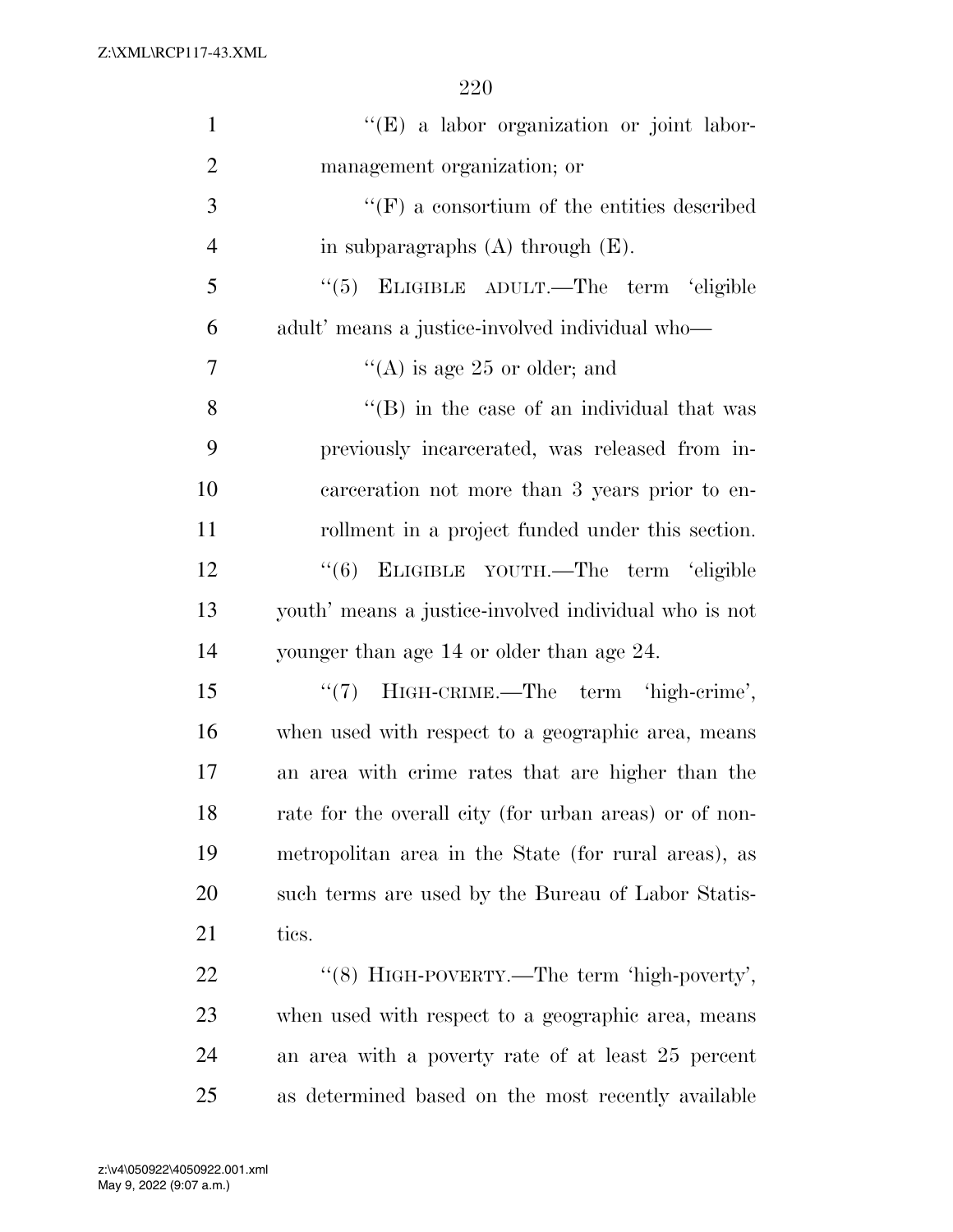| $\mathbf{1}$   | data from the American Community Survey con-                          |
|----------------|-----------------------------------------------------------------------|
| $\overline{2}$ | ducted by the Bureau of the Census.".                                 |
| 3              | SEC. 279. SECTORAL EMPLOYMENT THROUGH CAREER                          |
| $\overline{4}$ | TRAINING FOR OCCUPATIONAL READINESS                                   |
| 5              | (SECTOR) PROGRAM.                                                     |
| 6              | Subtitle D of title I $(29 \text{ U.S.C. } 3221 \text{ et seq.}),$ as |
| 7              | amended by this Act, is further amended by inserting after            |
| 8              | section 173, as added by the preceding section, the fol-              |
| 9              | lowing:                                                               |
| 10             | "SEC. 174. SECTORAL EMPLOYMENT THROUGH CAREER                         |
| 11             | TRAINING FOR OCCUPATIONAL READINESS                                   |
| 12             | (SECTOR) PROGRAM.                                                     |
| 13             | "(a) IN GENERAL.—From amounts appropriated                            |
| 14             | under subsection $(e)(1)$ , and not reserved under subsection         |
| 15             |                                                                       |
|                | $(e)(2)$ , the Secretary shall—                                       |
| 16             | "(1) use not less than 80 percent of such                             |
| 17             | amounts to award grants under subsection (b) to                       |
| 18             | each State to develop, convene, or expand industry                    |
| 19             | or sector partnerships; and                                           |
| 20             | "(2) use not less than 20 percent of such                             |
| 21             | amounts to award grants under subsection (c), on a                    |
| 22             | competitive basis, to eligible industry or sector part-               |
| 23             | nerships for the purposes of expanding workforce de-                  |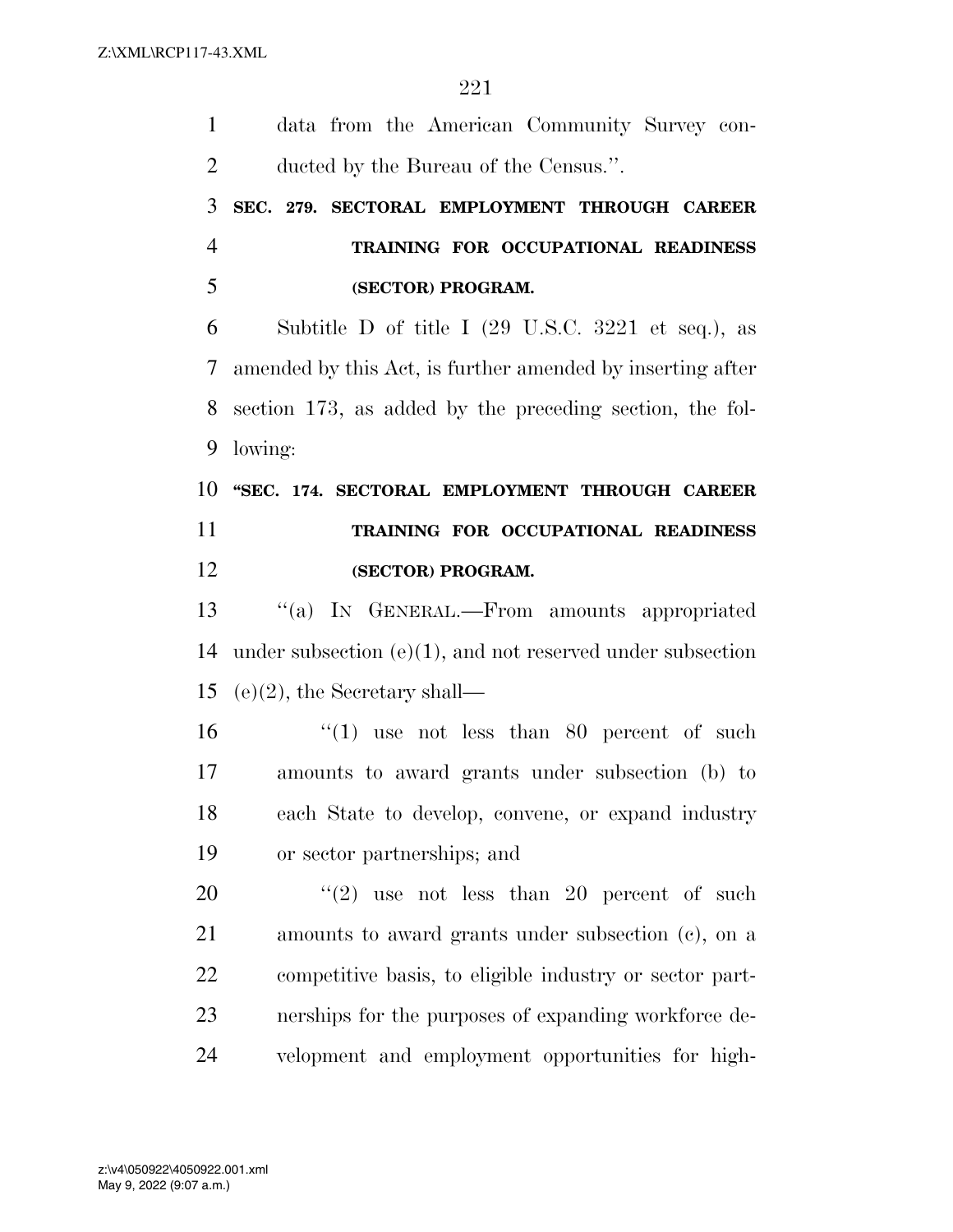| $\mathbf{1}$   | skill, high-wage, or in-demand industry sectors or    |
|----------------|-------------------------------------------------------|
| $\overline{2}$ | occupations, as determined by the Secretary.          |
| 3              | "(b) FORMULA GRANTS.—                                 |
| $\overline{4}$ | $``(1)$ DISTRIBUTION OF FUNDS.—                       |
| 5              | $\lq\lq (A)$ STATE ALLOTMENT.—From<br>the             |
| 6              | amount determined by the Secretary under sub-         |
| $\overline{7}$ | section $(a)(1)$ , the Secretary shall allot funds to |
| 8              | each State on the basis of the relative allotment     |
| 9              | the State received under section $132(b)$ for such    |
| 10             | fiscal year, compared to the total amount allot-      |
| 11             | ted to all States under section $132(b)$ for such     |
| 12             | fiscal year.                                          |
| 13             | "(B) LOCAL AREA ALLOCATIONS.—The                      |
| 14             | Secretary shall use the amounts allotted under        |
| 15             | subparagraph (A) to distribute funds in the           |
| 16             | State to carry out the activities described in        |
| 17             | paragraph $(2)$ by—                                   |
| 18             | "(i) allocating funds to each local area              |
| 19             | of the State on the basis of the relative al-         |
| 20             | location the local area received under sec-           |
| 21             | tion 133(b) for such fiscal year, compared            |
| 22             | to the total amount allocated to all local            |
| 23             | areas in the State under section $133(b)$ for         |
| 24             | such fiscal year; or                                  |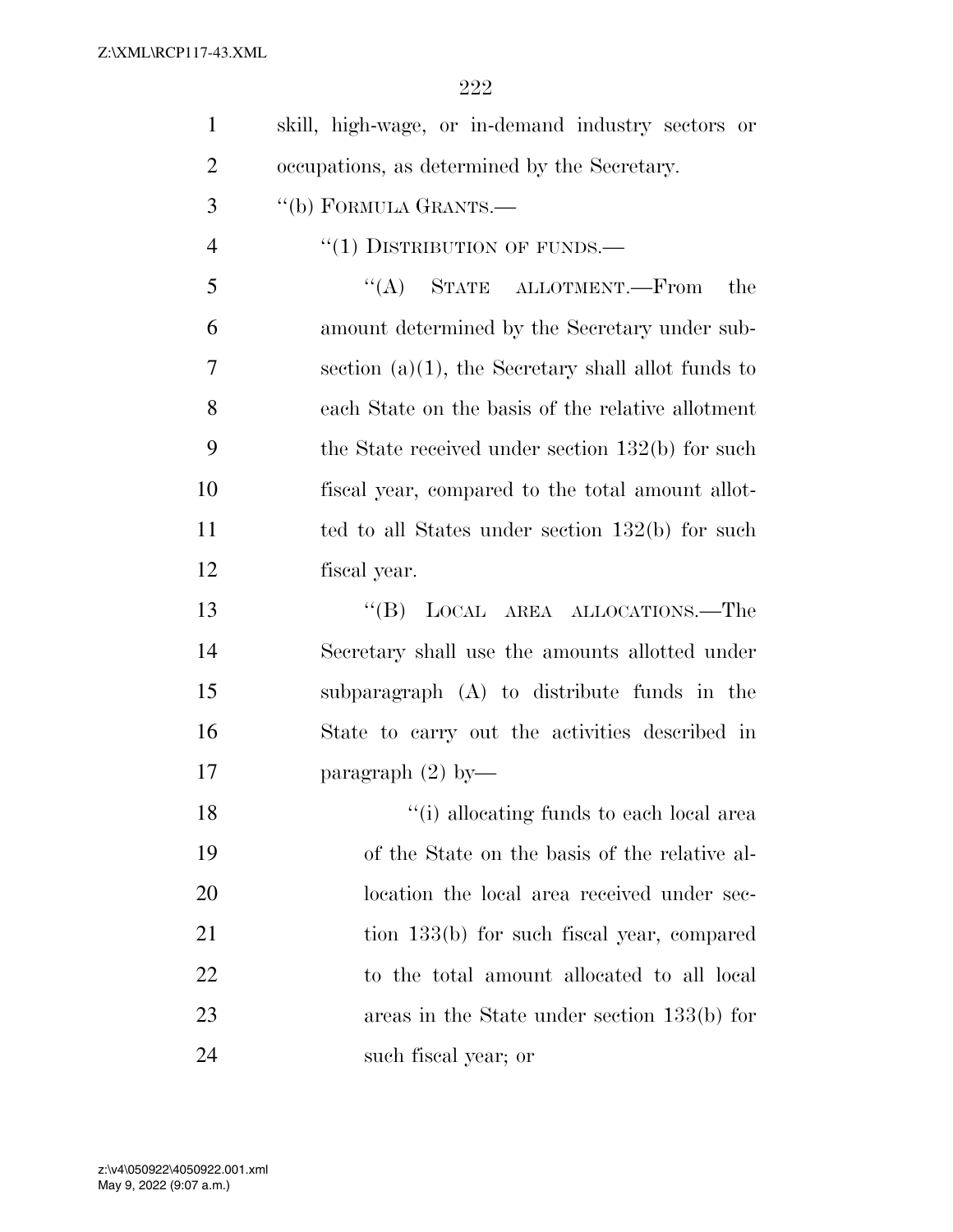| $\mathbf{1}$   | "(ii) allocating funds to local areas of          |
|----------------|---------------------------------------------------|
| $\overline{2}$ | the State that have the highest rates of          |
| 3              | unemployment or poverty, or the highest           |
| $\overline{4}$ | numbers of individuals with barriers to em-       |
| 5              | ployment in the State.                            |
| 6              | "(C) TRANSFER AUTHORITY.—A $local$                |
| 7              | board may transfer, if such a transfer is ap-     |
| 8              | proved by the Governor, up to and including       |
| 9              | 100 percent of the funds allocated to the local   |
| 10             | area under section $133(b)$ , and up to and in-   |
| 11             | cluding 100 percent of the funds allocated to     |
| 12             | the local area under this subsection for a fiscal |
| 13             | year between—                                     |
| 14             | "(i) adult employment and training                |
| 15             | activities; and                                   |
| 16             | "(ii) activities under this section.              |
| 17             | USE OF FUNDS.—The funds awarded<br>(2)            |
| 18             | under paragraph $(1)$ may be used to-             |
| 19             | "(A) regularly convene stakeholders in a          |
| 20             | collaborative structure to identify, develop, im- |
| 21             | prove, or expand training, employment, and        |
| 22             | growth opportunities for high-skill, high-wage,   |
| 23             | or in-demand industry sectors or occupations;     |
| 24             | "(B) form, expand, and improve training           |
| 25             | programs, to be managed by eligible industry      |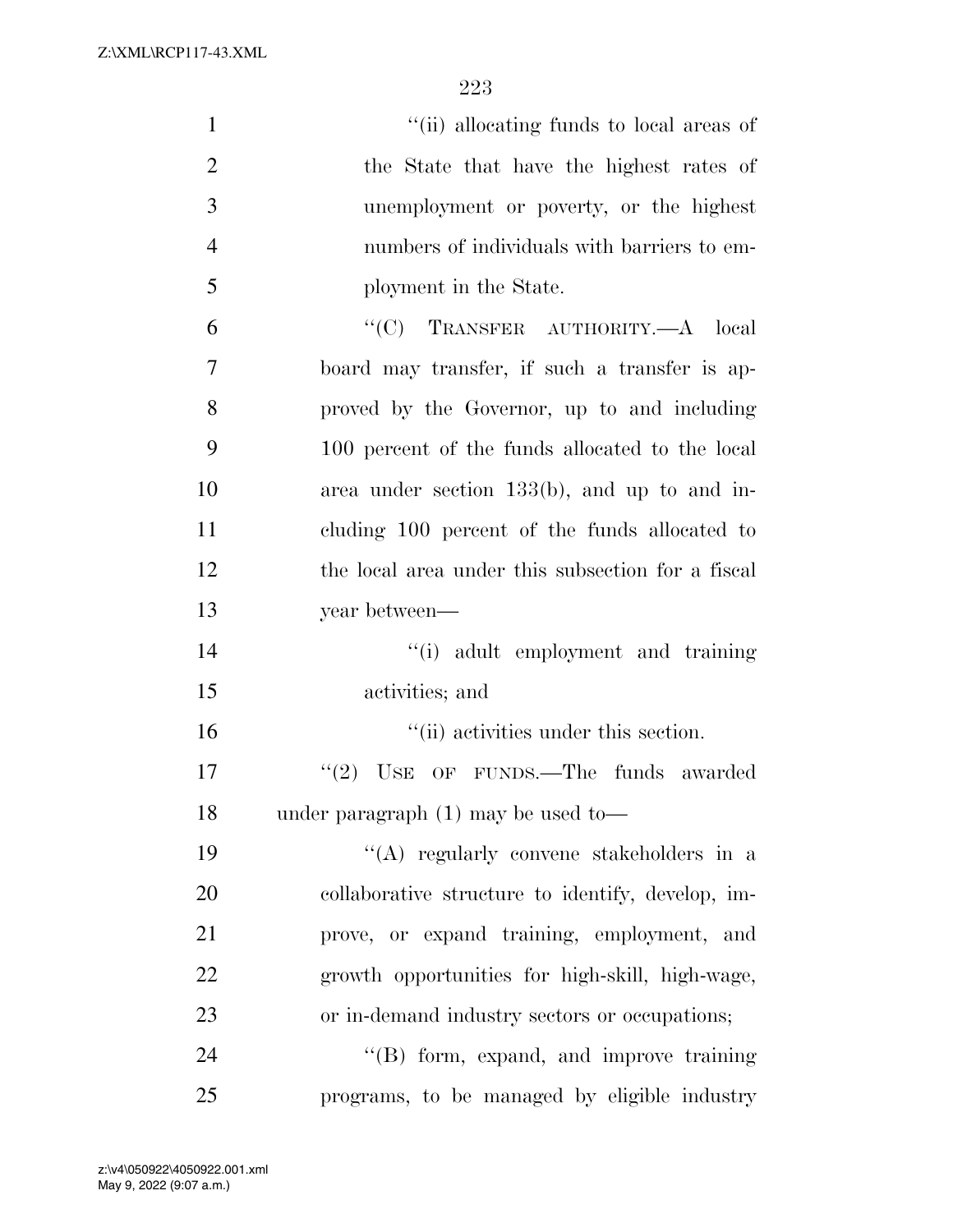and sector partnerships that include attainment of industry-recognized credentials, the integra- tion of work-based learning activities with train- ing curricula and occupational certification pro- grams, and that address specific workforce issues and needs of groups of workers, with a priority on individuals with a barrier to employ- ment, within regional labor markets in the State; ''(C) strengthen the coordination of eligible industry and sector partnerships and programs with the programs administered under subtitle B of this title and with the one-stop partners described in section 121; and  $\langle \text{I}(D) \rangle$  to directly provide, or arrange for the provision of, services to help individuals with barriers to employment and other participants complete and successfully transition out of training described in subparagraph (B), which services shall include career services, supportive services, or the provision of needs-related pay- ments. 23 " (c) COMPETITIVE GRANTS.—

24  $\frac{1}{2}$  (1) GRANTS AUTHORIZED. From the amount 25 determined by the Secretary under subsection  $(a)(2)$ ,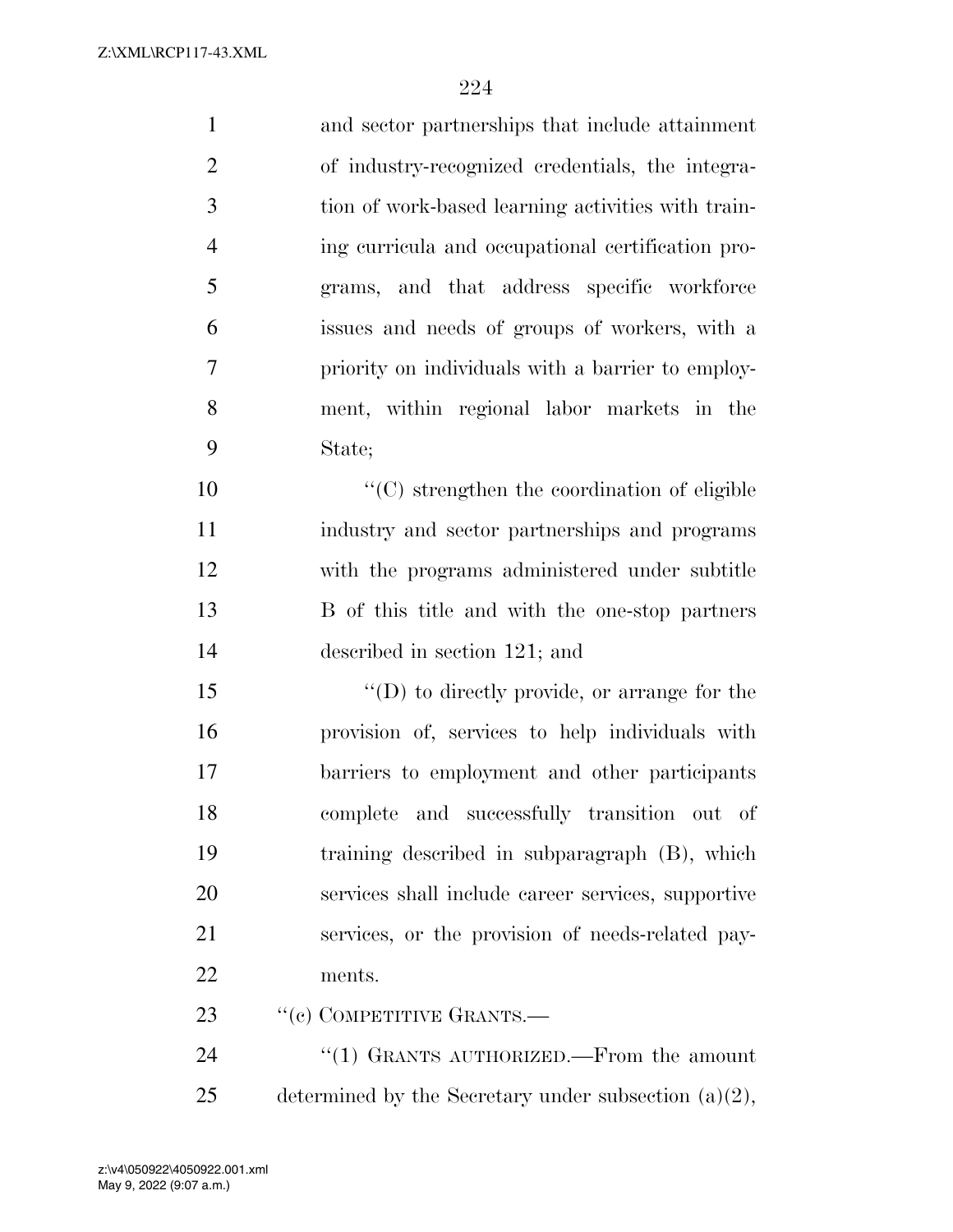| $\mathbf{1}$   | the Secretary shall award grants, on a competitive     |
|----------------|--------------------------------------------------------|
| $\overline{2}$ | basis, to eligible industry or sector partnerships for |
| 3              | the purposes described in subsection $(a)(2)$ .        |
| $\overline{4}$ | $``(2)$ APPLICATION.—                                  |
| 5              | "(A) FORM AND PROCEDURE.—To receive                    |
| 6              | a grant under this subsection, the lead appli-         |
| $\tau$         | cant on behalf of an eligible industry or sector       |
| 8              | partnership shall submit to the Secretary an           |
| 9              | application at such time, in such manner, and          |
| 10             | containing such information as specified by the        |
| 11             | Secretary.                                             |
| 12             | "(B) CONTENTS.—An application sub-                     |
| 13             | mitted under paragraph (1) shall contain at a          |
| 14             | minimum the following:                                 |
| 15             | "(i) Identification of the high-skill,                 |
| 16             | high-wage, or in-demand industry sector or             |
| 17             | occupation on which such partnership is                |
| 18             | focused.                                               |
| 19             | "(ii) A description of the activities to               |
| 20             | be carried out under the grant.                        |
| 21             | "(iii) A description of the workers                    |
| 22             | that will be targeted for recruitment as               |
| 23             | program participants, how a priority of                |
| 24             | service under the grant will be provided to            |
| 25             | individuals with barriers to employment,               |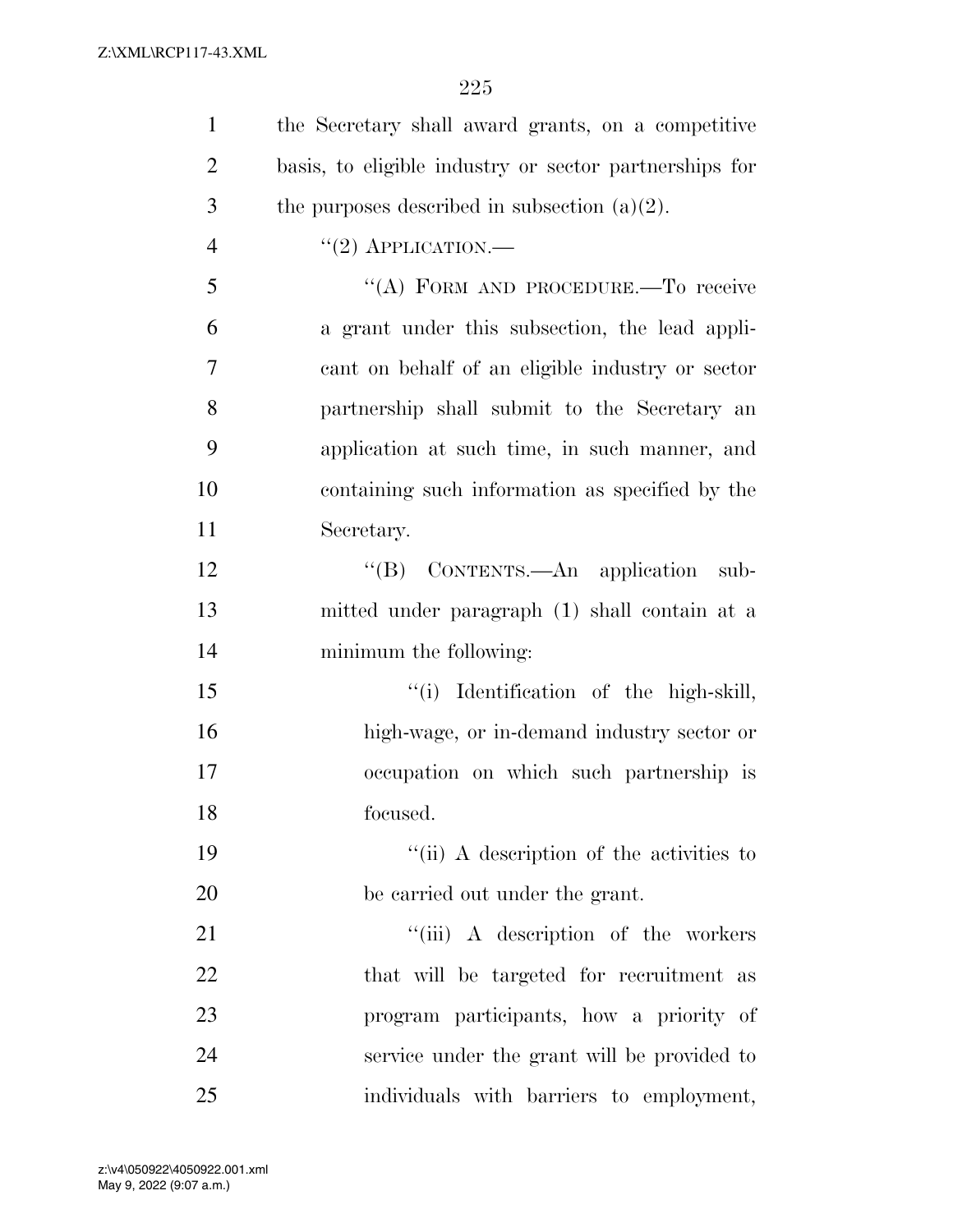| $\mathbf{1}$   | and how the activities will be designed to           |
|----------------|------------------------------------------------------|
| $\overline{2}$ | maximize access and eliminate barriers to            |
| 3              | entry to training and other activities for           |
| $\overline{4}$ | such individuals.                                    |
| 5              | "(iv) A description of other Federal or              |
| 6              | non-Federal resources that will be lever-            |
| 7              | aged in support of the eligible industry or          |
| 8              | sector partnership (including cash or in-            |
| 9              | contributions from private-sector<br>kind            |
| 10             | partners).                                           |
| 11             | "(3) USES OF FUNDS.—An eligible industry or          |
| 12             | sector partnership awarded a grant under this sub-   |
| 13             | section shall use such grant funds—                  |
| 14             | $\lq\lq$ to engage and regularly convene             |
| 15             | stakeholders in a collaborative structure to         |
| 16             | identify, develop, improve, or expand training,      |
| 17             | employment, and growth opportunities for the         |
| 18             | high-skill, high-wage, or in-demand industry         |
| 19             | sector or occupation on which such partnership       |
| 20             | is focused;                                          |
| 21             | $\lq\lq (B)$ to directly provide, or arrange for the |
| 22             | provision of, high-quality, evidence-based train-    |
| 23             | ing for high-skill, high-wage, or in-demand in-      |
| 24             | dustry sectors or occupations on which such          |
| 25             | partnership is focused, which shall include          |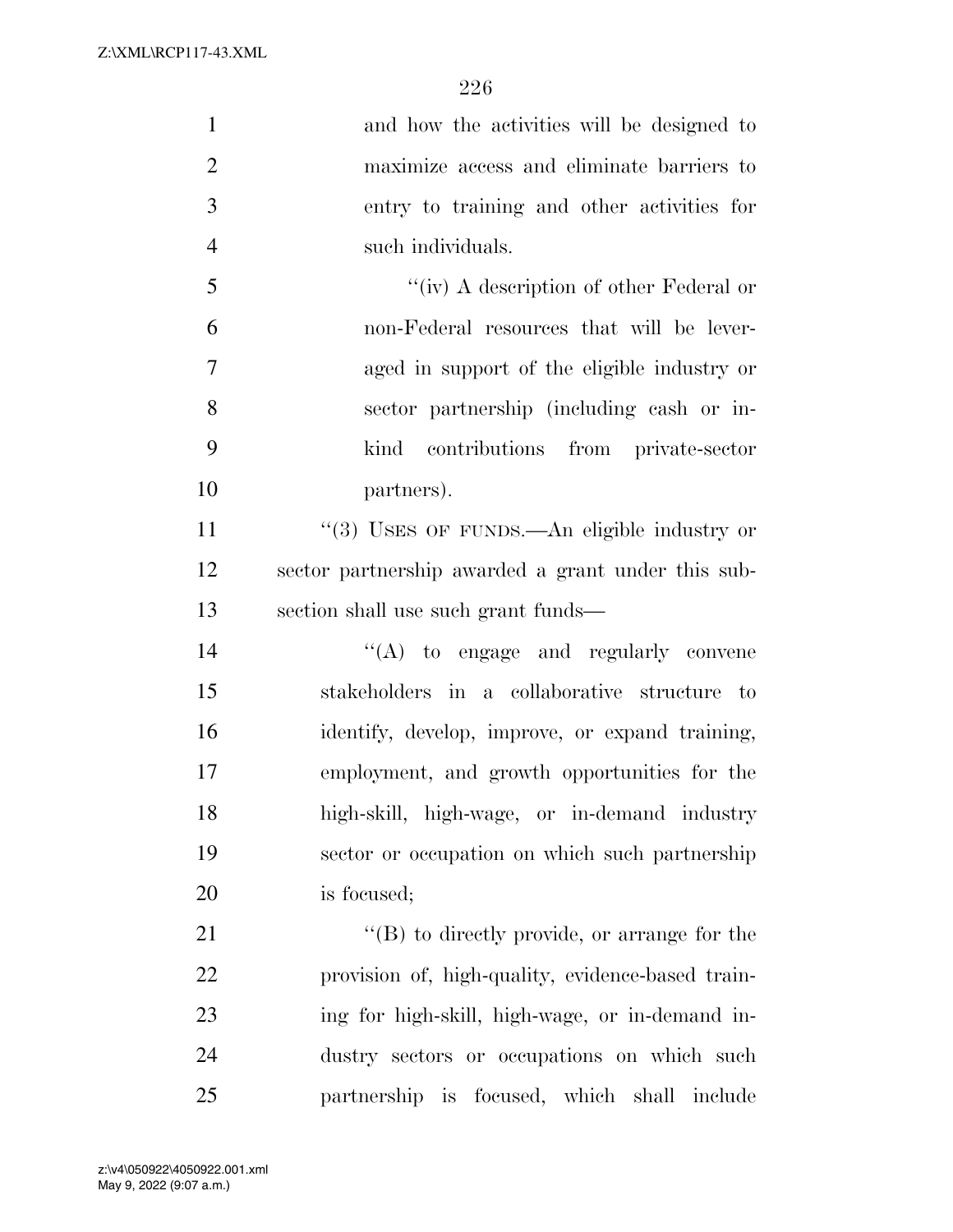| $\mathbf{1}$   | training that leads to the attainment of nation-     |
|----------------|------------------------------------------------------|
| $\overline{2}$ | ally or regionally portable and stackable recog-     |
| 3              | nized postsecondary credentials for the industry     |
| $\overline{4}$ | sector or occupations described in paragraph         |
| 5              | $(A)$ , including—                                   |
| 6              | "(i) training provided through appren-               |
| 7              | ticeship programs, or pre-apprenticeship             |
| 8              | programs that articulate to apprenticeship           |
| 9              | programs, labor organizations, or joint              |
| 10             | labor-management partnerships;                       |
| 11             | "(ii) on-the job training, customized                |
| 12             | training, and paid internships and work              |
| 13             | experience;                                          |
| 14             | "(iii) incumbent worker training to                  |
| 15             | support lower wage workers in upgrading              |
| 16             | skills and advancing along a career path-            |
| 17             | way; and                                             |
| 18             | "(iv) training services, in addition to              |
| 19             | those described in clauses (i) through (iii),        |
| 20             | authorized<br>that<br>under<br>section<br>are        |
| 21             | $134(c)(3)(D)$ , including occupational skills       |
| 22             | training; and                                        |
| 23             | $\lq\lq$ (C) to directly provide, or arrange for the |
| 24             | provision of, services to help individuals with      |
| 25             | barriers to employment and other participants        |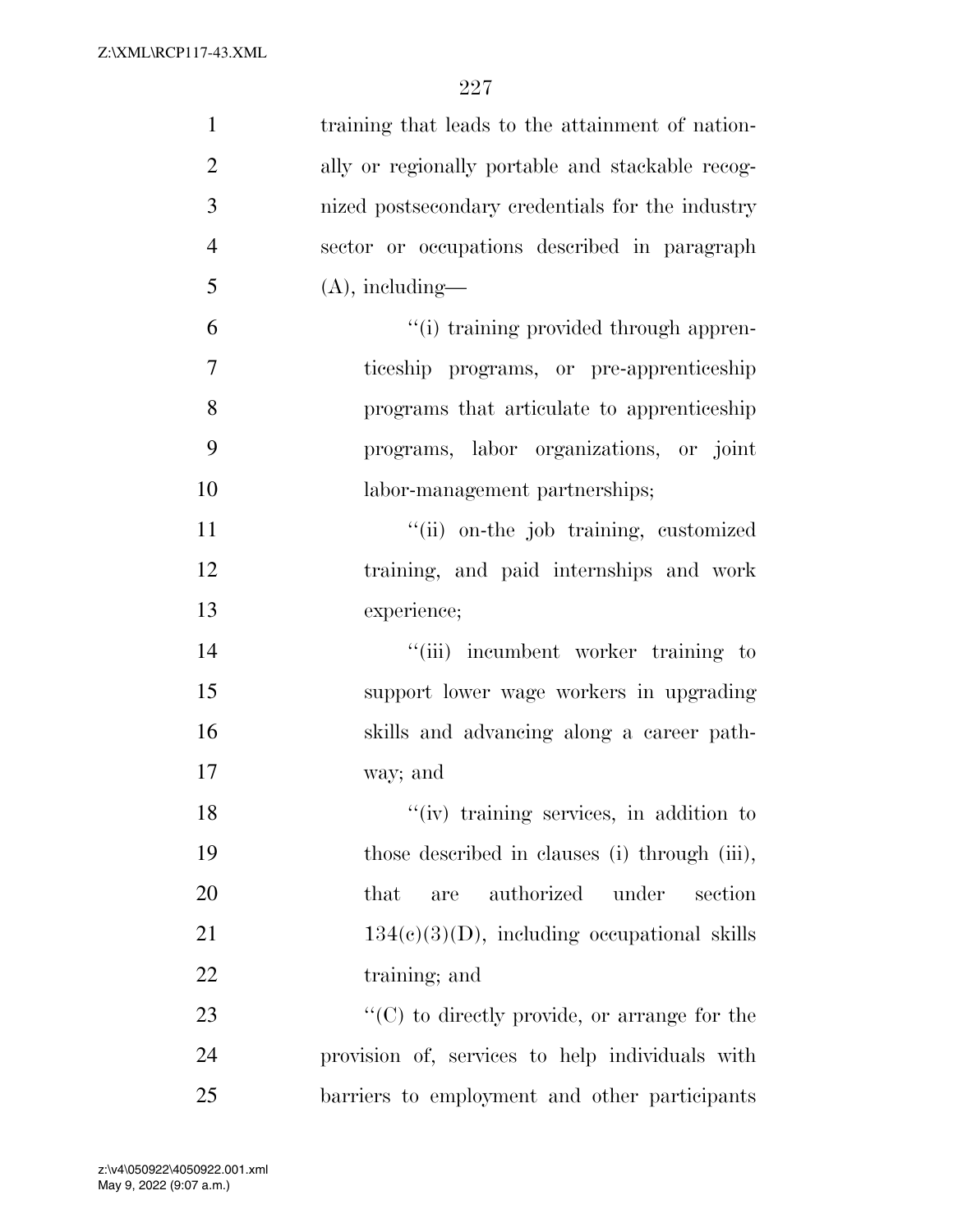| $\mathbf{1}$   | complete and successfully transition out of        |
|----------------|----------------------------------------------------|
| $\overline{2}$ | training described in subparagraph (B), which      |
| 3              | services shall include career services, supportive |
| $\overline{4}$ | services, or the provision of needs-related pay-   |
| 5              | ments authorized under subsections $(c)(2)$ ,      |
| 6              | $(c)(4)$ , and $(d)(3)$ of section 134.            |
|                |                                                    |

7 "(4) PRIORITY IN SELECTION OF GRANTS.— The Secretary shall give priority consideration in ap- plications that demonstrate the ability to serve eligi- ble individuals in targeted economic regions that are experiencing high-poverty, have traditionally been underserved by regional economic development and sector partnership activities (including rural areas), or is facing or at risk of facing significant worker dislocation due to a disruption or change in the re-gional or State economy or labor market.

 ''(d) PROGRAM ACCOUNTABILITY AND EVALUA-TION.—

19 "(1) IN GENERAL.—The grants awarded under this section are subject to—

 $\langle (A)$  the primary indicators of performance 22 under section  $116(b)(2)(A)$  and expected levels of performance relating to such indicators; and  $\langle$  (B) such additional measures as the Sec-retary deems appropriate, which may include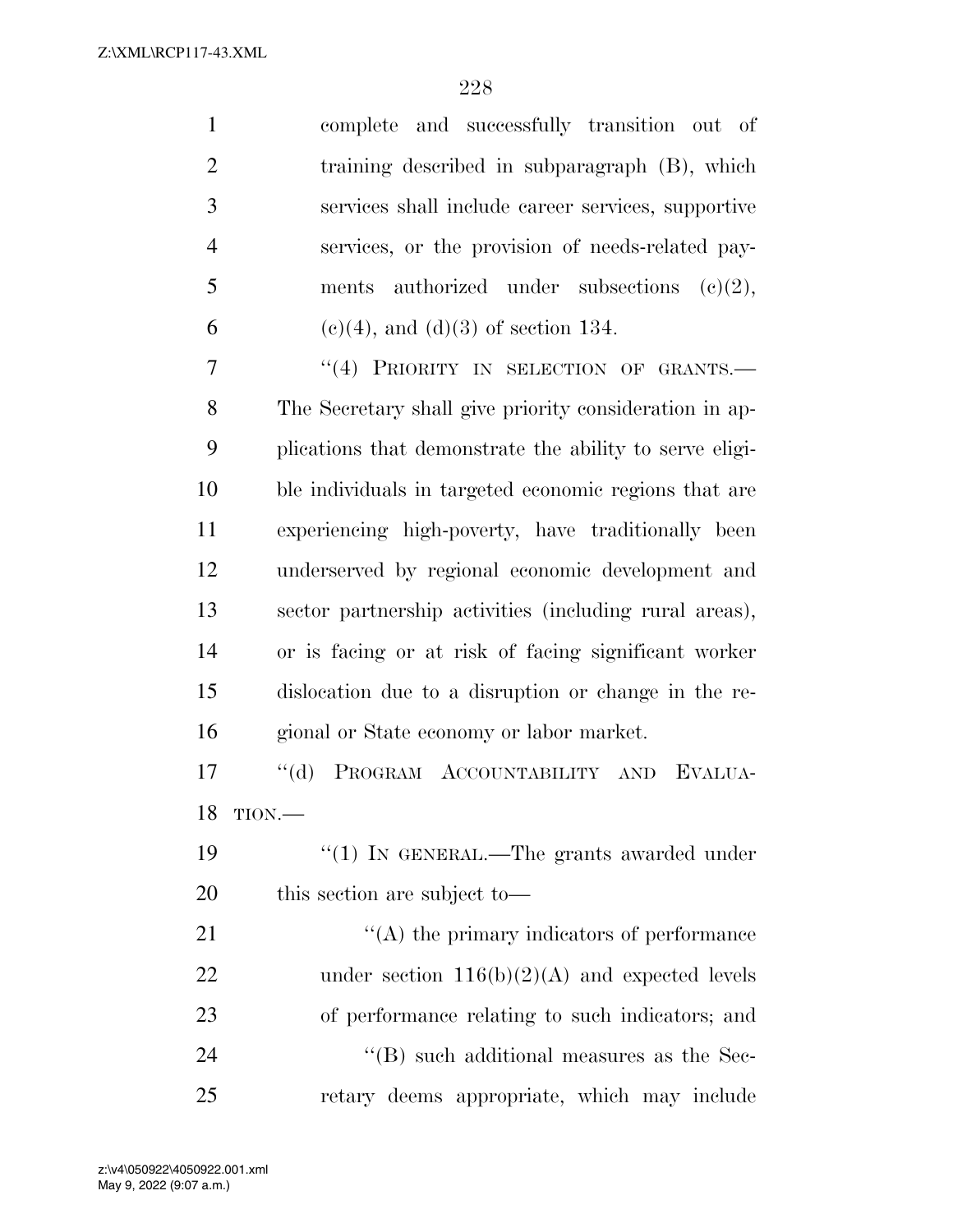skills attainment, wage or career progression,

| $\overline{2}$ | training-related employment, and additional job      |
|----------------|------------------------------------------------------|
| 3              | quality measures.                                    |
| $\overline{4}$ | "(2) EVALUATION.—Not later than $5$ years            |
| 5              | after the first award of funds under this section is |
| 6              | made the Secretary (acting through the chief evalua- |
| 7              | tion officer) shall design and conduct an evaluation |
| 8              | to evaluate the effectiveness of the program carried |
| 9              | out this section.                                    |
| 10             | "(3) PUBLICATION.—The Secretary shall pub-           |
| 11             | lish the outcomes of grantees under the indicators   |
| 12             | and measures described in paragraph (1) and the      |
| 13             | evaluation described in paragraph (2) on a publicly  |
| 14             | accessible website, and submit the evaluation find-  |
| 15             | ings to the Committee on Education and Labor of      |
| 16             | the House of Representatives and the Committee on    |
| 17             | Health, Education, Labor and Pensions of the Sen-    |
| 18             | ate.                                                 |
| 19             | "(e) AUTHORIZATION OF APPROPRIATIONS; RES-           |
| 20             | ERVATIONS.                                           |
| 21             | "(1) AUTHORIZATION OF APPROPRIATIONS.-               |
| 22             | There are authorized to be appropriated to carry out |
| 23             | this section-                                        |
| 24             | "(A) $$1,000,000,000$ for fiscal year 2023;          |
| 25             | "(B) $$1,100,000,000$ for fiscal year 2024;          |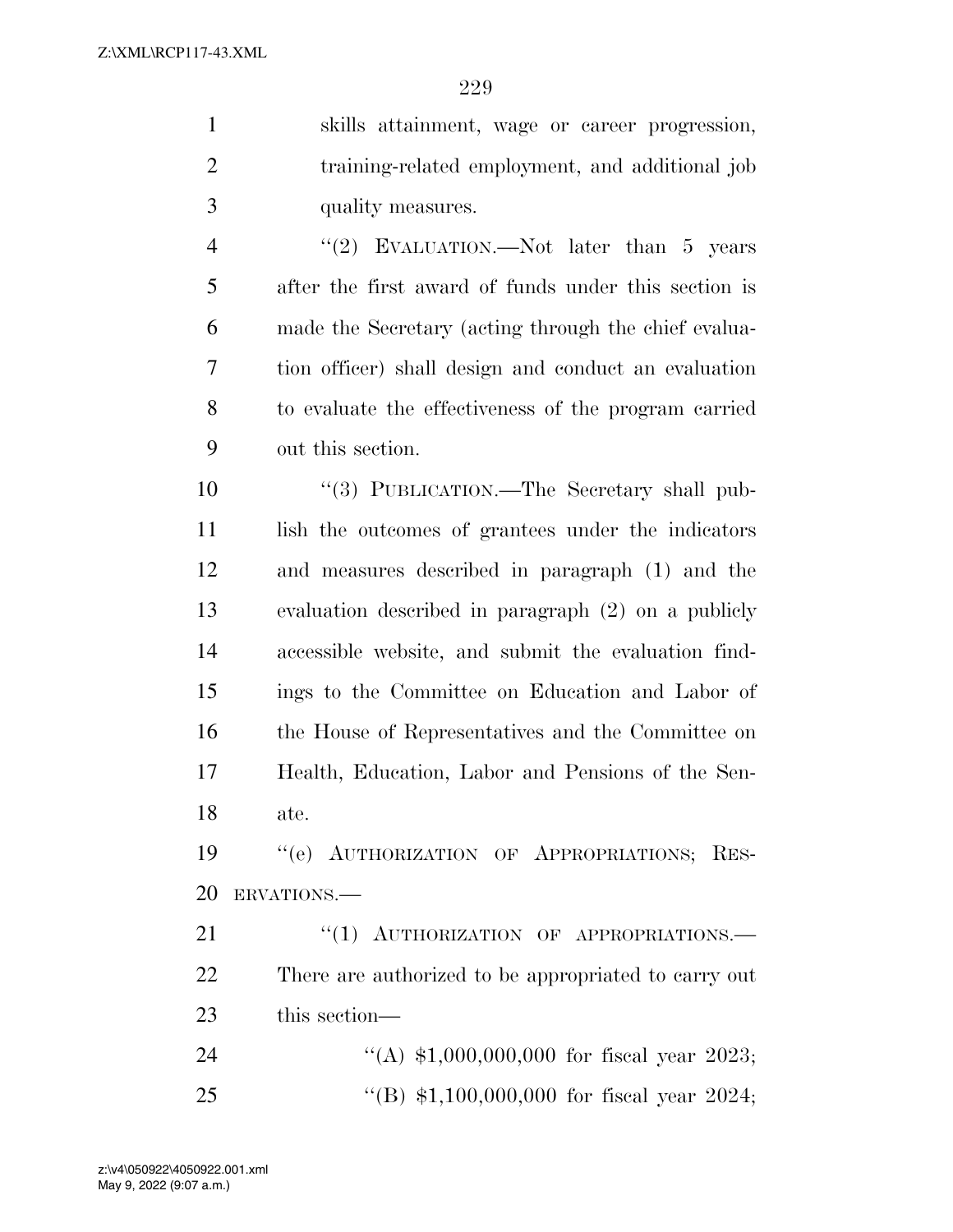| $\mathbf{1}$   | "(C) $$1,210,000,000$ for fiscal year 2025;         |
|----------------|-----------------------------------------------------|
| $\overline{2}$ | "(D) $$1,331,000,000$ for fiscal year 2026;         |
| 3              | "(E) $$1,464,100,000$ for fiscal year 2027;         |
| $\overline{4}$ | and                                                 |
| 5              | "(F) $$1,610,510,000$ for fiscal year 2028.         |
| 6              | "(2) RESERVATION OF FUNDS.—Of the funds             |
| $\overline{7}$ | appropriated under paragraph (1) for a fiscal year, |
| 8              | the Secretary may reserve not more than 5 percent   |
| 9              | which-                                              |
| 10             | $\lq\lq$ may be used for administration of the      |
| 11             | program described in this section, in addition to   |
| 12             | any other funds available for these activities, in- |
| 13             | cluding providing comprehensive technical as-       |
| 14             | sistance, targeted outreach to eligible partner-    |
| 15             | ships serving local areas with high unemploy-       |
| 16             | ment rates or high percentages of low-income        |
| 17             | individuals or individuals with barriers to em-     |
| 18             | ployment; and oversight to support eligible part-   |
| 19             | nerships; and                                       |
| 20             | "(B) shall be used to conduct an evalua-            |
| 21             | tion of the activities carried out under this sec-  |
| 22             | tion and for reporting on the performance and       |
| 23             | impact of programs funded under this section.       |
| 24             | "(f) DEFINITIONS.—In this section:                  |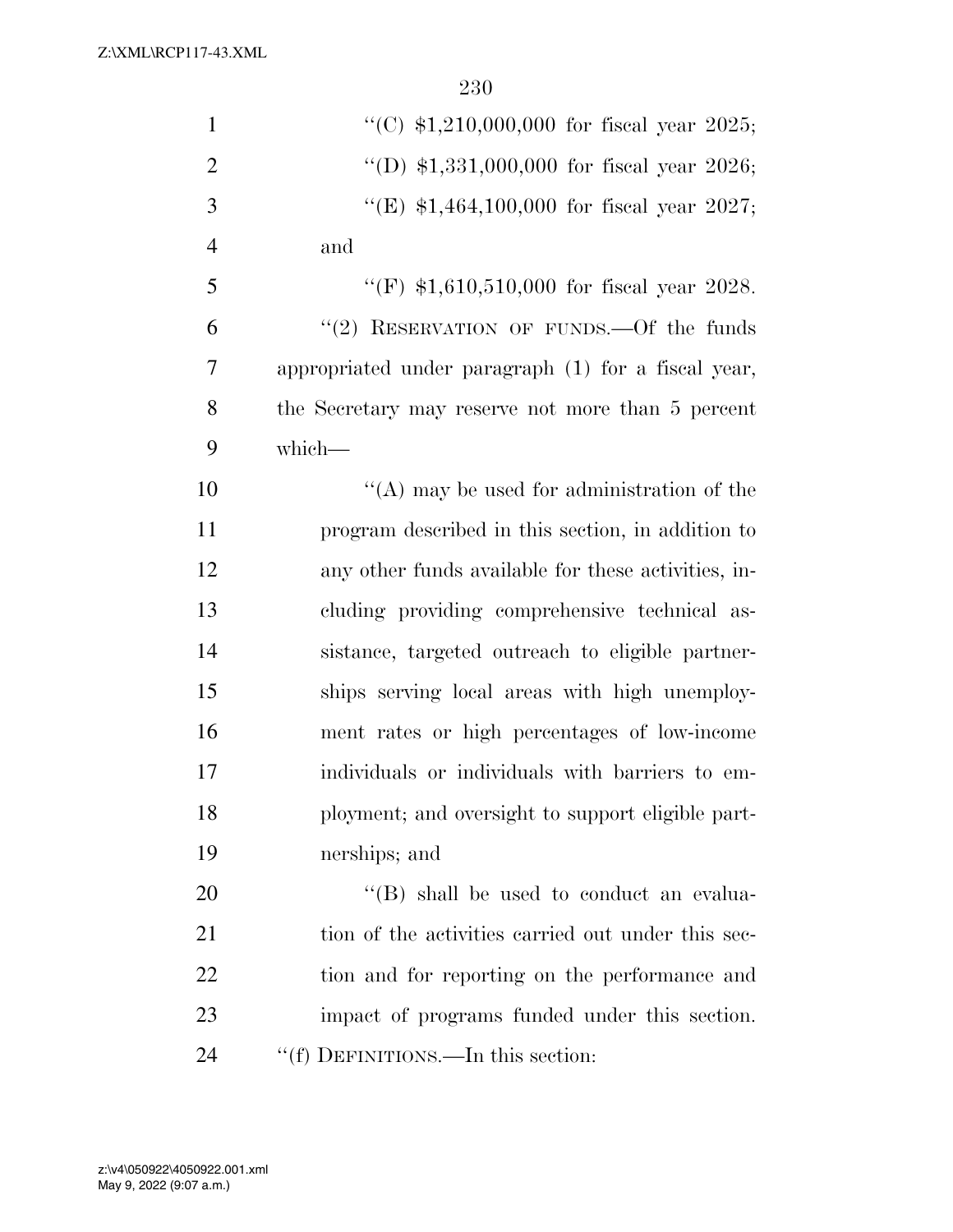| $\mathbf{1}$   | "(1) ELIGIBLE INDUSTRY OR SECTOR PART-                                |
|----------------|-----------------------------------------------------------------------|
| $\overline{2}$ | NERSHIP.—The term 'eligible industry or sector                        |
| 3              | partnership' means—                                                   |
| $\overline{4}$ | "(A) an industry or sector partnership,                               |
| 5              | which shall include multiple representatives de-                      |
| 6              | scribed in each of clauses (i) through (iii) of                       |
| 7              | paragraph $(26)(A)$ of section 3; or                                  |
| 8              | $\lq\lq (B)$ a partnership of multiple entities de-                   |
| 9              | scribed in section $3(26)$ and a State board or                       |
| 10             | local board, that is in the process of estab-                         |
| 11             | lishing an industry or sector partnership.                            |
| 12             | "(2) LEAD APPLICANT.—The term 'lead appli-                            |
| 13             | cant' means an applicant for a grant under this sec-                  |
| 14             | tion that is a State board, local board, institution of               |
| 15             | higher education, labor-management partnership,                       |
| 16             | labor organization, industry association, or other                    |
| 17             | State and regional nonprofit organizations with ex-                   |
| 18             | perience in designing, convening, and expanding in-                   |
| 19             | dustry or sector partnerships.".                                      |
| 20             | SEC. 280. WORKFORCE DATA QUALITY INITIATIVE GRANTS.                   |
| 21             | Subtitle D of title I $(29 \text{ U.S.C. } 3221 \text{ et seq.}),$ as |
| 22             | amended by this Act, is further amended by inserting after            |
| 23             | section 174, as added by the preceding section, the fol-              |
| 24             | lowing:                                                               |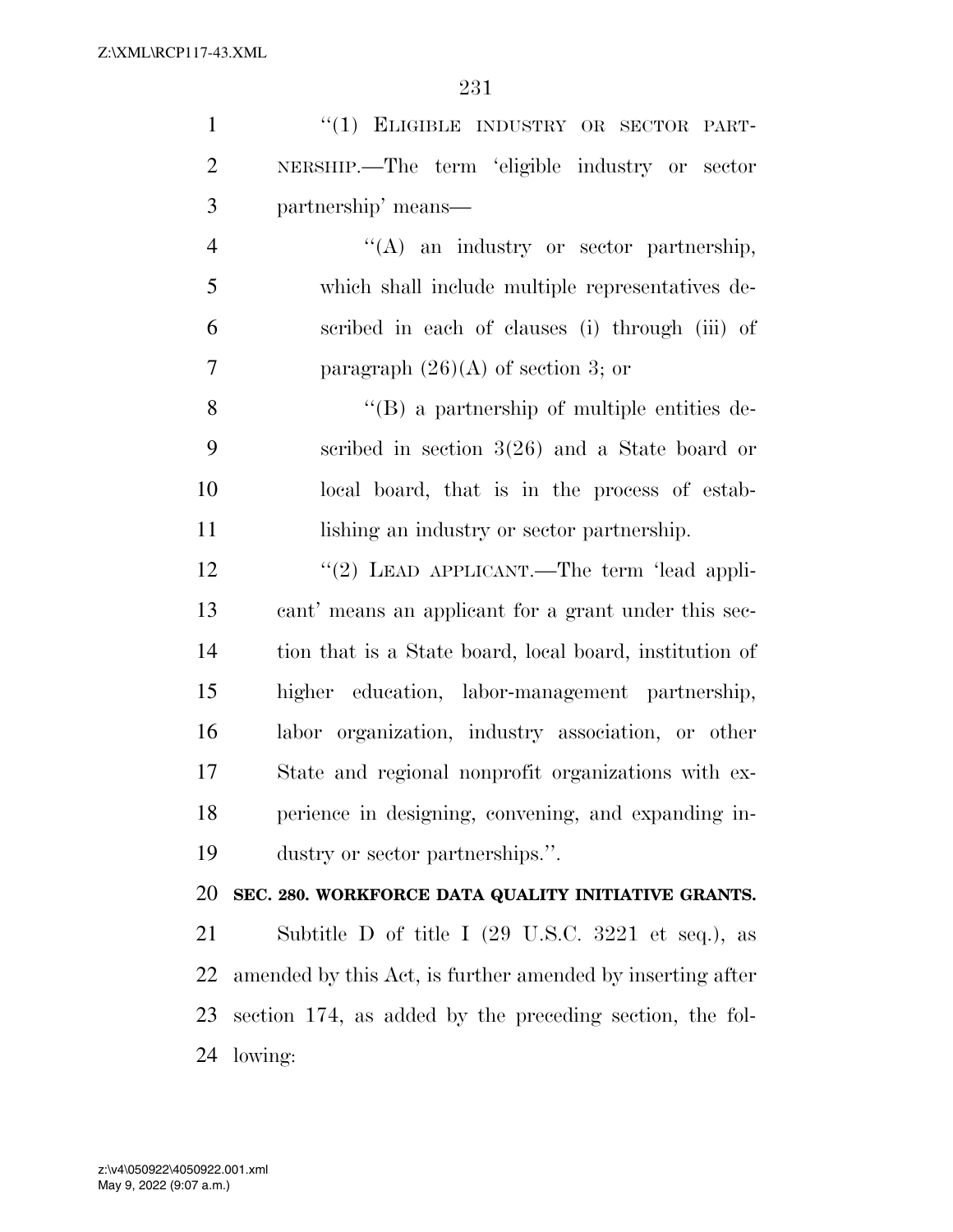## **''SEC. 175. WORKFORCE DATA QUALITY INITIATIVE GRANTS.**

 ''(a) AUTHORITY.—The Secretary is authorized to award grants, on a competitive basis, to States to create workforce longitudinal administrative databases and asso- ciated resources for the purpose of strengthening work- force development program quality, protecting privacy, and improving transparency.

 ''(b) PRIORITY.—In awarding grants under this sec-tion, the Secretary shall give priority to States that—

11  $\frac{1}{2}$  (1) have not previously received such a grant;  $\frac{12}{2}$  ''(2) have the greatest need to improve their data infrastructure;

14  $(3)$  will use non-Federal contributions to im- prove State data infrastructure and related re-sources;

17 ''(4) support co-enrollment in workforce related programs;

 ''(5) participate and contribute data to the State's linked longitudinal data system, including submitting data that when linked with elementary and secondary school and postsecondary data, pro- vides the State the ability to create more data tools and analytics; and

25 "(6) enable research and program improvement activities.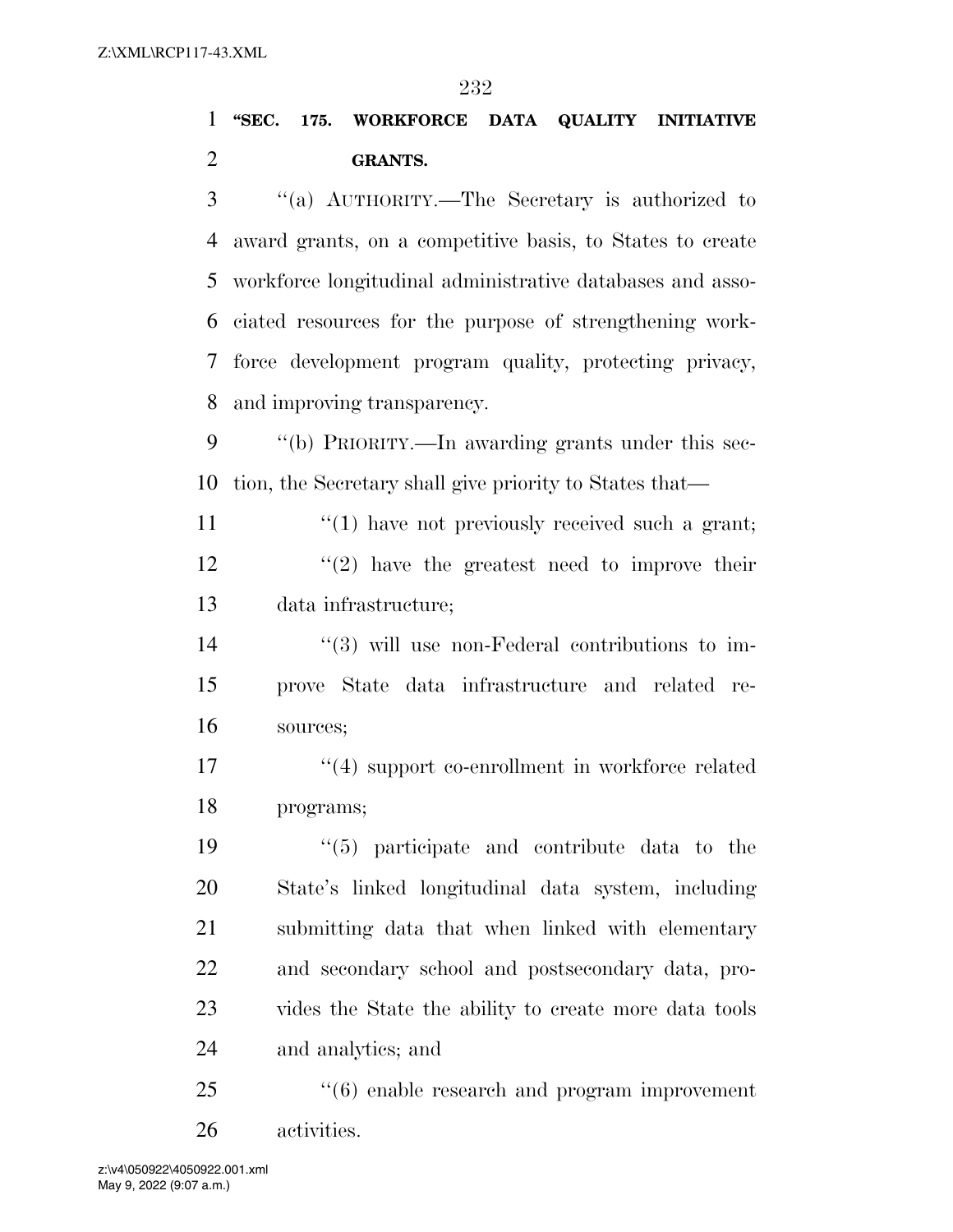''(c) SUPPLEMENT, NOT SUPPLANT.—Funds made available under this section shall be used to supplement, and not supplant, other Federal, State, or local funds used for developing State data systems.

 ''(d) ADMINISTRATIVE COSTS.—The Secretary shall reserve not more than 10 percent of funds made available to carry out this section for each fiscal year for the provi- sion of technical assistance to support the implementation of grants awarded under this section.

 ''(e) PRIVACY.—Nothing in this section shall require the disaggregation of data when the number of individuals in a category is insufficient to yield statistically reliable information or when the results would reveal personally identifiable information about an individual, or would re- veal such information when combined with other released information.

17 ""(f) AUTHORIZATION OF APPROPRIATIONS.—There are authorized to be appropriated to carry out this sec-tion—

| "(1) $$40,000,000$ for fiscal year 2023; | 20 |  |  |  |  |  |
|------------------------------------------|----|--|--|--|--|--|
|------------------------------------------|----|--|--|--|--|--|

- 21 ''(2)  $$35,000,000$  for fiscal year 2024;
- ''(3) \$30,000,000 for fiscal year 2025;
- ''(4) \$25,000,000 for fiscal year 2026;
- 24 ''(5) \$20,000,000 for fiscal year 2027; and
- ''(6) \$15,000,000 for fiscal year 2028.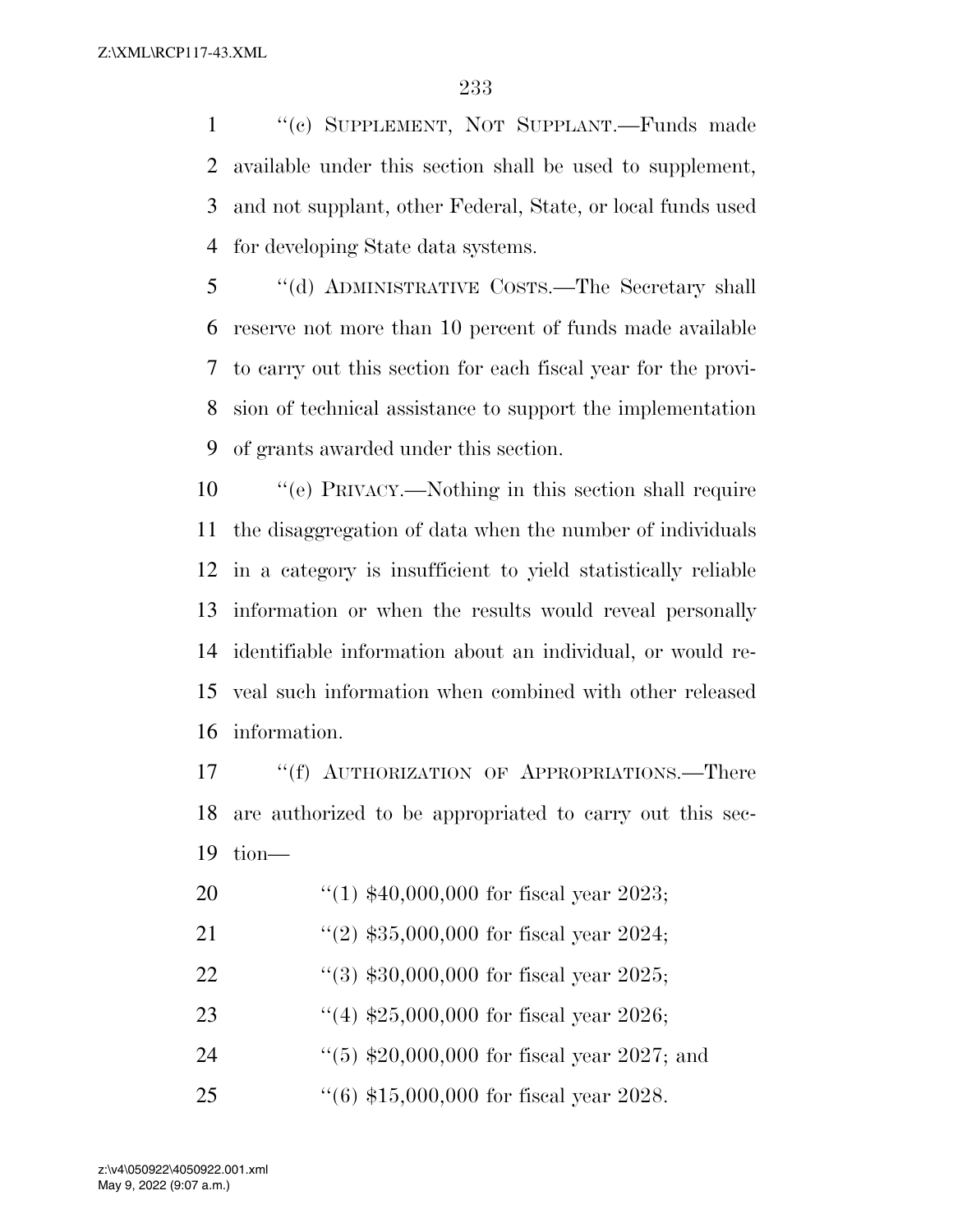''(g) DEFINITION.—In this section, the term 'State' has the meaning given the term in section 3, except such term also includes each of the outlying areas (as defined in section 3).''. **SEC. 281. AUTHORIZATION OF APPROPRIATIONS.**  Section 176 (as redesignated by section 277), is amended to read as follows: **''SEC. 176. AUTHORIZATION OF APPROPRIATIONS.** 

9 "(a) NATIVE AMERICAN PROGRAMS.—There are au- thorized to be appropriated to carry out section 166 (not including subsection (k) of such section)—

''(1) \$66,400,000 for fiscal year 2023;

''(2) \$73,000,000 for fiscal year 2024;

14 ''(3) \$80,300,000 for fiscal year 2025;

''(4) \$88,300,000 for fiscal year 2026;

''(5) \$97,100,000 for fiscal year 2027; and

''(6) \$106,800,000 for fiscal year 2028.

 ''(b) MIGRANT AND SEASONAL FARMWORKER PRO- GRAMS.—There are authorized to be appropriated to carry out section 167—

- ''(1) \$109,100,000 for fiscal year 2023;
- ''(2) \$114,600,000 for fiscal year 2024;
- ''(3) \$120,300,000 for fiscal year 2025;
- 24 ''(4) \$126,300,000 for fiscal year 2026;
- ''(5) \$132,600,000 for fiscal year 2027; and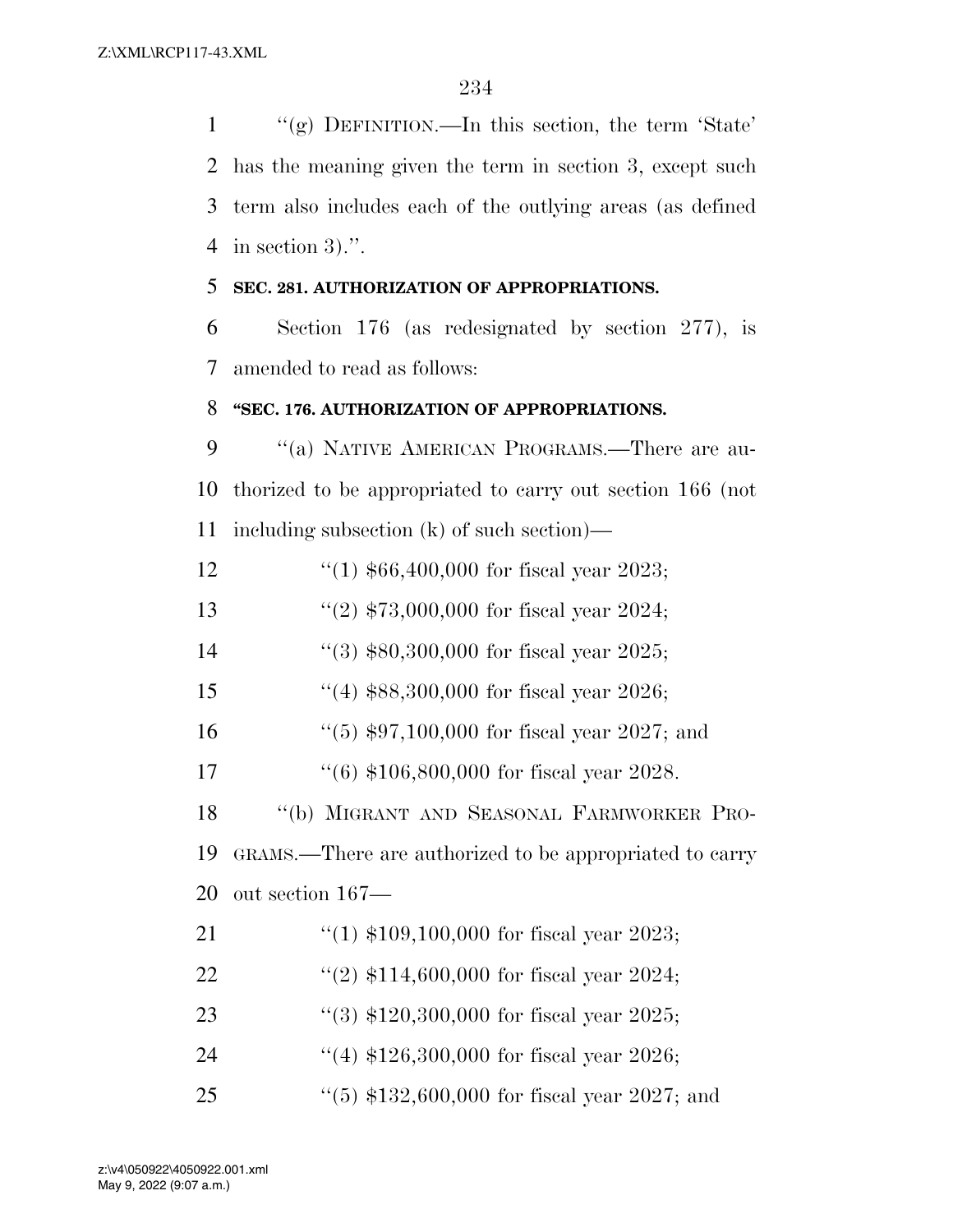| $\mathbf{1}$   | $(6)$ \$139,200,000 for fiscal year 2028.              |
|----------------|--------------------------------------------------------|
| $\overline{2}$ | $``(c)$ TECHNICAL ASSISTANCE.—There are authorized     |
| 3              | to be appropriated to carry out section 168—           |
| $\overline{4}$ | "(1) $$3,600,000$ for fiscal year 2023;                |
| 5              | "(2) $$3,800,000$ for fiscal year 2024;                |
| 6              | "(3) $$4,000,000$ for fiscal year 2025;                |
| 7              | "(4) $$4,200,000$ for fiscal year 2026;                |
| 8              | $(5)$ \$4,400,000 for fiscal year 2027; and            |
| 9              | $(6)$ \$4,600,000 for fiscal year 2028.                |
| 10             | "(d) EVALUATIONS AND RESEARCH.—There are au-           |
| 11             | thorized to be appropriated to carry out section 169—  |
| 12             | "(1) $$116,700,000$ for fiscal year 2023;              |
| 13             | "(2) $$122,500,000$ for fiscal year 2024;              |
| 14             | "(3) $$128,600,000$ for fiscal year 2025;              |
| 15             | "(4) $$135,000,000$ for fiscal year 2026;              |
| 16             | "(5) $$141,800,000$ for fiscal year 2027; and          |
| 17             | "(6) $$148,900,000$ for fiscal year 2028.".            |
| 18             | <b>Subtitle E-Administration</b>                       |
| 19             | SEC. 291. NONDISCRIMINATION.                           |
| 20             | Section 188 (29 U.S.C. 3248) is amended—               |
| 21             | $(1)$ in subsection $(a)(5)$ , by adding at the end    |
| <u>22</u>      | the following: "Provided that it shall not be a viola- |
| 23             | tion of this paragraph to exclude any individual from  |
| 24             | participation or employment in programs or activi-     |
| 25             | ties receiving Federal financial assistance<br>where   |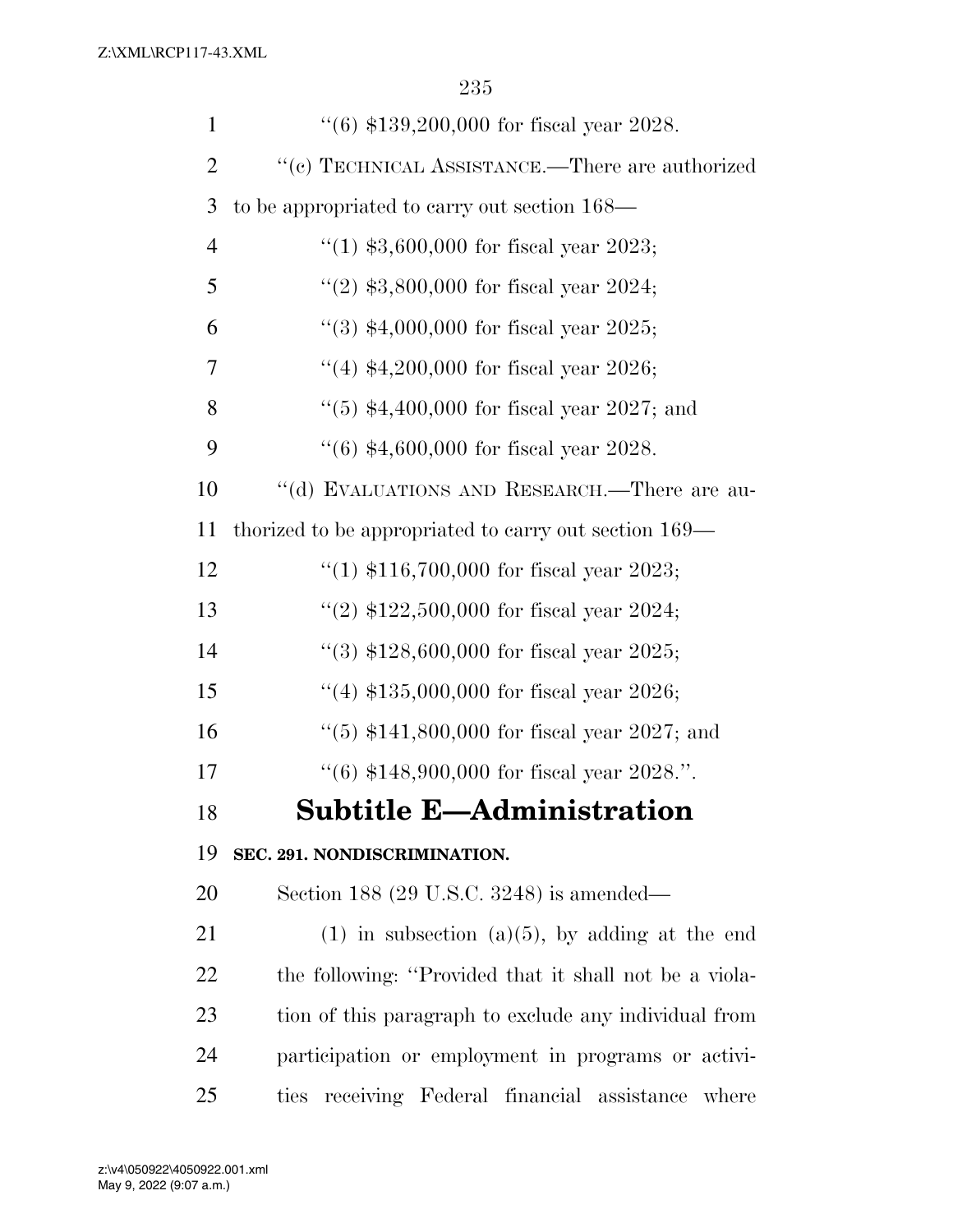| $\mathbf{1}$   | such participation or employment, or access to the           |
|----------------|--------------------------------------------------------------|
| $\overline{2}$ | premises upon which any part of such program, ac-            |
| 3              | tivity, or employment is performed, is subject to any        |
| $\overline{4}$ | requirements imposed in the interest of the national         |
| 5              | security of the United States under any security pro-        |
| 6              | gram in effect pursuant to or administered under             |
| 7              | any statute or regulation of the United States, Exec-        |
| 8              | utive Order of the President, or other Federal con-          |
| 9              | tractual requirement, and such individual does not           |
| 10             | meet such requirements."; and                                |
| 11             | $(4)$ in subsection (e) is amended by striking               |
| 12             | "Workforce Innovation and Opportunity Act" and               |
|                |                                                              |
| 13             | inserting "Workforce Innovation and Opportunity              |
| 14             | Act of 2022".                                                |
| 15             | SEC. 292. SECRETARIAL ADMINISTRATIVE AUTHORITIES             |
| 16             | AND RESPONSIBILITIES.                                        |
| 17             | Section 189 (29 U.S.C. 3249) is amended—                     |
| 18             | (1) in subsection (d), by striking "the Work-                |
| 19             | force" and inserting "Labor";                                |
| <b>20</b>      | $(2)$ in subsection $(g)(2)(B)(ii)$ , by striking "sub-      |
| 21             | section (a) or (b) of section $169$ (relating to evalua-     |
| 22             | tions, research projects, studies and reports, and           |
| 23             | multistate projects)" and inserting "subsection (a),         |
| 24             | $(b)$ , or $(c)$ of section 169 relating to evaluations, re- |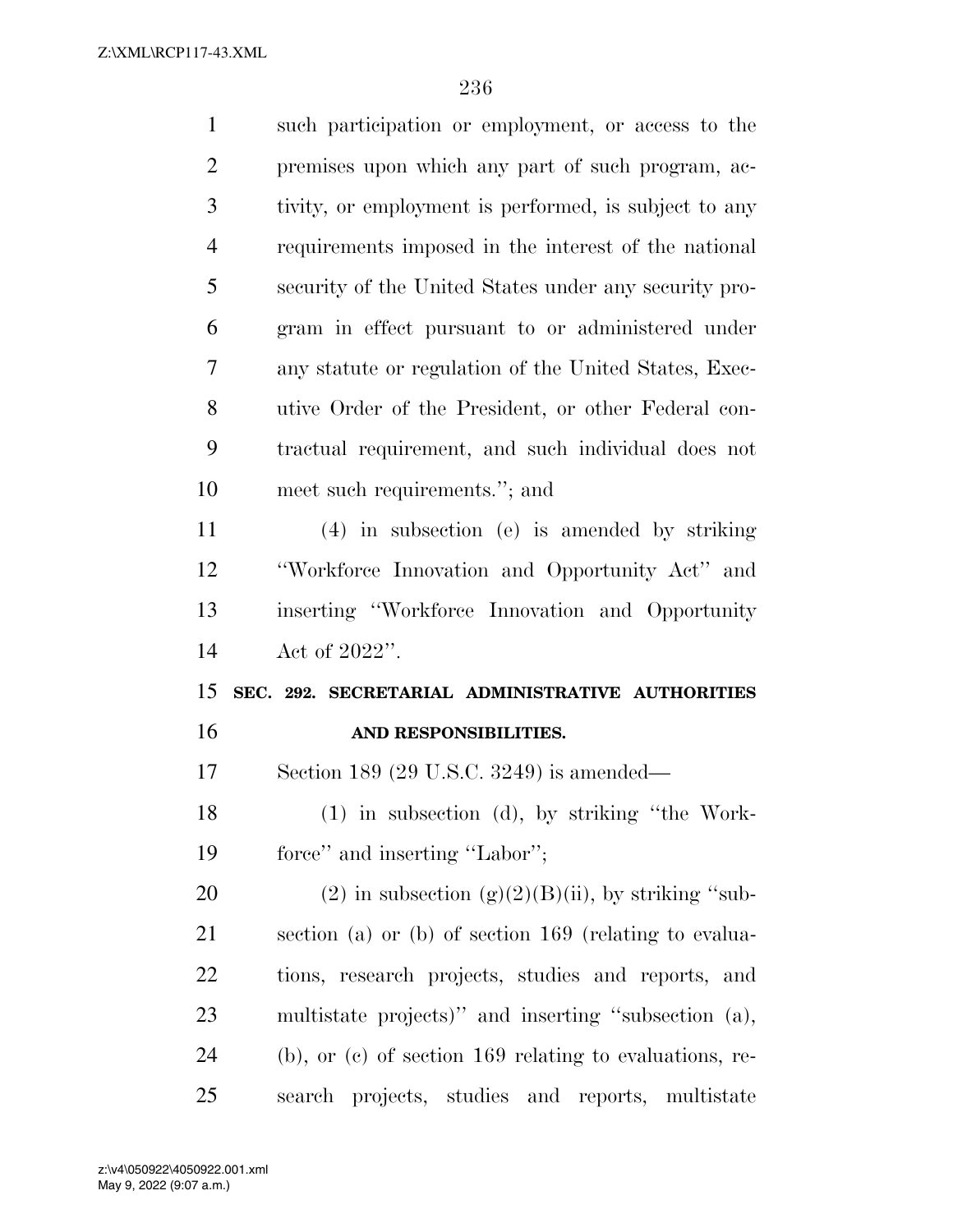| $\mathbf{1}$   | projects, and the workforce development innovation      |
|----------------|---------------------------------------------------------|
| $\overline{2}$ | fund";                                                  |
| 3              | $(3)$ by striking subsection $(h)$ ;                    |
| $\overline{4}$ | (4) by redesignating subsection (i) as subsection       |
| 5              | $(h)$ ; and                                             |
| 6              | $(5)$ by amending paragraph $(3)(A)(ii)$ of sub-        |
| 7              | section (h) (as so redesignated) to read as follows:    |
| 8              | "(ii) any of the statutory or regu-                     |
| 9              | latory requirements of the Wagner-Peyser                |
| 10             | Act (29 U.S.C. 49 et seq.) (excluding re-               |
| 11             | quirements relating to the provision of                 |
| 12             | services to unemployment insurance claim-               |
| 13             | ants and veterans, the colocation of em-                |
| 14             | ployment service offices with one-stop cen-             |
| 15             | ters, the designation of a cooperating State            |
| 16             | agency, and requirements relating to uni-               |
| 17             | versal access to basic labor exchange serv-             |
| 18             | ices without cost to jobseekers).".                     |
| 19             | SEC. 293. GUARD RAILS FOR PROGRAM INTEGRITY.            |
| 20             | Section 194 (29 U.S.C. 3254) is amended by adding       |
| 21             | at the end the following:                               |
| 22             | $\cdot$ (16) An institution of higher education that is |
| 23             | a proprietary institution of higher education (as de-   |
| 24             | fined in section $102(a)(1)(A)$ of the Higher Edu-      |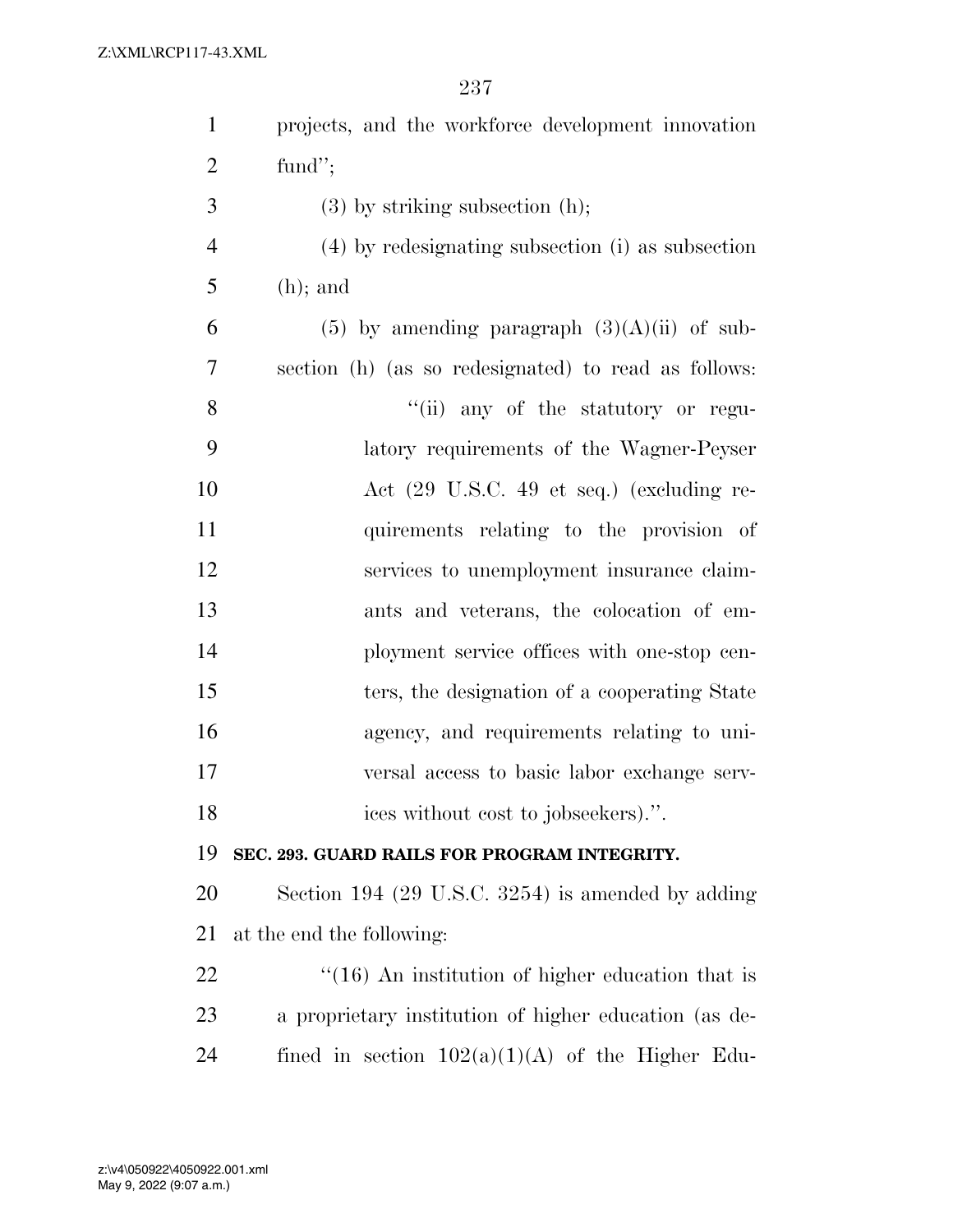| $\mathbf{1}$   | cation Act of 1965 (20 U.S.C. 1002(a)(1)(A)) may            |
|----------------|-------------------------------------------------------------|
| $\overline{2}$ | not be—                                                     |
| 3              | $\lq\lq$ designated or certified as a one-stop              |
| $\overline{4}$ | operator under section $121(d)$ , or awarded                |
| 5              | funds under this title to operate a one-stop cen-           |
| 6              | ter; or                                                     |
| $\overline{7}$ | "(B) appointed to a State board or local                    |
| 8              | board under section 101 or 107, respectively.".             |
| 9              | <b>TITLE III-ADULT EDUCATION</b>                            |
| 10             | AND FAMILY LITERACY                                         |
| 11             | SEC. 301. FAMILY LITERACY.                                  |
| 12             | The heading of title II of the Workforce Innovation         |
| 13             | and Opportunity Act (29 U.S.C. 3271 et seq.) is amended     |
| 14             | by inserting "FAMILY" before "LITERACY".                    |
| 15             | SEC. 302. PURPOSE.                                          |
| 16             | Section 202 $(29 \text{ U.S.C. } 3271)$ is amended—         |
| 17             | $(1)$ in the matter preceding paragraph $(1)$ , by          |
| 18             | inserting "family" before "literacy activities";            |
| 19             | $(2)$ by amending paragraph $(1)$ to read as fol-           |
| 20             | lows:                                                       |
| 21             | $\cdot\cdot(1)$ assist adults to become literate and obtain |
| 22             | the knowledge and skills (including digital skills)         |
| 23             | necessary for employment, economic self-sufficiency,        |
| 24             | and full participation in all aspects of adult life;";      |
| 25             | $(3)$ in paragraph $(4)(A)$ —                               |
|                |                                                             |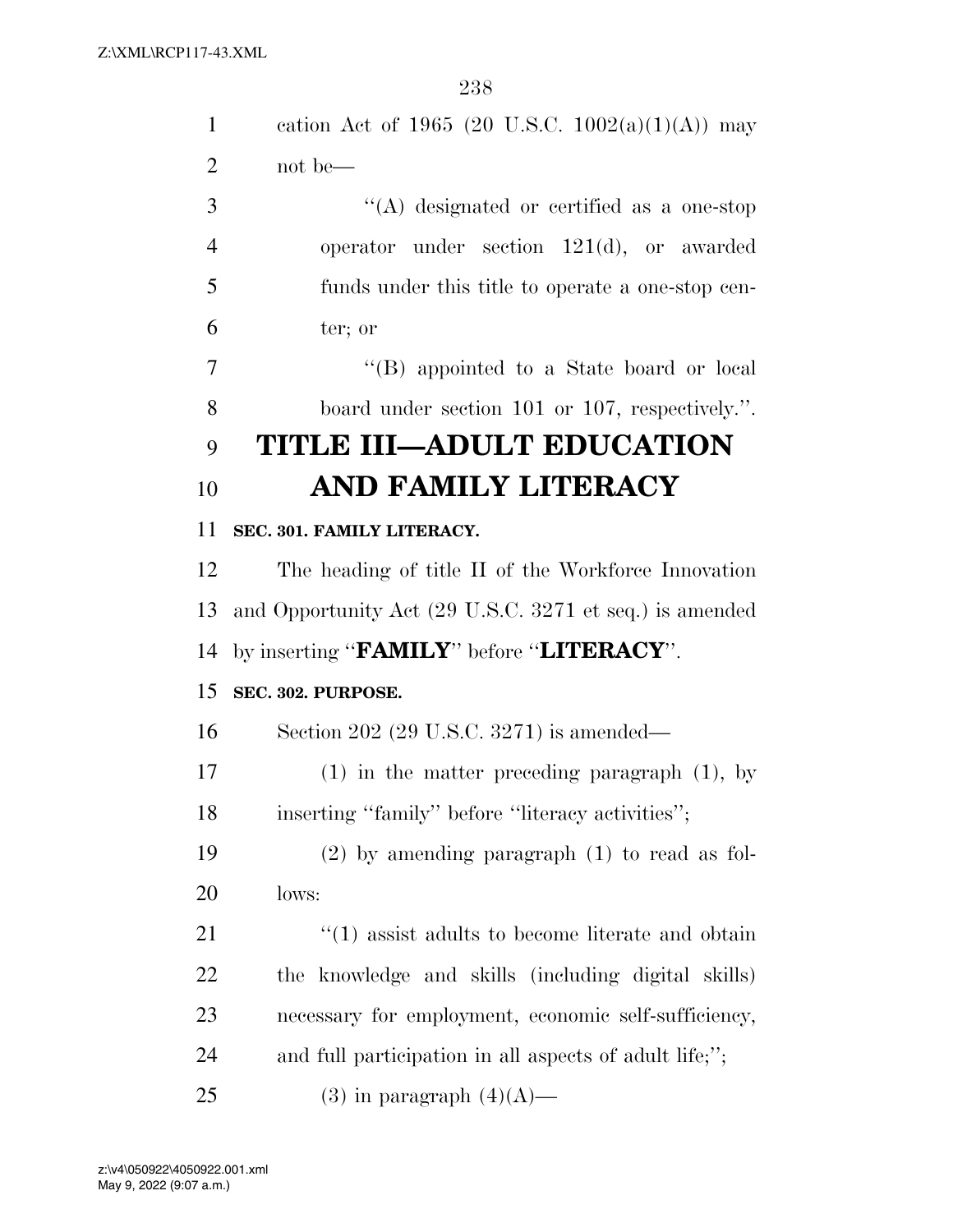| $\mathbf{1}$   | $(A)$ in clause (i), by striking "and" at the          |
|----------------|--------------------------------------------------------|
| $\overline{2}$ | end; and                                               |
| 3              | (B) by inserting after clause (ii) the fol-            |
| $\overline{4}$ | lowing:                                                |
| 5              | "(iii) digital skills; and";                           |
| 6              | SEC. 303. DEFINITIONS.                                 |
| 7              | Section 203 (29 U.S.C. 3272) is amended—               |
| 8              | $(1)$ in paragraph $(1)$ —                             |
| 9              | $(A)$ in subparagraph $(B)$ , by striking              |
| 10             | "and" at the end;                                      |
| 11             | $(B)$ by redesignating subparagraph $(C)$ as           |
| 12             | subparagraph $(D)$ ; and                               |
| 13             | $(C)$ by inserting after subparagraph $(B)$            |
| 14             | the following:                                         |
| 15             | "(C) develop and use digitial technology               |
| 16             | skills; and";                                          |
| 17             | $(2)$ in paragraph $(2)$ , by inserting ", digital     |
| 18             | skills activities offered in conjunction with other    |
| 19             | adult education and literacy activities" after "family |
| 20             | literacy activities";                                  |
| 21             | $(3)$ in paragraph $(3)$ , by inserting "family" be-   |
| 22             | fore "literacy activities";                            |
| 23             | (4) in paragraph $(4)(C)(i)$ , by striking "is basic   |
| 24             | skills deficient" and inserting "has foundational      |
| 25             | skills needs";                                         |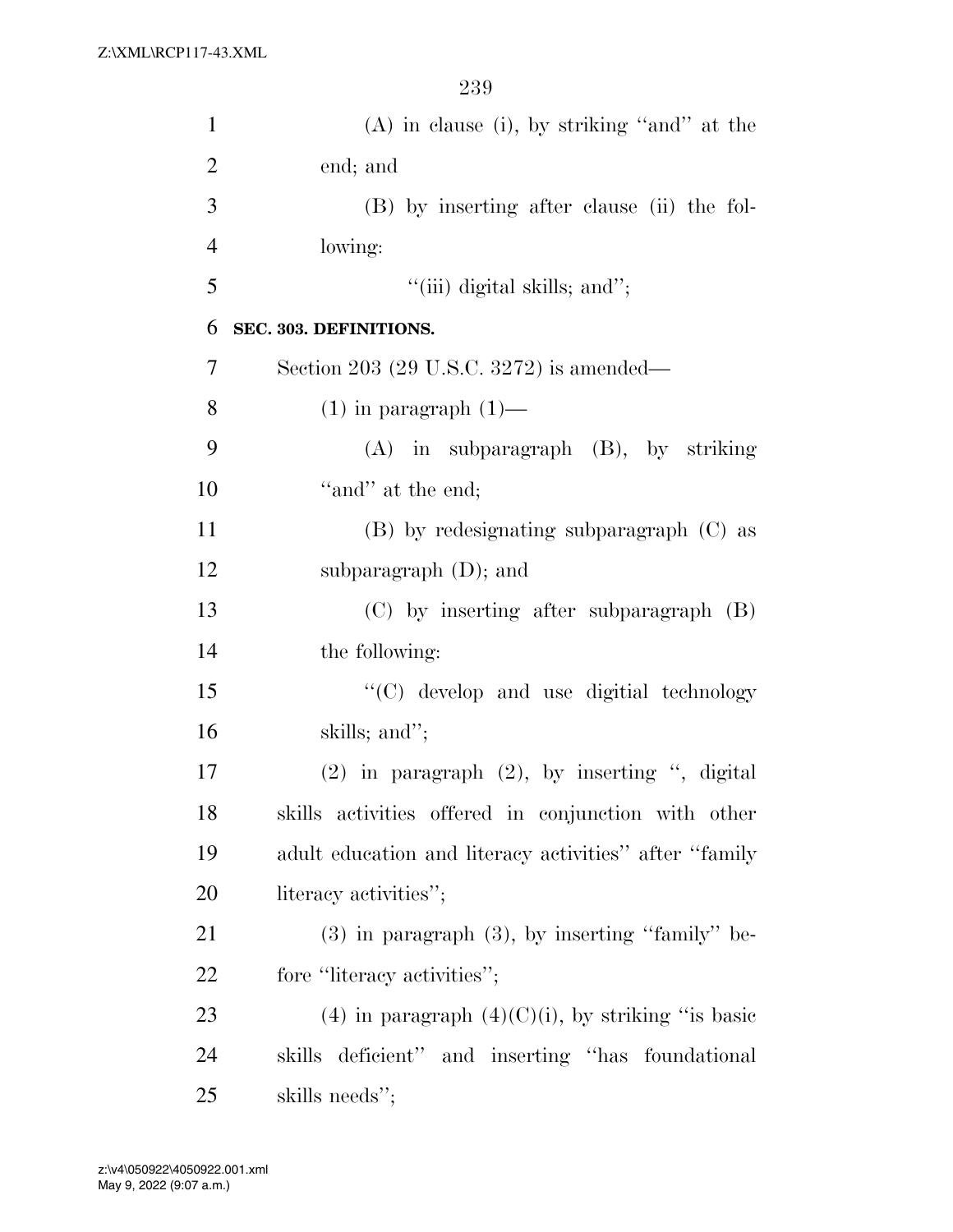| $\mathbf{1}$   | $(5)$ in paragraph $(9)$ —                             |
|----------------|--------------------------------------------------------|
| $\overline{2}$ | (A) in the matter preceding subparagraph               |
| 3              | $(A)$ , by striking "economic prospects" and in-       |
| $\overline{4}$ | serting "economic and educational prospects";          |
| 5              | and                                                    |
| 6              | (B) by adding at the end the following:                |
| $\overline{7}$ | "(E) Digital literacy activities to enable             |
| 8              | parents or family members to develop and use           |
| 9              | digital literacy skills to support their children's    |
| 10             | $learning$ .";                                         |
| 11             | $(6)$ by amending paragraph $(11)$ to read as fol-     |
| 12             | lows:                                                  |
| 13             | "(11) INTEGRATED EDUCATION AND<br>TRAIN-               |
| 14             | ING.—The term 'integrated education and training'      |
| 15             | means a service approach that provides adult edu-      |
| 16             | cation and family literacy activities concurrently and |
| 17             | contextually with workforce preparation activities     |
| 18             | and workforce training (and which may be provided      |
| 19             | concurrently with other adult education activities     |
| 20             | and services, such as adult basic education) for a     |
| 21             | specific high-wage, high demand occupation or occu-    |
| 22             | pational cluster (including, as appropriate, for ap-   |
| 23             | prenticeship and pre-apprenticeship programs) for      |
| 24             | the purpose of educational and career advance-         |
| 25             | $ment.$ ";                                             |

May 9, 2022 (9:07 a.m.) z:\v4\050922\4050922.001.xml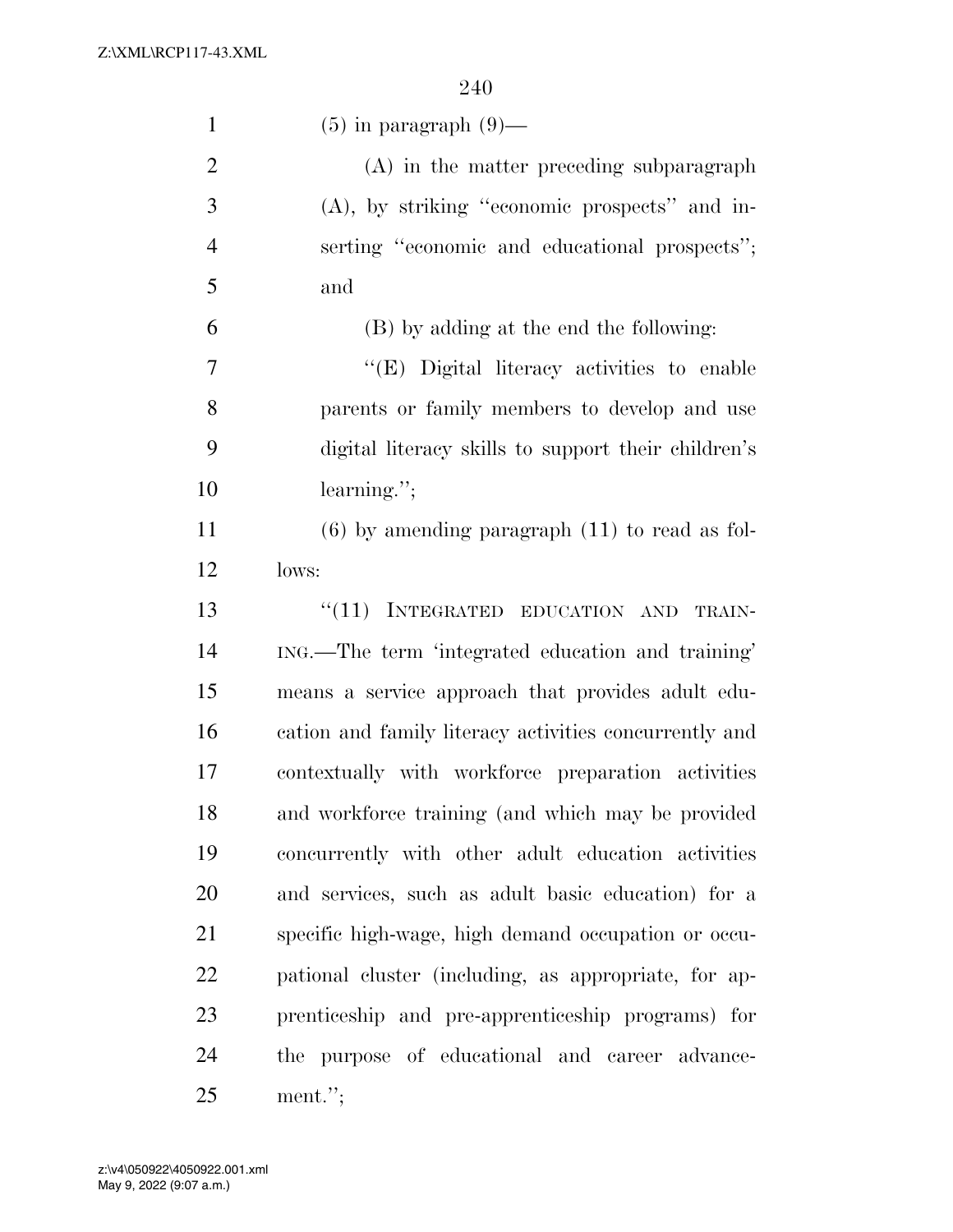| $\mathbf{1}$   | $(7)$ by amending paragraph $(12)$ to read as fol-    |
|----------------|-------------------------------------------------------|
| $\overline{2}$ | lows:                                                 |
| 3              | "(12) INTEGRATED ENGLISH LITERACY AND                 |
| $\overline{4}$ | CIVICS EDUCATION.—The term 'integrated English        |
| 5              | literacy and civics education' means instruction in   |
| 6              | literacy and English and other education services     |
| 7              | provided to English language learners who are         |
| 8              | adults, including professionals with degrees and cre- |
| 9              | dentials in their native countries—                   |
| 10             | $\cdot$ (A) that enables such adults—                 |
| 11             | "(i) to achieve competency in the                     |
| 12             | English language;                                     |
| 13             | "(ii) to build knowledge of United                    |
| 14             | States history and civics;                            |
| 15             | "(iii) to prepare for United States                   |
| 16             | citizenship and the naturalization process;           |
| 17             | "(iv) to use digital technology at levels             |
| 18             | of proficiency necessary to function effec-           |
| 19             | tively as a worker, a parent or a family              |
| 20             | member, and a member of society;                      |
| 21             | "(v) to apply for Federal and other                   |
| 22             | student financial aid and enroll in postsec-          |
| 23             | ondary education or other further learning;           |
| 24             | and                                                   |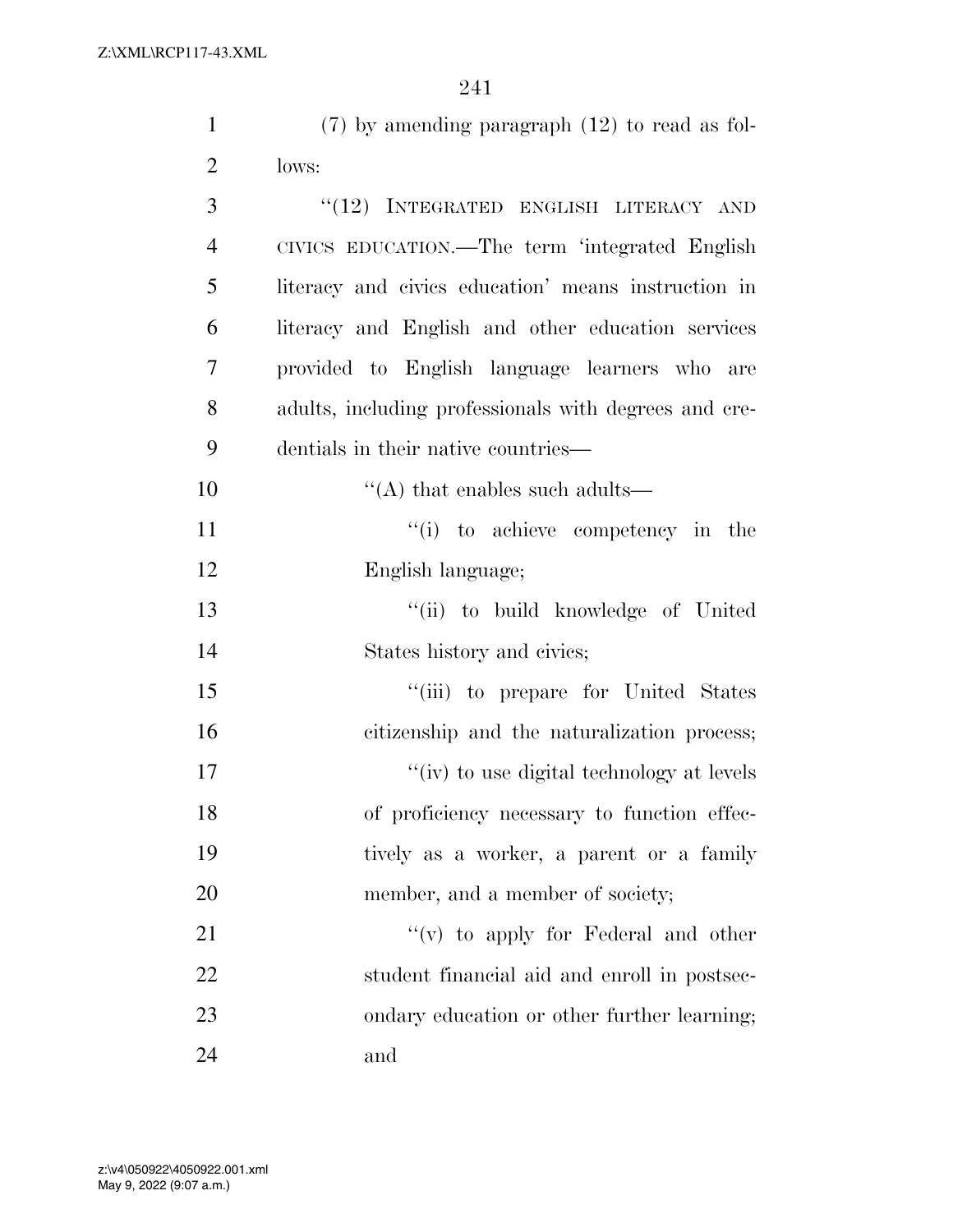| $\mathbf{1}$   | "(vi) to locate and apply for registered              |
|----------------|-------------------------------------------------------|
| $\overline{2}$ | apprenticeship or pre-apprenticeship pro-             |
| 3              | grams; and                                            |
| $\overline{4}$ | $\lq\lq$ (B) which may include—                       |
| 5              | "(i) preparation for a high school                    |
| 6              | equivalency diploma or postsecondary                  |
| 7              | training or education;                                |
| 8              | "(ii) preparation for employment;                     |
| 9              | "(iii) preparation for apprenticeship                 |
| 10             | or pre-apprenticeship programs, or the                |
| 11             | provision of information regarding where              |
| 12             | to acquire that preparation; or                       |
| 13             | $``(iv)$ instruction in—                              |
| 14             | "(I) navigating the early child-                      |
| 15             | hood, elementary and secondary, and                   |
| 16             | postsecondary education systems;                      |
| 17             | $\lq\lq$ (II) financial literacy;                     |
| 18             | "(III) the housing market in the                      |
| 19             | United States; or                                     |
| 20             | $\lq\lq$ (IV) accessing Federal, State,               |
| 21             | and local health care systems.";                      |
| 22             | $(8)$ in paragraph $(13)$ by striking "and solve      |
| 23             | problems," and all that follows through the period at |
| 24             | the end and inserting "solve problems, and use dig-   |
| 25             | ital technology at levels of proficiency necessary to |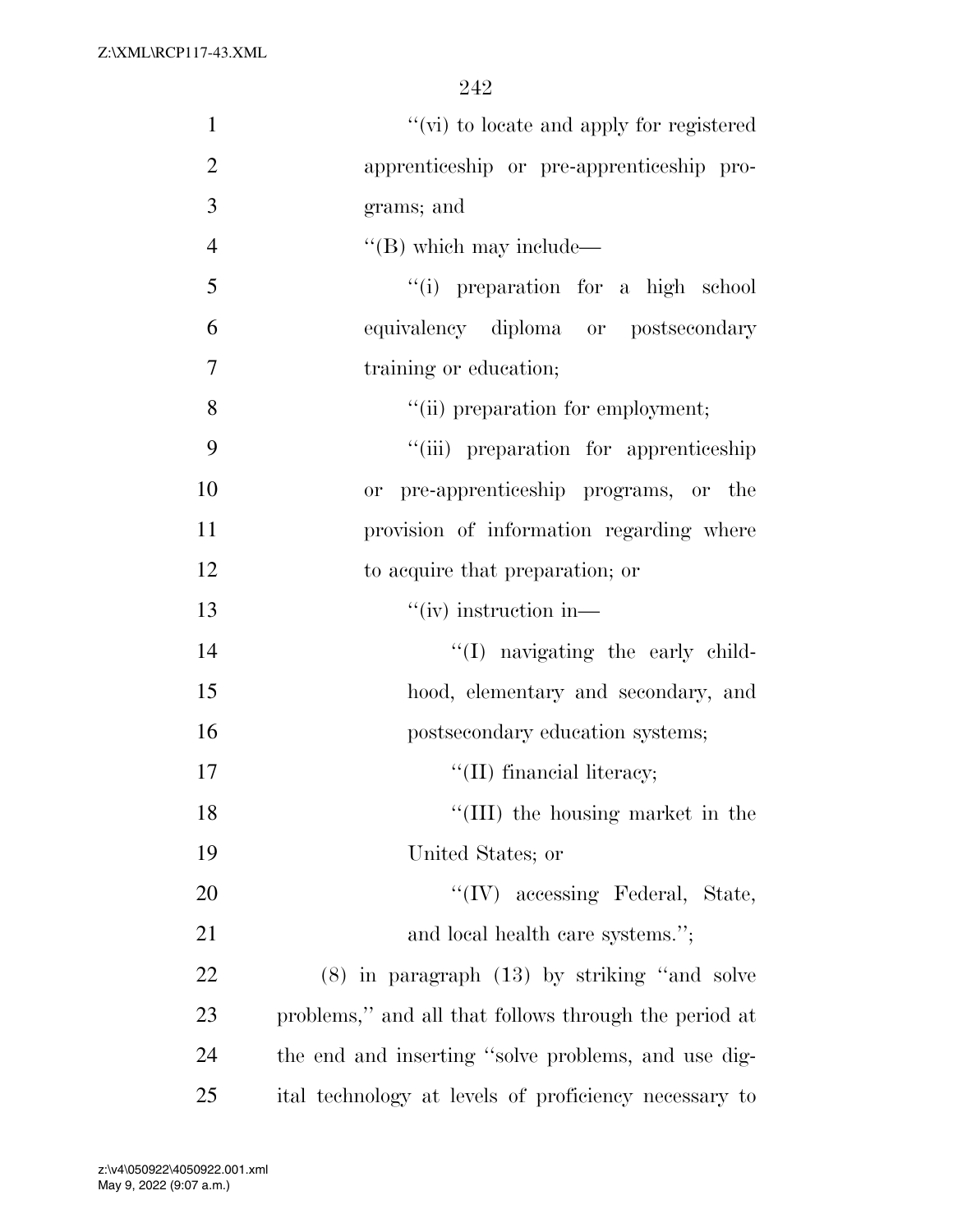| $\mathbf{1}$   | function effectively as an employee, a parent or a             |
|----------------|----------------------------------------------------------------|
| $\overline{2}$ | family member, and a member of society.";                      |
| 3              | $(9)$ by redesignating paragraphs $(16)$ and $(17)$            |
| $\overline{4}$ | as paragraphs $(17)$ and $(18)$ , respectively;                |
| 5              | $(10)$ by inserting after paragraph $(15)$ , the fol-          |
| 6              | lowing:                                                        |
| 7              | "(16) UNIVERSAL DESIGN FOR LEARNING.                           |
| 8              | The term 'universal design for learning' has the               |
| 9              | meaning given the term in section 103 of the Higher            |
| 10             | Education Act of 1965 (20 U.S.C. 1003)."; and                  |
| 11             | $(11)$ in paragraph $(18)$ , as redesignated by                |
| 12             | $\text{param}$ (9)—                                            |
| 13             | (A) by striking "using information" and                        |
| 14             | inserting "using and acquiring information";                   |
| 15             | and                                                            |
| 16             | (B) by striking "education or training"                        |
| 17             | and inserting "education or training (including                |
| 18             | registered apprenticeship and pre-apprentice-                  |
| 19             | ship programs)".                                               |
| 20             | SEC. 304. AUTHORIZATION OF APPROPRIATIONS.                     |
| 21             | Section 206 (29 U.S.C. 3275) is amended by striking            |
| 22             | " $$577,667,000$ for fiscal year $2015$ " and all that follows |
| 23             | through the period at the end and inserting                    |
| 24             | "\$785,100,000 for fiscal year 2023, \$824,400,000 for fis-    |
| 25             | cal year 2024, \$865,600,000 for fiscal year 2025,             |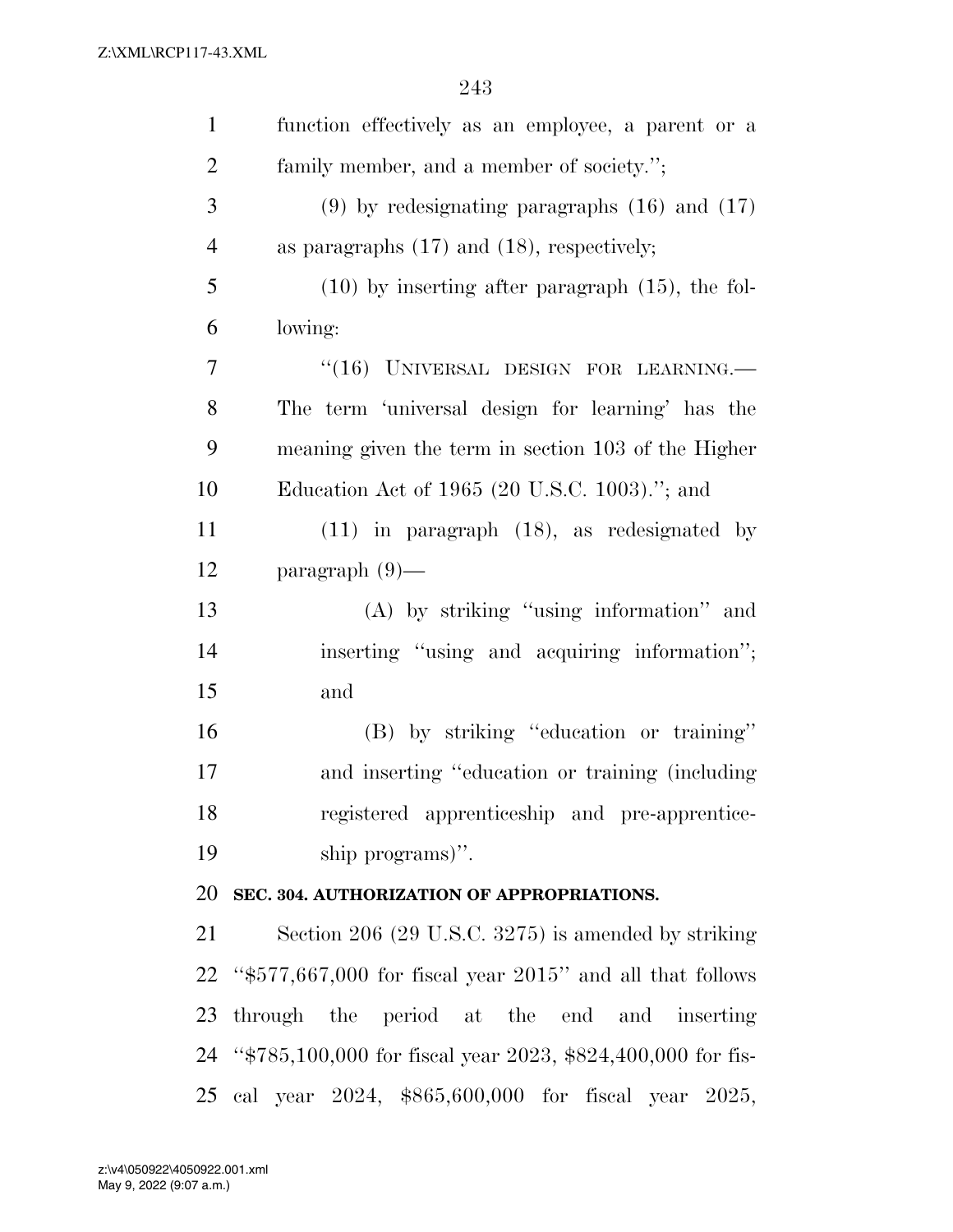\$908,900,000 for fiscal year 2026, \$954,300,000 for fis-

cal year 2027, and \$1,002,000,000 for fiscal year 2028.''.

## **SEC. 305. PERFORMANCE ACCOUNTABILITY SYSTEM.**

 Section 212 (29 U.S.C. 3292) is amended to read as follows:

## **''SEC. 212. PERFORMANCE ACCOUNTABILITY SYSTEM.**

 ''(a) IN GENERAL.—Programs and activities author- ized in this title are subject to the performance account-ability provisions described in section 116.

 ''(b) INNOVATIVE PERFORMANCE ACCOUNTABILITY SYSTEM DEMONSTRATION PROGRAM.—

12 "(1) IN GENERAL.—The Secretary may author- ize one or more eligible entities to implement an in- novative performance accountability system that uses alternative primary indicators of performance that reflect the objectives and activities of the enti- ty's adult education and family literacy programs and measure the attainment of the education and employment goals of the participants in such pro- grams. The innovative performance accountability system may include—

22  $\langle (A)$  performance indicators attained while an individual is enrolled in an adult education and family literacy program; and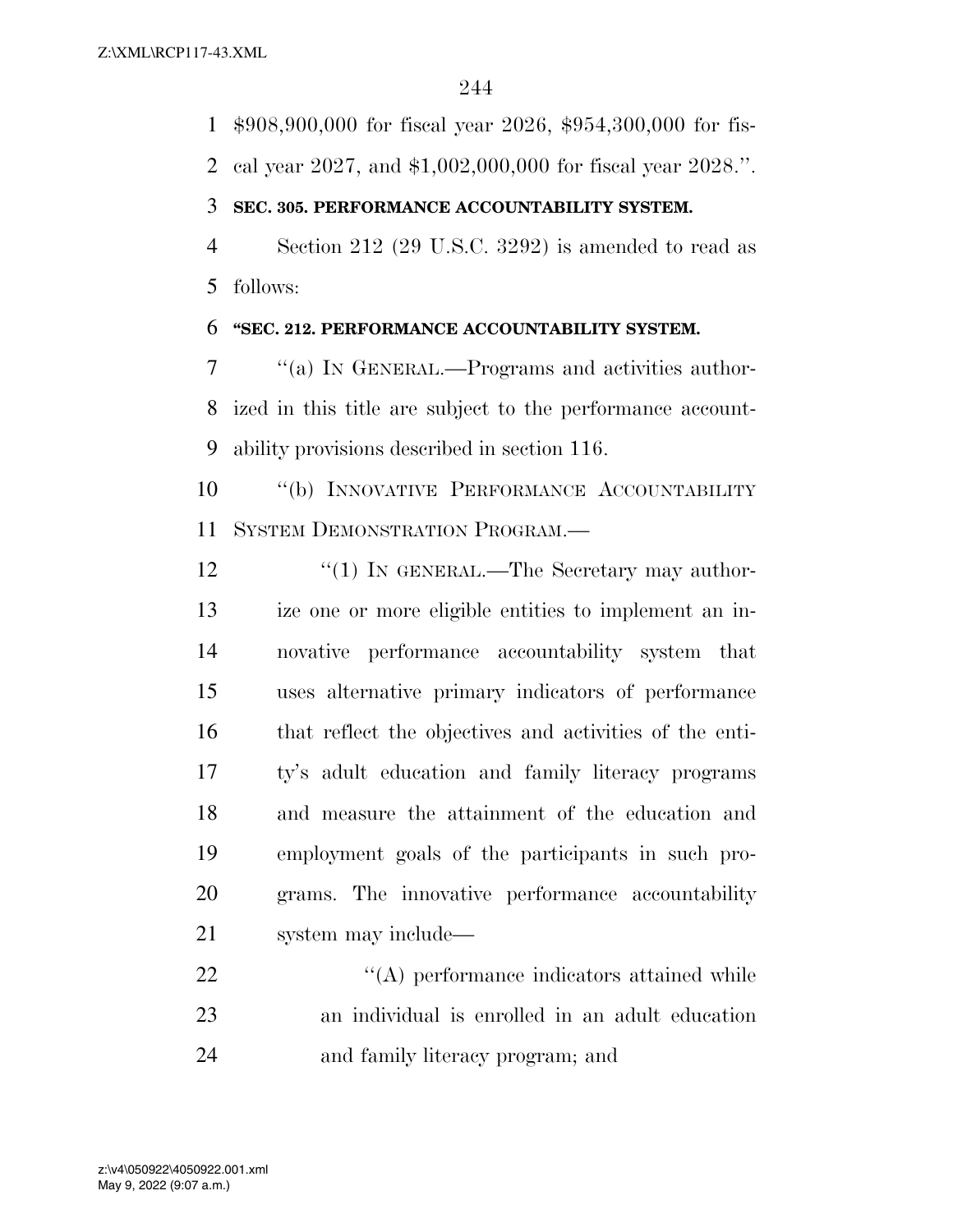| $\mathbf{1}$   | "(B) performance indicators attained after            |
|----------------|-------------------------------------------------------|
| $\overline{2}$ | an individual exits such a program.                   |
| 3              | $``(2)$ DEMONSTRATION PERIOD.—                        |
| $\overline{4}$ | "(A) IN GENERAL.—Except as provided in                |
| 5              | subparagraph (B), the period during which an          |
| 6              | eligible entity may carry out an innovative ac-       |
| 7              | countability system authorized under this sub-        |
| 8              | section shall be a period determined by the Sec-      |
| 9              | retary that does not exceed five years.               |
| 10             | "(B) EXTENSION.—The Secretary may ex-                 |
| 11             | tend, by up to one year, the demonstration pe-        |
| 12             | riod determined under subparagraph (A) for an         |
| 13             | eligible entity if—                                   |
| 14             | "(i) the Secretary determines that the                |
| 15             | innovative accountability system imple-               |
| 16             | mented by the entity is successfully meet-            |
| 17             | ing the objectives of this subsection; and            |
| 18             | "(ii) the total period during which the               |
| 19             | entity implements such system under the               |
| 20             | demonstration program, inclusive of such              |
| 21             | extension, does not exceed six years.                 |
| 22             | $``(3)$ APPLICATION.—                                 |
| 23             | "(A) IN GENERAL.—Subject to subpara-                  |
| 24             | $graph$ $(C)$ , an eligible entity that seeks author- |
| 25             | ization to implement an innovative performance        |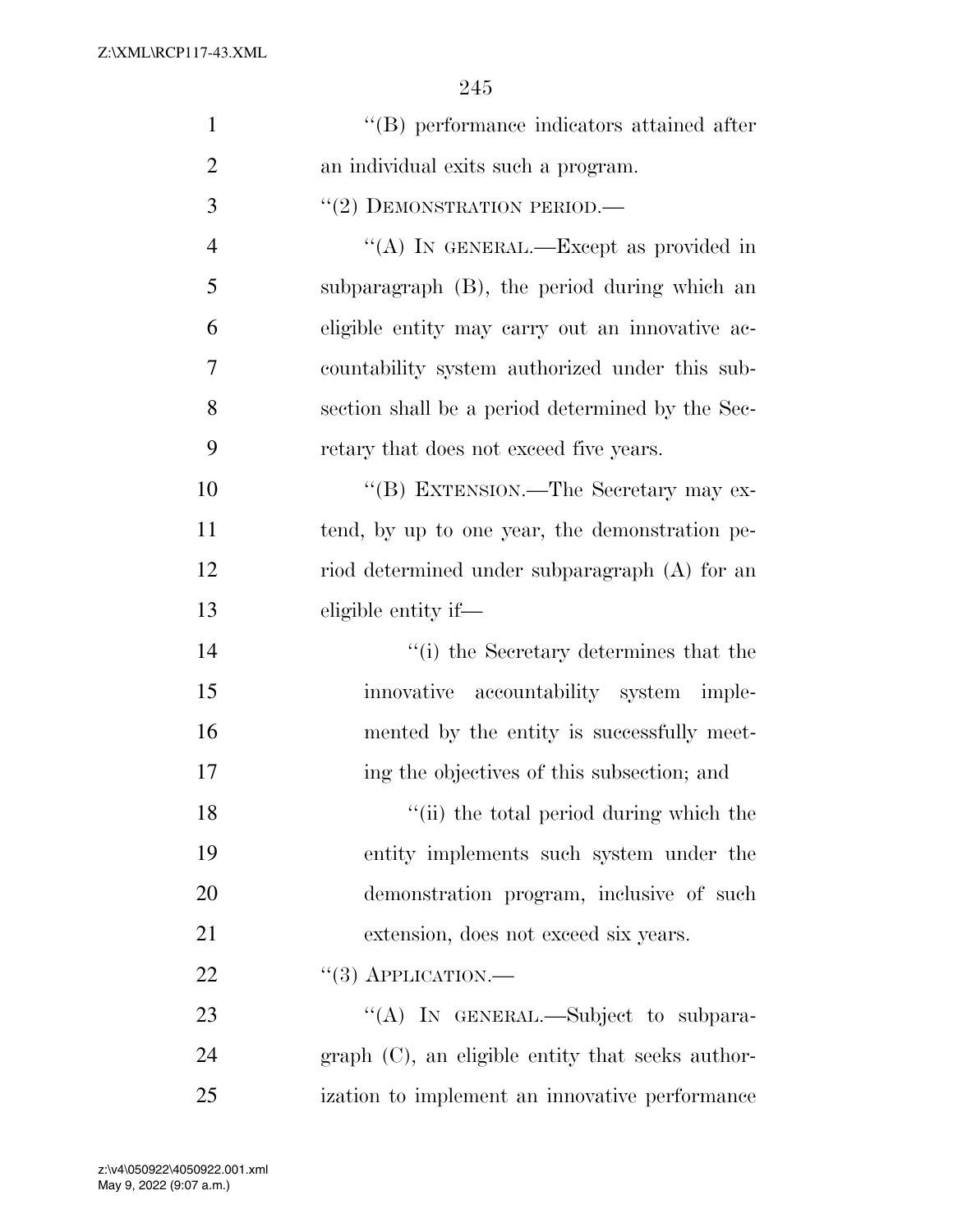| $\mathbf{1}$   | accountability system under this subsection     |
|----------------|-------------------------------------------------|
| $\overline{2}$ | shall submit to the Secretary an application at |
| 3              | such time, in such manner, and containing such  |
| $\overline{4}$ | information as the Secretary may require.       |
| 5              | "(B) CONTENTS.—At a minimum, each               |
| 6              | application under this paragraph shall in-      |
| $\overline{7}$ | clude—                                          |
| 8              | "(i) a description of the objectives of         |
| 9              | the innovative performance accountability       |
| 10             | system proposed by the eligible entity;         |
| 11             | "(ii) a description of such account-            |
| 12             | ability system, including a description of      |
| 13             | the performance indicators to be used;          |
| 14             | "(iii) the duration of the period over          |
| 15             | which the entity intends to carry out the       |
| 16             | proposed accountability system;                 |
| 17             | "(iv) an explanation of why the entity          |
| 18             | believes the alternative indicators of per-     |
| 19             | formance proposed by the entity would           |
| 20             | more accurately measure the attainment of       |
| 21             | the objectives of the entity's adult edu-       |
| 22             | cation and family literacy programs com-        |
| 23             | pared to the indicators of performance de-      |
| 24             | scribed in section $116(b)(2)(A)(i);$           |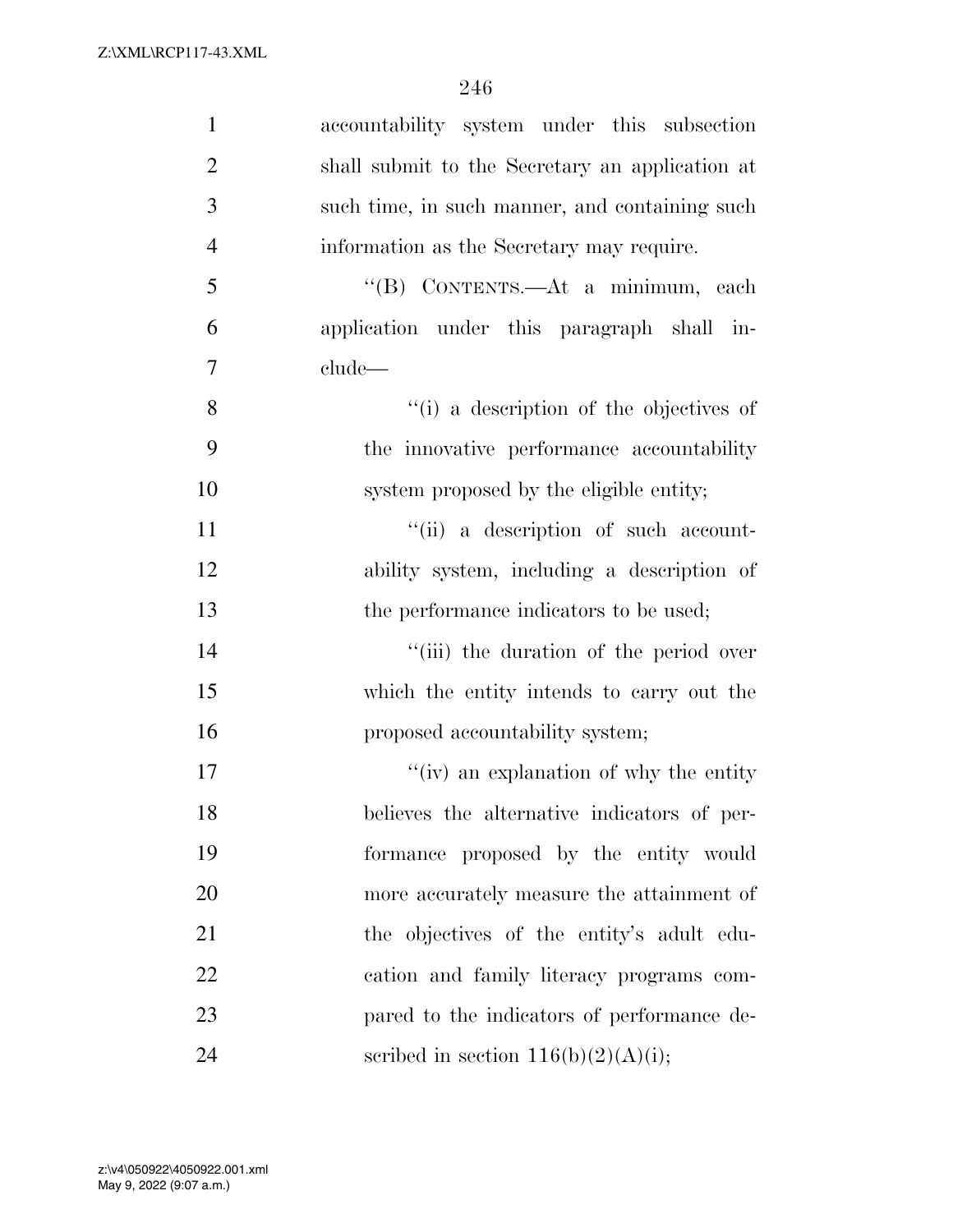| $\mathbf{1}$   | "(v) an explanation of how the pro-              |
|----------------|--------------------------------------------------|
| $\overline{2}$ | posed performance indicators are expected        |
| 3              | to provide a valid and reliable measure-         |
| $\overline{4}$ | ment of the effectiveness of the entity's        |
| 5              | adult education and family literacy pro-         |
| 6              | grams with respect to the individuals            |
| $\tau$         | served by such programs;                         |
| 8              | $\lq\lq$ (vi) a description of how the entity    |
| 9              | will report to the Secretary and make pub-       |
| 10             | licly available the proposed indicators of       |
| 11             | performance on a timely basis;                   |
| 12             | "(vii) an assurance that the entity will         |
| 13             | prepare and submit the final report re-          |
| 14             | quired under paragraph (4); and                  |
| 15             | "(viii) a description of how the inno-           |
| 16             | vative accountability system may be rel-         |
| 17             | evant to and replicated by States and out-       |
| 18             | lying areas.                                     |
| 19             | "(C) REVIEW OF CERTAIN APPLICA-                  |
| 20             | TIONS.—In a case in which an eligible entity     |
| 21             | that is a consortium of eligible providers seeks |
| 22             | authorization to implement an innovative per-    |
| 23             | formance accountability system under this sub-   |
| 24             | section-                                         |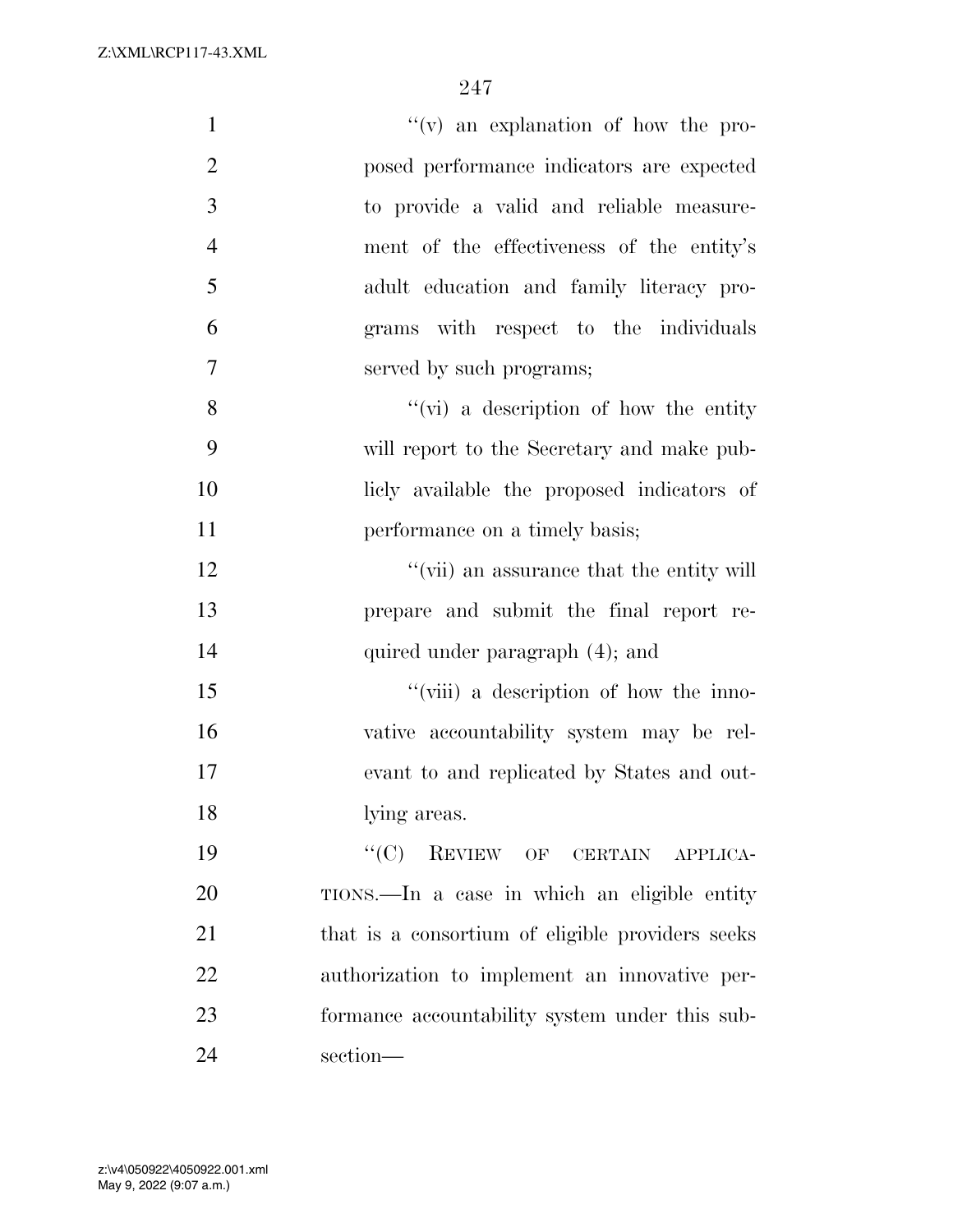| $\mathbf{1}$   | "(i) the consortium shall submit the              |
|----------------|---------------------------------------------------|
| $\overline{2}$ | application described in subparagraph $(A)$       |
| 3              | to the eligible agency of the State or out-       |
| $\overline{4}$ | lying area in which the consortium intends        |
| 5              | to implement the system;                          |
| 6              | "(ii) the eligible agency shall review            |
| 7              | the application; and                              |
| 8              | "(iii) if the eligible agency approves            |
| 9              | the application, the agency shall forward         |
| 10             | the application to the Secretary together         |
| 11             | with any comments of the agency regard-           |
| 12             | ing the content of the application.               |
| 13             | $``(4)$ PROGRESS REPORT.—                         |
| 14             | "(A) IN GENERAL.—Not later than $180$             |
| 15             | days before the end of the initial demonstration  |
| 16             | period applicable to an eligible entity under     |
| 17             | paragraph $(2)(A)$ , and before the Secretary au- |
| 18             | thorizes any extension of the demonstration pe-   |
| 19             | riod under paragraph $(2)(B)$ for such entity,    |
| 20             | the eligible entity shall submit to the Secretary |
| 21             | a report on the initial progress (in this para-   |
| 22             | graph referred to as the 'progress report') of    |
| 23             | innovative accountability system imple-<br>the    |
| 24             | mented by the eligible entity under this section. |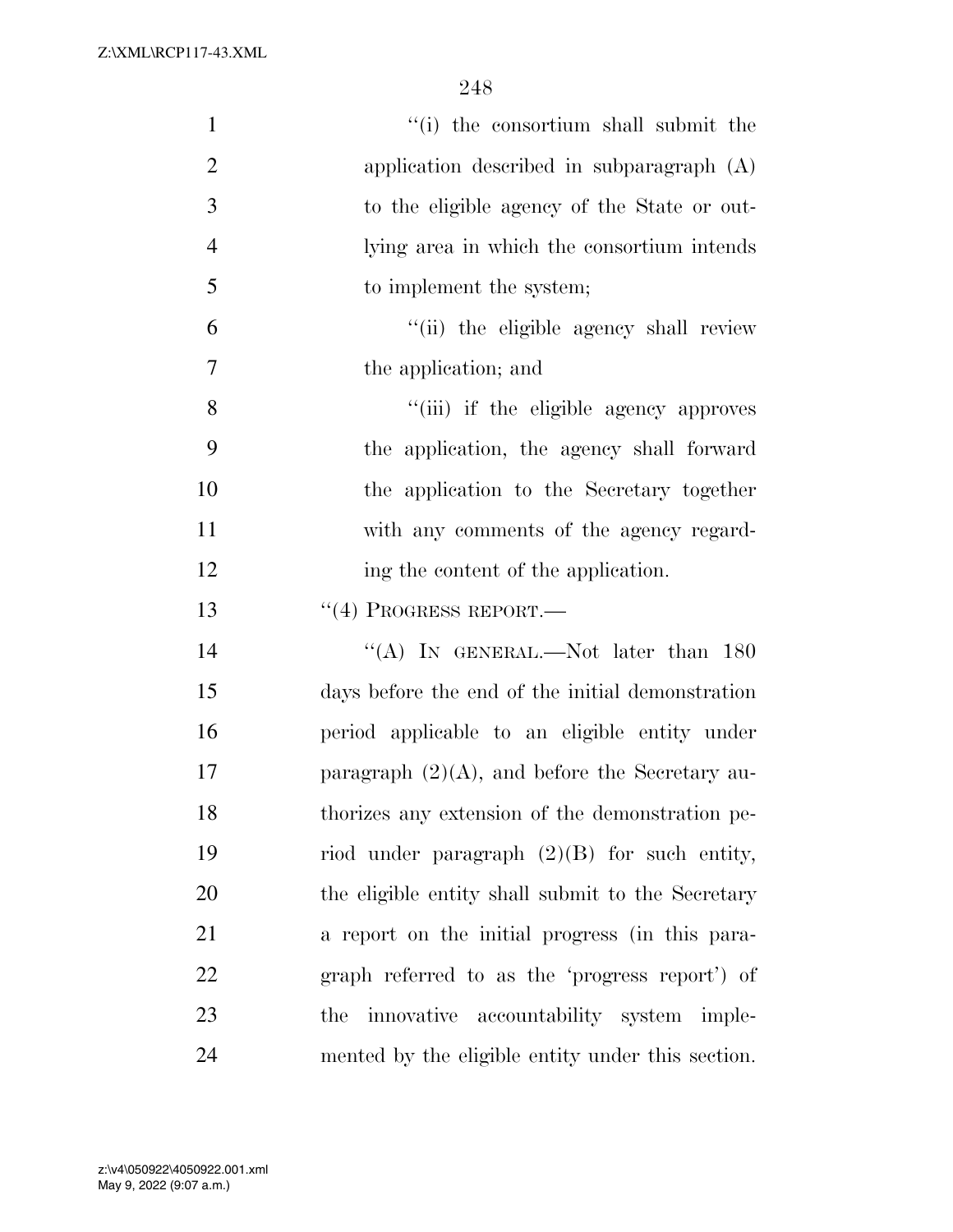| $\mathbf{1}$   | "(B) ELEMENTS.—The progress report              |
|----------------|-------------------------------------------------|
| $\overline{2}$ | under subparagraph (A) shall be based on the    |
| 3              | annual information submitted by participating   |
| $\overline{4}$ | local providers and shall include an assessment |
| 5              | of the following:                               |
| 6              | "(i) The burden placed on the local             |
| $\overline{7}$ | programs to implement and carry out the         |
| 8              | innovative accountability system.               |
| 9              | $\lq\lq$ (ii) Whether and to what extent—       |
| 10             | "(I) the eligible entity has solic-             |
| 11             | ited feedback from local program di-            |
| 12             | rectors and instructors about their             |
| 13             | satisfaction with the innovative ac-            |
| 14             | countability system;                            |
| 15             | "(II) local program instructors                 |
| 16             | and directors have demonstrated a               |
| 17             | commitment and capacity to imple-               |
| 18             | ment or continue to implement the               |
| 19             | system;                                         |
| 20             | "(III) the system was used to                   |
| 21             | measure the performance indicators              |
| 22             | for all students participating in the           |
| 23             | system; and                                     |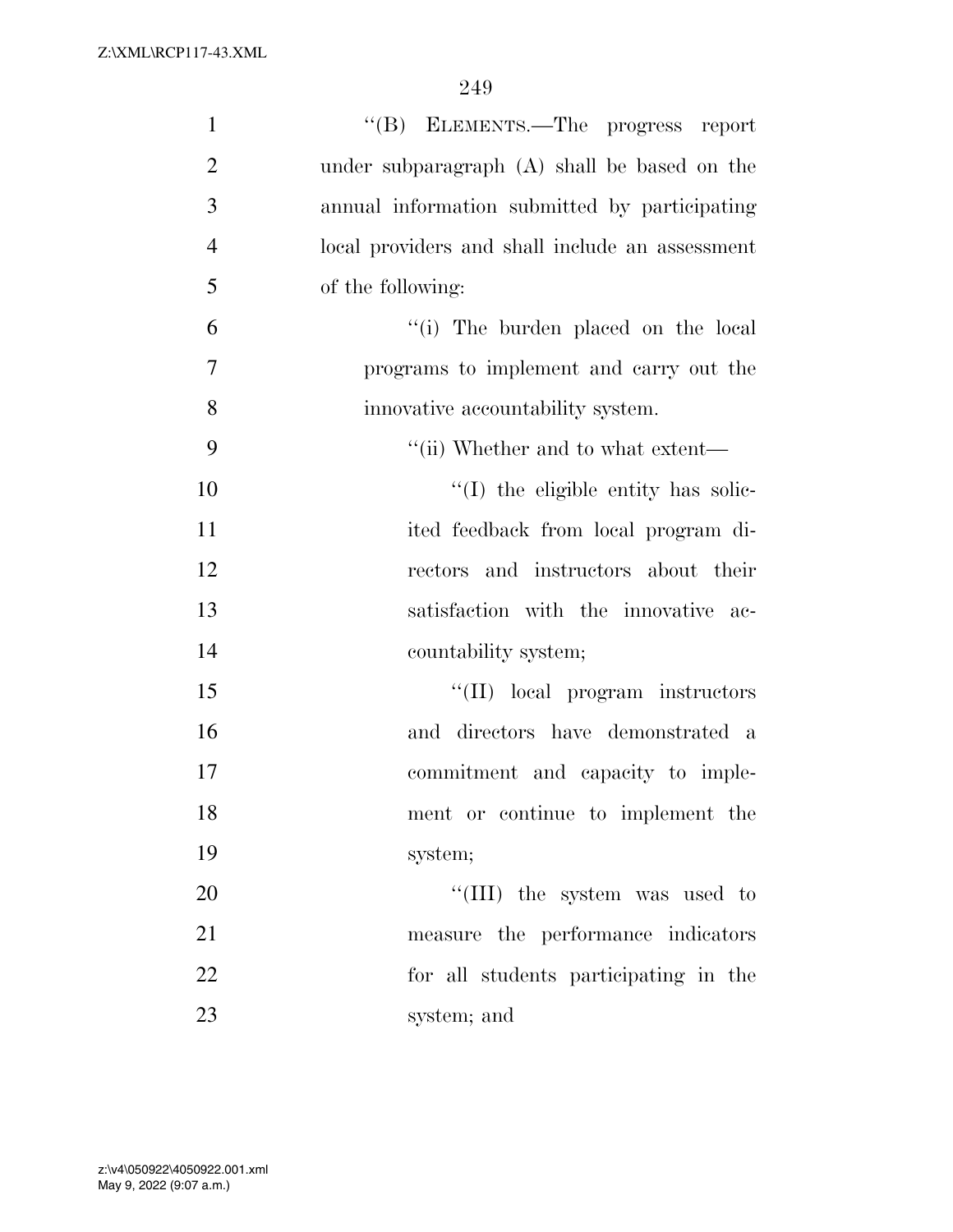| $\mathbf{1}$   | $\lq\lq$ (IV) the innovative account-          |
|----------------|------------------------------------------------|
| $\overline{2}$ | ability system can be used across              |
| 3              | States.                                        |
| $\overline{4}$ | $``(C)$ PEER REVIEW.—                          |
| 5              | "(i) IN GENERAL.—The eligible entity           |
| 6              | shall conduct a peer review of the innova-     |
| $\tau$         | tive performance accountability system im-     |
| 8              | plemented by the eligible entity under this    |
| 9              | section.                                       |
| 10             | "(ii) PEER REVIEW TEAM.—For pur-               |
| 11             | poses of conducting the peer review under      |
| 12             | clause (i), the eligible entity shall assemble |
| 13             | a team of subject matter experts who—          |
| 14             | "(I) are knowledgeable about in-               |
| 15             | novative accountability systems; and           |
| 16             | "(II) have demonstrated experi-                |
| 17             | developing and implementing<br>ence            |
| 18             | such systems.                                  |
| 19             | "(iii) METHODOLOGY.—The method-                |
| 20             | ology of the peer review shall meet require-   |
| 21             | ments to be jointly established by the Sec-    |
| 22             | retary of Labor and Secretary of Edu-          |
| 23             | cation.                                        |
| 24             | "(iv) ELEMENTS.—The peer review                |
| 25             | shall determine the extent to which the in-    |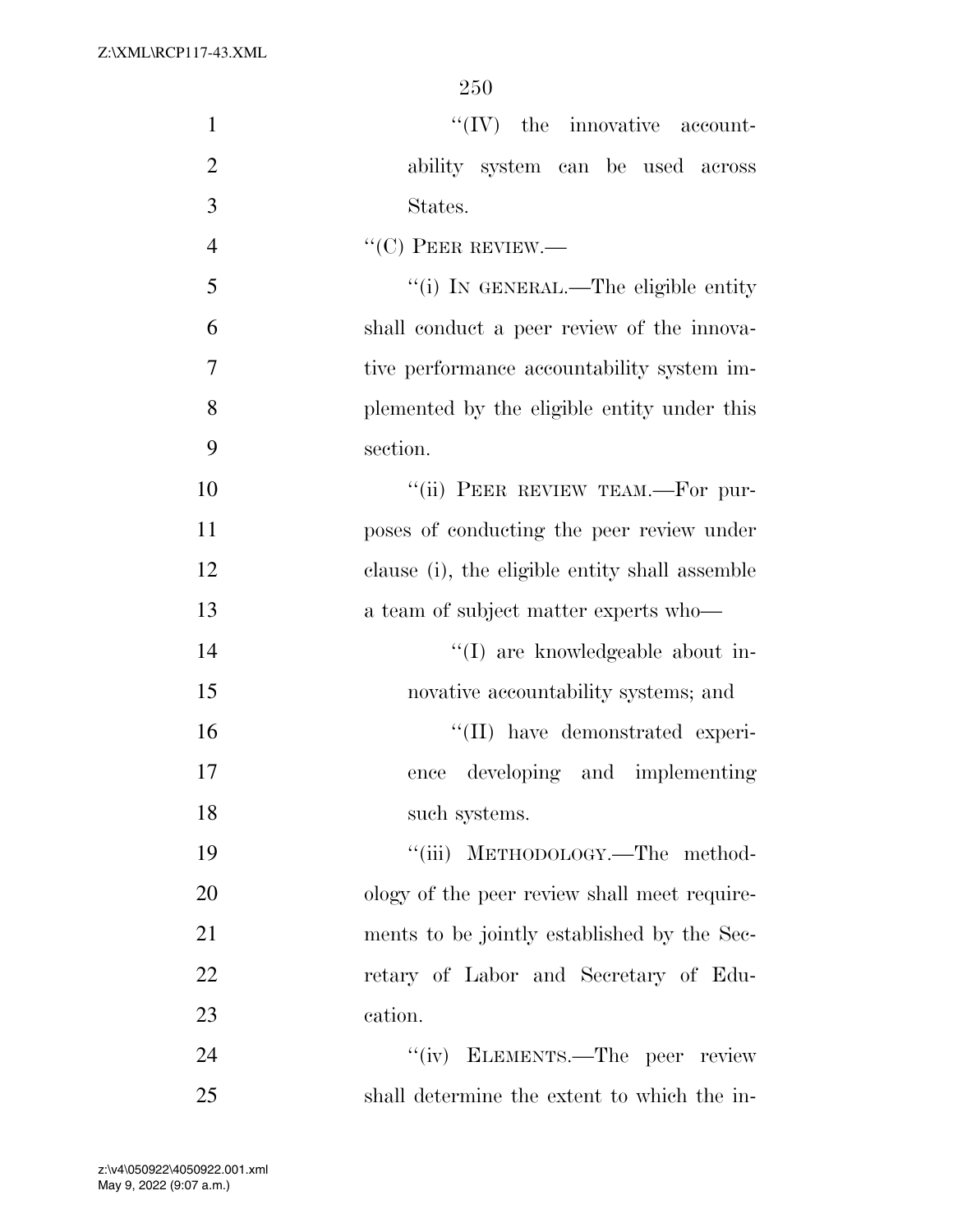| $\mathbf{1}$   | novative accountability system includes pri-          |
|----------------|-------------------------------------------------------|
| $\overline{2}$ | mary indicators that reflect the objectives           |
| 3              | and activities of the State's adult edu-              |
| $\overline{4}$ | cation and family literacy programs.                  |
| 5              | "(D) COMMENTS.—The eligible entity shall              |
| 6              | provide a response to the findings of the             |
| 7              | progress report.                                      |
| 8              | "(E) PUBLIC AVAILABILITY.—The                         |
| 9              | progress report under this paragraph, including       |
| 10             | any comments provided under subparagraph              |
| 11             | (D), shall be made available on a publicly acces-     |
| 12             | sible website of the eligible entity.                 |
| 13             | "(5) FINAL REPORT.—Not later than one year            |
| 14             | after the conclusion of the demonstration period ap-  |
| 15             | plicable to an eligible entity under paragraph (2),   |
| 16             | the entity shall submit to the Secretary a report on  |
| 17             | the results of the innovative performance account-    |
| 18             | ability system implemented by the entity under this   |
| 19             | subsection. Each such report shall include the enti-  |
| 20             | ty's assessment of whether, and to what extent, the   |
| 21             | innovative<br>performance accountability<br>system    |
| 22             | achieved its objectives.                              |
| 23             | "(6) CONTINUED REPORTING.—An eligible enti-           |
| 24             | ty shall continue to report to the State, or the Sec- |

retary, as applicable, on the indicators of perform-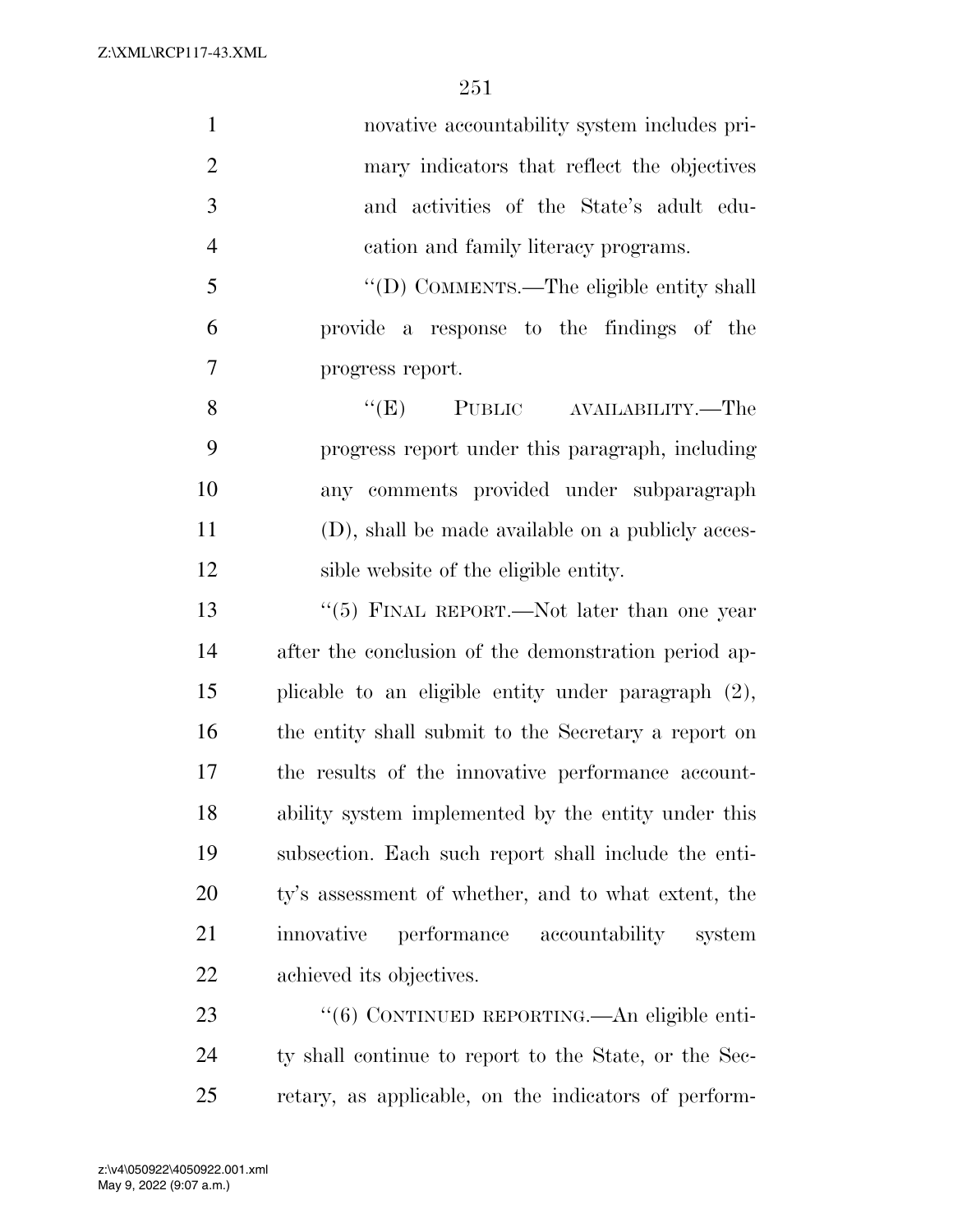| $\mathbf{1}$   | ance described in section $116(b)(2)(A)(i)$ during the |
|----------------|--------------------------------------------------------|
| 2              | demonstration period.                                  |
| 3              | "(7) DEVELOPMENT AND DISSEMINATION OF                  |
| $\overline{4}$ | BEST PRACTICES.—The Secretary shall—                   |
| 5              | $\lq\lq$ based on the results of the dem-              |
| 6              | onstration programs authorized under this sub-         |
| 7              | section and in consultation with the Director of       |
| 8              | the Institute of Education Sciences and the            |
| 9              | Secretary of Labor, identify best practices for        |
| 10             | the development and implementation of innova-          |

tive performance accountability systems; and

12 ''(B) disseminate information on those practices, including by making such information available on a publicly accessible website of the Department of Education.

16 "(8) RELATIONSHIP TO OTHER REQUIRE- MENTS.—Nothing in this subsection shall be con- strued to supersede the requirements of section 116 or to authorize the Secretary to modify or replace the performance accountability measures required under section 116. An eligible entity participating in a demonstration program under this subsection shall be subject to the applicable requirements of section 116 while participating in such program.

May 9, 2022 (9:07 a.m.) z:\v4\050922\4050922.001.xml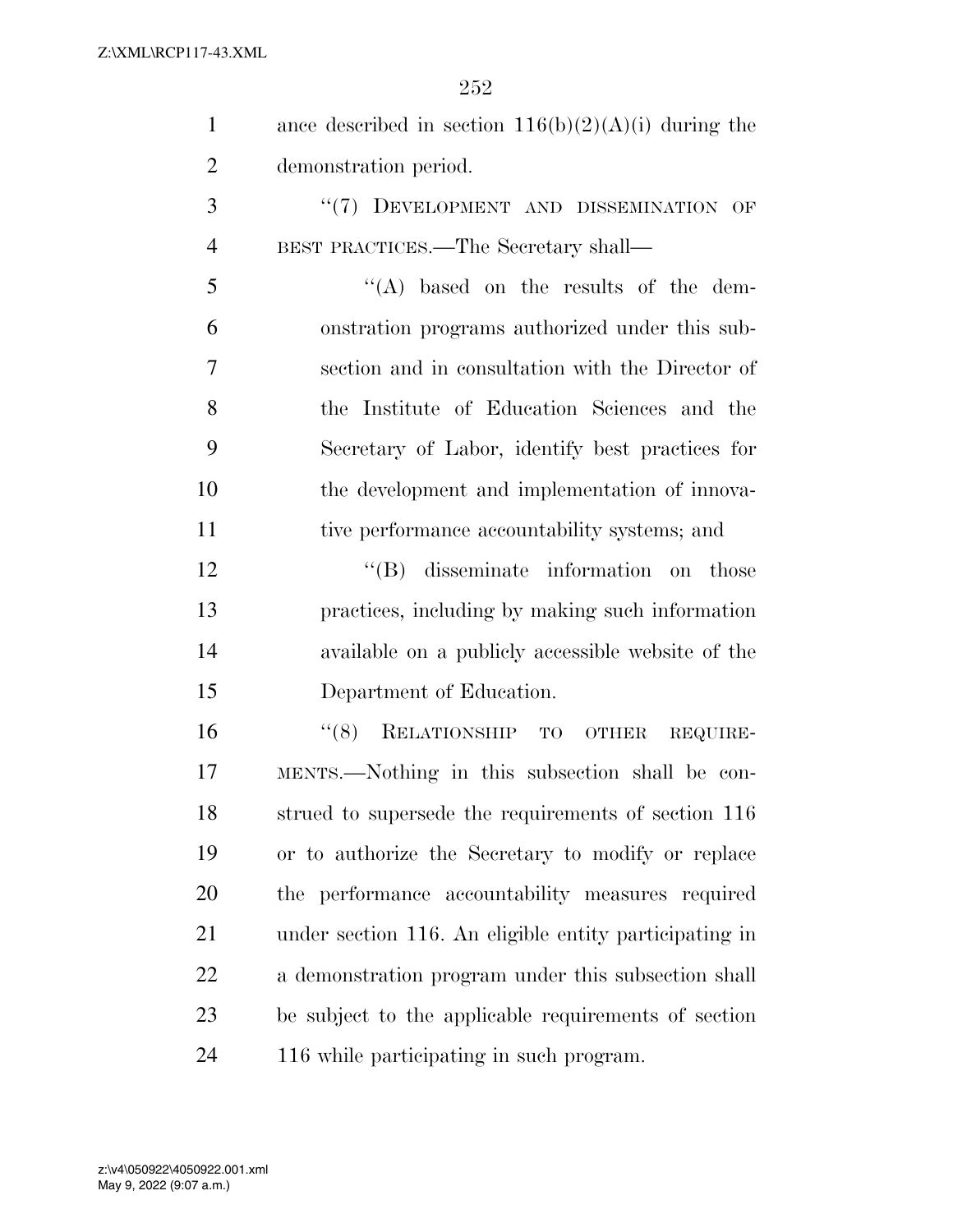| $\mathbf{1}$   | "(9) ELIGIBLE ENTITY DEFINED.—In this sub-                |
|----------------|-----------------------------------------------------------|
| $\overline{2}$ | section, the term 'eligible entity' means—                |
| 3              | $\lq\lq$ (A) an eligible agency;                          |
| $\overline{4}$ | $\lq\lq (B)$ a consortium of eligible agencies; or        |
| 5              | "(C) a consortium of eligible providers                   |
| 6              | within a State or outlying area.".                        |
| 7              | SEC. 306. STATE DISTRIBUTION OF FUNDS; MATCHING RE-       |
| 8              | <b>QUIREMENT.</b>                                         |
| 9              | Section $222(b)$ (29 U.S.C. 3302(b)) is amended by        |
| 10             | adding at the end the following:                          |
| 11             | "(3) PUBLIC AVAILABILITY OF INFORMATION                   |
| 12             | ON MATCHING FUNDS.—Each eligible agency shall             |
| 13             | maintain, on a publicly accessible website of such        |
| 14             | agency and in an easily accessible format, informa-       |
| 15             | tion documenting the non-Federal contributions            |
| 16             | made available to adult education and family literacy     |
| 17             | programs pursuant to this subsection, including—          |
| 18             | $\cdot$ (A) the sources of such contributions; and        |
| 19             | "(B) in the case of funds made available                  |
| 20             | by a State or outlying area, an explanation of            |
| 21             | how such funds are distributed to eligible pro-           |
| 22             | viders."                                                  |
| 23             | SEC. 307. STATE LEADERSHIP ACTIVITIES.                    |
| 24             | Section 223(a) $(29 \text{ U.S.C. } 3303(a))$ is amended— |
| 25             | $(1)$ in paragraph $(1)(C)$ —                             |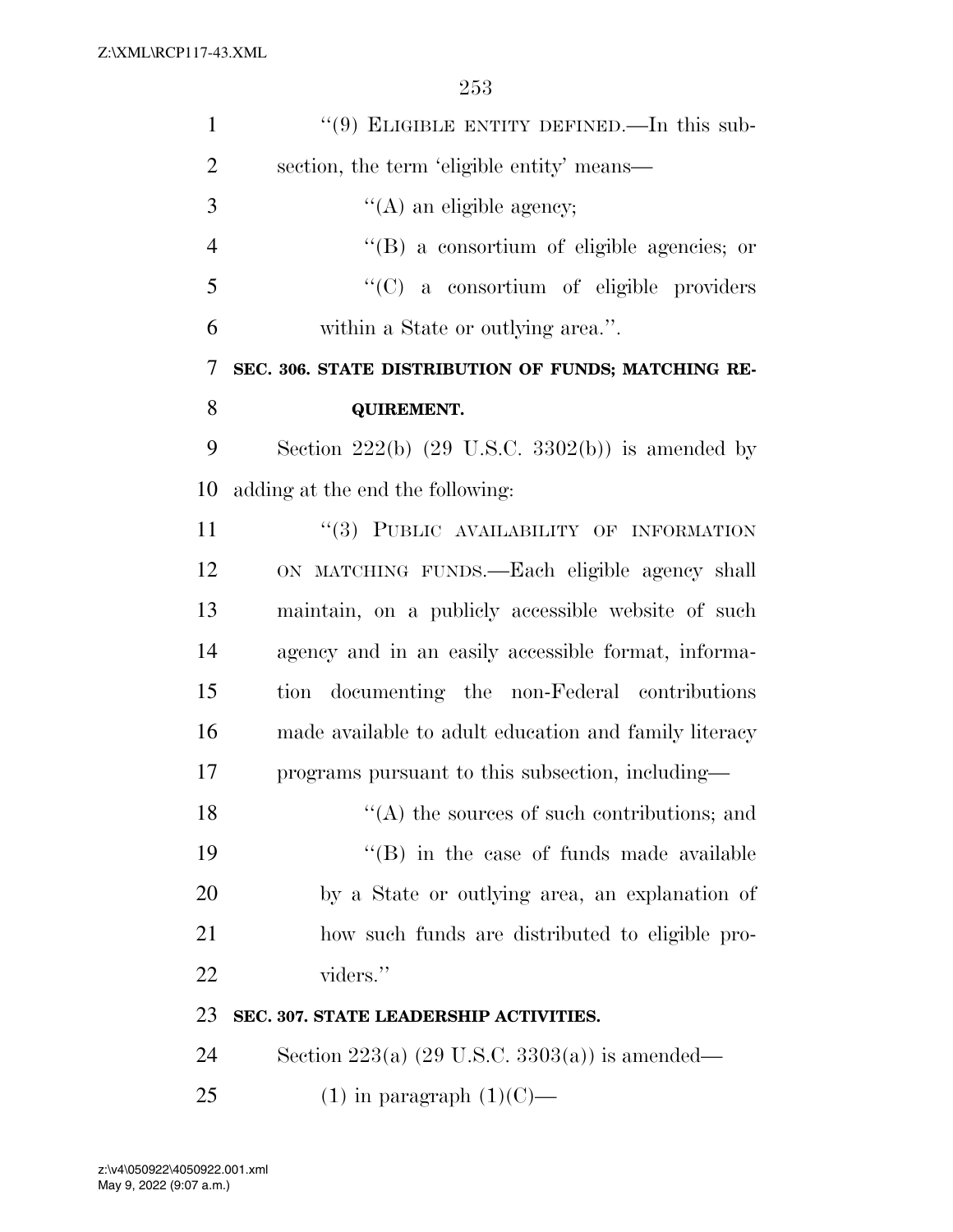Z:\XML\RCP117-43.XML

| $\mathbf{1}$   | $(A)$ by amending clause (ii) to read as fol-   |
|----------------|-------------------------------------------------|
| $\overline{2}$ | lows:                                           |
| 3              | "(ii) the role of eligible providers as a       |
| $\overline{4}$ | one-stop partner to provide access to em-       |
| 5              | ployment, education (including apprentice-      |
| 6              | ship and pre-apprenticeship programs),          |
| 7              | and training services;";                        |
| 8              | (B) in clause (iii), by striking the period at  |
| 9              | the end and inserting "; and"; and              |
| 10             | (C) by adding at the end the following:         |
| 11             | "(iv) assistance for students to be             |
| 12             | able to locate and apply for apprenticeship     |
| 13             | and pre-apprenticeship programs."; and          |
| 14             | $(2)$ in paragraph $(2)$ —                      |
| 15             | $(A)$ in subparagraph $(J)$ , by striking the   |
| 16             | period at the end and inserting ", such as the  |
| 17             | development and maintenance of policies for the |
| 18             | credentialing of adult educators who<br>dem-    |
| 19             | onstrate effectiveness.";                       |
| 20             | (B) by redesignating subparagraph (M) as        |
| 21             | subparagraph $(N)$ ; and                        |
| 22             | $(C)$ by inserting after subparagraph $(L)$     |
| 23             | the following:                                  |
| 24             | "(M) Strengthening the quality of adult         |
| 25             | education and family literacy programs in the   |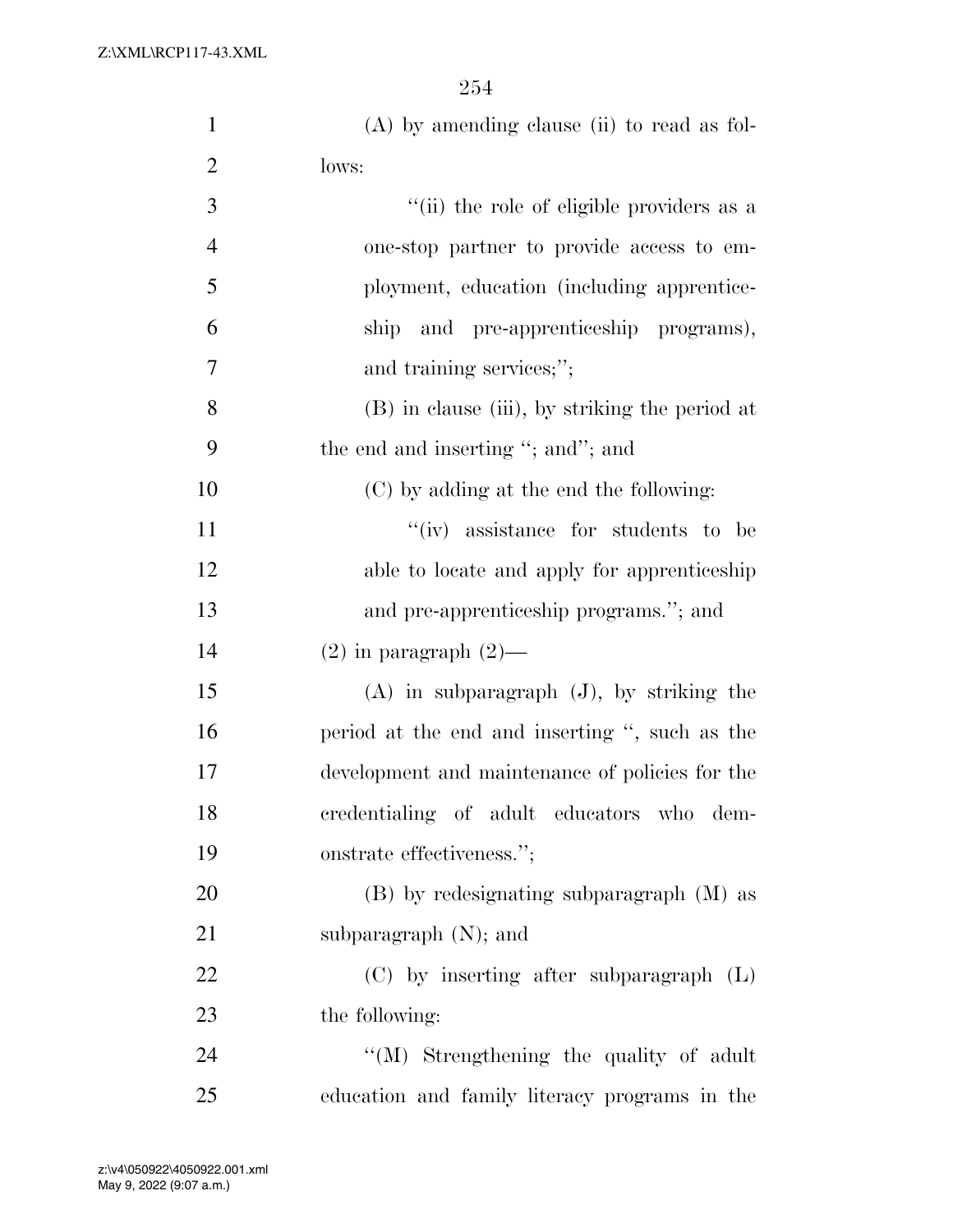| $\mathbf{1}$   | State through support for improved credentials,               |
|----------------|---------------------------------------------------------------|
| $\overline{2}$ | program quality standards, and certification                  |
| 3              | and accreditation requirements.".                             |
| $\overline{4}$ | SEC. 308. GRANTS AND CONTRACTS FOR ELIGIBLE PRO-              |
| 5              | <b>VIDERS.</b>                                                |
| 6              | Section 231(e)(6) (29 U.S.C. 3321(e)(6)) is amended           |
| 7              | by striking "including scientifically valid research and ef-  |
| 8              | fective educational practice" and inserting "including the    |
| 9              | application of the principles of universal design for learn-  |
| 10             | ing, scientifically valid research, and effective educational |
| 11             | practice".                                                    |
| 12             | SEC. 309. LOCAL ADMINISTRATIVE COST LIMITS.                   |
| 13             | Section 233(a) $(29 \text{ U.S.C. } 3323(a))$ is amended—     |
| 14             | $(1)$ in paragraph $(1)$ , by striking "95 percent"           |
| 15             | and inserting "85 percent"; and                               |
| 16             | $(2)$ by amending paragraph $(2)$ to read as fol-             |
| 17             | lows:                                                         |
| 18             | $\lq(2)$ of the remaining amount—                             |
| 19             | "(A) not more than 10 percent may be                          |
| 20             | used for professional development for adult edu-              |
| 21             | cators; and                                                   |
| 22             | "(B) not more than 5 percent may be used                      |
| 23             | for planning, administration (including carrying              |
| 24             | out the requirements of section 116), and the                 |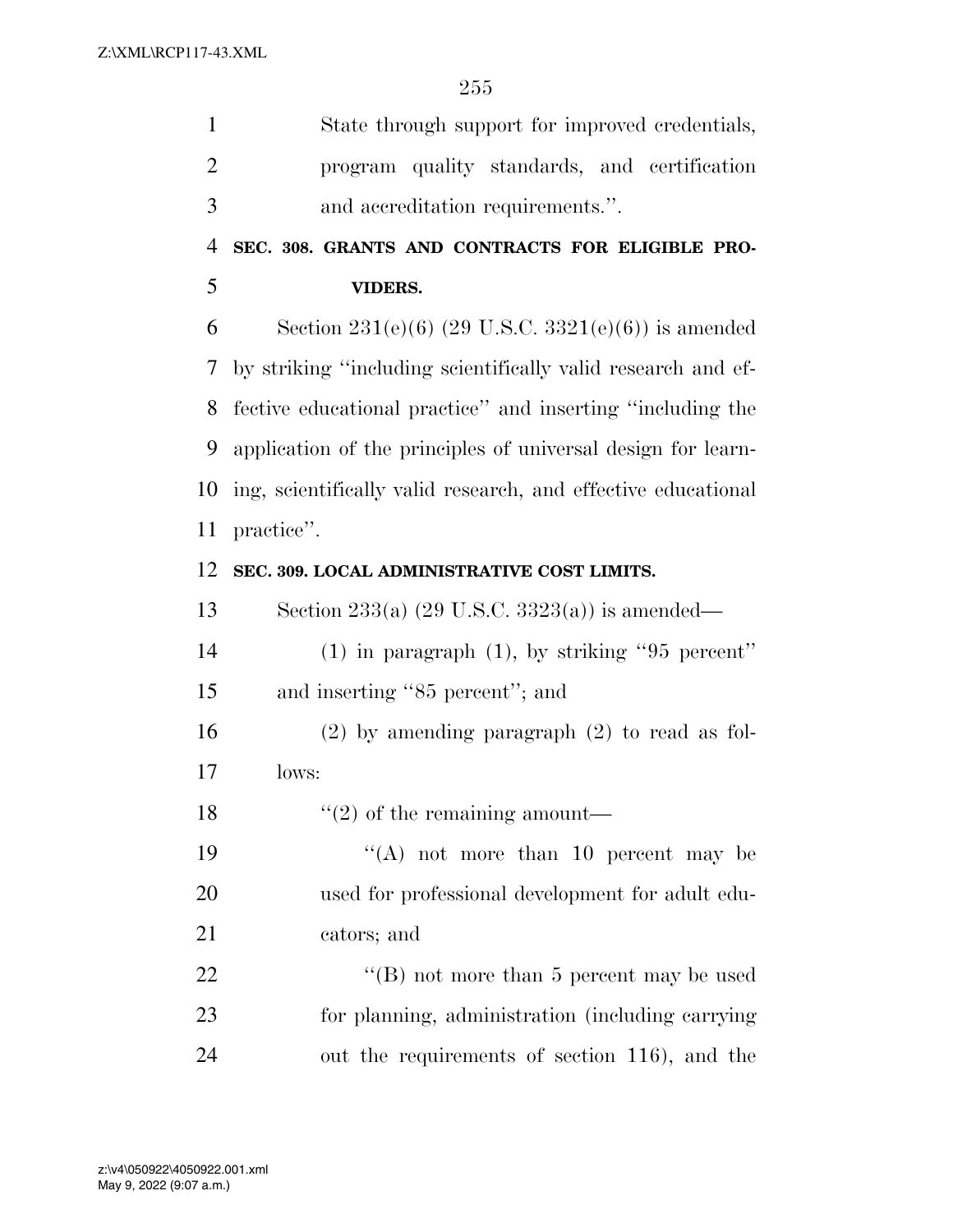| $\mathbf{1}$   | activities described in paragraphs $(3)$ and $(5)$ of |
|----------------|-------------------------------------------------------|
| $\overline{2}$ | section 232.".                                        |
| 3              | SEC. 310. NATIONAL LEADERSHIP ACTIVITIES.             |
| 4              | Section 242 (29 U.S.C. 3332) is amended—              |
| 5              | $(1)$ by amending paragraph $(1)$ of subsection       |
| 6              | (b) to read as follows:                               |
| 7              | $\lq(1)$ assistance to help States meet the require-  |
| 8              | ments of section 116, including assistance to ensure  |
| 9              | that-                                                 |
| 10             | $\lq\lq$ the outcomes and other data required         |
| 11             | pursuant to that section are collected and re-        |
| 12             | ported in a timely and accessible manner; and         |
| 13             | "(B) such data are reported consistently              |
| 14             | across States and eligible providers and are re-      |
| 15             | viewed for quality and consistency by the De-         |
| 16             | partment of Education;";                              |
| 17             | $(2)$ in subsection $(e)$ —                           |
| 18             | $(A)$ in paragraph $(1)$ —                            |
| 19             | (i) by striking "and" at the end of                   |
| 20             | subparagraph $(C)$ ;                                  |
| 21             | (ii) in subparagraph $(D)$ , by striking              |
| 22             | the period at the end and inserting ";                |
| 23             | and"; and                                             |
| 24             | (iii) by adding at the end the fol-                   |
| 25             | lowing:                                               |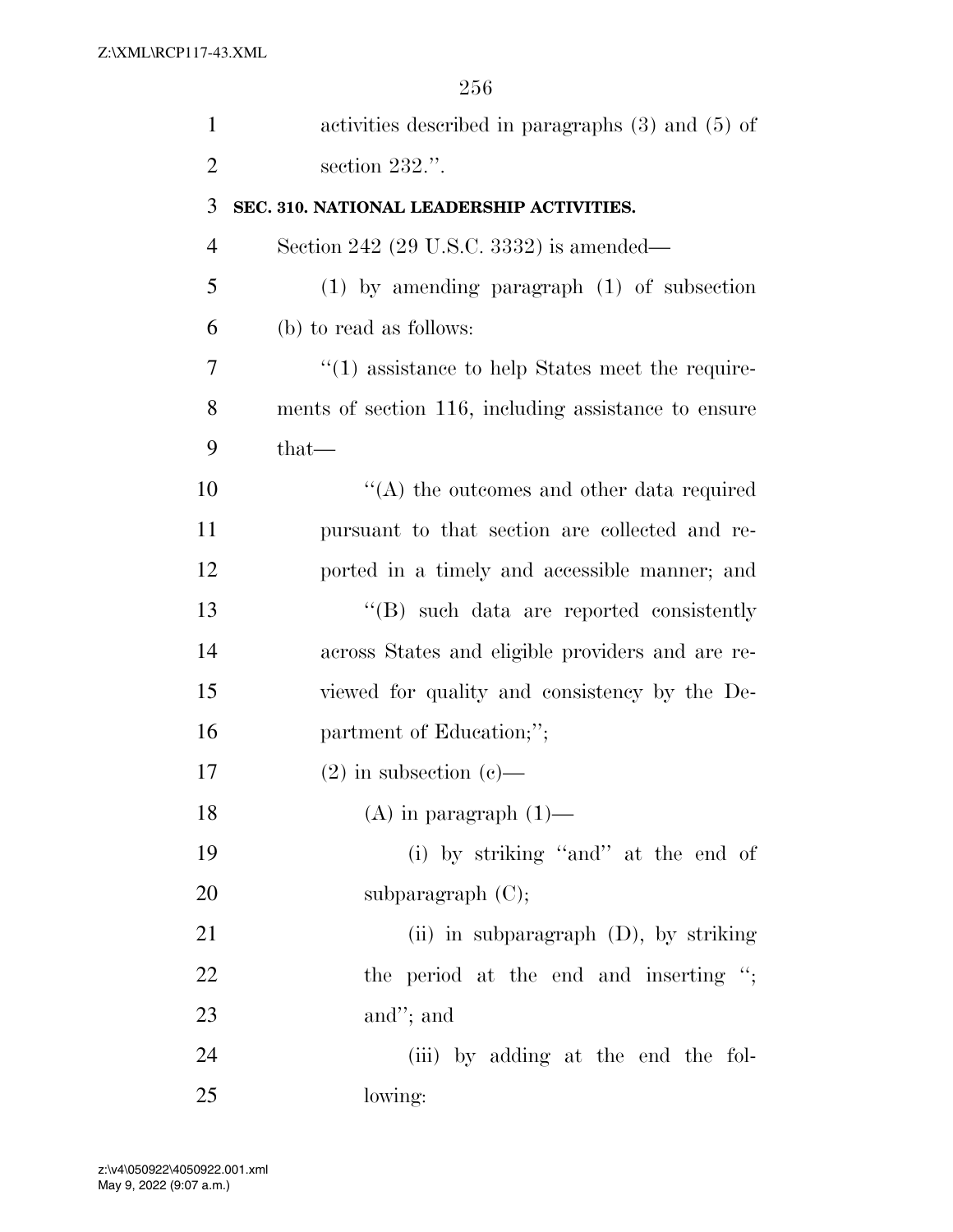Z:\XML\RCP117-43.XML

| $\mathbf{1}$   | $\lq\lq$ (E) assistance in the dissemination or |
|----------------|-------------------------------------------------|
| $\overline{2}$ | provision of information for apprenticeship and |
| 3              | pre-apprenticeship programs."; and              |
| $\overline{4}$ | $(B)$ in paragraph $(2)$ —                      |
| 5              | (i) in subparagraph $(F)$ , by striking         |
| 6              | "and" at the end;                               |
| 7              | (ii) by redesignating subparagraph              |
| 8              | $(G)$ as subparagraph $(L)$ ; and               |
| 9              | (iii) by inserting after subparagraph           |
| 10             | $(F)$ the following:                            |
| 11             | "(G) developing and rigorously evaluating       |
| 12             | model programs for the preparation of effective |
| 13             | adult educators;                                |
| 14             | "(H) carrying out initiatives to support the    |
| 15             | professionalization of adult education through— |
| 16             | "(i) the creation and implementation            |
| 17             | of full-time staffing models; and               |
| 18             | "(ii) improved credentials, program             |
| 19             | quality standards, and certification and ac-    |
| 20             | creditation requirements that States may        |
| 21             | adopt on a voluntary basis;                     |
| 22             | "(I) carrying out initiatives to support the    |
| 23             | professionalization of adult education through  |
| 24             | the creation and implementation of full-time    |
| 25             | staffing models;                                |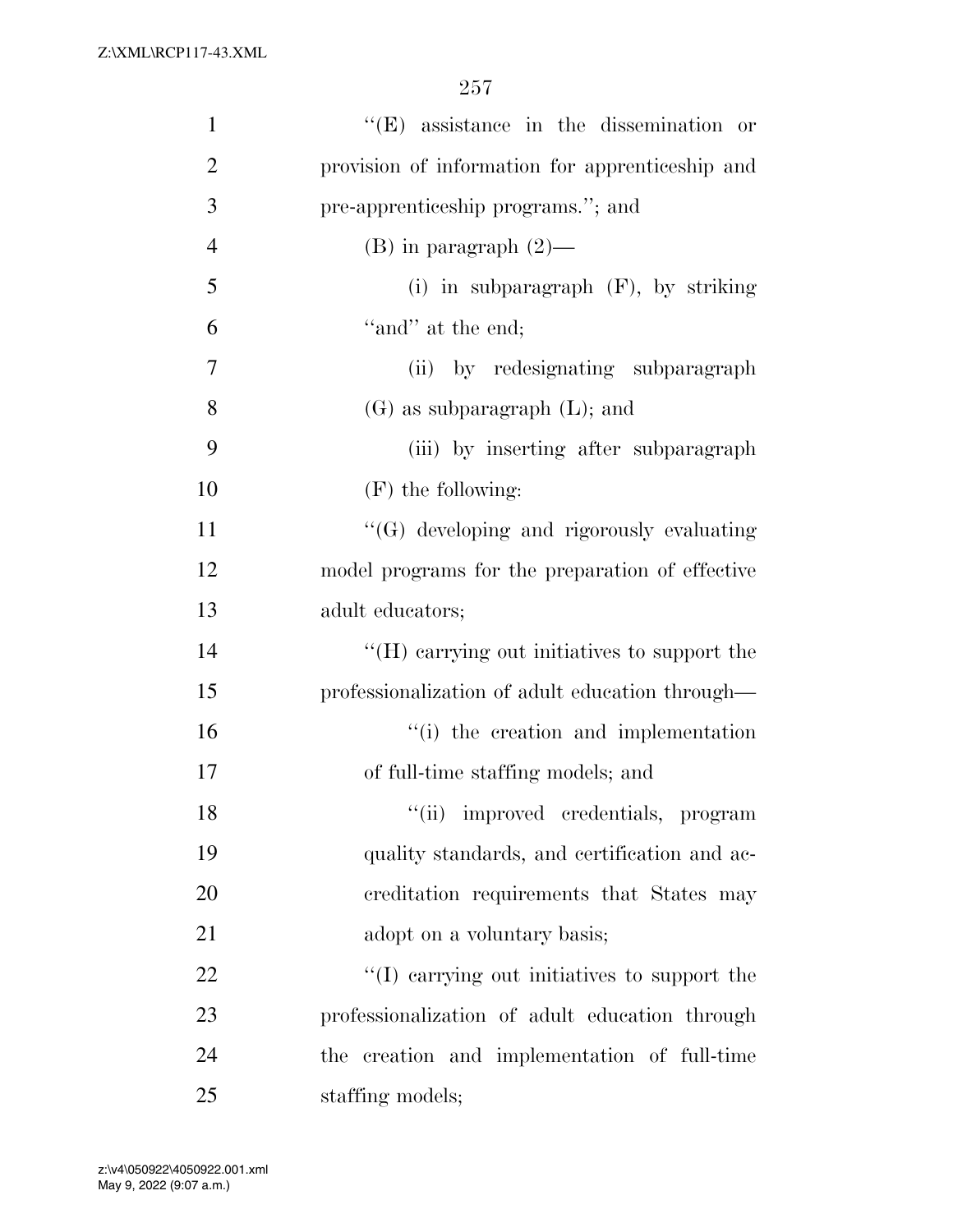Z:\XML\RCP117-43.XML

| $\mathbf{1}$   | $\lq\lq(J)$ providing professional development                |
|----------------|---------------------------------------------------------------|
| $\overline{2}$ | and technical assistance to adult educators;                  |
| 3              | $\lq\lq(K)$ incorporating the principles of uni-              |
| $\overline{4}$ | versal design for learning for any activity car-              |
| 5              | ried out under subsection (b); and".                          |
| 6              | SEC. 311. INTEGRATED ENGLISH LITERACY AND CIVICS              |
| $\overline{7}$ | <b>EDUCATION.</b>                                             |
| 8              | Section 243 (29 U.S.C. 3333) is amended—                      |
| 9              | $(1)$ by amending subsection $(a)$ to read as fol-            |
| 10             | lows:                                                         |
| 11             | "(a) IN GENERAL.—From funds made available                    |
| 12             | under section $211(a)(2)$ for each fiscal year, the Secretary |
| 13             | shall award grants to States, from allotments under sub-      |
| 14             | section (b), for English literacy and civics education, in    |
| 15             | combination with workforce preparation activities, work-      |
| 16             | place adult education and family literacy activities, ap-     |
| 17             | prenticeship and pre-apprenticeship programs, integrated      |
| 18             | education and training activities, or work-based learn-       |
| 19             | $ing.'$ ;                                                     |
| 20             | $(2)$ in subsection $(e)$ —                                   |
| 21             | $(A)$ in paragraph $(1)$ , by striking ", and                 |
| 22             | place such adults in,"; and                                   |
| 23             | $(B)$ in paragraph $(2)$ , by inserting before                |
| 24             | the period the following: ", including the identi-            |
| 25             | fication of in-demand industries and the place-               |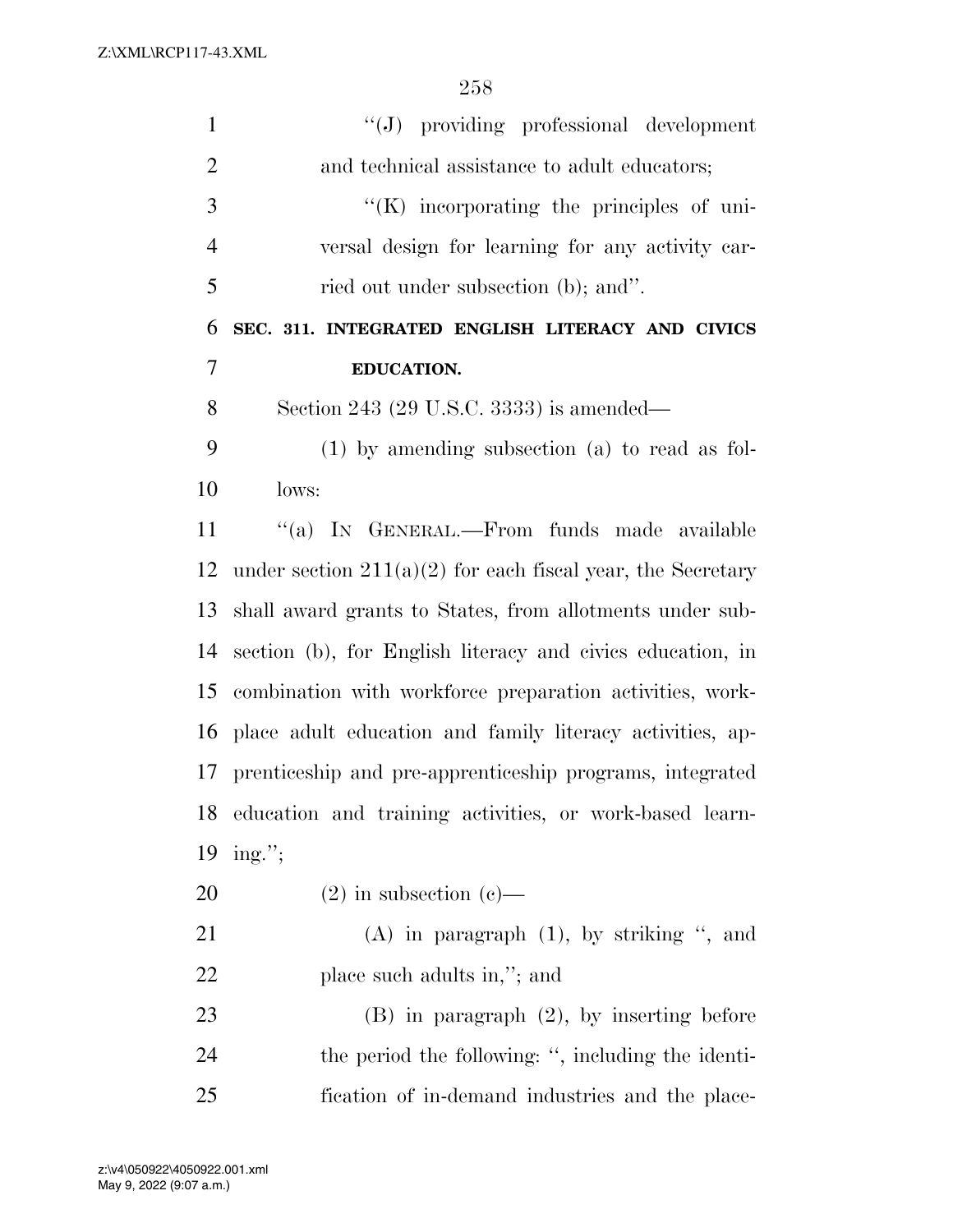| $\mathbf{1}$   | ment of adult English language learners in un-              |
|----------------|-------------------------------------------------------------|
| $\overline{2}$ | subsidized employment within these industries";             |
| 3              | and                                                         |
| $\overline{4}$ | (3) by adding at the end the following:                     |
| 5              | "(e) STATE DEFINED.—In this section, the term               |
| 6              | 'State' has the meaning given the term in section 3, except |
| 7              | that such term also includes each of the outlying areas     |
| 8              | (as defined in section 3).".                                |
| 9              | SEC. 312. TECHNICAL CORRECTIONS TO OTHER LAWS.              |
| 10             | Section $9215(c)$ of the Every Student Succeeds Act         |
| 11             | (Public Law $114-95$ ) is amended—                          |
| 12             | (1) in the subsection heading, by striking                  |
| 13             | "ADULT EDUCATION AND LITERACY ACT" and in-                  |
| 14             | serting "ADULT EDUCATION AND FAMILY LITERACY                |
| 15             | $ACT$ "; and                                                |
| 16             | (2) by striking "the Adult Education and Lit-               |
| 17             | eracy Act" and inserting "the Adult Education and           |
| 18             | Family Literacy Act".                                       |
| 19             | <b>TITLE IV-GENERAL</b>                                     |
| 20             | <b>PROVISIONS</b>                                           |
| 21             | SEC. 401. PROHIBITION OF NATIONAL DATABASE MANAGE-          |
| 22             | MENT.                                                       |
| 23             | Section $501(b)$ (29 U.S.C. 3341) is amended to read        |
| 24             | as follows:                                                 |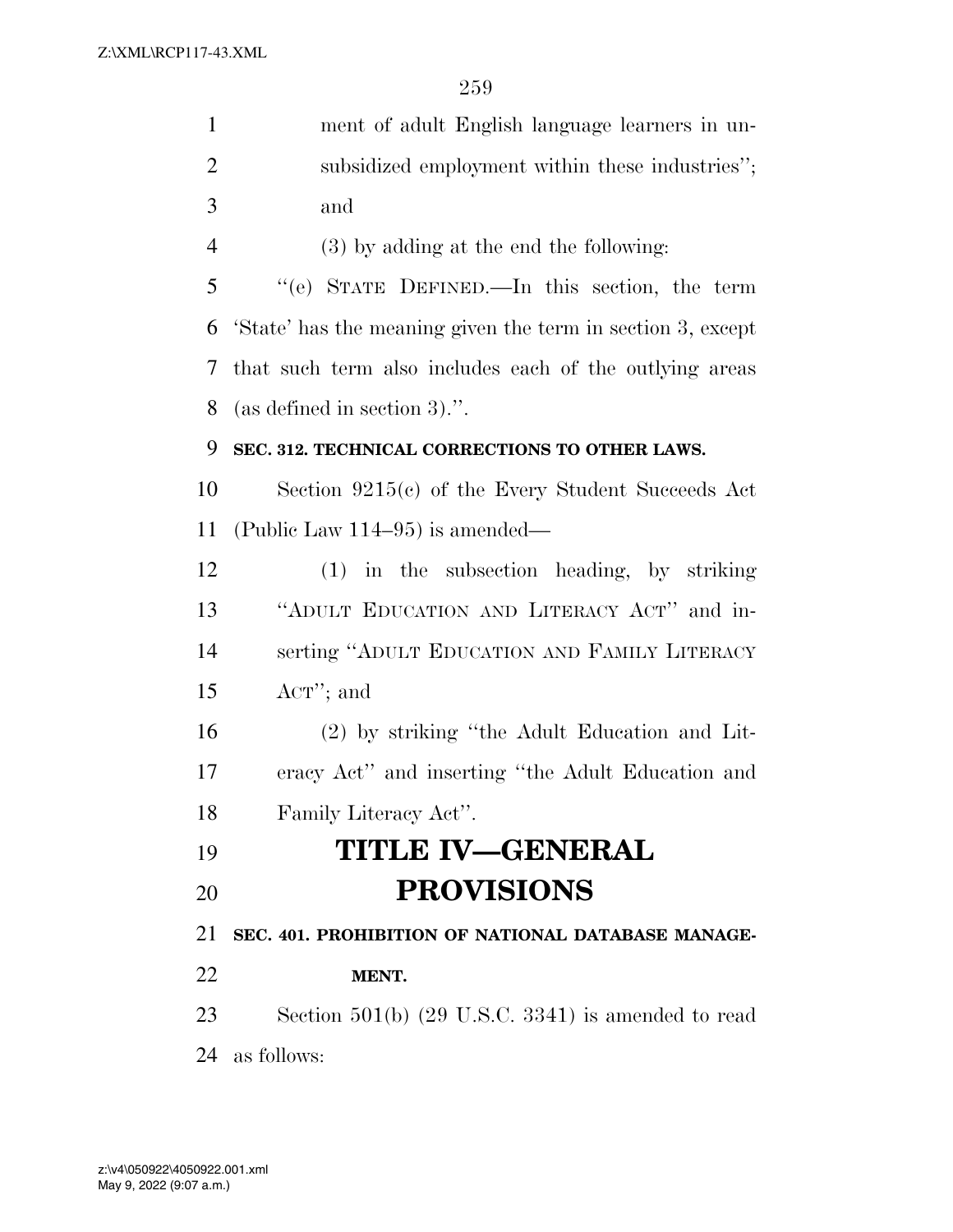''(b) PROHIBITION OF NATIONAL DATABASE MAN- AGEMENT.—Nothing in this Act (or the amendments to other laws made by the Workforce Innovation and Oppor- tunity Act of 2022) shall be construed to permit the devel- opment, management, analysis, or maintenance by a pri- vate entity (whether for-profit or non-profit) of a national database of personally identifiable information of individ- uals receiving services under title I, or the amendments to other laws made by the Workforce Innovation and Op-portunity Act of 2022.''.

### **SEC. 402. ACCESSIBILITY.**

 Subtitle A of title V (29 U.S.C. 3341 et seq.) is fur-ther amended by adding at the end the following:

# **''SEC. 507. ACCESSIBILITY.**

 ''Any uses of digital technology for the purpose of de- livery of service under this Act shall ensure that the website or electronic communication conform to Level AA of the Web Content Accessibility Guidelines 2.0 of the Web Accessibility Initiative (or any successor guide-lines).''.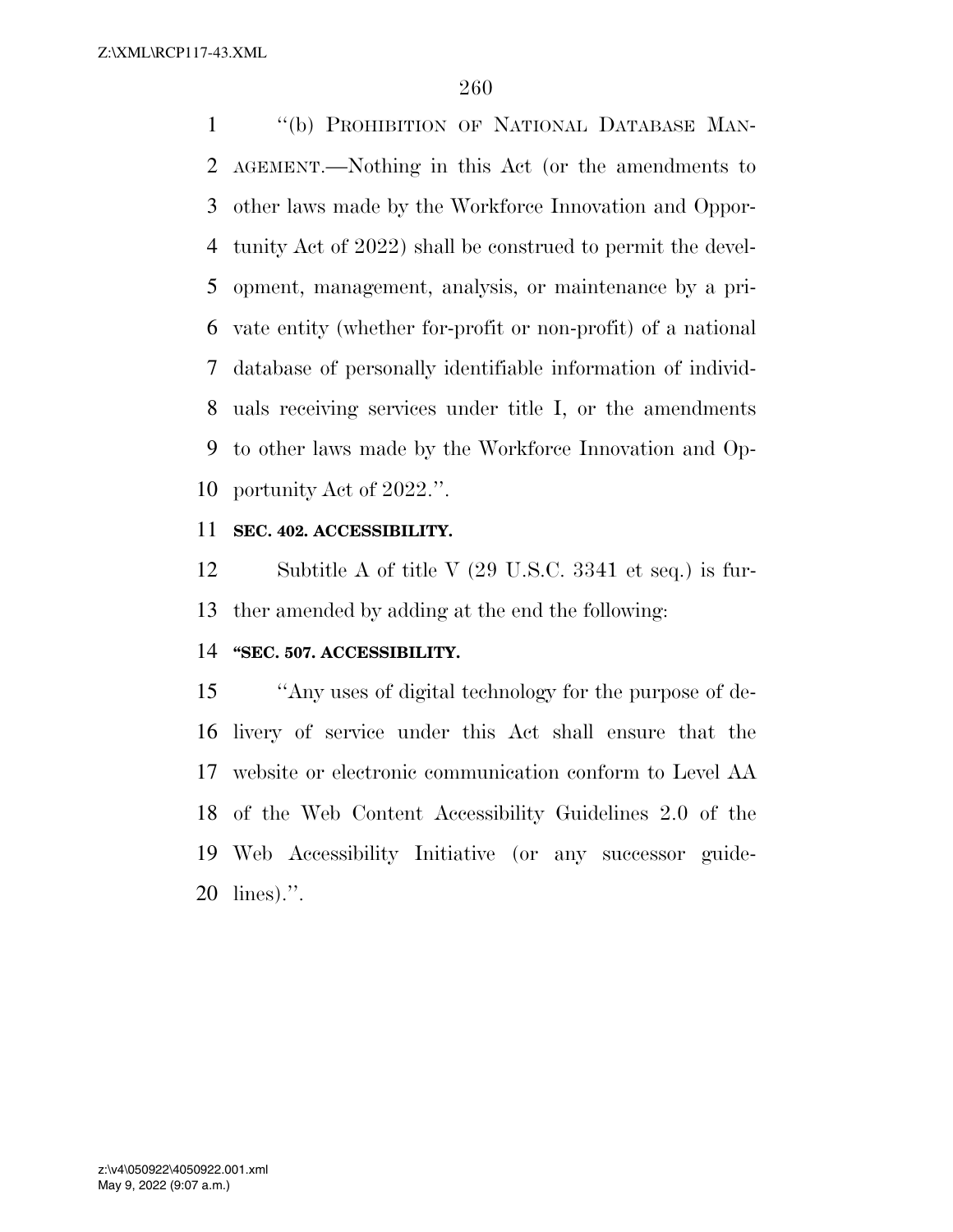# **TITLE V—AMENDMENTS TO THE WAGNER-PEYSER ACT**

**SEC. 501. INCLUSION OF COMMONWEALTH OF THE NORTH-**

 **ERN MARIANA ISLANDS AND AMERICAN SAMOA.** 

 The Wagner-Peyser Act (29 U.S.C. 49 et seq.) is amended—

| 8  | (1) in section 2(5) (29 U.S.C. $49a(5)$ )—          |
|----|-----------------------------------------------------|
| 9  | (A) by striking "the Commonwealth of                |
| 10 | Puerto Rico" and inserting "Puerto Rico"; and       |
| 11 | (B) by inserting "the Commonwealth of               |
| 12 | Northern<br>Mariana Islands, American<br>the        |
| 13 | Samoa," after "Guam,";                              |
| 14 | (2) in section 5(b)(1) (29 U.S.C. 49d(b)(1)), by    |
| 15 | inserting "the Commonwealth of the Northern Mar-    |
| 16 | iana Islands, and American Samoa," after "Guam,";   |
| 17 | (3) in section 6(a) $(29 \text{ U.S.C. } 49e(a))$ — |
| 18 | (A) by inserting ", the Commonwealth of             |
| 19 | the Northern Mariana Islands, and American          |
| 20 | Samoa" after "except for Guam";                     |
| 21 | (B) by striking "allot to Guam" and in-             |
| 22 | serting the following: "allot to-                   |
| 23 | "(1) Guam";                                         |
| 24 | (C) by striking the period at the end and           |
| 25 | inserting "; and"; and                              |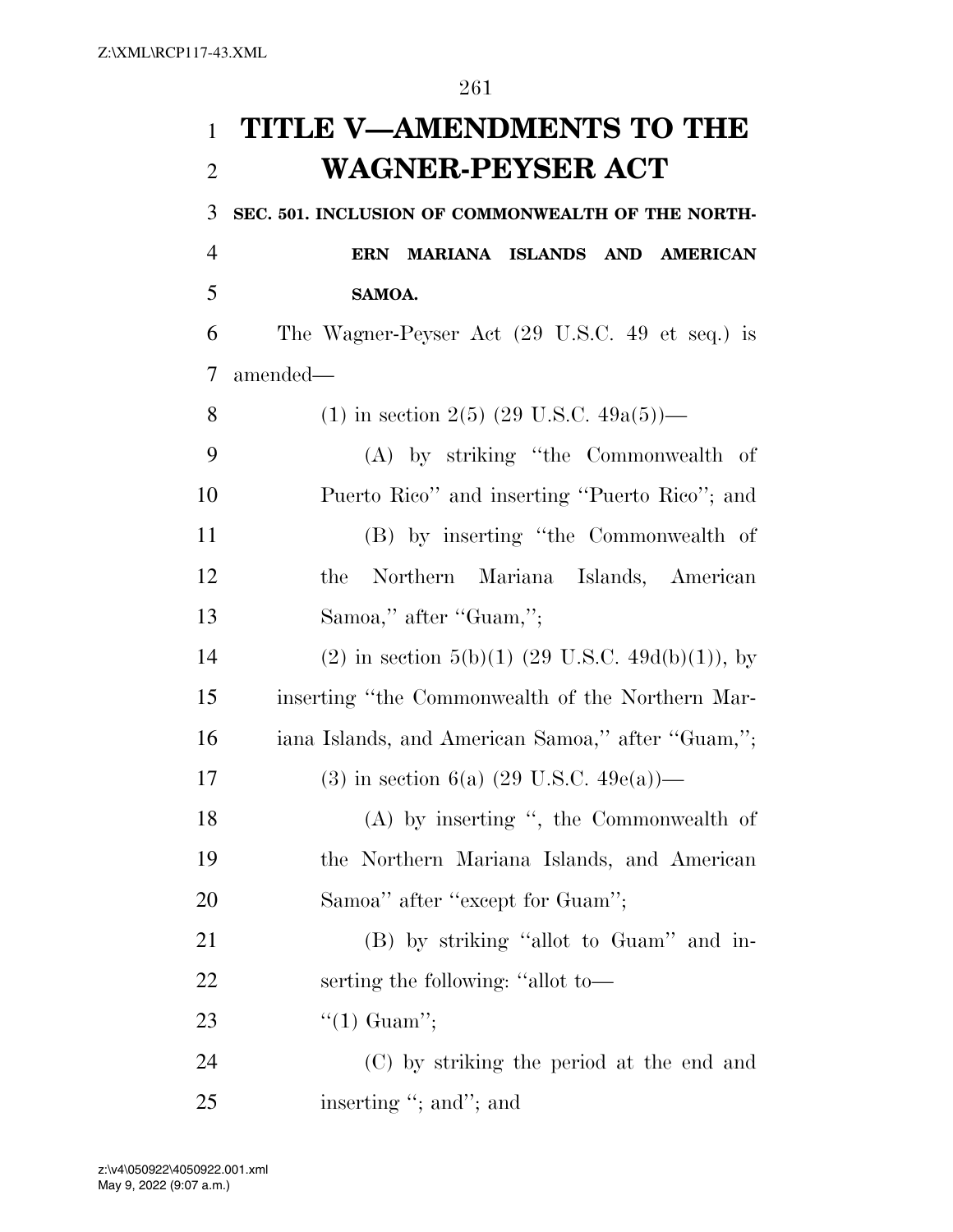| $\mathbf{1}$   | (D) by adding at the end the following:                             |
|----------------|---------------------------------------------------------------------|
| 2              | "(2) the Commonwealth of the Northern Mar-                          |
| 3              | iana Islands and American Samoa an amount which,                    |
| $\overline{4}$ | in relation to the total amount available for the fis-              |
| 5              | cal year, is equal to the allotment percentage that                 |
| 6              | Guam received of amounts available under this Act                   |
| 7              | in fiscal year 1983."; and                                          |
| 8              | (4) in section 6(b)(1) (29 U.S.C. 49e(b)(1)), in                    |
| 9              | the matter following subparagraph (B), by inserting                 |
| 10             | ", the Commonwealth of the Northern Mariana Is-                     |
| 11             | lands, American Samoa," after "does not include                     |
|                |                                                                     |
| 12             | Guam".                                                              |
| 13             | SEC. 502. WORKFORCE AND LABOR MARKET INFORMATION                    |
| 14             | <b>SYSTEM.</b>                                                      |
| 15             | Section $15(g)$ of the Wagner-Peyser Act (29 U.S.C.                 |
| 16             | $49l-2(g)$ ) is amended to read as follows:                         |
| 17             | "(g) AUTHORIZATION OF APPROPRIATIONS.—There                         |
| 18             | are authorized to be appropriated to carry out this section         |
| 19             | $$74,400,000$ for fiscal year 2023, $$78,100,000$ for fiscal        |
| 20             | year 2024, \$82,000,000 for fiscal year 2025, \$86,100,000          |
| 21             | for fiscal year $2026$ , $$90,400,000$ for fiscal year $2027$ , and |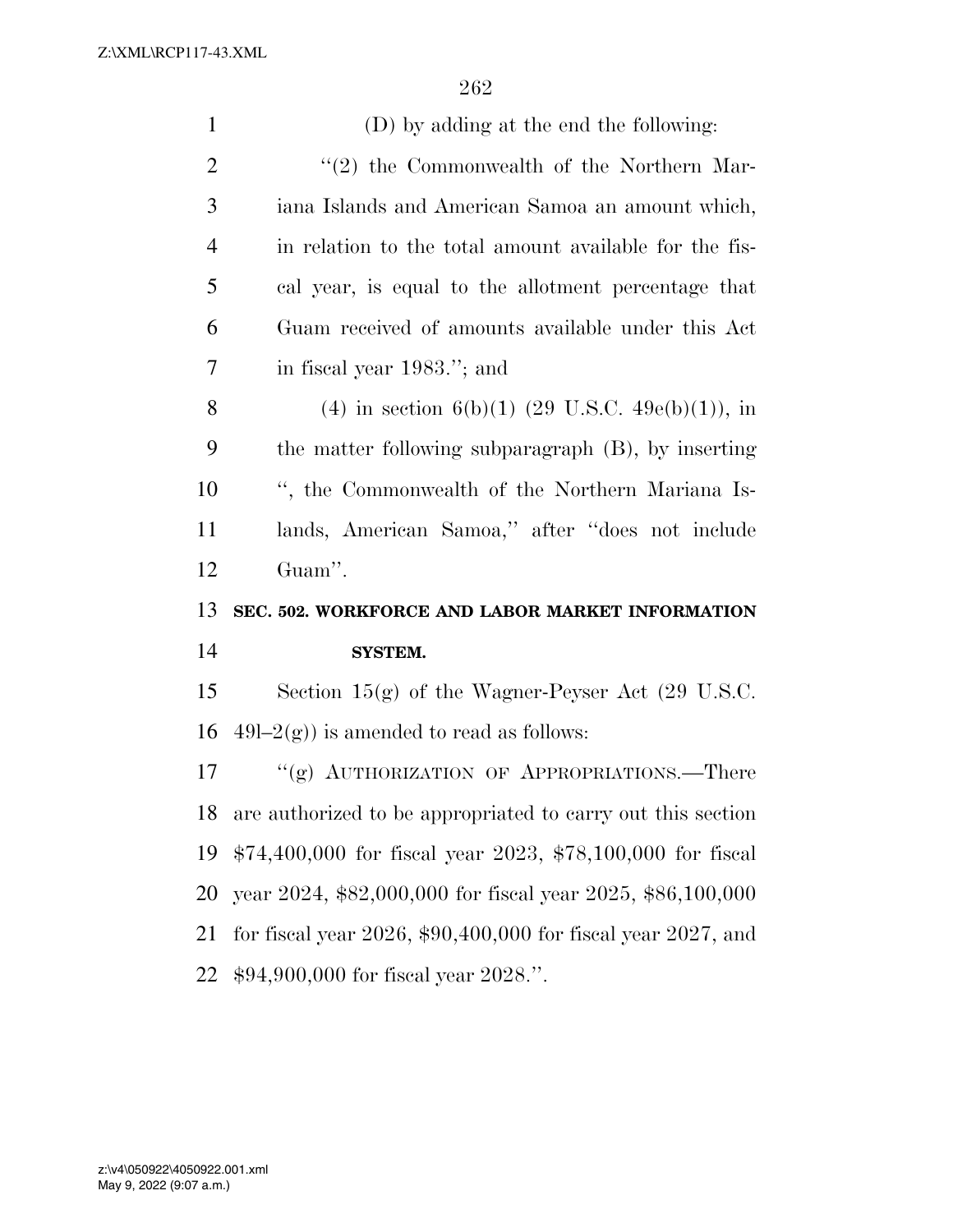# **TITLE VI—AMENDMENTS TO THE REHABILITATION ACT OF 1973**

### **SEC. 601. AUTHORIZATION OF APPROPRIATIONS.**

 (a) STATE PLANS.—Paragraph (1) of section 100(b) of the Rehabilitation Act of 1973 (29 U.S.C. 720(b)) is amended to read as follows:

7 "(1) In GENERAL.—For the purpose of making grants to States under part B to assist States in meeting the costs of vocational rehabilitation services provided in accordance with State plans under sec- tion 101, there are authorized to be appropriated such sums as may be necessary for each of the fiscal years 2023 through 2028, except that—

14  $\langle (A)$  for fiscal year 2023 the amount to be appropriated shall be not less than \$4,052,400,000; and

17 ''(B) for fiscal year 2024 and each of the succeeding fiscal years, the amount to be appro- priated for such a fiscal year shall not be less than the amount of the appropriation under this paragraph for the immediately preceding fiscal year, increased by the percentage change in the Consumer Price Index determined under subsection (c) for the immediately preceding fis-cal year.''.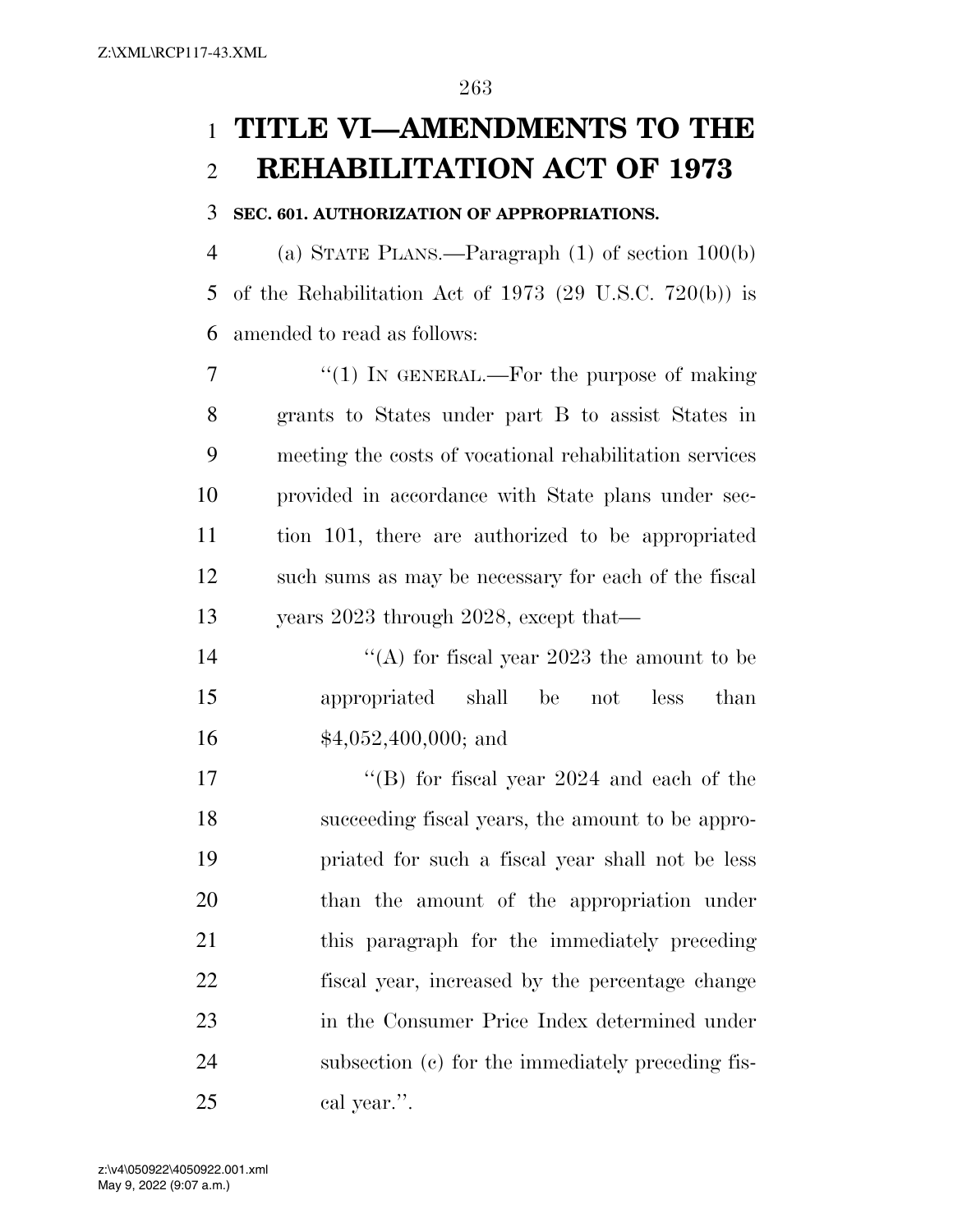| $\mathbf{1}$   | (b) CLIENT ASSISTANCE PROGRAM.—Section 112(h)                   |
|----------------|-----------------------------------------------------------------|
| 2              | of the Rehabilitation Act of 1973 (29 U.S.C. 732(h)) is         |
| 3              | amended to read as follows:                                     |
| $\overline{4}$ | "(h) There are authorized to be appropriated to carry           |
| 5              | out the provisions of this section—                             |
| 6              | "(1) $$15,507,800$ for fiscal year 2023;                        |
| 7              | "(2) $$16,283,190$ for fiscal year 2024;                        |
| 8              | $(3)$ \$17,097,350 for fiscal year 2025;                        |
| 9              | "(4) $$17,952,217$ for fiscal year 2026;                        |
| 10             | $(5)$ \$18,849,828 for fiscal year 2027; and                    |
| 11             | $(6)$ \$19,792,319 for fiscal year 2028.".                      |
| 12             | (c) RESEARCH AND TRAINING.—Section 201 of the                   |
| 13             | Rehabilitation Act of 1973 (29 U.S.C. 761) is amended           |
| 14             | to read as follows:                                             |
| 15             | "SEC. 201. AUTHORIZATION OF APPROPRIATIONS.                     |
| 16             | "There are authorized to be appropriated to carry out           |
| 17             | this title $$134,357,300$ for fiscal year 2023, $$141,075,165$  |
| 18             | for fiscal year $2024$ , \$148,128,923 for fiscal year $2025$ , |
| 19             | $$155,535,369$ for fiscal year 2026, \$163,312,138 for fis-     |
| 20             | cal year 2027, and $$171,477,745$ for fiscal year 2028.".       |
| 21             | (d) TRAINING.—Section $302(i)$ of the Rehabilitation            |
| 22             | Act of 1973 (29 U.S.C. $772(i)$ ) is amended to read as         |
| 23             | follows:                                                        |
| 24             | "(i) AUTHORIZATION OF APPROPRIATIONS.—There                     |

are authorized to be appropriated to carry out this section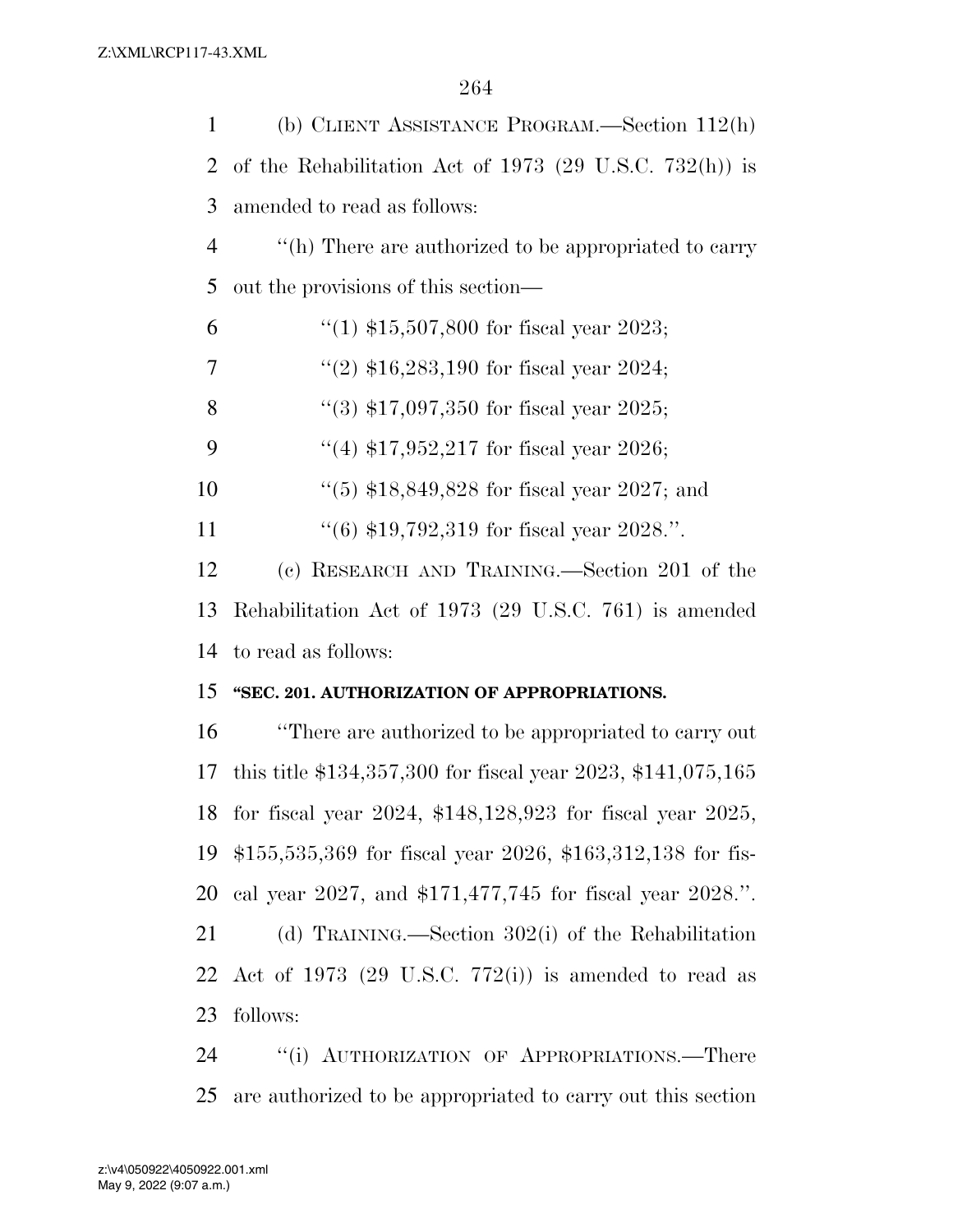\$43,494,001 for fiscal year 2023, \$45,668,701 for fiscal year 2024, \$47,952,136 for fiscal year 2025, \$50,349,743 for fiscal year 2026, \$52,867,230 for fiscal year 2027, and \$55,510,592 for fiscal year 2028.''.

 (e) DEMONSTRATION AND TRAINING PROGRAMS.— Section 303(e) of the Rehabilitation Act of 1973 (29 U.S.C. 773(e)) is amended to read as follows:

8 "(e) AUTHORIZATION OF APPROPRIATIONS.—For the purpose of carrying out this section there are authorized to be appropriated \$7,489,900 for fiscal year 2023, \$7,864,395 for fiscal year 2024, \$8,257,615 for fiscal year 2025, \$8,670,495 for fiscal year 2026, \$9,104,020 for fis-cal year 2027, and \$9,559,221 for fiscal year 2028.''.

 (f) NATIONAL COUNCIL ON DISABILITY.—Section 405 of the Rehabilitation Act of 1973 (29 U.S.C. 785) is amended to read as follows:

#### **''SEC. 405. AUTHORIZATION OF APPROPRIATIONS.**

 ''There are authorized to be appropriated to carry out this title \$4,117,300 for fiscal year 2023, \$4,323,165 for fiscal year 2024, \$4,539,323 for fiscal year 2025, \$4,766,289 for fiscal year 2026, \$5,004,604 for fiscal year 2027, and \$5,254,834 for fiscal year 2028.''.

 (g) ARCHITECTURAL AND TRANSPORTATION BAR-RIERS COMPLIANCE BOARD.—Section 502(j) of the Reha-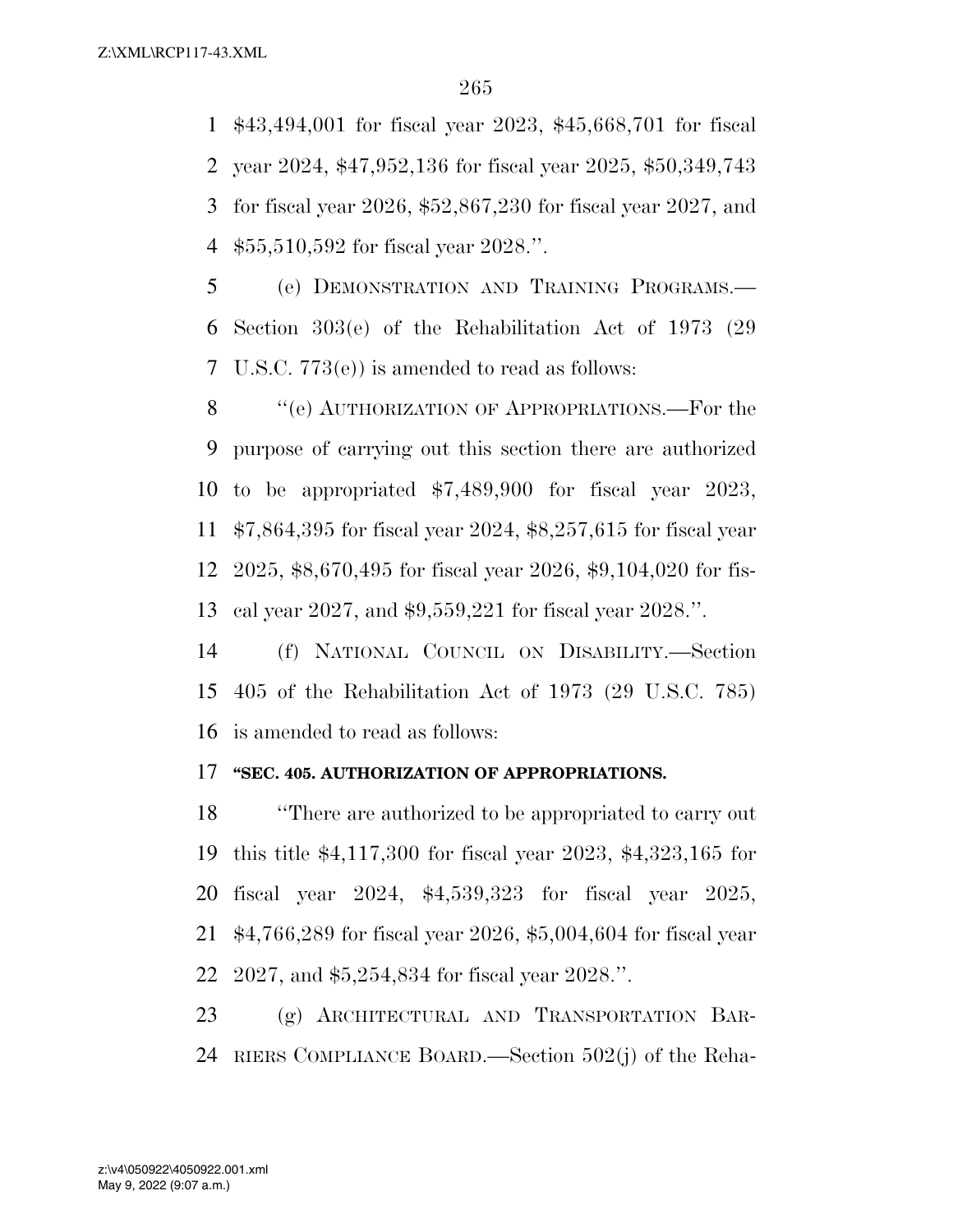bilitation Act of 1973 (29 U.S.C. 792(j)) is amended to read as follows:

 ''(j) There are authorized to be appropriated for the purpose of carrying out the duties and functions of the Access Board under this section \$10,835,000 for fiscal year 2023, \$11,376,750 for fiscal year 2024, \$11,945,588 for fiscal year 2025, \$12,542,867 for fiscal year 2026, \$13,170,010 for fiscal year 2027, and \$13,828,511 for fis-cal year 2028.''.

 (h) PROTECTION AND ADVOCACY OF INDIVIDUAL RIGHTS.—Section 509(l) of the Rehabilitation Act of 1973 (29 U.S.C. 794e(l)) is amended to read as follows:

13 "(1) AUTHORIZATION OF APPROPRIATIONS.—There are authorized to be appropriated to carry out this section \$22,808,500 for fiscal year 2023, \$23,948,925 for fiscal year 2024, \$25,146,371 for fiscal year 2025, \$26,403,690 for fiscal year 2026, \$27,723,874 for fiscal year 2027, and \$29,110,068 for fiscal year 2028.''.

 (i) EMPLOYMENT OPPORTUNITIES FOR INDIVIDUALS WITH DISABILITIES.—Section 610 of the Rehabilitation Act of 1973 (29 U.S.C. 29 U.S.C. 795o) is amended to read as follows:

# **''SEC. 610. AUTHORIZATION OF APPROPRIATIONS.**

 ''There is authorized to be appropriated to carry out this title \$35,599,300 for fiscal year 2023, \$37,379,265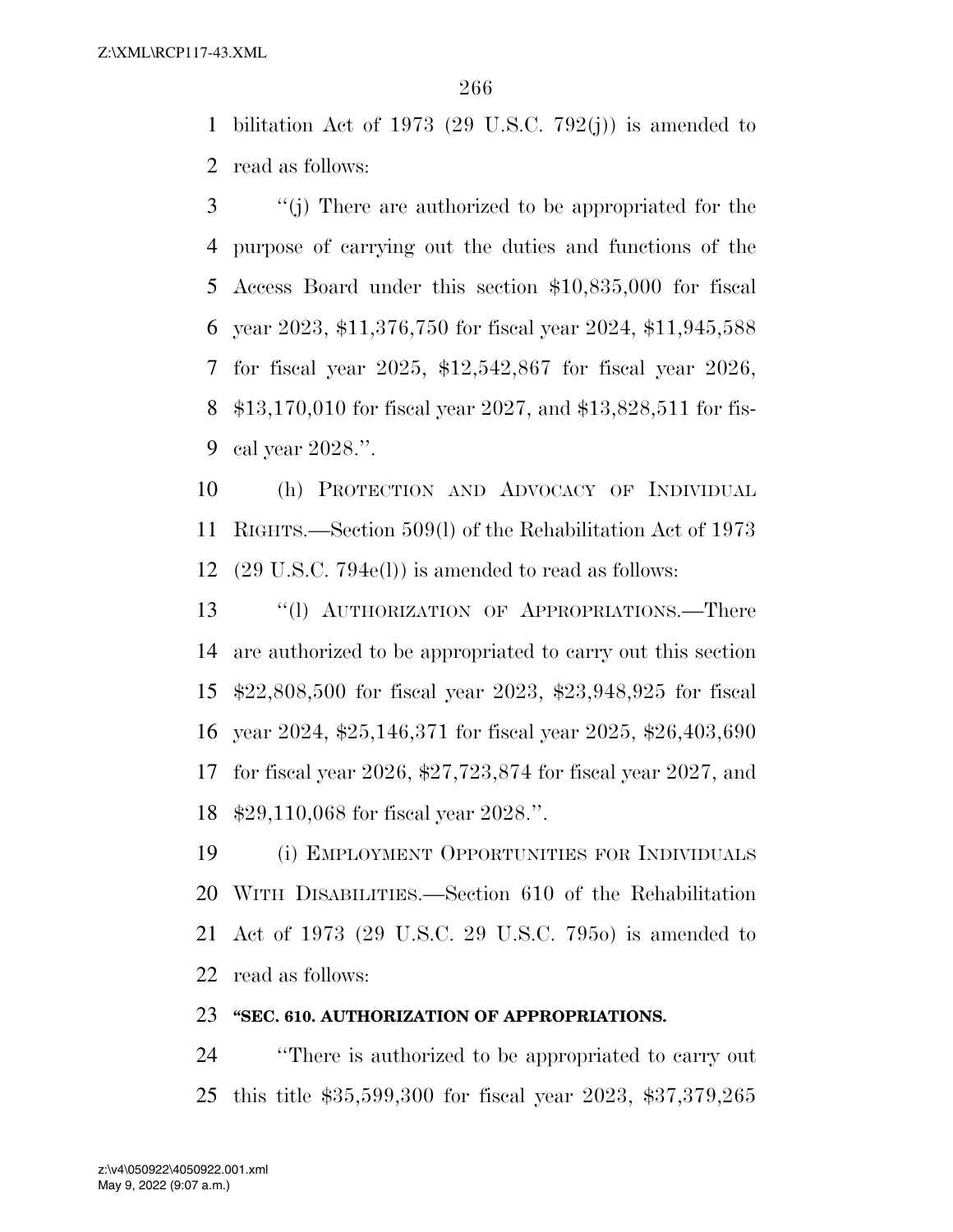for fiscal year 2024, \$39,248,228 for fiscal year 2025, \$41,210,640 for fiscal year 2026, \$43,271,172 for fiscal year 2027, and \$45,434,730 for fiscal year 2028.''.

 (j) INDEPENDENT LIVING SERVICES.—Section 714 of the Rehabilitation Act of 1973 (29 U.S.C. 796e–3) is amended to read as follows:

#### **''SEC. 714. AUTHORIZATION OF APPROPRIATIONS.**

 ''There are authorized to be appropriated to carry out this part \$29,564,700 for fiscal year 2023, \$31,042,935 for fiscal year 2024, \$32,595,082 for fiscal year 2025, \$34,224,836 for fiscal year 2026, \$35,936,078 for fiscal year 2027, and \$37,732,882 for fiscal year 2028.''.

 (k) CENTERS FOR INDEPENDENT LIVING.—Section 727 of the Rehabilitation Act of 1973 (29 U.S.C. 796f– 6) is amended to read as follows:

# **''SEC. 727. AUTHORIZATION OF APPROPRIATIONS.**

 ''There are authorized to be appropriated to carry out this part \$101,191,200 for fiscal year 2023, \$106,250,760 for fiscal year 2024, \$111,563,298 for fiscal year 2025, \$117,141,463 for fiscal year 2026, \$122,998,536 for fis- cal year 2027, and \$129,148,463 for fiscal year 2028.''. 22 (1) INDEPENDENT LIVING SERVICES FOR OLDER IN- DIVIDUALS WHO ARE BLIND.—Section 753 of the Reha- bilitation Act of 1973 (29 U.S.C. 796l) is amended to read as follows: